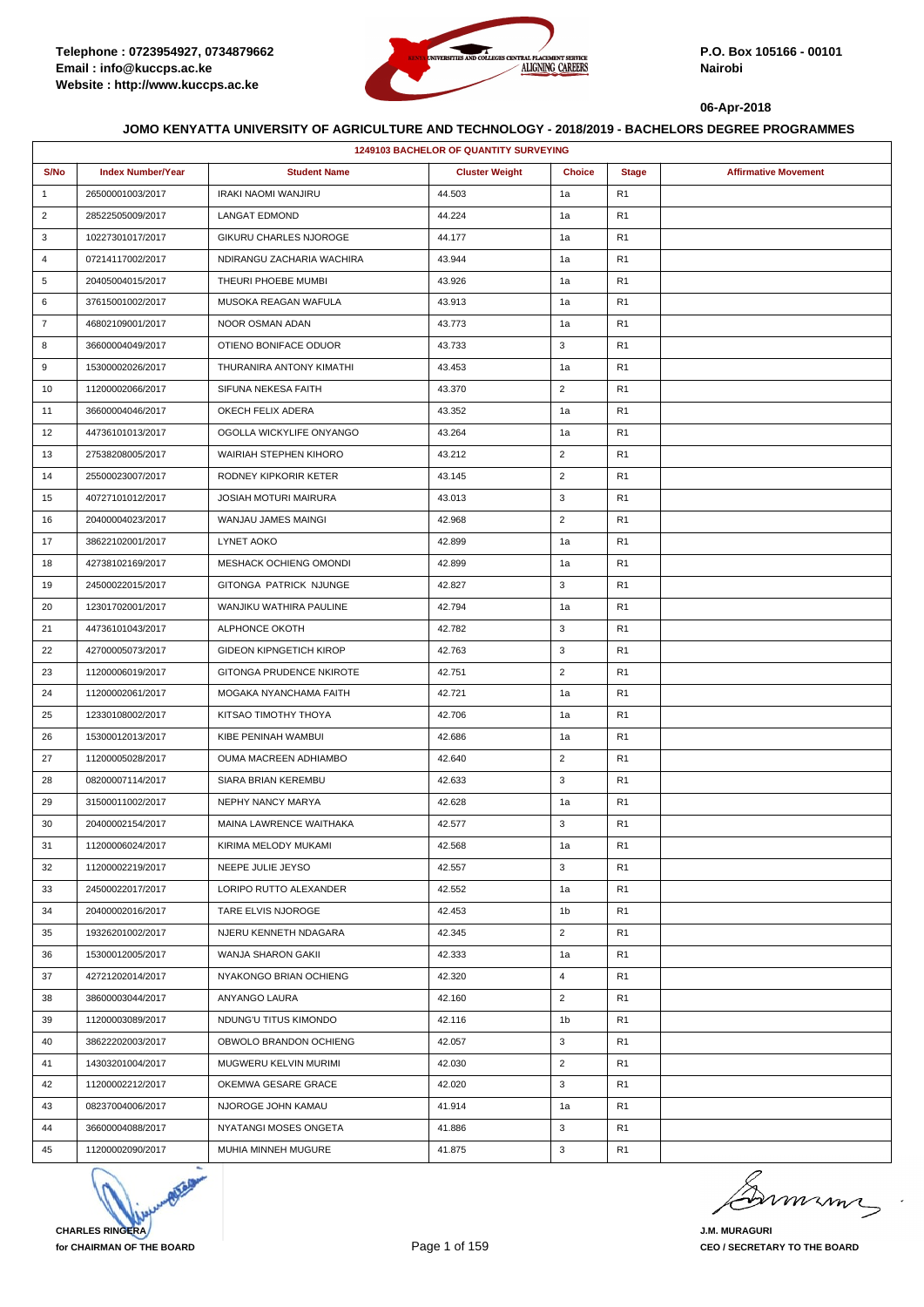

| <b>1249103 BACHELOR OF QUANTITY SURVEYING</b>                   |                                                                                                                                          |                       |        |    |                |                                                |  |  |
|-----------------------------------------------------------------|------------------------------------------------------------------------------------------------------------------------------------------|-----------------------|--------|----|----------------|------------------------------------------------|--|--|
| S/No                                                            | <b>Index Number/Year</b><br><b>Cluster Weight</b><br><b>Choice</b><br><b>Stage</b><br><b>Student Name</b><br><b>Affirmative Movement</b> |                       |        |    |                |                                                |  |  |
| 46                                                              | 02100005002/2017                                                                                                                         | MUSYOKA ANDERSON MATU | 41.385 | 1a | R <sub>1</sub> | ASAL Affirmative: Moved from 1b R1:1112103 TUK |  |  |
| APPROVED 1249103 BACHELOR OF QUANTITY SURVEYING 46 CANDIDATE(S) |                                                                                                                                          |                       |        |    |                |                                                |  |  |



mumi

**J.M. MURAGURI CEO / SECRETARY TO THE BOARD**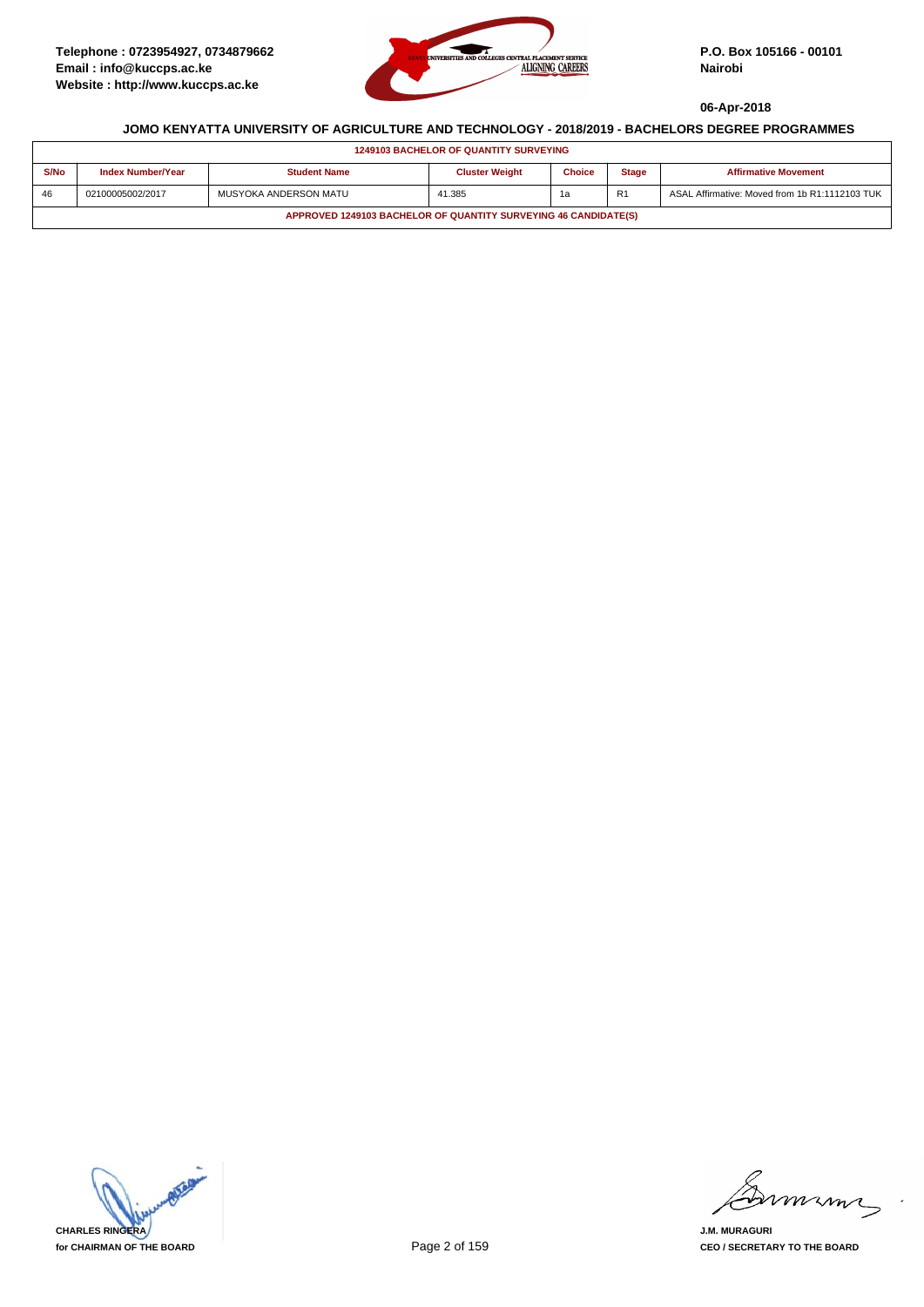

|                | <b>1249107 BACHELOR OF SCIENCE IN ACTUARIAL SCIENCE</b> |                              |                       |                |                |                             |  |  |
|----------------|---------------------------------------------------------|------------------------------|-----------------------|----------------|----------------|-----------------------------|--|--|
| S/No           | <b>Index Number/Year</b>                                | <b>Student Name</b>          | <b>Cluster Weight</b> | <b>Choice</b>  | <b>Stage</b>   | <b>Affirmative Movement</b> |  |  |
| $\mathbf{1}$   | 08200007002/2017                                        | <b>MBICI LAWRENCE GITAU</b>  | 44.410                | 1a             | R <sub>1</sub> |                             |  |  |
| $\overline{2}$ | 11200001035/2017                                        | ANG'ERA BRIAN OVITA          | 44.249                | 1a             | R <sub>1</sub> |                             |  |  |
| 3              | 20400002035/2017                                        | ERIC KAIRU MUNGAI            | 44.012                | 1a             | R <sub>1</sub> |                             |  |  |
| 4              | 11200005005/2017                                        | MUTISYA CYNTHIA NDULULU      | 43.097                | $\overline{2}$ | R <sub>1</sub> |                             |  |  |
| 5              | 23500014108/2017                                        | KIYONGA JAMLECK EKALIMON     | 42.679                | 1a             | R <sub>1</sub> |                             |  |  |
| 6              | 09200011003/2017                                        | MUCHIRA CHRISTABELL NYAMBURA | 42.635                | $\overline{2}$ | R <sub>1</sub> |                             |  |  |
| $\overline{7}$ | 09200012050/2017                                        | KATUMO SEBASTIAN MUTULU      | 42.482                | 1a             | R <sub>1</sub> |                             |  |  |
| 8              | 11200004032/2017                                        | MUHINYIA JOSEPHINE WANJIRU   | 42.457                | 1a             | R <sub>1</sub> |                             |  |  |
| 9              | 10226210003/2017                                        | NJERI NAOMI NYAMBURA         | 42.297                | 1a             | R <sub>1</sub> |                             |  |  |
| 10             | 20400008042/2017                                        | AKUTIA EKADON CONDRIAN       | 42.205                | 3              | R <sub>1</sub> |                             |  |  |
| 11             | 08200010001/2017                                        | GATHIMBA JOYCEMERCY WAIRIMU  | 42.169                | 1a             | R <sub>1</sub> |                             |  |  |
| 12             | 36600004033/2017                                        | LUMASIA DAVID KISINDAI       | 42.136                | 3              | R <sub>1</sub> |                             |  |  |
| 13             | 03106119013/2017                                        | <b>HALLAN OJUANG OMBOKE</b>  | 41.904                | $\overline{2}$ | R <sub>1</sub> |                             |  |  |
| 14             | 41700010019/2017                                        | AURA GEORGE BRIAN            | 41.851                | $\sqrt{2}$     | R <sub>1</sub> |                             |  |  |
| 15             | 20400003038/2017                                        | <b>JEPKORIR MERCY</b>        | 41.762                | 3              | R <sub>1</sub> |                             |  |  |
| 16             | 44736101028/2017                                        | ONGONDO COLINS OKEYO         | 41.732                | 3              | R <sub>1</sub> |                             |  |  |
| 17             | 28500005010/2017                                        | <b>CHEMUTAI FELISHA</b>      | 41.624                | 1a             | R <sub>1</sub> |                             |  |  |
| 18             | 41700004027/2017                                        | ODHIAMBO ANGELA ATIENO       | 41.624                | $\overline{2}$ | R <sub>1</sub> |                             |  |  |
| 19             | 10227301037/2017                                        | WARIGIA KEVIN NJUGUNA        | 41.600                | 1a             | R <sub>1</sub> |                             |  |  |
| 20             | 12343301001/2017                                        | WANGARI BRIAN MACHARIA       | 41.522                | 3              | R <sub>1</sub> |                             |  |  |
| 21             | 27538208008/2017                                        | KAMAU JOHN MWANIKI           | 41.458                | 1b             | R <sub>1</sub> |                             |  |  |
| 22             | 25551207003/2017                                        | <b>CHEPKEMOI MILDRED</b>     | 41.448                | 1a             | R <sub>1</sub> |                             |  |  |
| 23             | 12314106001/2017                                        | KITIVO MERCY MWENDE          | 41.432                | 1a             | R <sub>1</sub> |                             |  |  |
| 24             | 27500009006/2017                                        | ONDIEK EFFIE AKINYI          | 41.401                | 1a             | R <sub>1</sub> |                             |  |  |
| 25             | 01100003013/2017                                        | KARUMBA EDWARD MWANGI        | 41.396                | 3              | R <sub>1</sub> |                             |  |  |
| 26             | 10200008029/2017                                        | MWENDA DENIS MITAMBO         | 41.345                | $\overline{4}$ | R <sub>1</sub> |                             |  |  |
| 27             | 27538208019/2017                                        | NGUGI PETER KIRUMBA          | 41.338                | 3              | R <sub>1</sub> |                             |  |  |
| 28             | 36600004061/2017                                        | HILLARY MOSES ODHIAMBO       | 41.298                | 3              | R <sub>1</sub> |                             |  |  |
| 29             | 44708101003/2017                                        | JARED MOGOI JUSTINE          | 41.225                | 3              | R <sub>1</sub> |                             |  |  |
| 30             | 40745101003/2017                                        | MOGAKA CYRUS MBEKI           | 41.145                | 1a             | R <sub>1</sub> |                             |  |  |
| 31             | 20400009003/2017                                        | BIWOTT LEAH CHEPKURUI        | 41.134                | 3              | R <sub>1</sub> |                             |  |  |
| 32             | 19326201001/2017                                        | KINYUA MUNENE GALVIN         | 41.119                | $\overline{2}$ | R <sub>1</sub> |                             |  |  |
| 33             | 36600004092/2017                                        | TUIMUR ALLAN KIMUTAI         | 41.093                | $\overline{4}$ | R <sub>1</sub> |                             |  |  |
| 34             | 34518102084/2017                                        | <b>AKOTH RUTH</b>            | 41.082                | 1a             | R <sub>1</sub> |                             |  |  |
| 35             | 10200008081/2017                                        | WACHIRA PETER MBUGUA         | 41.022                | 1c             | R <sub>1</sub> |                             |  |  |
| 36             | 11200006039/2017                                        | NJEMA NEEMA NJOKI            | 41.016                | 1b             | R <sub>1</sub> |                             |  |  |
| 37             | 27500008007/2017                                        | MOSIMA TENGEYA KEVIN         | 40.983                | $\overline{4}$ | R <sub>1</sub> |                             |  |  |
| 38             | 15300002027/2017                                        | MATHAI DAVID MAINA           | 40.945                | 3              | R <sub>1</sub> |                             |  |  |
| 39             | 41710301062/2017                                        | OBALA OCHIENG BILLY          | 40.925                | $\overline{2}$ | R <sub>1</sub> |                             |  |  |
| 40             | 24505104055/2017                                        | NAIBEI BENJAMIN KIPYEGO      | 40.905                | 1a             | R <sub>1</sub> |                             |  |  |
| 41             | 23574101046/2017                                        | KOECH DENNIS KIMUTAI         | 40.889                | 3              | R <sub>1</sub> |                             |  |  |
| 42             | 42700005040/2017                                        | SAYIANKA ANDREW TAJEUO       | 40.887                | 3              | R <sub>1</sub> |                             |  |  |
| 43             | 36600004042/2017                                        | SAWE WILFRED OMOSA           | 40.847                | $\overline{4}$ | R <sub>1</sub> |                             |  |  |
| 44             | 08200007032/2017                                        | MAINA DENIS MUNUHE           | 40.842                | $\overline{2}$ | R <sub>1</sub> |                             |  |  |
| 45             | 35600008287/2017                                        | MAKAWA ADELITE NALIAKA       | 40.819                | 3              | R <sub>1</sub> |                             |  |  |

**CHARLES RINGERA for CHAIRMAN OF THE BOARD**

murma

**J.M. MURAGURI CEO / SECRETARY TO THE BOARD**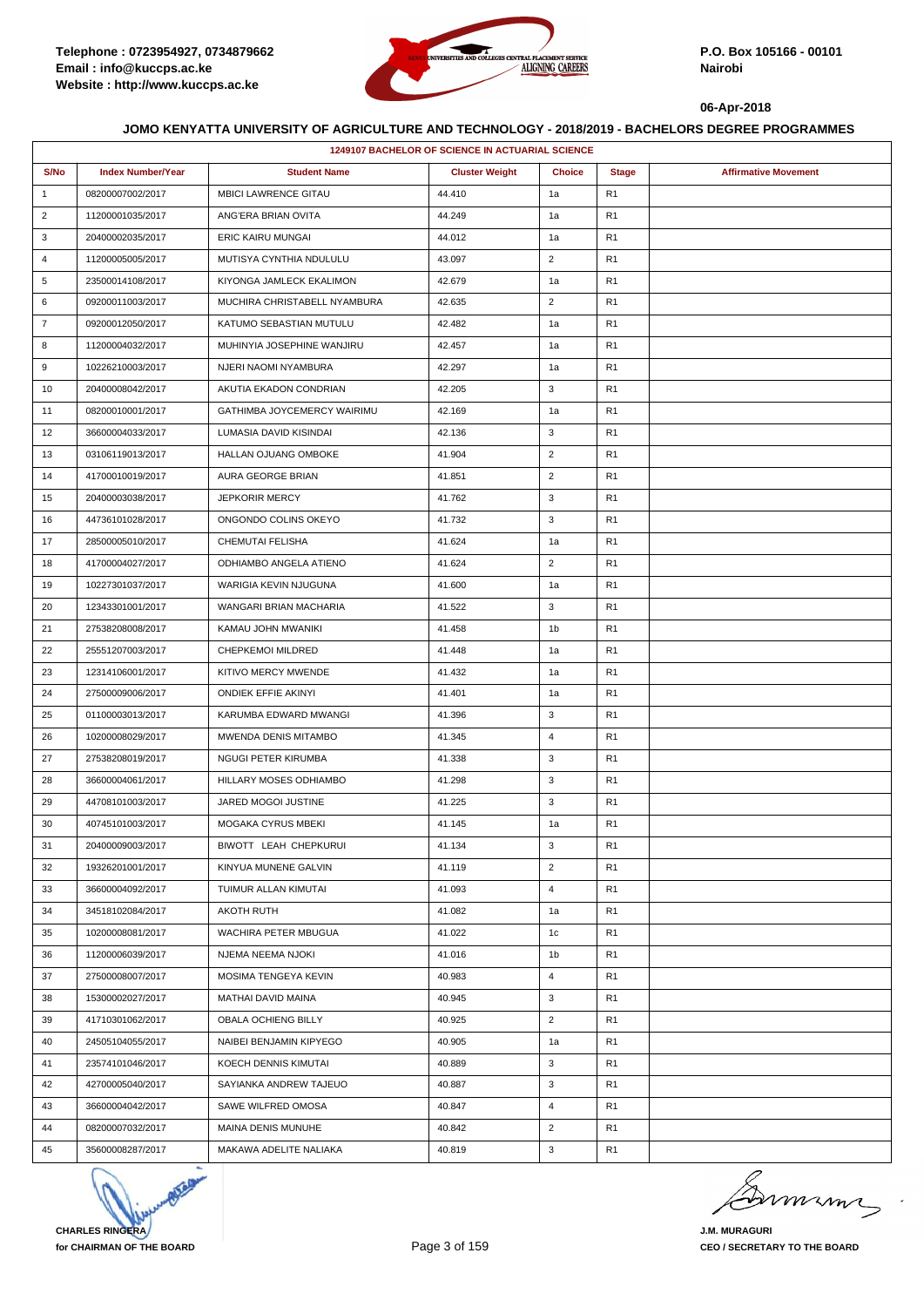

|      | <b>1249107 BACHELOR OF SCIENCE IN ACTUARIAL SCIENCE</b> |                              |                       |                |                |                             |  |  |
|------|---------------------------------------------------------|------------------------------|-----------------------|----------------|----------------|-----------------------------|--|--|
| S/No | <b>Index Number/Year</b>                                | <b>Student Name</b>          | <b>Cluster Weight</b> | <b>Choice</b>  | <b>Stage</b>   | <b>Affirmative Movement</b> |  |  |
| 46   | 38619102031/2017                                        | ANGUTWA BELLYNZ MASOLIA      | 40.816                | 1a             | R <sub>1</sub> |                             |  |  |
| 47   | 25500019003/2017                                        | <b>GISA NAYIANOI REBECCA</b> | 40.802                | $\overline{2}$ | R <sub>1</sub> |                             |  |  |
| 48   | 34518102125/2017                                        | KEMBOI JANET JEPKOGEI        | 40.750                | 1a             | R <sub>1</sub> |                             |  |  |
| 49   | 37625122004/2017                                        | MWANTHI DANIEL               | 40.719                | 1c             | R <sub>1</sub> |                             |  |  |
| 50   | 18300016003/2017                                        | <b>MUKULU ALICE</b>          | 40.687                | 1a             | R <sub>1</sub> |                             |  |  |
| 51   | 12300001031/2017                                        | <b>KYENGO K NTHULI</b>       | 40.675                | 1b             | R <sub>1</sub> |                             |  |  |
| 52   | 08200007057/2017                                        | KIHUMBA KELVIN MUGAMBI       | 40.658                | 1c             | R <sub>1</sub> |                             |  |  |
| 53   | 20400009031/2017                                        | KITONDO RIZIKI MWAKA         | 40.646                | 1b             | R <sub>1</sub> |                             |  |  |
| 54   | 28500005041/2017                                        | WABORO JOAN NDUTA            | 40.617                | 1c             | R <sub>1</sub> |                             |  |  |
| 55   | 09200011197/2017                                        | SAQA ABDULLAHI HASHI         | 40.546                | 3              | R <sub>1</sub> |                             |  |  |
| 56   | 38600003064/2017                                        | OSIYAH MICHELLE AMAASE       | 40.535                | 2              | R <sub>1</sub> |                             |  |  |
| 57   | 27569201002/2017                                        | NGIGI ANN WAITHIRA           | 40.534                | 4              | R <sub>1</sub> |                             |  |  |
| 58   | 20400003231/2017                                        | KINYANJUI JOAN NJERI         | 40.522                | 1 <sub>b</sub> | R <sub>1</sub> |                             |  |  |
| 59   | 08237012018/2017                                        | NJAAGA CATHERINE WANJIRU     | 40.494                | 1b             | R <sub>1</sub> |                             |  |  |
| 60   | 38622202011/2017                                        | KENGARI VINCENT NYATEMU      | 40.453                | 1b             | R <sub>1</sub> |                             |  |  |
| 61   | 20400001052/2017                                        | LOIKWANGAR RUTO NELSON       | 40.402                | 1c             | R <sub>1</sub> |                             |  |  |
| 62   | 10228101007/2017                                        | WAITHERERO KELVIN KAHIU      | 40.400                | $\overline{4}$ | R <sub>1</sub> |                             |  |  |
| 63   | 20406008006/2017                                        | CHIRCHIR CHEPKOECH SANDRA    | 40.371                | 1c             | R <sub>1</sub> |                             |  |  |
| 64   | 11200006141/2017                                        | CHITECHI SARAH ZAKIA         | 40.363                | 1 <sub>b</sub> | R <sub>1</sub> |                             |  |  |
| 65   | 39741005062/2017                                        | KUNGU DANCAN OTIENO          | 40.350                | $\overline{2}$ | R <sub>1</sub> |                             |  |  |
| 66   | 18325209001/2017                                        | NGALA CARINE KOKI            | 40.251                | 1c             | R <sub>1</sub> |                             |  |  |
| 67   | 10238106050/2017                                        | MUNDIA JAMLICK MWANGI        | 40.226                | $\overline{4}$ | R <sub>1</sub> |                             |  |  |
| 68   | 23500014193/2017                                        | PYATICH NOAH SIOKAN          | 40.160                | 1 <sub>b</sub> | R <sub>1</sub> |                             |  |  |
| 69   | 12300001019/2017                                        | SAMMY BRAVO MUEMA            | 40.159                | $\overline{2}$ | R <sub>1</sub> |                             |  |  |
| 70   | 11200002198/2017                                        | KANDA JEROTICH WINNIE        | 40.147                | $\overline{2}$ | R <sub>1</sub> |                             |  |  |
| 71   | 09200012031/2017                                        | KINYUA BRIAN MUNDIA          | 40.121                | 1a             | R <sub>1</sub> |                             |  |  |
| 72   | 10200008101/2017                                        | NYABUTI BRIAN MOSE           | 40.108                | 1b             | R <sub>1</sub> |                             |  |  |
| 73   | 31500026008/2017                                        | JACOB ETENYI NYAWANGA        | 40.094                | $\overline{4}$ | R <sub>1</sub> |                             |  |  |
| 74   | 31500026002/2017                                        | NDERITU MUTURI ABRAHAM       | 40.052                | 1c             | R1             |                             |  |  |
| 75   | 28500005056/2017                                        | OKUTTO RUFINA LIMBE          | 40.031                | 1a             | R1             |                             |  |  |
| 76   | 20400006207/2017                                        | MORARA KLENAH KEMUNTO        | 40.027                | 1a             | R <sub>1</sub> |                             |  |  |
| 77   | 20400002134/2017                                        | CHIRO GEOFFREY BARAKA        | 40.013                | 1b             | R <sub>1</sub> |                             |  |  |
| 78   | 27564201003/2017                                        | KURIA ANTONY MAINA           | 39.955                | 3              | R <sub>1</sub> |                             |  |  |
| 79   | 18300003021/2017                                        | KIOKO VICTOR MUTUA           | 39.947                | 3              | R1             |                             |  |  |
| 80   | 20400009009/2017                                        | CHIMAKO FAITH ANZAZI         | 39.944                | 1a             | R <sub>1</sub> |                             |  |  |
| 81   | 11200006053/2017                                        | MATHENGE DAMARIS WANJIRU     | 39.937                | 1b             | R <sub>1</sub> |                             |  |  |
| 82   | 11200004027/2017                                        | NYABOLA TATA SHARON          | 39.799                | $\overline{4}$ | R <sub>1</sub> |                             |  |  |
| 83   | 15304219001/2017                                        | UBAH MOHAMED OSMAN ALI       | 39.790                | 1a             | R <sub>1</sub> |                             |  |  |
| 84   | 14303104011/2017                                        | KITEME RUTH ANITA            | 39.759                | 1b             | R <sub>1</sub> |                             |  |  |
| 85   | 11205101001/2017                                        | DANIEL KINYANJUI             | 39.719                | 3              | R1             |                             |  |  |
| 86   | 11200003103/2017                                        | GICHUKI NICHOLAS NDUNG'U     | 39.717                | 1c             | R <sub>1</sub> |                             |  |  |
| 87   | 20400003168/2017                                        | JELAGAT STACY                | 39.701                | 1b             | R <sub>1</sub> |                             |  |  |
| 88   | 11212102002/2017                                        | KIMINDIRI STEPHEN NGANGA     | 39.679                | $\overline{2}$ | R <sub>1</sub> |                             |  |  |
| 89   | 39741005045/2017                                        | OIGARA DERRICK AYUKA         | 39.669                | $\overline{2}$ | R <sub>1</sub> |                             |  |  |
| 90   | 38600003120/2017                                        | <b>MARION LUDIA TRESSY</b>   | 39.649                | $\overline{2}$ | R <sub>1</sub> |                             |  |  |



mumi

**J.M. MURAGURI CEO / SECRETARY TO THE BOARD**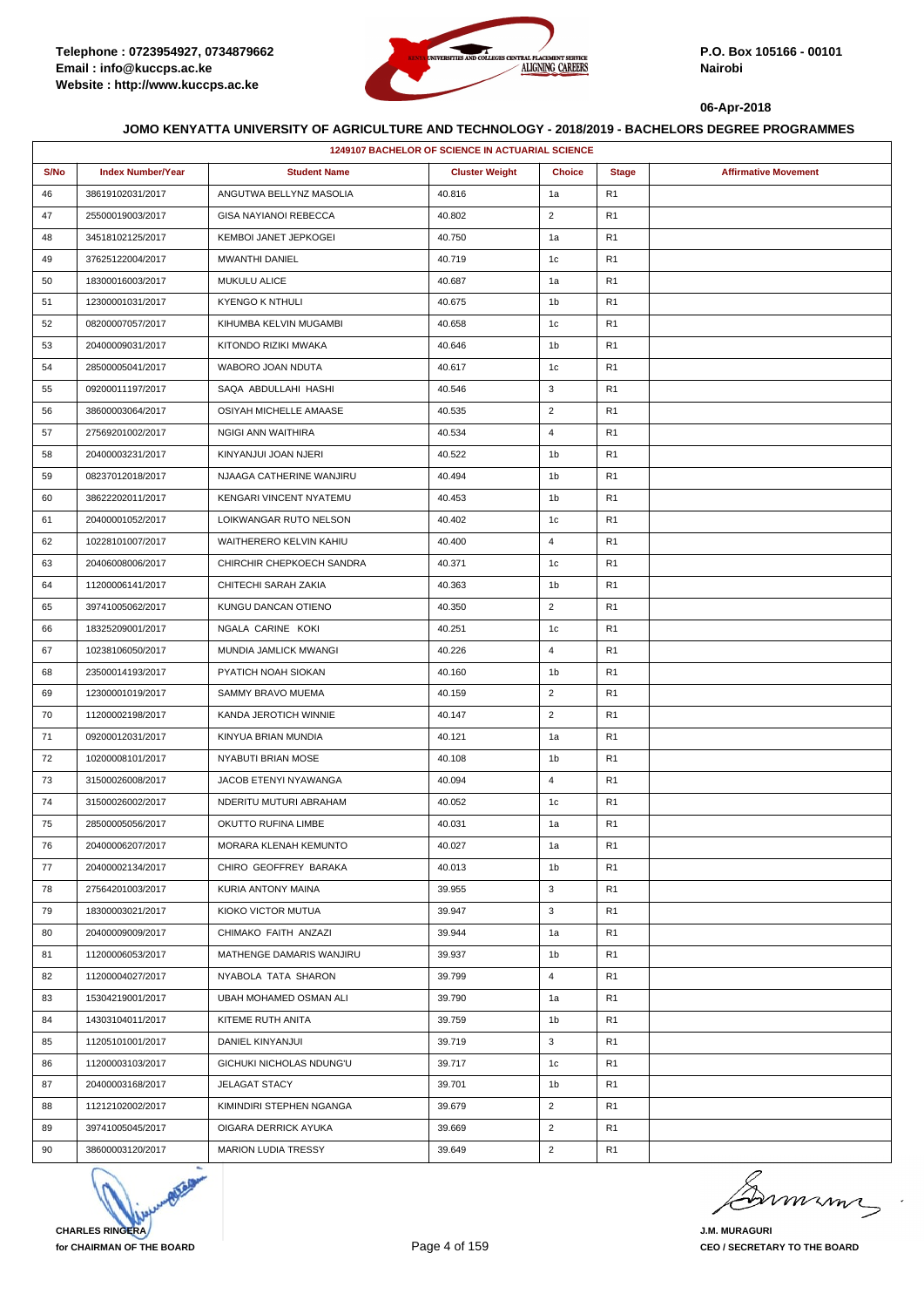

|      | <b>1249107 BACHELOR OF SCIENCE IN ACTUARIAL SCIENCE</b> |                                                                            |                       |                |                |                                                  |  |  |  |
|------|---------------------------------------------------------|----------------------------------------------------------------------------|-----------------------|----------------|----------------|--------------------------------------------------|--|--|--|
| S/No | <b>Index Number/Year</b>                                | <b>Student Name</b>                                                        | <b>Cluster Weight</b> | <b>Choice</b>  | <b>Stage</b>   | <b>Affirmative Movement</b>                      |  |  |  |
| 91   | 44736101072/2017                                        | OGOSI JOSEPH WAMBURA                                                       | 39.631                | 3              | R <sub>1</sub> |                                                  |  |  |  |
| 92   | 13300005009/2017                                        | WANZILA FAITH MAWIA                                                        | 39.628                | 1a             | R <sub>1</sub> |                                                  |  |  |  |
| 93   | 42738101024/2017                                        | OBADHA MARION ADHIAMBO                                                     | 39.619                | 1a             | R <sub>1</sub> |                                                  |  |  |  |
| 94   | 40703103001/2017                                        | MOTANYA KERUBO DELPHINE                                                    | 39.553                | $\overline{2}$ | R1             |                                                  |  |  |  |
| 95   | 20400003040/2017                                        | CHERYL WANJIRU MAINA                                                       | 39.541                | 2              | R <sub>1</sub> |                                                  |  |  |  |
| 96   | 09200011018/2017                                        | <b>GACHEMI ABIGAEL WANJIKU</b>                                             | 39.531                | 3              | R <sub>1</sub> |                                                  |  |  |  |
| 97   | 27552016073/2017                                        | KENTON KAMUNYU NJUGUNA                                                     | 39.520                | 1 <sub>b</sub> | R <sub>1</sub> |                                                  |  |  |  |
| 98   | 32500015018/2017                                        | <b>MBURU MARY WAIRIMU</b>                                                  | 38.250                | 1c             | CA             | ASAL Affirmative: Moved from 1a R2:1249120 JKUAT |  |  |  |
| 99   | 45800001015/2017                                        | ROBLE MAHAT IBRAHIM                                                        | 38.020                | 1a             | R <sub>1</sub> | ASAL Affirmative: Moved from 3 R1:1111199 K.U    |  |  |  |
| 100  | 01114209001/2017                                        | MWACHANYA L. MAGHANGA                                                      | 37.710                | 1a             | R <sub>1</sub> | ASAL Affirmative: Moved from 1b R1:1249245 JKUAT |  |  |  |
|      |                                                         | APPROVED 1249107 BACHELOR OF SCIENCE IN ACTUARIAL SCIENCE 100 CANDIDATE(S) |                       |                |                |                                                  |  |  |  |

**CHARLES RINGERA for CHAIRMAN OF THE BOARD**

mmmn

**J.M. MURAGURI CEO / SECRETARY TO THE BOARD**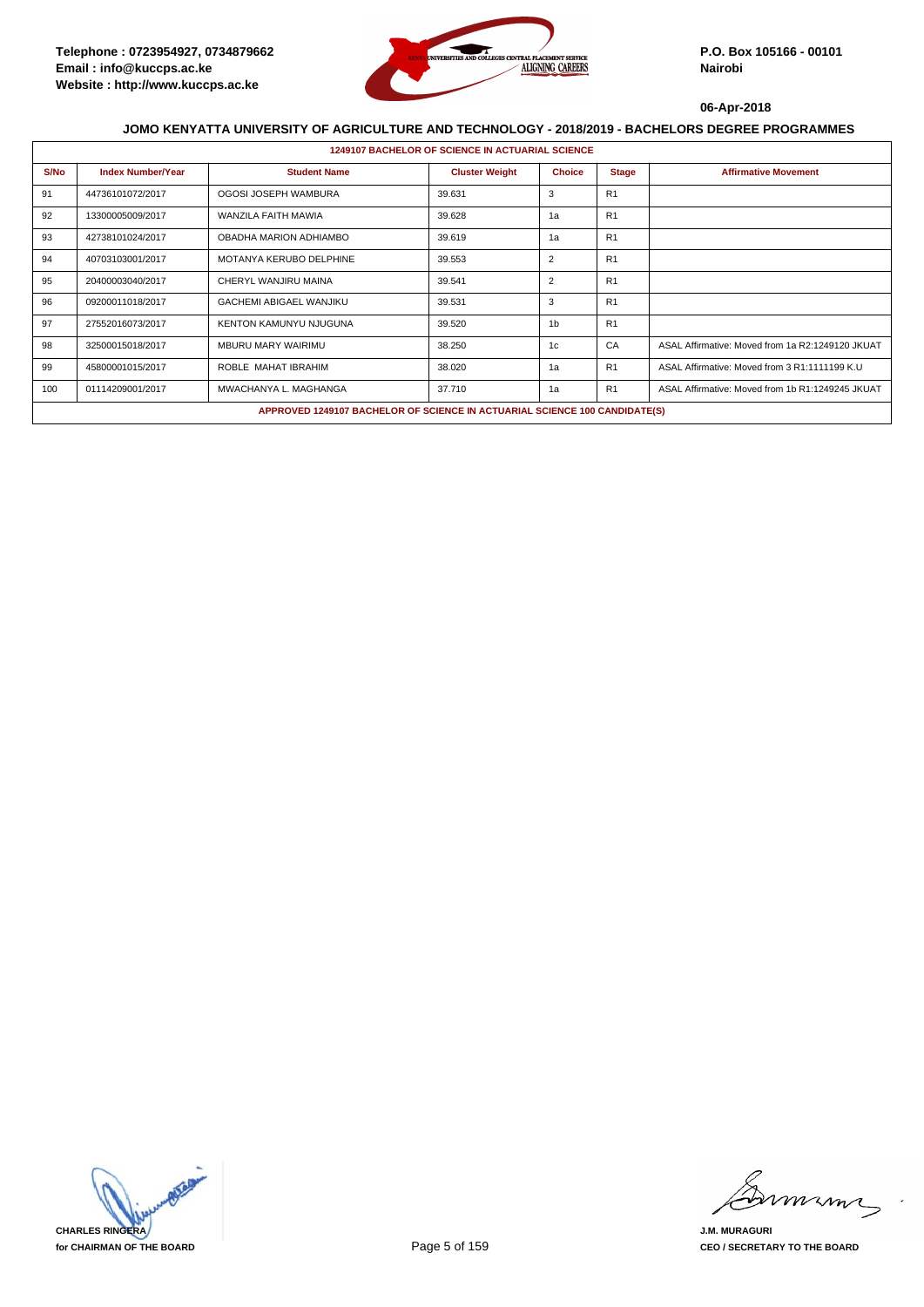

|                | <b>1249108 BACHELOR OF SCIENCE IN INDUSTRIAL CHEMISTRY</b> |                             |                       |                |                |                             |  |  |
|----------------|------------------------------------------------------------|-----------------------------|-----------------------|----------------|----------------|-----------------------------|--|--|
| S/No           | <b>Index Number/Year</b>                                   | <b>Student Name</b>         | <b>Cluster Weight</b> | <b>Choice</b>  | <b>Stage</b>   | <b>Affirmative Movement</b> |  |  |
| $\mathbf{1}$   | 20400006027/2017                                           | MIGWI LUCY NYAWIRA          | 44.191                | 1a             | R <sub>1</sub> |                             |  |  |
| $\overline{2}$ | 20400002051/2017                                           | MUTHAMA BENJAMIN WAMBUA     | 42.917                | 1c             | R <sub>1</sub> |                             |  |  |
| 3              | 20406003001/2017                                           | MOHAMED TALAL BAJABER       | 42.537                | 3              | R <sub>1</sub> |                             |  |  |
| $\overline{4}$ | 28500005038/2017                                           | OTIENO AWUOR IMELDA         | 41.320                | 3              | R <sub>1</sub> |                             |  |  |
| 5              | 11200002081/2017                                           | NYAMUSI MILDRED NYANDIKA    | 41.143                | $\overline{c}$ | R <sub>1</sub> |                             |  |  |
| 6              | 27538208029/2017                                           | KIPRUTOH ROY MUTAI          | 41.084                | 3              | R <sub>1</sub> |                             |  |  |
| $\overline{7}$ | 41742105023/2017                                           | ONYANGO RAY ALLAN           | 40.916                | 1a             | R <sub>1</sub> |                             |  |  |
| 8              | 27536202005/2017                                           | MBUTEI RITACLAIRE NYAMBURA  | 40.872                | 1a             | R <sub>1</sub> |                             |  |  |
| 9              | 20400003103/2017                                           | MIDIKA CHANZU LYNNE         | 40.799                | 3              | R <sub>1</sub> |                             |  |  |
| 10             | 43700008005/2017                                           | <b>BRIAN ABUTA</b>          | 40.769                | 1a             | R <sub>1</sub> |                             |  |  |
| 11             | 11200004054/2017                                           | KERUBO JOSEPHINE MONG'ARE   | 40.574                | $\overline{2}$ | R <sub>1</sub> |                             |  |  |
| 12             | 43700008035/2017                                           | OMARIBA OMWOYO STEPHINE     | 40.523                | $\overline{2}$ | R <sub>1</sub> |                             |  |  |
| 13             | 01101201012/2017                                           | KYALO M JARED               | 40.513                | 1a             | R <sub>1</sub> |                             |  |  |
| 14             | 15300002059/2017                                           | MUTWIRI MUTUGI OSCAR        | 40.401                | 3              | R <sub>1</sub> |                             |  |  |
| 15             | 19300010005/2017                                           | MBATHA CHRISTOPHER KIKUVI   | 40.326                | 1a             | R <sub>1</sub> |                             |  |  |
| 16             | 11200006079/2017                                           | ASAMI MILLEN OKOLA          | 40.066                | 3              | R <sub>1</sub> |                             |  |  |
| 17             | 28522505032/2017                                           | KIRUI TONY KIPROTICH        | 39.962                | 1a             | R <sub>1</sub> |                             |  |  |
| 18             | 20400004035/2017                                           | NGEYWO RUTO OSCAR           | 39.934                | 3              | R <sub>1</sub> |                             |  |  |
| 19             | 14333201016/2017                                           | OCHIENG NELLY AGOLA         | 39.906                | $\overline{4}$ | R <sub>1</sub> |                             |  |  |
| 20             | 15300012015/2017                                           | NJUGUNA MARY WANJIKU        | 39.778                | 1a             | R <sub>1</sub> |                             |  |  |
| 21             | 07209102001/2017                                           | NDELENGA BRENDA NELOBA      | 39.763                | 1a             | R <sub>1</sub> |                             |  |  |
| 22             | 34500010019/2017                                           | KIPLAGAT KIPKORIR BRIAN     | 39.723                | 3              | R <sub>1</sub> |                             |  |  |
| 23             | 13302103008/2017                                           | <b>ONDIEKI ESTHER MORAA</b> | 39.668                | $\overline{c}$ | R <sub>1</sub> |                             |  |  |
| 24             | 20404003055/2017                                           | <b>TSINDOLI DECLAN</b>      | 39.649                | 4              | R <sub>1</sub> |                             |  |  |
| 25             | 38619202027/2017                                           | ODHIAMBO ONYANGO BRIAN      | 39.546                | 3              | R <sub>1</sub> |                             |  |  |
| 26             | 39741005036/2017                                           | ODONGI NICK OTIENO          | 39.455                | 1a             | R <sub>1</sub> |                             |  |  |
| 27             | 40700002038/2017                                           | OBILO CLINTONE ONYANGO      | 39.416                | 1a             | R <sub>1</sub> |                             |  |  |
| 28             | 11200005053/2017                                           | KINYENYE TRACY NYIVA        | 39.330                | 1a             | R <sub>1</sub> |                             |  |  |
| 29             | 10200008060/2017                                           | <b>NJERI COLLINS MBURU</b>  | 39.303                | 3              | R <sub>1</sub> |                             |  |  |
| 30             | 14300006039/2017                                           | MUE BONFACE MUSYOKA         | 39.250                | 1a             | R <sub>1</sub> |                             |  |  |
| 31             | 28571201010/2017                                           | KIPROTICH TAITTA            | 39.193                | 1a             | R <sub>1</sub> |                             |  |  |
| 32             | 27538102018/2017                                           | MUGO JOSEPH NDUNGU          | 39.179                | 4              | R <sub>1</sub> |                             |  |  |
| 33             | 20400003118/2017                                           | KAHURA TUMAINI NJERI        | 39.157                | 3              | R <sub>1</sub> |                             |  |  |
| 34             | 08217101090/2017                                           | WACHIRA KENNETH MUGO        | 39.141                | 1a             | R1             |                             |  |  |
| 35             | 18346102006/2017                                           | <b>MUTUA S WAYUA</b>        | 39.062                | $\overline{2}$ | R1             |                             |  |  |
| 36             | 36600002016/2017                                           | WAIRIMU JOY E SHEKINAH      | 39.044                | 1a             | R <sub>1</sub> |                             |  |  |
| 37             | 08237009020/2017                                           | <b>MWANGI CAREN MUTHONI</b> | 38.963                | 1a             | R <sub>1</sub> |                             |  |  |
| 38             | 36600004066/2017                                           | WERE CALEB BARAKA           | 38.947                | 3              | R <sub>1</sub> |                             |  |  |
| 39             | 02100005062/2017                                           | KATINA EVANS ODIYO          | 38.935                | 3              | R <sub>1</sub> |                             |  |  |
| 40             | 20400004064/2017                                           | KIPTOO FRANCIS FAYE         | 38.903                | 1a             | R1             |                             |  |  |
| 41             | 27511112013/2017                                           | NJUGUNA BRIAN               | 38.874                | 1a             | R1             |                             |  |  |
| 42             | 10238111006/2017                                           | GITAU JOSEPH MAINA          | 38.792                | 1a             | R <sub>1</sub> |                             |  |  |
| 43             | 07200009059/2017                                           | <b>MBOGO MARTHA WATIRI</b>  | 38.778                | 1a             | R <sub>1</sub> |                             |  |  |
| 44             | 09200012080/2017                                           | NJERI S MAINA               | 38.746                | 1a             | R <sub>1</sub> |                             |  |  |
| 45             | 18336101002/2017                                           | KASINA MALUU RUTH           | 38.718                | 1c             | R1             |                             |  |  |



murma

**J.M. MURAGURI CEO / SECRETARY TO THE BOARD**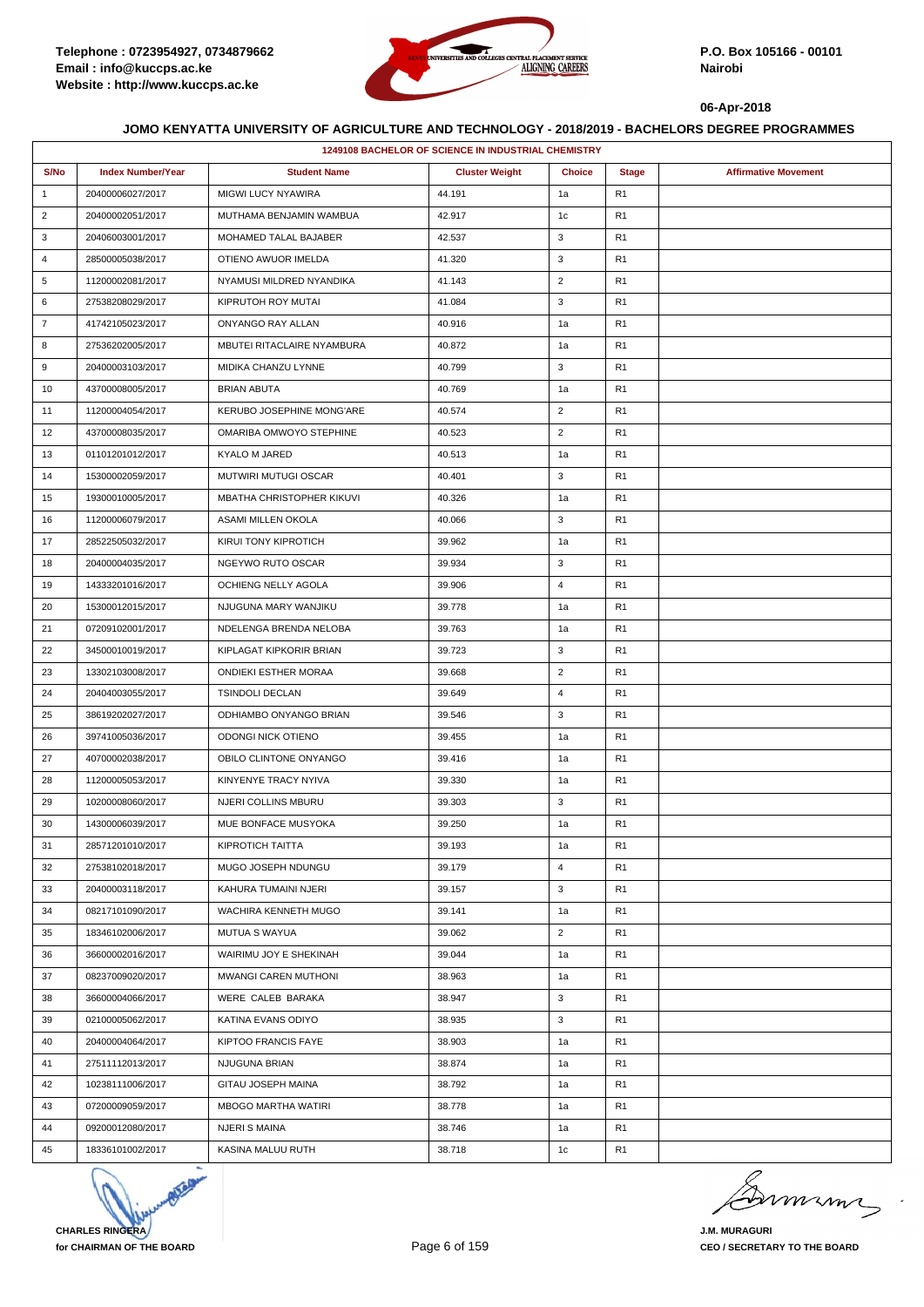

|      | <b>1249108 BACHELOR OF SCIENCE IN INDUSTRIAL CHEMISTRY</b> |                              |                       |                |                |                             |  |  |
|------|------------------------------------------------------------|------------------------------|-----------------------|----------------|----------------|-----------------------------|--|--|
| S/No | <b>Index Number/Year</b>                                   | <b>Student Name</b>          | <b>Cluster Weight</b> | <b>Choice</b>  | <b>Stage</b>   | <b>Affirmative Movement</b> |  |  |
| 46   | 24505104069/2017                                           | MOYONDI KIPCHUMBA ZEPHANIA   | 38.604                | 1a             | R <sub>1</sub> |                             |  |  |
| 47   | 27500002068/2017                                           | NJOROGE TERRENCE MWANIKI     | 38.593                | 1c             | R <sub>1</sub> |                             |  |  |
| 48   | 38622202007/2017                                           | OKOMBO LABAN AGINGU          | 38.525                | 1a             | R <sub>1</sub> |                             |  |  |
| 49   | 15319306001/2017                                           | WAFULA BRIAN OKUMU           | 38.505                | 4              | R <sub>1</sub> |                             |  |  |
| 50   | 19308301010/2017                                           | MATUMBI ANTONY MUTWIRI       | 38.375                | 1a             | R <sub>1</sub> |                             |  |  |
| 51   | 42738103006/2017                                           | ODHIAMBO JAMES MEYO          | 38.305                | 4              | R <sub>1</sub> |                             |  |  |
| 52   | 30514106006/2017                                           | KANYINGI JULIANA WAIRIMU     | 38.173                | 1a             | R <sub>1</sub> |                             |  |  |
| 53   | 03106106006/2017                                           | MOHAMED SHARIFF ALI          | 38.151                | 3              | R <sub>1</sub> |                             |  |  |
| 54   | 41710301055/2017                                           | OCHECHE CALEB OTIENO         | 38.134                | 4              | R <sub>1</sub> |                             |  |  |
| 55   | 12300001073/2017                                           | MUTEMI EMMANUEL MBELENZI     | 38.071                | $\overline{2}$ | R <sub>1</sub> |                             |  |  |
| 56   | 34559501002/2017                                           | KIPKORIR KIBET TITUS         | 37.991                | $\overline{c}$ | R <sub>1</sub> |                             |  |  |
| 57   | 44700006069/2017                                           | <b>WERUNGA K SAMUEL</b>      | 37.978                | $\overline{2}$ | R <sub>1</sub> |                             |  |  |
| 58   | 11205209003/2017                                           | WANGARI MARGARET WAMBUI      | 37.958                | 1b             | R <sub>1</sub> |                             |  |  |
| 59   | 09203402011/2017                                           | WAMBUI CAROLINE NYAMBURA     | 37.900                | 1b             | R <sub>1</sub> |                             |  |  |
| 60   | 08237009018/2017                                           | MUTURI DORCAS WANGUI         | 37.865                | 1a             | R <sub>1</sub> |                             |  |  |
| 61   | 27511101007/2017                                           | KIONDO FELIX KAHUTHU         | 37.828                | 1b             | R <sub>1</sub> |                             |  |  |
| 62   | 39734405035/2017                                           | IMBAYA ANDIVA GEORGIADIS     | 37.814                | 1a             | R <sub>1</sub> |                             |  |  |
| 63   | 41704001025/2017                                           | OGALO GEORGE OPIYO           | 37.782                | 1b             | R <sub>1</sub> |                             |  |  |
| 64   | 27565101001/2017                                           | NGANGA MUNGAI JAMES          | 37.729                | 3              | R <sub>1</sub> |                             |  |  |
| 65   | 43700008057/2017                                           | <b>BISMARK APIMA MAKWORO</b> | 37.672                | 3              | R <sub>1</sub> |                             |  |  |
| 66   | 25563105200/2017                                           | MARITIM KIPKORIR ENOCK       | 37.663                | 1b             | R <sub>1</sub> |                             |  |  |
| 67   | 41700004026/2017                                           | FLORENCE ANYANGO ONYANGO     | 37.630                | 1a             | R <sub>1</sub> |                             |  |  |
| 68   | 20400002268/2017                                           | KIBWALEI PATRICK KIPRONO     | 37.619                | 1b             | R <sub>1</sub> |                             |  |  |
| 69   | 40723208001/2017                                           | EDWIN OCHWANGI NCHOGA        | 37.464                | 1a             | R <sub>1</sub> |                             |  |  |
| 70   | 13300005029/2017                                           | MWETU FELICITY MULIMI        | 37.426                | 1a             | R <sub>1</sub> |                             |  |  |
| 71   | 42721204001/2017                                           | OWANO COLLINS OTIENO         | 37.407                | $\overline{2}$ | R <sub>1</sub> |                             |  |  |
| 72   | 18335303001/2017                                           | MUTHINA VIVIAN WANZA         | 37.398                | 1a             | R <sub>1</sub> |                             |  |  |
| 73   | 36628117002/2017                                           | <b>CHIBONA M MOSES</b>       | 37.304                | 1b             | R <sub>1</sub> |                             |  |  |
| 74   | 37600001026/2017                                           | MUHATI L SHALLUM             | 37.255                | 3              | R <sub>1</sub> |                             |  |  |
| 75   | 27538208050/2017                                           | MUIRU KELVIN PROMISE         | 37.241                | 1a             | R <sub>1</sub> |                             |  |  |
| 76   | 28500005127/2017                                           | KIPLAGAT JEBIWOT DORIS       | 37.196                | $\overline{2}$ | R <sub>1</sub> |                             |  |  |
| 77   | 09200011035/2017                                           | MUNENE SOPHIA MUTHONI        | 37.175                | 1 <sub>b</sub> | R <sub>1</sub> |                             |  |  |
| 78   | 27538102086/2017                                           | TABITHA MUTHONI NDUTA        | 37.159                | 1a             | R <sub>1</sub> |                             |  |  |
| 79   | 13354108001/2017                                           | MUIO BENJAMIN MUNYOKI        | 37.150                | 1a             | R <sub>1</sub> |                             |  |  |
| 80   | 27500008071/2017                                           | MUGENDI KARANI LEWIS         | 37.074                | 3              | R <sub>1</sub> |                             |  |  |
| 81   | 35629101008/2017                                           | <b>FRANKLIN OCHIENG</b>      | 37.052                | 4              | R <sub>1</sub> |                             |  |  |
| 82   | 27500008078/2017                                           | MWORIA VINCENT MWENDA        | 37.051                | 3              | R <sub>1</sub> |                             |  |  |
| 83   | 28571201066/2017                                           | HILLARY KIPKURUI             | 37.048                | 1a             | R <sub>1</sub> |                             |  |  |
| 84   | 18346104001/2017                                           | MWANGANGI M NZISA            | 37.029                | $\overline{2}$ | R <sub>1</sub> |                             |  |  |
| 85   | 34518102175/2017                                           | KIPTOO BRENDA JEBET          | 36.975                | 1a             | R <sub>1</sub> |                             |  |  |
| 86   | 38619124035/2017                                           | MUDAVADI BRAYAN              | 36.953                | $\overline{2}$ | R <sub>1</sub> |                             |  |  |
| 87   | 31515101005/2017                                           | <b>BONIFACE K IRAVONGA</b>   | 36.952                | 1b             | R <sub>1</sub> |                             |  |  |
| 88   | 44707108014/2017                                           | OBUYA KEVIN ODIUOR           | 36.946                | $\overline{2}$ | R <sub>1</sub> |                             |  |  |
| 89   | 08237009025/2017                                           | MENGO ROSELYNE WANJIRU       | 36.902                | 1a             | R <sub>1</sub> |                             |  |  |
| 90   | 07216110007/2017                                           | NJOKI MARY MUTHONI           | 36.835                | $\overline{2}$ | R <sub>1</sub> |                             |  |  |



murma

**J.M. MURAGURI CEO / SECRETARY TO THE BOARD**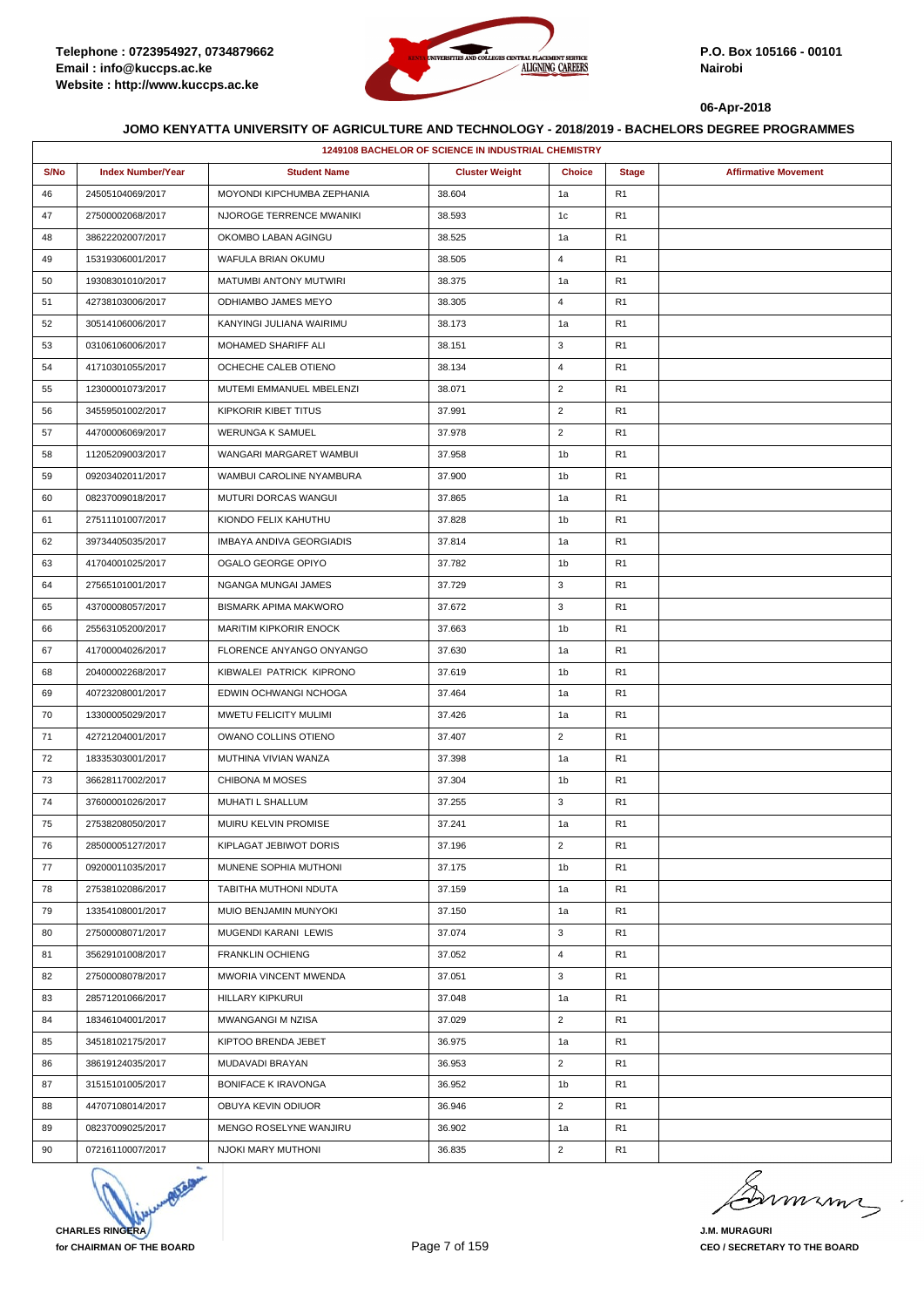

|      | <b>1249108 BACHELOR OF SCIENCE IN INDUSTRIAL CHEMISTRY</b> |                                                                              |                       |                |                |                                                |  |  |  |
|------|------------------------------------------------------------|------------------------------------------------------------------------------|-----------------------|----------------|----------------|------------------------------------------------|--|--|--|
| S/No | <b>Index Number/Year</b>                                   | <b>Student Name</b>                                                          | <b>Cluster Weight</b> | <b>Choice</b>  | <b>Stage</b>   | <b>Affirmative Movement</b>                    |  |  |  |
| 91   | 42738101040/2017                                           | ONYANGO STEPHANY ADHIAMBO                                                    | 36.795                | 1a             | R <sub>1</sub> |                                                |  |  |  |
| 92   | 30556301022/2017                                           | <b>MCHARO FAITH JENTA</b>                                                    | 36.788                | 1a             | R <sub>1</sub> |                                                |  |  |  |
| 93   | 08237004028/2017                                           | KIBUCHI KENNEDY ICIKA                                                        | 36.777                | 2              | R <sub>1</sub> |                                                |  |  |  |
| 94   | 26535151008/2017                                           | SHABATAI KIPKORIR DERRICK                                                    | 36.741                | 1 <sub>b</sub> | R <sub>1</sub> |                                                |  |  |  |
| 95   | 20400001150/2017                                           | NDUNGU ALFRED MBURU                                                          | 36.719                | 2              | R <sub>1</sub> |                                                |  |  |  |
| 96   | 15300012050/2017                                           | SIMBA MWENDE BELIDAH                                                         | 36.691                | 1a             | R <sub>1</sub> |                                                |  |  |  |
| 97   | 44736101068/2017                                           | <b>FREDRICK ODHIAMBO ODERO</b>                                               | 36.686                | 3              | R <sub>1</sub> |                                                |  |  |  |
| 98   | 20410001067/2017                                           | ONGUTE ERICA MAGDA AOKO                                                      | 36.619                | $\overline{2}$ | R <sub>1</sub> |                                                |  |  |  |
| 99   | 01113102007/2017                                           | KIAMBA JULIUS MANDINA                                                        | 34.938                | 1 <sub>b</sub> | R <sub>1</sub> | ASAL Affirmative: Moved from 1c R1:1229108 MSU |  |  |  |
|      |                                                            | APPROVED 1249108 BACHELOR OF SCIENCE IN INDUSTRIAL CHEMISTRY 99 CANDIDATE(S) |                       |                |                |                                                |  |  |  |



miming

**J.M. MURAGURI CEO / SECRETARY TO THE BOARD**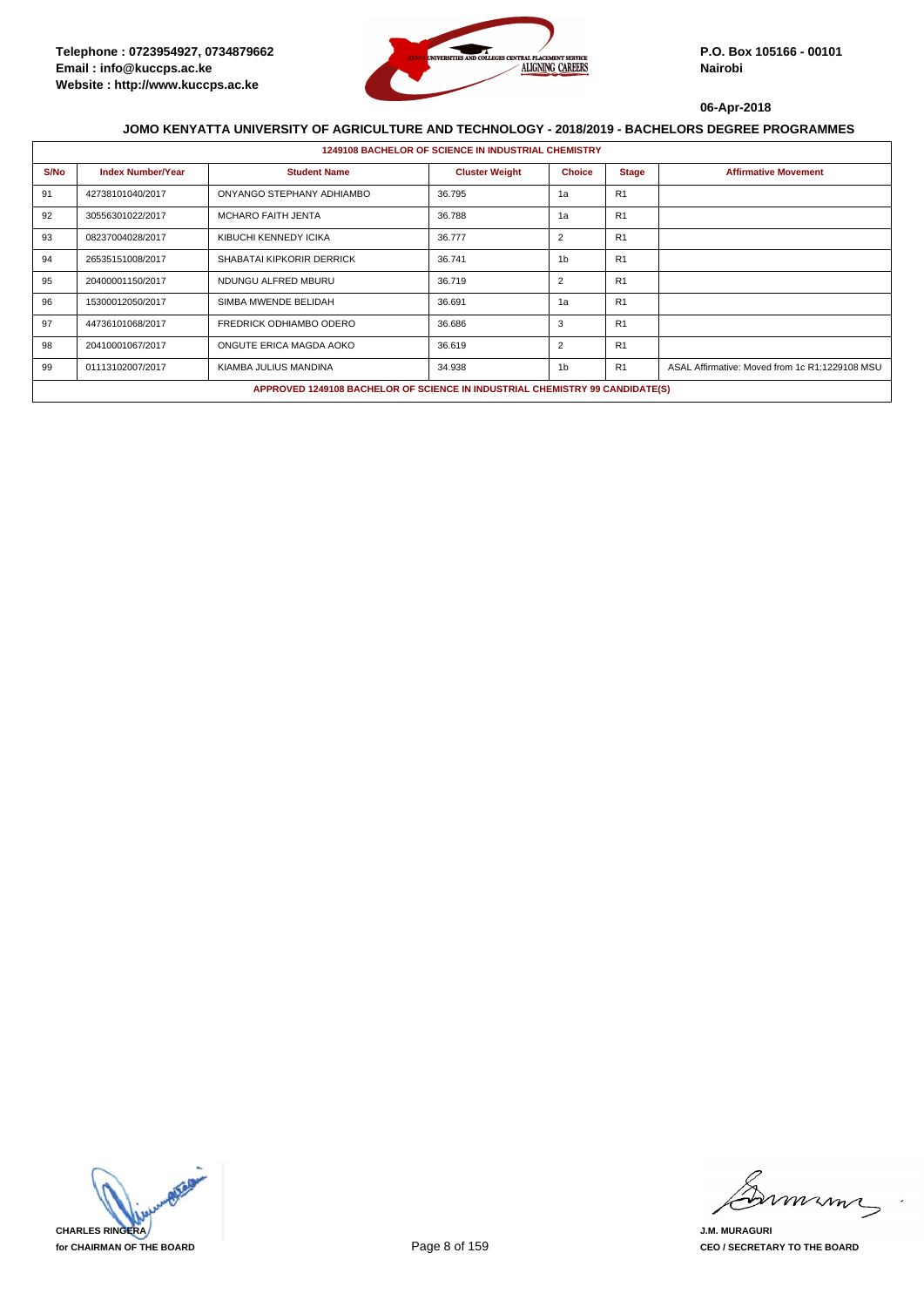

| <b>1249114 BACHELOR OF SCIENCE IN ANALYTICAL CHEMISTRY</b> |                          |                               |                       |                |                |                             |  |
|------------------------------------------------------------|--------------------------|-------------------------------|-----------------------|----------------|----------------|-----------------------------|--|
| S/No                                                       | <b>Index Number/Year</b> | <b>Student Name</b>           | <b>Cluster Weight</b> | <b>Choice</b>  | <b>Stage</b>   | <b>Affirmative Movement</b> |  |
| $\mathbf{1}$                                               | 20406020010/2017         | <b>HEHO MARI</b>              | 43.979                | 1a             | R <sub>1</sub> |                             |  |
| $\overline{2}$                                             | 20400002074/2017         | KARANJA LEON MWANGI           | 42.150                | 1a             | R <sub>1</sub> |                             |  |
| 3                                                          | 28522501007/2017         | SAMPU OTI MELTON SAYIALEL     | 42.013                | 1a             | R <sub>1</sub> |                             |  |
| $\overline{4}$                                             | 41700004038/2017         | OMBOGO RACHAEL KEMUMA         | 41.919                | $\overline{4}$ | R <sub>1</sub> |                             |  |
| 5                                                          | 34518102001/2017         | KOSGEY SHEILA JEROP           | 40.961                | 1a             | R <sub>1</sub> |                             |  |
| 6                                                          | 11200002131/2017         | SIRMA ABIGAEL JEPNG'ETICH     | 40.521                | $\overline{2}$ | R <sub>1</sub> |                             |  |
| $\overline{7}$                                             | 26534228001/2017         | ABDI KHALID SOFIA             | 40.165                | 1a             | R <sub>1</sub> |                             |  |
| 8                                                          | 18307201025/2017         | ALLAN NGOKONYO NJOROGE        | 39.283                | 1a             | R <sub>1</sub> |                             |  |
| 9                                                          | 42738101532/2017         | AUKO MARY AWUOR               | 39.233                | $\overline{2}$ | R <sub>1</sub> |                             |  |
| 10                                                         | 34500010020/2017         | ERIKA KIROP FRANSON           | 39.167                | 1a             | R <sub>1</sub> |                             |  |
| 11                                                         | 42705106002/2017         | <b>GEOFFREY OTIENO OTIENO</b> | 38.781                | 1a             | R <sub>1</sub> |                             |  |
| 12                                                         | 44717101010/2017         | OTIENO AUSTINE OKOTH          | 38.779                | 3              | R <sub>1</sub> |                             |  |
| 13                                                         | 42700005302/2017         | OYARO OBED MAGOMA             | 38.646                | 3              | R <sub>1</sub> |                             |  |
| 14                                                         | 20400002231/2017         | OWINO JACOB OMONDI            | 38.332                | 1a             | R <sub>1</sub> |                             |  |
| 15                                                         | 42738101092/2017         | MESO CAROLINE AWUOR           | 38.326                | 1a             | R <sub>1</sub> |                             |  |
| 16                                                         | 04107110011/2017         | NUSAYBAH ASENJI MOHAMMED      | 38.284                | $\overline{4}$ | R <sub>1</sub> |                             |  |
| 17                                                         | 39713006003/2017         | OTIENO STEVEN OCHIENG         | 38.189                | 3              | R <sub>1</sub> |                             |  |
| 18                                                         | 43700008025/2017         | OBEGI OSERO BONFACE           | 38.109                | 1a             | R <sub>1</sub> |                             |  |
| 19                                                         | 29500025002/2017         | <b>JEPKORIR TRACY</b>         | 38.020                | 1a             | R <sub>1</sub> |                             |  |
| 20                                                         | 44707105013/2017         | <b>OSEBE VIOLET</b>           | 37.950                | 1a             | R <sub>1</sub> |                             |  |
| 21                                                         | 38619102025/2017         | SITINDO CRAIG                 | 37.947                | 1a             | R <sub>1</sub> |                             |  |
| 22                                                         | 41700004047/2017         | KERUBO PHELISTERS MAYAKA      | 37.928                | 1a             | R <sub>1</sub> |                             |  |
| 23                                                         | 23529132045/2017         | KWARAT LISA CHELANGAT         | 37.908                | $\overline{2}$ | R <sub>1</sub> |                             |  |
| 24                                                         | 38622203003/2017         | SONGORE KHASOA FAREEN         | 37.887                | $\overline{2}$ | R <sub>1</sub> |                             |  |
| 25                                                         | 01100003027/2017         | LUCAS MWAWURI                 | 37.866                | 3              | R <sub>1</sub> |                             |  |
| 26                                                         | 18325209002/2017         | <b>MUTUA GRACE MINOO</b>      | 37.824                | 1a             | R <sub>1</sub> |                             |  |
| 27                                                         | 27500007009/2017         | JACKLINE JELAGAT              | 37.814                | 3              | R <sub>1</sub> |                             |  |
| 28                                                         | 27537501016/2017         | <b>NJERI GITONGA DEUS</b>     | 37.777                | 1a             | R <sub>1</sub> |                             |  |
| 29                                                         | 38622109001/2017         | ULILA BRIAN                   | 37.710                | 3              | R <sub>1</sub> |                             |  |
| 30                                                         | 39734406004/2017         | ODHIAMBO FELIX NINDO          | 37.651                | 1a             | R <sub>1</sub> |                             |  |
| 31                                                         | 30556301154/2017         | WANJIKU EDWIN NDEGWA          | 37.629                | 1a             | R <sub>1</sub> |                             |  |
| 32                                                         | 42725107014/2017         | ODUOR O. JARED                | 37.597                | 1a             | R <sub>1</sub> |                             |  |
| 33                                                         | 36600004080/2017         | OYUGI DESIRE HAGGAI           | 37.534                | 1a             | R <sub>1</sub> |                             |  |
| 34                                                         | 08237001056/2017         | KARIUKI VICTOR NGAMAU         | 37.486                | $\overline{4}$ | R <sub>1</sub> |                             |  |
| 35                                                         | 27538102033/2017         | WAIRIMU JOAN                  | 37.461                | 1a             | R <sub>1</sub> |                             |  |
| 36                                                         | 42721202049/2017         | OMONDI FRANKLINE OKINYI       | 37.409                | 1a             | R <sub>1</sub> |                             |  |
| 37                                                         | 42726107024/2017         | OWITI ANTONEY OLUOCH          | 37.392                | $\overline{4}$ | R <sub>1</sub> |                             |  |
| 38                                                         | 24500022030/2017         | NG'ANG'A JOHN MURAGE          | 37.387                | 1a             | R <sub>1</sub> |                             |  |
| 39                                                         | 42721202054/2017         | JOHN JOSEPH EMMANUEL OMONDI   | 37.261                | 1a             | R <sub>1</sub> |                             |  |
| 40                                                         | 36612201013/2017         | MALALE S COLINS               | 37.196                | 1a             | R <sub>1</sub> |                             |  |
| 41                                                         | 27536202028/2017         | CHEPCHUMBA FAITH              | 37.171                | 1a             | R <sub>1</sub> |                             |  |
| 42                                                         | 42726107091/2017         | MORARA IAN MORGAN             | 37.171                | 1a             | R <sub>1</sub> |                             |  |
| 43                                                         | 10208307004/2017         | NJOROGE DAIVIN NGANGA         | 37.166                | 1a             | R <sub>1</sub> |                             |  |
| 44                                                         | 44707105006/2017         | OCHIENG PAULINE ANYANGO       | 37.163                | 1a             | R <sub>1</sub> |                             |  |
| 45                                                         | 07214117013/2017         | WATURI JAMES MWANIKI          | 37.161                | 1a             | R <sub>1</sub> |                             |  |



murma

**J.M. MURAGURI CEO / SECRETARY TO THE BOARD**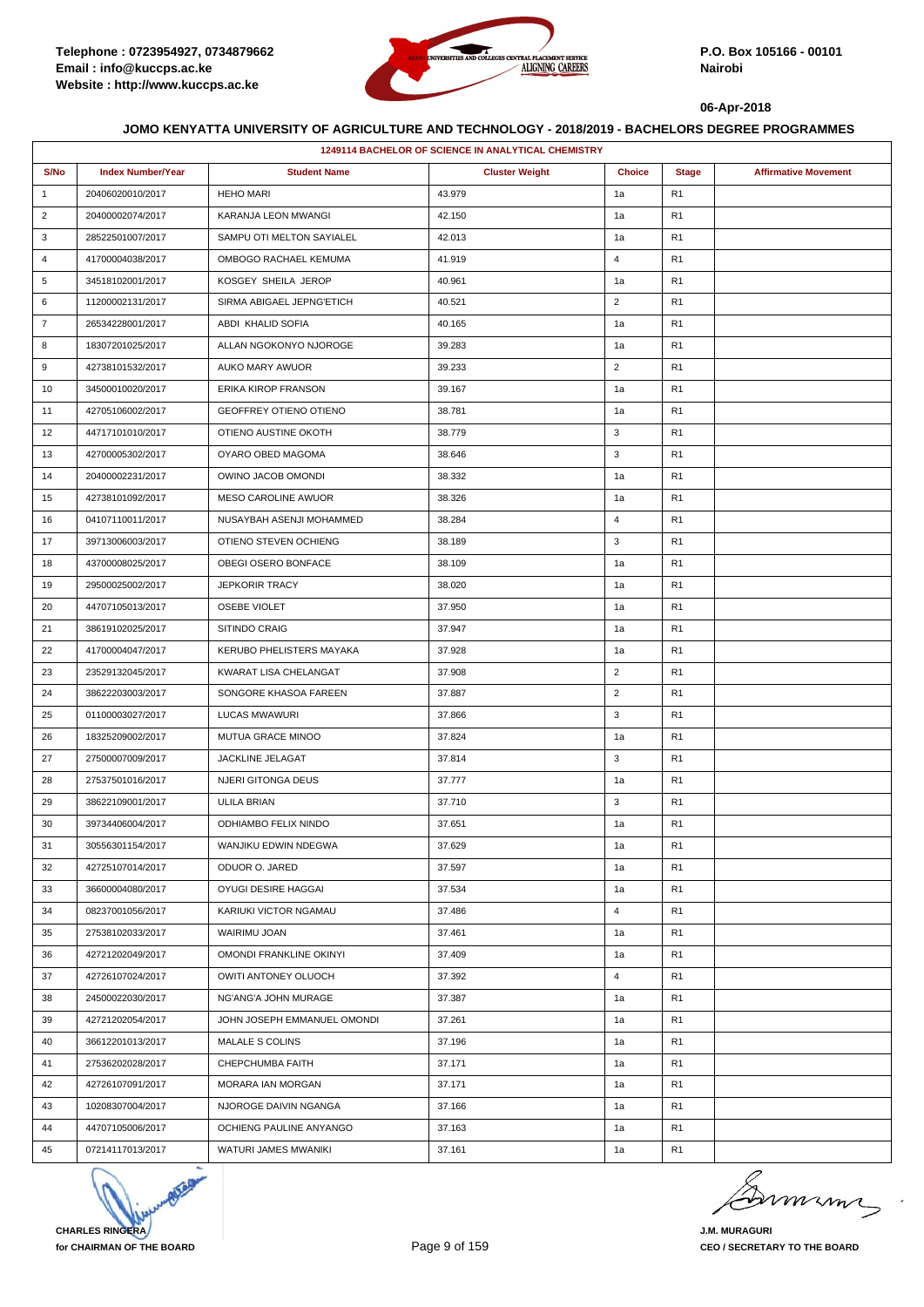

| 1249114 BACHELOR OF SCIENCE IN ANALYTICAL CHEMISTRY |                          |                             |                       |                |                |                             |  |
|-----------------------------------------------------|--------------------------|-----------------------------|-----------------------|----------------|----------------|-----------------------------|--|
| S/No                                                | <b>Index Number/Year</b> | <b>Student Name</b>         | <b>Cluster Weight</b> | <b>Choice</b>  | <b>Stage</b>   | <b>Affirmative Movement</b> |  |
| 46                                                  | 09200012098/2017         | MWANGI BONFACE WAITHAKA     | 37.161                | 1a             | R <sub>1</sub> |                             |  |
| 47                                                  | 38622109190/2017         | KISIGWA IAN                 | 37.075                | $\overline{2}$ | R <sub>1</sub> |                             |  |
| 48                                                  | 08200010054/2017         | MARANGA LILIAN WANJUGU      | 37.065                | 1a             | R <sub>1</sub> |                             |  |
| 49                                                  | 09203415001/2017         | <b>GITHINJI ERUSTUS I</b>   | 37.040                | 1a             | R <sub>1</sub> |                             |  |
| 50                                                  | 11232102010/2017         | NGARUIYA FRANCIS KAGO       | 37.032                | 3              | R <sub>1</sub> |                             |  |
| 51                                                  | 08200010084/2017         | WARUGURU AMY MIRIAM         | 36.885                | 1a             | R <sub>1</sub> |                             |  |
| 52                                                  | 27536206001/2017         | MUTERU PETER NJOROGE        | 36.851                | 1a             | R <sub>1</sub> |                             |  |
| 53                                                  | 18307105004/2017         | SIMU IAN MALONZA            | 36.766                | 1b             | R <sub>1</sub> |                             |  |
| 54                                                  | 11232102005/2017         | OOKO BRIAN ODHIAMBO         | 36.725                | 1a             | R <sub>1</sub> |                             |  |
| 55                                                  | 37600005010/2017         | GUREMA CHRISTINE MUHONJA    | 36.707                | 1 <sub>b</sub> | R <sub>1</sub> |                             |  |
| 56                                                  | 09224201004/2017         | MWAI ANN MUTHONI            | 36.696                | 1a             | R <sub>1</sub> |                             |  |
| 57                                                  | 11200004082/2017         | OBOTE FIONA LODENYI         | 36.688                | 1c             | R <sub>1</sub> |                             |  |
| 58                                                  | 20400004028/2017         | <b>IKIARA BRIAN GITONGA</b> | 36.680                | $\overline{4}$ | R <sub>1</sub> |                             |  |
| 59                                                  | 33547103001/2017         | KOECH KIPSANG KENNETH       | 36.636                | 1a             | R <sub>1</sub> |                             |  |
| 60                                                  | 12314215006/2017         | KIOKO CELINE MUEKE          | 36.635                | 1a             | R <sub>1</sub> |                             |  |
| 61                                                  | 07209102005/2017         | CHEGE ESTHER WANGUI         | 36.577                | 1a             | R <sub>1</sub> |                             |  |
| 62                                                  | 12314103004/2017         | MUIA JEAN NDULU             | 36.563                | 3              | R <sub>1</sub> |                             |  |
| 63                                                  | 23500014074/2017         | <b>KEBEYA IAN</b>           | 36.550                | 1b             | R <sub>1</sub> |                             |  |
| 64                                                  | 42738101020/2017         | ACHIANDO ALUOCH GENESIS     | 36.534                | 3              | R <sub>1</sub> |                             |  |
| 65                                                  | 19300004032/2017         | IRERI AMANDA NYAWIRA        | 36.507                | 1a             | R <sub>1</sub> |                             |  |
| 66                                                  | 38600003054/2017         | CHEPCHIRCHIR EDNAH          | 36.506                | 1a             | R <sub>1</sub> |                             |  |
| 67                                                  | 20405004045/2017         | KINYUA WANGU                | 36.362                | 1a             | R <sub>1</sub> |                             |  |
| 68                                                  | 11200004085/2017         | KIPTUI BRENDA JEPKOECH      | 36.357                | 1c             | R <sub>1</sub> |                             |  |
| 69                                                  | 13300005058/2017         | CHUMBE VIVIAN NYAMVULA      | 36.259                | 1a             | R <sub>1</sub> |                             |  |
| 70                                                  | 15319104005/2017         | FAITH MBINYA                | 36.237                | 3              | R <sub>1</sub> |                             |  |
| 71                                                  | 41724103002/2017         | ERICK ODHIAMBO OGUTU        | 36.164                | 1b             | R <sub>1</sub> |                             |  |
| 72                                                  | 20405004022/2017         | MWALAA VANESSA LAUZI        | 36.141                | 3              | R <sub>1</sub> |                             |  |
| 73                                                  | 39700009108/2017         | OGEDAH JENNY FORRESTER      | 36.072                | 1 <sub>b</sub> | R <sub>1</sub> |                             |  |
| 74                                                  | 29523101035/2017         | <b>KIPTUM HILARY</b>        | 36.015                | 1a             | R <sub>1</sub> |                             |  |
| 75                                                  | 20406008043/2017         | MAINA TINA NYAKINYUA        | 36.014                | 1b             | R <sub>1</sub> |                             |  |
| 76                                                  | 25563105014/2017         | BII KENNETH KIBET           | 35.793                | $\overline{2}$ | R <sub>1</sub> |                             |  |
| 77                                                  | 20400004117/2017         | NGATIRI ANDREW KARITU       | 35.725                | 1c             | R <sub>1</sub> |                             |  |
| 78                                                  | 41710301043/2017         | OJUOK HERBERT OUMA          | 35.678                | 1b             | R <sub>1</sub> |                             |  |
| 79                                                  | 15309301003/2017         | <b>KARANI RONY</b>          | 35.638                | 1c             | R <sub>1</sub> |                             |  |
| 80                                                  | 27536232002/2017         | ELIUD KINGORI GITAU         | 35.630                | $\overline{2}$ | R <sub>1</sub> |                             |  |
| 81                                                  | 27500007060/2017         | MWANIKI ELIZABETH WANJIRU   | 35.628                | $\overline{2}$ | R <sub>1</sub> |                             |  |
| 82                                                  | 14333201053/2017         | WAWERU LILLIES WAINOE       | 35.626                | 3              | R <sub>1</sub> |                             |  |
| 83                                                  | 44739104076/2017         | ADIKA MASELINE AKINYI       | 35.518                | 1a             | R <sub>1</sub> |                             |  |
| 84                                                  | 08202001067/2017         | WAHOME LEON MUTEGI          | 35.505                | $\overline{4}$ | R <sub>1</sub> |                             |  |
| 85                                                  | 36612201020/2017         | ARTHUR NYONGESA             | 35.472                | 1a             | R <sub>1</sub> |                             |  |
| 86                                                  | 18323205001/2017         | MUTUKU REHEMA NDANU         | 35.450                | 1c             | R <sub>1</sub> |                             |  |
| 87                                                  | 20406002024/2017         | MUTHIANI ANN MBULWA         | 35.385                | 1a             | R <sub>1</sub> |                             |  |
| 88                                                  | 10228401006/2017         | KANYUIRA FRIDAH WAIRIMU     | 35.331                | 3              | R <sub>1</sub> |                             |  |
| 89                                                  | 28500005107/2017         | SHARON JELIMO KIPRONO       | 35.318                | 3              | R <sub>1</sub> |                             |  |
| 90                                                  | 38618201009/2017         | PELEKA O JOSEPH             | 35.310                | 1a             | R <sub>1</sub> |                             |  |



mumi

**J.M. MURAGURI CEO / SECRETARY TO THE BOARD**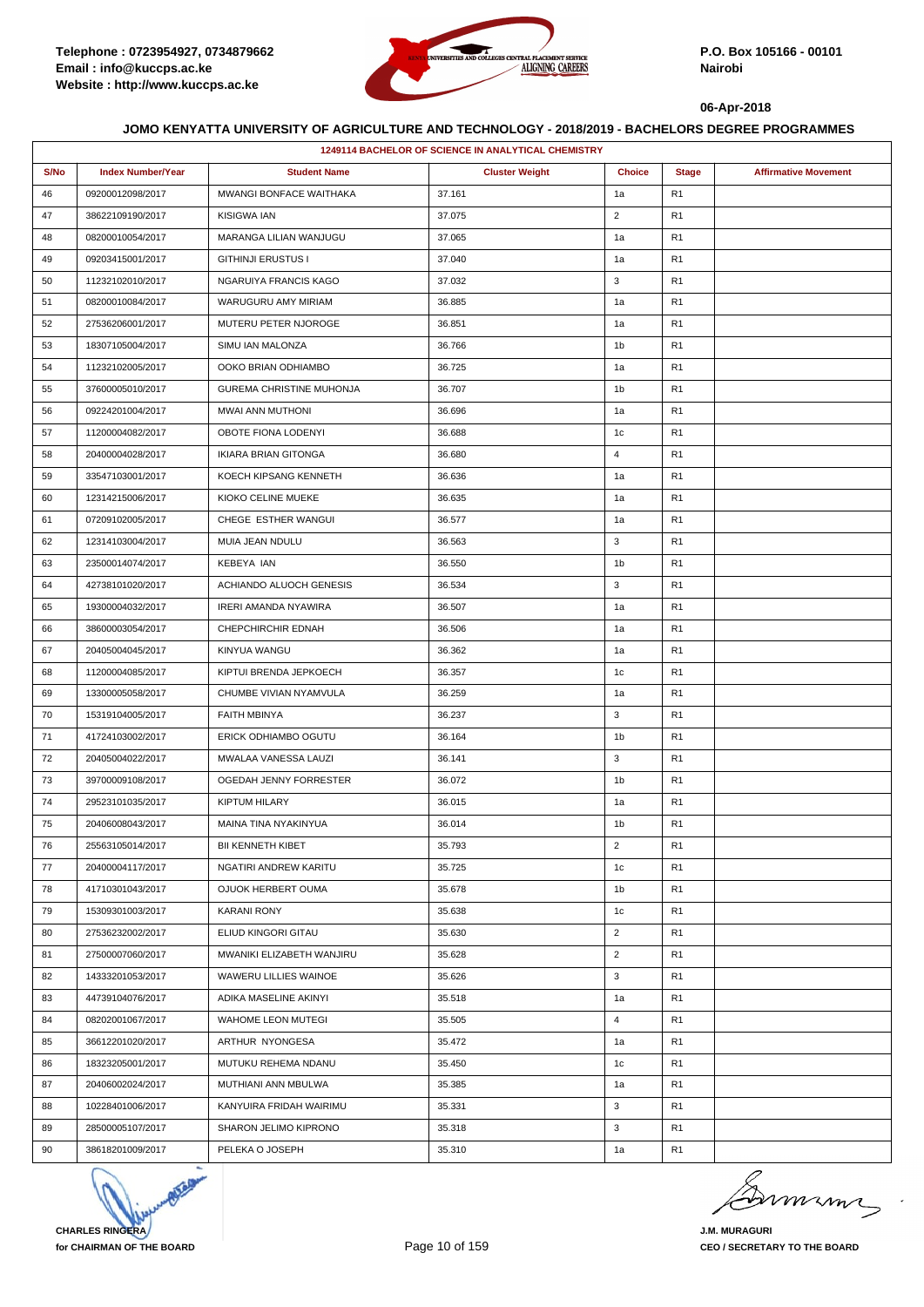

|      | <b>1249114 BACHELOR OF SCIENCE IN ANALYTICAL CHEMISTRY</b> |                                                                              |                       |                |                |                             |  |  |  |
|------|------------------------------------------------------------|------------------------------------------------------------------------------|-----------------------|----------------|----------------|-----------------------------|--|--|--|
| S/No | <b>Index Number/Year</b>                                   | <b>Student Name</b>                                                          | <b>Cluster Weight</b> | <b>Choice</b>  | <b>Stage</b>   | <b>Affirmative Movement</b> |  |  |  |
| 91   | 11212101084/2017                                           | WACHIRA IBRAHIM WAIRIUKO                                                     | 35.251                | 1a             | R <sub>1</sub> |                             |  |  |  |
| 92   | 44739202001/2017                                           | OOKO VINCENT GIFT                                                            | 35.246                | 1c             | R1             |                             |  |  |  |
| 93   | 25563102016/2017                                           | <b>KIBET GILBERT</b>                                                         | 35.188                | 1 <sub>b</sub> | R <sub>1</sub> |                             |  |  |  |
| 94   | 37600001042/2017                                           | <b>RIRWAYE BRIAN</b>                                                         | 35.138                | 1 <sub>b</sub> | R <sub>1</sub> |                             |  |  |  |
| 95   | 41731101011/2017                                           | JUMA JOSEPH ONYANGO                                                          | 35.018                | $\overline{2}$ | R <sub>1</sub> |                             |  |  |  |
| 96   | 23574111001/2017                                           | BII RAZU ZAINABU                                                             | 34.919                | 1 <sub>b</sub> | R <sub>1</sub> |                             |  |  |  |
| 97   | 07215215009/2017                                           | WANJIRU ISAAC MWANGI                                                         | 34.915                | 4              | R <sub>1</sub> |                             |  |  |  |
|      |                                                            | APPROVED 1249114 BACHELOR OF SCIENCE IN ANALYTICAL CHEMISTRY 97 CANDIDATE(S) |                       |                |                |                             |  |  |  |



murma

**J.M. MURAGURI CEO / SECRETARY TO THE BOARD**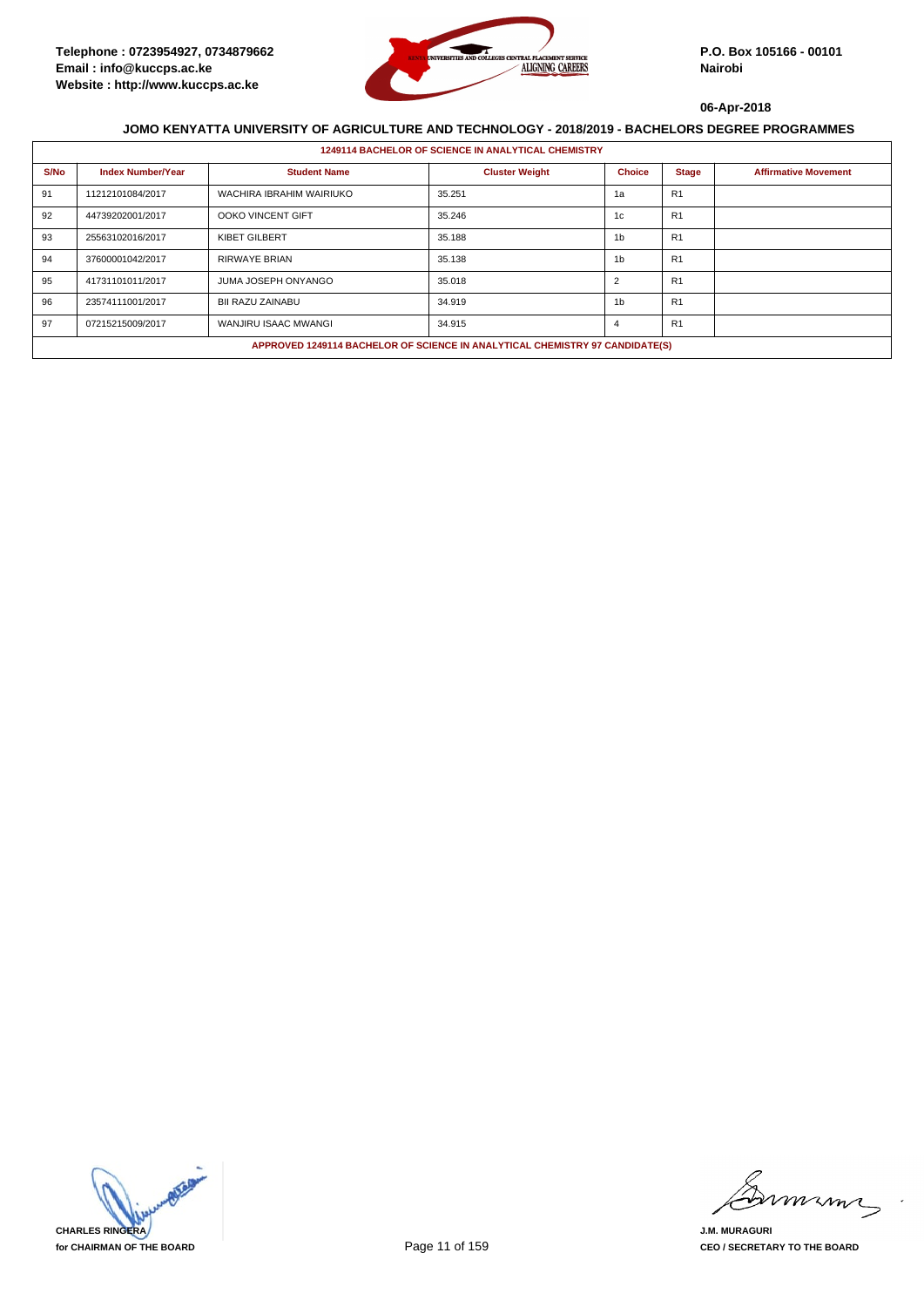

|                | 1249115 BACHELOR OF SCIENCE IN COMPUTER SCIENCE |                            |                                                                          |                |                |                             |  |  |
|----------------|-------------------------------------------------|----------------------------|--------------------------------------------------------------------------|----------------|----------------|-----------------------------|--|--|
| S/No           | <b>Index Number/Year</b>                        | <b>Student Name</b>        | <b>Cluster Weight</b>                                                    | <b>Choice</b>  | <b>Stage</b>   | <b>Affirmative Movement</b> |  |  |
| $\mathbf{1}$   | 26500001001/2017                                | OGINDO VICTORIA AKEYO      | 46.069                                                                   | 1a             | R <sub>1</sub> |                             |  |  |
| $\overline{2}$ | 20400008001/2017                                | KIBICHO EMMANUEL MURAGE    | 45.932                                                                   | 1a             | R <sub>1</sub> |                             |  |  |
| 3              | 20400003004/2017                                | NJENGA MELISSA JOY NJERI   | 45.122                                                                   | 1a             | R <sub>1</sub> |                             |  |  |
| $\overline{4}$ | 20400002081/2017                                | MUKIRI MICHAEL GICHURE     | 45.057                                                                   | 1a             | R <sub>1</sub> |                             |  |  |
| 5              | 36600004011/2017                                | <b>LUGAI CHUCK JUNIOR</b>  | 44.963                                                                   | 1a             | R <sub>1</sub> |                             |  |  |
| 6              | 41730309001/2017                                | OLOO DORCAS ACHIENG        | 44.847                                                                   | 1a             | R <sub>1</sub> |                             |  |  |
| $\overline{7}$ | 12300001039/2017                                | MUTISYA MUGAMBI GIDEON     | 44.804                                                                   | 1a             | R <sub>1</sub> |                             |  |  |
| 8              | 10208311014/2017                                | MURIITHI SAMUEL NDUATI     | 44.468                                                                   | $\overline{2}$ | R <sub>1</sub> |                             |  |  |
| 9              | 27552001038/2017                                | KAMAU SAM MBUGUA           | 44.409                                                                   | 1a             | R <sub>1</sub> |                             |  |  |
| 10             | 27500008002/2017                                | SILAS NYAMWANGE            | 44.374                                                                   | 1a             | R <sub>1</sub> |                             |  |  |
| 11             | 27552001095/2017                                | MUTINDA WINSTON MUTWIWA    | 44.363                                                                   | 1a             | R <sub>1</sub> |                             |  |  |
| 12             | 38619102015/2017                                | KAVULAVU GRAHAM LIHANDA    | 44.039                                                                   | 1a             | R <sub>1</sub> |                             |  |  |
| 13             | 08200007048/2017                                | KIWAKA JUMA ALI            | 44.035                                                                   | 1a             | R <sub>1</sub> |                             |  |  |
| 14             | 10208311003/2017                                | KARIRA KENNEDY KIMATA      | 43.979                                                                   | 1a             | R <sub>1</sub> |                             |  |  |
| 15             | 20400002054/2017                                | TED BLAIR HARCHINS OMINO   | 43.891                                                                   | 1a             | R <sub>1</sub> |                             |  |  |
| 16             | 11200002097/2017                                | GITAU WAIRIMU NAOMI        | 43.878                                                                   | $\overline{2}$ | R <sub>1</sub> |                             |  |  |
| 17             | 11200001065/2017                                | KOECH KEN KIPROP           | 43.722                                                                   | 1a             | R <sub>1</sub> |                             |  |  |
| 18             | 20400004045/2017                                | ORORI BRIAN ATHANAS S      | 43.718                                                                   | 1a             | R <sub>1</sub> |                             |  |  |
| 19             | 26535151002/2017                                | ORINA EZRA ABISAI          | 43.664                                                                   | 1a             | R <sub>1</sub> |                             |  |  |
| 20             | 26500001009/2017                                | KABUTE PERPETUA NDUTA      | 43.654                                                                   | $\overline{2}$ | R <sub>1</sub> |                             |  |  |
| 21             | 20400002012/2017                                | WEKE VICTOR OTIENO         | 43.594                                                                   | 1a             | R <sub>1</sub> |                             |  |  |
| 22             | 10238114044/2017                                | GITHAIGA KESTER WAKAHENYA  | 43.440                                                                   | 1a             | R <sub>1</sub> |                             |  |  |
| 23             | 24500004002/2017                                | OUNZA KADOGO DORINE        | 43.427                                                                   | $\overline{2}$ | R <sub>1</sub> |                             |  |  |
| 24             | 27552001068/2017                                | <b>MAWEU PATRICK MUILI</b> | 43.237                                                                   | 1a             | R <sub>1</sub> |                             |  |  |
| 25             | 14333201079/2017                                | KANYI BRENDA MAKENA        | 43.224                                                                   | 1a             | R <sub>1</sub> |                             |  |  |
| 26             | 20400003057/2017                                | ANYISO MADELEINE DOREEN    | 43.207                                                                   | 1a             | R <sub>1</sub> |                             |  |  |
| 27             | 27552001025/2017                                | <b>WAMBUGU MIKE MUGO</b>   | 43.150                                                                   | 1a             | R <sub>1</sub> |                             |  |  |
| 28             | 11200002157/2017                                | NJERU ADRIANA HELGA KINA   | 43.149                                                                   | 2              | R <sub>1</sub> |                             |  |  |
| 29             | 11200003027/2017                                | KIPLANGAT BRIAN NGENO      | 43.134                                                                   | 1a             | R <sub>1</sub> |                             |  |  |
| 30             | 11232201001/2017                                | MBOGO JOSEPH MBOTE         | 43.101                                                                   | 1a             | R <sub>1</sub> |                             |  |  |
| 31             | 20400002038/2017                                | PAUL MAYEKU                | 43.067                                                                   | 1a             | R <sub>1</sub> |                             |  |  |
| 32             | 11200003090/2017                                | NYAGAH JACKSON MUNENE      | 43.051                                                                   | 1a             | R <sub>1</sub> |                             |  |  |
| 33             | 33517102004/2017                                | LIMO IAN PETER             | 42.995                                                                   | 1a             | R <sub>1</sub> |                             |  |  |
| 34             | 12300001016/2017                                | MURAGURI BILL MWANGI       | 42.990                                                                   | 1a             | R <sub>1</sub> |                             |  |  |
| 35             | 08200010007/2017                                | KIRUTHI EURYDICE T MAKENA  | 42.923                                                                   | $\overline{4}$ | R <sub>1</sub> |                             |  |  |
| 36             | 20400002039/2017                                | MBADI ELISHA KIMBERO       | 42.886                                                                   | 1 <sub>b</sub> | R <sub>1</sub> |                             |  |  |
| 37             | 42700005092/2017                                | NJAU PAUL KAMAU            | 42.880                                                                   | 1b             | R <sub>1</sub> |                             |  |  |
| 38             | 20400003031/2017                                | NZAI IRENE CHITSAKA        | 42.772                                                                   | 1a             | R <sub>1</sub> |                             |  |  |
| 39             | 20406020011/2017                                | <b>AKIM KINGORI</b>        | 42.762                                                                   | 1a             | R <sub>1</sub> |                             |  |  |
| 40             | 23528204004/2017                                | OGABA KEVIN                | 42.742                                                                   | 1b             | R <sub>1</sub> |                             |  |  |
|                |                                                 |                            | APPROVED 1249115 BACHELOR OF SCIENCE IN COMPUTER SCIENCE 40 CANDIDATE(S) |                |                |                             |  |  |

**CHARLES RINGERA for CHAIRMAN OF THE BOARD**

murma

**J.M. MURAGURI CEO / SECRETARY TO THE BOARD**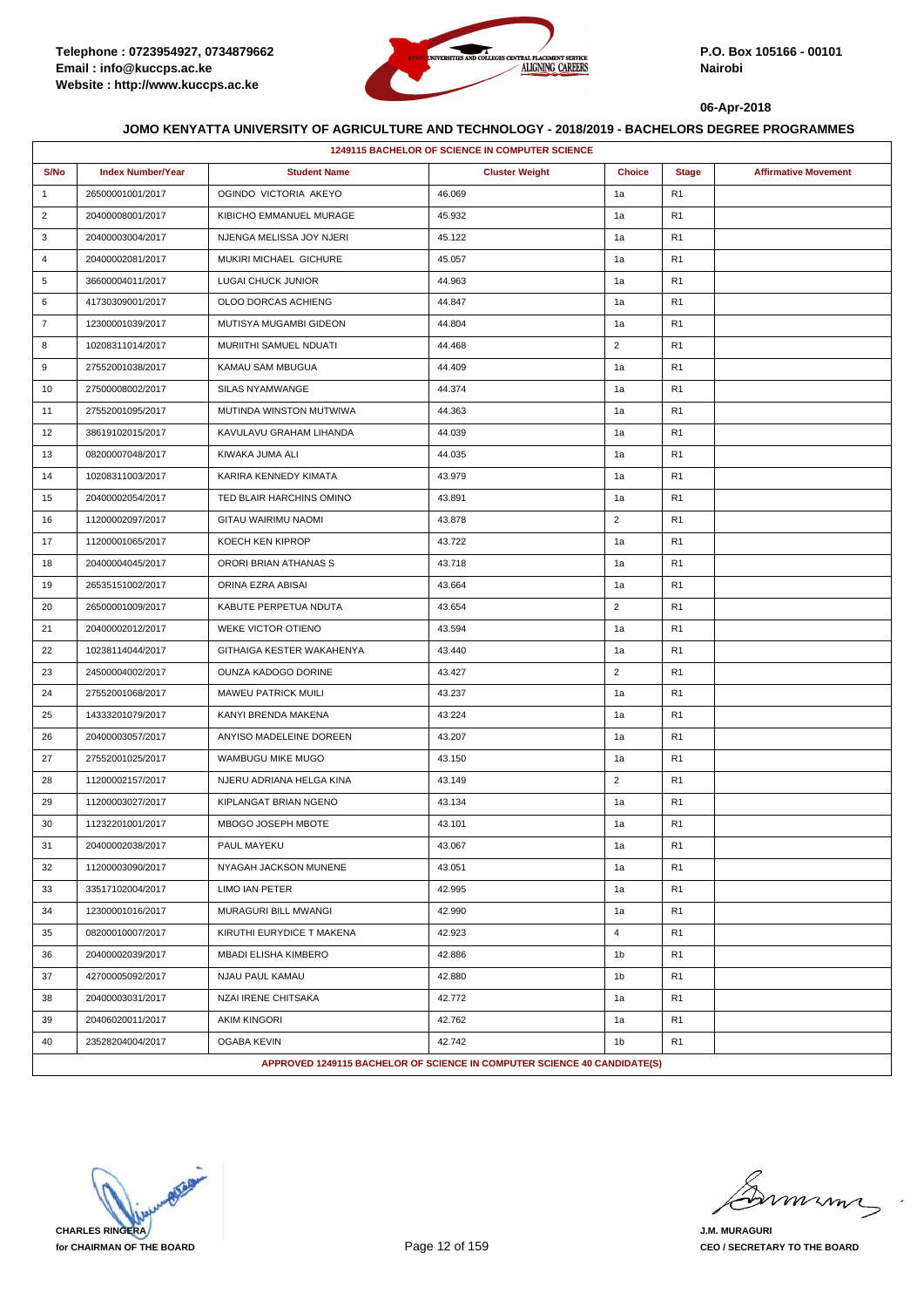

|                | 1249116 BACHELOR OF SCIENCE IN CIVIL ENGINEERING |                              |                       |                |                |                             |  |  |
|----------------|--------------------------------------------------|------------------------------|-----------------------|----------------|----------------|-----------------------------|--|--|
| S/No           | <b>Index Number/Year</b>                         | <b>Student Name</b>          | <b>Cluster Weight</b> | <b>Choice</b>  | <b>Stage</b>   | <b>Affirmative Movement</b> |  |  |
| $\mathbf{1}$   | 27552001007/2017                                 | KIRWA ADAM KIBET             | 45.511                | 1a             | R1             |                             |  |  |
| $\overline{2}$ | 41710301011/2017                                 | AOMO OTIENO FELIX            | 45.344                | 1a             | R <sub>1</sub> |                             |  |  |
| 3              | 08200010002/2017                                 | MAINA PHYLLIS WAHURA         | 45.186                | 1a             | R <sub>1</sub> |                             |  |  |
| 4              | 11200005016/2017                                 | MWATHI TRACY WANJA           | 44.960                | 1a             | R1             |                             |  |  |
| 5              | 11200002011/2017                                 | <b>MWENDE PERIS</b>          | 44.894                | 1a             | R <sub>1</sub> |                             |  |  |
| 6              | 41710301002/2017                                 | MASENGO FRANKLINE MOCHERE    | 44.873                | 1a             | R <sub>1</sub> |                             |  |  |
| $\overline{7}$ | 42700005128/2017                                 | OBWOCHA NEWTON MAOGA         | 44.826                | 1a             | R <sub>1</sub> |                             |  |  |
| 8              | 27537301014/2017                                 | MAINA SAWERIAH WARUKIRA      | 44.778                | 1a             | R <sub>1</sub> |                             |  |  |
| 9              | 23500014016/2017                                 | ROTICH BRIAN KIPLANGAT       | 44.696                | 1a             | R <sub>1</sub> |                             |  |  |
| 10             | 36600004013/2017                                 | <b>GWIYO MIGUEL DAIDO</b>    | 44.582                | 1a             | R <sub>1</sub> |                             |  |  |
| 11             | 11200002038/2017                                 | OPUBA ANJIRA NATASHA         | 44.552                | 1a             | R <sub>1</sub> |                             |  |  |
| 12             | 08200007029/2017                                 | MUSYOKA MWONGELA             | 44.544                | 1a             | R <sub>1</sub> |                             |  |  |
| 13             | 27536202001/2017                                 | OGOTI MORAA JEMIMAH          | 44.523                | 1a             | R1             |                             |  |  |
| 14             | 20400004005/2017                                 | KABURU IAN MUTHOMI           | 44.409                | 1a             | R <sub>1</sub> |                             |  |  |
| 15             | 27538208012/2017                                 | <b>MBUGUA FRANCIS NJENGA</b> | 44.407                | 1a             | R <sub>1</sub> |                             |  |  |
| 16             | 44736101009/2017                                 | OCHIENG RIPONS HUBER         | 44.351                | 1a             | R1             |                             |  |  |
| 17             | 27552001030/2017                                 | MUSILA HILLARY KITONYI       | 44.334                | 1a             | R <sub>1</sub> |                             |  |  |
| 18             | 24505104057/2017                                 | BARAKA MATHIAS BRIAN         | 44.333                | 1a             | R <sub>1</sub> |                             |  |  |
| 19             | 20400003069/2017                                 | ARIYA TRACEY AWUOR           | 44.320                | 1a             | R <sub>1</sub> |                             |  |  |
| 20             | 27536202004/2017                                 | SIGIRA BOSIBORI CYNTHIA      | 44.316                | 1a             | R <sub>1</sub> |                             |  |  |
| 21             | 11200004014/2017                                 | NJEHIA EDITH WARENGA         | 44.239                | 1a             | R <sub>1</sub> |                             |  |  |
| 22             | 38619102005/2017                                 | RWEMBULE MAXWEL              | 44.184                | 1a             | R1             |                             |  |  |
| 23             | 27500008009/2017                                 | KARIUKI MICHAEL CHEGE        | 43.976                | 1a             | R <sub>1</sub> |                             |  |  |
| 24             | 11200006029/2017                                 | MUTHENGI TECLA KANANA        | 43.970                | 1a             | R <sub>1</sub> |                             |  |  |
| 25             | 27500008010/2017                                 | FELIX CHERUIYOT              | 43.960                | 1a             | R1             |                             |  |  |
| 26             | 29500006023/2017                                 | NZIA VICTOR MUA              | 43.942                | 1a             | R <sub>1</sub> |                             |  |  |
| 27             | 27552001062/2017                                 | KIPERGE DAISY JEPCHUMBA      | 43.871                | 1a             | R <sub>1</sub> |                             |  |  |
| 28             | 10208311018/2017                                 | MUTURI IAN NJUGUNA           | 43.871                | 1a             | R <sub>1</sub> |                             |  |  |
| 29             | 42700005096/2017                                 | MORANG'A ADAMSON NYANDIEKA   | 43.858                | 1a             | R <sub>1</sub> |                             |  |  |
| 30             | 41700004021/2017                                 | <b>ODUOR MARION BENTA</b>    | 43.763                | 1a             | R1             |                             |  |  |
| 31             | 29500006002/2017                                 | RONO DERRICK KIPNG'ETICH     | 43.699                | 1b             | R <sub>1</sub> |                             |  |  |
| 32             | 27552001047/2017                                 | CHERUIYOT IAN                | 43.675                | 1a             | R <sub>1</sub> |                             |  |  |
| 33             | 42700005002/2017                                 | NYOTA NIGEL CHRISTIAN        | 43.674                | 1a             | R <sub>1</sub> |                             |  |  |
| 34             | 20401101001/2017                                 | MASIGA TRACY IMINZA          | 43.671                | 1b             | R <sub>1</sub> |                             |  |  |
| 35             | 11200005023/2017                                 | ATIENO LOICE ESTHER          | 43.666                | 1 <sub>b</sub> | R <sub>1</sub> |                             |  |  |
| 36             | 01101101002/2017                                 | MUSEMBI DENNIS KIEMA         | 43.666                | 1a             | R <sub>1</sub> |                             |  |  |
| 37             | 42700005067/2017                                 | JEFF OMONDI OBUO             | 43.663                | 1a             | R <sub>1</sub> |                             |  |  |
| 38             | 20400002055/2017                                 | MAINA DANIEL MAHUGU          | 43.660                | 1a             | R <sub>1</sub> |                             |  |  |
| 39             | 18300003004/2017                                 | NZYOKI VICTOR MBALUTO        | 43.657                | 1a             | R <sub>1</sub> |                             |  |  |
| 40             | 11200004017/2017                                 | MWANIA VALARY NDUKU          | 43.652                | 1b             | R <sub>1</sub> |                             |  |  |
| 41             | 42700005135/2017                                 | OYARO EDMOND OKERO           | 43.645                | 1a             | R <sub>1</sub> |                             |  |  |
| 42             | 42700005148/2017                                 | AKECH WILLIAM OPATA          | 43.633                | 1b             | R <sub>1</sub> |                             |  |  |
| 43             | 27552001174/2017                                 | NYAGAH M GITONGA             | 43.629                | 1b             | R <sub>1</sub> |                             |  |  |
| 44             | 42705103001/2017                                 | OTIENO IAN                   | 43.617                | 1b             | R <sub>1</sub> |                             |  |  |
| 45             | 42700005009/2017                                 | OTIENO KEVIN ODHIAMBO        | 43.603                | 1a             | R <sub>1</sub> |                             |  |  |



murma

**J.M. MURAGURI CEO / SECRETARY TO THE BOARD**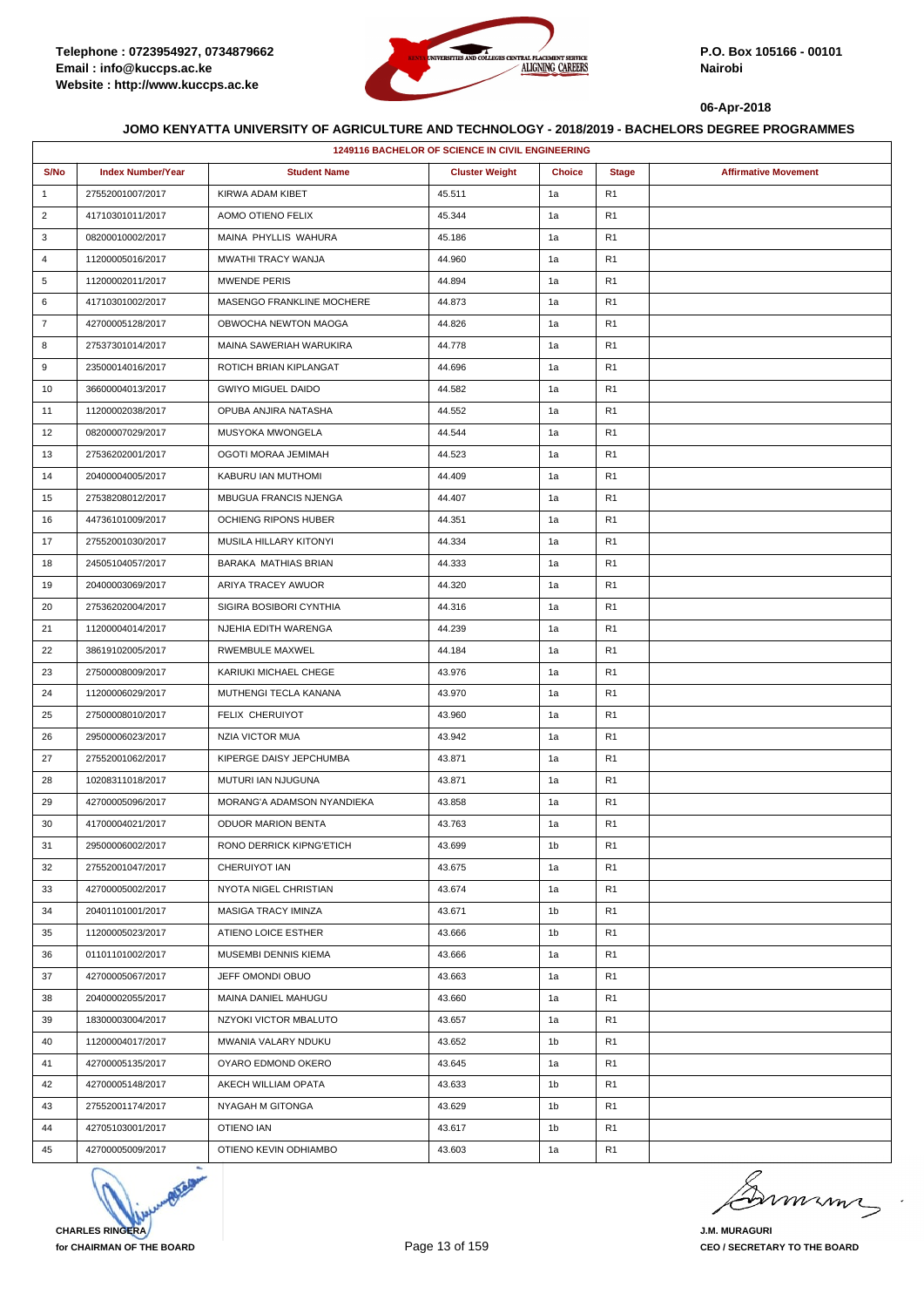

|      | <b>1249116 BACHELOR OF SCIENCE IN CIVIL ENGINEERING</b> |                             |                                                                           |                |                |                                                  |  |  |  |
|------|---------------------------------------------------------|-----------------------------|---------------------------------------------------------------------------|----------------|----------------|--------------------------------------------------|--|--|--|
| S/No | <b>Index Number/Year</b>                                | <b>Student Name</b>         | <b>Cluster Weight</b>                                                     | <b>Choice</b>  | <b>Stage</b>   | <b>Affirmative Movement</b>                      |  |  |  |
| 46   | 38600003007/2017                                        | NYARANGI HARIET MOKEIRA     | 43.591                                                                    | 1 <sub>b</sub> | R <sub>1</sub> |                                                  |  |  |  |
| 47   | 10208311013/2017                                        | THUKU STEVENS MUNGAI        | 43.582                                                                    | 1 <sub>b</sub> | R <sub>1</sub> |                                                  |  |  |  |
| 48   | 44700006027/2017                                        | <b>OCHIENG FELIX</b>        | 43.540                                                                    | 1 <sub>b</sub> | R <sub>1</sub> |                                                  |  |  |  |
| 49   | 27552001113/2017                                        | KIRUI MARK KIPROP           | 43.521                                                                    | 1 <sub>b</sub> | R <sub>1</sub> |                                                  |  |  |  |
| 50   | 34500010023/2017                                        | CHEBII KIBET EDGAR          | 43.515                                                                    | 1a             | R <sub>1</sub> |                                                  |  |  |  |
| 51   | 08202003015/2017                                        | KIBICHO RAPHAEL NDONGA      | 43.469                                                                    | 1a             | R <sub>1</sub> |                                                  |  |  |  |
| 52   | 20400002008/2017                                        | MINING COLLINS KIPKEMBOI    | 43.455                                                                    | 1 <sub>b</sub> | R <sub>1</sub> |                                                  |  |  |  |
| 53   | 28522505023/2017                                        | KIPROTICH MODECAI RONO      | 43.440                                                                    | 1a             | R <sub>1</sub> |                                                  |  |  |  |
| 54   | 11200001098/2017                                        | OTIENO PASCHAL OGWEL        | 43.430                                                                    | 1a             | R <sub>1</sub> |                                                  |  |  |  |
| 55   | 27500002006/2017                                        | <b>KIPYEGO DENNIS KORIR</b> | 43.423                                                                    | 1 <sub>b</sub> | R <sub>1</sub> |                                                  |  |  |  |
| 56   | 27552001039/2017                                        | <b>LEON NASHON AGOLA</b>    | 43.410                                                                    | 1 <sub>b</sub> | R <sub>1</sub> |                                                  |  |  |  |
| 57   | 26500001106/2017                                        | <b>OUMA NOELLE OHANGA</b>   | 43.409                                                                    | 1 <sub>b</sub> | R <sub>1</sub> |                                                  |  |  |  |
| 58   | 20400003058/2017                                        | <b>IRUNGU BETTY WAIRIMU</b> | 43.403                                                                    | 1 <sub>b</sub> | R <sub>1</sub> |                                                  |  |  |  |
| 59   | 24505104005/2017                                        | KOMEN CHEPTUMO ALPHEUS      | 43.399                                                                    | 1 <sub>b</sub> | R <sub>1</sub> |                                                  |  |  |  |
| 60   | 20400003049/2017                                        | NYAMAI PATIENCE SAMANTHA    | 43.386                                                                    | 1a             | R <sub>1</sub> |                                                  |  |  |  |
| 61   | 24505104007/2017                                        | <b>NAIBEI KIBET AMOS</b>    | 42.143                                                                    | 1a             | R <sub>1</sub> | ASAL Affirmative: Moved from 1c R1:1173116 DeKUT |  |  |  |
| 62   | 01100003019/2017                                        | <b>MBARU VINCENT TUNJE</b>  | 42.138                                                                    | 1a             | R <sub>1</sub> | ASAL Affirmative: Moved from 2 R1:1164115 MMUK   |  |  |  |
|      |                                                         |                             | APPROVED 1249116 BACHELOR OF SCIENCE IN CIVIL ENGINEERING 62 CANDIDATE(S) |                |                |                                                  |  |  |  |



mmmn

**J.M. MURAGURI CEO / SECRETARY TO THE BOARD**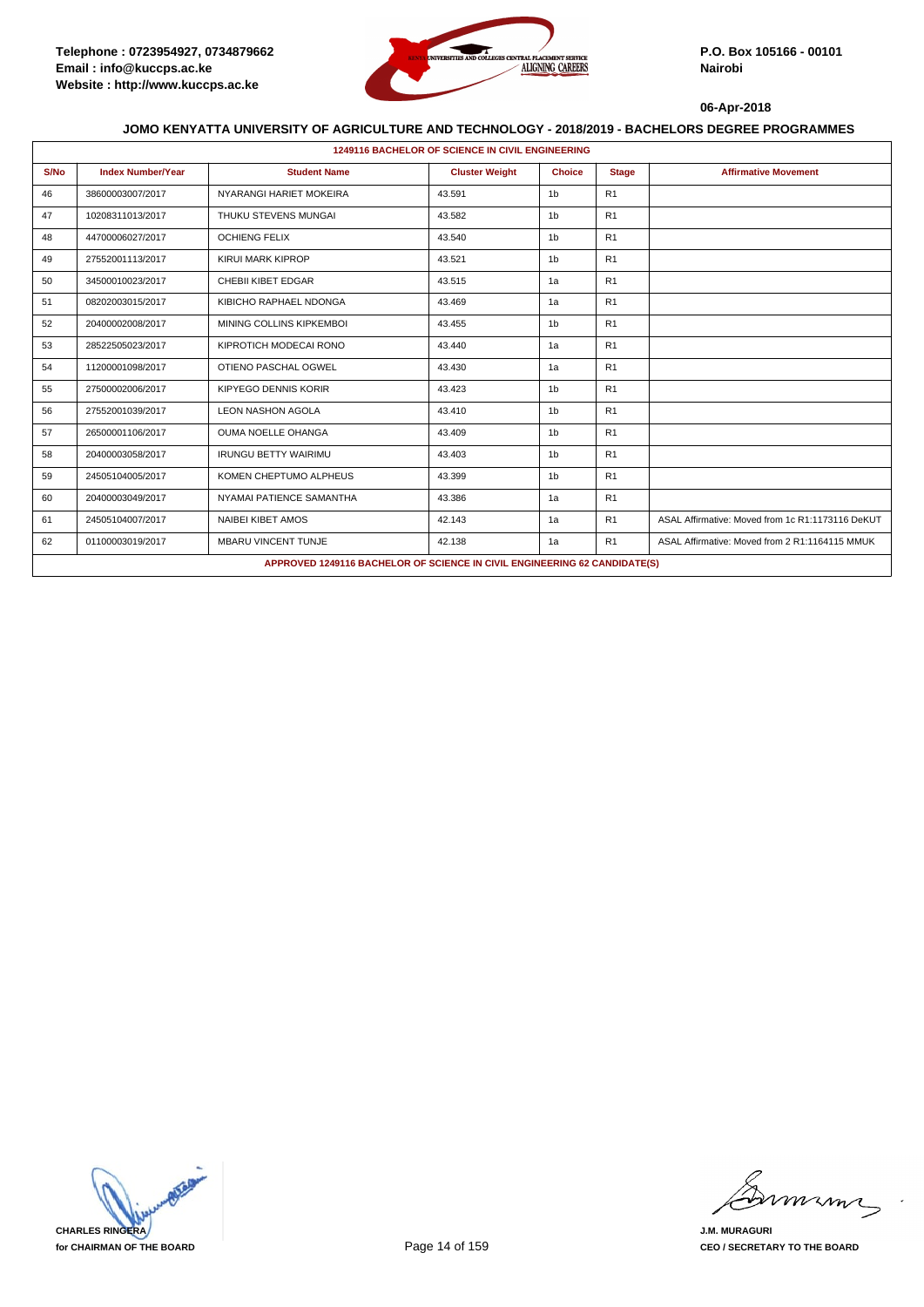

|                | 1249117 BACHELOR OF SCIENCE IN ELECTRICAL AND ELECTRONIC ENGINEERING |                             |                       |                |                |                             |  |
|----------------|----------------------------------------------------------------------|-----------------------------|-----------------------|----------------|----------------|-----------------------------|--|
| S/No           | <b>Index Number/Year</b>                                             | <b>Student Name</b>         | <b>Cluster Weight</b> | <b>Choice</b>  | <b>Stage</b>   | <b>Affirmative Movement</b> |  |
| $\mathbf{1}$   | 11200001006/2017                                                     | <b>GARIY SAMUEL OTIENO</b>  | 46.447                | 1a             | R <sub>1</sub> |                             |  |
| $\overline{2}$ | 11200006030/2017                                                     | CHEPKEMBOI CAROLYNE         | 46.066                | 1a             | R <sub>1</sub> |                             |  |
| 3              | 36600004001/2017                                                     | WANYAMA WEKESA MOSES        | 45.870                | 1a             | R <sub>1</sub> |                             |  |
| 4              | 20406020025/2017                                                     | NYAGA PHIL NJUE             | 45.792                | 1a             | R <sub>1</sub> |                             |  |
| 5              | 29500006004/2017                                                     | <b>KIBET CALEB</b>          | 45.515                | 1a             | R <sub>1</sub> |                             |  |
| 6              | 42700005010/2017                                                     | DAVID FAVOUR MUTUMA         | 45.474                | 1a             | R <sub>1</sub> |                             |  |
| $\overline{7}$ | 11200003003/2017                                                     | <b>BII HEZRON KIPKIRUI</b>  | 45.357                | 1a             | R <sub>1</sub> |                             |  |
| 8              | 29500006008/2017                                                     | KIPKIRUI CLEMENT            | 45.191                | 1a             | R <sub>1</sub> |                             |  |
| 9              | 42700005035/2017                                                     | FRANCIS EDMOND OTIENO       | 45.155                | 1a             | R <sub>1</sub> |                             |  |
| 10             | 20400003022/2017                                                     | MULUNDA RACHEL TUZO         | 44.917                | 1a             | R <sub>1</sub> |                             |  |
| 11             | 20400003037/2017                                                     | AWINO SUSAN JACINTA         | 44.909                | 1a             | R <sub>1</sub> |                             |  |
| 12             | 42726107001/2017                                                     | ODUOR JIMMY JOEL            | 44.879                | 1a             | R <sub>1</sub> |                             |  |
| 13             | 01101201001/2017                                                     | MWEMBE JULIUS KALUME        | 44.876                | 1a             | R <sub>1</sub> |                             |  |
| 14             | 40700002009/2017                                                     | ONSARE DAVIS ONYANCHA       | 44.717                | 1a             | R <sub>1</sub> |                             |  |
| 15             | 39741005006/2017                                                     | OCHIENG MIKEFELIX OKOTH     | 44.701                | 1a             | R <sub>1</sub> |                             |  |
| 16             | 11200006013/2017                                                     | ONYANGO JILL AMONDI         | 44.695                | 1a             | R <sub>1</sub> |                             |  |
| 17             | 11200001013/2017                                                     | SOMBA CYRUS MUTHUI          | 44.684                | 1a             | R <sub>1</sub> |                             |  |
| 18             | 27500002004/2017                                                     | STIVEN OWINO ONYANGO        | 44.683                | 1a             | R <sub>1</sub> |                             |  |
| 19             | 29500006015/2017                                                     | BARONGO ALLAN OTUNGO        | 44.681                | 1a             | R <sub>1</sub> |                             |  |
| 20             | 20400002040/2017                                                     | MUTHAMA BRIAN MUTAVA        | 44.650                | 1a             | R <sub>1</sub> |                             |  |
| 21             | 29500006005/2017                                                     | <b>ENOCK KIPRONO KEMBOI</b> | 44.598                | 1a             | R <sub>1</sub> |                             |  |
| 22             | 08237004003/2017                                                     | WANJIKU MARTIN MACHARIA     | 44.579                | 1a             | R <sub>1</sub> |                             |  |
| 23             | 08200007005/2017                                                     | MWANGI TONY BRIAN NGUGI     | 44.564                | 1a             | R <sub>1</sub> |                             |  |
| 24             | 11200005012/2017                                                     | MWAURA RUTH WAITHERA        | 44.558                | $\overline{2}$ | R <sub>1</sub> |                             |  |
| 25             | 42700005017/2017                                                     | MUTAI CALEB KIPYEGON        | 44.498                | 1a             | R <sub>1</sub> |                             |  |
| 26             | 11200005059/2017                                                     | MUVA OLIVIA PAIGE NDUMI     | 44.471                | 1a             | R <sub>1</sub> |                             |  |
| 27             | 10208311010/2017                                                     | MBUGUA GEORGE KAMUNDIA      | 44.417                | 1a             | R <sub>1</sub> |                             |  |
| 28             | 11200002018/2017                                                     | WAITITU VICTORIA WAITHERA   | 44.407                | 1a             | R <sub>1</sub> |                             |  |
| 29             | 42726107002/2017                                                     | OCHIENG JACOB OUMA          | 44.407                | 1a             | R <sub>1</sub> |                             |  |
| 30             | 11200001079/2017                                                     | MAYAKA NYABERI JEREMIAH     | 44.402                | 1a             | R <sub>1</sub> |                             |  |
| 31             | 08237012001/2017                                                     | WAHOME TERESA WAMUYU        | 44.395                | 1a             | R <sub>1</sub> |                             |  |
| 32             | 12300001006/2017                                                     | <b>OBADIAH KIETI</b>        | 44.363                | 1a             | R <sub>1</sub> |                             |  |
| 33             | 39741005015/2017                                                     | MUEMA EVANS MASILA          | 44.346                | 1a             | R <sub>1</sub> |                             |  |
| 34             | 01100003002/2017                                                     | NGUMBAO ANDREW SANDE        | 44.333                | 1a             | R <sub>1</sub> |                             |  |
| 35             | 44700006005/2017                                                     | ONYANGO PHILLIP PRINCE      | 44.308                | 3              | R <sub>1</sub> |                             |  |
| 36             | 11200001057/2017                                                     | TOWETT SIM ADRIAN           | 44.301                | 1a             | R <sub>1</sub> |                             |  |
| 37             | 44736101010/2017                                                     | KIPKOECH BRIAN              | 44.244                | 1a             | R <sub>1</sub> |                             |  |
| 38             | 42700005094/2017                                                     | IAN TOM ONDU                | 44.226                | 1a             | R <sub>1</sub> |                             |  |
| 39             | 24505104001/2017                                                     | CHERUTOI KIPTALLAM ALFRED   | 44.197                | 1a             | R <sub>1</sub> |                             |  |
| 40             | 26500001018/2017                                                     | CHEBET SHEILA               | 44.145                | 1a             | R <sub>1</sub> |                             |  |
| 41             | 20400003005/2017                                                     | LITUNYA DORCAS ANONO        | 44.090                | 1a             | R <sub>1</sub> |                             |  |
| 42             | 11205204002/2017                                                     | MBUGUA DUNCAN NDERITU       | 44.076                | 1a             | R <sub>1</sub> |                             |  |
| 43             | 20400002007/2017                                                     | WAHOME ELIAS KARONJI        | 44.067                | 1a             | R <sub>1</sub> |                             |  |
| 44             | 27552001023/2017                                                     | ARNOLD KISURI               | 44.045                | 1a             | R <sub>1</sub> |                             |  |
| 45             | 11200005024/2017                                                     | MURITHI VIVIANNE KENDI      | 44.041                | 1a             | R <sub>1</sub> |                             |  |



murma

**J.M. MURAGURI CEO / SECRETARY TO THE BOARD**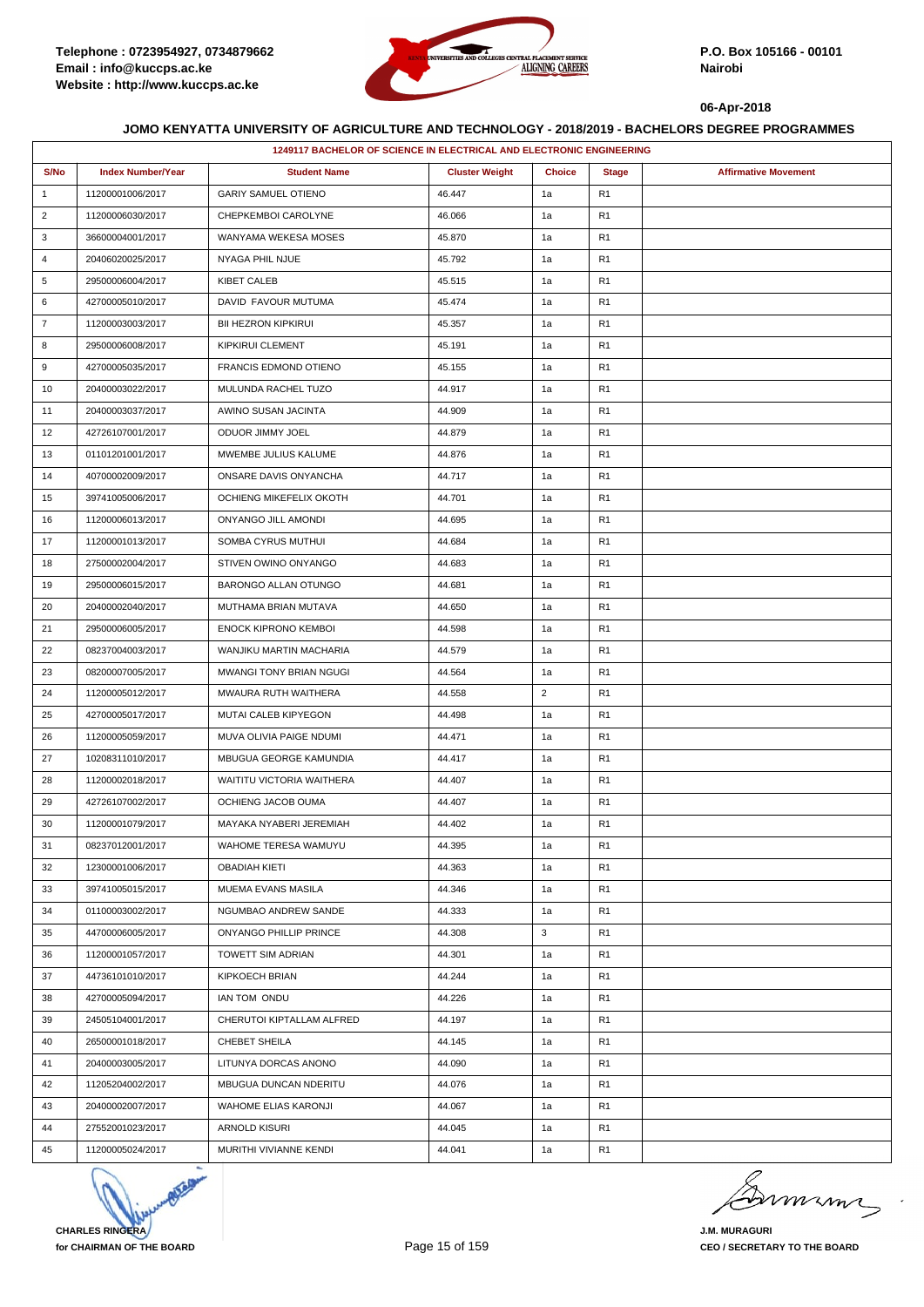

|      | 1249117 BACHELOR OF SCIENCE IN ELECTRICAL AND ELECTRONIC ENGINEERING |                                                                                               |                       |               |                |                                                  |  |  |
|------|----------------------------------------------------------------------|-----------------------------------------------------------------------------------------------|-----------------------|---------------|----------------|--------------------------------------------------|--|--|
| S/No | <b>Index Number/Year</b>                                             | <b>Student Name</b>                                                                           | <b>Cluster Weight</b> | <b>Choice</b> | <b>Stage</b>   | <b>Affirmative Movement</b>                      |  |  |
| 46   | 25533103004/2017                                                     | <b>KIPLANGAT VINCENT</b>                                                                      | 44.002                | 1a            | R1             |                                                  |  |  |
| 47   | 20401007002/2017                                                     | ABDALLAMAN S MUTHONI                                                                          | 43.991                | 1a            | R1             |                                                  |  |  |
| 48   | 28500005002/2017                                                     | <b>GLORIAH CHEPKIRUI</b>                                                                      | 43.982                | 1a            | R1             |                                                  |  |  |
| 49   | 27552001101/2017                                                     | WAITHAKA MARYANN WANJIKU                                                                      | 43.975                | 1a            | R <sub>1</sub> |                                                  |  |  |
| 50   | 44700006009/2017                                                     | <b>MIGOTT BARRY ADERA</b>                                                                     | 43.948                | 3             | R <sub>1</sub> |                                                  |  |  |
| 51   | 27538102004/2017                                                     | KAMAU JOHN THUO                                                                               | 43.947                | 1a            | R1             |                                                  |  |  |
| 52   | 20401007001/2017                                                     | NGANGA SARAH WAMBUI                                                                           | 43.909                | 1a            | R1             |                                                  |  |  |
| 53   | 42700005027/2017                                                     | PETER JAIMBO                                                                                  | 43.909                | 1a            | R <sub>1</sub> |                                                  |  |  |
| 54   | 38619102016/2017                                                     | <b>LODEKI VICTOR</b>                                                                          | 43.909                | 1a            | R1             |                                                  |  |  |
| 55   | 18346101001/2017                                                     | MAVYUVA KELVIN KASEE                                                                          | 43.891                | 1a            | R1             |                                                  |  |  |
| 56   | 07200009003/2017                                                     | CHEPTOO BRENDA                                                                                | 43.848                | 1a            | R1             | GENDER Affirmative: Moved from 1b R1:1263117 UON |  |  |
| 57   | 11200005071/2017                                                     | CHELANGAT FAITH                                                                               | 43.821                | 1a            | R1             | GENDER Affirmative: Moved from 1b R1:1263117 UON |  |  |
| 58   | 01100003012/2017                                                     | CHARO JOSEPH KITSAO                                                                           | 42.673                | 1a            | CA             | ASAL Affirmative: Moved from 3 R1:1111573 K.U    |  |  |
| 59   | 24505104047/2017                                                     | <b>ROTICH PAUL</b>                                                                            | 42.054                | 1a            | R1             | ASAL Affirmative: Moved from 1b R1:1063117 TUM   |  |  |
|      |                                                                      | APPROVED 1249117 BACHELOR OF SCIENCE IN ELECTRICAL AND ELECTRONIC ENGINEERING 59 CANDIDATE(S) |                       |               |                |                                                  |  |  |



miming

**J.M. MURAGURI CEO / SECRETARY TO THE BOARD**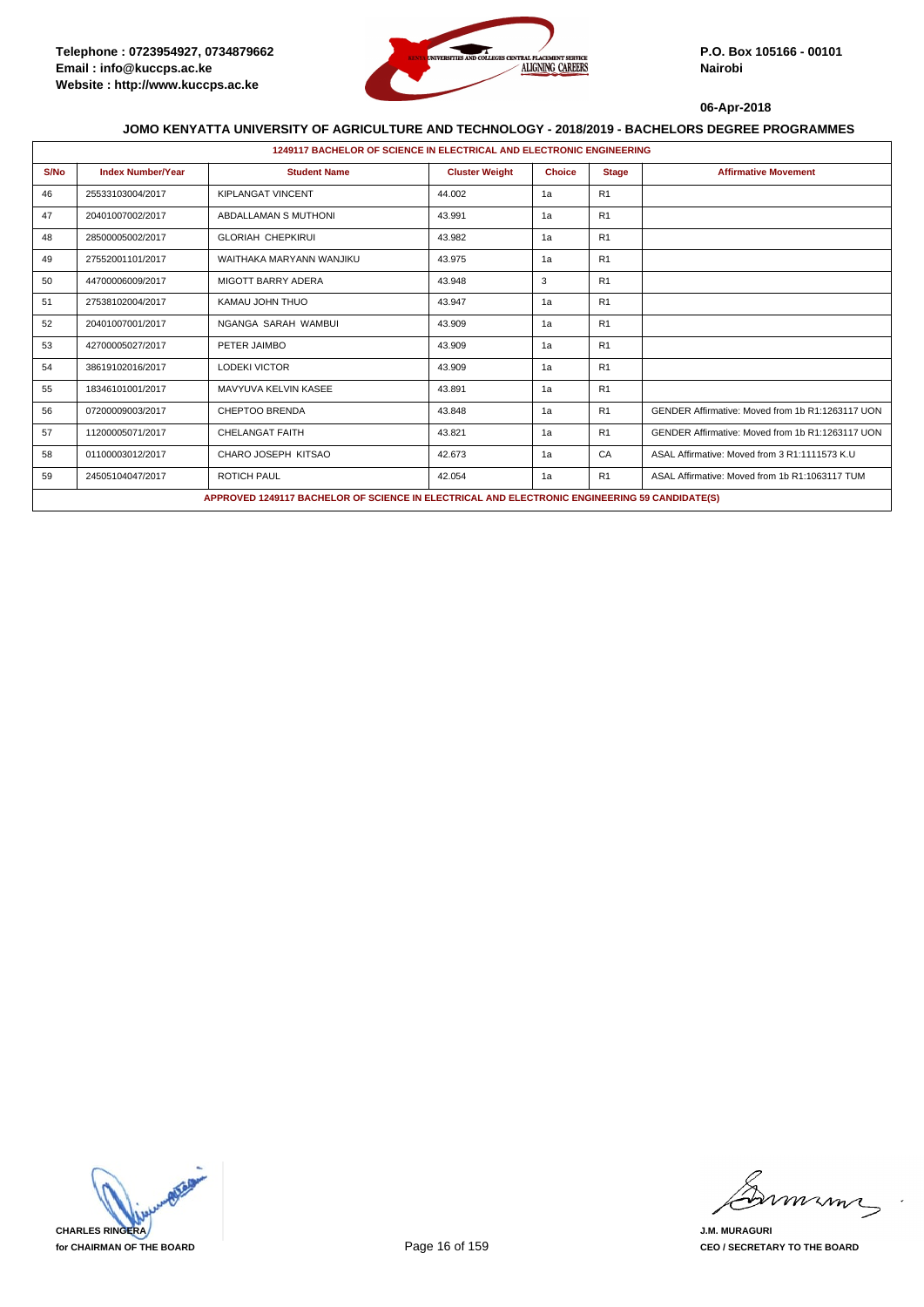

|                | <b>1249118 BACHELOR OF SCIENCE IN MECHANICAL ENGINEERING</b> |                                                                                |                       |                |                |                                                  |  |  |
|----------------|--------------------------------------------------------------|--------------------------------------------------------------------------------|-----------------------|----------------|----------------|--------------------------------------------------|--|--|
| S/No           | <b>Index Number/Year</b>                                     | <b>Student Name</b>                                                            | <b>Cluster Weight</b> | <b>Choice</b>  | <b>Stage</b>   | <b>Affirmative Movement</b>                      |  |  |
| $\mathbf{1}$   | 11200002003/2017                                             | ADHIAMBO CYNTHIA                                                               | 46.108                | 1a             | R <sub>1</sub> |                                                  |  |  |
| $\overline{2}$ | 20400003028/2017                                             | WANJA BEAUTTAH NYAGUTHII                                                       | 45.377                | 1a             | R <sub>1</sub> |                                                  |  |  |
| 3              | 03106120001/2017                                             | ABDIRIZAK MUKTAR AHMED                                                         | 44.344                | 1a             | R <sub>1</sub> |                                                  |  |  |
| 4              | 23500014024/2017                                             | <b>REUBEN PKEMOI</b>                                                           | 43.387                | 1a             | R <sub>1</sub> |                                                  |  |  |
| 5              | 10208311021/2017                                             | VICTOR KARIUKI MATHENGE                                                        | 43.303                | 1a             | R <sub>1</sub> |                                                  |  |  |
| 6              | 11200002059/2017                                             | MUTAVA LYNN MBITHE                                                             | 43.245                | $\overline{2}$ | R <sub>1</sub> |                                                  |  |  |
| $\overline{7}$ | 09200012006/2017                                             | THIMU ERICK MUHANDA                                                            | 43.218                | 3              | R <sub>1</sub> |                                                  |  |  |
| 8              | 18346101002/2017                                             | MATHEKA MARTIN NDAVI                                                           | 43.199                | 1a             | R <sub>1</sub> |                                                  |  |  |
| 9              | 23500014028/2017                                             | KISENGE IAN TIMONA                                                             | 43.104                | 3              | R <sub>1</sub> |                                                  |  |  |
| 10             | 14333201004/2017                                             | <b>IRUNGU IVY MUTHONI</b>                                                      | 42.979                | 1a             | R <sub>1</sub> |                                                  |  |  |
| 11             | 11200005042/2017                                             | MUTHINI CHRISTINE MUTILE                                                       | 42.941                | 3              | R <sub>1</sub> |                                                  |  |  |
| 12             | 43706115001/2017                                             | MACHUNGO ANDREW                                                                | 42.818                | 1a             | R <sub>1</sub> |                                                  |  |  |
| 13             | 10200008012/2017                                             | GACUGU LUIS NDEGWA                                                             | 42.806                | 2              | R <sub>1</sub> |                                                  |  |  |
| 14             | 10227301024/2017                                             | NDAMBIRI KEVIN KINYUA                                                          | 42.796                | 1a             | R <sub>1</sub> |                                                  |  |  |
| 15             | 42726107009/2017                                             | OMONDI CALVINES OLUOCH                                                         | 42.788                | $\overline{4}$ | R <sub>1</sub> |                                                  |  |  |
| 16             | 40700002024/2017                                             | <b>DANIEL OGETO</b>                                                            | 42.773                | 1a             | R <sub>1</sub> |                                                  |  |  |
| 17             | 40700002005/2017                                             | TINEGA SAMWEL MOMOIMA                                                          | 42.770                | 1a             | R <sub>1</sub> |                                                  |  |  |
| 18             | 37634315001/2017                                             | OMUKOKI DERRICK MAKOKHA                                                        | 42.734                | 1c             | R <sub>1</sub> |                                                  |  |  |
| 19             | 23500014048/2017                                             | <b>KIPLAGAT RONN</b>                                                           | 42.711                | 1a             | R <sub>1</sub> |                                                  |  |  |
| 20             | 37600001010/2017                                             | OWINO OLIVER ALLAN OCHIENG                                                     | 42.703                | 1a             | R <sub>1</sub> |                                                  |  |  |
| 21             | 20400003097/2017                                             | AKOTH VALARY LILAC                                                             | 42.698                | 1a             | R <sub>1</sub> |                                                  |  |  |
| 22             | 30556320001/2017                                             | <b>BARASA VICTORIA VIHENDA</b>                                                 | 42.693                | 1b             | R <sub>1</sub> |                                                  |  |  |
| 23             | 27538204018/2017                                             | <b>CHEPKURUI MERCY</b>                                                         | 42.690                | $\overline{2}$ | R <sub>1</sub> |                                                  |  |  |
| 24             | 27536119008/2017                                             | MWANGI LUMBART MUGWERU                                                         | 42.659                | $\overline{2}$ | R <sub>1</sub> |                                                  |  |  |
| 25             | 36602101001/2017                                             | SIMIYU SHADRACK WANYAMA                                                        | 42.654                | 1a             | R <sub>1</sub> |                                                  |  |  |
| 26             | 08217202001/2017                                             | KIMEMIA BONFACE NGIGI                                                          | 42.604                | $\overline{2}$ | R <sub>1</sub> |                                                  |  |  |
| 27             | 11200002041/2017                                             | ORORI PRISCAH OENGA                                                            | 42.582                | 3              | R <sub>1</sub> |                                                  |  |  |
| 28             | 01101201003/2017                                             | MWADIME O LAWRENCE                                                             | 42.571                | 1a             | R <sub>1</sub> |                                                  |  |  |
| 29             | 39700001018/2017                                             | SEMBELO LABAN PCHUMBA                                                          | 42.527                | 3              | R <sub>1</sub> |                                                  |  |  |
| 30             | 20404006030/2017                                             | MOYI MICHAEL NYAGA                                                             | 42.508                | 1a             | R <sub>1</sub> |                                                  |  |  |
| 31             | 44700006035/2017                                             | MURORI DENNIS                                                                  | 42.507                | 1a             | R <sub>1</sub> |                                                  |  |  |
| 32             | 38600006020/2017                                             | METIMOKI MICHAEL NGUI                                                          | 42.387                | 1a             | R <sub>1</sub> |                                                  |  |  |
| 33             | 11200001151/2017                                             | KIPTOO IVAN KIBET                                                              | 42.372                | 1a             | R <sub>1</sub> |                                                  |  |  |
| 34             | 23574143001/2017                                             | SABWA A VINCENT                                                                | 42.347                | 1a             | R <sub>1</sub> |                                                  |  |  |
| 35             | 14303101005/2017                                             | MUGO RUTLEDGE MUTEGI                                                           | 42.266                | 1a             | R <sub>1</sub> |                                                  |  |  |
| 36             | 26500001028/2017                                             | CHELANGAT FAITH KORIR                                                          | 42.208                | 1a             | R <sub>1</sub> | GENDER Affirmative: Moved from 1b R1:1111118 K.U |  |  |
| 37             | 02100006001/2017                                             | SAID MWAMBWANA FATUMA                                                          | 41.577                | 1a             | R <sub>1</sub> | ASAL Affirmative: Moved from 1b R1:1111118 K.U   |  |  |
| 38             | 02100005003/2017                                             | SAIDI MKULU ALI                                                                | 40.736                | 1 <sub>b</sub> | R <sub>1</sub> | ASAL Affirmative: Moved from 3 R1:1173118 DeKUT  |  |  |
|                |                                                              | APPROVED 1249118 BACHELOR OF SCIENCE IN MECHANICAL ENGINEERING 38 CANDIDATE(S) |                       |                |                |                                                  |  |  |

**CHARLES RINGERA for CHAIRMAN OF THE BOARD**

mmmm

**J.M. MURAGURI CEO / SECRETARY TO THE BOARD**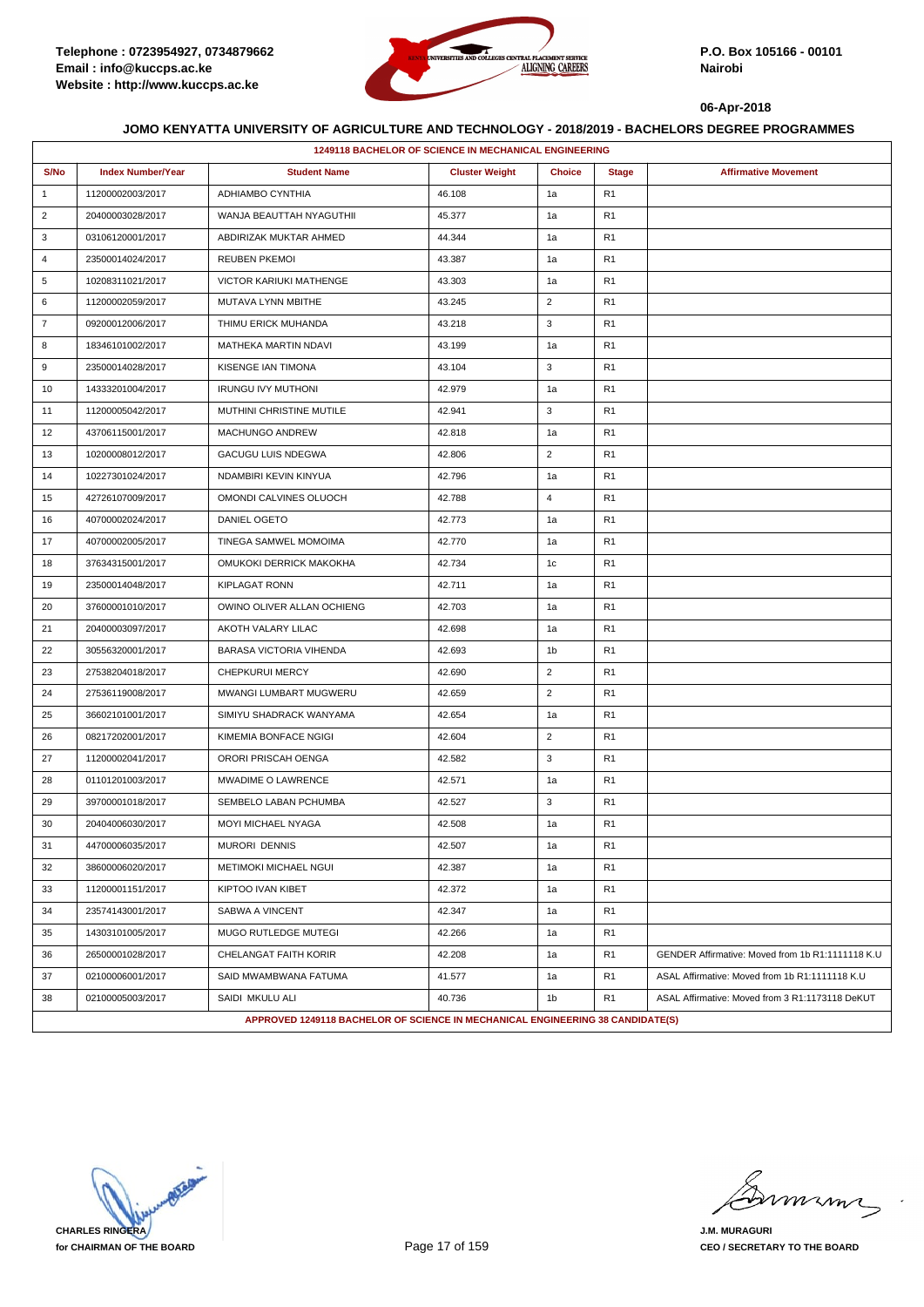

| 1249120 BACHELOR OF SCIENCE (B.SC) |                          |                             |                       |                |                |                             |  |
|------------------------------------|--------------------------|-----------------------------|-----------------------|----------------|----------------|-----------------------------|--|
| S/No                               | <b>Index Number/Year</b> | <b>Student Name</b>         | <b>Cluster Weight</b> | <b>Choice</b>  | <b>Stage</b>   | <b>Affirmative Movement</b> |  |
| $\mathbf{1}$                       | 30514108016/2017         | VELMA ADHIAMBO ANYONA       | 41.442                | 1a             | R <sub>2</sub> |                             |  |
| $\overline{2}$                     | 13300007020/2017         | MBOTELA B KITHUKA           | 41.227                | 1a             | R2             |                             |  |
| 3                                  | 27552001114/2017         | KIZITO BOB AMULELE          | 40.963                | 1a             | R <sub>2</sub> |                             |  |
| 4                                  | 11200003198/2017         | OTIENO FELIX FIDEL          | 40.836                | 1a             | R <sub>2</sub> |                             |  |
| 5                                  | 23529132005/2017         | GITAHI PHELOMENA NJERI      | 40.805                | 1a             | R <sub>2</sub> |                             |  |
| 6                                  | 26578025001/2017         | KIPROTUK NATHAN RONO        | 40.574                | 1a             | R <sub>2</sub> |                             |  |
| $\overline{7}$                     | 41710301033/2017         | OTIENO BRUCE CANTREL        | 40.514                | 1a             | R <sub>2</sub> |                             |  |
| 8                                  | 41700010056/2017         | DONALD C ONYANGO            | 40.225                | 1a             | R <sub>2</sub> |                             |  |
| 9                                  | 18300003039/2017         | KIVINDA DANIEL WAMBUA       | 39.102                | 1a             | R <sub>2</sub> |                             |  |
| 10                                 | 41704001032/2017         | FEDINANT OTIENO             | 39.084                | 1a             | R2             |                             |  |
| 11                                 | 44700006099/2017         | LOUISE JOHNSON              | 39.024                | 1a             | R2             |                             |  |
| 12                                 | 39700009069/2017         | ATIENO D, SHERRY            | 38.885                | 1a             | R <sub>2</sub> |                             |  |
| 13                                 | 26500001084/2017         | RUTO JELIMO CHARMAINE       | 38.820                | 1b             | R <sub>2</sub> |                             |  |
| 14                                 | 20400003032/2017         | OTANI AUDREY NICOLE EMMIE   | 38.817                | 4              | R <sub>1</sub> |                             |  |
| 15                                 | 20400003063/2017         | KASYOKA ANTONIA LUSI        | 38.766                | 1a             | R <sub>2</sub> |                             |  |
| 16                                 | 25551117003/2017         | LEDAMA VICSON               | 38.732                | 1a             | R <sub>1</sub> |                             |  |
| 17                                 | 32516106021/2017         | NGIGE VICTOR MUTHIORA       | 38.570                | 1a             | R <sub>2</sub> |                             |  |
| 18                                 | 10200008100/2017         | OBUNGU SYLVANCE KISSMAN     | 38.543                | 1a             | R <sub>2</sub> |                             |  |
| 19                                 | 08200007081/2017         | MWATU FELIX MUSAU           | 38.344                | 1a             | R <sub>2</sub> |                             |  |
| 20                                 | 23500003029/2017         | OUKO SHARON ADHIAMBO        | 38.278                | 1a             | R2             |                             |  |
| 21                                 | 41700004127/2017         | OTIENO JOY BILHA            | 38.278                | 1a             | R <sub>2</sub> |                             |  |
| 22                                 | 34559502010/2017         | CHEMWOLO JEPCHIRCHIR LILIAN | 38.272                | 1a             | R2             |                             |  |
| 23                                 | 47800006001/2017         | FEIZA HASSAN YUSSUF         | 38.265                | 1a             | R <sub>1</sub> |                             |  |
| 24                                 | 11240101001/2017         | NJERI DERRICK KAMAU         | 38.167                | 1a             | R <sub>2</sub> |                             |  |
| 25                                 | 10238114001/2017         | THEURI GIBSON DENIS KURIA   | 38.055                | 1a             | R <sub>2</sub> |                             |  |
| 26                                 | 43706110013/2017         | NYANYUKI DAVID              | 37.942                | 1a             | R2             |                             |  |
| 27                                 | 10200008119/2017         | <b>GITAU PETER GIKARU</b>   | 37.888                | 1a             | R <sub>2</sub> |                             |  |
| 28                                 | 08200010057/2017         | KINYUA KIRSTERN NYARUAI     | 37.875                | 1a             | R <sub>2</sub> |                             |  |
| 29                                 | 18300016019/2017         | KAMUYA FRIDAH MWIKALI       | 37.872                | 1a             | R <sub>2</sub> |                             |  |
| 30                                 | 27538201002/2017         | SAMBORA WILLIAM OYUGI       | 37.840                | 1a             | R <sub>2</sub> |                             |  |
| 31                                 | 38600003019/2017         | OTAYO MITCHEL MATAMA        | 37.625                | 1a             | R <sub>2</sub> |                             |  |
| 32                                 | 38600003093/2017         | KIPKOECH JEPTOO HILDAH      | 37.611                | 1a             | R <sub>2</sub> |                             |  |
| 33                                 | 29500006215/2017         | BERNARD EVANS MUNYAO        | 37.589                | 1a             | R <sub>2</sub> |                             |  |
| 34                                 | 20406002023/2017         | KABOMA GLADYS LIZIKI        | 37.528                | 1a             | R <sub>2</sub> |                             |  |
| 35                                 | 07214117016/2017         | MBUGUA HANNAH WANJIRU       | 37.497                | 1a             | R2             |                             |  |
| 36                                 | 13300007017/2017         | LEWIS MUTUKU                | 37.434                | 1a             | R <sub>2</sub> |                             |  |
| 37                                 | 20410001053/2017         | ACHENCHI MORAA JULLY        | 37.420                | 1a             | R <sub>2</sub> |                             |  |
| 38                                 | 26500001109/2017         | NYAKONGO LANCER SOMONI      | 37.235                | $\overline{2}$ | R2             |                             |  |
| 39                                 | 27500007051/2017         | OYARO DELIUS KEMUNTO        | 37.123                | 1a             | R <sub>2</sub> |                             |  |
| 40                                 | 25563301005/2017         | ARON KIPROTICH MUTAI        | 37.095                | 1a             | R <sub>2</sub> |                             |  |
| 41                                 | 26500001256/2017         | CHEPTOO JOANNE              | 37.038                | 1a             | R2             |                             |  |
| 42                                 | 20400003181/2017         | NDUKU MWANIA                | 36.991                | 4              | R1             |                             |  |
| 43                                 | 07216101041/2017         | <b>COLLINS NJUGUNA</b>      | 36.934                | 1a             | R <sub>2</sub> |                             |  |
| 44                                 | 10238110001/2017         | WANJIRU S MUTHONI           | 36.827                | 1a             | R <sub>2</sub> |                             |  |
| 45                                 | 25583108007/2017         | KIPROTICH SHADRACK LANGAT   | 36.809                | 1a             | R <sub>2</sub> |                             |  |



minn

**J.M. MURAGURI CEO / SECRETARY TO THE BOARD**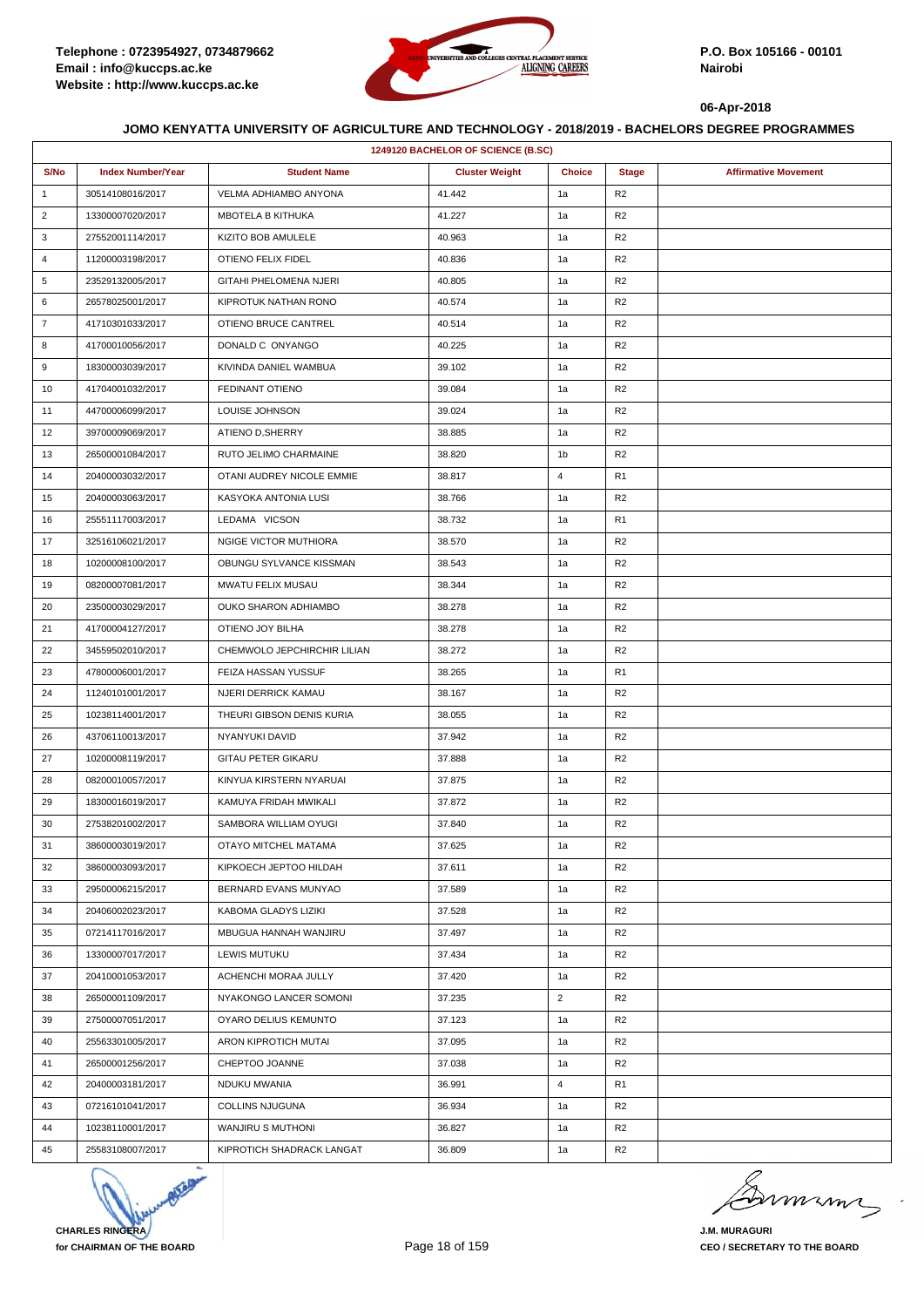

|      | 1249120 BACHELOR OF SCIENCE (B.SC) |                               |                       |                |                |                                                |  |  |
|------|------------------------------------|-------------------------------|-----------------------|----------------|----------------|------------------------------------------------|--|--|
| S/No | <b>Index Number/Year</b>           | <b>Student Name</b>           | <b>Cluster Weight</b> | <b>Choice</b>  | <b>Stage</b>   | <b>Affirmative Movement</b>                    |  |  |
| 46   | 25533103014/2017                   | DUNCAN KIPKIRUI BOSUBEN       | 36.730                | 1a             | R <sub>2</sub> |                                                |  |  |
| 47   | 08202003010/2017                   | KIGO ZEDRICK MUCHOKI          | 36.700                | 1a             | R <sub>2</sub> |                                                |  |  |
| 48   | 11200003142/2017                   | <b>MUGUNA LEWIS</b>           | 36.690                | 1a             | R <sub>2</sub> |                                                |  |  |
| 49   | 37600001057/2017                   | MUSILA PATRICK MAINGI         | 36.571                | 1a             | R2             |                                                |  |  |
| 50   | 11200001327/2017                   | ASIKE MAXWELL NYALISI         | 36.520                | 1a             | R2             |                                                |  |  |
| 51   | 10234401034/2017                   | WAINOI EVALYNE NYAWIRA        | 36.504                | 1a             | R2             |                                                |  |  |
| 52   | 07200014011/2017                   | NG'ANG'A TIMOTHY NDUNGU       | 36.473                | 1a             | R2             |                                                |  |  |
| 53   | 23500014241/2017                   | MASIBAI KIMURGOR ALLAN        | 36.459                | $\overline{2}$ | R <sub>1</sub> |                                                |  |  |
| 54   | 10200008190/2017                   | KARIMI VICTOR WANGAI          | 36.441                | 1a             | R <sub>2</sub> |                                                |  |  |
| 55   | 11200006155/2017                   | SHARON MWENDE                 | 36.262                | $\overline{2}$ | R <sub>2</sub> |                                                |  |  |
| 56   | 43700008041/2017                   | KIYONDI EVANS NYAKONU         | 36.177                | 1a             | R <sub>2</sub> |                                                |  |  |
| 57   | 13300007030/2017                   | MUTHUSI Z MUMO                | 36.082                | 1a             | R <sub>1</sub> |                                                |  |  |
| 58   | 28571202002/2017                   | CHEBET GLORIAH                | 36.048                | 1a             | R2             |                                                |  |  |
| 59   | 20400003179/2017                   | CHEBET SHARON EDWINS          | 36.023                | 1a             | R2             |                                                |  |  |
| 60   | 23500003075/2017                   | OTIENO JOY AWENDI             | 36.021                | 1a             | R <sub>2</sub> |                                                |  |  |
| 61   | 18300003081/2017                   | KALUKU BRUCE NUNGU            | 35.926                | $\overline{2}$ | R2             |                                                |  |  |
| 62   | 24500022022/2017                   | KUPAR PHILEMON LOITARENGAN    | 35.912                | 1a             | R <sub>2</sub> |                                                |  |  |
| 63   | 42712102022/2017                   | OPIYO ATIENO VENESSA          | 35.906                | 1a             | R <sub>2</sub> |                                                |  |  |
| 64   | 13300005035/2017                   | SHISAKHA KELLEN KAVOSA        | 35.894                | 1a             | R <sub>2</sub> |                                                |  |  |
| 65   | 11207101032/2017                   | NJOROGE WILLIAM MAINA         | 35.795                | 1a             | R2             |                                                |  |  |
| 66   | 13339105001/2017                   | MUSUMBI B MUTISYA             | 35.726                | 1a             | R2             |                                                |  |  |
| 67   | 18347501074/2017                   | ELIJAH KUYO MPOKE             | 35.706                | 1a             | R2             |                                                |  |  |
| 68   | 27569302022/2017                   | NDIRANGU PIUS MWANGI          | 35.694                | 1a             | R2             |                                                |  |  |
| 69   | 11200001129/2017                   | <b>KIPTOO KEVIN</b>           | 35.611                | 1a             | R <sub>2</sub> |                                                |  |  |
| 70   | 39700001099/2017                   | OREMO JAMES GUNDE             | 35.611                | 1a             | R <sub>2</sub> |                                                |  |  |
| 71   | 20400001121/2017                   | KARIUKI BRIAN MUTHAITHI       | 35.608                | 1a             | R <sub>2</sub> |                                                |  |  |
| 72   | 38618201007/2017                   | OMONDI ABACHA WILFRED         | 35.580                | 1b             | R <sub>1</sub> |                                                |  |  |
| 73   | 28522505115/2017                   | AMOS KIPROTICH CHERUIYOT      | 35.347                | 1a             | R <sub>2</sub> |                                                |  |  |
| 74   | 20400003185/2017                   | <b>HANNAN HAMUD</b>           | 35.345                | 4              | R <sub>1</sub> |                                                |  |  |
| 75   | 27569202002/2017                   | MOSONIK ALFRED KIBET          | 35.296                | 1a             | R <sub>1</sub> |                                                |  |  |
| 76   | 27536119009/2017                   | THIGE MICHAEL KAHUHO          | 35.278                | 1a             | R <sub>2</sub> |                                                |  |  |
| 77   | 20400003156/2017                   | RUARA WAIRIMU TERRY           | 35.167                | 4              | R <sub>1</sub> |                                                |  |  |
| 78   | 42726107095/2017                   | OCHIENG WILLIS OLWANDE        | 35.025                | 1a             | R <sub>2</sub> |                                                |  |  |
| 79   | 28522505052/2017                   | <b>KIPNGETICH MARK</b>        | 35.020                | 4              | R <sub>2</sub> |                                                |  |  |
| 80   | 18307102016/2017                   | KIRUKI ANN NJOKI              | 34.968                | 1a             | R2             |                                                |  |  |
| 81   | 20410001130/2017                   | MUTEMI MIRIAM MWENDE          | 34.931                | 1a             | R <sub>2</sub> |                                                |  |  |
| 82   | 11232107002/2017                   | KANGANGI ANN NYAMBURA         | 34.931                | 1a             | R <sub>2</sub> |                                                |  |  |
| 83   | 11200006080/2017                   | <b>MURIUNGI BETTY GATWIRI</b> | 34.809                | 1b             | R2             |                                                |  |  |
| 84   | 27500007043/2017                   | NYANGULE SALMA WANGARA        | 34.775                | 1a             | R <sub>2</sub> |                                                |  |  |
| 85   | 07216120011/2017                   | <b>GACHIE CAROLINE WANGUI</b> | 34.762                | 1a             | R <sub>2</sub> |                                                |  |  |
| 86   | 26500001103/2017                   | OGUTU ACHIENG JOY             | 34.478                | 1a             | R <sub>2</sub> |                                                |  |  |
| 87   | 20400004089/2017                   | MARK FENEKAYAS ODHIAMBO       | 34.474                | 1a             | R <sub>2</sub> |                                                |  |  |
| 88   | 20401007045/2017                   | KARUGU MERCY J WANJIRU        | 34.464                | 1b             | R <sub>2</sub> |                                                |  |  |
| 89   | 06100012007/2017                   | MOHAMED FEISWAL ABDULRAHMAN   | 34.296                | 1a             | R <sub>2</sub> | ASAL Affirmative: Moved from 1b R2:1263120 UON |  |  |
| 90   | 36612116046/2017                   | WANYAMA JOSEPH WANJALA        | 33.564                | 1a             | R1             |                                                |  |  |



Dimimi

**J.M. MURAGURI CEO / SECRETARY TO THE BOARD**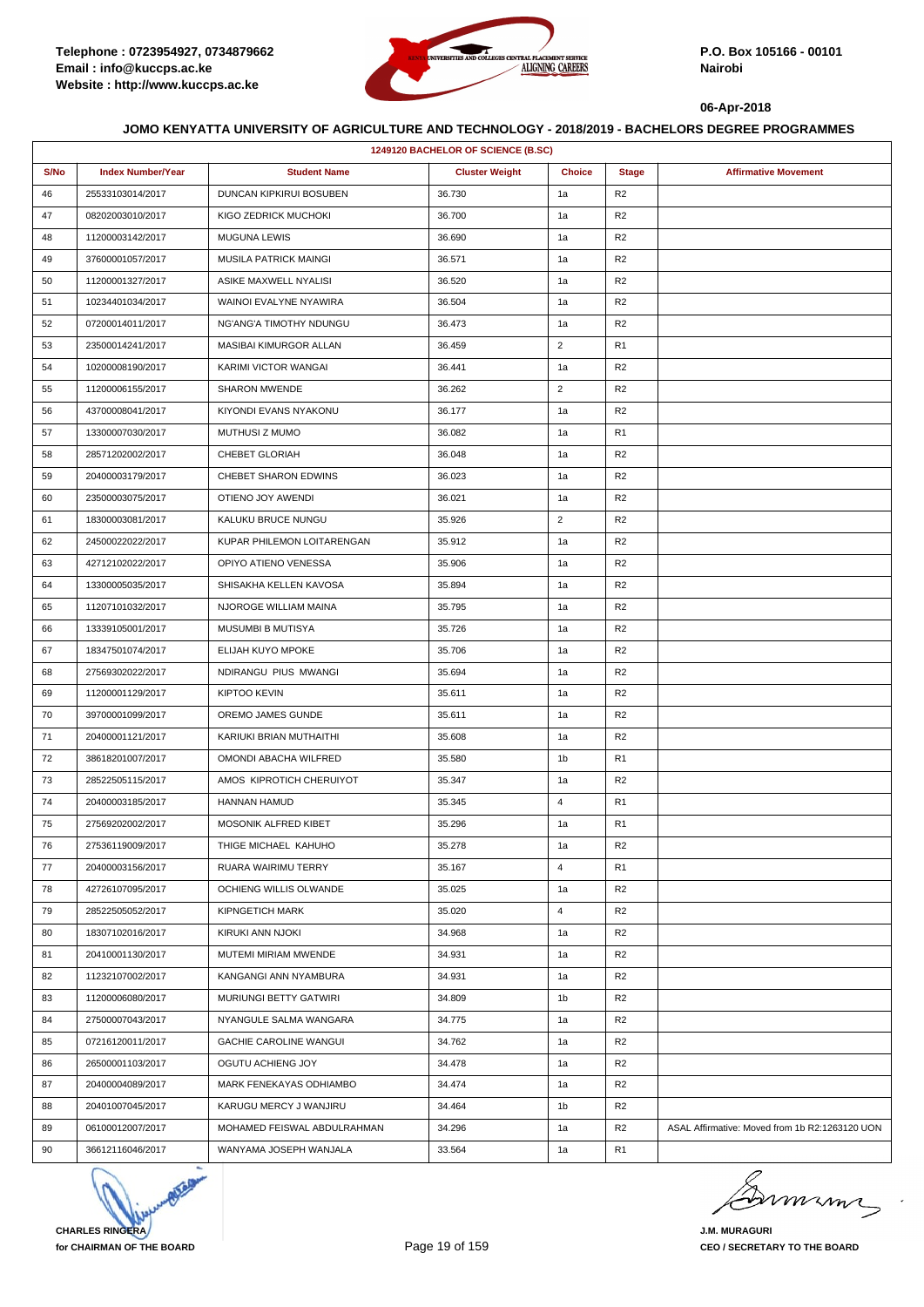

|      | 1249120 BACHELOR OF SCIENCE (B.SC) |                                |                       |                |                |                                                |  |  |
|------|------------------------------------|--------------------------------|-----------------------|----------------|----------------|------------------------------------------------|--|--|
| S/No | <b>Index Number/Year</b>           | <b>Student Name</b>            | <b>Cluster Weight</b> | <b>Choice</b>  | <b>Stage</b>   | <b>Affirmative Movement</b>                    |  |  |
| 91   | 36621108041/2017                   | <b>WANYONYI N PATRICIA</b>     | 33.548                | 3              | R <sub>1</sub> |                                                |  |  |
| 92   | 44707105020/2017                   | OTIENO MILDRED AKINYI          | 33.260                | 1a             | R <sub>1</sub> |                                                |  |  |
| 93   | 32546204039/2017                   | KIBET PYEGON NEHEMIAH          | 32.955                | 1a             | R <sub>1</sub> |                                                |  |  |
| 94   | 22500013037/2017                   | LEMALETIAN MARK LEMPIRIS       | 32.802                | 1a             | R2             | ASAL Affirmative: Moved from 1c R2:1263120 UON |  |  |
| 95   | 27536108273/2017                   | NZUVE JOEL NGUIYO              | 32.644                | 1a             | R <sub>1</sub> |                                                |  |  |
| 96   | 25500019126/2017                   | CHELANGAT VENUS                | 32.507                | 1a             | R1             |                                                |  |  |
| 97   | 13328101011/2017                   | KAVENGULIA PROSPER WAMBUA      | 32.033                | $\overline{2}$ | R1             |                                                |  |  |
| 98   | 14303104025/2017                   | MUREGA NELLY NTINYARI          | 31.413                | 1a             | R <sub>1</sub> |                                                |  |  |
| 99   | 42700007113/2017                   | OMONDI SHARON ATIENO           | 31.315                | 1a             | R <sub>1</sub> |                                                |  |  |
| 100  | 10226216022/2017                   | WANGUI SILVESTER NDAIGIRI      | 30.892                | $\overline{2}$ | R <sub>1</sub> |                                                |  |  |
| 101  | 09203402106/2017                   | MURATHI ELIZABETH WAIRIMU      | 30.824                | 1a             | R <sub>1</sub> |                                                |  |  |
| 102  | 24568202056/2017                   | OWON JUSTUS                    | 30.789                | 1a             | R1             |                                                |  |  |
| 103  | 10200013068/2017                   | KINYANJUI CYNTHIA WANJIKU      | 30.758                | 1a             | R1             |                                                |  |  |
| 104  | 15300012078/2017                   | <b>MUTHONI VIVIAN</b>          | 30.598                | 1a             | R <sub>1</sub> |                                                |  |  |
| 105  | 10200008195/2017                   | KARIUKI VICTOR MWANGI          | 30.583                | 1a             | R <sub>1</sub> |                                                |  |  |
| 106  | 09222301104/2017                   | <b>GACHERU JOY JOAN MUKAMI</b> | 30.487                | 1a             | R <sub>1</sub> |                                                |  |  |
| 107  | 12329107128/2017                   | MUTISYA STEPHEN NGOLO          | 30.435                | 3              | R <sub>1</sub> |                                                |  |  |
| 108  | 20400002174/2017                   | MUNGAI SIMON MUHIA             | 30.157                | 3              | R1             |                                                |  |  |
| 109  | 11232303003/2017                   | <b>WAIRIMU BRIAN KIARIE</b>    | 30.098                | 1a             | R1             |                                                |  |  |
| 110  | 08220101102/2017                   | MIGWI KELVIN MAINA             | 30.098                | $\overline{4}$ | R <sub>1</sub> |                                                |  |  |
| 111  | 10200008172/2017                   | NDUNGU FRED MUREITHI           | 30.013                | $\overline{4}$ | R <sub>1</sub> |                                                |  |  |
| 112  | 19300010132/2017                   | WACHIRA JORAM JUNIOR           | 29.945                | 1a             | R <sub>1</sub> |                                                |  |  |
| 113  | 10226232081/2017                   | KAMAU HARISON WAIGANJO         | 29.939                | 1a             | R <sub>1</sub> |                                                |  |  |
| 114  | 18336204510/2017                   | MWAU EMMANUEL MWENDWA          | 29.886                | 3              | R1             |                                                |  |  |
| 115  | 41710309151/2017                   | <b>ACHIENG' PHYLIS</b>         | 29.812                | 1a             | R1             |                                                |  |  |
| 116  | 40735215026/2017                   | MORARA MOENGA JUSTINE          | 29.746                | 1a             | R <sub>1</sub> |                                                |  |  |
| 117  | 37624002010/2017                   | SHISAMBULA BURUDI VICTOR       | 29.402                | 1c             | R <sub>1</sub> |                                                |  |  |
| 118  | 12301771028/2017                   | ABDUL ALGI                     | 29.388                | 1a             | R1             |                                                |  |  |
| 119  | 37627103027/2017                   | NDUNDE TIMOTHY NAMUTALA        | 29.214                | $\overline{4}$ | R <sub>1</sub> |                                                |  |  |
| 120  | 12316107001/2017                   | NGUI SAMUEL MBUVI              | 29.211                | 1a             | R1             |                                                |  |  |
| 121  | 36600002201/2017                   | REEN KHAKUYA SHIKOMELA         | 29.197                | 1a             | R <sub>1</sub> |                                                |  |  |
| 122  | 13331208001/2017                   | NZANGI BRIAN MUNYWOKI          | 29.159                | 1a             | R <sub>1</sub> |                                                |  |  |
| 123  | 22502202002/2017                   | LENANGETAI SIMON RACHID        | 29.050                | 1a             | R1             |                                                |  |  |
| 124  | 41730303004/2017                   | OJWANG BRIAN                   | 29.040                | $\overline{2}$ | R1             |                                                |  |  |
| 125  | 18307302003/2017                   | ESTHER KAMENE MUTISO           | 29.035                | 1a             | R1             |                                                |  |  |
| 126  | 25563111032/2017                   | SHARON CHEPKOECH               | 29.033                | 1a             | R1             |                                                |  |  |
| 127  | 26509101043/2017                   | GACHWE FAITH WANJIRU           | 28.974                | $\overline{2}$ | R1             |                                                |  |  |
| 128  | 35623104030/2017                   | <b>INZOLI LEWIS ANUSU</b>      | 28.831                | $\overline{4}$ | R1             |                                                |  |  |
| 129  | 07216110030/2017                   | KINYANJUI IRENE NYAGUTHII      | 28.715                | 1a             | R1             |                                                |  |  |
| 130  | 32546101085/2017                   | SADERA SOITANAI SIMON          | 28.501                | 1a             | R1             |                                                |  |  |
| 131  | 28575104004/2017                   | <b>ISMAEL KIBET</b>            | 28.424                | 1 <sub>b</sub> | R1             |                                                |  |  |
| 132  | 10228401022/2017                   | GAKINYA MILLICENT WANJIKU      | 28.331                | $\overline{2}$ | R1             |                                                |  |  |
| 133  | 25563301015/2017                   | KIPRUGUT ALLAN                 | 28.325                | 1a             | R1             |                                                |  |  |
| 134  | 41731204068/2017                   | OCHIENG ELLY BULWA             | 28.307                | 1a             | R1             |                                                |  |  |
| 135  | 08219103010/2017                   | MUCUKU KELVIN GITAU            | 28.294                | 3              | R1             |                                                |  |  |



mumi

**J.M. MURAGURI CEO / SECRETARY TO THE BOARD**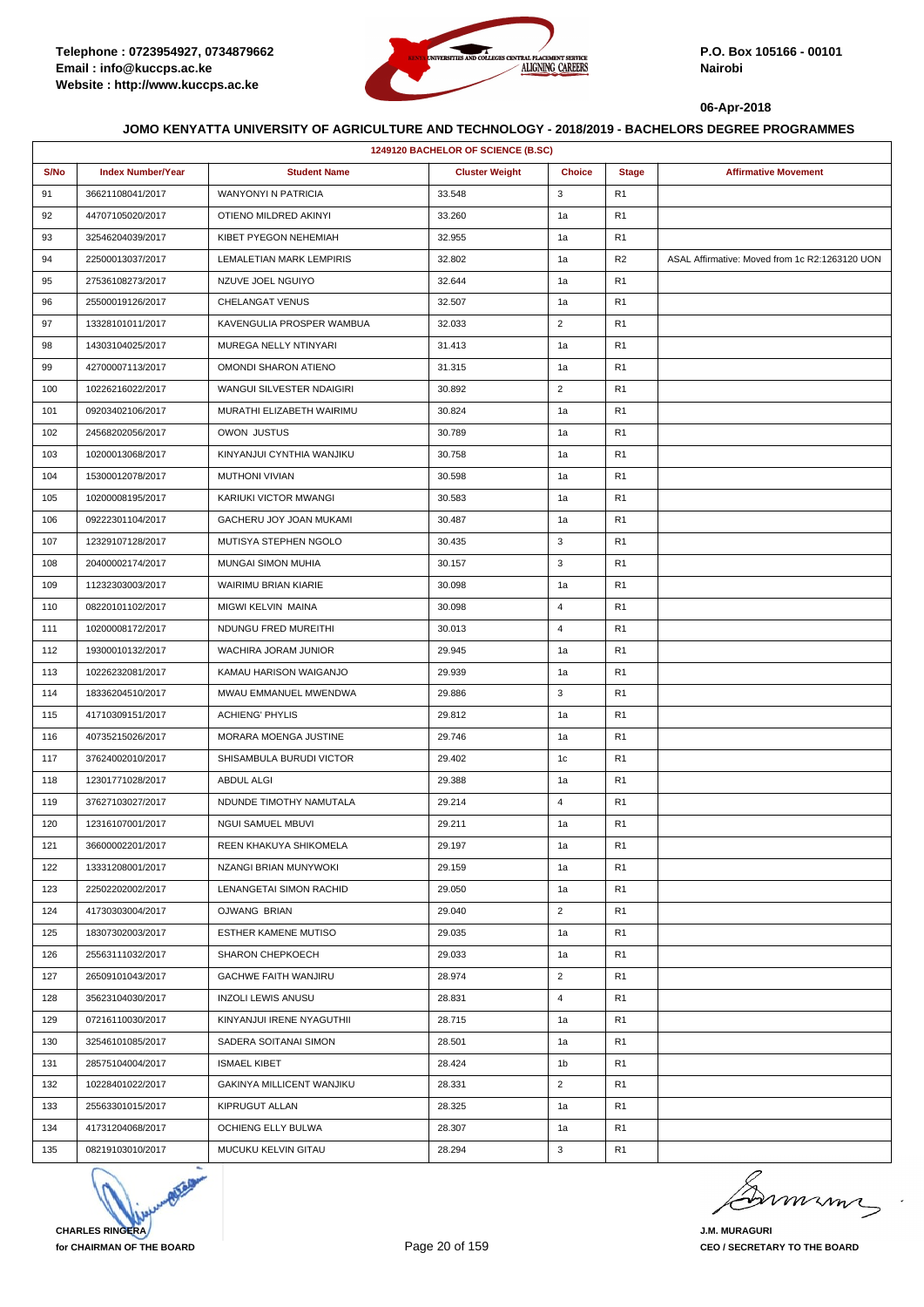

|      | 1249120 BACHELOR OF SCIENCE (B.SC) |                            |                       |                |                |                                                |  |  |
|------|------------------------------------|----------------------------|-----------------------|----------------|----------------|------------------------------------------------|--|--|
| S/No | <b>Index Number/Year</b>           | <b>Student Name</b>        | <b>Cluster Weight</b> | <b>Choice</b>  | <b>Stage</b>   | <b>Affirmative Movement</b>                    |  |  |
| 136  | 43706104001/2017                   | MUMA ODHIAMBO PAUL         | 28.260                | 1a             | R <sub>1</sub> |                                                |  |  |
| 137  | 04111101085/2017                   | MWARINGA SHAMY MWAMUYE     | 28.111                | 1a             | R <sub>1</sub> |                                                |  |  |
| 138  | 41724106023/2017                   | OMONDI DOMNIC AKACH        | 28.084                | $\overline{2}$ | R <sub>1</sub> |                                                |  |  |
| 139  | 29513303048/2017                   | <b>JEPTOO SHEILA</b>       | 27.977                | 1a             | R <sub>1</sub> |                                                |  |  |
| 140  | 27564110025/2017                   | <b>BII KIMUTAI DENIS</b>   | 27.859                | 1a             | R <sub>1</sub> |                                                |  |  |
| 141  | 08200010098/2017                   | KYALO LILIAN MUENI         | 27.816                | 4              | R1             |                                                |  |  |
| 142  | 37616007071/2017                   | MARIAM NAZREEN AMAKOBE     | 27.766                | 1a             | R <sub>1</sub> |                                                |  |  |
| 143  | 37634316108/2017                   | VALENTINE Y KEYA           | 27.757                | 3              | R <sub>1</sub> |                                                |  |  |
| 144  | 43722107124/2017                   | MAOSA MORIASI ANDREW       | 27.670                | 1a             | R <sub>1</sub> |                                                |  |  |
| 145  | 19308301061/2017                   | MUTHENGI MURITHI KELVIN    | 27.575                | $\overline{2}$ | R <sub>1</sub> |                                                |  |  |
| 146  | 20404013044/2017                   | TUBI SAFFO MOHAMED         | 27.542                | 1a             | R <sub>1</sub> |                                                |  |  |
| 147  | 27538107016/2017                   | KAMAU RUTH WAMBUI          | 27.444                | 1a             | R1             |                                                |  |  |
| 148  | 42700007122/2017                   | MOGAMBI KEMUMA VIRGINIAH   | 27.319                | 1a             | R <sub>1</sub> |                                                |  |  |
| 149  | 09223116027/2017                   | <b>NJERI TRACY WANGUI</b>  | 27.307                | 1a             | R <sub>1</sub> |                                                |  |  |
| 150  | 07214104044/2017                   | OCHEGO OGANGI JAMES        | 27.280                | 1 <sub>b</sub> | R <sub>1</sub> |                                                |  |  |
| 151  | 07215215102/2017                   | NDUATI WAIRIMU MARGARET    | 27.251                | 1a             | R <sub>1</sub> |                                                |  |  |
| 152  | 18347404050/2017                   | KING OO E KASUNI           | 27.226                | 1a             | R <sub>1</sub> |                                                |  |  |
| 153  | 44707105031/2017                   | EMILY ANNE MBANI           | 27.172                | 3              | R1             |                                                |  |  |
| 154  | 22502207001/2017                   | PETER LEMAIYAN             | 27.140                | 1a             | R <sub>1</sub> |                                                |  |  |
| 155  | 20410002104/2017                   | IKAAL COLLINS CHUMBA       | 27.122                | $\overline{2}$ | R <sub>1</sub> |                                                |  |  |
| 156  | 27536212146/2017                   | KIHUNGI HELLEN WANGUI      | 27.068                | 1a             | R <sub>1</sub> |                                                |  |  |
| 157  | 14303104032/2017                   | MURIUKI FLORENCE NGIMA     | 27.055                | 1a             | R <sub>1</sub> |                                                |  |  |
| 158  | 39700009221/2017                   | ATEKA CONSTANCE ERAMBO     | 26.924                | 1a             | R <sub>1</sub> |                                                |  |  |
| 159  | 24505401032/2017                   | TULEL HILLARY              | 26.858                | 1a             | R <sub>2</sub> | ASAL Affirmative: Moved from 1c R2:1057120 EU  |  |  |
| 160  | 41709222002/2017                   | AKINYI SHARON ONYANGO      | 26.791                | $\overline{2}$ | R <sub>1</sub> |                                                |  |  |
| 161  | 11232106017/2017                   | MBUGUA J NJOROGE           | 26.766                | 1a             | R <sub>1</sub> |                                                |  |  |
| 162  | 27565315072/2017                   | ONCHERE DOGLAS AMBANI      | 26.760                | 1a             | R1             |                                                |  |  |
| 163  | 12345507120/2017                   | MUANGE JANET MUKULU        | 26.745                | 1a             | R <sub>1</sub> |                                                |  |  |
| 164  | 15337201030/2017                   | MUTHEE DENIS               | 26.744                | 1a             | R <sub>1</sub> |                                                |  |  |
| 165  | 08217202034/2017                   | KARIGU JAMES MBUYA         | 26.725                | 1a             | R <sub>1</sub> |                                                |  |  |
| 166  | 12301734044/2017                   | OKUMU DAISY AKOTH          | 26.641                | 1a             | R <sub>1</sub> |                                                |  |  |
| 167  | 15327109012/2017                   | KARITHI J MUTEMBEI         | 26.637                | 1a             | R <sub>1</sub> |                                                |  |  |
| 168  | 30556105127/2017                   | THIRI WILSON GACHOYA       | 26.570                | 1a             | R1             |                                                |  |  |
| 169  | 43706117036/2017                   | MONG ARE OBAE EVANS        | 26.497                | 1a             | R <sub>1</sub> |                                                |  |  |
| 170  | 30544301002/2017                   | GITHUA JOAN GATHONI        | 26.487                | 1a             | R <sub>1</sub> |                                                |  |  |
| 171  | 31500011046/2017                   | KINYANJUI TERESIAH MUTHONI | 26.439                | 1a             | R1             |                                                |  |  |
| 172  | 35609104138/2017                   | MABWA ODUORI VALARY BRIAN  | 26.421                | 1a             | R <sub>1</sub> |                                                |  |  |
| 173  | 08217202027/2017                   | WANJA ERIC NJUGUNA         | 26.401                | 1a             | R <sub>1</sub> |                                                |  |  |
| 174  | 36612116047/2017                   | WANYONYI W EMMANUEL        | 26.335                | 4              | R1             |                                                |  |  |
| 175  | 18347401012/2017                   | SAMUEL KIOKO KIENDI        | 26.317                | 3              | R <sub>1</sub> |                                                |  |  |
| 176  | 24505401090/2017                   | <b>MNANGAT SILAS</b>       | 26.290                | 1a             | R2             | ASAL Affirmative: Moved from 1c R2:1114120 UOE |  |  |
| 177  | 36626205005/2017                   | LUNANI KHAMALA BRAMUEL     | 26.210                | 1a             | R1             |                                                |  |  |
| 178  | 08221306002/2017                   | WANGUNGU CAROLINE WANJIRU  | 26.193                | 1a             | R <sub>1</sub> |                                                |  |  |
| 179  | 44736101260/2017                   | <b>OUMA VICTOR</b>         | 26.105                | 4              | R <sub>1</sub> |                                                |  |  |
| 180  | 33562202013/2017                   | DAVID LOTWALA              | 26.029                | 1a             | R1             |                                                |  |  |



Dermann

**J.M. MURAGURI CEO / SECRETARY TO THE BOARD**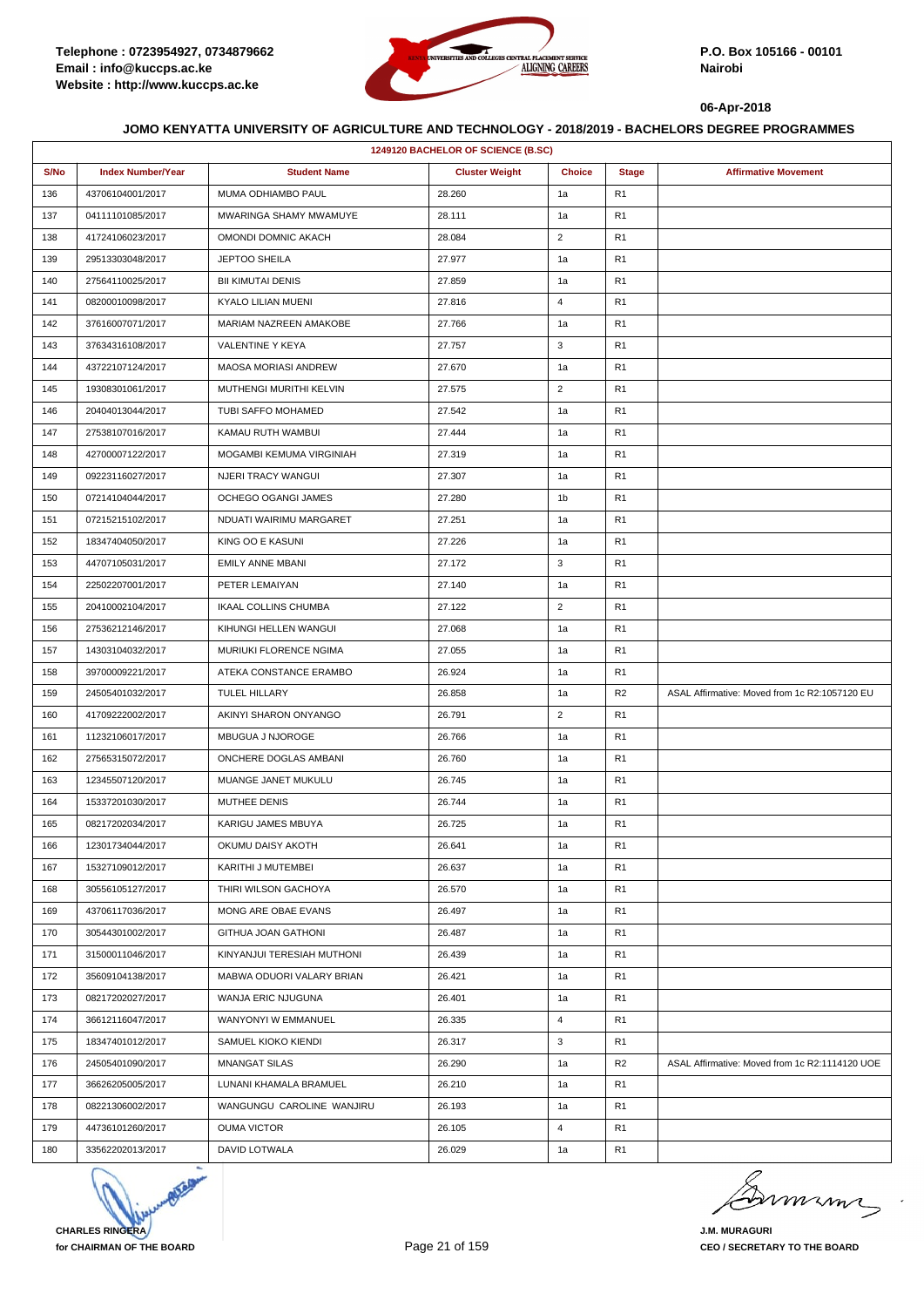

|      | 1249120 BACHELOR OF SCIENCE (B.SC) |                               |                                                              |                |              |                             |  |  |  |
|------|------------------------------------|-------------------------------|--------------------------------------------------------------|----------------|--------------|-----------------------------|--|--|--|
| S/No | <b>Index Number/Year</b>           | <b>Student Name</b>           | <b>Cluster Weight</b>                                        | <b>Choice</b>  | <b>Stage</b> | <b>Affirmative Movement</b> |  |  |  |
| 181  | 27536212145/2017                   | <b>MURIITHI SUSAN NJERI</b>   | 26.020                                                       | 1a             | R1           |                             |  |  |  |
| 182  | 26509164902/2017                   | NAMALWA SITAWA JUDITH         | 25.978                                                       | 1a             | R1           |                             |  |  |  |
| 183  | 08219103026/2017                   | <b>IRUNGU SAMUEL MWANGI</b>   | 25.952                                                       | 1a             | R1           |                             |  |  |  |
| 184  | 44700006175/2017                   | <b>SIMON LAMECK ONYONYI</b>   | 25.874                                                       | 1c             | R1           |                             |  |  |  |
| 185  | 25583111006/2017                   | MAINA NJUGUNA AMOS            | 25.821                                                       | 1a             | R1           |                             |  |  |  |
| 186  | 18346213002/2017                   | PETER ALEX MUTHOKA            | 25.741                                                       | 1a             | R1           |                             |  |  |  |
| 187  | 28512101099/2017                   | KIRUI VICTOR KIPNGETICH       | 25.394                                                       | 1 <sub>b</sub> | R1           |                             |  |  |  |
| 188  | 27511112142/2017                   | KEVIN MWANIKI WANJIKU         | 25.185                                                       | 1a             | R1           |                             |  |  |  |
| 189  | 42725109012/2017                   | OKETCH KEVINE OOKO            | 25.097                                                       | 1a             | R1           |                             |  |  |  |
| 190  | 27569201035/2017                   | <b>KAMONYE TABBY NJERI</b>    | 24.979                                                       | 1a             | R1           |                             |  |  |  |
| 191  | 25563303109/2017                   | <b>CHEPNGENO MERCY</b>        | 24.917                                                       | 1a             | R1           |                             |  |  |  |
| 192  | 18325205020/2017                   | MUSYOKA WAMBUA VICTOR         | 24.806                                                       | 3              | R1           |                             |  |  |  |
| 193  | 29513101092/2017                   | JEBET BARBRA SEREM            | 24.677                                                       | 1a             | R1           |                             |  |  |  |
| 194  | 18335209002/2017                   | MUTHOKA STEPHEN NGUMBAU       | 24.663                                                       | 1a             | R1           |                             |  |  |  |
| 195  | 39713008010/2017                   | SADIA OCHIENG STEPHEN         | 24.616                                                       | 1a             | R1           |                             |  |  |  |
| 196  | 26578002074/2017                   | NYAKUNDI WINSTONE BRUNO       | 24.391                                                       | $\overline{4}$ | R1           |                             |  |  |  |
| 197  | 13354101142/2017                   | NZAU MUSYOKA MULENDU          | 24.229                                                       | 1a             | R1           |                             |  |  |  |
| 198  | 30556301059/2017                   | WAHIU ROSEMARY WANJIKU        | 24.066                                                       | 3              | R1           |                             |  |  |  |
| 199  | 28571602002/2017                   | <b>MUTAI KIPROTICH VICTOR</b> | 23.953                                                       | $\overline{2}$ | R1           |                             |  |  |  |
| 200  | 26509140089/2017                   | CHERUIYOT J CYNTHIA           | 22.994                                                       | 1a             | R1           |                             |  |  |  |
|      |                                    |                               | APPROVED 1249120 BACHELOR OF SCIENCE (B.SC) 200 CANDIDATE(S) |                |              |                             |  |  |  |



mmmn

**J.M. MURAGURI CEO / SECRETARY TO THE BOARD**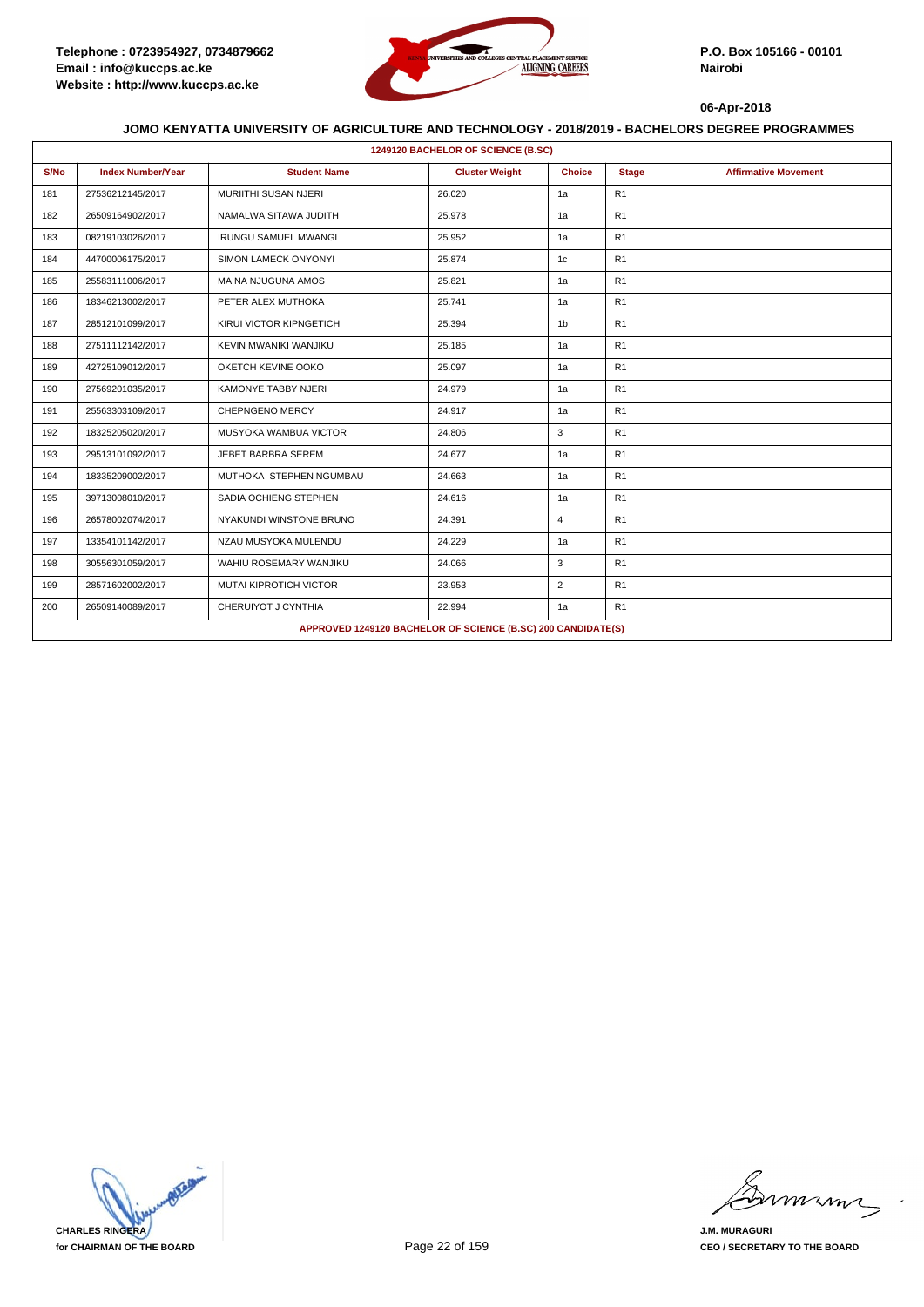

|                | 1249121 BACHELOR OF SCIENCE (AGRICULTURAL AND BIOSYSTEMS ENGINEERING) |                               |                       |                |                |                                                 |  |
|----------------|-----------------------------------------------------------------------|-------------------------------|-----------------------|----------------|----------------|-------------------------------------------------|--|
| S/No           | <b>Index Number/Year</b>                                              | <b>Student Name</b>           | <b>Cluster Weight</b> | <b>Choice</b>  | <b>Stage</b>   | <b>Affirmative Movement</b>                     |  |
| $\mathbf{1}$   | 27500008004/2017                                                      | <b>BRIAN AUSTIN MWANGI</b>    | 43.294                | 1a             | R <sub>2</sub> |                                                 |  |
| $\overline{2}$ | 36612201001/2017                                                      | KUUCHA J BYRON                | 43.020                | 1a             | R <sub>2</sub> |                                                 |  |
| 3              | 27565402038/2017                                                      | KIPNGENO FELIX RUTO           | 42.998                | 1a             | R <sub>2</sub> |                                                 |  |
| 4              | 44736101017/2017                                                      | <b>STEVE BRUNO</b>            | 42.821                | 1a             | R <sub>2</sub> |                                                 |  |
| 5              | 15300002009/2017                                                      | NJUGUNA MARTIN JAMES MUTHEMBA | 42.698                | 1a             | R <sub>2</sub> |                                                 |  |
| 6              | 11200005063/2017                                                      | CHEPTOO MARY                  | 42.614                | 1a             | R <sub>2</sub> |                                                 |  |
| $\overline{7}$ | 15300002013/2017                                                      | GITHAE TIMOTHY MUTURI         | 41.906                | 1a             | R <sub>2</sub> |                                                 |  |
| 8              | 39700009014/2017                                                      | HOPE MARGARET RAGEN           | 41.585                | 1a             | R <sub>2</sub> |                                                 |  |
| 9              | 20410002001/2017                                                      | NYARONGE MESHACK OTIENO       | 41.295                | 1a             | R <sub>2</sub> |                                                 |  |
| 10             | 42700005115/2017                                                      | LELEKOITEN LYON NELION        | 41.255                | 1a             | R <sub>2</sub> |                                                 |  |
| 11             | 11200003072/2017                                                      | WARUI KELVIN MAGU             | 41.158                | 1a             | R <sub>2</sub> |                                                 |  |
| 12             | 09200012012/2017                                                      | KAMAMI WILSON MAINA           | 40.920                | 1a             | R <sub>2</sub> |                                                 |  |
| 13             | 15300002080/2017                                                      | <b>JAMES KELVIN MUSYOKA</b>   | 40.919                | 1a             | R <sub>2</sub> |                                                 |  |
| 14             | 38600006011/2017                                                      | LUVAI AUSTINE SONGORE         | 40.912                | 1a             | R <sub>2</sub> |                                                 |  |
| 15             | 38600006014/2017                                                      | NAFULA RODGERS SAKWA          | 40.854                | 1a             | R <sub>2</sub> |                                                 |  |
| 16             | 11200001115/2017                                                      | <b>KIPROP EMMANUEL</b>        | 40.817                | 1a             | R <sub>2</sub> |                                                 |  |
| 17             | 42700005181/2017                                                      | WANJALA KISIANG'ANI EMMANUEL  | 40.760                | 1a             | R <sub>2</sub> |                                                 |  |
| 18             | 11200002102/2017                                                      | LIANNEBERYL KAKAI             | 40.680                | 1a             | R <sub>2</sub> |                                                 |  |
| 19             | 07200014005/2017                                                      | KAMAU SIMON MWAURA            | 40.645                | 1a             | R <sub>2</sub> |                                                 |  |
| 20             | 36600004065/2017                                                      | LUGADIRU MAYODI AUSTINE       | 40.645                | 1a             | R <sub>2</sub> |                                                 |  |
| 21             | 18325201003/2017                                                      | MUTUKU BRIAN KYALO            | 40.528                | 1a             | R <sub>2</sub> |                                                 |  |
| 22             | 44700006073/2017                                                      | NG'WENA EDWARD MAGAK          | 40.394                | 1a             | R <sub>2</sub> |                                                 |  |
| 23             | 29500006086/2017                                                      | ALEX GIDION WASIKE            | 40.381                | 1 <sub>b</sub> | R <sub>2</sub> |                                                 |  |
| 24             | 27500009019/2017                                                      | MAELO MARION MATONYA          | 40.276                | 1a             | R <sub>2</sub> |                                                 |  |
| 25             | 27552001125/2017                                                      | KIBICHIY KIPKOECH VICTOR      | 40.231                | 1a             | R <sub>2</sub> |                                                 |  |
| 26             | 20400002205/2017                                                      | WALUBUKA ANNAN MARK           | 40.056                | 1a             | R <sub>2</sub> |                                                 |  |
| 27             | 27538204020/2017                                                      | CHEROP SHEILA                 | 39.982                | 1a             | R <sub>2</sub> |                                                 |  |
| 28             | 23500014067/2017                                                      | WAMALWA DON CARLOS            | 39.843                | 1a             | R <sub>2</sub> |                                                 |  |
| 29             | 26500001095/2017                                                      | MBAGAYA BRITNEY NYANDIKO      | 39.811                | 1a             | R <sub>2</sub> |                                                 |  |
| 30             | 08219101024/2017                                                      | NYAMBURA MAXINE WANJIRU       | 39.754                | 1a             | R <sub>2</sub> |                                                 |  |
| 31             | 27538204006/2017                                                      | <b>GITAU SOPHIE NJERI</b>     | 39.746                | 1a             | R <sub>2</sub> |                                                 |  |
| 32             | 11200004018/2017                                                      | KIPYEGO FELICITUS JEROTICH    | 39.700                | 1a             | R <sub>1</sub> |                                                 |  |
| 33             | 11200003098/2017                                                      | <b>OBULEMIRE BRIAN</b>        | 39.592                | 1a             | R <sub>2</sub> |                                                 |  |
| 34             | 20400001136/2017                                                      | OLOKO JOSHUA ONYANGO          | 39.580                | 1a             | R <sub>2</sub> |                                                 |  |
| 35             | 14300006005/2017                                                      | MWANIKA KEVIN MUTUA           | 39.570                | 1 <sub>b</sub> | R <sub>2</sub> |                                                 |  |
| 36             | 24500004008/2017                                                      | SUNDAY ANITA                  | 38.997                | 1c             | R <sub>2</sub> | ASAL Affirmative: Moved from 2 R2:1249124 JKUAT |  |
| 37             | 44729101006/2017                                                      | ODERA NABOB KIANO             | 38.775                | $\overline{2}$ | R <sub>1</sub> |                                                 |  |
| 38             | 34500010040/2017                                                      | JUMA JOEL                     | 38.197                | 3              | R <sub>1</sub> |                                                 |  |
| 39             | 10227301015/2017                                                      | MWANGI EUGINE KAMAU           | 37.838                | $\overline{4}$ | R <sub>1</sub> |                                                 |  |
| 40             | 10227301059/2017                                                      | WAITHIMA FELIX MAKARA         | 37.579                | 1a             | R <sub>1</sub> |                                                 |  |
| 41             | 20400006172/2017                                                      | KHAVERE DIANA                 | 37.294                | 1a             | R <sub>1</sub> |                                                 |  |
| 42             | 27511112022/2017                                                      | HOKA IAN MIKE                 | 36.808                | $\overline{2}$ | R <sub>1</sub> |                                                 |  |
| 43             | 08202001053/2017                                                      | WANJAU ANTHONY KAROBIA        | 36.634                | 1a             | R <sub>1</sub> |                                                 |  |
| 44             | 39734401003/2017                                                      | ODEK CECILIA ATIENO           | 36.632                | 1a             | R <sub>1</sub> |                                                 |  |
| 45             | 27500008179/2017                                                      | KASSIM ANWAR MOHAMED          | 36.557                | 1a             | R <sub>1</sub> |                                                 |  |



murme

**J.M. MURAGURI CEO / SECRETARY TO THE BOARD**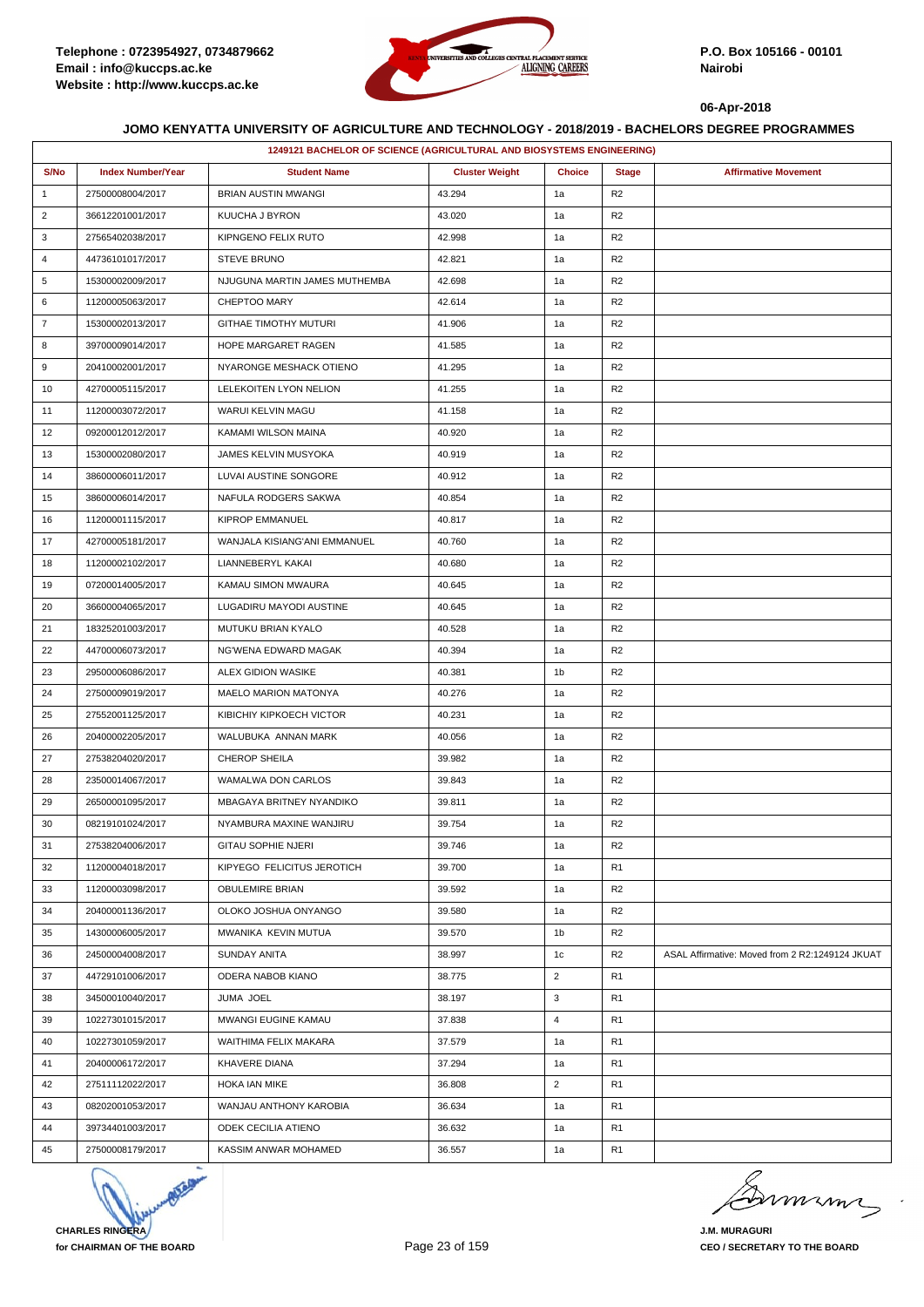

|      | 1249121 BACHELOR OF SCIENCE (AGRICULTURAL AND BIOSYSTEMS ENGINEERING) |                                                                                                |                       |                |                |                             |  |  |  |
|------|-----------------------------------------------------------------------|------------------------------------------------------------------------------------------------|-----------------------|----------------|----------------|-----------------------------|--|--|--|
| S/No | <b>Index Number/Year</b>                                              | <b>Student Name</b>                                                                            | <b>Cluster Weight</b> | <b>Choice</b>  | <b>Stage</b>   | <b>Affirmative Movement</b> |  |  |  |
| 46   | 12301702049/2017                                                      | <b>MWENDWA RACHAEL VIVI</b>                                                                    | 36.312                | 4              | R1             |                             |  |  |  |
| 47   | 12300001058/2017                                                      | WAMBUA KEANE MUTUKU                                                                            | 36.031                | 3              | R1             |                             |  |  |  |
| 48   | 42726107060/2017                                                      | OTIENO ROY OKOLA                                                                               | 36.010                | 1a             | R1             |                             |  |  |  |
| 49   | 20400009029/2017                                                      | KURENTA NAOMI RESIATO                                                                          | 35.979                | 1a             | R1             |                             |  |  |  |
| 50   | 23500014087/2017                                                      | <b>CIZRENN VYLLIN</b>                                                                          | 35.759                | 2              | R <sub>1</sub> |                             |  |  |  |
| 51   | 23572105013/2017                                                      | KHISA ALPHONE MWANGA                                                                           | 35.714                | 1a             | R1             |                             |  |  |  |
| 52   | 32516101001/2017                                                      | NADOSOITO E. RIANTO                                                                            | 35.623                | 1 <sub>c</sub> | R1             |                             |  |  |  |
| 53   | 10200013057/2017                                                      | <b>MURIUKI MERCY NJERI</b>                                                                     | 35.144                | 1a             | R1             |                             |  |  |  |
| 54   | 20400003145/2017                                                      | ALUDA BIANCAH NAOMI                                                                            | 34.960                | $\overline{2}$ | R <sub>1</sub> |                             |  |  |  |
| 55   | 23500014114/2017                                                      | <b>MUKHEBI KEVIN TOILI</b>                                                                     | 34.357                | 1a             | R1             |                             |  |  |  |
| 56   | 37603012010/2017                                                      | SHAMALLA HARON                                                                                 | 34.109                | 1a             | R1             |                             |  |  |  |
| 57   | 29540201003/2017                                                      | <b>KIRWA TIRUS</b>                                                                             | 33.650                | 1a             | R1             |                             |  |  |  |
| 58   | 44739104016/2017                                                      | <b>ONYANGO MERCY AKINYI</b>                                                                    | 33.525                | 1a             | R1             |                             |  |  |  |
| 59   | 10200008131/2017                                                      | NYOTA MARK MWATHI                                                                              | 33.472                | 1a             | R1             |                             |  |  |  |
| 60   | 26500001130/2017                                                      | <b>CHERONO FAITH</b>                                                                           | 33.269                | 1a             | R1             |                             |  |  |  |
|      |                                                                       | APPROVED 1249121 BACHELOR OF SCIENCE (AGRICULTURAL AND BIOSYSTEMS ENGINEERING) 60 CANDIDATE(S) |                       |                |                |                             |  |  |  |

**CHARLES RINGERA for CHAIRMAN OF THE BOARD**

mmmn

**J.M. MURAGURI CEO / SECRETARY TO THE BOARD**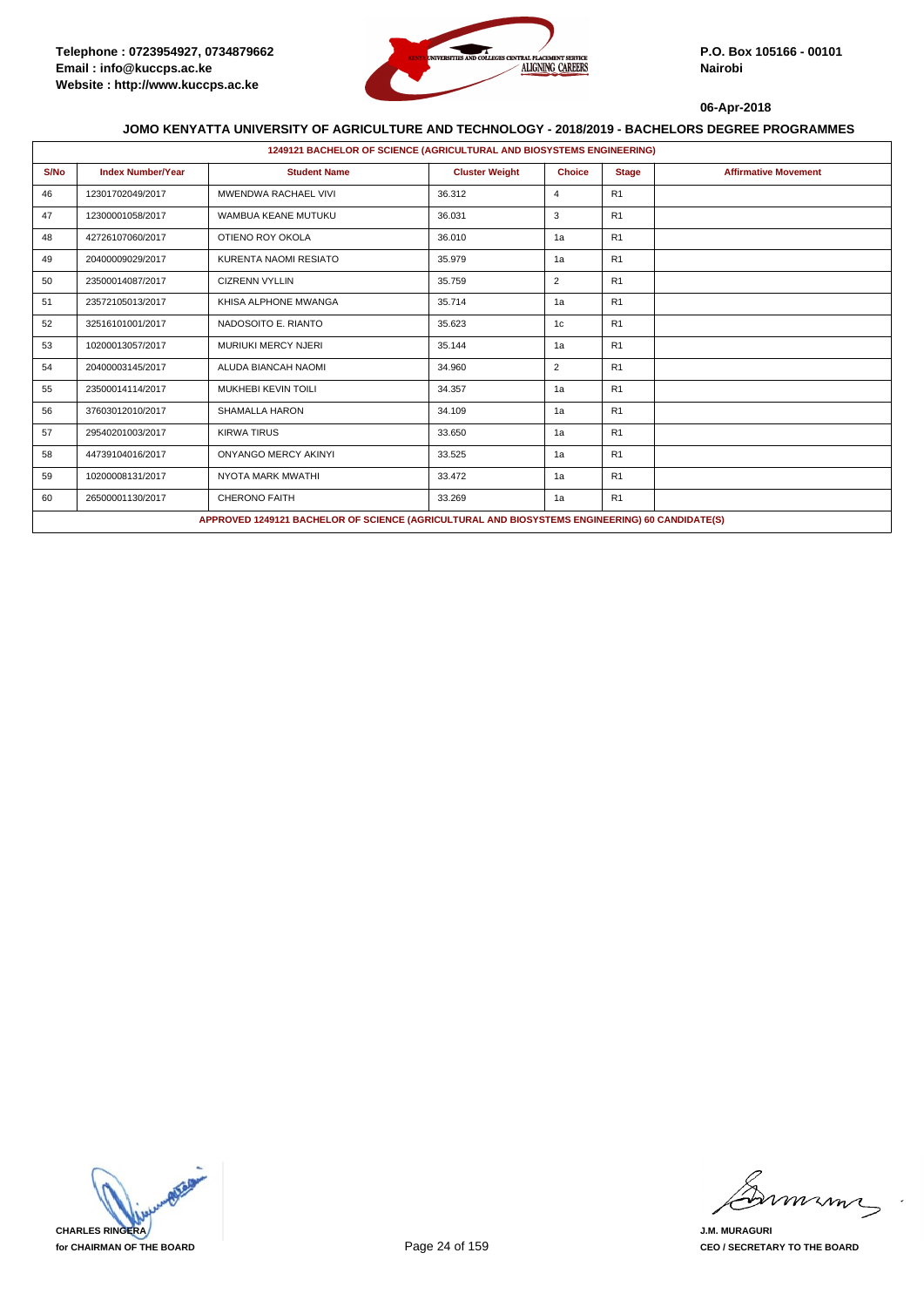

| <b>1249122 BACHELOR OF SCIENCE IN AGRICULTURE</b> |                          |                              |                                                                     |                |                |                             |  |  |
|---------------------------------------------------|--------------------------|------------------------------|---------------------------------------------------------------------|----------------|----------------|-----------------------------|--|--|
| S/No                                              | <b>Index Number/Year</b> | <b>Student Name</b>          | <b>Cluster Weight</b>                                               | <b>Choice</b>  | <b>Stage</b>   | <b>Affirmative Movement</b> |  |  |
|                                                   | 34518102113/2017         | K OECH CYNTHIA JEROTICH      | 37.804                                                              | 1a             | R2             |                             |  |  |
| 2                                                 | 11200006093/2017         | THUKU LINET MUTHONI          | 37.495                                                              | 1a             | R <sub>2</sub> |                             |  |  |
| 3                                                 | 34518102266/2017         | <b>DAMARIS CHEPCHIRCHIR</b>  | 36.322                                                              | 1a             | R1             |                             |  |  |
| 4                                                 | 11200005108/2017         | JEMUTAI LYDIAH               | 35.212                                                              | $\overline{2}$ | R1             |                             |  |  |
| 5                                                 | 08237012063/2017         | WAMUYU RACHAEL NJOKI         | 34.921                                                              | 1a             | R2             |                             |  |  |
| 6                                                 | 08219101022/2017         | <b>WANGARI MERCY NYAWIRA</b> | 32.093                                                              | 1a             | R1             |                             |  |  |
| $\overline{7}$                                    | 15319206001/2017         | KIENDE DENNIS MUTUMA         | 30.304                                                              | 1a             | R1             |                             |  |  |
| 8                                                 | 44739104118/2017         | ONGAGA KEMUNTO LUCY          | 29.705                                                              | 1a             | R1             |                             |  |  |
| 9                                                 | 20400001225/2017         | MUSYOKA PHARIS MUNENE        | 29.341                                                              | 1a             | R1             |                             |  |  |
| 10                                                | 29542101033/2017         | KIPLAGAT NELSON              | 29.274                                                              | 1a             | R1             |                             |  |  |
| 11                                                | 20404013033/2017         | SALMA SHARIFF MOHAMED        | 28.884                                                              | 1a             | R1             |                             |  |  |
|                                                   |                          |                              | APPROVED 1249122 BACHELOR OF SCIENCE IN AGRICULTURE 11 CANDIDATE(S) |                |                |                             |  |  |



mmmm

**J.M. MURAGURI CEO / SECRETARY TO THE BOARD**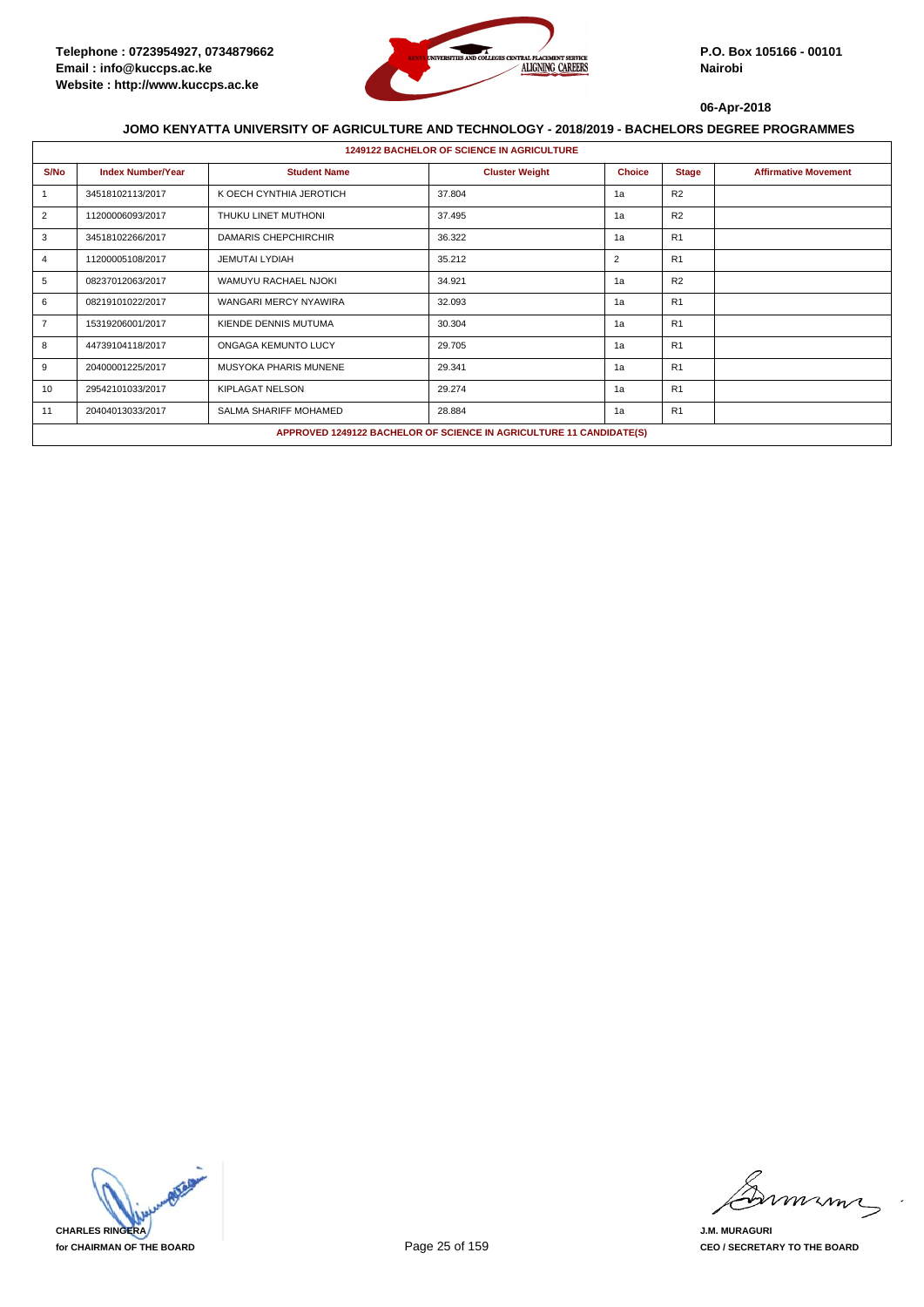

|                | 1249123 BACHELOR OF SCIENCE (MICROBIOLOGY) |                               |                                                                     |                |                |                             |  |  |  |
|----------------|--------------------------------------------|-------------------------------|---------------------------------------------------------------------|----------------|----------------|-----------------------------|--|--|--|
| S/No           | <b>Index Number/Year</b>                   | <b>Student Name</b>           | <b>Cluster Weight</b>                                               | <b>Choice</b>  | <b>Stage</b>   | <b>Affirmative Movement</b> |  |  |  |
| $\mathbf{1}$   | 20406010005/2017                           | NJOROGE STEPHEN MUIRURI       | 38.208                                                              | $\overline{2}$ | R <sub>1</sub> |                             |  |  |  |
| 2              | 19313201011/2017                           | NKANATA FIONA KARIMI          | 37.910                                                              | 1a             | R2             |                             |  |  |  |
| 3              | 27536202087/2017                           | <b>CHEPKIRUI MERCY</b>        | 37.684                                                              | 1a             | R <sub>2</sub> |                             |  |  |  |
| 4              | 20403004015/2017                           | <b>WINFER AWUOR</b>           | 37.417                                                              | 1a             | R <sub>2</sub> |                             |  |  |  |
| 5              | 39700001104/2017                           | OCHIENG DAVID OWUOR           | 36.744                                                              | 1a             | R2             |                             |  |  |  |
| 6              | 27570201011/2017                           | NYAMBURA S KAMAU              | 36.400                                                              | 1a             | R1             |                             |  |  |  |
| $\overline{7}$ | 31500011038/2017                           | MWAKIO YVONNE CHAO            | 36.202                                                              | 1a             | R2             |                             |  |  |  |
| 8              | 26500001172/2017                           | NGETUNY DOREEN JEPKOSGEI      | 34.903                                                              | 1a             | R2             |                             |  |  |  |
| 9              | 41742105092/2017                           | <b>ODHIAMBO ERICK OKOTH</b>   | 34.615                                                              | 1a             | R <sub>1</sub> |                             |  |  |  |
| 10             | 11200001176/2017                           | <b>RIBO DAN ONYARI</b>        | 34.590                                                              | 1a             | R <sub>2</sub> |                             |  |  |  |
| 11             | 28500005080/2017                           | SOI SANDRA CHERUTO            | 34.578                                                              | 1a             | R <sub>2</sub> |                             |  |  |  |
| 12             | 41742105075/2017                           | JACKTON LLOYD OMONDI          | 33.353                                                              | 1a             | R1             |                             |  |  |  |
| 13             | 31515101008/2017                           | ASEEYA EZEKIEL KAPOLONTO      | 33.332                                                              | 1a             | R1             |                             |  |  |  |
| 14             | 42738101044/2017                           | ABUTTO JUSTINE NORA A         | 33.271                                                              | 1a             | R1             |                             |  |  |  |
| 15             | 25500019043/2017                           | <b>CHEROP GERTRUDE</b>        | 32.305                                                              | 1a             | R2             |                             |  |  |  |
| 16             | 10200008087/2017                           | KAGERA VINCENT GITHUKU        | 31.842                                                              | 1a             | R2             |                             |  |  |  |
| 17             | 23574101131/2017                           | SIKUKU GUARDIAN TIMOTHY       | 31.685                                                              | 1a             | R <sub>2</sub> |                             |  |  |  |
| 18             | 32546101006/2017                           | <b>TOPISIA MICHELE LEMEIN</b> | 31.106                                                              | 1a             | R <sub>1</sub> |                             |  |  |  |
| 19             | 13302102051/2017                           | MUTHUI JAPHETH MWINZI         | 31.001                                                              | 1a             | R <sub>1</sub> |                             |  |  |  |
| 20             | 28522504028/2017                           | KIPTOO DAVIS ROTICH           | 30.126                                                              | 1a             | R <sub>1</sub> |                             |  |  |  |
| 21             | 08237004020/2017                           | NGUNJIRI DENNIS KIHONGE       | 29.419                                                              | 1a             | R1             |                             |  |  |  |
|                |                                            |                               | APPROVED 1249123 BACHELOR OF SCIENCE (MICROBIOLOGY) 21 CANDIDATE(S) |                |                |                             |  |  |  |

**CHARLES RINGERA for CHAIRMAN OF THE BOARD**

mmmm

**J.M. MURAGURI CEO / SECRETARY TO THE BOARD**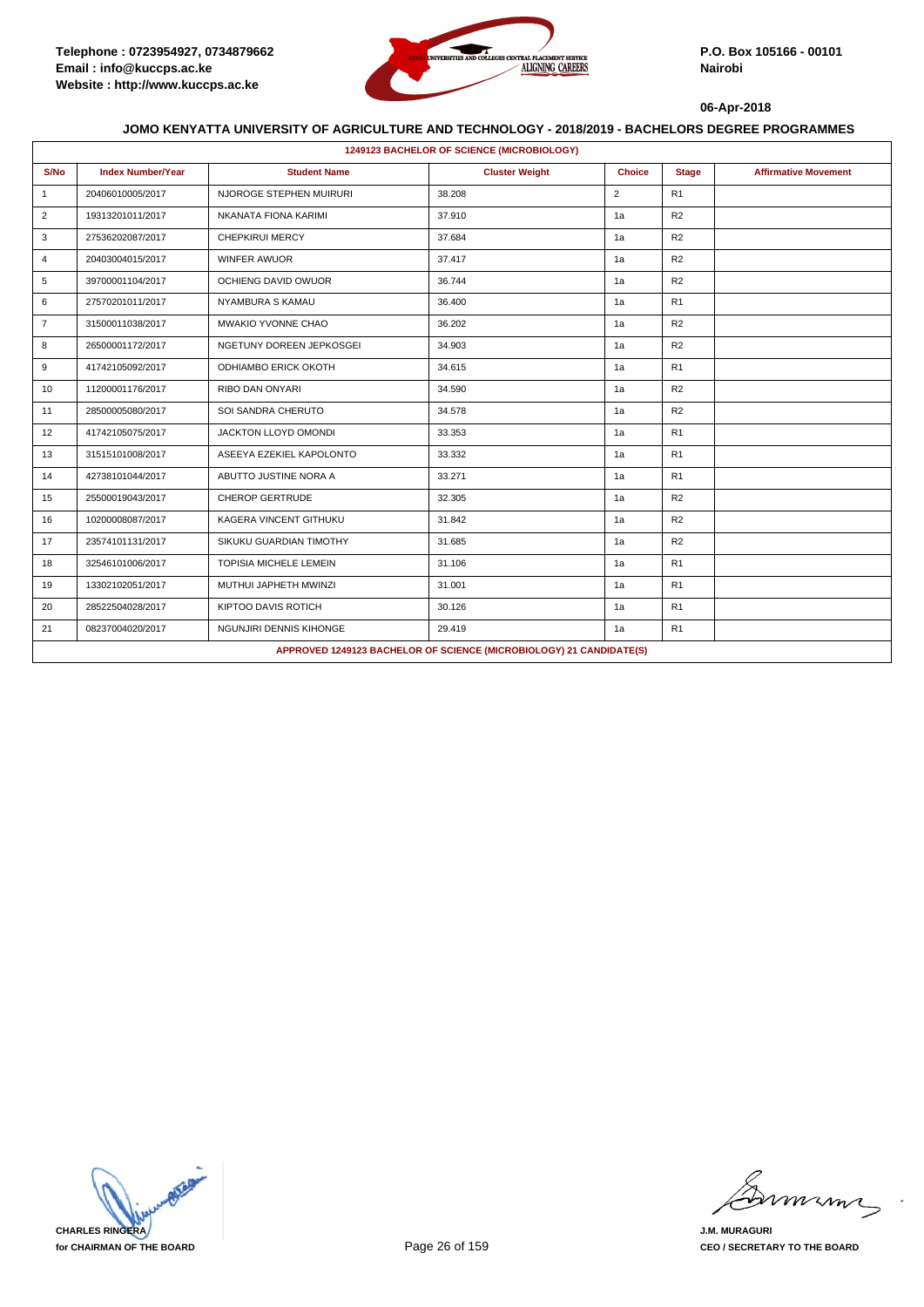

### **JOMO KENYATTA UNIVERSITY OF AGRICULTURE AND TECHNOLOGY - 2018/2019 - BACHELORS DEGREE PROGRAMMES**

|                | 1249124 BACHELOR OF SCIENCE IN FOOD SCIENCE AND TECHNOLOGY |                                                                                     |                       |                |                |                             |  |  |
|----------------|------------------------------------------------------------|-------------------------------------------------------------------------------------|-----------------------|----------------|----------------|-----------------------------|--|--|
| S/No           | <b>Index Number/Year</b>                                   | <b>Student Name</b>                                                                 | <b>Cluster Weight</b> | <b>Choice</b>  | <b>Stage</b>   | <b>Affirmative Movement</b> |  |  |
| $\mathbf{1}$   | 36600002007/2017                                           | NEKOYE WABWIRE STACY                                                                | 40.984                | 3              | R1             |                             |  |  |
| $\overline{2}$ | 08200007051/2017                                           | THUKU MICHAEL KABERERE                                                              | 39.664                | 1a             | R <sub>2</sub> |                             |  |  |
| 3              | 11200002118/2017                                           | NDUNG'U CLARE WANJIRU                                                               | 38.910                | 1a             | R1             |                             |  |  |
| 4              | 24500004038/2017                                           | NYANGERI KERUBO ISABELLA                                                            | 38.561                | 1a             | R1             |                             |  |  |
| 5              | 28512101015/2017                                           | SHAWN TRIVETT MUNGAI                                                                | 38.320                | 1a             | R <sub>2</sub> |                             |  |  |
| 6              | 26500001046/2017                                           | OCHIENG JEANNETTE BRENDAH                                                           | 38.225                | 1a             | R <sub>2</sub> |                             |  |  |
| $\overline{7}$ | 18346102005/2017                                           | MUINDE M ELIZABETH                                                                  | 38.179                | $\overline{2}$ | R1             |                             |  |  |
| 8              | 33500018004/2017                                           | <b>WACHIRA DERICK KIREGA</b>                                                        | 38.137                | 1a             | R <sub>2</sub> |                             |  |  |
| 9              | 08200007082/2017                                           | MURIITHI EDWIN KABUTHA                                                              | 37.970                | 1a             | R1             |                             |  |  |
| 10             | 41742105049/2017                                           | ONYANGO STEPHEN OTIENO                                                              | 37.895                | 1a             | R2             |                             |  |  |
| 11             | 18346102021/2017                                           | <b>MBIU FANIS WANDIA</b>                                                            | 37.883                | 1a             | R <sub>2</sub> |                             |  |  |
| 12             | 09222301002/2017                                           | MWANGI WAMBUI JOYCE                                                                 | 37.656                | $\overline{2}$ | R1             |                             |  |  |
| 13             | 13302103028/2017                                           | MURIITHI WINFRED WAMBOGO                                                            | 37.629                | 1a             | R <sub>1</sub> |                             |  |  |
| 14             | 20405004084/2017                                           | NJUGUNA LUCY NJAHIRA                                                                | 37.628                | 1a             | R1             |                             |  |  |
| 15             | 41710301021/2017                                           | ODHIAMBO I. SHARLEY                                                                 | 37.424                | 1a             | R <sub>2</sub> |                             |  |  |
| 16             | 11200005139/2017                                           | NJENGA MARY WAMBUI                                                                  | 37.314                | 1a             | R <sub>2</sub> |                             |  |  |
| 17             | 34518102071/2017                                           | KORIR JEMUTAI FAITH                                                                 | 36.924                | 1a             | R <sub>1</sub> |                             |  |  |
| 18             | 34518102216/2017                                           | MABONGA NEENNA DINVER                                                               | 36.900                | 1a             | R1             |                             |  |  |
| 19             | 08200010073/2017                                           | KARIUKI HANNAH WANJIRU                                                              | 36.837                | $\overline{2}$ | R1             |                             |  |  |
| 20             | 27511112003/2017                                           | OMBIRO JOB NYARIMBA                                                                 | 36.828                | $\overline{2}$ | R1             |                             |  |  |
| 21             | 11200002153/2017                                           | KYALO MERCY MUEKE                                                                   | 36.752                | 1a             | R <sub>2</sub> |                             |  |  |
| 22             | 19300004007/2017                                           | MURITHI LINDA GATUGI MICHELE                                                        | 36.733                | $\overline{2}$ | R <sub>2</sub> |                             |  |  |
| 23             | 34518102133/2017                                           | TOROITICH CAROLINE JELAGAT                                                          | 36.575                | 3              | R <sub>1</sub> |                             |  |  |
| 24             | 09203402038/2017                                           | WAGURA GRACE WANGUI                                                                 | 36.460                | 1a             | R <sub>2</sub> |                             |  |  |
| 25             | 04100008005/2017                                           | RIMBA BEATRICE MSINDA                                                               | 36.222                | 3              | R <sub>1</sub> |                             |  |  |
| 26             | 43700008030/2017                                           | OSANO COLLINS ORANG'O                                                               | 36.220                | $\overline{2}$ | R <sub>2</sub> |                             |  |  |
| 27             | 39700001112/2017                                           | MWANIKA LOWEL JARED                                                                 | 36.192                | 1a             | R2             |                             |  |  |
| 28             | 11200003227/2017                                           | OCHWANGI EDGAR MICAH                                                                | 36.118                | 1a             | R1             |                             |  |  |
| 29             | 27536108263/2017                                           | ALEX NDOTHUA                                                                        | 35.969                | 1a             | R <sub>1</sub> |                             |  |  |
| 30             | 34518102254/2017                                           | ANITA JEROP KIPLAGAT                                                                | 35.565                | 1a             | R1             |                             |  |  |
| 31             | 11200004149/2017                                           | KAWALA CHRISTINE NAOMI                                                              | 35.328                | $\overline{4}$ | R <sub>1</sub> |                             |  |  |
| 32             | 37607201003/2017                                           | MAKAWU K MERCYLINE                                                                  | 35.168                | 1a             | R <sub>1</sub> |                             |  |  |
| 33             | 25500019042/2017                                           | NTENGERI BEATRICE KEMUNTO                                                           | 34.607                | 3              | R1             |                             |  |  |
| 34             | 26534103082/2017                                           | KOGEI J JEMIMAH                                                                     | 34.026                | $\overline{4}$ | R1             |                             |  |  |
| 35             | 42700007028/2017                                           | NYADERO AKINYI SHANICE                                                              | 33.995                | 1a             | R1             |                             |  |  |
| 36             | 27564101010/2017                                           | <b>IRUNGU ERIC KINYUA</b>                                                           | 33.861                | 1a             | R <sub>1</sub> |                             |  |  |
| 37             | 25500019027/2017                                           | <b>JEPKORIR MILKAH</b>                                                              | 33.644                | $\overline{4}$ | R1             |                             |  |  |
| 38             | 27536202065/2017                                           | MUGO BETTY WAMBUI                                                                   | 33.607                | 1a             | R1             |                             |  |  |
| 39             | 10238101010/2017                                           | MWANGI GLORIA NJERI                                                                 | 33.513                | $\overline{4}$ | R1             |                             |  |  |
| 40             | 11212114125/2017                                           | KAMAU MILKA WANJIKU                                                                 | 32.896                | 1a             | R <sub>1</sub> |                             |  |  |
| 41             | 20407002140/2017                                           | MUMBI JOSEPH WAWERU                                                                 | 32.682                | $\overline{2}$ | R1             |                             |  |  |
| 42             | 27569302027/2017                                           | MWANGI CRISTOM WANJOHI                                                              | 32.481                | $\overline{2}$ | R1             |                             |  |  |
| 43             | 10228101225/2017                                           | NGANGA KELVIN MWANGI                                                                | 32.059                | 1a             | R1             |                             |  |  |
| 44             | 27500009215/2017                                           | NDERITU LYNN WANJIKU                                                                | 30.273                | 1a             | R <sub>1</sub> |                             |  |  |
|                |                                                            | APPROVED 1249124 BACHELOR OF SCIENCE IN FOOD SCIENCE AND TECHNOLOGY 44 CANDIDATE(S) |                       |                |                |                             |  |  |

**CHARLES RINGERA for CHAIRMAN OF THE BOARD**

Dememe

**J.M. MURAGURI CEO / SECRETARY TO THE BOARD**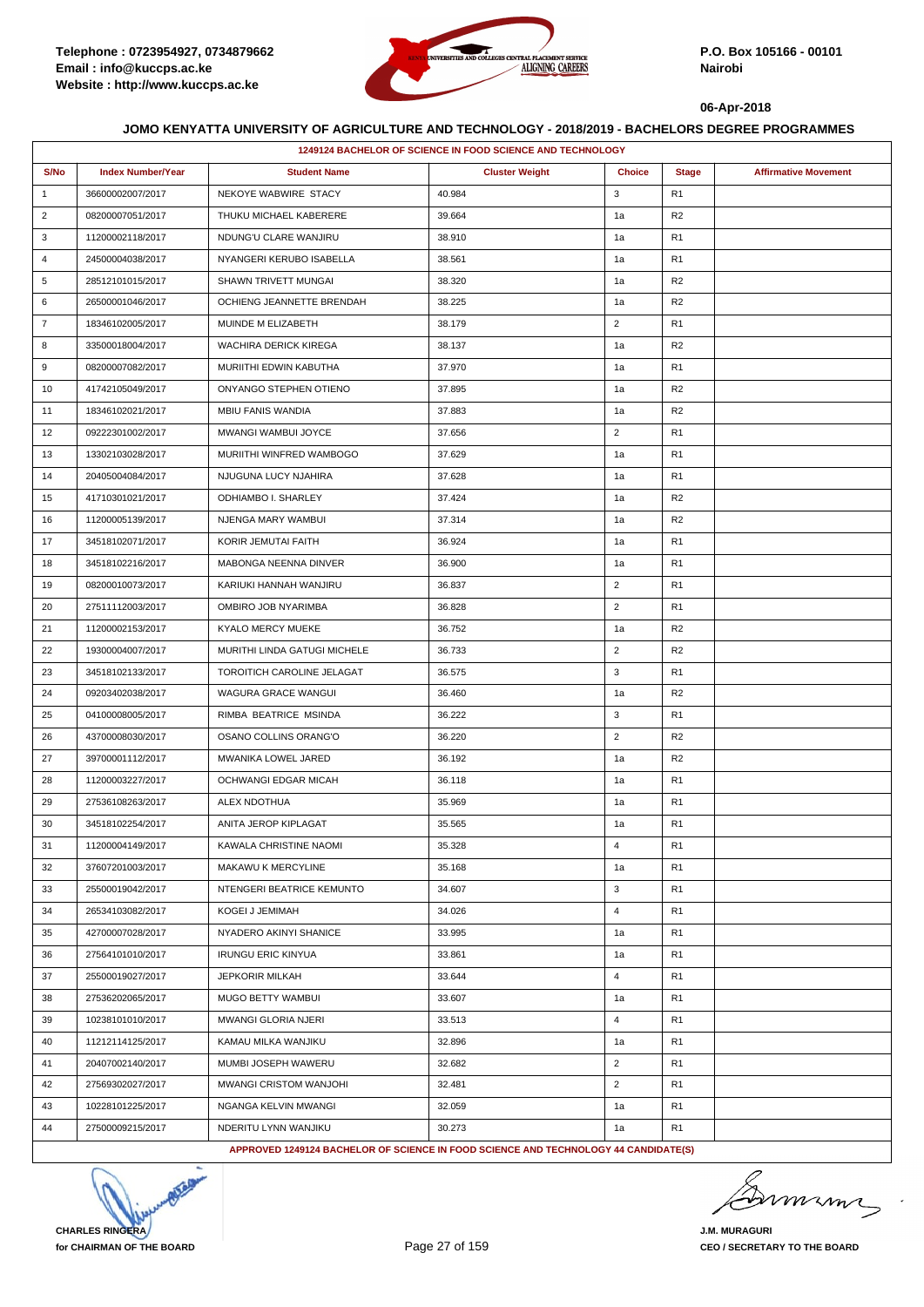

|                | <b>1249129 BACHELOR OF PHARMACY</b> |                                   |                                                       |                |                |                                              |  |  |
|----------------|-------------------------------------|-----------------------------------|-------------------------------------------------------|----------------|----------------|----------------------------------------------|--|--|
| S/No           | <b>Index Number/Year</b>            | <b>Student Name</b>               | <b>Cluster Weight</b>                                 | <b>Choice</b>  | <b>Stage</b>   | <b>Affirmative Movement</b>                  |  |  |
| $\mathbf{1}$   | 31567207001/2017                    | <b>LINDA MBAIRE THIIRU</b>        | 44.269                                                | 1a             | R <sub>1</sub> |                                              |  |  |
| $\overline{2}$ | 08200007008/2017                    | MWACHALA MWACHEO<br><b>BAKARI</b> | 43.779                                                | 1a             | R <sub>1</sub> |                                              |  |  |
| 3              | 26509126005/2017                    | GIDEON KIMURGOR KOROSS            | 43.569                                                | 1a             | R <sub>1</sub> |                                              |  |  |
| $\overline{4}$ | 11200002115/2017                    | NJERU KEISHA ITHIMA               | 42.645                                                | 1a             | R <sub>1</sub> |                                              |  |  |
| 5              | 24500022002/2017                    | BARASA EMMANUEL MUKHENA           | 42.629                                                | 1a             | R <sub>1</sub> |                                              |  |  |
| 6              | 11200002182/2017                    | MUNJOGU MELANIE WANJIRU           | 42.525                                                | 1a             | R <sub>1</sub> |                                              |  |  |
| $\overline{7}$ | 10227301029/2017                    | WANGO SAMUEL NYORO                | 42.434                                                | 1a             | R <sub>1</sub> |                                              |  |  |
| 8              | 20400003033/2017                    | IMBUHILA EPHIE ANGELA             | 42.379                                                | 1a             | R <sub>1</sub> |                                              |  |  |
| 9              | 20400003029/2017                    | MAILU PRISCAR MBETI               | 42.211                                                | 1a             | R <sub>1</sub> |                                              |  |  |
| 10             | 41700004010/2017                    | OKETCH DELPHINE AKOTH             | 42.203                                                | 3              | R <sub>1</sub> |                                              |  |  |
| 11             | 27565407001/2017                    | <b>VINCENT KIPKEMOI</b>           | 42.178                                                | 1a             | R <sub>1</sub> |                                              |  |  |
| 12             | 42700005081/2017                    | NANDASABA IAN TIMOTHY             | 42.166                                                | $\overline{2}$ | R <sub>1</sub> |                                              |  |  |
| 13             | 41700004008/2017                    | ADIKA CHELSEA AWUOR               | 42.053                                                | 1a             | R <sub>1</sub> |                                              |  |  |
| 14             | 20400002036/2017                    | ZALWA NOAH LIADUMA                | 42.032                                                | $\overline{2}$ | R <sub>1</sub> |                                              |  |  |
| 15             | 42721202026/2017                    | ADEM OCHIENG FELIX                | 41.803                                                | $\overline{2}$ | R <sub>1</sub> |                                              |  |  |
| 16             | 38600003024/2017                    | ACHOLA FIONA VERONICA             | 41.651                                                | 1a             | R <sub>1</sub> |                                              |  |  |
| 17             | 44717101009/2017                    | <b>ELIAKIM G MWITA</b>            | 41.601                                                | 1b             | R <sub>1</sub> |                                              |  |  |
| 18             | 08200007009/2017                    | OKETCH SHELDON OTIENO             | 41.564                                                | 1 <sub>b</sub> | R <sub>1</sub> |                                              |  |  |
| 19             | 20400006016/2017                    | KARANJA JUDY WANGARI              | 41.547                                                | 1a             | R <sub>1</sub> |                                              |  |  |
| 20             | 10200008032/2017                    | MUMBI VINCENT KANGETHE            | 41.522                                                | 1a             | R <sub>1</sub> |                                              |  |  |
| 21             | 27537301010/2017                    | WACHU LINET WAIRIMU               | 41.488                                                | 1 <sub>b</sub> | R <sub>1</sub> |                                              |  |  |
| 22             | 20404006031/2017                    | OTIENO COHENWILLIAMS OMINDE       | 41.478                                                | 1b             | R <sub>1</sub> |                                              |  |  |
| 23             | 29500006044/2017                    | OBIRI BLESSLEY JOSEPH             | 41.475                                                | 1b             | R <sub>1</sub> |                                              |  |  |
| 24             | 38600003006/2017                    | NYABUTO MONGARE RUTH              | 41.472                                                | 1c             | R <sub>1</sub> |                                              |  |  |
| 25             | 27552001054/2017                    | <b>JEMUTAI ANNA</b>               | 41.415                                                | $\overline{2}$ | R <sub>1</sub> |                                              |  |  |
| 26             | 36600004053/2017                    | <b>OCHIENG ANDREW</b>             | 41.384                                                | 1b             | R <sub>1</sub> |                                              |  |  |
| 27             | 28522501001/2017                    | BENARD KIPYEGON KOECH             | 41.381                                                | $\overline{2}$ | R <sub>1</sub> |                                              |  |  |
| 28             | 37600005004/2017                    | MUNGAI NYAMBURA BEATRICE          | 41.317                                                | 1a             | R <sub>1</sub> |                                              |  |  |
| 29             | 39700009028/2017                    | OLIMA BERYL AWUOR                 | 41.313                                                | 1c             | R <sub>1</sub> |                                              |  |  |
| 30             | 26500001005/2017                    | KEITANY NELLY JEPCHUMBA           | 41.310                                                | 1 <sub>b</sub> | R <sub>1</sub> |                                              |  |  |
| 31             | 11200002068/2017                    | PARO NAOMI NALOMUTA               | 41.289                                                | 1 <sub>b</sub> | R <sub>1</sub> |                                              |  |  |
| 32             | 29500006088/2017                    | LESHAN IAN KIPKURUI               | 41.287                                                | 4              | R <sub>1</sub> |                                              |  |  |
| 33             | 11200005072/2017                    | GICHIMU ANN VICTORIA WANGARI      | 41.287                                                | $\overline{2}$ | R <sub>1</sub> |                                              |  |  |
| 34             | 38618211001/2017                    | <b>DUNCAN OLIEBA</b>              | 41.268                                                | 1 <sub>b</sub> | R <sub>1</sub> |                                              |  |  |
| 35             | 47800005005/2017                    | HASSAN ADOW IBRAHIM               | 39.559                                                | 1a             | R <sub>1</sub> | ASAL Affirmative: Moved from 2 R1:1057130 EU |  |  |
|                |                                     |                                   | APPROVED 1249129 BACHELOR OF PHARMACY 35 CANDIDATE(S) |                |                |                                              |  |  |

**CHARLES RINGERA for CHAIRMAN OF THE BOARD**

miming

**J.M. MURAGURI CEO / SECRETARY TO THE BOARD**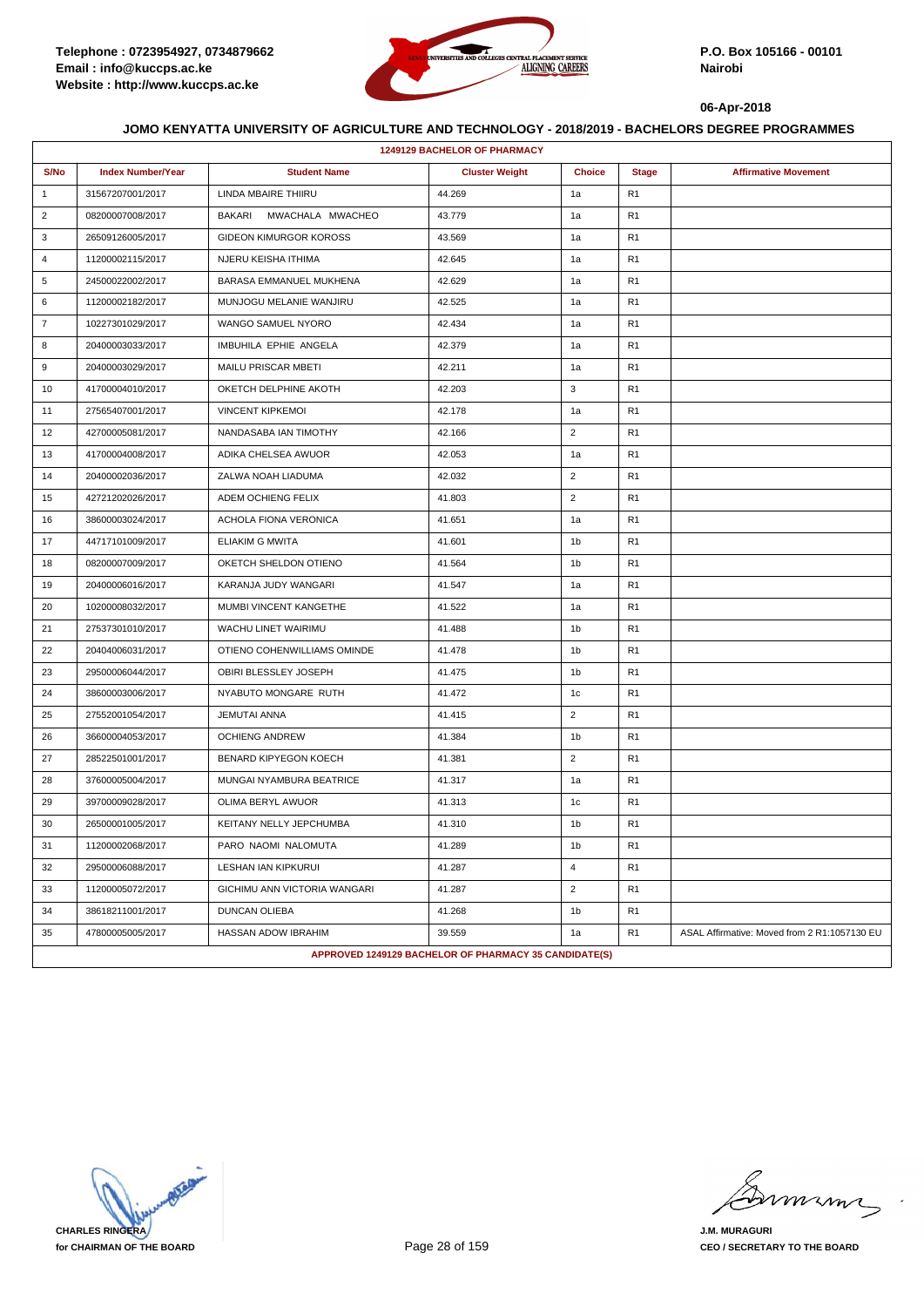

|                | 1249131 BACHELOR OF MEDICINE AND BACHELOR OF SURGERY |                                                                               |                       |                |                |                             |  |  |
|----------------|------------------------------------------------------|-------------------------------------------------------------------------------|-----------------------|----------------|----------------|-----------------------------|--|--|
| S/No           | <b>Index Number/Year</b>                             | <b>Student Name</b>                                                           | <b>Cluster Weight</b> | <b>Choice</b>  | <b>Stage</b>   | <b>Affirmative Movement</b> |  |  |
| $\mathbf{1}$   | 20400002045/2017                                     | <b>MUTIA DISMUS</b>                                                           | 44.322                | 1a             | R1             |                             |  |  |
| $\overline{2}$ | 23500014008/2017                                     | SHITEMI BASIL WANGA                                                           | 44.129                | 1a             | R <sub>1</sub> |                             |  |  |
| 3              | 23500014004/2017                                     | CHIRCHIR KIPYEGO AMOS                                                         | 43.563                | 1a             | R1             |                             |  |  |
| 4              | 11200002111/2017                                     | OCHIENG VIVIAN ACHIENG                                                        | 43.480                | 1a             | R1             |                             |  |  |
| 5              | 40700002013/2017                                     | MOENGA NELSON KENYANYA                                                        | 43.461                | 1a             | R1             |                             |  |  |
| 6              | 20400003002/2017                                     | GATHECHA IVY MUTHONI                                                          | 43.307                | 1 <sub>b</sub> | R <sub>1</sub> |                             |  |  |
| $\overline{7}$ | 44736101011/2017                                     | OCHIENG EMMANUEL IAN                                                          | 43.170                | 1b             | R1             |                             |  |  |
| 8              | 28500005004/2017                                     | RUTTO JEPKOGEI JACKLINE                                                       | 42.971                | 1a             | R1             |                             |  |  |
| 9              | 11200003017/2017                                     | MUTUKU SAMUEL KIOKO                                                           | 42.962                | 1a             | R <sub>1</sub> |                             |  |  |
| 10             | 15319101002/2017                                     | GITONGA TREVOR MUNENE                                                         | 42.916                | 1a             | R1             |                             |  |  |
| 11             | 03106106004/2017                                     | UMANG ASHOKKUMAR MODESSA                                                      | 42.907                | 1b             | R <sub>1</sub> |                             |  |  |
| 12             | 28512112003/2017                                     | CYNTHIA CHEPNGENO                                                             | 42.897                | 1b             | R <sub>1</sub> |                             |  |  |
| 13             | 27500007005/2017                                     | OSUNDWA REPHER ANEKEYA                                                        | 42.819                | 1b             | R1             |                             |  |  |
| 14             | 27500007001/2017                                     | CHWEYA SAMANTHA JARENGA                                                       | 42.766                | 1a             | R1             |                             |  |  |
| 15             | 28500005006/2017                                     | KOECH JEPKOGEI DORIS                                                          | 42.718                | 1a             | R <sub>1</sub> |                             |  |  |
| 16             | 36602102011/2017                                     | KHAGULI REINHARD                                                              | 42.671                | 1b             | R1             |                             |  |  |
| 17             | 20400009013/2017                                     | MORARA LAURETTE MONGINA                                                       | 42.621                | 1c             | R <sub>1</sub> |                             |  |  |
| 18             | 20404006016/2017                                     | TABAN JAMES LUGOR                                                             | 42.606                | 1c             | R <sub>1</sub> |                             |  |  |
| 19             | 41710301017/2017                                     | OGUTA O. MESHACK                                                              | 42.574                | 1c             | R1             |                             |  |  |
| 20             | 40727101003/2017                                     | OGAO EDWIN MOCHAMA                                                            | 42.562                | 1c             | R1             |                             |  |  |
| 21             | 11200006014/2017                                     | TALAM CHEROTICH LYNN                                                          | 42.552                | 1c             | R <sub>1</sub> |                             |  |  |
| 22             | 08202001002/2017                                     | WANJIKU ROBERT MWAURA                                                         | 42.544                | 1c             | R1             |                             |  |  |
| 23             | 44700006059/2017                                     | <b>KIPTOO BRIAN</b>                                                           | 42.536                | 1b             | R <sub>1</sub> |                             |  |  |
| 24             | 11200005103/2017                                     | ODUOL ASHLEY AKINYI                                                           | 42.504                | 1b             | R <sub>1</sub> |                             |  |  |
| 25             | 42721202003/2017                                     | ODHIAMBO NORBERT OTIENO                                                       | 42.497                | 1a             | R1             |                             |  |  |
| 26             | 33500018001/2017                                     | ARGUT KIPRONO EVANSON                                                         | 42.434                | 1c             | R1             |                             |  |  |
| 27             | 21500021005/2017                                     | LOMUKUNY EREGAE CAROLYNE                                                      | 42.403                | 1a             | R1             |                             |  |  |
| 28             | 08202001022/2017                                     | NGANGA EDWIN MAINA                                                            | 42.391                | 1b             | R1             |                             |  |  |
| 29             | 41700010001/2017                                     | OKAL EMMANUEL OTIENO                                                          | 42.388                | 1 <sub>b</sub> | R1             |                             |  |  |
| 30             | 18307201001/2017                                     | MUTISYA DANIEL KYALO                                                          | 42.383                | 1c             | R <sub>1</sub> |                             |  |  |
| 31             | 38600003018/2017                                     | KHAOYA AUDRY GLENDA                                                           | 42.364                | 1c             | R <sub>1</sub> |                             |  |  |
| 32             | 20400001028/2017                                     | LIGARE LIVONDO JOEL                                                           | 42.363                | 1 <sub>b</sub> | R1             |                             |  |  |
| 33             | 14303101001/2017                                     | MITAU NGULA MARTIN                                                            | 42.352                | 1c             | R1             |                             |  |  |
| 34             | 11200003049/2017                                     | WANJALA J SILAS                                                               | 42.344                | 1b             | R <sub>1</sub> |                             |  |  |
| 35             | 34500010009/2017                                     | CHUMO KIPKORIR GREGORY                                                        | 42.329                | 1 <sub>b</sub> | R1             |                             |  |  |
| 36             | 43700008021/2017                                     | NYAMWEYA BONFACE GICHANA                                                      | 42.321                | 1a             | R <sub>1</sub> |                             |  |  |
| 37             | 36602102009/2017                                     | <b>KENEROI KIBET BARON</b>                                                    | 42.300                | 1b             | R <sub>1</sub> |                             |  |  |
| 38             | 41742105015/2017                                     | OTIENO HASTINGS ODHIAMBO                                                      | 42.295                | 1c             | R1             |                             |  |  |
| 39             | 11200002044/2017                                     | KARUME TINTA NYAWIRA                                                          | 42.274                | 1c             | R1             |                             |  |  |
| 40             | 34518102010/2017                                     | WANYANA KAREN JEBET                                                           | 42.264                | 1c             | R <sub>1</sub> |                             |  |  |
|                |                                                      | APPROVED 1249131 BACHELOR OF MEDICINE AND BACHELOR OF SURGERY 40 CANDIDATE(S) |                       |                |                |                             |  |  |

**CHARLES RINGERA for CHAIRMAN OF THE BOARD**

murma

**J.M. MURAGURI CEO / SECRETARY TO THE BOARD**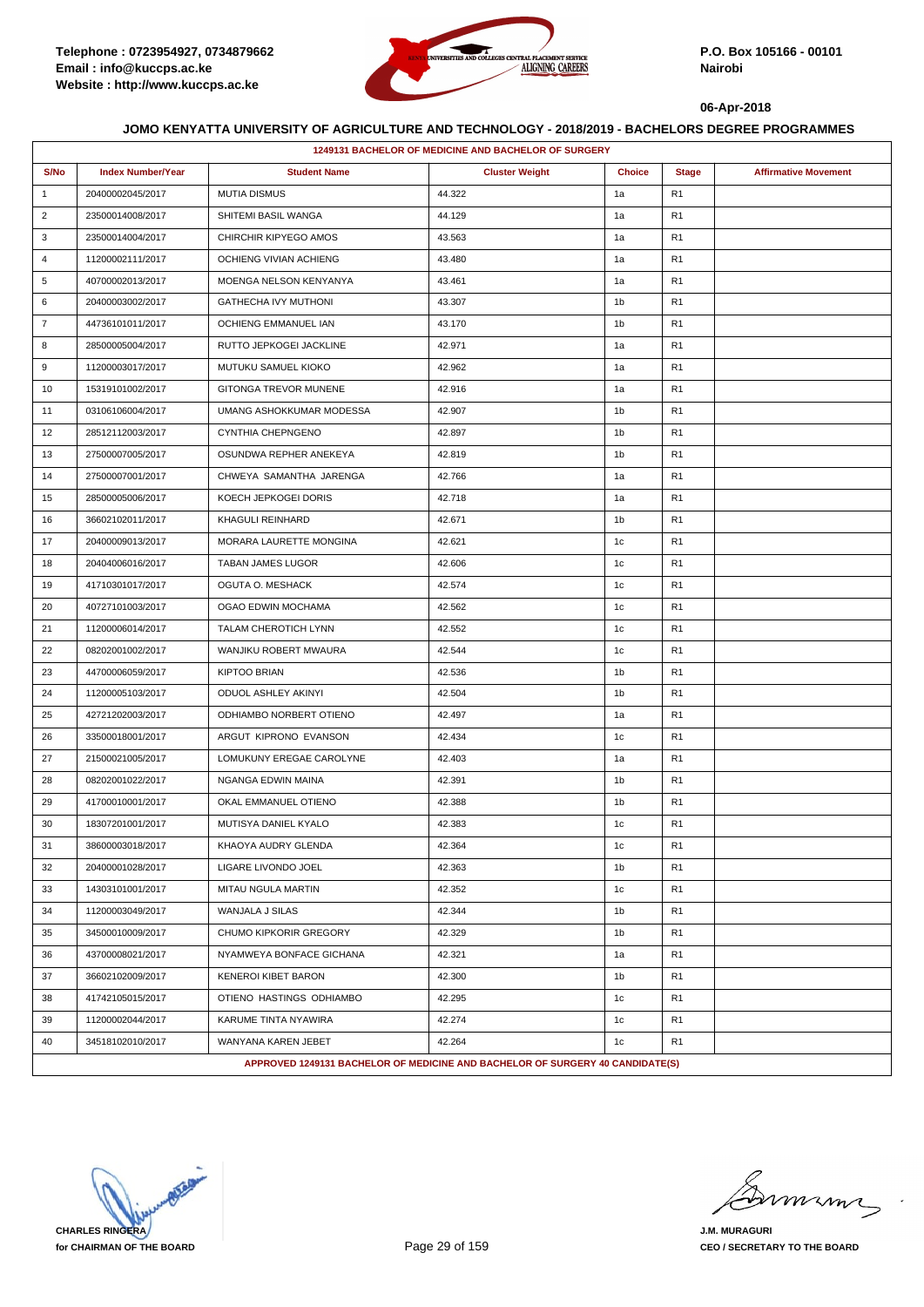

|                | <b>1249132 BACHELOR OF SCIENCE IN NURSING</b> |                                                                 |                       |                |                |                                                |  |  |
|----------------|-----------------------------------------------|-----------------------------------------------------------------|-----------------------|----------------|----------------|------------------------------------------------|--|--|
| S/No           | <b>Index Number/Year</b>                      | <b>Student Name</b>                                             | <b>Cluster Weight</b> | <b>Choice</b>  | <b>Stage</b>   | <b>Affirmative Movement</b>                    |  |  |
| $\overline{1}$ | 42725107004/2017                              | OTIENO MICHAEL ODUOR                                            | 41.950                | 1a             | R1             |                                                |  |  |
| 2              | 42721101002/2017                              | OLAGO FREDRICK ONYANGO                                          | 41.783                | $\overline{2}$ | R <sub>1</sub> |                                                |  |  |
| 3              | 24500004013/2017                              | CHEPKURUI CIANA KAPKAYO                                         | 41.683                | 1a             | R1             |                                                |  |  |
| $\overline{4}$ | 34518102008/2017                              | CYNTHIA CHEPCHIRCHIR                                            | 41.681                | 1a             | R1             |                                                |  |  |
| 5              | 21500021002/2017                              | <b>BULIMO O ROSE</b>                                            | 41.554                | 1a             | R1             |                                                |  |  |
| 6              | 42725107003/2017                              | OTIENO EUGYN DANIEL                                             | 41.531                | 1a             | R1             |                                                |  |  |
| $\overline{7}$ | 29542101001/2017                              | <b>KIPKIRUI VICTOR</b>                                          | 41.433                | 1a             | R <sub>1</sub> |                                                |  |  |
| 8              | 23528109001/2017                              | <b>WAMUKOTA DAVIS SIMIYU</b>                                    | 41.390                | 1a             | R <sub>1</sub> |                                                |  |  |
| 9              | 40700002002/2017                              | OGINGA DERICK OIGO                                              | 41.310                | 1a             | R <sub>1</sub> |                                                |  |  |
| 10             | 36600004060/2017                              | SANG BILLY KIPCHIRCHIR                                          | 41.152                | $\overline{2}$ | R1             |                                                |  |  |
| 11             | 42726107005/2017                              | ODHIAMBO WICLIFFE OCHIENG                                       | 41.148                | 3              | R1             |                                                |  |  |
| 12             | 11200005126/2017                              | MWANGI JULIA NJERI                                              | 41.089                | 1a             | R1             |                                                |  |  |
| 13             | 19300010154/2017                              | MWENDA BORNFACE                                                 | 41.062                | 1a             | R1             |                                                |  |  |
| 14             | 24500004011/2017                              | <b>KEMBOI RUTH JEROP</b>                                        | 40.932                | 1a             | R1             |                                                |  |  |
| 15             | 24505102001/2017                              | LIMAA CHELIMO FELYSTUS                                          | 40.878                | 1a             | R <sub>1</sub> |                                                |  |  |
| 16             | 38622102005/2017                              | LINDA NANZALA KARANJA                                           | 40.824                | 1a             | R <sub>1</sub> |                                                |  |  |
| 17             | 01100003004/2017                              | OTIENO SAMUEL ONYANGO                                           | 40.817                | $\overline{2}$ | R <sub>1</sub> |                                                |  |  |
| 18             | 38600006009/2017                              | <b>GABRIEL WAFULA</b>                                           | 40.811                | 1a             | R <sub>1</sub> |                                                |  |  |
| 19             | 28522505057/2017                              | BETT KIPRONO CHRISTIANO                                         | 40.762                | 1a             | R1             |                                                |  |  |
| 20             | 11200005055/2017                              | KAMAU MITCHELLE MUGURE                                          | 40.736                | $\overline{c}$ | R <sub>1</sub> |                                                |  |  |
| 21             | 28522501014/2017                              | TARUS KIPSANG BARNABAS                                          | 40.612                | 1 <sub>c</sub> | R1             |                                                |  |  |
| 22             | 41700004099/2017                              | TABITHA MOGAYA TINGO                                            | 40.604                | $\overline{2}$ | R <sub>1</sub> |                                                |  |  |
| 23             | 34500010024/2017                              | <b>KIPLIMO BRIAN KORIR</b>                                      | 40.552                | 1a             | R1             |                                                |  |  |
| 24             | 42721202008/2017                              | OMOLLO BONFAS KENEDY                                            | 40.097                | $\overline{c}$ | R <sub>1</sub> |                                                |  |  |
| 25             | 42725107010/2017                              | ATIENO ROSEMYSTICA OWINO                                        | 39.995                | 1a             | R <sub>1</sub> |                                                |  |  |
| 26             | 23500014157/2017                              | KINUTHIA BENSON KINYANJUI                                       | 39.964                | 1a             | R <sub>1</sub> |                                                |  |  |
| 27             | 11200001080/2017                              | ORANGO BRIAN KIOBO                                              | 39.947                | $\overline{4}$ | R <sub>1</sub> |                                                |  |  |
| 28             | 24500022004/2017                              | OSCAR CHURCHILL PYEGO                                           | 39.931                | 1a             | R1             |                                                |  |  |
| 29             | 37617406003/2017                              | SHISIA W NICHOLAS                                               | 39.925                | $\overline{2}$ | R <sub>1</sub> |                                                |  |  |
| 30             | 40735213001/2017                              | <b>OGORO DERRICK</b>                                            | 39.905                | 1a             | R <sub>1</sub> |                                                |  |  |
| 31             | 24505104056/2017                              | <b>DAVID WANGILA</b>                                            | 39.817                | 1a             | CA             | ASAL Affirmative: Moved from 1b R1:1229132 MSU |  |  |
|                |                                               | APPROVED 1249132 BACHELOR OF SCIENCE IN NURSING 31 CANDIDATE(S) |                       |                |                |                                                |  |  |

**CHARLES RINGERA for CHAIRMAN OF THE BOARD**

minn

**J.M. MURAGURI CEO / SECRETARY TO THE BOARD**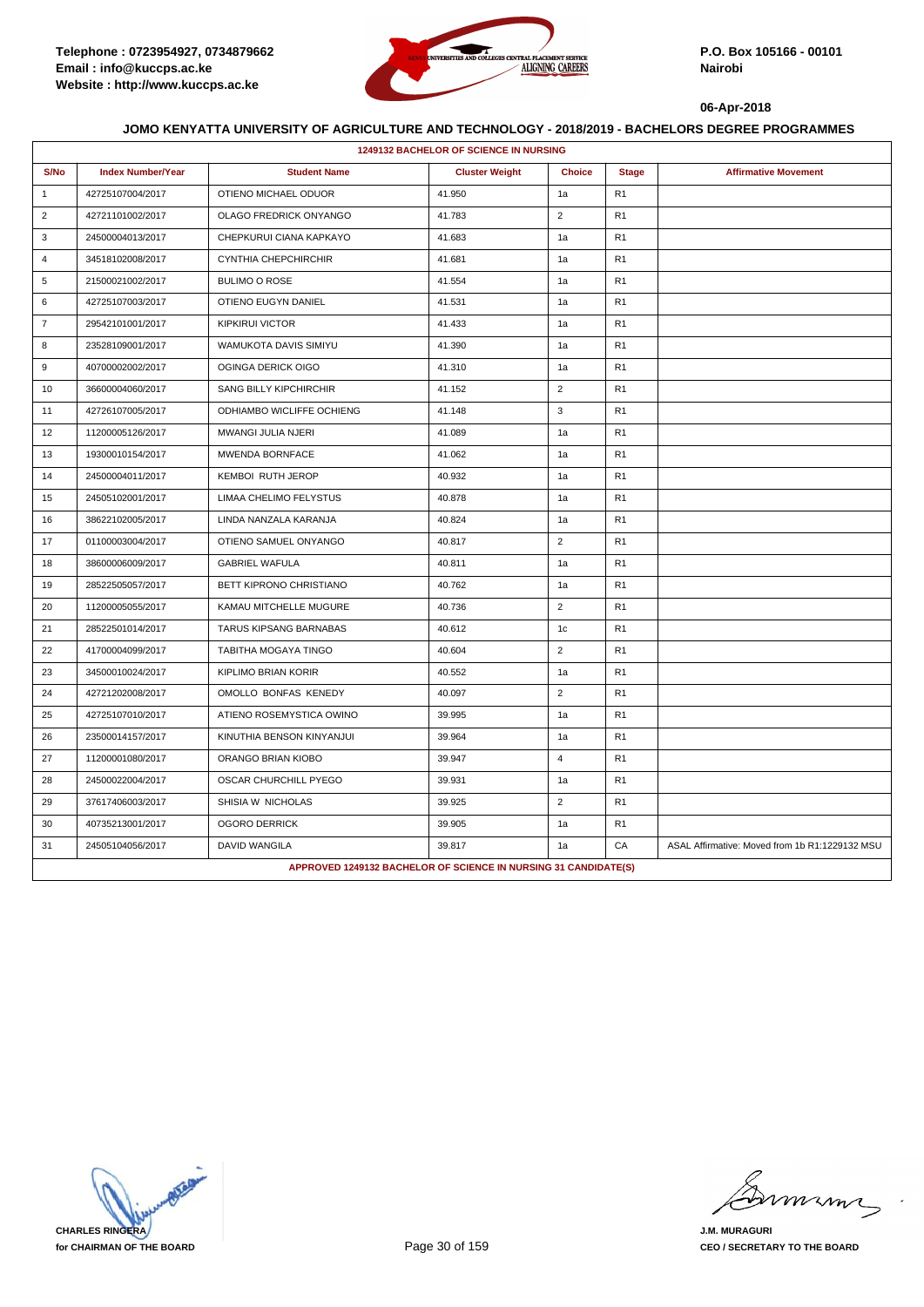

| <b>1249133 BACHELOR OF COMMERCE</b> |                          |                               |                       |                |                |                             |  |
|-------------------------------------|--------------------------|-------------------------------|-----------------------|----------------|----------------|-----------------------------|--|
| S/No                                | <b>Index Number/Year</b> | <b>Student Name</b>           | <b>Cluster Weight</b> | <b>Choice</b>  | <b>Stage</b>   | <b>Affirmative Movement</b> |  |
| $\mathbf{1}$                        | 08200007030/2017         | KARANJA BONIFACE KIBATA       | 41.515                | 4              | R <sub>1</sub> |                             |  |
| $\overline{c}$                      | 07200009042/2017         | WANDIGA SUSAN NJERI           | 41.217                | 1a             | R <sub>1</sub> |                             |  |
| 3                                   | 34518102149/2017         | JEPKURUI VIVIAN               | 40.778                | 1a             | R <sub>1</sub> |                             |  |
| $\overline{4}$                      | 13354101010/2017         | MUTUKU MWANGANGI ALFONCE      | 40.760                | 1a             | R <sub>1</sub> |                             |  |
| 5                                   | 31500011032/2017         | AMBANI ASHA VIOLET            | 40.717                | 1a             | R <sub>1</sub> |                             |  |
| 6                                   | 36600002004/2017         | ONGERI KEMUNTO FELISTER       | 40.669                | 1a             | R <sub>1</sub> |                             |  |
| $\overline{7}$                      | 13354102001/2017         | MULEI KENNEDY KYALO           | 40.398                | 3              | R <sub>1</sub> |                             |  |
| 8                                   | 30500020031/2017         | <b>MAINA SUSAN MUTHONI</b>    | 40.365                | 1a             | R <sub>1</sub> |                             |  |
| 9                                   | 34518102145/2017         | JEPKOGEI VICOLYNE             | 40.108                | 1a             | R <sub>1</sub> |                             |  |
| 10                                  | 20404013013/2017         | KHAUTHAR SABDOW KASAI         | 40.061                | 3              | R <sub>1</sub> |                             |  |
| 11                                  | 34518102052/2017         | NDIEMA SHARON ARESO           | 40.044                | 1a             | R <sub>1</sub> |                             |  |
| 12                                  | 23500014053/2017         | WAFULA LAWRANCE MANANA        | 39.759                | $\overline{4}$ | R <sub>1</sub> |                             |  |
| 13                                  | 11200005190/2017         | <b>WARURI CATHERINE NJERI</b> | 39.757                | $\overline{2}$ | R <sub>1</sub> |                             |  |
| 14                                  | 11200005178/2017         | MWAURA TERRY NJERI            | 39.446                | 3              | R <sub>1</sub> |                             |  |
| 15                                  | 39700001338/2017         | OUMA KENNEDY OMONDI           | 39.376                | 3              | R <sub>1</sub> |                             |  |
| 16                                  | 37603016002/2017         | <b>MAKUTO VINCENT</b>         | 39.323                | 1a             | R <sub>1</sub> |                             |  |
| 17                                  | 07216110006/2017         | WAMBUI PRISCILLA NYAMBURA     | 39.303                | 1a             | R <sub>1</sub> |                             |  |
| 18                                  | 18307201031/2017         | KATUA KENNEDY MUTUKU          | 39.291                | 1a             | R <sub>1</sub> |                             |  |
| 19                                  | 20400003105/2017         | WAMOI CYNTHIA NERIMA          | 39.186                | 1a             | R <sub>1</sub> |                             |  |
| 20                                  | 37632104001/2017         | WANJUALA M BRENDA             | 39.103                | 1a             | R <sub>1</sub> |                             |  |
| 21                                  | 11200003076/2017         | NGAIRA WEKESA GEORGE          | 39.065                | 1a             | R <sub>1</sub> |                             |  |
| 22                                  | 34500010060/2017         | <b>KIPKORIR BRUNO</b>         | 39.065                | 1a             | R <sub>1</sub> |                             |  |
| 23                                  | 34518102194/2017         | KIPKORIR CYNTHIA JEPCHUMBA    | 39.051                | 3              | R <sub>1</sub> |                             |  |
| 24                                  | 08202001045/2017         | GITAGIA NDERITU INNOCENT      | 39.048                | 1c             | R <sub>1</sub> |                             |  |
| 25                                  | 41700004037/2017         | LEWINSKY MARGARET             | 38.983                | 1a             | R <sub>1</sub> |                             |  |
| 26                                  | 44700006047/2017         | ONYANGO BRIAN                 | 38.945                | 3              | R <sub>1</sub> |                             |  |
| 27                                  | 19300010027/2017         | MUTHOKA VINCENT MBITHI        | 38.889                | 1a             | R <sub>1</sub> |                             |  |
| 28                                  | 38600003039/2017         | ASAKHULU PURITY KAITA         | 38.881                | 1a             | R <sub>1</sub> |                             |  |
| 29                                  | 20400006039/2017         | <b>GITAU ROSE MUKAMI</b>      | 38.745                | 4              | R <sub>1</sub> |                             |  |
| 30                                  | 30544302003/2017         | STEPHEN THUKU KERING          | 38.727                | 3              | R <sub>1</sub> |                             |  |
| 31                                  | 37617201005/2017         | DAVID WERE WESONGA            | 38.713                | 4              | R <sub>1</sub> |                             |  |
| 32                                  | 30544302001/2017         | WANJIKU JAMES KAMAU           | 38.645                | $\overline{2}$ | R <sub>1</sub> |                             |  |
| 33                                  | 42738101029/2017         | OKIRO PHILLOMEN AGNES         | 38.608                | $\overline{4}$ | R <sub>1</sub> |                             |  |
| 34                                  | 20400003107/2017         | MOMANYI MICHELLE OTONDO       | 38.569                | 4              | R <sub>1</sub> |                             |  |
| 35                                  | 23500014477/2017         | WALTER KENNEDY NGAMIA         | 38.440                | $\overline{2}$ | R <sub>1</sub> |                             |  |
| 36                                  | 27500007020/2017         | KIBET CHESANG JOLLYNE         | 38.429                | 1a             | R <sub>1</sub> |                             |  |
| 37                                  | 42712102002/2017         | AKINYI MARY NGODE             | 38.261                | 1a             | R <sub>1</sub> |                             |  |
| 38                                  | 11207102028/2017         | <b>JOHN MWANGI</b>            | 38.149                | 1a             | R <sub>1</sub> |                             |  |
| 39                                  | 11200006136/2017         | MUIGAI MAXINE WAITHERA        | 38.097                | $\overline{2}$ | R <sub>1</sub> |                             |  |
| 40                                  | 35600007012/2017         | ORAMISI ANDREW OKII           | 38.018                | 4              | R <sub>1</sub> |                             |  |
| 41                                  | 28522501022/2017         | NGETICH KIPROTICH VICTOR      | 37.965                | 3              | R <sub>1</sub> |                             |  |
| 42                                  | 08237012005/2017         | GITUMA CAROLINE NYAMBURA      | 37.958                | 1a             | R <sub>1</sub> |                             |  |
| 43                                  | 31500011024/2017         | NYALE NAZI PRUDENCE           | 37.873                | 1a             | R <sub>1</sub> |                             |  |
| 44                                  | 08237003003/2017         | NGARIUKU NAHASHON MURAYA      | 37.855                | 1a             | R <sub>1</sub> |                             |  |
| 45                                  | 39700009026/2017         | ODUOR MICHELLE OHOWA          | 37.826                | 3              | R <sub>1</sub> |                             |  |



murma

**J.M. MURAGURI CEO / SECRETARY TO THE BOARD**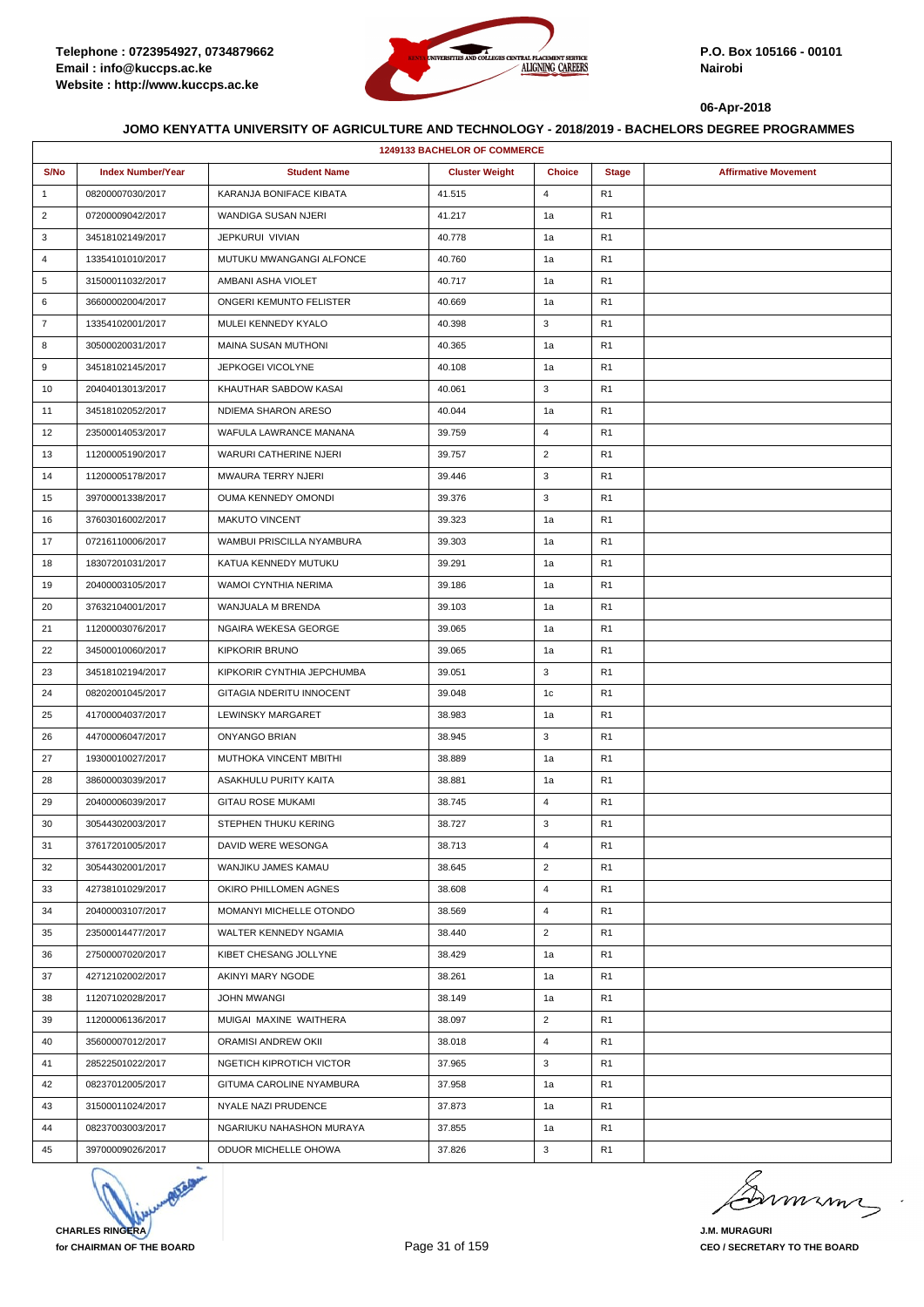

|      | <b>1249133 BACHELOR OF COMMERCE</b> |                               |                       |                |                |                             |  |  |
|------|-------------------------------------|-------------------------------|-----------------------|----------------|----------------|-----------------------------|--|--|
| S/No | <b>Index Number/Year</b>            | <b>Student Name</b>           | <b>Cluster Weight</b> | <b>Choice</b>  | <b>Stage</b>   | <b>Affirmative Movement</b> |  |  |
| 46   | 26500001160/2017                    | MAUNDA NICOLE AKINYI          | 37.732                | $\overline{2}$ | R <sub>1</sub> |                             |  |  |
| 47   | 11212101002/2017                    | NDERE CHARLES KIMATA          | 37.569                | $\overline{c}$ | R <sub>1</sub> |                             |  |  |
| 48   | 20400003135/2017                    | NYABUTO SYLVIA BOYANI         | 37.565                | 3              | R <sub>1</sub> |                             |  |  |
| 49   | 26509140009/2017                    | KOSGEI JEBET MELODY           | 37.539                | $\overline{2}$ | R <sub>1</sub> |                             |  |  |
| 50   | 44736101058/2017                    | FELIX AKUMU                   | 37.515                | 4              | R <sub>1</sub> |                             |  |  |
| 51   | 41700004074/2017                    | MERCY ACHIENG OCHIEL          | 37.490                | 1a             | R1             |                             |  |  |
| 52   | 27552001262/2017                    | <b>IRUNGU LUCY WANGECHI</b>   | 37.326                | $\overline{2}$ | R <sub>1</sub> |                             |  |  |
| 53   | 09200011052/2017                    | KIBUKA TERRY C WANGECHI       | 37.310                | $\overline{2}$ | R <sub>1</sub> |                             |  |  |
| 54   | 37617201006/2017                    | LILUMBI LEVIN ACHUMA          | 37.303                | $\overline{2}$ | R <sub>1</sub> |                             |  |  |
| 55   | 27536202019/2017                    | XERXES FAVOUR PRUDENCE        | 37.279                | $\overline{2}$ | R <sub>1</sub> |                             |  |  |
| 56   | 20400006143/2017                    | <b>MUNYAO S MWIKALI</b>       | 37.187                | 1a             | R <sub>1</sub> |                             |  |  |
| 57   | 30544102007/2017                    | MATHENGE KENNEDY HINGA        | 37.062                | 1a             | R <sub>1</sub> |                             |  |  |
| 58   | 10208311114/2017                    | GATUMBU NIXON WANJOHI         | 37.024                | 3              | R <sub>1</sub> |                             |  |  |
| 59   | 27500008049/2017                    | MWANGI SAMUEL NDAIGA          | 36.943                | $\overline{c}$ | R <sub>1</sub> |                             |  |  |
| 60   | 41742101007/2017                    | <b>ERICK OMONDI ORONY</b>     | 36.940                | 1a             | R <sub>1</sub> |                             |  |  |
| 61   | 10208311124/2017                    | <b>KIPNGENO BRIAN</b>         | 36.832                | 1a             | R <sub>1</sub> |                             |  |  |
| 62   | 27538205129/2017                    | <b>BRYAN GIISEMBA</b>         | 36.824                | 1a             | R <sub>1</sub> |                             |  |  |
| 63   | 41700010026/2017                    | OKOMO BRIAN OLUOCH            | 36.810                | $\overline{4}$ | R1             |                             |  |  |
| 64   | 08210306001/2017                    | KUIRA JOY MURUGI              | 36.773                | 1a             | R <sub>1</sub> |                             |  |  |
| 65   | 27552043001/2017                    | ACHOKA BRENDA MAGDALINE       | 36.762                | $\overline{2}$ | R <sub>1</sub> |                             |  |  |
| 66   | 04100008008/2017                    | MWINYI IDDI BINDAO            | 36.745                | $\overline{2}$ | R <sub>1</sub> |                             |  |  |
| 67   | 09203405012/2017                    | NJOROGE PAULINE WANGITHI      | 36.733                | 1a             | R <sub>1</sub> |                             |  |  |
| 68   | 08200010221/2017                    | KAMAU FAITH WAIRIMU           | 36.680                | 1a             | R <sub>1</sub> |                             |  |  |
| 69   | 20400006214/2017                    | AMBIRO LERVINE AWUOR          | 36.652                | $\overline{2}$ | R <sub>1</sub> |                             |  |  |
| 70   | 20400004080/2017                    | <b>MAINA ERICK MWANGI</b>     | 36.556                | $\overline{2}$ | R <sub>1</sub> |                             |  |  |
| 71   | 27500002151/2017                    | NYAKUNDI ALGORE ARAKA         | 36.548                | 1a             | R <sub>1</sub> |                             |  |  |
| 72   | 36600004101/2017                    | ONKOBA WILLIAM OKARA          | 36.540                | 3              | R <sub>1</sub> |                             |  |  |
| 73   | 10200008120/2017                    | KUNG'U BENSON NDUMBI          | 36.477                | 3              | R <sub>1</sub> |                             |  |  |
| 74   | 36626110001/2017                    | SIMIYU B ANNE                 | 36.426                | 1a             | R <sub>1</sub> |                             |  |  |
| 75   | 43700008195/2017                    | KAMAU OROKO JARED             | 36.404                | 1a             | R <sub>1</sub> |                             |  |  |
| 76   | 27538201211/2017                    | NJEHIA STANLEY MWANGI         | 36.400                | 1a             | R <sub>1</sub> |                             |  |  |
| 77   | 10208311092/2017                    | MBOGO IAN THIONGO             | 36.361                | 1a             | R <sub>1</sub> |                             |  |  |
| 78   | 10200008132/2017                    | MARARO EMMANUEL MBUGUA        | 36.278                | 1a             | R1             |                             |  |  |
| 79   | 40735101046/2017                    | MANDERE ALBERT ONGORI         | 36.195                | 1a             | R <sub>1</sub> |                             |  |  |
| 80   | 20400004111/2017                    | KAMAU ERNEST MANYARA          | 36.175                | 1a             | R <sub>1</sub> |                             |  |  |
| 81   | 33532103021/2017                    | KOMEN JESIRE NELLY            | 36.166                | 1a             | R <sub>1</sub> |                             |  |  |
| 82   | 37616006001/2017                    | OCHIENG ODUORI COLLINS        | 36.153                | $\overline{4}$ | R <sub>1</sub> |                             |  |  |
| 83   | 27552048007/2017                    | MWANGI CLARIS NJERI           | 36.131                | 1a             | R <sub>1</sub> |                             |  |  |
| 84   | 10208311150/2017                    | BYRON MBITHI NZIVU            | 36.124                | $\overline{4}$ | R1             |                             |  |  |
| 85   | 09222301003/2017                    | MWANGI JUNE CONSTANCE N       | 36.114                | $\overline{2}$ | R <sub>1</sub> |                             |  |  |
| 86   | 27536129061/2017                    | NINI EDDY NJOROGE             | 36.087                | 3              | R <sub>1</sub> |                             |  |  |
| 87   | 08200007172/2017                    | KARUKU MARLON ITHERU          | 36.063                | $\overline{4}$ | R <sub>1</sub> |                             |  |  |
| 88   | 11211340013/2017                    | LUQMAN AHMED MOHAMED MUSA     | 35.967                | 1a             | R <sub>1</sub> |                             |  |  |
| 89   | 11236101031/2017                    | MOTURI MARGARET MUKAMI        | 35.891                | 1a             | R1             |                             |  |  |
| 90   | 42726101065/2017                    | TEDDY JOSEPH OCHIENG ODHIAMBO | 35.828                | $\overline{2}$ | R <sub>1</sub> |                             |  |  |



murma

**J.M. MURAGURI CEO / SECRETARY TO THE BOARD**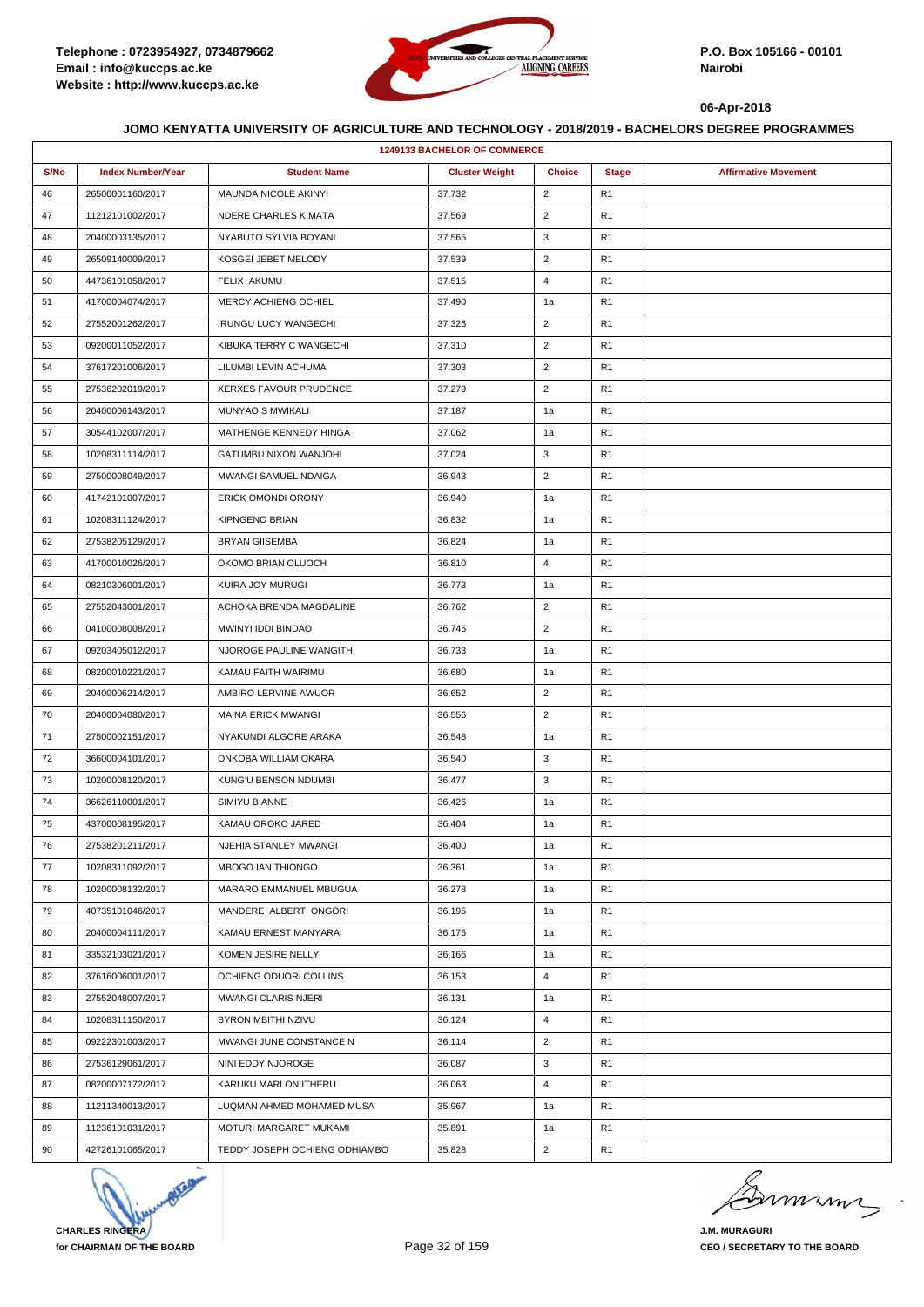

|      | 1249133 BACHELOR OF COMMERCE |                                                        |                       |                |                |                                                      |  |
|------|------------------------------|--------------------------------------------------------|-----------------------|----------------|----------------|------------------------------------------------------|--|
| S/No | <b>Index Number/Year</b>     | <b>Student Name</b>                                    | <b>Cluster Weight</b> | <b>Choice</b>  | <b>Stage</b>   | <b>Affirmative Movement</b>                          |  |
| 91   | 08237005085/2017             | <b>MBAGI MARTIN WARAHO</b>                             | 35.816                | 4              | R1             |                                                      |  |
| 92   | 11205204006/2017             | WAMBUI JOSHUA HYNES                                    | 35.763                | $\overline{4}$ | R <sub>1</sub> |                                                      |  |
| 93   | 38604120004/2017             | <b>TSUMA CLINTON FABIAN</b>                            | 35.704                | $\overline{2}$ | R1             |                                                      |  |
| 94   | 40732120049/2017             | ONDARA KEROSI JUSTINE                                  | 35.654                | 1a             | R1             |                                                      |  |
| 95   | 10200013030/2017             | KIBATHI HANNA WAMBUI                                   | 35.647                | 3              | R <sub>1</sub> |                                                      |  |
| 96   | 27500009092/2017             | KIRUMBA FAITH NJERI                                    | 35.575                | 3              | R <sub>1</sub> |                                                      |  |
| 97   | 10200013022/2017             | MACHARIA EMMA WAMBUI                                   | 35.574                | 1b             | R1             |                                                      |  |
| 98   | 42721204002/2017             | OKOTH BENARD ABWAO                                     | 35.561                | 3              | R <sub>1</sub> |                                                      |  |
| 99   | 41700010093/2017             | <b>BRIAN OUMA OTIENO</b>                               | 35.535                | 1a             | R1             |                                                      |  |
| 100  | 20401011096/2017             | MOHAMED IBRAHIM JIMALE                                 | 35.529                | $\overline{2}$ | R1             |                                                      |  |
| 101  | 39714106001/2017             | OMONDI SHAMILLA ATIENO                                 | 35.519                | 3              | R <sub>1</sub> |                                                      |  |
| 102  | 20403004025/2017             | MWANGI JOYCE WACERA                                    | 35.513                | 1a             | R <sub>1</sub> |                                                      |  |
| 103  | 08200007189/2017             | KINYUA IAN MURIITHI                                    | 35.382                | 3              | R1             |                                                      |  |
| 104  | 11200005080/2017             | RUKUNGA SARAH WANJIKU                                  | 35.317                | $\overline{4}$ | R <sub>1</sub> |                                                      |  |
| 105  | 09222301024/2017             | WAMBUGU DORCAS KARUANA                                 | 35.281                | 1a             | R1             |                                                      |  |
| 106  | 18325205002/2017             | MUTUA CELESTINE NDUNGE                                 | 35.270                | 1a             | R1             |                                                      |  |
| 107  | 34518401047/2017             | KIPTOO NATHAN KIPSANG                                  | 35.228                | 1a             | R <sub>1</sub> |                                                      |  |
| 108  | 18300016024/2017             | WAIRIMU MARY GLORIA                                    | 35.178                | 3              | R1             |                                                      |  |
| 109  | 27537301049/2017             | WACHIRA LYNN NYOKABI                                   | 35.167                | 1a             | R1             |                                                      |  |
| 110  | 12301755123/2017             | <b>KYENGO COLLINS</b>                                  | 35.119                | 3              | R <sub>1</sub> |                                                      |  |
| 111  | 10208311123/2017             | MWENYURA MARVIN KINUTHIA                               | 35.116                | 3              | R1             |                                                      |  |
| 112  | 11200006217/2017             | NJUGUNA DORCAS WANJIKU                                 | 35.046                | 3              | R1             |                                                      |  |
| 113  | 01100003065/2017             | PETER KILOVIA                                          | 34.985                | 1b             | R <sub>1</sub> |                                                      |  |
| 114  | 23529132015/2017             | KIAMA FAITH WANGARE                                    | 34.949                | 1b             | R1             |                                                      |  |
| 115  | 18300016033/2017             | <b>GLORIA MULIMI</b>                                   | 34.942                | $\overline{2}$ | R1             |                                                      |  |
| 116  | 13302103098/2017             | MATI FAITH NDANU                                       | 34.903                | 1 <sub>b</sub> | R <sub>1</sub> |                                                      |  |
| 117  | 11207121001/2017             | <b>KHASSIM KURESHA</b>                                 | 34.879                | 1a             | R1             |                                                      |  |
| 118  | 18300003133/2017             | <b>SAMMY MUMINA</b>                                    | 34.875                | 4              | R1             |                                                      |  |
| 119  | 10208311081/2017             | KENNETH MACHARIA                                       | 34.851                | $\overline{2}$ | R <sub>1</sub> |                                                      |  |
| 120  | 11200006220/2017             | FIDEL CELESTINE A. OMOGA                               | 34.774                | 3              | R1             |                                                      |  |
| 121  | 21500012068/2017             | OMEGA JEREMIAH ONZERE                                  | 33.901                | 1c             | R <sub>1</sub> | ASAL Affirmative: Moved from 2 R1:1165150 MMU        |  |
| 122  | 22526101011/2017             | LENGOJINE WINI NASERIAN                                | 33.149                | 1a             | R <sub>1</sub> | ASAL Affirmative: Moved from 2 R1:1253450 MU         |  |
| 123  | 01101201048/2017             | KILUGHA MGHENJA WILSON                                 | 32.969                | 1a             | R <sub>1</sub> | ASAL Affirmative: Moved from 2 R1:1229189 MSU        |  |
| 124  | 45800001031/2017             | MOHAMUD MOHAMED OMAR                                   | 32.937                | 1b             | R <sub>1</sub> | ASAL Affirmative: Moved from Unsuccessful Applicants |  |
| 125  | 24500022210/2017             | KIMUTAI MAYSON                                         | 32.888                | 1 <sub>b</sub> | R <sub>1</sub> | ASAL Affirmative: Moved from 4 R1:1112384 TUK        |  |
|      |                              | APPROVED 1249133 BACHELOR OF COMMERCE 125 CANDIDATE(S) |                       |                |                |                                                      |  |

**CHARLES RINGERA for CHAIRMAN OF THE BOARD**

miming

**J.M. MURAGURI CEO / SECRETARY TO THE BOARD**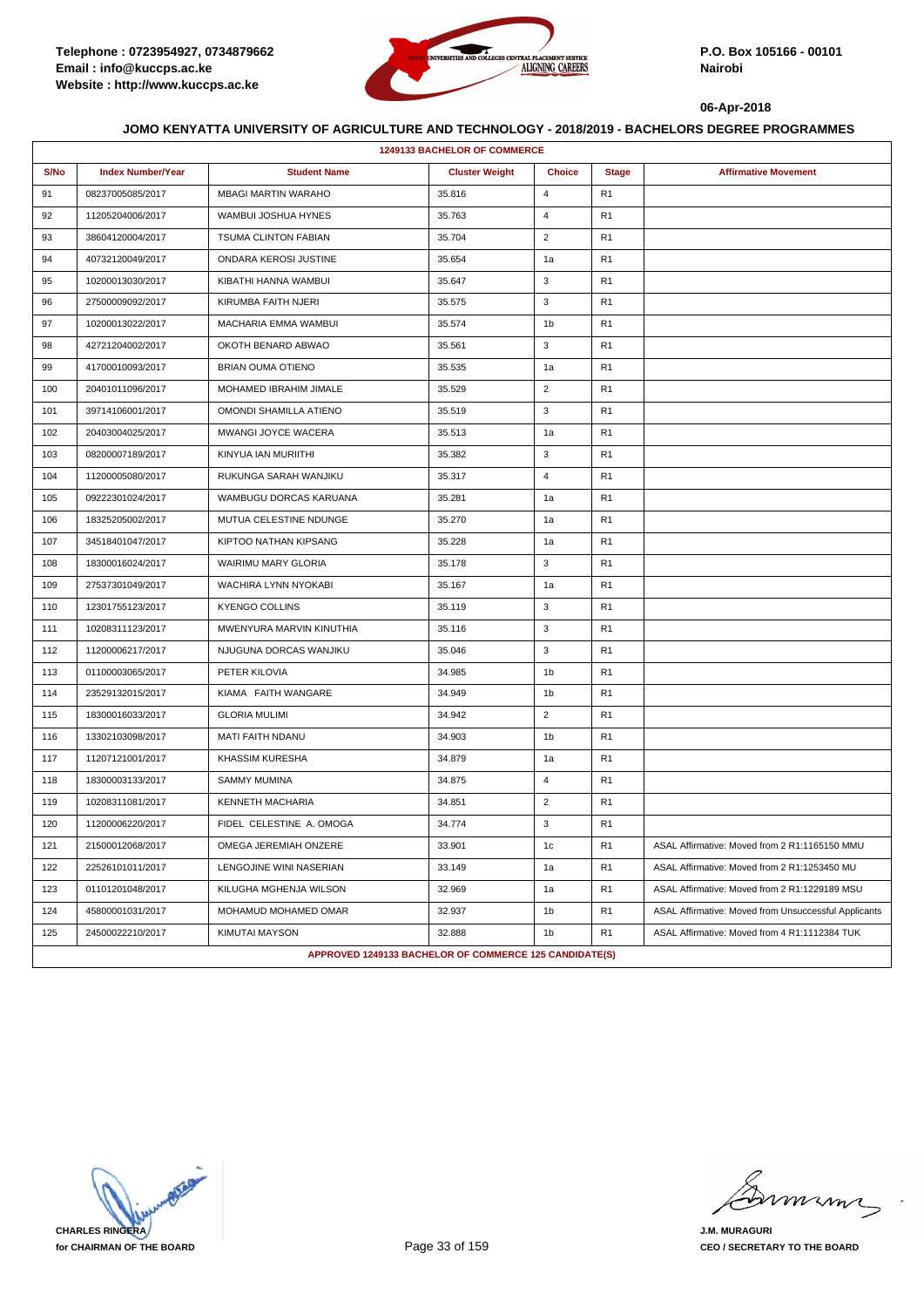

| 1249134 BACHELOR OF LAWS (LLB) |                          |                               |                       |                |                |                             |  |
|--------------------------------|--------------------------|-------------------------------|-----------------------|----------------|----------------|-----------------------------|--|
| S/No                           | <b>Index Number/Year</b> | <b>Student Name</b>           | <b>Cluster Weight</b> | <b>Choice</b>  | <b>Stage</b>   | <b>Affirmative Movement</b> |  |
| $\mathbf{1}$                   | 20400002049/2017         | OCHAKO OKERO KEVIN            | 43.163                | $\overline{2}$ | R <sub>1</sub> |                             |  |
| $\overline{2}$                 | 20400009006/2017         | WANGARI NANCY NYAWIRA         | 43.106                | 3              | R <sub>1</sub> |                             |  |
| 3                              | 20400006135/2017         | <b>MWITARI SHARON KAGENDO</b> | 42.372                | 1a             | R <sub>1</sub> |                             |  |
| $\overline{4}$                 | 34518102025/2017         | OLIVIA CHELAGAT               | 41.877                | $\overline{4}$ | R <sub>1</sub> |                             |  |
| 5                              | 20400003128/2017         | WAITHANJI ARLENA NJOKI        | 41.502                | 1a             | R <sub>1</sub> |                             |  |
| 6                              | 38619102019/2017         | GICHANA BRIAN NYAKUNDI        | 41.172                | $\overline{2}$ | R1             |                             |  |
| $\overline{7}$                 | 20400006110/2017         | ERUPE SARAH AKAL              | 41.076                | 1a             | R <sub>1</sub> |                             |  |
| 8                              | 08237004008/2017         | KARIMI NDUHIU DAVID           | 40.988                | 1a             | R <sub>1</sub> |                             |  |
| 9                              | 11200005176/2017         | <b>JUDY NJERI JOSEPH</b>      | 40.634                | 1a             | R <sub>1</sub> |                             |  |
| 10                             | 26500001032/2017         | CHEPKIYENG FAITH JEPKOECH     | 40.559                | 1a             | R <sub>1</sub> |                             |  |
| 11                             | 34518102056/2017         | KIPRONO JEPTOO EDDAH          | 40.492                | 1a             | R <sub>1</sub> |                             |  |
| 12                             | 34518102040/2017         | KITUR JOY JELAGAT             | 40.441                | 1a             | R1             |                             |  |
| 13                             | 39700001128/2017         | CHAKA VICTOR BORA             | 40.406                | 1a             | R <sub>1</sub> |                             |  |
| 14                             | 25500023011/2017         | <b>KIPRONO KELVIN</b>         | 40.386                | 1a             | R <sub>1</sub> |                             |  |
| 15                             | 03121102016/2017         | GOBU GODANA ABBAS             | 40.074                | 4              | R1             |                             |  |
| 16                             | 11200004073/2017         | SANDOKA FAYE LILIAN           | 39.704                | 1a             | R <sub>1</sub> |                             |  |
| 17                             | 20400003074/2017         | WEYUSIA SHIVUYENJE AUDREY     | 39.678                | 1b             | R <sub>1</sub> |                             |  |
| 18                             | 12301702010/2017         | MERCY MUMBE MUNYASYA          | 39.645                | 1a             | R <sub>1</sub> |                             |  |
| 19                             | 20400003108/2017         | SHACHILE JOYCE MURENGU        | 39.595                | $\overline{2}$ | R <sub>1</sub> |                             |  |
| 20                             | 08200010009/2017         | SIFUNJO VENESSA AWUOR         | 39.574                | $\overline{2}$ | R <sub>1</sub> |                             |  |
| 21                             | 11236101060/2017         | <b>MARY IMANI CHARO</b>       | 39.567                | 1a             | R <sub>1</sub> |                             |  |
| 22                             | 27538208031/2017         | KIPKEMOI KIBET FELIX          | 39.538                | 1b             | R <sub>1</sub> |                             |  |
| 23                             | 26500001228/2017         | JEROTICH NEEMA                | 39.523                | 1a             | R <sub>1</sub> |                             |  |
| 24                             | 34518102116/2017         | NYABURI EVA                   | 39.519                | 1a             | R <sub>1</sub> |                             |  |
| 25                             | 11200001111/2017         | MSEERA OSCAR TIEGO            | 39.507                | 1 <sub>c</sub> | R <sub>1</sub> |                             |  |
| 26                             | 11200002237/2017         | KARURUE CAROLINE WARUGURU     | 39.478                | 1b             | R <sub>1</sub> |                             |  |
| 27                             | 41710301041/2017         | <b>OUMA DERICK PAUL</b>       | 39.475                | 1b             | R1             |                             |  |
| 28                             | 31500011068/2017         | MICHELLE CHEROP KANDIE        | 39.358                | 1b             | R1             |                             |  |
| 29                             | 20400004078/2017         | ALUKWE A PAUL                 | 39.353                | 1a             | R <sub>1</sub> |                             |  |
| 30                             | 20400006072/2017         | <b>MASILA FAITH MUTHINA</b>   | 39.318                | 1b             | R1             |                             |  |
| 31                             | 10200008049/2017         | KARIUKI GEORGE KIGOTHO        | 39.291                | 1c             | R1             |                             |  |
| 32                             | 20400003180/2017         | KIHARA BRIDGET WANGUI         | 39.273                | 1c             | R <sub>1</sub> |                             |  |
| 33                             | 29500006131/2017         | <b>BUTASI LEVI</b>            | 39.262                | 1 <sub>c</sub> | R <sub>1</sub> |                             |  |
| 34                             | 40727203060/2017         | BIRUNDU ONDARI CONRAD         | 39.249                | 1c             | R <sub>1</sub> |                             |  |
| 35                             | 11200002085/2017         | ONYANGO ELIZABETH ATIENO      | 39.229                | 1a             | R <sub>1</sub> |                             |  |
| 36                             | 03106115029/2017         | AHMED THABIT MBARAK           | 39.229                | 1 <sub>c</sub> | R <sub>1</sub> |                             |  |
| 37                             | 12314215005/2017         | MWAU LOICE KANINI             | 39.159                | 1c             | R <sub>1</sub> |                             |  |
| 38                             | 27552001215/2017         | KIPRONO EMMANUEL NGETICH      | 39.158                | $\overline{2}$ | R <sub>1</sub> |                             |  |
| 39                             | 44700006038/2017         | OSUNGA DON MILLER             | 39.157                | 1b             | R1             |                             |  |
| 40                             | 34518102246/2017         | LUCY JERUTO                   | 39.141                | 1b             | R <sub>1</sub> |                             |  |
| 41                             | 11200005019/2017         | WAFULA CYNTHIA MUYOKA         | 39.122                | 1b             | R1             |                             |  |
| 42                             | 44736101021/2017         | OTIENO ELVIS ODHIAMBO         | 39.109                | $\overline{2}$ | R <sub>1</sub> |                             |  |
| 43                             | 27500008108/2017         | NJANE JAKES NJATHI            | 39.088                | 1b             | R <sub>1</sub> |                             |  |
| 44                             | 13300007015/2017         | NTHENGE SIMON PETER MWANGANGI | 39.068                | 1b             | R <sub>1</sub> |                             |  |
| 45                             | 28500005058/2017         | KEMBOI JEBET SHARON           | 39.060                | 1c             | R <sub>1</sub> |                             |  |



minn

**J.M. MURAGURI CEO / SECRETARY TO THE BOARD**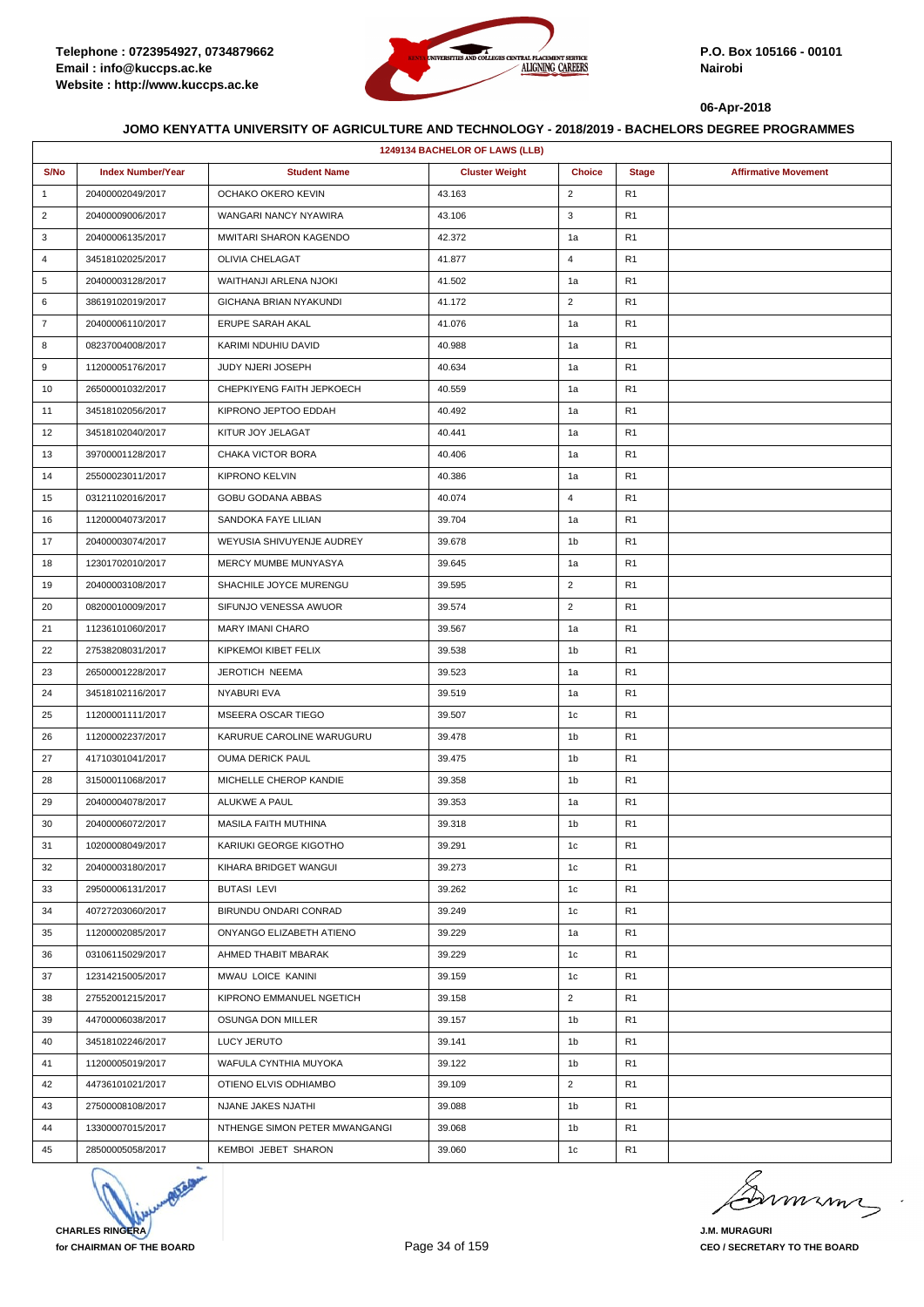

| 1249134 BACHELOR OF LAWS (LLB) |                          |                             |                                                         |                |                |                                               |  |
|--------------------------------|--------------------------|-----------------------------|---------------------------------------------------------|----------------|----------------|-----------------------------------------------|--|
| S/No                           | <b>Index Number/Year</b> | <b>Student Name</b>         | <b>Cluster Weight</b>                                   | <b>Choice</b>  | <b>Stage</b>   | <b>Affirmative Movement</b>                   |  |
| 46                             | 09200011004/2017         | WANJIRU IMMACULATE MUTHONI  | 39.053                                                  | 1c             | R <sub>1</sub> |                                               |  |
| 47                             | 12343321001/2017         | MUTUKU FRANCIS MUNYWOKI     | 39.043                                                  | 1a             | R <sub>1</sub> |                                               |  |
| 48                             | 11200002116/2017         | KARIUKI CYNTHIA WANJIRU     | 39.041                                                  | 1b             | R <sub>1</sub> |                                               |  |
| 49                             | 11200004041/2017         | MATHII MOREEN WANJIRU       | 39.023                                                  | 1c             | R <sub>1</sub> |                                               |  |
| 50                             | 03100001017/2017         | HABIB HANIFA NAESHA         | 39.023                                                  | 1a             | R <sub>1</sub> |                                               |  |
| 51                             | 08200007159/2017         | <b>MBAU FRANCIS GITAU</b>   | 39.020                                                  | 1c             | R <sub>1</sub> |                                               |  |
| 52                             | 36600004095/2017         | WAFULA CHEBOSI DENNIS       | 39.019                                                  | 1c             | R <sub>1</sub> |                                               |  |
| 53                             | 34518102110/2017         | SIYIAPEI DEISY              | 39.002                                                  | 1c             | R <sub>1</sub> |                                               |  |
| 54                             | 28522520014/2017         | <b>CHEBET MERCY</b>         | 38.998                                                  | 1b             | R <sub>1</sub> |                                               |  |
| 55                             | 42700005046/2017         | <b>KIPYEGON CALEB</b>       | 38.976                                                  | 1c             | R <sub>1</sub> |                                               |  |
| 56                             | 27536129056/2017         | JOSEPH WANGONDU GICHUKA     | 38.969                                                  | 1c             | R <sub>1</sub> |                                               |  |
| 57                             | 42721202020/2017         | KAPINDE TOBIAS AYAKO        | 38.960                                                  | 1c             | R <sub>1</sub> |                                               |  |
| 58                             | 42700005056/2017         | ODERA MICHAEL OMONDI        | 38.933                                                  | 1c             | R <sub>1</sub> |                                               |  |
| 59                             | 29500006080/2017         | BUNYASI IAN WEKHANYA        | 38.920                                                  | 3              | R <sub>1</sub> |                                               |  |
| 60                             | 40700002097/2017         | MOGESI JOEL NDONDI          | 38.919                                                  | 1b             | R <sub>1</sub> |                                               |  |
| 61                             | 27536202013/2017         | NGIGI VERONICA WARIARA      | 38.909                                                  | 1b             | R <sub>1</sub> |                                               |  |
| 62                             | 28500005108/2017         | KIBII J ABIGAEL             | 38.909                                                  | 1a             | R <sub>1</sub> |                                               |  |
| 63                             | 10227301111/2017         | <b>MBURU REUBEN KIIRU</b>   | 38.901                                                  | 1c             | R1             |                                               |  |
| 64                             | 34518102132/2017         | KIBET JERUTO FAITH          | 38.891                                                  | 1b             | R <sub>1</sub> |                                               |  |
| 65                             | 34559502011/2017         | ROTICH JEPKOECH NEHEMA      | 38.873                                                  | 1c             | R <sub>1</sub> |                                               |  |
| 66                             | 27536202030/2017         | <b>MANGICH FAUVE AWUOR</b>  | 38.869                                                  | 1b             | R <sub>1</sub> |                                               |  |
| 67                             | 12301702005/2017         | NGINA GLADYS JANE           | 38.869                                                  | 1a             | R <sub>1</sub> |                                               |  |
| 68                             | 23574113001/2017         | NABWILE MONICAH WANYONYI    | 38.834                                                  | 1c             | R <sub>1</sub> |                                               |  |
| 69                             | 23503111008/2017         | LEVEN JAEL CHEMTAI          | 38.819                                                  | 1b             | R1             |                                               |  |
| 70                             | 20400003147/2017         | <b>GATI CHERYL TATYANNA</b> | 38.813                                                  | 1b             | R <sub>1</sub> |                                               |  |
| 71                             | 20400006126/2017         | NKUNJA DELLA GACHERI        | 38.805                                                  | 1c             | R <sub>1</sub> |                                               |  |
| 72                             | 42721201017/2017         | MARY AKETCH ODHIAMBO        | 38.800                                                  | 1b             | R <sub>1</sub> |                                               |  |
| 73                             | 09200011075/2017         | MAKORI BEAURINIUS KERUBO    | 38.789                                                  | 3              | R <sub>1</sub> |                                               |  |
| 74                             | 11236101017/2017         | MWANGI KEZIAH WANJIKU       | 38.789                                                  | 1c             | R <sub>1</sub> |                                               |  |
| 75                             | 39700001136/2017         | AMOLLO ALLAN OMONDI         | 38.784                                                  | 1c             | R1             |                                               |  |
| 76                             | 10200013054/2017         | MUNYUA MERCY WAMBUI         | 38.777                                                  | 1b             | R <sub>1</sub> |                                               |  |
| 77                             | 44736101077/2017         | OCHIENG REAGAN OTIENO       | 38.773                                                  | 1b             | R <sub>1</sub> |                                               |  |
| 78                             | 38600003028/2017         | MAGETO MOKEIRA MELODY       | 38.767                                                  | 1 <sub>b</sub> | R <sub>1</sub> |                                               |  |
| 79                             | 11200002207/2017         | MUSUMBA ANJELLA NABWIRE     | 38.766                                                  | 1c             | R <sub>1</sub> |                                               |  |
| 80                             | 42700005154/2017         | MORARA DUNCAN NYAKUNDI      | 38.760                                                  | 1 <sub>c</sub> | R <sub>1</sub> |                                               |  |
| 81                             | 04107110026/2017         | SHEMAN SAID SULEIMAN        | 36.833                                                  | 1b             | R <sub>1</sub> | ASAL Affirmative: Moved from 2 R1:1111133 K.U |  |
|                                |                          |                             | APPROVED 1249134 BACHELOR OF LAWS (LLB) 81 CANDIDATE(S) |                |                |                                               |  |

**CHARLES RINGERA for CHAIRMAN OF THE BOARD**

mmmn

**J.M. MURAGURI CEO / SECRETARY TO THE BOARD**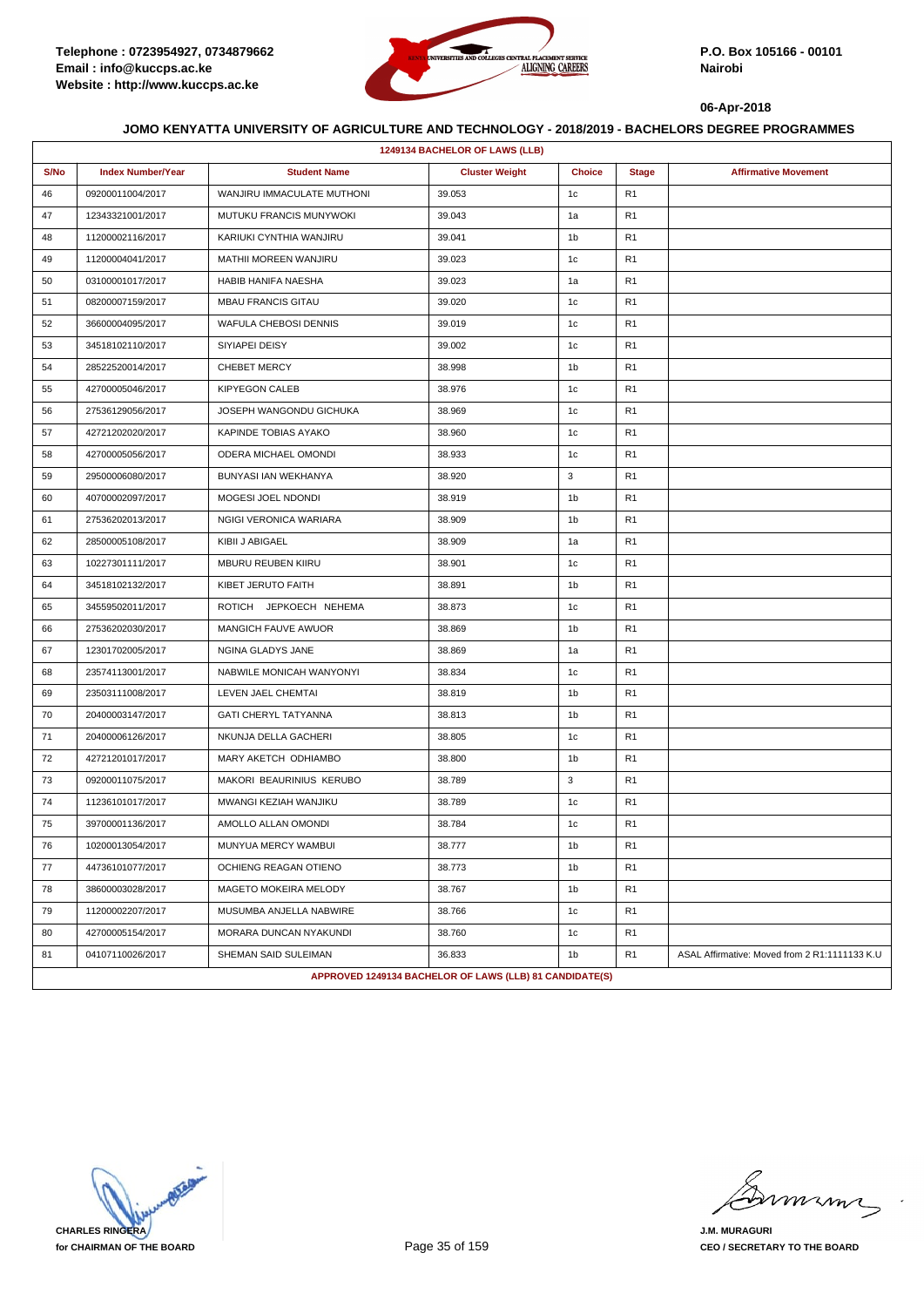

|                | <b>1249140 BACHELOR OF SCIENCE (MARINE ENGINEERING)</b> |                                                                           |                       |                |                |                                                 |  |  |  |
|----------------|---------------------------------------------------------|---------------------------------------------------------------------------|-----------------------|----------------|----------------|-------------------------------------------------|--|--|--|
| S/No           | <b>Index Number/Year</b>                                | <b>Student Name</b>                                                       | <b>Cluster Weight</b> | <b>Choice</b>  | <b>Stage</b>   | <b>Affirmative Movement</b>                     |  |  |  |
| $\mathbf{1}$   | 11200002046/2017                                        | NZINGA BERNICE MWATHA                                                     | 45.383                | 1a             | R1             |                                                 |  |  |  |
| 2              | 11200002026/2017                                        | PHILOMENAH MUTHONI KANGETHE                                               | 43.393                | 2              | R1             |                                                 |  |  |  |
| 3              | 11200002123/2017                                        | MUTUKU CONSTANCIA MUEKE                                                   | 42.782                | 1a             | R <sub>1</sub> |                                                 |  |  |  |
| $\overline{4}$ | 41742105004/2017                                        | GEORGE BUSH ODONGO                                                        | 42.774                | 1a             | R1             |                                                 |  |  |  |
| 5              | 09203423051/2017                                        | <b>MUENDO ANDREW</b>                                                      | 42.616                | 1a             | R <sub>1</sub> |                                                 |  |  |  |
| 6              | 11200002071/2017                                        | TUNJE MYAZA HUSNA                                                         | 42.477                | 1a             | R1             |                                                 |  |  |  |
| $\overline{7}$ | 27538208011/2017                                        | MURIMI BRENDAN WANJOHI                                                    | 42.377                | 1a             | R1             |                                                 |  |  |  |
| 8              | 26500001041/2017                                        | ANGWENYI LISA MONGINA                                                     | 42.334                | $\overline{2}$ | R <sub>1</sub> |                                                 |  |  |  |
| 9              | 11200005161/2017                                        | <b>GULIE ENOW HAJIA</b>                                                   | 42.200                | $\overline{4}$ | R <sub>1</sub> |                                                 |  |  |  |
| 10             | 11200002253/2017                                        | ODUOR SUZZANE PETRONILLA                                                  | 42.107                | 1a             | R1             |                                                 |  |  |  |
| 11             | 19308301005/2017                                        | <b>GATOBU ADREW</b>                                                       | 41.996                | 3              | R <sub>1</sub> |                                                 |  |  |  |
| 12             | 34518102015/2017                                        | LEWAMBA STACY JEPKORIR                                                    | 41.883                | 1a             | R1             |                                                 |  |  |  |
| 13             | 20400006031/2017                                        | <b>BEAUTY ESTHER</b>                                                      | 41.657                | $\overline{2}$ | R1             |                                                 |  |  |  |
| 14             | 15300002012/2017                                        | NJUGUNA MARTIN LUTHER KIARIE                                              | 41.631                | 1a             | R1             |                                                 |  |  |  |
| 15             | 03121101127/2017                                        | <b>NOOR SHARIFF HUSSEIN</b>                                               | 41.368                | 3              | R1             |                                                 |  |  |  |
| 16             | 11200002067/2017                                        | NINAJOY KENDI KIOGORA                                                     | 41.244                | 3              | R1             |                                                 |  |  |  |
| 17             | 11200003075/2017                                        | OMAR MOHAMED MWAGAO                                                       | 41.240                | $\overline{2}$ | R1             |                                                 |  |  |  |
| 18             | 24505114002/2017                                        | <b>KROP NUHU</b>                                                          | 39.610                | 1 <sub>b</sub> | R1             | ASAL Affirmative: Moved from 1a R2:1240133 MUST |  |  |  |
|                |                                                         | APPROVED 1249140 BACHELOR OF SCIENCE (MARINE ENGINEERING) 18 CANDIDATE(S) |                       |                |                |                                                 |  |  |  |



mmmn

**J.M. MURAGURI CEO / SECRETARY TO THE BOARD**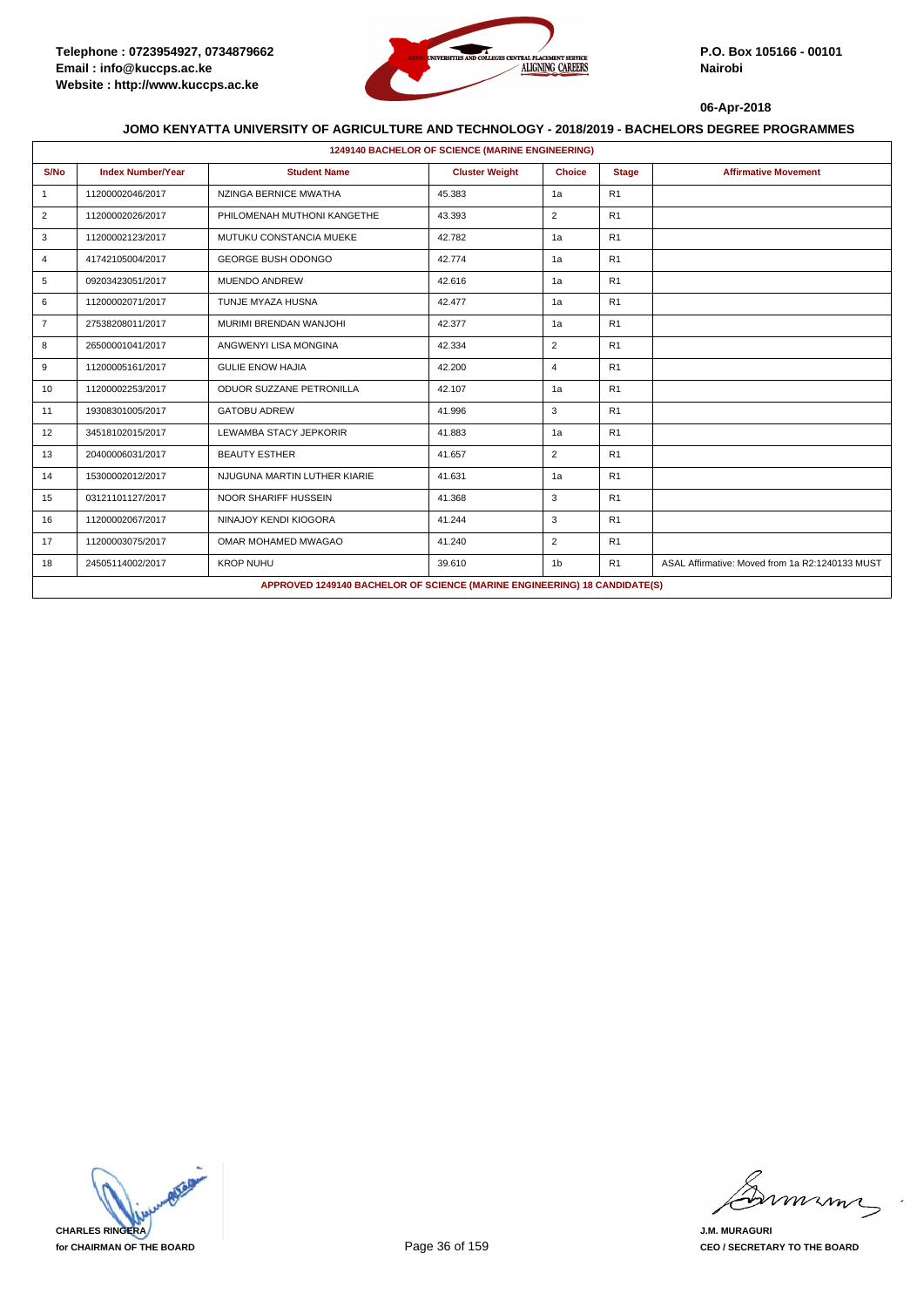

|                | 1249146 BACHELOR OF SCIENCE IN ECONOMICS |                              |                       |                |                |                             |  |  |
|----------------|------------------------------------------|------------------------------|-----------------------|----------------|----------------|-----------------------------|--|--|
| S/No           | <b>Index Number/Year</b>                 | <b>Student Name</b>          | <b>Cluster Weight</b> | <b>Choice</b>  | <b>Stage</b>   | <b>Affirmative Movement</b> |  |  |
| $\mathbf{1}$   | 26500001080/2017                         | LILIAN AKINYI OBONYO         | 42.465                | 3              | R <sub>1</sub> |                             |  |  |
| $\overline{2}$ | 38622202009/2017                         | OWUOR MUSA HAMISI            | 41.938                | 1a             | R <sub>1</sub> |                             |  |  |
| 3              | 10200008068/2017                         | WANJIRU PETER MANYARA        | 40.345                | 4              | R1             |                             |  |  |
| 4              | 34518102160/2017                         | SEREM CHARITY JEPCHUMBA      | 40.299                | 1a             | R <sub>1</sub> |                             |  |  |
| 5              | 30555106004/2017                         | GITHINJI TREVOR WACHIRA      | 40.100                | 1a             | R <sub>1</sub> |                             |  |  |
| 6              | 42726107061/2017                         | ADEM COLLINS OTIENO          | 39.858                | 3              | R1             |                             |  |  |
| $\overline{7}$ | 29500006095/2017                         | KIMUTAI JERRY K              | 39.818                | 1a             | R <sub>1</sub> |                             |  |  |
| 8              | 11200002196/2017                         | <b>MOKAYA KEMUNTO BIANCA</b> | 39.781                | 1a             | R <sub>1</sub> |                             |  |  |
| 9              | 20410001057/2017                         | AMINA ABUDO GUYO             | 39.777                | 3              | R1             |                             |  |  |
| 10             | 44736101076/2017                         | AKONGO EMMANUEL OTIENO       | 39.384                | 1a             | R <sub>1</sub> |                             |  |  |
| 11             | 20400006073/2017                         | WAWERU VIVIAN WAIRIMU        | 39.317                | 4              | R <sub>1</sub> |                             |  |  |
| 12             | 27500008055/2017                         | <b>OUMA ROBERTO CARLOS</b>   | 39.235                | 1a             | R1             |                             |  |  |
| 13             | 41731403002/2017                         | OTIENO PEPIN OUMA            | 39.128                | 3              | R <sub>1</sub> |                             |  |  |
| 14             | 20400002062/2017                         | OKWEMBAH PAUL OYOYA          | 39.106                | $\overline{2}$ | R <sub>1</sub> |                             |  |  |
| 15             | 20400001113/2017                         | SAKOI SHADRACK LEMAYIAN      | 38.981                | 1a             | R1             |                             |  |  |
| 16             | 27538102052/2017                         | NJUGUNA EUNICE WANJIKU       | 38.898                | 1a             | R <sub>1</sub> |                             |  |  |
| 17             | 43700008016/2017                         | OMBANE DAVIS BASWETI         | 38.870                | 1a             | R <sub>1</sub> |                             |  |  |
| 18             | 41700004128/2017                         | MUCHIBI NANCY OPWOKO         | 38.730                | 1a             | R1             |                             |  |  |
| 19             | 11200002174/2017                         | MUTHUE WINFRED SIAMA         | 38.712                | 1a             | R <sub>1</sub> |                             |  |  |
| 20             | 08200007147/2017                         | NJERI GEORGE WACHIRA         | 38.658                | 1a             | R <sub>1</sub> |                             |  |  |
| 21             | 25500023093/2017                         | NGENO KIPROTICH BRYAN        | 38.628                | 1a             | R1             |                             |  |  |
| 22             | 28500005063/2017                         | CHUMBA BENEDICTO JEPLETING   | 38.572                | 1a             | R <sub>1</sub> |                             |  |  |
| 23             | 39713006005/2017                         | OKOTH JOSEPH                 | 38.528                | 1a             | R <sub>1</sub> |                             |  |  |
| 24             | 07201122001/2017                         | MURIITHI MACHARIA ABRAHAM    | 38.369                | 1a             | R1             |                             |  |  |
| 25             | 23500014209/2017                         | WAFULA C TIM                 | 38.310                | 1a             | R <sub>1</sub> |                             |  |  |
| 26             | 10208311135/2017                         | GODFREY MBURU NGOIMA         | 38.263                | 4              | R <sub>1</sub> |                             |  |  |
| 27             | 20401007013/2017                         | ORINA JANET KERUBO           | 38.243                | 3              | R <sub>1</sub> |                             |  |  |
| 28             | 11200004084/2017                         | JILL AKINYI OOKO             | 38.211                | 1a             | R <sub>1</sub> |                             |  |  |
| 29             | 11200002117/2017                         | <b>MAINA FAITH WANGUI</b>    | 38.173                | 3              | R <sub>1</sub> |                             |  |  |
| 30             | 36600002120/2017                         | <b>MUTONGI WENDY MORAA</b>   | 38.039                | $\overline{2}$ | R1             |                             |  |  |
| 31             | 38600003115/2017                         | ANGWENYI FINAH KEMUNTO       | 37.929                | 3              | R <sub>1</sub> |                             |  |  |
| 32             | 20406002016/2017                         | RAHMA EDIN DIMA              | 37.878                | 1a             | R <sub>1</sub> |                             |  |  |
| 33             | 27552001149/2017                         | KIPKORIR EMMANUEL KIPLIMO    | 37.835                | 1a             | R <sub>1</sub> |                             |  |  |
| 34             | 41704001013/2017                         | GEORGE ODHIAMBO ONYANGO      | 37.728                | 3              | R <sub>1</sub> |                             |  |  |
| 35             | 26509186005/2017                         | KARIUKI DOROTHY MUTHONI      | 37.704                | 1a             | R <sub>1</sub> |                             |  |  |
| 36             | 23500014183/2017                         | ORONJE COLLINS OMUSONGA      | 37.548                | 3              | R <sub>1</sub> |                             |  |  |
| 37             | 12301703006/2017                         | KITONGA FELIX MUTEMBEI       | 37.539                | 4              | R <sub>1</sub> |                             |  |  |
| 38             | 36600004093/2017                         | <b>ACHOLA NEVINE</b>         | 37.365                | 3              | R <sub>1</sub> |                             |  |  |
| 39             | 27538204028/2017                         | KABUE NARTALY MUTHONI        | 37.316                | $\overline{2}$ | R <sub>1</sub> |                             |  |  |
| 40             | 20400006185/2017                         | NDICHU JANE WARUGURU         | 37.308                | 3              | R1             |                             |  |  |
| 41             | 11200001207/2017                         | NJOGU DENNIS P KARANI        | 37.157                | 4              | R <sub>1</sub> |                             |  |  |
| 42             | 45800001018/2017                         | ABDIQADAR BAREH ABDI         | 37.134                | $\overline{2}$ | R <sub>1</sub> |                             |  |  |
| 43             | 39741005034/2017                         | BARAKA GEORGE CHRISTOPHER    | 37.128                | $\overline{2}$ | R <sub>1</sub> |                             |  |  |
| 44             | 20401011006/2017                         | ABDIKHALIQ AHMED ABDI        | 37.123                | $\overline{4}$ | R <sub>1</sub> |                             |  |  |
| 45             | 41710301085/2017                         | OPONDO OTIENO BENEDICT       | 37.093                | 1a             | R <sub>1</sub> |                             |  |  |



mmmn

**J.M. MURAGURI CEO / SECRETARY TO THE BOARD**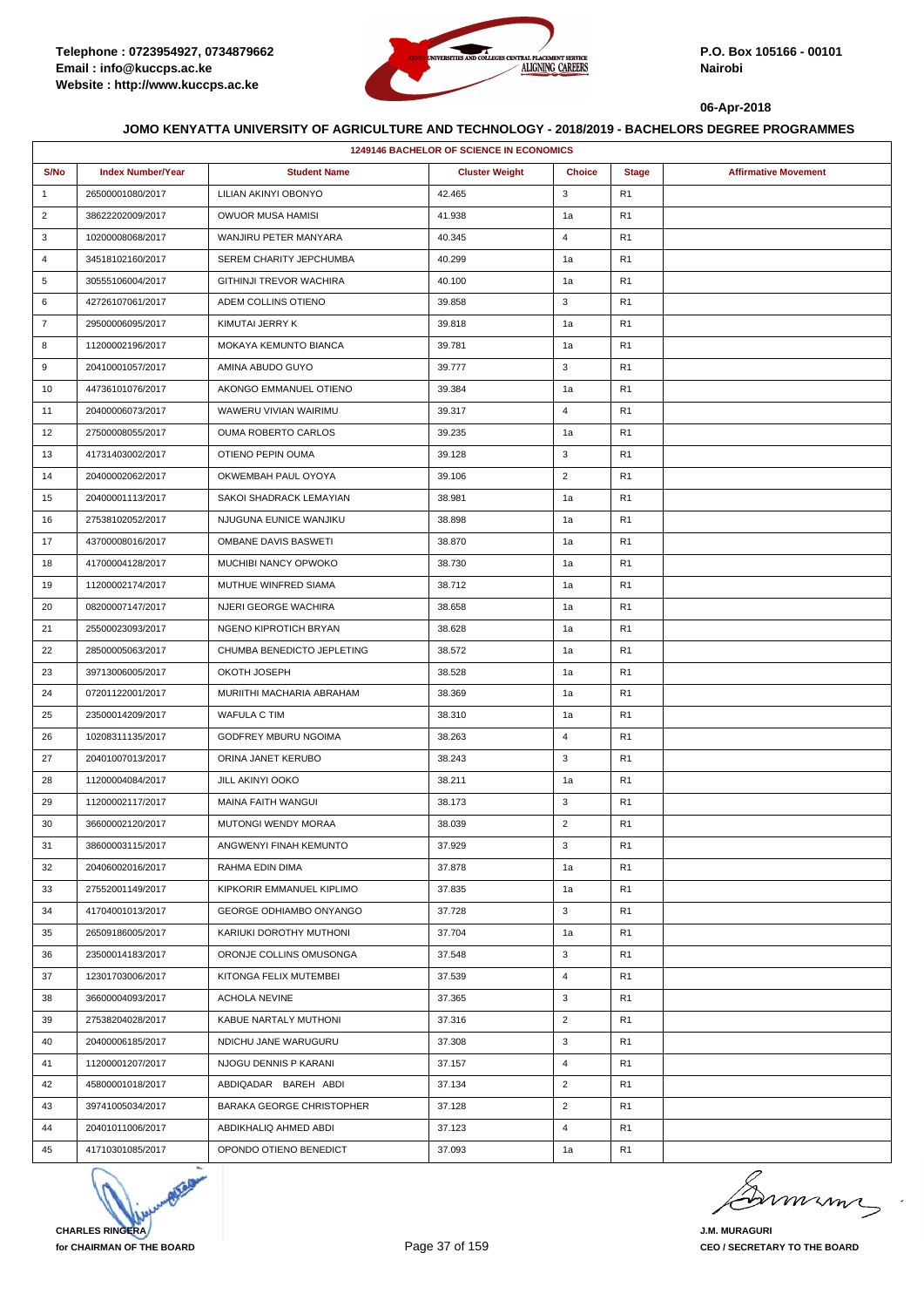

|      | <b>1249146 BACHELOR OF SCIENCE IN ECONOMICS</b> |                                                                   |                       |                |                |                                                |  |  |
|------|-------------------------------------------------|-------------------------------------------------------------------|-----------------------|----------------|----------------|------------------------------------------------|--|--|
| S/No | <b>Index Number/Year</b>                        | <b>Student Name</b>                                               | <b>Cluster Weight</b> | <b>Choice</b>  | <b>Stage</b>   | <b>Affirmative Movement</b>                    |  |  |
| 46   | 07215203001/2017                                | WAMBUI ELIZAPHAN MIRINGU                                          | 37.012                | 1a             | R <sub>1</sub> |                                                |  |  |
| 47   | 10200008164/2017                                | KINYANJUI DANIEL KARERA                                           | 36.966                | 3              | R1             |                                                |  |  |
| 48   | 11200006129/2017                                | KAMAU MARILYN WAMBUI                                              | 36.944                | 1c             | R <sub>1</sub> |                                                |  |  |
| 49   | 14333201055/2017                                | NJAGA RUTH WANJIKU                                                | 36.931                | 1a             | R <sub>1</sub> |                                                |  |  |
| 50   | 28512101049/2017                                | EVANS KIPKIRUI LANGAT                                             | 36.921                | 3              | R <sub>1</sub> |                                                |  |  |
| 51   | 42726107034/2017                                | <b>CLINTON OMONDI</b>                                             | 36.902                | $\overline{2}$ | R <sub>1</sub> |                                                |  |  |
| 52   | 20405007004/2017                                | NYAMBURA JACKLINE WANJIRU                                         | 36.837                | $\overline{2}$ | R <sub>1</sub> |                                                |  |  |
| 53   | 09203402024/2017                                | MWANGI JULIETMUTHONI                                              | 36.797                | 1a             | R1             |                                                |  |  |
| 54   | 11200003095/2017                                | <b>KELVIN HAMENA GUVO</b>                                         | 36.650                | 3              | R <sub>1</sub> |                                                |  |  |
| 55   | 37617210004/2017                                | ODUMO NEKESA VERA BLESSED                                         | 36.575                | 1b             | R <sub>1</sub> |                                                |  |  |
| 56   | 11200005090/2017                                | KIBUNJA CAROLYNE NJAMBI                                           | 36.563                | 3              | R <sub>1</sub> |                                                |  |  |
| 57   | 20400003071/2017                                | MAINA CHRISTINE WAMBUI                                            | 36.485                | $\overline{2}$ | R <sub>1</sub> |                                                |  |  |
| 58   | 14300006126/2017                                | GACHANJA NDUNGU JOSEPH                                            | 36.316                | 1a             | R <sub>1</sub> |                                                |  |  |
| 59   | 13300007022/2017                                | <b>KIMANZI ROBERT</b>                                             | 36.287                | 1a             | R1             |                                                |  |  |
| 60   | 18336202001/2017                                | MUTUNE NICODEMUS MWANZIA                                          | 36.276                | 1a             | R <sub>1</sub> |                                                |  |  |
| 61   | 45800001014/2017                                | BURHAN ABDULLAHI HASSAN                                           | 36.192                | 1a             | R <sub>1</sub> |                                                |  |  |
| 62   | 08218201003/2017                                | NDAMBURI KEVIN NGUNYI                                             | 36.138                | 1a             | R <sub>1</sub> |                                                |  |  |
| 63   | 10208311167/2017                                | <b>MURIGI MARK MUTHUA</b>                                         | 36.132                | $\overline{4}$ | R <sub>1</sub> |                                                |  |  |
| 64   | 38622102007/2017                                | CHEMTINGEN CHELIMO MERCY                                          | 36.084                | 1a             | R <sub>1</sub> |                                                |  |  |
| 65   | 20405004082/2017                                | LUVANDALE DIANA IMALI                                             | 36.073                | $\overline{4}$ | R1             |                                                |  |  |
| 66   | 20401007052/2017                                | KIOGORA KARIMI SHEILA                                             | 36.057                | 3              | R <sub>1</sub> |                                                |  |  |
| 67   | 27570201025/2017                                | MWANGI BONFACE NYAGAH                                             | 36.019                | 1a             | R <sub>1</sub> |                                                |  |  |
| 68   | 28500005143/2017                                | CHEPKOECH LANGAT FLOSSY                                           | 35.981                | $\overline{2}$ | R <sub>1</sub> |                                                |  |  |
| 69   | 27536202038/2017                                | MAINA MARY ALISHART                                               | 35.954                | 1a             | R <sub>1</sub> |                                                |  |  |
| 70   | 27500009120/2017                                | MAINA MARY NDUTA                                                  | 35.932                | 1a             | R <sub>1</sub> |                                                |  |  |
| 71   | 44707106002/2017                                | OTIENO CINDY ADHIAMBO                                             | 35.883                | 1a             | R1             |                                                |  |  |
| 72   | 44707110003/2017                                | AUKA JACK OTIENO                                                  | 35.813                | 1a             | R <sub>1</sub> |                                                |  |  |
| 73   | 11200006066/2017                                | JOYCE CLAIRE ATIENO                                               | 35.795                | 3              | R <sub>1</sub> |                                                |  |  |
| 74   | 27564201007/2017                                | KINYANJUI LUCY WANJIKU                                            | 35.723                | 1a             | R <sub>1</sub> |                                                |  |  |
| 75   | 31515101014/2017                                | MANANGOI MEKWAYA DAVID                                            | 35.705                | 1a             | R <sub>1</sub> |                                                |  |  |
| 76   | 18307202045/2017                                | MUSYOKI JOY NDANU                                                 | 35.646                | 1a             | R <sub>1</sub> |                                                |  |  |
| 77   | 11230202001/2017                                | KINYANJUI EDDAH WANJIRU                                           | 35.585                | 1a             | R <sub>1</sub> |                                                |  |  |
| 78   | 07201128001/2017                                | WANGUI GACHERU JAMES                                              | 35.470                | 1a             | R1             |                                                |  |  |
| 79   | 38600006064/2017                                | CALVIN MUDOGA                                                     | 35.432                | 3              | R1             |                                                |  |  |
| 80   | 44729104001/2017                                | <b>GORETY STECY</b>                                               | 35.397                | 1a             | R <sub>1</sub> |                                                |  |  |
| 81   | 24505302008/2017                                | YARASIWA MNANGAT ISAAC                                            | 34.152                | 1a             | R <sub>1</sub> | ASAL Affirmative: Moved from 1a R2:1111213 K.U |  |  |
|      |                                                 | APPROVED 1249146 BACHELOR OF SCIENCE IN ECONOMICS 81 CANDIDATE(S) |                       |                |                |                                                |  |  |

**CHARLES RINGERA for CHAIRMAN OF THE BOARD**

mmmn

**J.M. MURAGURI CEO / SECRETARY TO THE BOARD**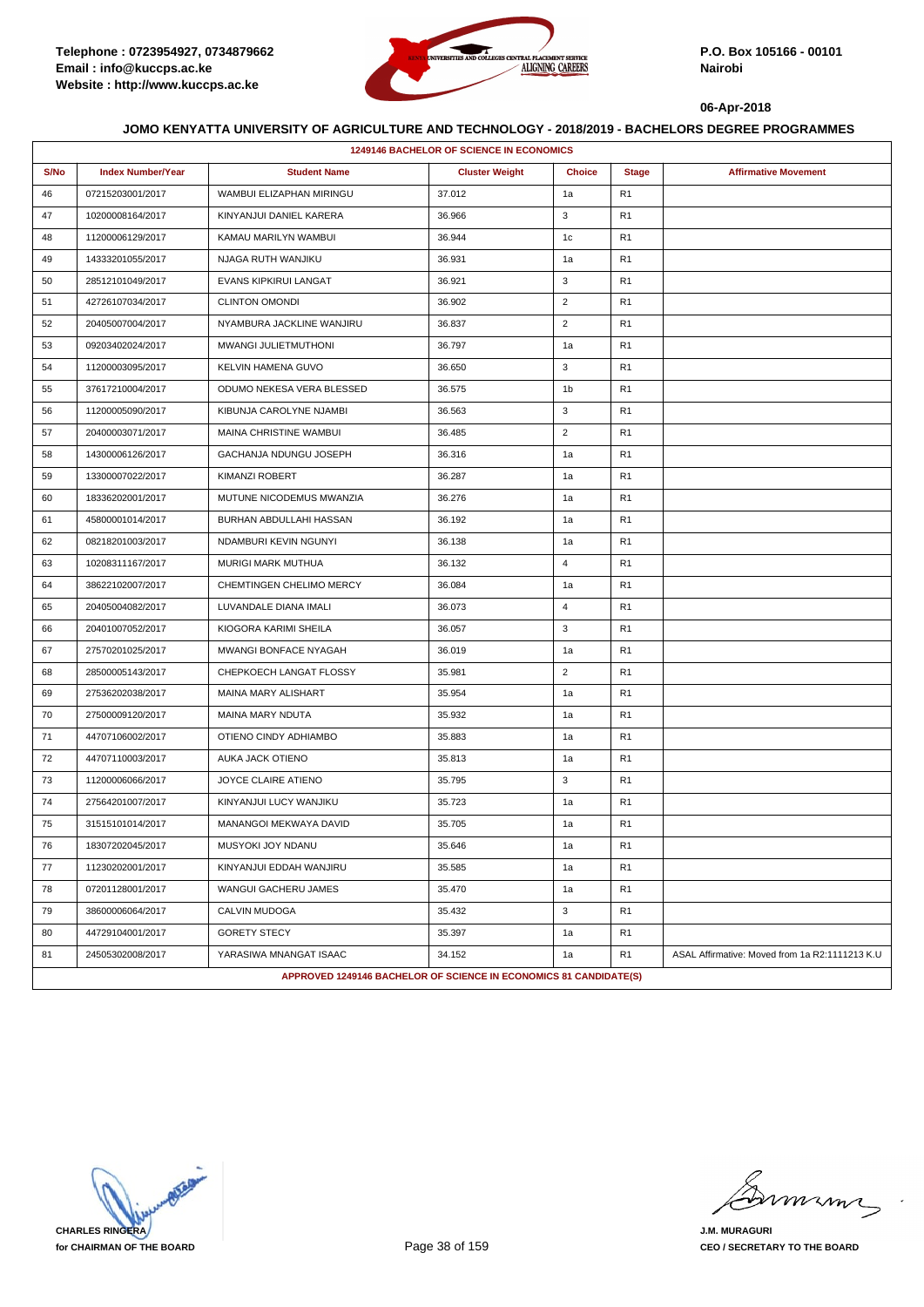

|      | <b>1249147 BACHELOR OF SCIENCE (GENOMIC SCIENCES)</b> |                               |                                                                        |                |                |                             |  |  |  |
|------|-------------------------------------------------------|-------------------------------|------------------------------------------------------------------------|----------------|----------------|-----------------------------|--|--|--|
| S/No | <b>Index Number/Year</b>                              | <b>Student Name</b>           | <b>Cluster Weight</b>                                                  | <b>Choice</b>  | <b>Stage</b>   | <b>Affirmative Movement</b> |  |  |  |
|      | 11200006059/2017                                      | <b>ODHIAMBO CANDY RUSTINE</b> | 40.058                                                                 | $\overline{a}$ | R <sub>1</sub> |                             |  |  |  |
| 2    | 08202001071/2017                                      | <b>MWANGI EDDIE MUIRURI</b>   | 36.666                                                                 | 3              | R2             |                             |  |  |  |
| 3    | 20406008009/2017                                      | KIILUR MARYANNE NGINA         | 36.461                                                                 | $\overline{2}$ | R1             |                             |  |  |  |
|      | 15304102017/2017                                      | <b>MPUTHIA K MILKA</b>        | 34.877                                                                 | $\overline{2}$ | R1             |                             |  |  |  |
| 5    | 30544305008/2017                                      | GITHUKU CECILIA WAKARIMA      | 33.529                                                                 | 3              | R <sub>1</sub> |                             |  |  |  |
| 6    | 26578038040/2017                                      | <b>BWIRE ASOMA BOYLS</b>      | 31.606                                                                 | 4              | R <sub>1</sub> |                             |  |  |  |
|      | 08219101049/2017                                      | MWADIME CYNTHIA MGHOI         | 31.275                                                                 | $\overline{2}$ | R <sub>1</sub> |                             |  |  |  |
| 8    | 15304102049/2017                                      | KITHIA MUKIRI SHARON          | 30.462                                                                 | 3              | R1             |                             |  |  |  |
| 9    | 44707119014/2017                                      | OCHIENG SYLAS MASAGA          | 30.313                                                                 | 1a             | R1             |                             |  |  |  |
|      |                                                       |                               | APPROVED 1249147 BACHELOR OF SCIENCE (GENOMIC SCIENCES) 9 CANDIDATE(S) |                |                |                             |  |  |  |



mmmm

**J.M. MURAGURI CEO / SECRETARY TO THE BOARD**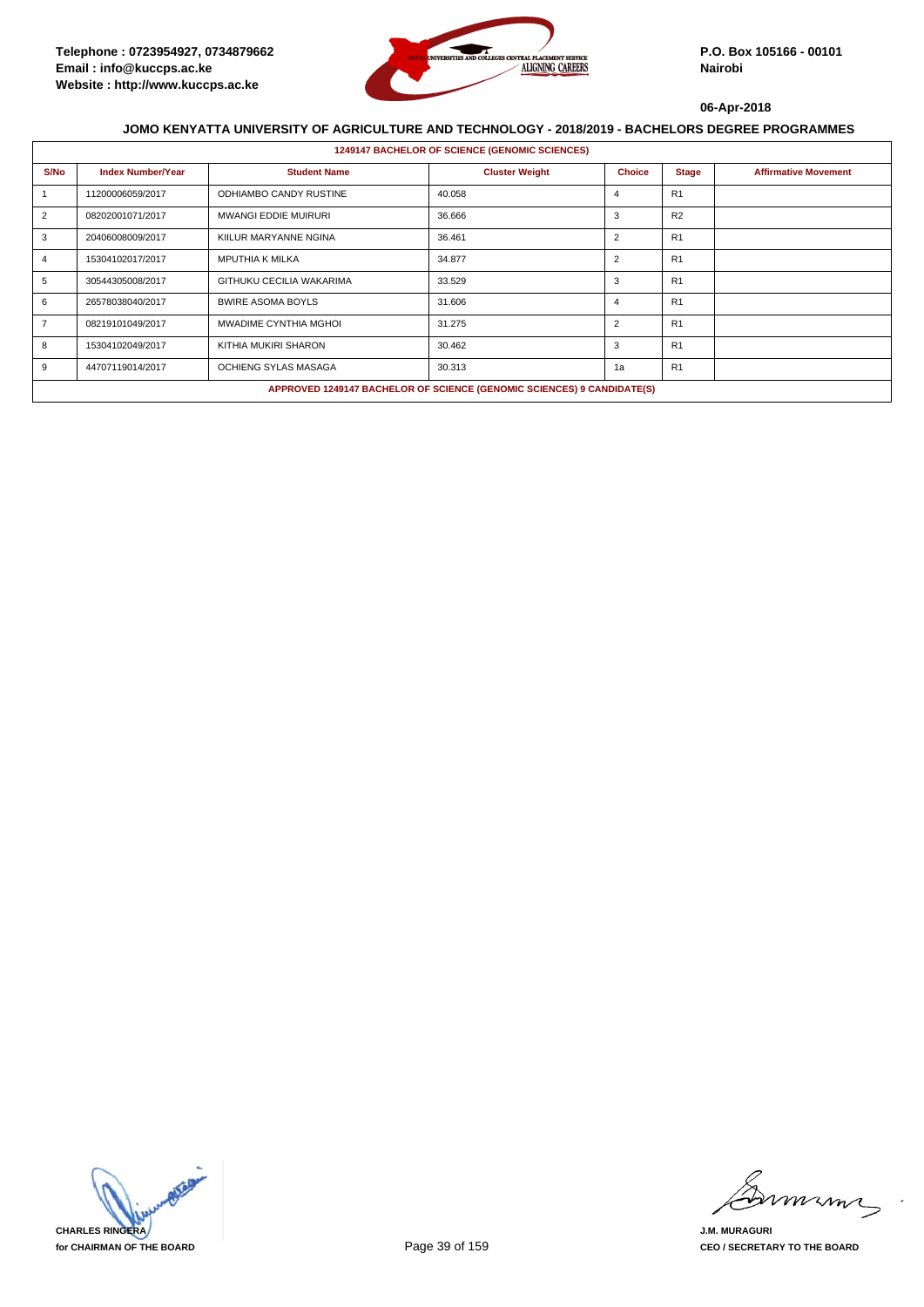

|                | 1249149 BACHELOR OF SCIENCE (PUBLIC ADMINISTRATION AND LEADERSHIP) |                               |                       |                |                |                             |  |
|----------------|--------------------------------------------------------------------|-------------------------------|-----------------------|----------------|----------------|-----------------------------|--|
| S/No           | <b>Index Number/Year</b>                                           | <b>Student Name</b>           | <b>Cluster Weight</b> | <b>Choice</b>  | <b>Stage</b>   | <b>Affirmative Movement</b> |  |
| $\mathbf{1}$   | 20406002045/2017                                                   | ONDUSO MILLICENTBISIERI       | 39.050                | 1a             | R <sub>2</sub> |                             |  |
| $\overline{2}$ | 15300002108/2017                                                   | <b>GUYO LIBAN MIO</b>         | 37.718                | 1a             | R <sub>2</sub> |                             |  |
| 3              | 26500001186/2017                                                   | ZACHARY ADHIAMBO CHRISTINE    | 37.303                | 1a             | R <sub>2</sub> |                             |  |
| 4              | 41700004091/2017                                                   | ATIENO PURITY OUMA            | 36.832                | 1b             | R <sub>2</sub> |                             |  |
| 5              | 11200006095/2017                                                   | <b>NGUGI CLAIRE WAMBUI</b>    | 36.737                | 1a             | R <sub>2</sub> |                             |  |
| 6              | 41710301133/2017                                                   | OKEYO FIDEL MUDOCH            | 36.249                | $\overline{2}$ | R <sub>1</sub> |                             |  |
| $\overline{7}$ | 12301703022/2017                                                   | KIMEU STEVE MATEI             | 35.658                | 1a             | R <sub>2</sub> |                             |  |
| 8              | 11241001029/2017                                                   | WANJERI LAURYN WAIRIMU        | 35.600                | 3              | R <sub>1</sub> |                             |  |
| 9              | 11200003228/2017                                                   | MUGURO NOEL NDIRANGU          | 35.032                | 1a             | R <sub>2</sub> |                             |  |
| 10             | 31500011049/2017                                                   | MWENDWA PATRICIA MIRITI       | 34.874                | $\overline{2}$ | R <sub>1</sub> |                             |  |
| 11             | 15304103009/2017                                                   | <b>MAMO SORA BUDHA</b>        | 34.758                | 1b             | R <sub>2</sub> |                             |  |
| 12             | 34518102265/2017                                                   | KIPROTICH JEPKOECH RUTH       | 34.610                | 1a             | R <sub>1</sub> |                             |  |
| 13             | 42726101057/2017                                                   | OMONDI JEREMY                 | 33.840                | $\overline{2}$ | R <sub>1</sub> |                             |  |
| 14             | 14355202025/2017                                                   | <b>NGARI LINET MUMBI</b>      | 33.826                | $\overline{2}$ | R <sub>1</sub> |                             |  |
| 15             | 27537301090/2017                                                   | KANYUIRA RUTH NJERI           | 33.056                | $\overline{2}$ | R <sub>1</sub> |                             |  |
| 16             | 39734401214/2017                                                   | ONYANGO AKINYI SYLVIA         | 32.925                | $\overline{2}$ | R <sub>1</sub> |                             |  |
| 17             | 40735201036/2017                                                   | OBAMBA FAITH KERUBO           | 32.855                | 1a             | R <sub>1</sub> |                             |  |
| 18             | 08237009185/2017                                                   | KABUGA CYNTHIA MUTHONI        | 32.776                | $\overline{2}$ | R <sub>1</sub> |                             |  |
| 19             | 20404003113/2017                                                   | NYAMWEYA DANIEL AKAMA         | 32.057                | 1a             | R <sub>1</sub> |                             |  |
| 20             | 27538102105/2017                                                   | KANYUI JAMES                  | 31.962                | $\overline{2}$ | R <sub>1</sub> |                             |  |
| 21             | 29541201202/2017                                                   | CYPRIAN KIPKEMBOI MURGOR      | 31.950                | 3              | R <sub>1</sub> |                             |  |
| 22             | 12314215041/2017                                                   | <b>MBALO GRORIA MWENDE</b>    | 31.894                | 1a             | R <sub>1</sub> |                             |  |
| 23             | 11200004092/2017                                                   | MELIYO MAUREEN SEIN           | 31.844                | $\overline{4}$ | R <sub>1</sub> |                             |  |
| 24             | 38600006043/2017                                                   | CHARO UWEZO EDISON            | 31.454                | 1a             | R <sub>1</sub> |                             |  |
| 25             | 40703401004/2017                                                   | ODUK OTIENO JOSEPH            | 31.452                | 1a             | R <sub>1</sub> |                             |  |
| 26             | 39733216085/2017                                                   | RENE STACY AKINYI             | 31.205                | 1a             | R <sub>1</sub> |                             |  |
| 27             | 09222301082/2017                                                   | WACHIRA DAISY BRIDGIT WAINUKU | 30.856                | $\overline{2}$ | R <sub>1</sub> |                             |  |
| 28             | 30544102010/2017                                                   | LOLKITEKUI TIMOTHY LMEIGASHU  | 30.846                | 1a             | R <sub>1</sub> |                             |  |
| 29             | 30556320014/2017                                                   | MILLY NAPUNYU L               | 30.771                | 3              | R <sub>1</sub> |                             |  |
| 30             | 14333201064/2017                                                   | NONI IMMACULATE ELLEN         | 30.577                | 1b             | R <sub>1</sub> |                             |  |
| 31             | 27537301071/2017                                                   | ACHIENG MARION PAMELA         | 30.539                | $\overline{2}$ | R <sub>1</sub> |                             |  |
| 32             | 29541201062/2017                                                   | KIPLAGAT BRIAN                | 30.522                | 1a             | R <sub>1</sub> |                             |  |
| 33             | 47800005066/2017                                                   | ABDULLAHI MOHAMED IBRAHIM     | 30.506                | $\overline{2}$ | R <sub>1</sub> |                             |  |
| 34             | 42700007165/2017                                                   | ONYANGO LAUREEN AMONDI        | 30.486                | $\overline{2}$ | R <sub>1</sub> |                             |  |
| 35             | 26509126054/2017                                                   | OCHIENG NEREA ATIENO          | 30.461                | 1a             | R <sub>1</sub> |                             |  |
| 36             | 43722135036/2017                                                   | NYABWARI VALENTINE ONCHOKE    | 30.414                | 1a             | R <sub>1</sub> |                             |  |
| 37             | 42700007083/2017                                                   | NICOLE LUCIA ACHIENG          | 30.333                | $\overline{2}$ | R <sub>1</sub> |                             |  |
| 38             | 27537301069/2017                                                   | KIRAGU W W AGNES              | 30.253                | $\overline{2}$ | R <sub>1</sub> |                             |  |
| 39             | 20406010023/2017                                                   | KANYI JANEFER WAMBUI          | 30.211                | $\overline{2}$ | R <sub>1</sub> |                             |  |
| 40             | 31515110008/2017                                                   | NASRA ABDULAHI ALI            | 30.093                | 1a             | R <sub>1</sub> |                             |  |
| 41             | 30556201020/2017                                                   | <b>MWANGI OSMOND</b>          | 30.059                | $\overline{2}$ | R <sub>1</sub> |                             |  |
| 42             | 37600005114/2017                                                   | WANYONYI NAOMI GRACUS         | 29.937                | 4              | R <sub>1</sub> |                             |  |
| 43             | 15319206029/2017                                                   | NJIRU ANDREW KARANI           | 29.929                | $\overline{2}$ | R <sub>1</sub> |                             |  |
| 44             | 38619102264/2017                                                   | MURUNGA COLLINS               | 29.895                | $\overline{2}$ | R <sub>1</sub> |                             |  |
| 45             | 37600001209/2017                                                   | MWILITSA KEVIN KASAYA         | 29.824                | 3              | R <sub>1</sub> |                             |  |



mumi

**J.M. MURAGURI CEO / SECRETARY TO THE BOARD**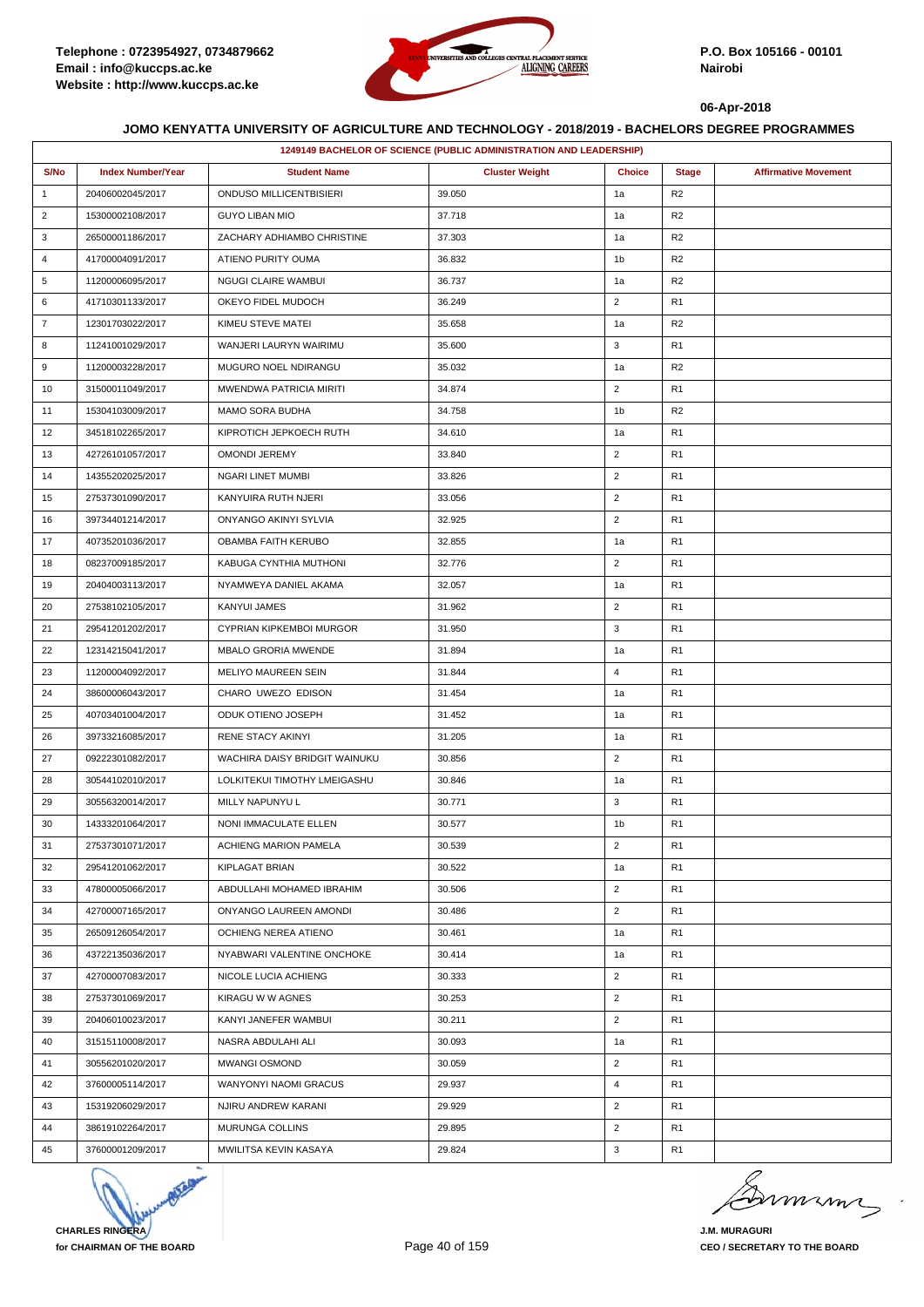

|      | 1249149 BACHELOR OF SCIENCE (PUBLIC ADMINISTRATION AND LEADERSHIP) |                             |                       |                |                |                             |  |  |
|------|--------------------------------------------------------------------|-----------------------------|-----------------------|----------------|----------------|-----------------------------|--|--|
| S/No | <b>Index Number/Year</b>                                           | <b>Student Name</b>         | <b>Cluster Weight</b> | <b>Choice</b>  | <b>Stage</b>   | <b>Affirmative Movement</b> |  |  |
| 46   | 03121101064/2017                                                   | HASSAN KHADIJA ARALE        | 29.811                | 1 <sub>c</sub> | R1             |                             |  |  |
| 47   | 09200011092/2017                                                   | MATHERI STACY NJERI         | 29.734                | 1c             | R1             |                             |  |  |
| 48   | 11236114078/2017                                                   | MARIGA THOMAS GITHEU        | 29.696                | 3              | R1             |                             |  |  |
| 49   | 24504202043/2017                                                   | RUTTO JEROP CYNTHIA         | 29.670                | 1a             | R1             |                             |  |  |
| 50   | 15319206002/2017                                                   | <b>GUYO SALAT MOHAMED</b>   | 29.628                | 3              | R1             |                             |  |  |
| 51   | 36600002124/2017                                                   | OMUANDHO LEXIE ATIENO       | 29.599                | $\overline{2}$ | R <sub>1</sub> |                             |  |  |
| 52   | 28522505121/2017                                                   | RODRICK CHERUIYOT           | 29.590                | 1a             | R1             |                             |  |  |
| 53   | 27536207027/2017                                                   | KAMAU JOEL MWANIKI          | 29.510                | 1a             | R <sub>1</sub> |                             |  |  |
| 54   | 15362103025/2017                                                   | THURANIRA JAMES             | 29.493                | 1a             | R1             |                             |  |  |
| 55   | 15319307010/2017                                                   | SABDIO ABAKANE DIDO         | 29.459                | 3              | R1             |                             |  |  |
| 56   | 42705303125/2017                                                   | AUMA ELIVEN JUMA            | 29.406                | 1a             | R <sub>1</sub> |                             |  |  |
| 57   | 11205209014/2017                                                   | KAMAU JUDY WANJIRU          | 29.352                | 3              | R1             |                             |  |  |
| 58   | 27536108001/2017                                                   | GITHINJI STEPHEN KAROGA     | 29.342                | 1a             | R1             |                             |  |  |
| 59   | 24500022199/2017                                                   | <b>KEMBOI MICHAEL</b>       | 29.338                | 3              | R1             |                             |  |  |
| 60   | 30556202027/2017                                                   | MACHARIA JOSEPH NJOROGE     | 29.251                | 1c             | R1             |                             |  |  |
| 61   | 37632304014/2017                                                   | OYIENGO SCHNIZENAGER ARNOLD | 29.223                | 1a             | R1             |                             |  |  |
| 62   | 23500014449/2017                                                   | CHESSETTO KWEMBOI DANIEL    | 29.164                | 1a             | R1             |                             |  |  |
| 63   | 40700002237/2017                                                   | BODO HANNINGTON O ALEX      | 29.115                | $\overline{2}$ | R <sub>1</sub> |                             |  |  |
| 64   | 03106101030/2017                                                   | SHEE FEISAL MUHSIN          | 29.065                | 3              | R1             |                             |  |  |
| 65   | 11236101138/2017                                                   | OTEYO TARCIA CEKERE         | 28.946                | 1a             | R <sub>1</sub> |                             |  |  |
| 66   | 15304219008/2017                                                   | <b>HALIMA SAAD JAFAR</b>    | 28.920                | 1a             | R1             |                             |  |  |
| 67   | 07200014077/2017                                                   | RICHARD MWANGI MUCHERU      | 28.772                | $\overline{2}$ | R1             |                             |  |  |
| 68   | 27500008115/2017                                                   | KIMANI STEPHEN KIHIU        | 28.675                | $\overline{2}$ | R1             |                             |  |  |
| 69   | 35609104100/2017                                                   | <b>GIFT LAWRENCE</b>        | 28.646                | 1a             | R <sub>1</sub> |                             |  |  |
| 70   | 11205204068/2017                                                   | CHEGE GEORGE KIRITU         | 28.533                | 3              | R1             |                             |  |  |
| 71   | 12314215024/2017                                                   | OWINO WENDY ATIENO          | 28.473                | $\overline{2}$ | R <sub>1</sub> |                             |  |  |
| 72   | 07216101065/2017                                                   | KIBE JOHN NJOROGE           | 28.370                | 1a             | R <sub>1</sub> |                             |  |  |
| 73   | 13302102107/2017                                                   | NJOKI CHARLES KIMANI        | 28.318                | $\overline{4}$ | R1             |                             |  |  |
| 74   | 38600003242/2017                                                   | TONILISA NALIAKA MUNYASIA   | 28.291                | 1a             | R <sub>1</sub> |                             |  |  |
| 75   | 38600006116/2017                                                   | <b>BRIAN KIPYEGON</b>       | 28.269                | 3              | R1             |                             |  |  |
| 76   | 10208210004/2017                                                   | MAINA HILDA WANJIRU         | 28.257                | 1a             | R <sub>1</sub> |                             |  |  |
| 77   | 37600005162/2017                                                   | OCHIENG CYNTHIA MURUGI      | 28.237                | 3              | R1             |                             |  |  |
| 78   | 38622203031/2017                                                   | <b>GRACE KEIZA MUTURI</b>   | 28.200                | 1a             | R1             |                             |  |  |
| 79   | 08200010142/2017                                                   | NGANGA ALICE WAMBUI         | 28.171                | $\overline{2}$ | R1             |                             |  |  |
| 80   | 44708102175/2017                                                   | MOKAMI DAVID WAMBURA        | 28.171                | 1a             | R1             |                             |  |  |
| 81   | 39734417037/2017                                                   | OKUMU JOHANES AMOLO         | 28.161                | 1a             | R1             |                             |  |  |
| 82   | 35600008044/2017                                                   | EUNICE E. IKWARAS           | 28.152                | 3              | R1             |                             |  |  |
| 83   | 20402011020/2017                                                   | ABDIWELI ABDINASIR ALI      | 28.105                | 3              | R1             |                             |  |  |
| 84   | 20400006254/2017                                                   | MUTUA DORCUS KAMENDE        | 28.105                | 1a             | R <sub>1</sub> |                             |  |  |
| 85   | 29513101179/2017                                                   | BARBARA CHANZU              | 28.013                | 1c             | R1             |                             |  |  |
| 86   | 18300003146/2017                                                   | KIILU VICTOR MUTUKU         | 28.005                | 1a             | R1             |                             |  |  |
| 87   | 40732120021/2017                                                   | ONDIEKI STEPHEN NYAEGA      | 27.995                | 1a             | R1             |                             |  |  |
| 88   | 34518402007/2017                                                   | SUMUKWO JEMUGE BENTA        | 27.989                | 1a             | R1             |                             |  |  |
| 89   | 10228401031/2017                                                   | CHEGE MONICAH WANJIRU       | 27.945                | 1a             | R1             |                             |  |  |
| 90   | 20409002004/2017                                                   | KANYURU BONIFACE KAMOCHE    | 27.909                | 1a             | R1             |                             |  |  |



Dimimi  $\Rightarrow$ 

**J.M. MURAGURI CEO / SECRETARY TO THE BOARD**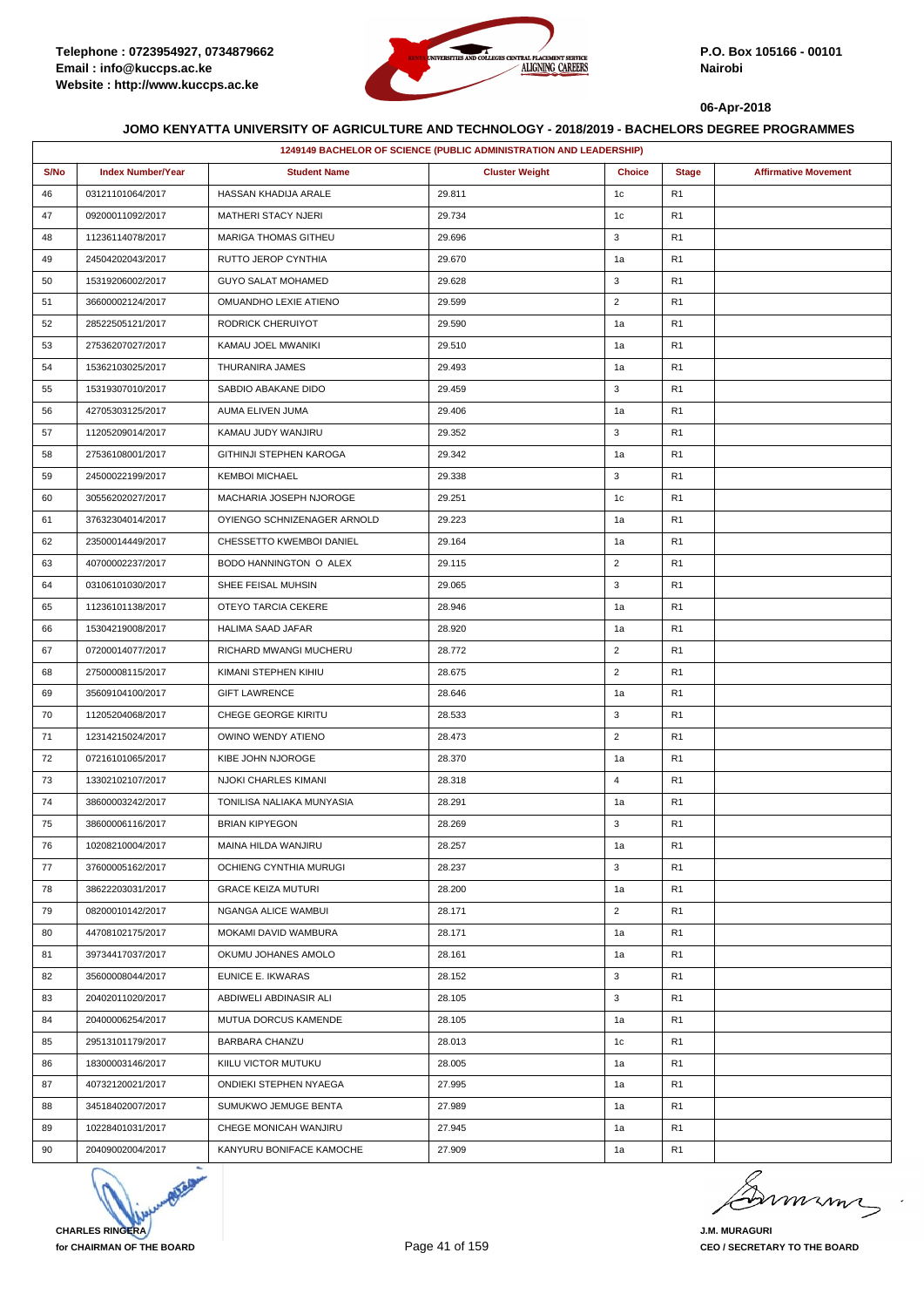

|      | 1249149 BACHELOR OF SCIENCE (PUBLIC ADMINISTRATION AND LEADERSHIP) |                              |                       |                |                |                             |  |  |
|------|--------------------------------------------------------------------|------------------------------|-----------------------|----------------|----------------|-----------------------------|--|--|
| S/No | <b>Index Number/Year</b>                                           | <b>Student Name</b>          | <b>Cluster Weight</b> | <b>Choice</b>  | <b>Stage</b>   | <b>Affirmative Movement</b> |  |  |
| 91   | 35600007172/2017                                                   | WANYAMA WABWILE LEWIS        | 27.831                | 1a             | R <sub>1</sub> |                             |  |  |
| 92   | 32516102012/2017                                                   | <b>KESENE EUNICE KUYIONI</b> | 27.821                | 1a             | R <sub>1</sub> |                             |  |  |
| 93   | 42726107192/2017                                                   | MWITA GIDEON WAMBURA         | 27.786                | 3              | R1             |                             |  |  |
| 94   | 37615003010/2017                                                   | MUTALI STELLA ROBAI          | 27.754                | 3              | R <sub>1</sub> |                             |  |  |
| 95   | 13302108006/2017                                                   | SOROPHINA WUNGANGA KIMANZI   | 27.694                | 1c             | R <sub>1</sub> |                             |  |  |
| 96   | 31545303005/2017                                                   | LULUNKEN SAITABAU            | 27.670                | 3              | R <sub>1</sub> |                             |  |  |
| 97   | 19326104012/2017                                                   | SADIA ALI GUYO               | 27.663                | $\overline{2}$ | R <sub>1</sub> |                             |  |  |
| 98   | 03108101046/2017                                                   | WAFULA MARLYNE ANDENGA       | 27.656                | 3              | R <sub>1</sub> |                             |  |  |
| 99   | 19300010142/2017                                                   | CHIRO BRIAN VALE             | 27.607                | 4              | R1             |                             |  |  |
| 100  | 23500014221/2017                                                   | KAMARI DERRICK JACKSON       | 27.603                | $\overline{2}$ | R <sub>1</sub> |                             |  |  |
| 101  | 30556101071/2017                                                   | NDEGWA MERCY MBAIRE          | 27.563                | 1c             | R <sub>1</sub> |                             |  |  |
| 102  | 12345551017/2017                                                   | <b>BOSIRE FRANKLINE</b>      | 27.533                | 4              | R1             |                             |  |  |
| 103  | 18347418012/2017                                                   | MUTINDA EMMANUEL MWAKAVI     | 27.475                | 3              | R <sub>1</sub> |                             |  |  |
| 104  | 08237012080/2017                                                   | KANYIRI L WAHITO             | 27.372                | 3              | R <sub>1</sub> |                             |  |  |
| 105  | 10226232013/2017                                                   | <b>DENNIS MBURU</b>          | 27.365                | 1a             | R <sub>1</sub> |                             |  |  |
| 106  | 40716119025/2017                                                   | ONENGA DELVINE NYABOKE       | 27.330                | $\overline{2}$ | R <sub>1</sub> |                             |  |  |
| 107  | 20400001243/2017                                                   | MUTINDA WILLIAM MWETEELI     | 27.310                | $\overline{4}$ | R <sub>1</sub> |                             |  |  |
| 108  | 29542105013/2017                                                   | <b>KIMUTAI FESTUS</b>        | 27.276                | 1a             | R <sub>1</sub> |                             |  |  |
| 109  | 20400009099/2017                                                   | <b>GILLIAN NAKHABI</b>       | 27.233                | $\overline{4}$ | R <sub>1</sub> |                             |  |  |
| 110  | 42738101241/2017                                                   | STEIZY EMELDA MICHAEL        | 27.199                | 1a             | R <sub>1</sub> |                             |  |  |
| 111  | 30556101048/2017                                                   | GICHUKI YVONNE MURINGO       | 27.184                | $\overline{2}$ | R1             |                             |  |  |
| 112  | 12314206021/2017                                                   | NGETHE ESTHER MUTHONI        | 27.130                | 1a             | R <sub>1</sub> |                             |  |  |
| 113  | 02100005042/2017                                                   | <b>MARTIN CHIRO</b>          | 27.097                | 3              | R <sub>1</sub> |                             |  |  |
| 114  | 10229101106/2017                                                   | MACHAU FELIX MAINA           | 27.066                | $\overline{2}$ | R1             |                             |  |  |
| 115  | 26509159003/2017                                                   | OJULO AJAA CYNTHIA           | 27.060                | 1c             | R <sub>1</sub> |                             |  |  |
| 116  | 20400001176/2017                                                   | KISYUNGU JOSEPH              | 26.993                | $\overline{4}$ | R1             |                             |  |  |
| 117  | 15334102021/2017                                                   | GIDEON LTUMUSEN LENGALEN     | 26.918                | 3              | R <sub>1</sub> |                             |  |  |
| 118  | 13302103100/2017                                                   | MUMO KATHINI GRACE           | 26.907                | 3              | R <sub>1</sub> |                             |  |  |
| 119  | 26578002027/2017                                                   | KIMELI KEVIN KIPTUM          | 26.869                | 3              | R <sub>1</sub> |                             |  |  |
| 120  | 27537301148/2017                                                   | MATHAGA GRACE WAMBUI         | 26.845                | $\overline{2}$ | R1             |                             |  |  |
| 121  | 02100005047/2017                                                   | KOTI ABDULKARIM MUTUNDA      | 26.792                | $\overline{2}$ | R <sub>1</sub> |                             |  |  |
| 122  | 27536148043/2017                                                   | KIPROP CHEBURET              | 26.790                | 1a             | R <sub>1</sub> |                             |  |  |
| 123  | 23574101115/2017                                                   | MURICHO KEITH BARASA         | 26.777                | 4              | R1             |                             |  |  |
| 124  | 36600002209/2017                                                   | CHELIMO LORNA                | 26.762                | 1a             | R <sub>1</sub> |                             |  |  |
| 125  | 29540204004/2017                                                   | CHESANG LILIAN               | 26.742                | 1a             | R1             |                             |  |  |
| 126  | 20401101071/2017                                                   | OGWENO SUSAN APIYO           | 26.713                | 1a             | R1             |                             |  |  |
| 127  | 02105109001/2017                                                   | MWANYIRO GRACE NYAMVULA      | 26.702                | 1c             | R <sub>1</sub> |                             |  |  |
| 128  | 40703410002/2017                                                   | OMWOYO POYCARP MOSE          | 26.642                | $\overline{2}$ | R1             |                             |  |  |
| 129  | 11200005249/2017                                                   | KALTUMA AHMED SHEIKH         | 26.610                | 3              | R <sub>1</sub> |                             |  |  |
| 130  | 13332202009/2017                                                   | MWANGANGI LUCKY MUTINDA      | 26.495                | 1a             | R <sub>1</sub> |                             |  |  |
| 131  | 07200009320/2017                                                   | MURAGE LESLIE WAMUYU         | 26.400                | 1a             | R1             |                             |  |  |
| 132  | 42721202225/2017                                                   | OTIENO STEVEN OUMA           | 26.363                | 1c             | R1             |                             |  |  |
| 133  | 38618201039/2017                                                   | OTIENO VINCENT OSIBAH        | 26.279                | 3              | R <sub>1</sub> |                             |  |  |
| 134  | 13328102078/2017                                                   | MUSEMBI ESTHER MUTINDI       | 26.210                | $\overline{2}$ | R <sub>1</sub> |                             |  |  |
| 135  | 13300007043/2017                                                   | WINSTON SYLVANO BUKO         | 26.174                | $\overline{2}$ | R <sub>1</sub> |                             |  |  |



murma

**J.M. MURAGURI CEO / SECRETARY TO THE BOARD**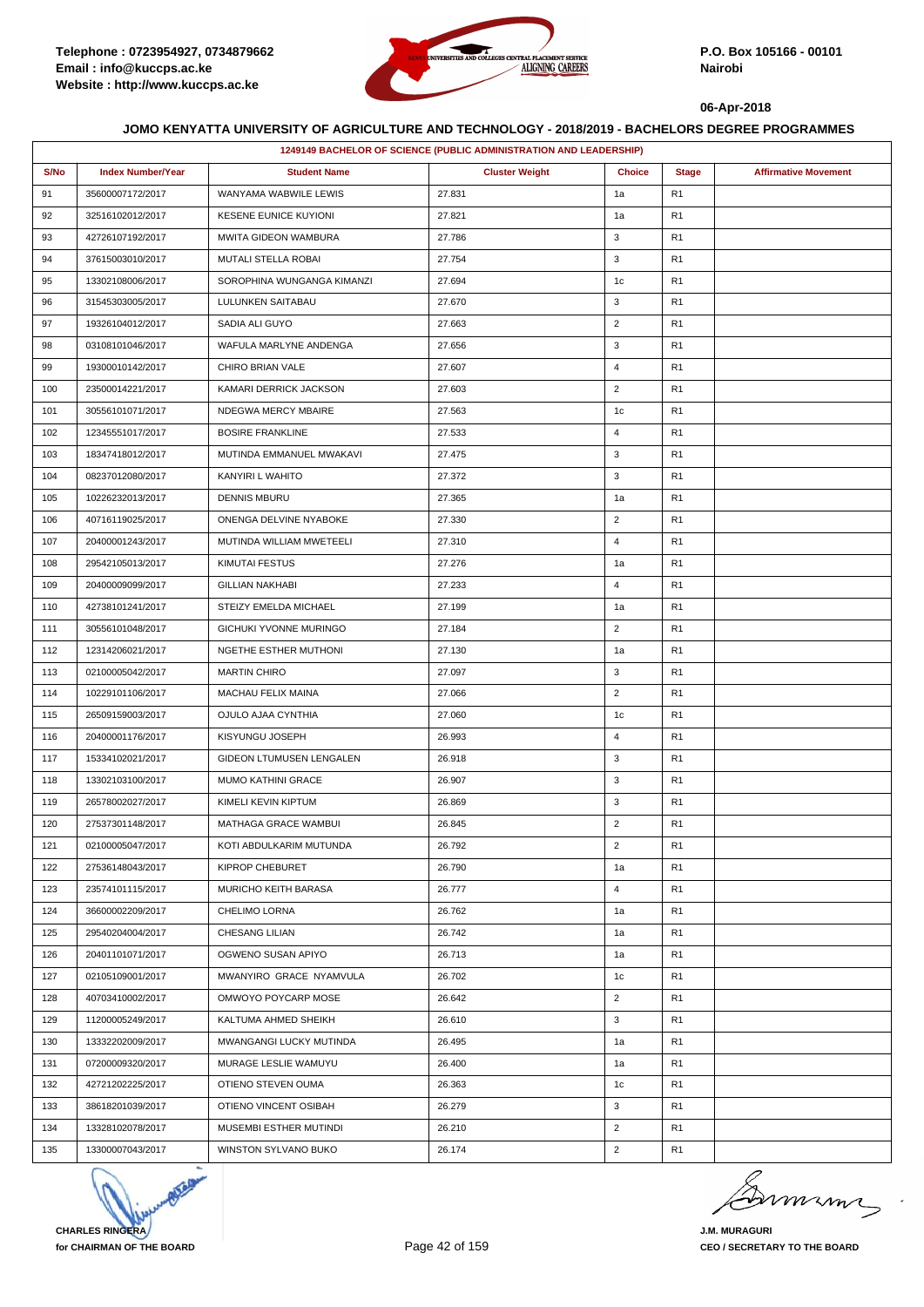

|      | <b>1249149 BACHELOR OF SCIENCE (PUBLIC ADMINISTRATION AND LEADERSHIP)</b> |                                                                                              |                       |                |                |                             |  |  |  |
|------|---------------------------------------------------------------------------|----------------------------------------------------------------------------------------------|-----------------------|----------------|----------------|-----------------------------|--|--|--|
| S/No | <b>Index Number/Year</b>                                                  | <b>Student Name</b>                                                                          | <b>Cluster Weight</b> | <b>Choice</b>  | <b>Stage</b>   | <b>Affirmative Movement</b> |  |  |  |
| 136  | 35600007049/2017                                                          | AYUB WAMOCHA WAVOMBA                                                                         | 26.102                | 1a             | R1             |                             |  |  |  |
| 137  | 10208304072/2017                                                          | <b>MBURU EMILY NJERI</b>                                                                     | 26.038                | $\overline{2}$ | R1             |                             |  |  |  |
| 138  | 31515101024/2017                                                          | <b>MULEI MBEVO</b>                                                                           | 25.970                | 3              | R <sub>1</sub> |                             |  |  |  |
| 139  | 42700007134/2017                                                          | OPUODHO REBECCA AKINYI                                                                       | 25.921                | $\overline{2}$ | R1             |                             |  |  |  |
| 140  | 09200011171/2017                                                          | KIBUCHI NEEMA WANJIRU                                                                        | 25.299                | 3              | R1             |                             |  |  |  |
| 141  | 10208302101/2017                                                          | NJOROGE JOYCE WAITAGA                                                                        | 25.228                | 4              | R1             |                             |  |  |  |
| 142  | 20400002327/2017                                                          | MURKOMEN KIBET BETHUEL                                                                       | 25.153                | $\overline{2}$ | R1             |                             |  |  |  |
| 143  | 27537406039/2017                                                          | KURIA PETER NDUNGU                                                                           | 25.145                | $\overline{2}$ | R1             |                             |  |  |  |
| 144  | 19326201081/2017                                                          | <b>WAWIRA ERIC MURIMI</b>                                                                    | 25.138                | 4              | R1             |                             |  |  |  |
| 145  | 20406002042/2017                                                          | ANGELA EQWI ASEKA                                                                            | 24.899                | 1c             | R1             |                             |  |  |  |
| 146  | 11241015005/2017                                                          | KURIA RUTH NJERI                                                                             | 24.859                | 1 <sub>b</sub> | R1             |                             |  |  |  |
|      |                                                                           | APPROVED 1249149 BACHELOR OF SCIENCE (PUBLIC ADMINISTRATION AND LEADERSHIP) 146 CANDIDATE(S) |                       |                |                |                             |  |  |  |



miming

**J.M. MURAGURI CEO / SECRETARY TO THE BOARD**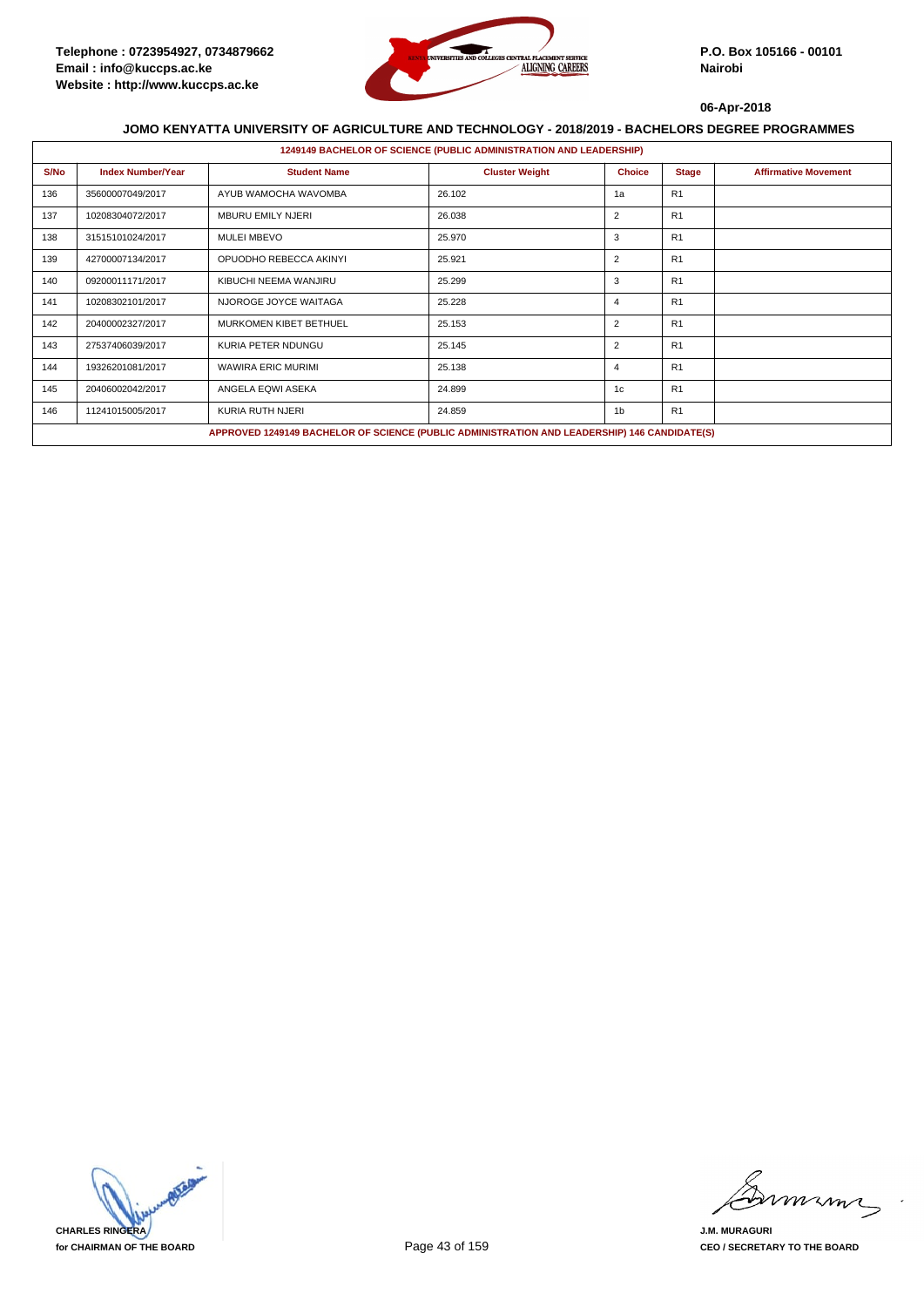

|                | <b>1249163 BACHELOR OF SCIENCE IN STATISTICS</b> |                               |                       |                |                |                             |  |  |
|----------------|--------------------------------------------------|-------------------------------|-----------------------|----------------|----------------|-----------------------------|--|--|
| S/No           | <b>Index Number/Year</b>                         | <b>Student Name</b>           | <b>Cluster Weight</b> | <b>Choice</b>  | <b>Stage</b>   | <b>Affirmative Movement</b> |  |  |
| $\mathbf{1}$   | 03106120006/2017                                 | MOHAMED ABDALLA OMAR          | 41.659                | 1a             | R <sub>1</sub> |                             |  |  |
| $\overline{2}$ | 20405004001/2017                                 | ODONGI LYDIA STELLA AKOTH     | 40.975                | 3              | R <sub>1</sub> |                             |  |  |
| 3              | 44736101024/2017                                 | SETH OLUOCH                   | 40.689                | 1a             | R <sub>1</sub> |                             |  |  |
| 4              | 20401007015/2017                                 | MWANGI SHANON WAMBUI          | 40.451                | 1a             | R <sub>1</sub> |                             |  |  |
| 5              | 20410001030/2017                                 | <b>MOGENI PILIAH BONARERI</b> | 40.398                | 3              | R <sub>1</sub> |                             |  |  |
| 6              | 41700004112/2017                                 | AYORO LAURA JAEL              | 39.804                | 1a             | R <sub>1</sub> |                             |  |  |
| $\overline{7}$ | 41704001015/2017                                 | JUMA MOURICE OTIENO           | 39.520                | 1a             | R <sub>1</sub> |                             |  |  |
| 8              | 13350201001/2017                                 | KITHEKA W MUSYIMI             | 39.447                | 1c             | R <sub>1</sub> |                             |  |  |
| 9              | 23529103002/2017                                 | WABWOBA SAMWEL WESONGA        | 39.442                | 3              | R <sub>1</sub> |                             |  |  |
| 10             | 27500008059/2017                                 | KINYANJUI PAUL THOMAS KABETU  | 39.170                | 1a             | R <sub>1</sub> |                             |  |  |
| 11             | 27500008204/2017                                 | MUTUKU COLLINS MUTUA          | 39.169                | 3              | R <sub>1</sub> |                             |  |  |
| 12             | 11200004015/2017                                 | <b>GITHAE DAISY NJERI</b>     | 39.008                | $\overline{2}$ | R <sub>1</sub> |                             |  |  |
| 13             | 44736101075/2017                                 | OTIENO KANON ONYANGO          | 38.941                | $\overline{2}$ | R <sub>1</sub> |                             |  |  |
| 14             | 38600006022/2017                                 | AUGUSTINE MASILA MUIA         | 38.852                | 1a             | R <sub>1</sub> |                             |  |  |
| 15             | 18300016004/2017                                 | KIOKO MERCY NZISA             | 38.829                | 3              | R <sub>1</sub> |                             |  |  |
| 16             | 20404006014/2017                                 | KONGOTI ODUOR WILFRED         | 38.809                | $\overline{4}$ | R <sub>1</sub> |                             |  |  |
| 17             | 08217101042/2017                                 | NDERITU JOE WAHOME            | 38.793                | 3              | R <sub>1</sub> |                             |  |  |
| 18             | 07200014014/2017                                 | KABUKU SIMON MBUGUA           | 38.630                | $\overline{2}$ | R <sub>1</sub> |                             |  |  |
| 19             | 03100001011/2017                                 | YVONNE WANGU                  | 38.530                | 1a             | R <sub>1</sub> |                             |  |  |
| 20             | 14303101008/2017                                 | NJOKI MWENDA KELVIN           | 38.439                | $\overline{2}$ | R <sub>1</sub> |                             |  |  |
| 21             | 41704001036/2017                                 | OTICHA FELIX OTIENO           | 38.346                | $\overline{2}$ | R <sub>1</sub> |                             |  |  |
| 22             | 31500011084/2017                                 | KIMEU IRENE SISION            | 38.053                | 1a             | R <sub>1</sub> |                             |  |  |
| 23             | 20406002026/2017                                 | KOTOHOYOH IVY HADASHA BETHA   | 38.006                | 1a             | R <sub>1</sub> |                             |  |  |
| 24             | 26500001054/2017                                 | CHEBET CHERYL                 | 37.951                | 3              | R <sub>1</sub> |                             |  |  |
| 25             | 14355201003/2017                                 | NJIRU KELVIN MUTUGI           | 37.940                | $\overline{2}$ | R <sub>1</sub> |                             |  |  |
| 26             | 20400003166/2017                                 | MURIUKI DELVIN NJOKI          | 37.692                | 3              | R <sub>1</sub> |                             |  |  |
| 27             | 20400004056/2017                                 | MUTUNGA ERICK IVUTO           | 37.643                | $\overline{2}$ | R <sub>1</sub> |                             |  |  |
| 28             | 33562401004/2017                                 | KIPKORIR NOAH CHEPSERGON      | 37.588                | 3              | R <sub>1</sub> |                             |  |  |
| 29             | 42721202051/2017                                 | MICHAEL OKELLO NYAWADE        | 37.562                | 3              | R <sub>1</sub> |                             |  |  |
| 30             | 44700006170/2017                                 | <b>KIPNGENO BRIAN</b>         | 37.549                | $\overline{4}$ | R <sub>1</sub> |                             |  |  |
| 31             | 27552001116/2017                                 | KIBOR JEROP MERCY             | 37.529                | 1a             | R <sub>1</sub> |                             |  |  |
| 32             | 38600006099/2017                                 | SIMIYU, KENNEDY, WASIKE       | 37.515                | $\overline{2}$ | R <sub>1</sub> |                             |  |  |
| 33             | 44736101088/2017                                 | OMBUI MOSE VICTOR             | 37.445                | 3              | R <sub>1</sub> |                             |  |  |
| 34             | 42738101075/2017                                 | ITINDI SORIALA SANAIPEI       | 37.443                | 1a             | R <sub>1</sub> |                             |  |  |
| 35             | 26509126018/2017                                 | KIPNGETICH KEN                | 37.434                | $\overline{2}$ | R1             |                             |  |  |
| 36             | 38633211032/2017                                 | OKETCH VICTOR                 | 37.399                | 1a             | R <sub>1</sub> |                             |  |  |
| 37             | 39700001070/2017                                 | MKAPA KENNEDY MUYONGA         | 37.388                | 1a             | R <sub>1</sub> |                             |  |  |
| 38             | 37627115001/2017                                 | <b>BWIRE CHRISTOPHER JUMA</b> | 37.370                | 1a             | R1             |                             |  |  |
| 39             | 11236101047/2017                                 | NJAU JOAN NYAMBURA            | 37.339                | 1a             | R <sub>1</sub> |                             |  |  |
| 40             | 41742105052/2017                                 | OCHIENG FELIX ONYANGO         | 37.287                | $\overline{2}$ | R <sub>1</sub> |                             |  |  |
| 41             | 44700006074/2017                                 | OPIYO VICTOR ROY              | 37.268                | 3              | R1             |                             |  |  |
| 42             | 36628102102/2017                                 | WANYAMA SAMUEL WEKESA         | 37.248                | $\overline{2}$ | R <sub>1</sub> |                             |  |  |
| 43             | 08237001013/2017                                 | NDIRANGU G JOSEPH             | 37.210                | $\overline{2}$ | R <sub>1</sub> |                             |  |  |
| 44             | 10227301132/2017                                 | MBATHI MARK NDUNGU            | 37.161                | 3              | R1             |                             |  |  |
| 45             | 20406002005/2017                                 | MUKOMA JERIOTH WAMBUI         | 37.153                | $\overline{2}$ | R1             |                             |  |  |



murma

**J.M. MURAGURI CEO / SECRETARY TO THE BOARD**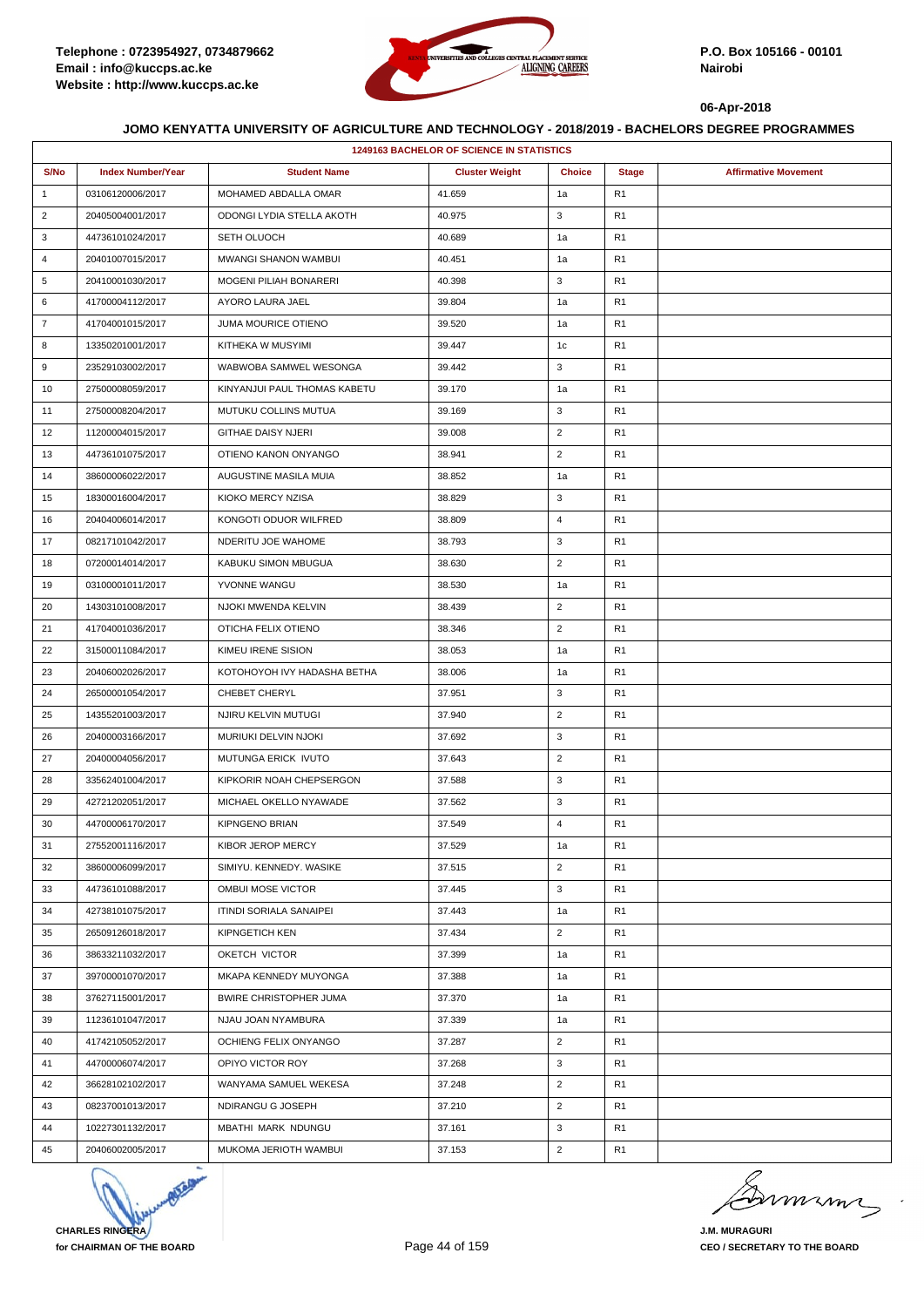

|      | <b>1249163 BACHELOR OF SCIENCE IN STATISTICS</b> |                             |                       |                |                |                             |  |  |
|------|--------------------------------------------------|-----------------------------|-----------------------|----------------|----------------|-----------------------------|--|--|
| S/No | <b>Index Number/Year</b>                         | <b>Student Name</b>         | <b>Cluster Weight</b> | <b>Choice</b>  | <b>Stage</b>   | <b>Affirmative Movement</b> |  |  |
| 46   | 28522511002/2017                                 | CHELANGAT SHARON            | 37.059                | 1a             | R1             |                             |  |  |
| 47   | 11200004049/2017                                 | NDOTHYA MERCY MUENI         | 37.051                | $\overline{2}$ | R <sub>1</sub> |                             |  |  |
| 48   | 08237004055/2017                                 | WANJIRU GEORGE NJUGUNA      | 36.960                | 1a             | R <sub>1</sub> |                             |  |  |
| 49   | 40700002082/2017                                 | OBOKO ANYONA KEVIN          | 36.938                | $\overline{2}$ | R <sub>1</sub> |                             |  |  |
| 50   | 09222204013/2017                                 | MWANGI JUDY WANJIRA         | 36.877                | $\overline{4}$ | R <sub>1</sub> |                             |  |  |
| 51   | 07201122003/2017                                 | AMOS GATAMA WANJOHI         | 36.807                | 1a             | R <sub>1</sub> |                             |  |  |
| 52   | 27536241042/2017                                 | WAITIKI LILIAN WANJIRU      | 36.804                | 1a             | R1             |                             |  |  |
| 53   | 25563102023/2017                                 | <b>KIPRONO ENOCK</b>        | 36.802                | $\overline{2}$ | R <sub>1</sub> |                             |  |  |
| 54   | 39700001092/2017                                 | JAVIER AYIEKO OTIENO        | 36.772                | 1a             | R <sub>1</sub> |                             |  |  |
| 55   | 41742105179/2017                                 | WOUDI RONY OMONDI           | 36.743                | 1a             | R <sub>1</sub> |                             |  |  |
| 56   | 18300016017/2017                                 | KIOKO FAITH NGALI           | 36.695                | 3              | R <sub>1</sub> |                             |  |  |
| 57   | 38600003183/2017                                 | <b>AKINYI MARLYNE</b>       | 36.655                | $\overline{2}$ | R <sub>1</sub> |                             |  |  |
| 58   | 11200006138/2017                                 | KALEMA ENGEL MSHAI          | 36.653                | 1a             | R1             |                             |  |  |
| 59   | 19300004088/2017                                 | NGAI ELOSY MWENDE           | 36.591                | $\overline{4}$ | R <sub>1</sub> |                             |  |  |
| 60   | 15300002204/2017                                 | LENNOX MURIUKI MBAABU       | 36.553                | 1a             | R <sub>1</sub> |                             |  |  |
| 61   | 13302102078/2017                                 | MUASYA FELIX KITEME         | 36.545                | 3              | R1             |                             |  |  |
| 62   | 13357101008/2017                                 | KYALO MUTISO NELSON         | 36.487                | 1a             | R <sub>1</sub> |                             |  |  |
| 63   | 33500018003/2017                                 | ROTICH KIPRONO ALVIN        | 36.442                | 1a             | R <sub>1</sub> |                             |  |  |
| 64   | 23500014362/2017                                 | OGUTU MACKLIN BRYAN         | 36.425                | 3              | R1             |                             |  |  |
| 65   | 07200009177/2017                                 | OMWERI ANGELA MORAA         | 36.342                | 1a             | R <sub>1</sub> |                             |  |  |
| 66   | 44707105011/2017                                 | OTIENO MELBRIDE ATIENO      | 36.323                | $\overline{2}$ | R <sub>1</sub> |                             |  |  |
| 67   | 20406002002/2017                                 | <b>KERE MARY WANJIRU</b>    | 36.315                | 3              | R <sub>1</sub> |                             |  |  |
| 68   | 20406011030/2017                                 | NDUNGU NJERI                | 36.279                | $\overline{4}$ | R <sub>1</sub> |                             |  |  |
| 69   | 31557250001/2017                                 | <b>DESTINY MAPENZI</b>      | 36.214                | 1a             | R <sub>1</sub> |                             |  |  |
| 70   | 09222303005/2017                                 | KARANG'AE WYCLIFFE BUNDI    | 36.203                | 1a             | R1             |                             |  |  |
| 71   | 10227301100/2017                                 | KIRERU PETER KINYARI        | 36.122                | 1a             | R <sub>1</sub> |                             |  |  |
| 72   | 26535159002/2017                                 | MULWO DARIUS KIPLAGAT       | 36.024                | 3              | R <sub>1</sub> |                             |  |  |
| 73   | 36600004136/2017                                 | <b>GITERE DENNIS KIMARI</b> | 36.023                | 1a             | R <sub>1</sub> |                             |  |  |
| 74   | 20400006083/2017                                 | ASHLEY INGRID ARTIE         | 35.898                | 3              | R <sub>1</sub> |                             |  |  |
| 75   | 07214113007/2017                                 | KARIUKI GATHONI JASMINE     | 35.894                | 1a             | R <sub>1</sub> |                             |  |  |
| 76   | 23574101072/2017                                 | KIPKEMBOI CALEB             | 35.815                | 1a             | R <sub>1</sub> |                             |  |  |
| 77   | 11232303101/2017                                 | WANGUI TITUS MIKIYA         | 35.759                | $\overline{4}$ | R <sub>1</sub> |                             |  |  |
| 78   | 23500003044/2017                                 | KHALENYA CHELSEA KUBASU     | 35.727                | $\overline{4}$ | R <sub>1</sub> |                             |  |  |
| 79   | 26509126020/2017                                 | MAIRURA MICHAEL MASONGO     | 35.695                | $\overline{4}$ | R <sub>1</sub> |                             |  |  |
| 80   | 20406011044/2017                                 | BRITNEY BULEMI IMBUUSI      | 35.521                | 3              | R <sub>1</sub> |                             |  |  |
| 81   | 11200006084/2017                                 | MOSABI GRACE BHOKE          | 35.475                | $\overline{2}$ | R <sub>1</sub> |                             |  |  |
| 82   | 07201111138/2017                                 | CHIURI N WACHIRA            | 35.445                | 3              | R <sub>1</sub> |                             |  |  |
| 83   | 21500021017/2017                                 | JEPTOO JALODY               | 35.365                | 1a             | R <sub>1</sub> |                             |  |  |
| 84   | 01101101060/2017                                 | AMANI JOSEPH GABRIEL        | 35.352                | 1a             | R1             |                             |  |  |
| 85   | 11200006204/2017                                 | ATULA EILAN AMISA           | 35.315                | $\overline{2}$ | R1             |                             |  |  |
| 86   | 20410001077/2017                                 | CHEPKOECH SHALINE           | 35.291                | 1a             | R <sub>1</sub> |                             |  |  |
| 87   | 41743205007/2017                                 | DAVID NYARIBO OMAYIO        | 35.276                | 3              | R <sub>1</sub> |                             |  |  |
| 88   | 30555201005/2017                                 | THUMBI CHARLES NGACHA       | 35.272                | 1a             | R <sub>1</sub> |                             |  |  |
| 89   | 12300001138/2017                                 | OLOO JIMMY WANGA            | 35.236                | 1c             | R <sub>1</sub> |                             |  |  |
| 90   | 44700006106/2017                                 | CASMIEL SANTLAGO OCHWONYO   | 35.203                | 4              | R <sub>1</sub> |                             |  |  |



mmmn

**J.M. MURAGURI CEO / SECRETARY TO THE BOARD**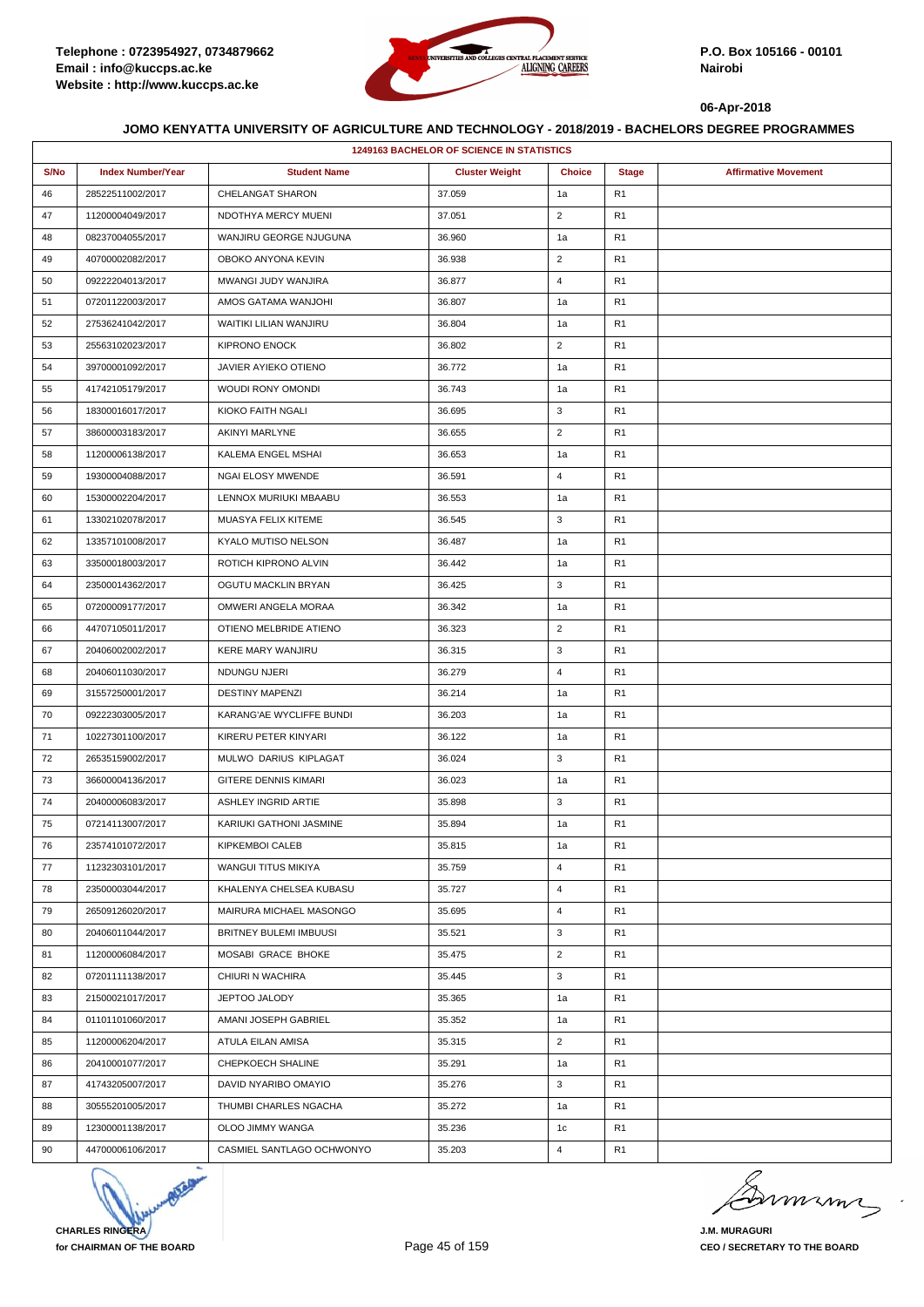

|      | <b>1249163 BACHELOR OF SCIENCE IN STATISTICS</b> |                                |                                                                    |                |                |                                                |  |  |
|------|--------------------------------------------------|--------------------------------|--------------------------------------------------------------------|----------------|----------------|------------------------------------------------|--|--|
| S/No | <b>Index Number/Year</b>                         | <b>Student Name</b>            | <b>Cluster Weight</b>                                              | <b>Choice</b>  | <b>Stage</b>   | <b>Affirmative Movement</b>                    |  |  |
| 91   | 07200014045/2017                                 | WAMBUGU JOSEPH KARIUKI         | 35.192                                                             | 1a             | R <sub>1</sub> |                                                |  |  |
| 92   | 41704001058/2017                                 | OKETCH MOSES OTIENO            | 35.153                                                             | 3              | R <sub>1</sub> |                                                |  |  |
| 93   | 26534101018/2017                                 | ABUBAKAR ABDALLAH MWANGI       | 35.131                                                             | 1 <sub>b</sub> | R <sub>1</sub> |                                                |  |  |
| 94   | 42726101051/2017                                 | OTIENO ERICK BALA              | 35.014                                                             | 3              | R <sub>1</sub> |                                                |  |  |
| 95   | 44736101052/2017                                 | <b>ONDIEGE LAWRENCE OMONDI</b> | 34.980                                                             | 1a             | R <sub>1</sub> |                                                |  |  |
| 96   | 20410002047/2017                                 | SILA MUTONGOI DIVINE           | 34.970                                                             | 1a             | R <sub>1</sub> |                                                |  |  |
| 97   | 20401007037/2017                                 | ATUTI JASMINE SERAH CHEROSIA   | 34.964                                                             | 4              | R <sub>1</sub> |                                                |  |  |
| 98   | 20400004065/2017                                 | <b>MUTUA LABAN MATATA</b>      | 34.964                                                             | 2              | R <sub>1</sub> |                                                |  |  |
| 99   | 04100008028/2017                                 | NYAMBU DAISY MBINGU            | 34.215                                                             | 1a             | R1             | ASAL Affirmative: Moved from 3 R1:1240511 MUST |  |  |
|      |                                                  |                                | APPROVED 1249163 BACHELOR OF SCIENCE IN STATISTICS 99 CANDIDATE(S) |                |                |                                                |  |  |



miming

**J.M. MURAGURI CEO / SECRETARY TO THE BOARD**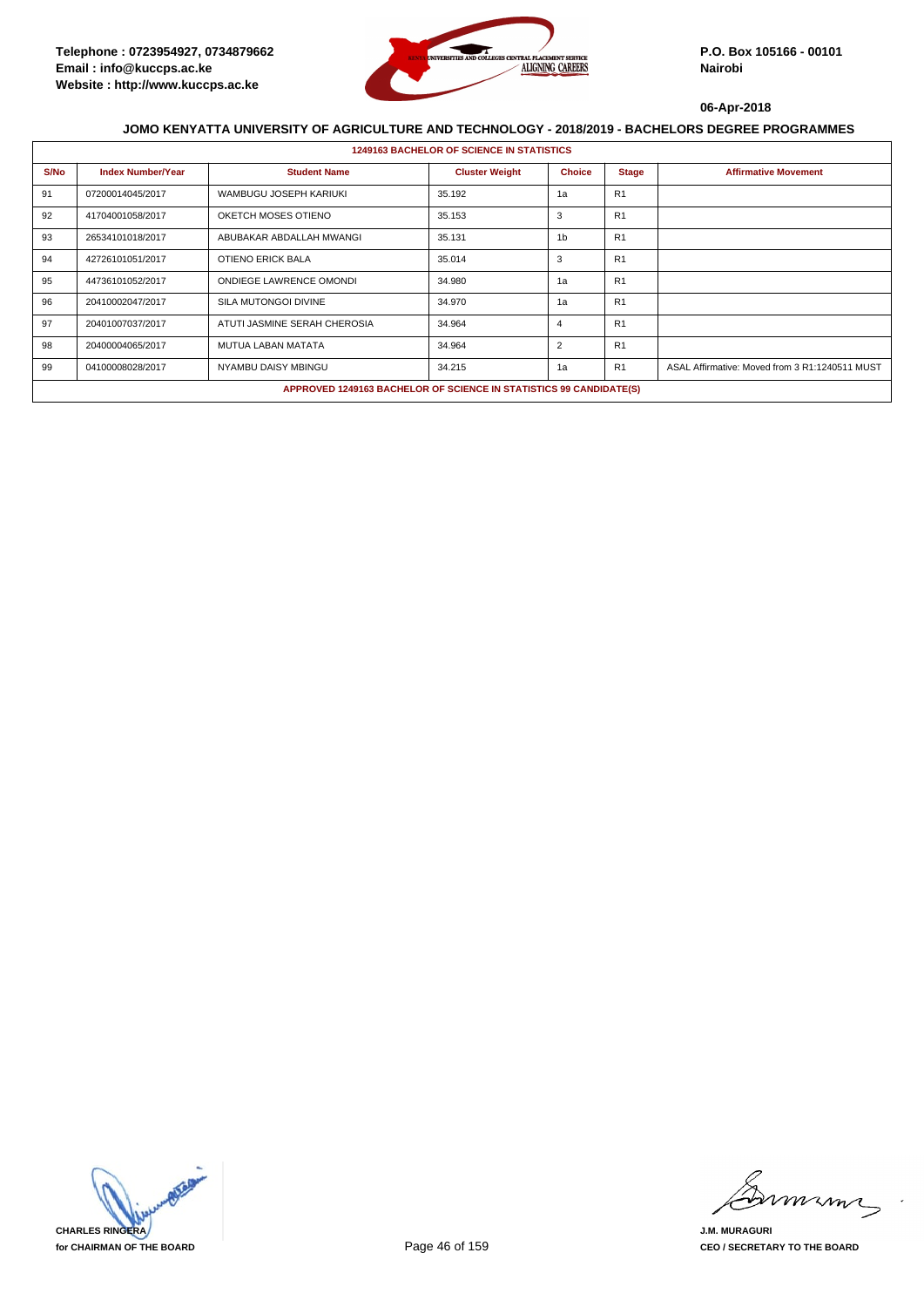

|                | <b>1249176 BACHELOR OF CONSTRUCTION MANAGEMENT</b> |                               |                       |                |                |                             |  |  |
|----------------|----------------------------------------------------|-------------------------------|-----------------------|----------------|----------------|-----------------------------|--|--|
| S/No           | <b>Index Number/Year</b>                           | <b>Student Name</b>           | <b>Cluster Weight</b> | <b>Choice</b>  | <b>Stage</b>   | <b>Affirmative Movement</b> |  |  |
| $\mathbf{1}$   | 29500006119/2017                                   | MUTUI KEN NDONYE              | 43.357                | 1a             | R <sub>1</sub> |                             |  |  |
| $\overline{2}$ | 11232102001/2017                                   | MWENJA ANDREW KAMAU           | 42.335                | 3              | R <sub>1</sub> |                             |  |  |
| 3              | 40700002028/2017                                   | NYANGAU HENRY ANGIRA          | 41.958                | 1a             | R <sub>1</sub> |                             |  |  |
| 4              | 08200007099/2017                                   | KANG'ETHE MICHAEL MUREITHI    | 41.910                | $\overline{2}$ | R <sub>1</sub> |                             |  |  |
| 5              | 42721202010/2017                                   | <b>OUNDO STEVEN ODHIAMBO</b>  | 41.806                | 1a             | R <sub>1</sub> |                             |  |  |
| 6              | 15300002021/2017                                   | NGUGI COLLINS KANGETHE        | 41.711                | $\overline{2}$ | R <sub>1</sub> |                             |  |  |
| $\overline{7}$ | 44736101004/2017                                   | MICHAEL ZACHAEUS MASAKI       | 41.645                | 3              | R <sub>1</sub> |                             |  |  |
| 8              | 42700005139/2017                                   | <b>ODHIAMBO KEVIN OCHIENG</b> | 41.614                | 1a             | R <sub>1</sub> |                             |  |  |
| 9              | 19300004005/2017                                   | NKUNJA BRENDA MWENDWA         | 41.358                | $\overline{4}$ | R <sub>1</sub> |                             |  |  |
| 10             | 20406020013/2017                                   | RONALD OMULINDI OCHANGO       | 41.093                | 1a             | R <sub>1</sub> |                             |  |  |
| 11             | 29542105001/2017                                   | <b>KIBET AMOS</b>             | 40.879                | $\overline{2}$ | R <sub>1</sub> |                             |  |  |
| 12             | 15300012021/2017                                   | WANGOMBE WINNIE WARUGURU      | 40.849                | $\overline{2}$ | R <sub>1</sub> |                             |  |  |
| 13             | 20400003106/2017                                   | WACHIURI LOUISA GATHIGIA      | 40.793                | $\overline{4}$ | R <sub>1</sub> |                             |  |  |
| 14             | 11212101003/2017                                   | KANG'EI DENNIS KAGUO          | 40.741                | $\overline{2}$ | R <sub>1</sub> |                             |  |  |
| 15             | 28512112016/2017                                   | <b>DIANA CHEPKEMOI</b>        | 40.730                | 1a             | R <sub>1</sub> |                             |  |  |
| 16             | 20400002193/2017                                   | MWANGI JOSEPH KIHARA          | 40.721                | $\overline{4}$ | R <sub>1</sub> |                             |  |  |
| 17             | 34518102041/2017                                   | KITUM SHARON JERUTO           | 40.625                | $\overline{2}$ | R <sub>1</sub> |                             |  |  |
| 18             | 33517102021/2017                                   | OGENDI MOIGE SHIRLYN          | 40.609                | 1a             | R <sub>1</sub> |                             |  |  |
| 19             | 28512112052/2017                                   | WAINAINA ANNE WAMBUI          | 40.592                | $\overline{2}$ | R <sub>1</sub> |                             |  |  |
| 20             | 27500008016/2017                                   | MUIRURI EZRA WAMBAKI          | 40.570                | 3              | R <sub>1</sub> |                             |  |  |
| 21             | 27500002039/2017                                   | CHEGE ROTSON NJUGUNA          | 40.495                | $\overline{4}$ | R <sub>1</sub> |                             |  |  |
| 22             | 42738103005/2017                                   | <b>ISAAC OMONDI ODHIAMBO</b>  | 40.473                | 3              | R <sub>1</sub> |                             |  |  |
| 23             | 27500008047/2017                                   | NDEGWA EVANS MWAI             | 40.339                | 1a             | R <sub>1</sub> |                             |  |  |
| 24             | 42738101038/2017                                   | OYOKO MOLVEN ANYANGO          | 40.150                | $\overline{2}$ | R <sub>1</sub> |                             |  |  |
| 25             | 20405004099/2017                                   | OBUNGU ANGELA NYABOKE         | 40.098                | $\overline{2}$ | R <sub>1</sub> |                             |  |  |
| 26             | 11200006085/2017                                   | OPWOLO SARAH OMUKUNDA         | 40.038                | 3              | R <sub>1</sub> |                             |  |  |
| 27             | 03121101130/2017                                   | MOHAMED ABDULHAQ ABDULMALIK   | 39.963                | $\overline{4}$ | R <sub>1</sub> |                             |  |  |
| 28             | 08200010050/2017                                   | MURUMBA ELIZABETH KAKWASI     | 39.950                | 3              | R <sub>1</sub> |                             |  |  |
| 29             | 27500008031/2017                                   | NDAKI JAMES KAMAU             | 39.882                | 1a             | R <sub>1</sub> |                             |  |  |
| 30             | 19300010021/2017                                   | MUOKI SHADRACK MWANZIA        | 39.776                | $\overline{2}$ | R <sub>1</sub> |                             |  |  |
| 31             | 11200001053/2017                                   | KIPNGENO SHEM                 | 39.745                | $\overline{4}$ | R <sub>1</sub> |                             |  |  |
| 32             | 01101101005/2017                                   | MWASHEMU MWAWANA STANLEY      | 39.735                | 4              | R <sub>1</sub> |                             |  |  |
| 33             | 24505104090/2017                                   | INYANZA OCHANGO HILLARY       | 39.726                | 3              | R <sub>1</sub> |                             |  |  |
| 34             | 20400003044/2017                                   | NJAU SHARON NDUTA             | 39.694                | $\overline{2}$ | R <sub>1</sub> |                             |  |  |
| 35             | 08200007060/2017                                   | KINGORI KEN KARONJI           | 39.485                | 1a             | R <sub>1</sub> |                             |  |  |
| 36             | 27536129022/2017                                   | KOECH EDWIN M KIBET           | 39.335                | $\overline{2}$ | R <sub>1</sub> |                             |  |  |
| 37             | 10227301136/2017                                   | KANYI IAN MWANIKI             | 39.313                | $\overline{2}$ | R <sub>1</sub> |                             |  |  |
| 38             | 23500014226/2017                                   | <b>THOMAS GICHO</b>           | 39.289                | 1a             | R <sub>1</sub> |                             |  |  |
| 39             | 27536202016/2017                                   | MWANIKI IMMACULATE MUTHONI    | 39.273                | 3              | R <sub>1</sub> |                             |  |  |
| 40             | 41742105060/2017                                   | ODHIAMBO GEORGE BRIAN         | 39.258                | 3              | R <sub>1</sub> |                             |  |  |
| 41             | 27500008109/2017                                   | MUNENE KELVIN                 | 39.075                | 4              | R <sub>1</sub> |                             |  |  |
| 42             | 01101101028/2017                                   | <b>IKONGE RAY MBOGHO</b>      | 39.065                | $\overline{2}$ | R <sub>1</sub> |                             |  |  |
| 43             | 20410001090/2017                                   | NDALEGWA STAICY GADO          | 38.991                | $\overline{2}$ | R <sub>1</sub> |                             |  |  |
| 44             | 20400001038/2017                                   | MULWA DANIEL MUSAU            | 38.860                | $\overline{2}$ | R <sub>1</sub> |                             |  |  |
| 45             | 40716103027/2017                                   | MASAGEGE FREDRICK OSOTI       | 38.750                | 3              | R <sub>1</sub> |                             |  |  |



murme

**J.M. MURAGURI CEO / SECRETARY TO THE BOARD**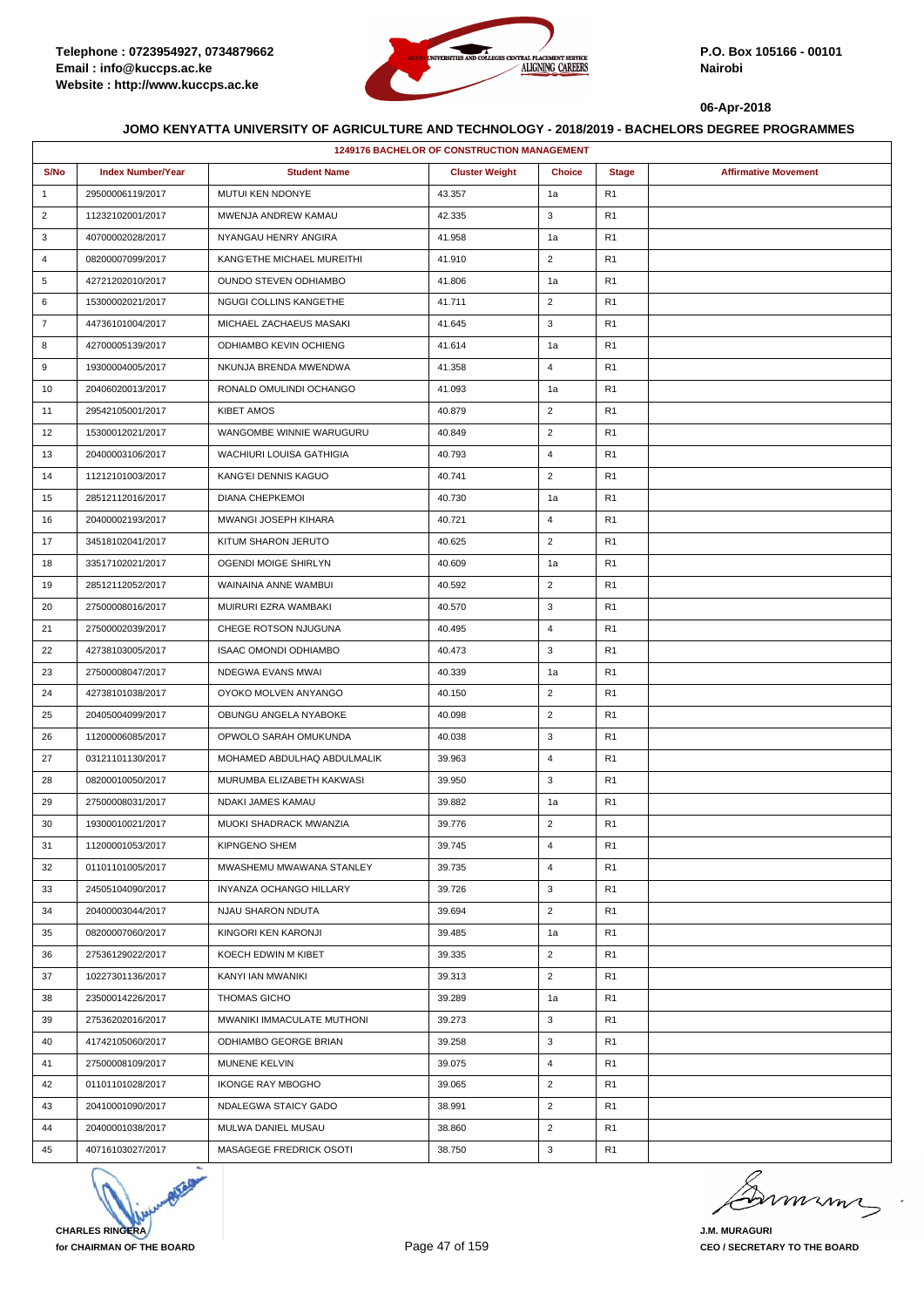

| <b>1249176 BACHELOR OF CONSTRUCTION MANAGEMENT</b>                   |                          |                      |                       |               |                |                                                  |  |
|----------------------------------------------------------------------|--------------------------|----------------------|-----------------------|---------------|----------------|--------------------------------------------------|--|
| S/No                                                                 | <b>Index Number/Year</b> | <b>Student Name</b>  | <b>Cluster Weight</b> | <b>Choice</b> | <b>Stage</b>   | <b>Affirmative Movement</b>                      |  |
| 46                                                                   | 02100006006/2017         | CHIBWARA CAREN MWAKA | 37.098                |               | R <sub>1</sub> | ASAL Affirmative: Moved from 1a R2:1173124 DeKUT |  |
| APPROVED 1249176 BACHELOR OF CONSTRUCTION MANAGEMENT 46 CANDIDATE(S) |                          |                      |                       |               |                |                                                  |  |

**CHARLES RINGERA for CHAIRMAN OF THE BOARD**

mmmn

**J.M. MURAGURI CEO / SECRETARY TO THE BOARD**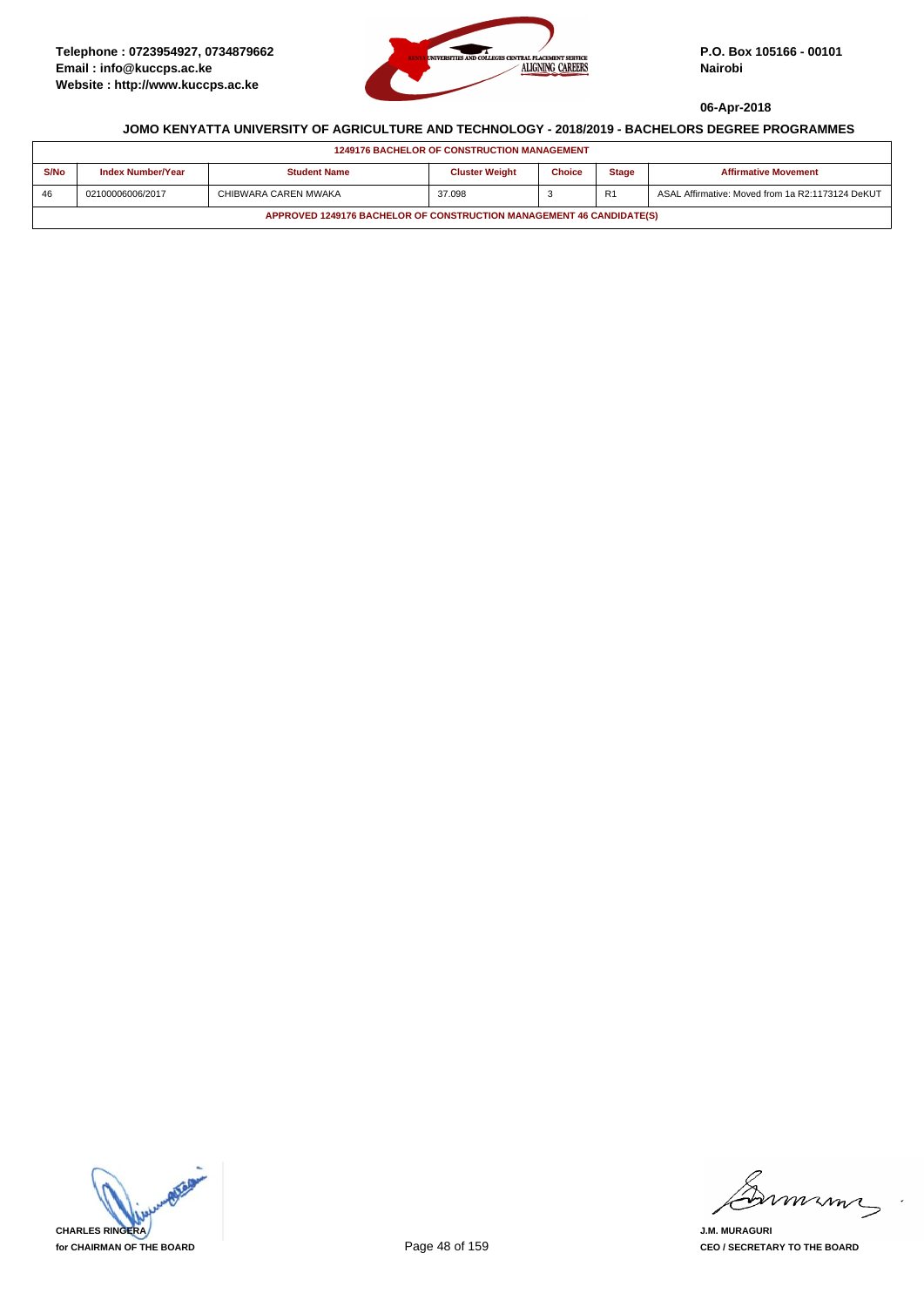

|                | <b>1249183 BACHELOR OF JOURNALISM</b> |                             |                       |                |                |                             |  |  |  |
|----------------|---------------------------------------|-----------------------------|-----------------------|----------------|----------------|-----------------------------|--|--|--|
| S/No           | <b>Index Number/Year</b>              | <b>Student Name</b>         | <b>Cluster Weight</b> | <b>Choice</b>  | <b>Stage</b>   | <b>Affirmative Movement</b> |  |  |  |
| $\mathbf{1}$   | 39700009037/2017                      | SHWILLA AMONDI OGUTU        | 40.841                | $\overline{4}$ | R <sub>1</sub> |                             |  |  |  |
| $\overline{2}$ | 34518102225/2017                      | JEPCHUMBA SHALEEN           | 40.634                | 1a             | R <sub>1</sub> |                             |  |  |  |
| 3              | 20410001024/2017                      | HILDA NYAKERARIO ONSONGO    | 40.457                | 3              | R <sub>1</sub> |                             |  |  |  |
| $\overline{4}$ | 42700005060/2017                      | OTIENO OSBORNE ONDORO       | 39.235                | $\overline{2}$ | R <sub>1</sub> |                             |  |  |  |
| 5              | 20405004077/2017                      | DAVID WINFRED KOKI          | 37.473                | 3              | R <sub>1</sub> |                             |  |  |  |
| 6              | 34500010058/2017                      | ODERA CHRISTOPHER FRED      | 37.224                | $\overline{2}$ | R <sub>1</sub> |                             |  |  |  |
| $\overline{7}$ | 13300005066/2017                      | MUNYWOKI MARION WAYUA       | 36.784                | $\overline{2}$ | R <sub>1</sub> |                             |  |  |  |
| 8              | 03121101144/2017                      | ALI SULEIMAN MWADZUGWE      | 36.776                | 3              | R <sub>1</sub> |                             |  |  |  |
| 9              | 20405004021/2017                      | CATHERINE WAIRIMU           | 36.765                | $\overline{4}$ | R <sub>1</sub> |                             |  |  |  |
| 10             | 01100003052/2017                      | MWALIMO RENSON MWAKANDANA   | 36.659                | 3              | R <sub>1</sub> |                             |  |  |  |
| 11             | 04102113007/2017                      | ABDINASIR ABDI MOHAMED      | 36.408                | 3              | R <sub>1</sub> |                             |  |  |  |
| 12             | 27570207004/2017                      | NDUNGU CAROL NJOKI          | 35.871                | $\overline{2}$ | R <sub>1</sub> |                             |  |  |  |
| 13             | 33517102039/2017                      | NYAORO ALEX ACHOLA HAWI     | 35.849                | $\overline{4}$ | R <sub>1</sub> |                             |  |  |  |
| 14             | 20404006075/2017                      | KIOKO JAMES MUSEMBI         | 35.723                | 1a             | R <sub>1</sub> |                             |  |  |  |
| 15             | 34559502047/2017                      | KOSGEI J NOELLAH            | 35.582                | $\overline{2}$ | R <sub>1</sub> |                             |  |  |  |
| 16             | 10228101017/2017                      | WANJIRU BRIAN NDITU         | 35.492                | 1a             | R <sub>1</sub> |                             |  |  |  |
| 17             | 09203405025/2017                      | NDICHU MAUREEN NJOKI        | 35.422                | 3              | R <sub>1</sub> |                             |  |  |  |
| 18             | 09203405107/2017                      | WANGITHI BRENDA V NYAKIO    | 35.004                | 1a             | R <sub>1</sub> |                             |  |  |  |
| 19             | 20400003263/2017                      | MUTHOMI MILLICENT KANANA    | 34.895                | 3              | R <sub>1</sub> |                             |  |  |  |
| 20             | 04107110009/2017                      | HASSAN MOHAMED HUSSNA       | 34.849                | 1a             | R <sub>1</sub> |                             |  |  |  |
| 21             | 34518102267/2017                      | KIPLAGAT JEPCHUMBA LORRAINE | 34.734                | 1a             | R <sub>1</sub> |                             |  |  |  |
| 22             | 23500003112/2017                      | BARASA NELIMA FARIDAH       | 34.717                | 1a             | R <sub>1</sub> |                             |  |  |  |
| 23             | 44707105025/2017                      | SHEILA SEBBEDA OWUOR        | 34.695                | 3              | R <sub>1</sub> |                             |  |  |  |
| 24             | 27500002111/2017                      | WESONGA NOBERT KEYA         | 34.426                | 3              | R <sub>1</sub> |                             |  |  |  |
| 25             | 23500014205/2017                      | WEKALAO LUMBASI WAYNE       | 34.424                | $\overline{2}$ | R <sub>1</sub> |                             |  |  |  |
| 26             | 15319101076/2017                      | WAIRIMU ERIC MWANGI         | 34.289                | $\overline{2}$ | R <sub>1</sub> |                             |  |  |  |
| 27             | 27536119058/2017                      | NJAMBI NDUNGU ERICK         | 34.275                | 1a             | R <sub>1</sub> |                             |  |  |  |
| 28             | 27552001189/2017                      | KIPKETER BRIAN KIBET        | 34.104                | $\overline{2}$ | R <sub>1</sub> |                             |  |  |  |
| 29             | 39700009093/2017                      | ANDIA MYVE                  | 34.052                | 4              | R <sub>1</sub> |                             |  |  |  |
| 30             | 37617211129/2017                      | <b>VISIA TIMOTHY</b>        | 34.038                | $\overline{4}$ | R <sub>1</sub> |                             |  |  |  |
| 31             | 36600004106/2017                      | WANYAMA CHRISPINE WEKESA    | 33.918                | 1a             | R <sub>1</sub> |                             |  |  |  |
| 32             | 41700004148/2017                      | ADEDE AKINYI ROSE           | 33.714                | 1a             | R <sub>1</sub> |                             |  |  |  |
| 33             | 10200008231/2017                      | CHEGE KEVIN NJOGU           | 33.695                | $\overline{4}$ | R <sub>1</sub> |                             |  |  |  |
| 34             | 42726107083/2017                      | OWINO DAVID ODUOR           | 33.522                | $\overline{2}$ | R <sub>1</sub> |                             |  |  |  |
| 35             | 36600004182/2017                      | MOMANYI ASUGO KEVIN         | 33.383                | 1a             | R <sub>1</sub> |                             |  |  |  |
| 36             | 42700005312/2017                      | KIPCHUMBA DAN               | 33.362                | $\overline{4}$ | R <sub>1</sub> |                             |  |  |  |
| 37             | 40735211045/2017                      | MBAKA THOMAS SAGINI         | 33.345                | $\overline{4}$ | R <sub>1</sub> |                             |  |  |  |
| 38             | 41742115001/2017                      | ALUOCH LINET AJWANG         | 33.092                | $\overline{2}$ | R <sub>1</sub> |                             |  |  |  |
| 39             | 42700007062/2017                      | MAKORI ESTHER NYAMOITA      | 33.065                | 3              | R <sub>1</sub> |                             |  |  |  |
| 40             | 11207101089/2017                      | NDEGWA BRIAN MWANGI         | 33.033                | 1b             | R <sub>1</sub> |                             |  |  |  |
| 41             | 03121101050/2017                      | TIFEW SAADIA ISMAEL         | 32.991                | 1b             | R <sub>1</sub> |                             |  |  |  |
| 42             | 10234408220/2017                      | MOCHA JOHN MURAYA           | 32.963                | 1a             | R <sub>1</sub> |                             |  |  |  |
| 43             | 42726107016/2017                      | MWITA SIMEON CHACHA         | 32.906                | 3              | R <sub>1</sub> |                             |  |  |  |
| 44             | 10200008201/2017                      | KIMOTHO MILTON NDURO        | 32.874                | 4              | R <sub>1</sub> |                             |  |  |  |
| 45             | 11241001015/2017                      | NJERI ESTHER WANJIKU        | 32.856                | $\overline{2}$ | R <sub>1</sub> |                             |  |  |  |



murma

**J.M. MURAGURI CEO / SECRETARY TO THE BOARD**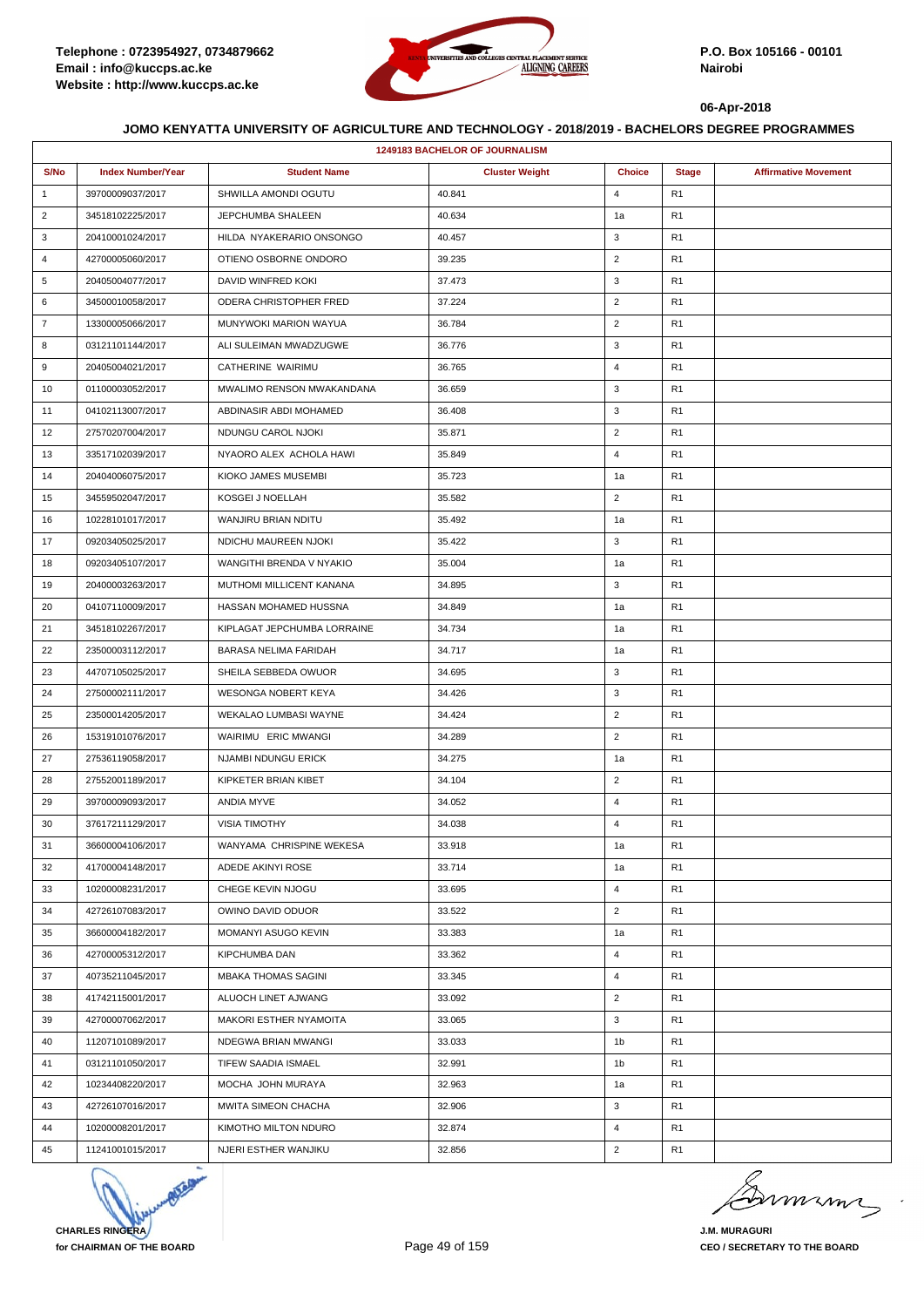

|      | <b>1249183 BACHELOR OF JOURNALISM</b> |                           |                                                         |                |              |                             |  |  |  |
|------|---------------------------------------|---------------------------|---------------------------------------------------------|----------------|--------------|-----------------------------|--|--|--|
| S/No | <b>Index Number/Year</b>              | <b>Student Name</b>       | <b>Cluster Weight</b>                                   | <b>Choice</b>  | <b>Stage</b> | <b>Affirmative Movement</b> |  |  |  |
| 46   | 01101101017/2017                      | CHWEYA IBRAHIM KAVUNIKI   | 32.719                                                  | $\overline{2}$ | R1           |                             |  |  |  |
| 47   | 37617211025/2017                      | <b>KEREE LAMECH BWABI</b> | 32.705                                                  | $\overline{4}$ | R1           |                             |  |  |  |
| 48   | 20400001242/2017                      | NJENGA STEPHEN KAMANGA    | 32.635                                                  | 1 <sub>b</sub> | R1           |                             |  |  |  |
| 49   | 39733216060/2017                      | ATIENO WHITNEY J ONGANY   | 32.598                                                  | 1c             | R1           |                             |  |  |  |
| 50   | 20400006247/2017                      | <b>SESE KIBOI HARRIET</b> | 32.517                                                  | 3              | R1           |                             |  |  |  |
| 51   | 41743204013/2017                      | OTIENO FREDRICK OUMA      | 32.479                                                  | $\overline{4}$ | R1           |                             |  |  |  |
| 52   | 38604120041/2017                      | OTIENO CHARLES VICTOR     | 32.442                                                  | 3              | R1           |                             |  |  |  |
| 53   | 03100001099/2017                      | MZEE BEBI SHEMAWIA        | 32.440                                                  | 3              | R1           |                             |  |  |  |
| 54   | 42700007030/2017                      | <b>AOKO BETH</b>          | 32.427                                                  | 1 <sub>b</sub> | R1           |                             |  |  |  |
| 55   | 11200005181/2017                      | MAINA MARGARET WANJIRU    | 32.379                                                  | 3              | R1           |                             |  |  |  |
| 56   | 27538105023/2017                      | PARSALOI C SILANTOI       | 32.339                                                  | $\overline{2}$ | R1           |                             |  |  |  |
| 57   | 12300013006/2017                      | MUTUA CYNTHIA MUMO        | 32.329                                                  | $\overline{2}$ | R1           |                             |  |  |  |
| 58   | 08200010101/2017                      | <b>CHELAGAT NELLY</b>     | 32.310                                                  | 1a             | R1           |                             |  |  |  |
| 59   | 42721201067/2017                      | <b>GOR STANCY AKINYI</b>  | 32.265                                                  | 1 <sub>b</sub> | R1           |                             |  |  |  |
| 60   | 20400009066/2017                      | REBEE RUTH JUMA           | 32.244                                                  | 2              | R1           |                             |  |  |  |
|      |                                       |                           | APPROVED 1249183 BACHELOR OF JOURNALISM 60 CANDIDATE(S) |                |              |                             |  |  |  |

**CHARLES RINGERA for CHAIRMAN OF THE BOARD**

mmmn

**J.M. MURAGURI CEO / SECRETARY TO THE BOARD**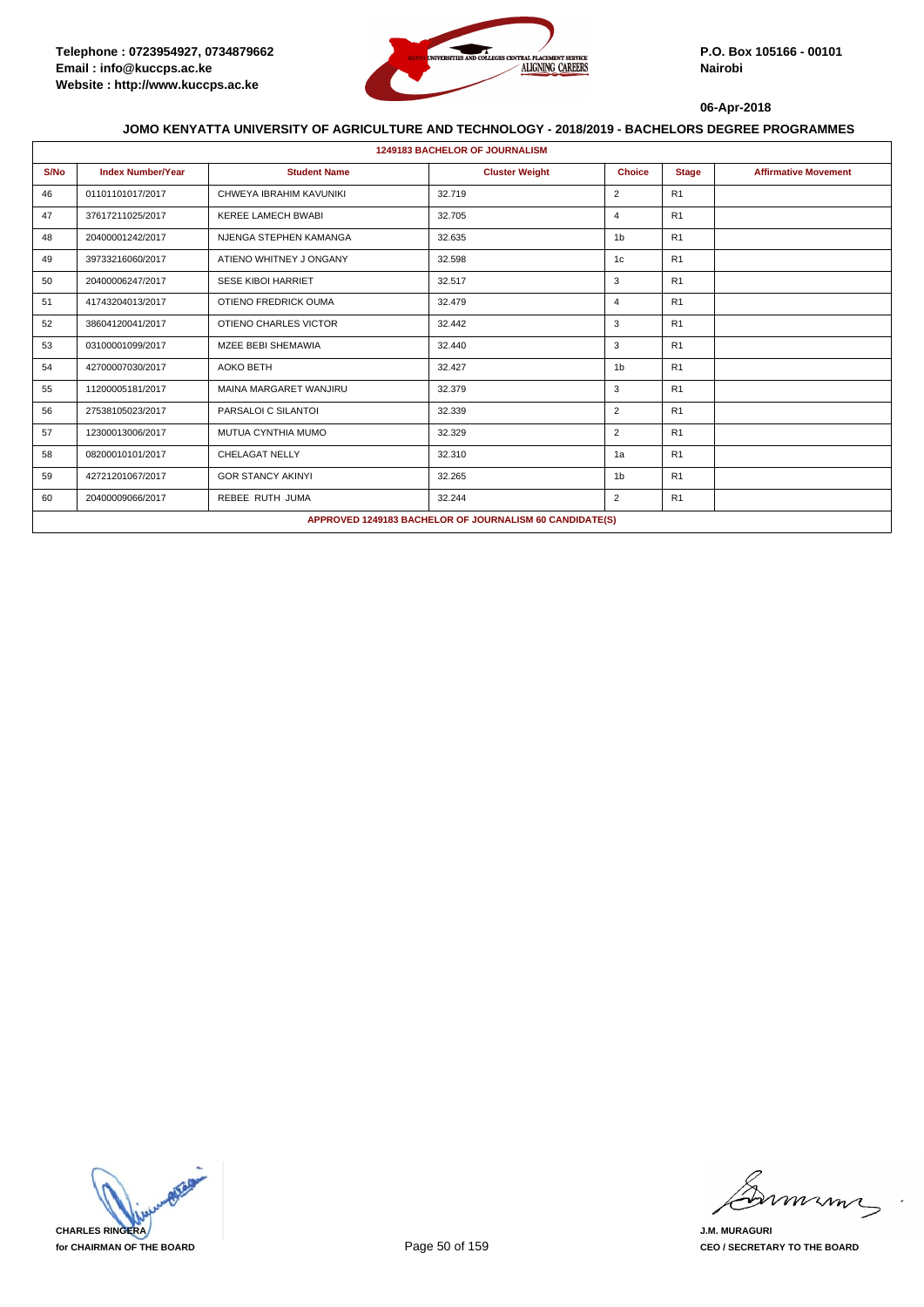

|      | <b>1249185 BACHELOR OF SCIENCE HORTICULTURE</b>                  |                             |                       |               |                |                             |  |  |  |
|------|------------------------------------------------------------------|-----------------------------|-----------------------|---------------|----------------|-----------------------------|--|--|--|
| S/No | <b>Index Number/Year</b>                                         | <b>Student Name</b>         | <b>Cluster Weight</b> | <b>Choice</b> | <b>Stage</b>   | <b>Affirmative Movement</b> |  |  |  |
|      | 08202001203/2017                                                 | WATHIGO NJUGUNA CHRISTOPHER | 33.662                |               | R <sub>1</sub> |                             |  |  |  |
| 2    | 10226252001/2017                                                 | NYOTA JONESMUS ESBON KIARIE | 32.032                | 1а            | R <sub>1</sub> |                             |  |  |  |
|      | 07201101022/2017                                                 | WANJOHI WAIRIMU ANN         | 31.765                | 3             | R <sub>1</sub> |                             |  |  |  |
|      | 42726107068/2017                                                 | ODHIAMBO JOSEPH OCHIENG'    | 30.391                | 1a            | R <sub>1</sub> |                             |  |  |  |
|      | 27536148054/2017                                                 | MUEMA JEFFERY MUTISYA       | 25.278                | 3             | R1             |                             |  |  |  |
|      | APPROVED 1249185 BACHELOR OF SCIENCE HORTICULTURE 5 CANDIDATE(S) |                             |                       |               |                |                             |  |  |  |

**CHARLES RINGERA for CHAIRMAN OF THE BOARD**

mmmn

**J.M. MURAGURI CEO / SECRETARY TO THE BOARD**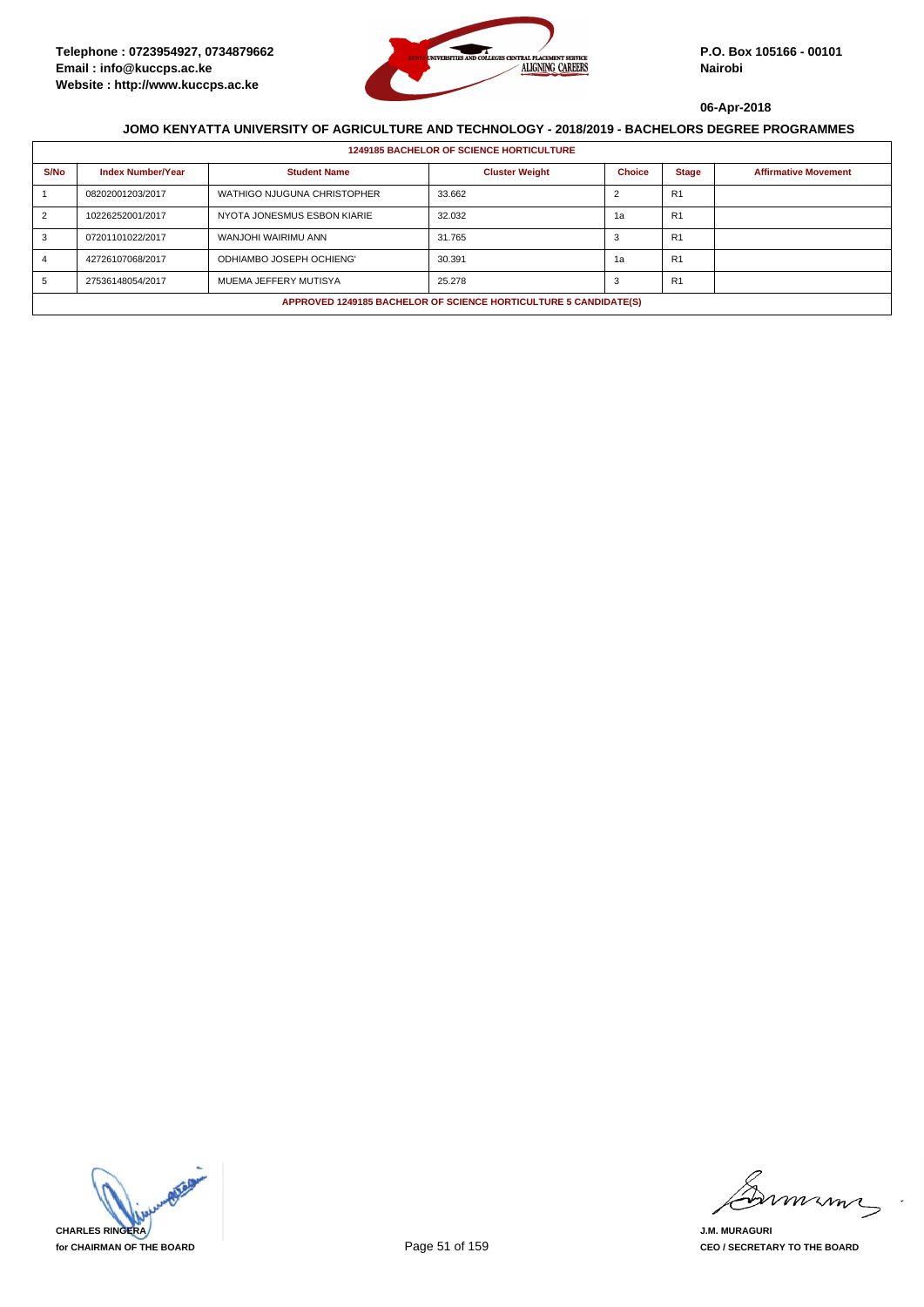

|                | <b>1249189 BACHELOR OF HUMAN RESOURCE MANAGEMENT</b> |                             |                       |                |                |                             |  |  |
|----------------|------------------------------------------------------|-----------------------------|-----------------------|----------------|----------------|-----------------------------|--|--|
| S/No           | <b>Index Number/Year</b>                             | <b>Student Name</b>         | <b>Cluster Weight</b> | <b>Choice</b>  | <b>Stage</b>   | <b>Affirmative Movement</b> |  |  |
| $\mathbf{1}$   | 20400006139/2017                                     | ADAN BUSHRA MOHAMED         | 39.341                | $\overline{4}$ | R1             |                             |  |  |
| $\overline{2}$ | 13354201004/2017                                     | KITILI LUCY MBEMBA          | 38.332                | 1a             | R1             |                             |  |  |
| 3              | 11207101007/2017                                     | MUCHIRI IAN MURIUKI         | 38.204                | $\overline{4}$ | R1             |                             |  |  |
| 4              | 11205204035/2017                                     | WANJIRU IBRAHIM NJUGUNA     | 38.044                | 3              | R1             |                             |  |  |
| 5              | 31567207014/2017                                     | OMONDI CHELSEA NABWIRE      | 37.710                | $\overline{4}$ | R1             |                             |  |  |
| 6              | 11236101044/2017                                     | KIMANI ABIGAEL WANGARI      | 36.800                | $\overline{2}$ | R <sub>1</sub> |                             |  |  |
| $\overline{7}$ | 09203405020/2017                                     | MWAI MERCY CHARITY NJERI    | 36.667                | 1a             | R1             |                             |  |  |
| 8              | 20401007035/2017                                     | WANJOHI CLARA NJOKI         | 36.619                | 3              | R1             |                             |  |  |
| 9              | 20400006213/2017                                     | SHEILAH MBATHA MULI         | 36.545                | $\overline{4}$ | R1             |                             |  |  |
| 10             | 20400006069/2017                                     | DIANA ACHIENG ONDU          | 36.528                | 4              | R1             |                             |  |  |
| 11             | 03106124010/2017                                     | SHAMSA ABDI JELE            | 36.517                | 1a             | R <sub>1</sub> |                             |  |  |
| 12             | 38600003116/2017                                     | INGOSI BUYANZI MELODY       | 36.399                | $\overline{2}$ | R <sub>1</sub> |                             |  |  |
| 13             | 10234506005/2017                                     | AZIM NEYLA                  | 36.363                | 3              | R1             |                             |  |  |
| 14             | 20406014005/2017                                     | <b>MAINA SHEILA NJERI</b>   | 36.288                | $\overline{2}$ | R1             |                             |  |  |
| 15             | 19300010010/2017                                     | MUROKI WANGAI BENSON        | 36.132                | 1a             | R <sub>1</sub> |                             |  |  |
| 16             | 20404003058/2017                                     | HAMISI SOIPAN MUTINDA       | 36.070                | 1c             | R1             |                             |  |  |
| 17             | 20400001104/2017                                     | DANIEL MAINA NGANGA         | 36.050                | 1a             | R1             |                             |  |  |
| 18             | 12301702043/2017                                     | MUEMA FAITH MUMBUA          | 36.009                | $\overline{4}$ | R1             |                             |  |  |
| 19             | 42700007084/2017                                     | <b>GWORO AWINO QUINTA</b>   | 35.836                | $\overline{2}$ | R <sub>1</sub> |                             |  |  |
| 20             | 09200011026/2017                                     | <b>MAINA CAROLINE NJOKI</b> | 35.768                | 1a             | R1             |                             |  |  |
| 21             | 20400006182/2017                                     | OGUTU PERIS ATIENO          | 35.671                | $\overline{2}$ | R <sub>1</sub> |                             |  |  |
| 22             | 08219101021/2017                                     | MAINA JOY NJOKI             | 35.667                | $\overline{2}$ | R1             |                             |  |  |
| 23             | 27500009059/2017                                     | ODUNGA LAURYN ROSE NANYANGA | 35.614                | $\overline{4}$ | R <sub>1</sub> |                             |  |  |
| 24             | 26509140083/2017                                     | NJOROGE FAITH WAITHERA      | 35.547                | 3              | R <sub>1</sub> |                             |  |  |
| 25             | 10238101028/2017                                     | GIKANDU MAURINE NJERI       | 35.516                | 1a             | R1             |                             |  |  |
| 26             | 13302103064/2017                                     | KIMENZU CECILIA KANYILA     | 35.507                | $\overline{4}$ | R1             |                             |  |  |
| 27             | 20410001035/2017                                     | ONSERIO MICHELLE KERUBO     | 35.496                | $\overline{2}$ | R <sub>1</sub> |                             |  |  |
| 28             | 20410001076/2017                                     | MUNGAI JUNE WAMBUI          | 35.439                | 4              | R1             |                             |  |  |
| 29             | 08237012068/2017                                     | KINYANJUI I NYAMBURA        | 35.375                | 1a             | R <sub>1</sub> |                             |  |  |
| 30             | 20404003062/2017                                     | JUMA ORAL OWEN OMUGE        | 35.362                | $\overline{2}$ | R <sub>1</sub> |                             |  |  |
| 31             | 11200006067/2017                                     | SHAMALA ENESS WIYANGA       | 35.359                | 3              | R1             |                             |  |  |
| 32             | 27500007046/2017                                     | MUSA NOOR HAMIDA            | 35.355                | 3              | R1             |                             |  |  |
| 33             | 42705102018/2017                                     | CHRISTINE AMONDI OTIENO     | 35.287                | $\overline{4}$ | R1             |                             |  |  |
| 34             | 36635002002/2017                                     | WAFULA M JUDE               | 35.223                | 1a             | R1             |                             |  |  |
| 35             | 20410001078/2017                                     | SHIRLEY MAYORE              | 35.212                | $\overline{2}$ | R1             |                             |  |  |
| 36             | 20400009056/2017                                     | MAINA MAUREEN WANGUI        | 35.179                | 1a             | R1             |                             |  |  |
| 37             | 11235101003/2017                                     | WAMALWA SIMIYU SIMON        | 35.024                | 4              | R1             |                             |  |  |
| 38             | 28500005088/2017                                     | ABONYO BECKLINE OTIENO      | 34.778                | $\overline{2}$ | R <sub>1</sub> |                             |  |  |
| 39             | 41700004144/2017                                     | OMARI JESCA NYAKERARIO      | 34.774                | 3              | R <sub>1</sub> |                             |  |  |
| 40             | 11200006243/2017                                     | <b>MARY GATHONI</b>         | 34.744                | 1a             | R <sub>1</sub> |                             |  |  |
| 41             | 37600001084/2017                                     | NGATU SHADRACK MAKANGA      | 34.650                | $\overline{2}$ | R1             |                             |  |  |
| 42             | 42705102075/2017                                     | OSONG TERESIA RIZIKI        | 34.645                | 1a             | R <sub>1</sub> |                             |  |  |
| 43             | 27536202075/2017                                     | MUTWIRI V KINYA             | 34.551                | 3              | R <sub>1</sub> |                             |  |  |
| 44             | 39700009031/2017                                     | AWIDHI SHEILLAH ACHIENG     | 34.537                | $\overline{4}$ | R <sub>1</sub> |                             |  |  |
| 45             | 11200002340/2017                                     | NJOROGE SHARON WANGECHI     | 34.534                | $\overline{2}$ | R <sub>1</sub> |                             |  |  |

**CHARLES RINGERA for CHAIRMAN OF THE BOARD**

minn

**J.M. MURAGURI CEO / SECRETARY TO THE BOARD**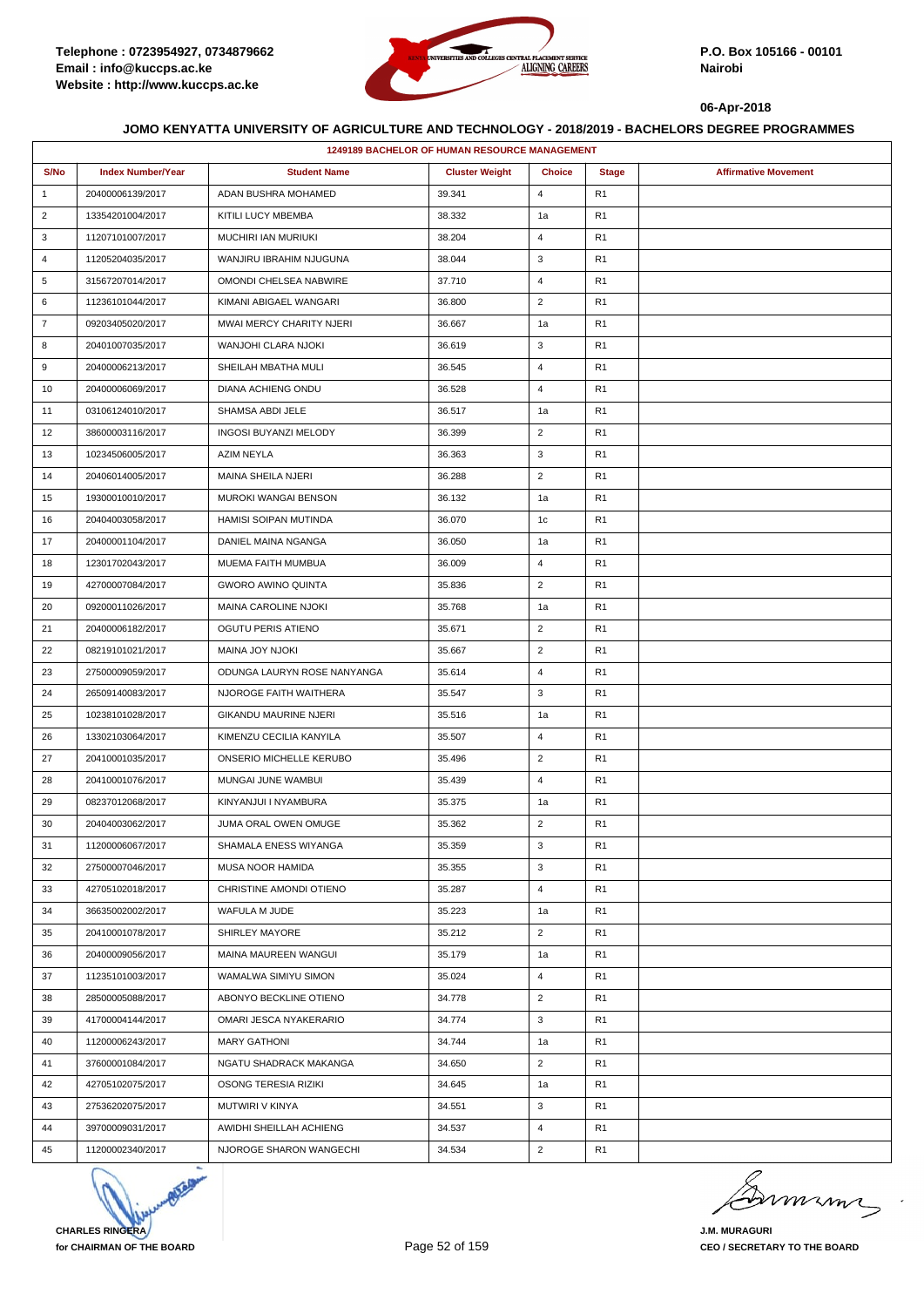

|      | 1249189 BACHELOR OF HUMAN RESOURCE MANAGEMENT |                              |                       |                |                |                             |  |  |  |
|------|-----------------------------------------------|------------------------------|-----------------------|----------------|----------------|-----------------------------|--|--|--|
| S/No | <b>Index Number/Year</b>                      | <b>Student Name</b>          | <b>Cluster Weight</b> | <b>Choice</b>  | <b>Stage</b>   | <b>Affirmative Movement</b> |  |  |  |
| 46   | 39733213013/2017                              | ONYIEGO LINDA ACHIENG        | 34.507                | 3              | R <sub>1</sub> |                             |  |  |  |
| 47   | 13344101024/2017                              | JOSEPH BILLY                 | 34.314                | 1a             | R <sub>1</sub> |                             |  |  |  |
| 48   | 39734405018/2017                              | OPIYO A D NAOMI              | 34.306                | $\overline{2}$ | R <sub>1</sub> |                             |  |  |  |
| 49   | 27536139229/2017                              | <b>MWANGI S KAMAU</b>        | 34.305                | 3              | R <sub>1</sub> |                             |  |  |  |
| 50   | 42738101204/2017                              | ODWERA ATIENO SHERIL         | 34.198                | 1a             | R <sub>1</sub> |                             |  |  |  |
| 51   | 42700007020/2017                              | ADUOL SYNTHIA ADHIAMBO       | 34.194                | 3              | R <sub>1</sub> |                             |  |  |  |
| 52   | 27536119061/2017                              | WACHIRA CHARLES WAITHAKA     | 34.126                | 1a             | R <sub>1</sub> |                             |  |  |  |
| 53   | 42712102063/2017                              | OLOO EFFY AKINYI             | 34.123                | 1a             | R <sub>1</sub> |                             |  |  |  |
| 54   | 31500011041/2017                              | MUKENKA SHEILA RESON         | 34.088                | $\overline{2}$ | R <sub>1</sub> |                             |  |  |  |
| 55   | 44700006215/2017                              | ODHIAMBO DAVID OGOLLA        | 33.950                | $\overline{2}$ | R <sub>1</sub> |                             |  |  |  |
| 56   | 08200007246/2017                              | MUNYUI GEORGE KARITA         | 33.936                | $\overline{2}$ | R <sub>1</sub> |                             |  |  |  |
| 57   | 10200013018/2017                              | MWANGI CYNTHIA MUKAMI        | 33.908                | $\overline{2}$ | R <sub>1</sub> |                             |  |  |  |
| 58   | 28500005147/2017                              | MAKOKHA SARAPHINE KUDOYI     | 33.857                | 4              | R <sub>1</sub> |                             |  |  |  |
| 59   | 26534103027/2017                              | MWANDAZA PRISCA NIMWARI      | 33.771                | 1 <sub>b</sub> | R <sub>1</sub> |                             |  |  |  |
| 60   | 19300004016/2017                              | <b>MATHIAS GRACE SYOVATA</b> | 33.742                | 1b             | R <sub>1</sub> |                             |  |  |  |
| 61   | 11200002225/2017                              | MUNYAO GRACE MUTIO           | 33.500                | 3              | R <sub>1</sub> |                             |  |  |  |
| 62   | 28512112073/2017                              | BRITTNEY CHEPTOO SIELE       | 33.487                | $\overline{2}$ | R <sub>1</sub> |                             |  |  |  |
| 63   | 20406002063/2017                              | KIOKO BEATRICE MULUKI        | 33.478                | $\overline{2}$ | R <sub>1</sub> |                             |  |  |  |
| 64   | 18307202022/2017                              | KYALO ANNA MWENDE            | 33.430                | 1b             | R <sub>1</sub> |                             |  |  |  |
| 65   | 20400009039/2017                              | OTIENO ANYANGO MARY          | 33.416                | 3              | R <sub>1</sub> |                             |  |  |  |
| 66   | 20401007055/2017                              | CHELSEA ACHIENG              | 33.414                | $\overline{4}$ | R <sub>1</sub> |                             |  |  |  |
| 67   | 40735201059/2017                              | CASMIR MORAA EUGINA          | 33.286                | 1a             | R <sub>1</sub> |                             |  |  |  |
| 68   | 20400006230/2017                              | NABIFWA W SHARON             | 33.271                | $\overline{2}$ | R <sub>1</sub> |                             |  |  |  |
| 69   | 42738101117/2017                              | OTIENO ALICE ACHIENG         | 33.259                | $\overline{2}$ | R <sub>1</sub> |                             |  |  |  |
| 70   | 20400006251/2017                              | KOECH J BERRYL               | 33.243                | 1a             | R <sub>1</sub> |                             |  |  |  |
| 71   | 20400009019/2017                              | OUMA JULLIAN SHARON          | 33.209                | 1a             | R <sub>1</sub> |                             |  |  |  |
| 72   | 18325209033/2017                              | MATHEKA ROSE NTHAMBI         | 33.094                | $\overline{2}$ | R <sub>1</sub> |                             |  |  |  |
| 73   | 18325209036/2017                              | MUINDI ANASTACIA NDUKU       | 33.051                | 4              | R <sub>1</sub> |                             |  |  |  |
| 74   | 20406011033/2017                              | NYAKUNDI CAROLYNE MORAA      | 33.026                | 3              | R <sub>1</sub> |                             |  |  |  |
| 75   | 33517202051/2017                              | MWANGI EVY WANJIKU           | 33.009                | $\overline{2}$ | R <sub>1</sub> |                             |  |  |  |
| 76   | 20400006218/2017                              | KIRUBI BETTY ASHLEY WANDIA   | 32.954                | 1b             | R <sub>1</sub> |                             |  |  |  |
| 77   | 14333201092/2017                              | MAGETO ESTHER SHEBAH         | 32.953                | 3              | R <sub>1</sub> |                             |  |  |  |
| 78   | 38622102027/2017                              | NDARENGERA CARREN MUHONJA    | 32.931                | 1a             | R <sub>1</sub> |                             |  |  |  |
| 79   | 12301702178/2017                              | MUKULYA JANE MWIKALI         | 32.911                | $\overline{4}$ | R1             |                             |  |  |  |
| 80   | 20406008029/2017                              | WAWERU RUGURU                | 32.864                | 1a             | R <sub>1</sub> |                             |  |  |  |
| 81   | 11200005222/2017                              | MUGAMBI MARGARET WAMBUI      | 32.772                | $\overline{4}$ | R <sub>1</sub> |                             |  |  |  |
| 82   | 20400008125/2017                              | <b>JAMES NYAMBATI</b>        | 32.751                | $\overline{4}$ | R <sub>1</sub> |                             |  |  |  |
| 83   | 09222301039/2017                              | MUTHONI ELSIE WANGUI         | 32.736                | 1 <sub>b</sub> | R <sub>1</sub> |                             |  |  |  |
| 84   | 42700007105/2017                              | PHANIER GLORY                | 32.689                | $\overline{4}$ | R <sub>1</sub> |                             |  |  |  |
| 85   | 34559208025/2017                              | JEROP MERCY                  | 32.633                | 1a             | R <sub>1</sub> |                             |  |  |  |
| 86   | 18325201010/2017                              | KINGONDU MUUO DAVID          | 32.621                | 3              | R <sub>1</sub> |                             |  |  |  |
| 87   | 28500005158/2017                              | PHYLIS CHEPKORIR             | 32.488                | 1b             | R <sub>1</sub> |                             |  |  |  |
| 88   | 38619102058/2017                              | LUGADIRU GAYLORD WESLEY      | 32.457                | 1a             | R <sub>1</sub> |                             |  |  |  |
| 89   | 18300016045/2017                              | MWENDWA ELIZABETH MUTEI      | 32.442                | 3              | R <sub>1</sub> |                             |  |  |  |
| 90   | 44729101028/2017                              | DOME CHRISTOPHER OLUOCH      | 32.389                | 1b             | R <sub>1</sub> |                             |  |  |  |



murme

**J.M. MURAGURI CEO / SECRETARY TO THE BOARD**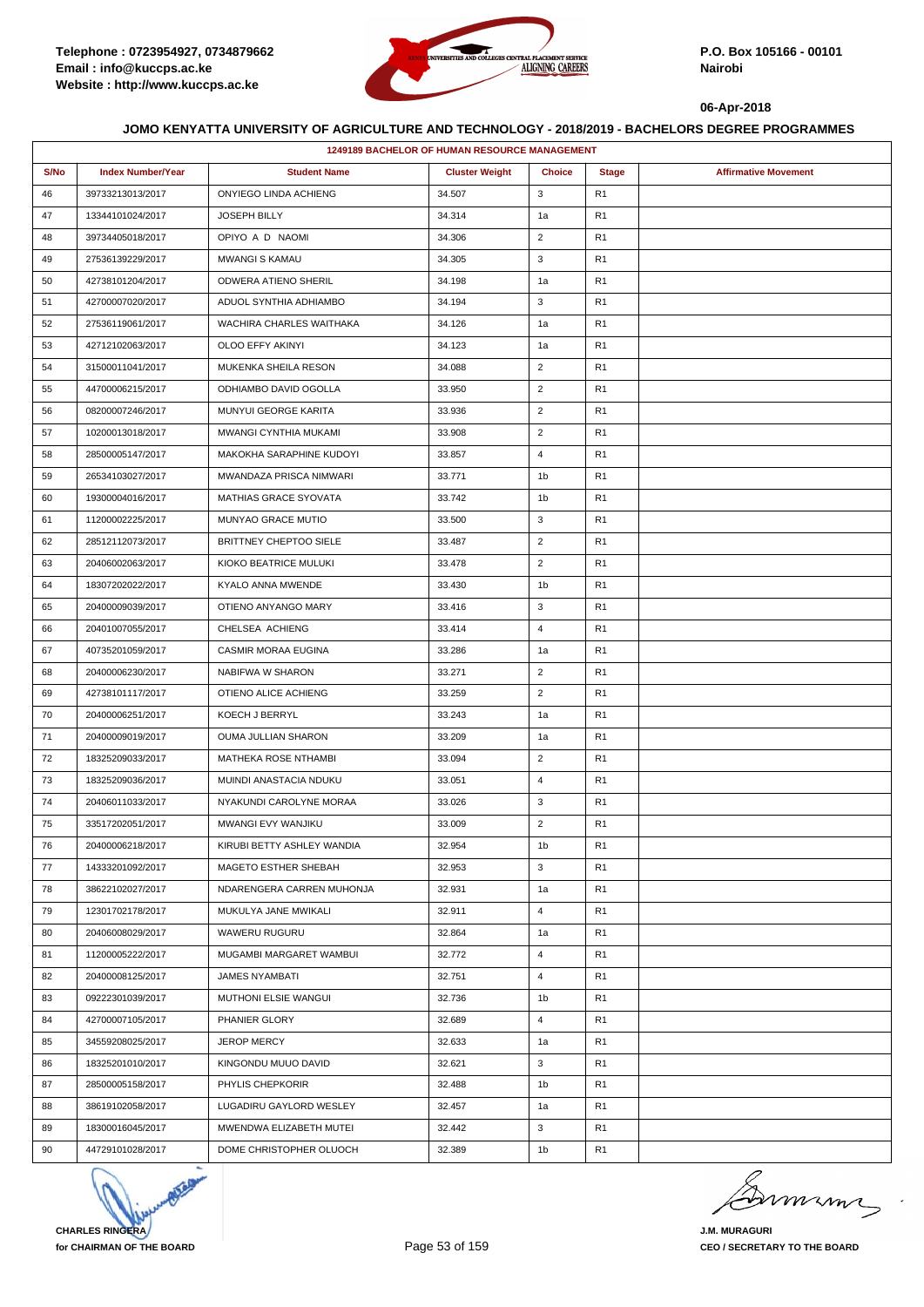

| 1249189 BACHELOR OF HUMAN RESOURCE MANAGEMENT |                          |                             |                       |                |                |                             |  |  |
|-----------------------------------------------|--------------------------|-----------------------------|-----------------------|----------------|----------------|-----------------------------|--|--|
| S/No                                          | <b>Index Number/Year</b> | <b>Student Name</b>         | <b>Cluster Weight</b> | <b>Choice</b>  | <b>Stage</b>   | <b>Affirmative Movement</b> |  |  |
| 91                                            | 27552001218/2017         | <b>WAMBUI MAIYANI</b>       | 32.338                | $\overline{4}$ | R <sub>1</sub> |                             |  |  |
| 92                                            | 13302108001/2017         | NZOMO BENDETTA KAVATA       | 32.276                | $\overline{4}$ | R <sub>1</sub> |                             |  |  |
| 93                                            | 37616007026/2017         | ACHUNGO ABULWA LIDYA        | 32.253                | 1 <sub>b</sub> | R <sub>1</sub> |                             |  |  |
| 94                                            | 20400002315/2017         | SUMBI SILAS WANJALA         | 32.243                | 1c             | R <sub>1</sub> |                             |  |  |
| 95                                            | 11200003232/2017         | MUNGAI REMMY KIMANI         | 32.238                | $\overline{2}$ | R <sub>1</sub> |                             |  |  |
| 96                                            | 30544101035/2017         | MWANGI KELVIN KANYUA        | 32.192                | 3              | R <sub>1</sub> |                             |  |  |
| 97                                            | 12330108031/2017         | MUTETI MOSES MAKAU          | 32.084                | 3              | R <sub>1</sub> |                             |  |  |
| 98                                            | 12300013019/2017         | MUTISO ALICE MWENDE         | 32.068                | 1a             | R <sub>1</sub> |                             |  |  |
| 99                                            | 27500007075/2017         | MACHUKA WHITNEY KERUBO      | 32.060                | 3              | R <sub>1</sub> |                             |  |  |
| 100                                           | 11241001075/2017         | ELIZABETH WANJIKU           | 32.007                | 3              | R <sub>1</sub> |                             |  |  |
| 101                                           | 08202001076/2017         | WACEKE ALVIN GATHATA        | 32.005                | $\overline{2}$ | R <sub>1</sub> |                             |  |  |
| 102                                           | 09222104007/2017         | WANJIKU CHRISTINE NYAGUTHII | 31.962                | $\overline{4}$ | R1             |                             |  |  |
| 103                                           | 39733216140/2017         | ANYANGO HARRIET             | 31.942                | 1b             | R <sub>1</sub> |                             |  |  |
| 104                                           | 16305103001/2017         | ARBE SHARAMO TUYE           | 31.928                | 1b             | R <sub>1</sub> |                             |  |  |
| 105                                           | 23503108071/2017         | <b>CORNELIUS KUNDU</b>      | 31.904                | 3              | R1             |                             |  |  |
| 106                                           | 12316104019/2017         | LILIAN MUMO                 | 31.851                | 4              | R <sub>1</sub> |                             |  |  |
| 107                                           | 23529103023/2017         | KAPSOGEN NGEYWO DAVID       | 31.802                | 1 <sub>b</sub> | R <sub>1</sub> |                             |  |  |
| 108                                           | 39700001254/2017         | KILELO SOIKAN BRIAN         | 31.775                | 1 <sub>b</sub> | R1             |                             |  |  |
| 109                                           | 27536113021/2017         | KARIUKI SARAH WANJIKU       | 31.766                | 3              | R <sub>1</sub> |                             |  |  |
| 110                                           | 30556320023/2017         | MBURU CHRISTINE WARIGIA     | 31.742                | 3              | R <sub>1</sub> |                             |  |  |
| 111                                           | 27538208099/2017         | ODHIAMBO JONATHAN ANDURO    | 31.670                | 3              | R1             |                             |  |  |
| 112                                           | 20401101012/2017         | CHIMEA NANCY KANGOLE        | 31.659                | 3              | R <sub>1</sub> |                             |  |  |
| 113                                           | 39734401048/2017         | ATIENO GRAPHINE             | 31.606                | 1 <sub>b</sub> | R <sub>1</sub> |                             |  |  |
| 114                                           | 11200005227/2017         | KERU IVY WAITHERA           | 31.603                | 1a             | R1             |                             |  |  |
| 115                                           | 20400009083/2017         | ONCHARI STELLAH KERUBO      | 31.602                | $\overline{2}$ | R <sub>1</sub> |                             |  |  |
| 116                                           | 09200011122/2017         | WACHAGA DOREEN NJERI        | 31.586                | 1 <sub>b</sub> | R <sub>1</sub> |                             |  |  |
| 117                                           | 11205201014/2017         | VICTORIA SUSAN WANJIRU      | 31.549                | 1a             | R1             |                             |  |  |
| 118                                           | 11230406002/2017         | KIMANI MIRIAM WANJIRU       | 31.542                | 1a             | R <sub>1</sub> |                             |  |  |
| 119                                           | 27500007143/2017         | CHIRCHIR VIOLA JEPTUI       | 31.505                | 1a             | R <sub>1</sub> |                             |  |  |
| 120                                           | 38619201013/2017         | GANDI TECKLA MWAJUMA        | 31.494                | 3              | R <sub>1</sub> |                             |  |  |
| 121                                           | 27570201024/2017         | JOSEPH KIMANI               | 31.477                | $\overline{2}$ | R <sub>1</sub> |                             |  |  |
| 122                                           | 42726108150/2017         | OCHIENG JOHN FREDRICK       | 31.470                | 1 <sub>b</sub> | R <sub>1</sub> |                             |  |  |
| 123                                           | 14333201108/2017         | NJOROGE MAUREEN NYOKABI     | 31.424                | 1a             | R1             |                             |  |  |
| 124                                           | 30556101004/2017         | MAINA LINDA WACHERA         | 31.414                | 1a             | R <sub>1</sub> |                             |  |  |
| 125                                           | 10238101081/2017         | GACHARA GRACE WANJIKU       | 31.384                | $\overline{4}$ | R <sub>1</sub> |                             |  |  |
| 126                                           | 26509101024/2017         | WANGAH ROSE CALENO          | 31.370                | $\overline{4}$ | R1             |                             |  |  |
| 127                                           | 20401101038/2017         | NYAMWEYA POULETTE KERUBO    | 31.342                | 3              | R <sub>1</sub> |                             |  |  |
| 128                                           | 44707106058/2017         | MARYLINE ACHIENG            | 31.337                | 3              | R <sub>1</sub> |                             |  |  |
| 129                                           | 18324205040/2017         | WUAPI DANIEL LEMAYIAN       | 31.328                | 1 <sub>b</sub> | R <sub>1</sub> |                             |  |  |
| 130                                           | 42726108011/2017         | MAYIERA HAMAN MALOVA        | 31.319                | $\overline{2}$ | R <sub>1</sub> |                             |  |  |
| 131                                           | 11236102004/2017         | OKARI GODFREY MUMANYI       | 31.304                | $\overline{4}$ | R <sub>1</sub> |                             |  |  |
| 132                                           | 11200004184/2017         | CHUMA JACKLINE MUTHONI      | 31.296                | 3              | R1             |                             |  |  |
| 133                                           | 11212102034/2017         | NGANGA HARRY KIHU           | 31.253                | 1a             | R <sub>1</sub> |                             |  |  |
| 134                                           | 42726105077/2017         | ATIENO EMMACULATE           | 31.247                | 1 <sub>b</sub> | R <sub>1</sub> |                             |  |  |
| 135                                           | 11200004133/2017         | KOYUNDI SALLY AKEYO         | 31.246                | $\overline{4}$ | R <sub>1</sub> |                             |  |  |



murme

**J.M. MURAGURI CEO / SECRETARY TO THE BOARD**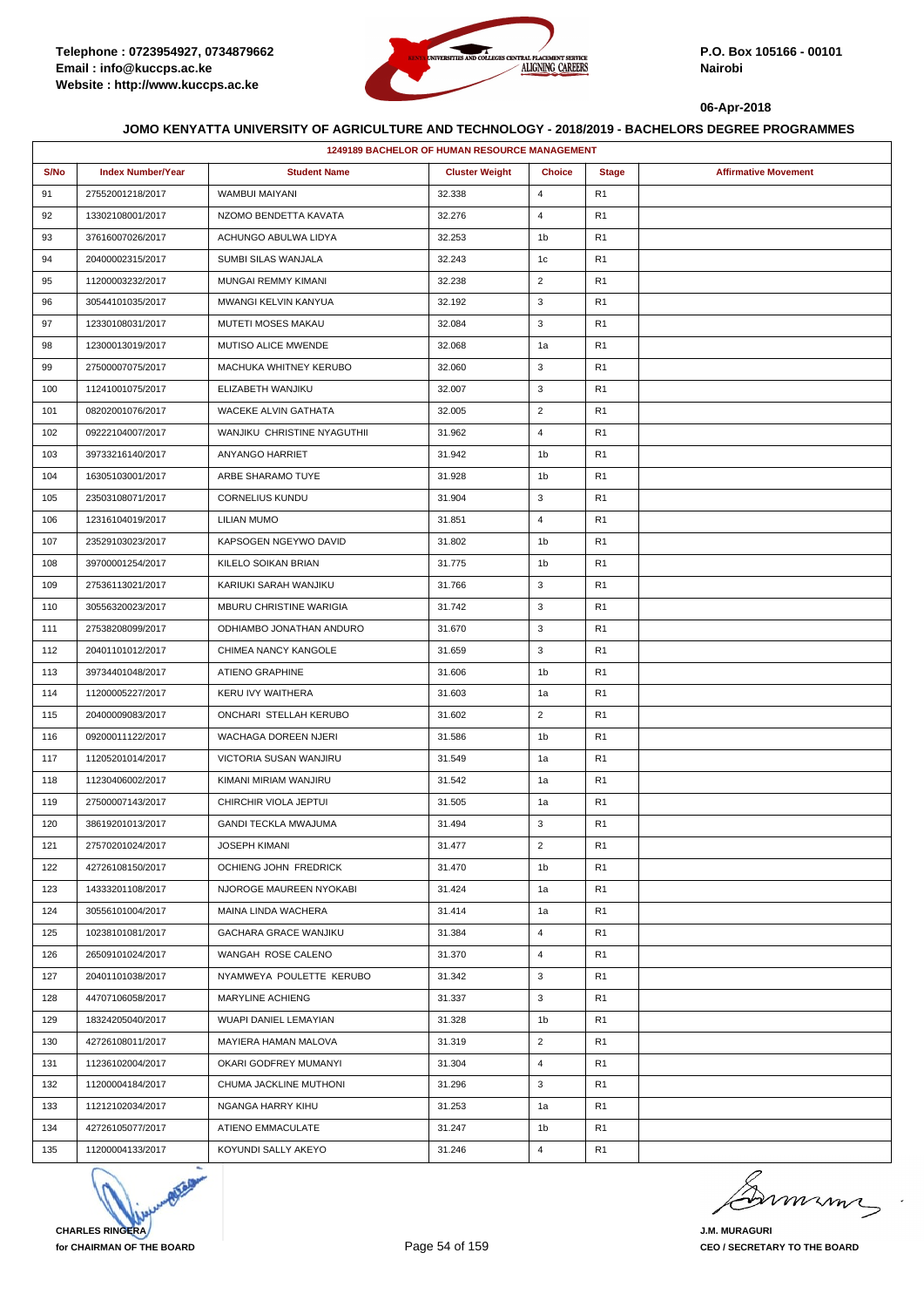

|      | <b>1249189 BACHELOR OF HUMAN RESOURCE MANAGEMENT</b> |                                                                         |                       |                |                |                                                   |  |  |  |  |
|------|------------------------------------------------------|-------------------------------------------------------------------------|-----------------------|----------------|----------------|---------------------------------------------------|--|--|--|--|
| S/No | <b>Index Number/Year</b>                             | <b>Student Name</b>                                                     | <b>Cluster Weight</b> | <b>Choice</b>  | <b>Stage</b>   | <b>Affirmative Movement</b>                       |  |  |  |  |
| 136  | 40735201073/2017                                     | NYNGUTE BILHA GESARE                                                    | 31.235                | 1 <sub>b</sub> | R <sub>1</sub> |                                                   |  |  |  |  |
| 137  | 09200011090/2017                                     | MOHAMED ZULFAH WANJIKU                                                  | 31.220                | 1a             | R1             |                                                   |  |  |  |  |
| 138  | 37617211127/2017                                     | ODONGO NYONGESA ONESMUS                                                 | 31.180                | 1 <sub>b</sub> | R1             |                                                   |  |  |  |  |
| 139  | 27536202128/2017                                     | NYAGUTHII PAMELA WAITHERA                                               | 31.166                | 2              | R1             |                                                   |  |  |  |  |
| 140  | 24500022201/2017                                     | KIMUTAI BRIAN KIPNG'ETICH                                               | 31.153                | $\overline{2}$ | R <sub>1</sub> |                                                   |  |  |  |  |
| 141  | 23500003151/2017                                     | KALUMA DONATA NKIROTE                                                   | 31.124                | 3              | R1             |                                                   |  |  |  |  |
| 142  | 20404013031/2017                                     | QURESHO MOHAMED                                                         | 31.123                | 3              | R <sub>1</sub> |                                                   |  |  |  |  |
| 143  | 10226231001/2017                                     | <b>GACHERU SUSAN WAITHIRA</b>                                           | 31.108                | 3              | R <sub>1</sub> |                                                   |  |  |  |  |
| 144  | 44739104020/2017                                     | <b>OWINO LINET ATIENO</b>                                               | 31.079                | 1a             | R1             |                                                   |  |  |  |  |
| 145  | 31557207021/2017                                     | NGANGA RACHEAL NJERI                                                    | 31.030                | 3              | R1             |                                                   |  |  |  |  |
| 146  | 20400008119/2017                                     | <b>ISAAC MELVIN MCHARO</b>                                              | 31.016                | 1 <sub>b</sub> | R <sub>1</sub> |                                                   |  |  |  |  |
| 147  | 28500005191/2017                                     | <b>JEPKOSGEI EDDAH</b>                                                  | 31.011                | $\overline{4}$ | R1             |                                                   |  |  |  |  |
| 148  | 15304219009/2017                                     | <b>MOHAMUD H ALIYA</b>                                                  | 31.001                | 1a             | R1             |                                                   |  |  |  |  |
| 149  | 42700005331/2017                                     | KIBWANGA KEITH SALIMIN                                                  | 30.960                | $\overline{2}$ | R <sub>1</sub> | GENDER Affirmative: Moved from 3 R1:1249247 JKUAT |  |  |  |  |
| 150  | 19326201082/2017                                     | NJERU MUGENDI TEDDYCLEG                                                 | 30.902                | 1 <sub>b</sub> | R <sub>1</sub> | GENDER Affirmative: Moved from 1c R1:1253189 MU   |  |  |  |  |
| 151  | 12301771071/2017                                     | ABDIGHAFAR MOHAMED ABDI                                                 | 30.858                | 1 <sub>b</sub> | R1             | GENDER Affirmative: Moved from 1c R1:1253189 MU   |  |  |  |  |
| 152  | 02100006048/2017                                     | <b>GAFO ALVINE HADUYO</b>                                               | 30.303                | $\overline{2}$ | CA             | ASAL Affirmative: Moved from 1a R2:1229245 MSU    |  |  |  |  |
| 153  | 01114102052/2017                                     | NURU HABINI ALI                                                         | 29.186                | 2              | CA             | ASAL Affirmative: Moved from 1a R2:1078136 ANU    |  |  |  |  |
|      |                                                      | APPROVED 1249189 BACHELOR OF HUMAN RESOURCE MANAGEMENT 153 CANDIDATE(S) |                       |                |                |                                                   |  |  |  |  |



mmmn

**J.M. MURAGURI CEO / SECRETARY TO THE BOARD**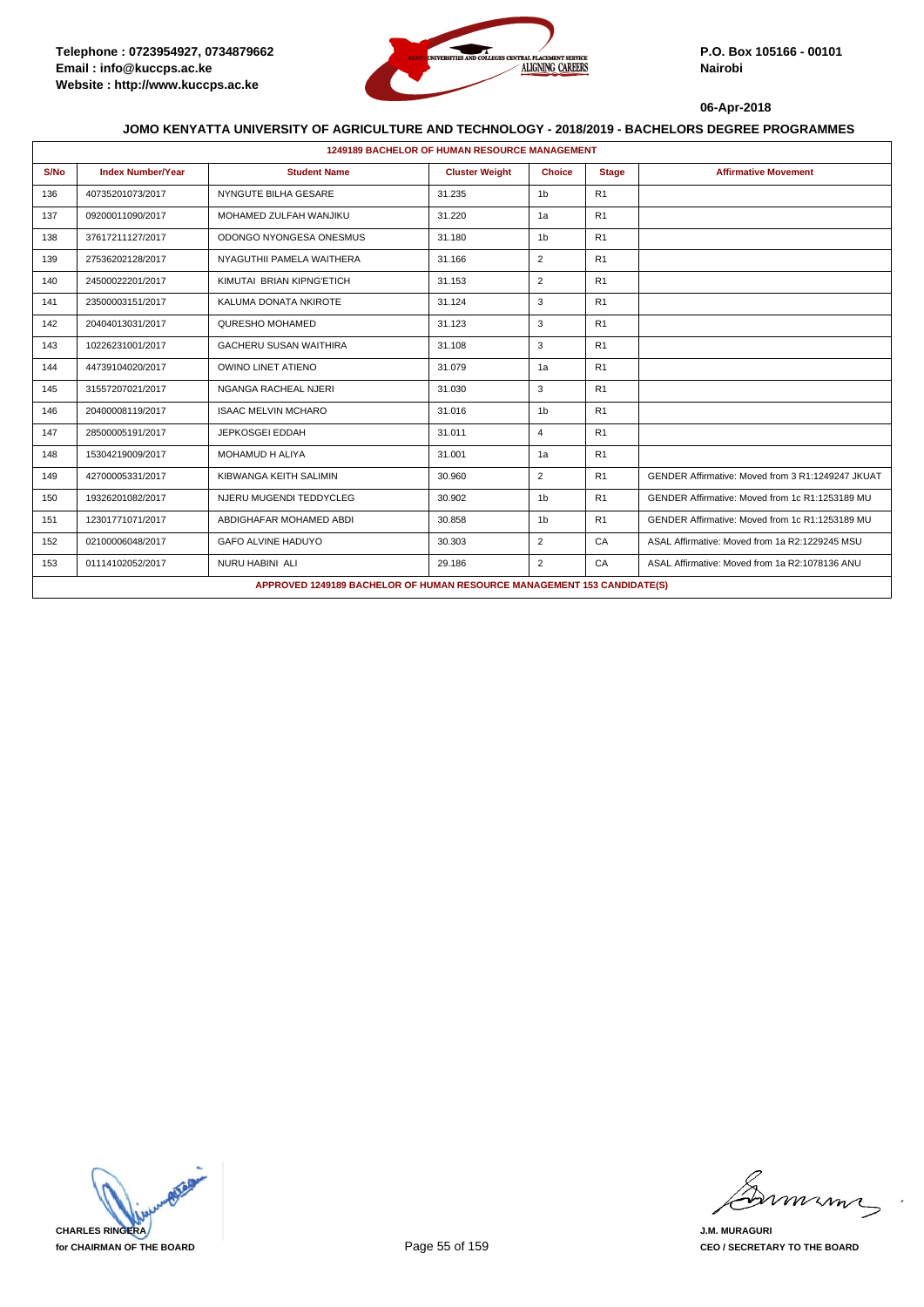

|                | <b>1249191 BACHELOR OF SCIENCE (FOOD SCIENCE AND NUTRITION)</b>                  |                      |                       |               |                |                             |  |  |  |
|----------------|----------------------------------------------------------------------------------|----------------------|-----------------------|---------------|----------------|-----------------------------|--|--|--|
| S/No           | <b>Index Number/Year</b>                                                         | <b>Student Name</b>  | <b>Cluster Weight</b> | <b>Choice</b> | <b>Stage</b>   | <b>Affirmative Movement</b> |  |  |  |
|                | 34518102050/2017                                                                 | CHELIMO JEPTOO MERCY | 38.174                |               | R <sub>1</sub> |                             |  |  |  |
| $\overline{2}$ | 18307102008/2017                                                                 | MUTUA WINSLET MUMO   | 36.344                |               | R <sub>2</sub> |                             |  |  |  |
|                | APPROVED 1249191 BACHELOR OF SCIENCE (FOOD SCIENCE AND NUTRITION) 2 CANDIDATE(S) |                      |                       |               |                |                             |  |  |  |

**CHARLES RINGERA for CHAIRMAN OF THE BOARD**

mimi

**J.M. MURAGURI CEO / SECRETARY TO THE BOARD**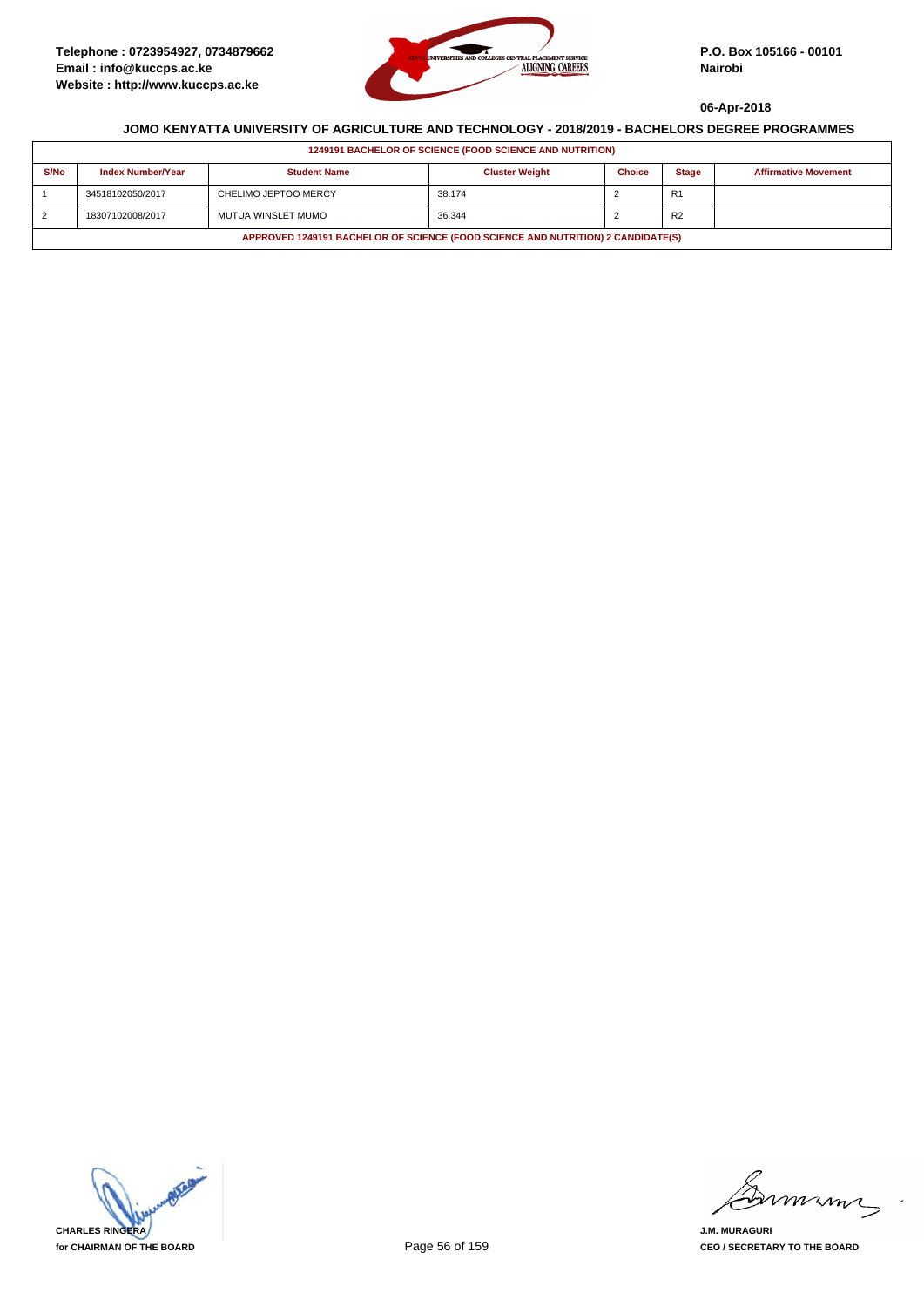

|                | 1249194 BACHELOR OF SCIENCE IN MEDICAL LABORATORY SCIENCES |                                                                                     |                       |                |                |                                                      |  |  |
|----------------|------------------------------------------------------------|-------------------------------------------------------------------------------------|-----------------------|----------------|----------------|------------------------------------------------------|--|--|
| S/No           | <b>Index Number/Year</b>                                   | <b>Student Name</b>                                                                 | <b>Cluster Weight</b> | <b>Choice</b>  | <b>Stage</b>   | <b>Affirmative Movement</b>                          |  |  |
| $\mathbf{1}$   | 44739104002/2017                                           | ONYANGO BERYL ADHIAMBO                                                              | 40.995                | 1a             | R <sub>1</sub> |                                                      |  |  |
| $\overline{2}$ | 30544204001/2017                                           | <b>WACHIRA IAN KIRURI</b>                                                           | 40.720                | 1a             | R1             |                                                      |  |  |
| 3              | 29513101004/2017                                           | ROTUMOI DEBORAH CHEMTAI                                                             | 40.647                | 3              | R <sub>1</sub> |                                                      |  |  |
| 4              | 11200002168/2017                                           | <b>GITHAIGA PATIENCE WANGUI</b>                                                     | 40.244                | 1a             | R <sub>1</sub> |                                                      |  |  |
| 5              | 11200006020/2017                                           | MUKUA SOPHIA NYIHA                                                                  | 39.541                | $\overline{4}$ | R <sub>1</sub> |                                                      |  |  |
| 6              | 11200004029/2017                                           | <b>RASTO EFFIE ACHIENG</b>                                                          | 39.347                | 1a             | R <sub>1</sub> |                                                      |  |  |
| $\overline{7}$ | 44717101005/2017                                           | OKOMBO JOE BOB                                                                      | 39.171                | $\overline{2}$ | R <sub>1</sub> |                                                      |  |  |
| 8              | 39733307008/2017                                           | <b>AWINO MACKRINE</b>                                                               | 38.920                | $\overline{4}$ | R1             |                                                      |  |  |
| 9              | 42721202032/2017                                           | <b>MBUYA BENJAMIN OCHIENG'</b>                                                      | 38.903                | 3              | R <sub>1</sub> |                                                      |  |  |
| 10             | 41742103007/2017                                           | OTIENO ERICK ODHIAMBO                                                               | 38.651                | 1a             | R <sub>1</sub> |                                                      |  |  |
| 11             | 42721202021/2017                                           | OLUOCH DALMAS ODHIAMBO                                                              | 38.477                | $\overline{4}$ | R <sub>1</sub> |                                                      |  |  |
| 12             | 35609104030/2017                                           | NSUBUGA K DENNIS                                                                    | 38.468                | 1a             | R <sub>1</sub> |                                                      |  |  |
| 13             | 42705102007/2017                                           | OBOLA BERYL APONDI                                                                  | 38.367                | 3              | R <sub>1</sub> |                                                      |  |  |
| 14             | 13354101003/2017                                           | JUMBE MUTINDA DANIEL                                                                | 38.342                | $\overline{4}$ | R1             |                                                      |  |  |
| 15             | 14300011014/2017                                           | MUSILI SUSAN NGWASI                                                                 | 38.076                | 1a             | R <sub>1</sub> |                                                      |  |  |
| 16             | 42738101015/2017                                           | MWAMBA MOSINYA HAPPINESS                                                            | 37.760                | $\overline{2}$ | R <sub>1</sub> |                                                      |  |  |
| 17             | 15304102003/2017                                           | NGUMBA PATIENCE MUTHONI                                                             | 37.738                | 3              | R1             |                                                      |  |  |
| 18             | 41710301099/2017                                           | <b>OMONDI BRAD</b>                                                                  | 37.702                | $\overline{2}$ | R <sub>1</sub> |                                                      |  |  |
| 19             | 18336104001/2017                                           | NGUTI JANET MWIKALI                                                                 | 37.682                | $\overline{2}$ | R <sub>1</sub> |                                                      |  |  |
| 20             | 36600004057/2017                                           | SIKUKU MUCHENJE BONFACE                                                             | 37.638                | $\overline{2}$ | R1             |                                                      |  |  |
| 21             | 40735201008/2017                                           | OMENGE YVONNE OMBOTO                                                                | 37.586                | 1a             | R <sub>1</sub> |                                                      |  |  |
| 22             | 34518102024/2017                                           | CYNTHIA JEMWETICH KIPCHUMBA                                                         | 37.568                | 3              | R <sub>1</sub> |                                                      |  |  |
| 23             | 27537301012/2017                                           | CHESANG MERCY TOWETT                                                                | 37.550                | 1a             | R <sub>1</sub> |                                                      |  |  |
| 24             | 24500004035/2017                                           | CHESIRE CHELSEA CHEPKORIR                                                           | 37.300                | 1b             | R <sub>1</sub> |                                                      |  |  |
| 25             | 42726107062/2017                                           | SIJEYO CHRISTIAN ODONGO                                                             | 37.202                | 1c             | R <sub>1</sub> |                                                      |  |  |
| 26             | 44729116008/2017                                           | RICHARD RONICK LANGO                                                                | 37.125                | 1a             | R1             |                                                      |  |  |
| 27             | 23500014042/2017                                           | <b>TONY KIPROR</b>                                                                  | 37.111                | 3              | R <sub>1</sub> |                                                      |  |  |
| 28             | 39700001162/2017                                           | CHEROP KIPSANG GODFREY                                                              | 37.040                | 3              | R <sub>1</sub> |                                                      |  |  |
| 29             | 23528111001/2017                                           | <b>ERIC KEMBOI</b>                                                                  | 36.948                | $\overline{4}$ | R <sub>1</sub> |                                                      |  |  |
| 30             | 24500004048/2017                                           | CHELIMO CAROLINE                                                                    | 36.877                | $\overline{4}$ | R <sub>1</sub> |                                                      |  |  |
| 31             | 13300005034/2017                                           | DAVID MERCY WAYUA                                                                   | 36.845                | 2              | R1             |                                                      |  |  |
| 32             | 28500005152/2017                                           | NJERI CATHERINE                                                                     | 36.684                | 3              | R <sub>1</sub> |                                                      |  |  |
| 33             | 37600005016/2017                                           | <b>BRANICE TATU ANYONYI</b>                                                         | 36.646                | 1a             | R <sub>1</sub> |                                                      |  |  |
| 34             | 38600003090/2017                                           | OMODING ALICE AKWII                                                                 | 36.551                | 1c             | R1             |                                                      |  |  |
| 35             | 30544107001/2017                                           | NJAU SALOME WANJIKU                                                                 | 36.458                | 1c             | R1             |                                                      |  |  |
| 36             | 29513304006/2017                                           | <b>TANUI K MIKE</b>                                                                 | 36.430                | 1a             | R <sub>1</sub> |                                                      |  |  |
| 37             | 44739102003/2017                                           | OKOMO TOBIAS OCHIENG                                                                | 36.309                | $\overline{4}$ | R <sub>1</sub> |                                                      |  |  |
| 38             | 11200001162/2017                                           | NJOROGE ERIC MUINAMI                                                                | 36.211                | $\mathbf{3}$   | R <sub>1</sub> |                                                      |  |  |
| 39             | 27500009025/2017                                           | MUNGAI TABITHA MUTHONI                                                              | 36.143                | 3              | R <sub>1</sub> |                                                      |  |  |
| 40             | 23528116002/2017                                           | <b>NEKESA WINNIE</b>                                                                | 36.078                | 1a             | R1             |                                                      |  |  |
| 41             | 45801121001/2017                                           | FATUMA MOHAMED ABDI                                                                 | 34.979                | $\overline{2}$ | R1             | ASAL Affirmative: Moved from Unsuccessful Applicants |  |  |
|                |                                                            | APPROVED 1249194 BACHELOR OF SCIENCE IN MEDICAL LABORATORY SCIENCES 41 CANDIDATE(S) |                       |                |                |                                                      |  |  |

**CHARLES RINGERA for CHAIRMAN OF THE BOARD**

murme

**J.M. MURAGURI CEO / SECRETARY TO THE BOARD**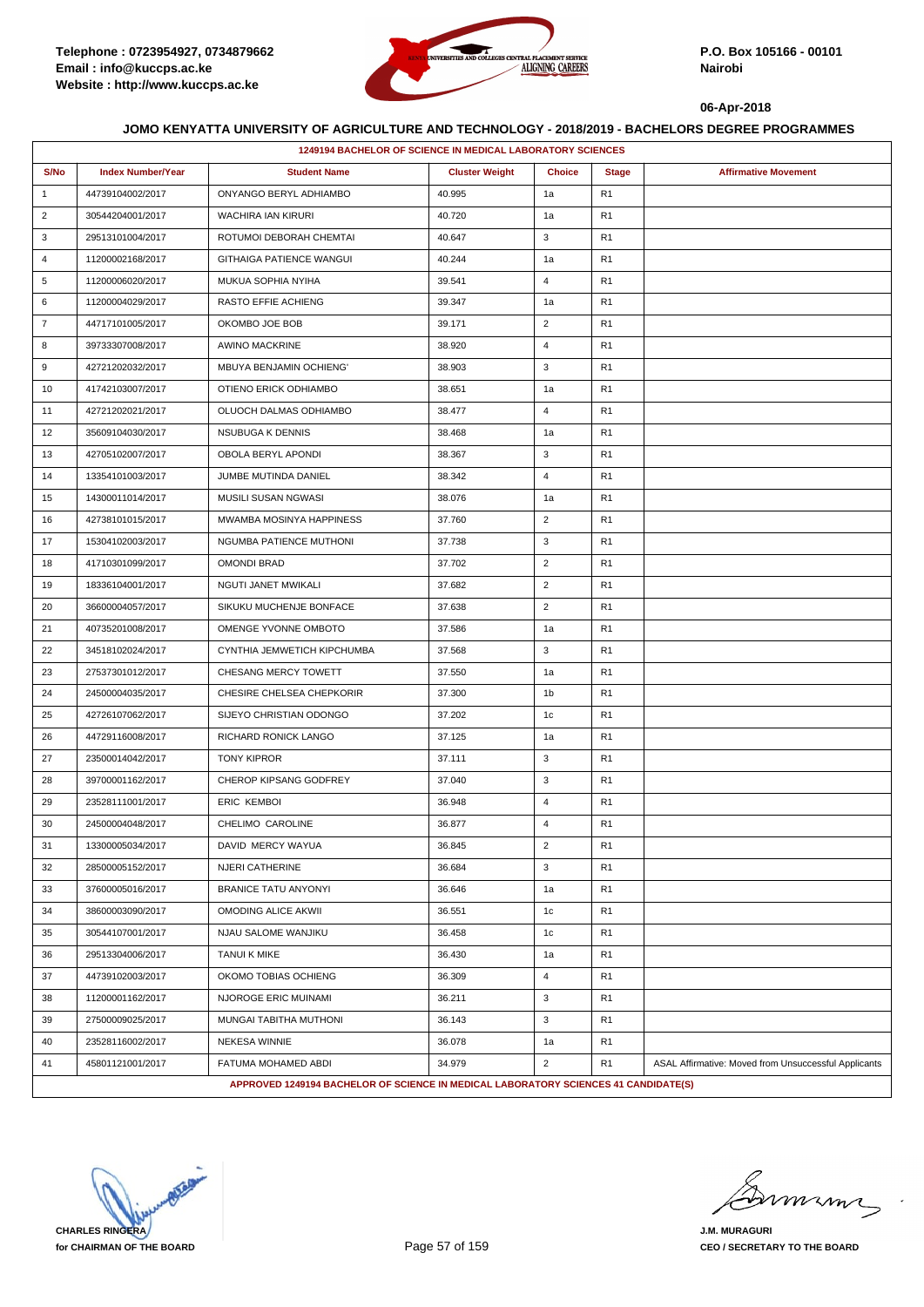

|                |                          | 1249197 BACHELOR OF SCIENCE (TELECOMMUNICATION AND INFORMATION ENGINEERING)                          |                       |                |                |                                                 |
|----------------|--------------------------|------------------------------------------------------------------------------------------------------|-----------------------|----------------|----------------|-------------------------------------------------|
| S/No           | <b>Index Number/Year</b> | <b>Student Name</b>                                                                                  | <b>Cluster Weight</b> | <b>Choice</b>  | <b>Stage</b>   | <b>Affirmative Movement</b>                     |
| $\mathbf{1}$   | 11200002052/2017         | KINGORI GATHUNGO                                                                                     | 45.285                | 1a             | R <sub>1</sub> |                                                 |
| $\overline{2}$ | 08237012004/2017         | THIONGO JANE WANJIRU                                                                                 | 45.253                | 1a             | R <sub>1</sub> |                                                 |
| 3              | 36602102002/2017         | SITATI ALBERT WESONGA                                                                                | 44.945                | 1a             | R <sub>1</sub> |                                                 |
| 4              | 11200003005/2017         | JACOB ORWA OYIM                                                                                      | 44.593                | 1a             | R <sub>1</sub> |                                                 |
| 5              | 29500006041/2017         | KIRUI DAVID KIPKOECH                                                                                 | 44.527                | 1a             | R <sub>1</sub> |                                                 |
| 6              | 29500006045/2017         | CHEMELIL CALEB KOMEN                                                                                 | 44.235                | 1a             | R <sub>1</sub> |                                                 |
| $\overline{7}$ | 11200002007/2017         | AWINO CHARLOTTE RUTH                                                                                 | 44.116                | 1a             | R <sub>1</sub> |                                                 |
| 8              | 10208311015/2017         | <b>GREGORY MWANGI</b>                                                                                | 43.949                | 1a             | R <sub>1</sub> |                                                 |
| 9              | 11200005006/2017         | AROMA GRACE ATIENO                                                                                   | 43.718                | 1a             | R <sub>1</sub> |                                                 |
| 10             | 38600003011/2017         | AKOTH ELIZABETH JAEL                                                                                 | 43.707                | 1a             | R <sub>1</sub> |                                                 |
| 11             | 36600004022/2017         | MAINA JAMES MACHARIA                                                                                 | 43.663                | 1a             | R <sub>1</sub> |                                                 |
| 12             | 40700002020/2017         | DONALD OJWANG OKELLO                                                                                 | 43.653                | 3              | R <sub>1</sub> |                                                 |
| 13             | 38600003005/2017         | <b>LOVE ESTHER</b>                                                                                   | 43.640                | 1a             | R <sub>1</sub> |                                                 |
| 14             | 38619102009/2017         | ONJIRI SHADRACK IAN                                                                                  | 43.557                | 1a             | R <sub>1</sub> |                                                 |
| 15             | 26500001039/2017         | SIMIYU PATIENCE SIMULI                                                                               | 43.526                | 1a             | R <sub>1</sub> |                                                 |
| 16             | 44700006019/2017         | <b>RONNIE C MARK</b>                                                                                 | 43.517                | $\overline{2}$ | R <sub>1</sub> |                                                 |
| 17             | 23500014034/2017         | MAKANA OCHARO DOMINIC                                                                                | 43.239                | $\overline{2}$ | R <sub>1</sub> |                                                 |
| 18             | 36602102001/2017         | WANJALA SAMSON BARASA                                                                                | 43.183                | $\overline{2}$ | R <sub>1</sub> |                                                 |
| 19             | 27552001021/2017         | <b>BUYANZI FAVOUR</b>                                                                                | 43.123                | $\overline{4}$ | R <sub>1</sub> |                                                 |
| 20             | 11200004021/2017         | KHASAMANI AGNETTA                                                                                    | 43.096                | 1a             | R <sub>1</sub> |                                                 |
| 21             | 38619102014/2017         | SINDANI EDGAR                                                                                        | 43.043                | 3              | R <sub>1</sub> |                                                 |
| 22             | 29500006031/2017         | KANGOGO NATHAN KIPROP                                                                                | 42.991                | 1a             | R <sub>1</sub> |                                                 |
| 23             | 42700005200/2017         | OBIERO ODHIAMBO JOSHUA                                                                               | 42.935                | 3              | R <sub>1</sub> |                                                 |
| 24             | 27500008014/2017         | AKHENDA HARNIC JUMA                                                                                  | 42.914                | $\overline{4}$ | R <sub>1</sub> |                                                 |
| 25             | 02100005012/2017         | SAID AWADH AWADH                                                                                     | 42.778                | 3              | R <sub>1</sub> |                                                 |
| 26             | 20400003048/2017         | MARYPHINE VIOLATA WANDERA                                                                            | 42.777                | 1a             | R <sub>1</sub> |                                                 |
| 27             | 42700005054/2017         | JOHN LBALUNYE                                                                                        | 42.756                | 1a             | R <sub>1</sub> |                                                 |
| 28             | 36600004036/2017         | SAKWA DOMINIC WAFUBWA                                                                                | 42.736                | 1a             | R <sub>1</sub> |                                                 |
| 29             | 23500014117/2017         | KUI SAM FADHILI                                                                                      | 42.658                | 1a             | R <sub>1</sub> |                                                 |
| 30             | 39734405002/2017         | OLOO CRAIG NICOLA                                                                                    | 42.621                | 1a             | R <sub>1</sub> |                                                 |
| 31             | 40700002019/2017         | MOSES BOAZ NYAGAKA                                                                                   | 42.602                | 2              | R1             |                                                 |
| 32             | 26500001023/2017         | SAWANDA MARIAM ODHIAMBO                                                                              | 42.572                | 1a             | R <sub>1</sub> |                                                 |
| 33             | 20400008027/2017         | WAMBUA MESHACK MUTUA                                                                                 | 42.556                | 3              | R <sub>1</sub> |                                                 |
| 34             | 27538204002/2017         | MUBIA ANN WANJIKU                                                                                    | 42.382                | 1a             | R <sub>1</sub> |                                                 |
| 35             | 42700005163/2017         | <b>ONDIEKI OWEN</b>                                                                                  | 42.356                | $\overline{2}$ | R <sub>1</sub> |                                                 |
| 36             | 36600004024/2017         | <b>JUNIOUR DAVIES</b>                                                                                | 42.310                | 3              | R <sub>1</sub> |                                                 |
| 37             | 11200005041/2017         | WANGARI JUNN HOPE WANGAI                                                                             | 42.273                | 1a             | R <sub>1</sub> |                                                 |
| 38             | 27552048001/2017         | TITUS IRENE LINAH                                                                                    | 42.256                | $\overline{2}$ | R <sub>1</sub> |                                                 |
| 39             | 36600004073/2017         | JAMES JUMA SINDANI                                                                                   | 42.254                | 1a             | R <sub>1</sub> |                                                 |
| 40             | 20400008097/2017         | WAMBUA ERNEST MUTISYA                                                                                | 42.220                | $\overline{2}$ | R1             |                                                 |
| 41             | 32516106001/2017         | RASUNGU EMMANUEL ACHINGA                                                                             | 40.354                | $\overline{2}$ | R <sub>1</sub> | ASAL Affirmative: Moved from 3 R1:1249540 JKUAT |
|                |                          | APPROVED 1249197 BACHELOR OF SCIENCE (TELECOMMUNICATION AND INFORMATION ENGINEERING) 41 CANDIDATE(S) |                       |                |                |                                                 |

**CHARLES RINGERA for CHAIRMAN OF THE BOARD**

murme

**J.M. MURAGURI CEO / SECRETARY TO THE BOARD**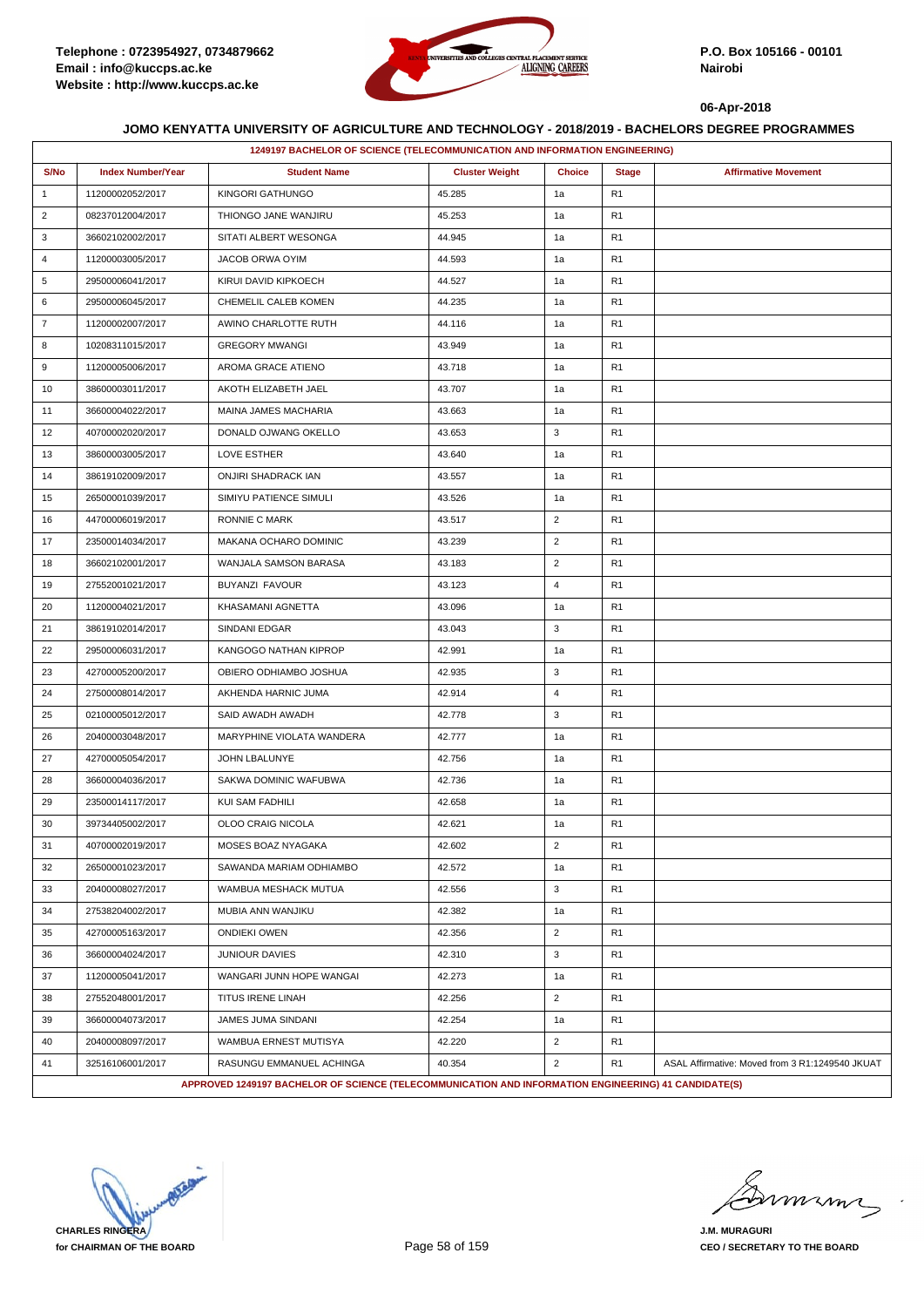

|                | 1249206 BACHELOR OF BUSINESS AND INFORMATION TECHNOLOGY |                             |                       |                |                |                             |  |  |  |
|----------------|---------------------------------------------------------|-----------------------------|-----------------------|----------------|----------------|-----------------------------|--|--|--|
| S/No           | <b>Index Number/Year</b>                                | <b>Student Name</b>         | <b>Cluster Weight</b> | <b>Choice</b>  | <b>Stage</b>   | <b>Affirmative Movement</b> |  |  |  |
| $\mathbf{1}$   | 20400002203/2017                                        | SHAKA MARKO LWAKI           | 41.623                | 1a             | R <sub>1</sub> |                             |  |  |  |
| $\overline{2}$ | 27552001096/2017                                        | OMONDO JOB WAWIRE           | 40.823                | 1a             | R <sub>1</sub> |                             |  |  |  |
| 3              | 42700005208/2017                                        | SUNGUH STEVE AMWOYO         | 40.778                | $\overline{2}$ | R <sub>1</sub> |                             |  |  |  |
| 4              | 34518102031/2017                                        | KIBET JEPTOO RUTH           | 40.602                | 1a             | R <sub>1</sub> |                             |  |  |  |
| 5              | 34518102161/2017                                        | TUM CHEPTOO FAITH           | 39.611                | 1a             | R <sub>1</sub> |                             |  |  |  |
| 6              | 20400002043/2017                                        | MARIWA SAMUEL OKOTH         | 39.279                | 1a             | R1             |                             |  |  |  |
| $\overline{7}$ | 39700001023/2017                                        | BILL HENRY OMONDI           | 38.911                | 3              | R <sub>1</sub> |                             |  |  |  |
| 8              | 20410001028/2017                                        | BAIYA PRISCILLA WAMBUI      | 38.503                | $\overline{2}$ | R <sub>1</sub> |                             |  |  |  |
| 9              | 36635003001/2017                                        | CHELOTI EMMANUEL WANJALA    | 37.361                | $\overline{4}$ | R <sub>1</sub> |                             |  |  |  |
| 10             | 01101201009/2017                                        | BAYA MOSES BAYA             | 37.338                | 1a             | R <sub>1</sub> |                             |  |  |  |
| 11             | 12314215002/2017                                        | MUAMBI ESTHER MWENDE        | 36.221                | 1c             | R <sub>1</sub> |                             |  |  |  |
| 12             | 44739104070/2017                                        | OKOTH BELINDA AUMA          | 35.874                | 1a             | R <sub>1</sub> |                             |  |  |  |
| 13             | 28500005077/2017                                        | MOKAMI RITA MARWA           | 35.732                | 1a             | R <sub>1</sub> |                             |  |  |  |
| 14             | 24505104058/2017                                        | KAMARA MUTAI LABAN          | 35.709                | 1a             | R <sub>1</sub> |                             |  |  |  |
| 15             | 07216101023/2017                                        | GICHURU SIMON MUNGAI        | 35.657                | $\overline{2}$ | R <sub>1</sub> |                             |  |  |  |
| 16             | 10208311165/2017                                        | MWANGI SAMUEL MUNGAI        | 35.640                | 1a             | R <sub>1</sub> |                             |  |  |  |
| 17             | 43700008142/2017                                        | POLYCAP NYAMWAYA GICHORA    | 35.619                | 1c             | R <sub>1</sub> |                             |  |  |  |
| 18             | 14303101126/2017                                        | NDWIGA KENNEDY NJERU        | 35.595                | 3              | R1             |                             |  |  |  |
| 19             | 34518102256/2017                                        | KOECH JEPKEMOI SHARON       | 35.391                | $\overline{2}$ | R <sub>1</sub> |                             |  |  |  |
| 20             | 08200010095/2017                                        | GAKUMO MARYANNE WAMBUI      | 35.374                | 3              | R <sub>1</sub> |                             |  |  |  |
| 21             | 18307201009/2017                                        | MAUNDU MWENDWA              | 35.292                | $\overline{4}$ | R <sub>1</sub> |                             |  |  |  |
| 22             | 27536129060/2017                                        | MIKE HENRY KARUKU           | 35.184                | $\overline{2}$ | R <sub>1</sub> |                             |  |  |  |
| 23             | 12316104008/2017                                        | MUTUA NAOMI KAVEKE          | 35.146                | $\overline{2}$ | R <sub>1</sub> |                             |  |  |  |
| 24             | 33562101005/2017                                        | KINYANJUI J WAIRIMU         | 35.015                | 1a             | R <sub>1</sub> |                             |  |  |  |
| 25             | 23500014411/2017                                        | <b>KEITH BORIS</b>          | 34.996                | 1a             | R <sub>1</sub> |                             |  |  |  |
| 26             | 28522535004/2017                                        | CHELANGAT FELISTA           | 34.927                | 1a             | R <sub>1</sub> |                             |  |  |  |
| 27             | 07200014084/2017                                        | KAMAU CHRIS GITHAIGA        | 34.925                | 3              | R <sub>1</sub> |                             |  |  |  |
| 28             | 15300002221/2017                                        | WANJIKU IAN MUNGAI          | 34.923                | $\overline{2}$ | R <sub>1</sub> |                             |  |  |  |
| 29             | 14300006063/2017                                        | MUTINDA BENARD NZIOKA       | 34.795                | 4              | R <sub>1</sub> |                             |  |  |  |
| 30             | 11241001011/2017                                        | NJUGUNA JOYCE WANJIKU       | 34.716                | $\overline{2}$ | R <sub>1</sub> |                             |  |  |  |
| 31             | 35609104015/2017                                        | REBOLE WANDERA ANTHONY      | 34.705                | $\overline{2}$ | R <sub>1</sub> |                             |  |  |  |
| 32             | 11200001307/2017                                        | DANIEL RUWA PATRICK         | 34.540                | 1a             | R <sub>1</sub> |                             |  |  |  |
| 33             | 14333201068/2017                                        | MWANIKI BRENDA VYONNE MUMBI | 34.390                | 1a             | R1             |                             |  |  |  |
| 34             | 09203405051/2017                                        | MAINA SERAH WANJIKU         | 34.376                | 1a             | R <sub>1</sub> |                             |  |  |  |
| 35             | 13300007061/2017                                        | JOHNES BILL MUUO            | 34.342                | 1a             | R <sub>1</sub> |                             |  |  |  |
| 36             | 18347501046/2017                                        | KIMWATU BRIAN KIOKO         | 34.235                | 1c             | R <sub>1</sub> |                             |  |  |  |
| 37             | 10208311172/2017                                        | MUSEE MICHAEL NZAU          | 34.057                | 1a             | R <sub>1</sub> |                             |  |  |  |
| 38             | 11206109016/2017                                        | WAWERU BRIAN NJOROGE        | 34.043                | 1c             | R <sub>1</sub> |                             |  |  |  |
| 39             | 08237012137/2017                                        | WACHIRA ZIPPORAH WOTHAYA    | 34.030                | $\overline{4}$ | R1             |                             |  |  |  |
| 40             | 20405004080/2017                                        | GULAM MAYSARAH ABDULMAJID   | 33.985                | $\overline{4}$ | R <sub>1</sub> |                             |  |  |  |
| 41             | 40700003045/2017                                        | ONSERIO TABITHA KEMUNTO     | 33.958                | 1c             | R <sub>1</sub> |                             |  |  |  |
| 42             | 09203402048/2017                                        | NGIMA CAROLINE GATHONI      | 33.875                | 1a             | R <sub>1</sub> |                             |  |  |  |
| 43             | 27537501801/2017                                        | WAINAINA JAMES              | 33.799                | 1b             | R <sub>1</sub> |                             |  |  |  |
| 44             | 42726101105/2017                                        | ABIERO ALVIN JOHNS          | 33.731                | 1a             | R1             |                             |  |  |  |
| 45             | 10238114081/2017                                        | MUNGA CHRISTOPHER KAMAU     | 33.515                | 1a             | R <sub>1</sub> |                             |  |  |  |



Dimimi  $\Rightarrow$ 

**J.M. MURAGURI CEO / SECRETARY TO THE BOARD**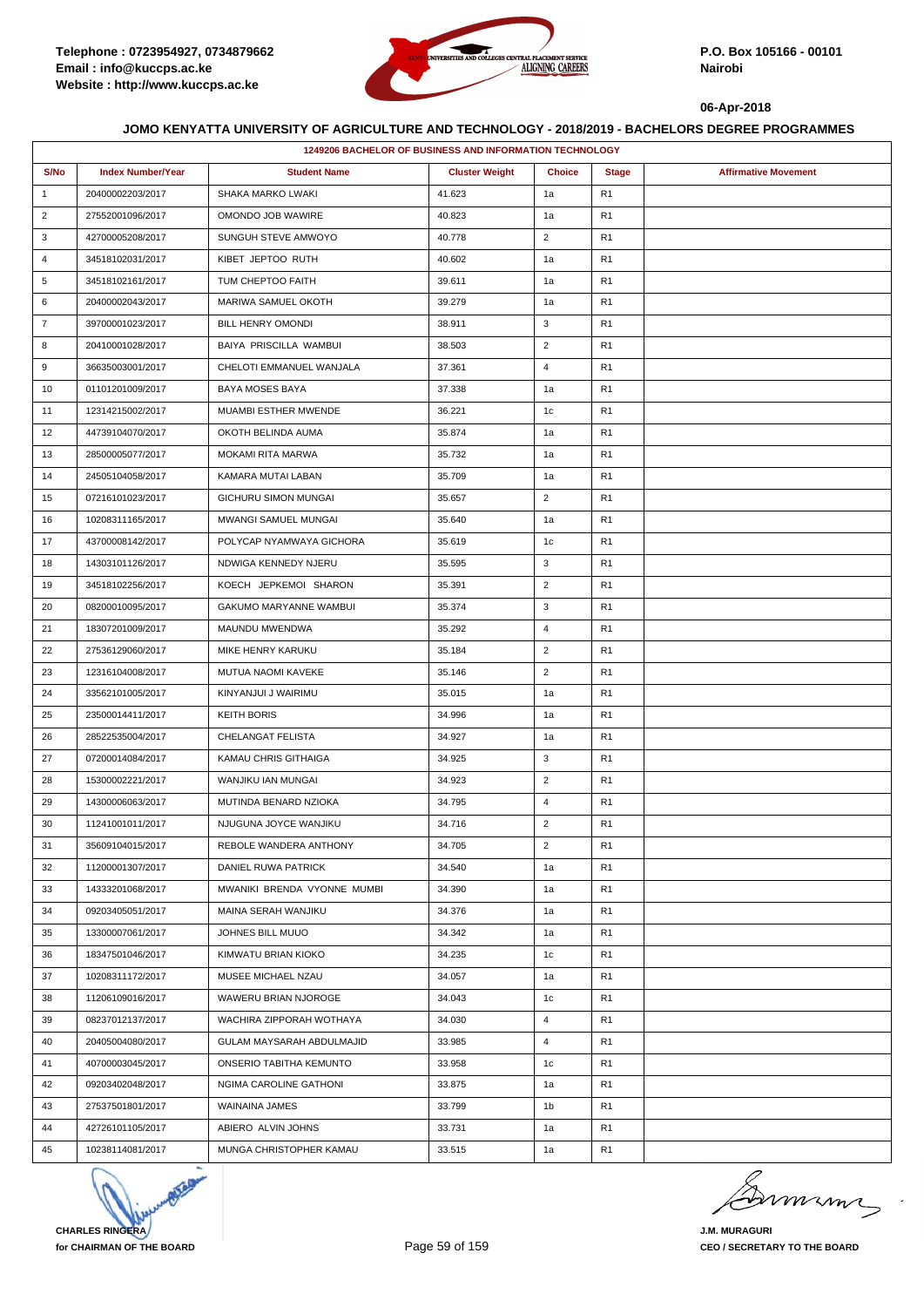

|      | 1249206 BACHELOR OF BUSINESS AND INFORMATION TECHNOLOGY |                              |                       |                |                |                             |  |  |  |
|------|---------------------------------------------------------|------------------------------|-----------------------|----------------|----------------|-----------------------------|--|--|--|
| S/No | <b>Index Number/Year</b>                                | <b>Student Name</b>          | <b>Cluster Weight</b> | <b>Choice</b>  | <b>Stage</b>   | <b>Affirmative Movement</b> |  |  |  |
| 46   | 41710301068/2017                                        | KISIMBA VICTOR DAVID OCHIENG | 33.477                | 3              | R <sub>1</sub> |                             |  |  |  |
| 47   | 20406008032/2017                                        | KAGIRI JOAN NJERI            | 33.454                | $\overline{2}$ | R <sub>1</sub> |                             |  |  |  |
| 48   | 37615001084/2017                                        | LUYUKU ELPHAS CONTRINE       | 33.417                | $\overline{2}$ | R <sub>1</sub> |                             |  |  |  |
| 49   | 39733304091/2017                                        | OKOTH NOBERT ODAYO           | 33.412                | $\overline{4}$ | R <sub>1</sub> |                             |  |  |  |
| 50   | 41742105234/2017                                        | MIKAYE O EZRA                | 33.410                | 1b             | R <sub>1</sub> |                             |  |  |  |
| 51   | 40700002148/2017                                        | ONGERA KEVIN OCHAKO          | 33.376                | 1a             | R <sub>1</sub> |                             |  |  |  |
| 52   | 40732114089/2017                                        | ONSARE BRIAN NYAKABA         | 33.294                | 1a             | R <sub>1</sub> |                             |  |  |  |
| 53   | 01100003039/2017                                        | CHIGODI ANTONY ABOUD         | 33.268                | 3              | R <sub>1</sub> |                             |  |  |  |
| 54   | 20407006011/2017                                        | MUSA FATUMA MUSEO            | 33.241                | 1b             | R <sub>1</sub> |                             |  |  |  |
| 55   | 20408027012/2017                                        | KILONZO FRAISER BRIAN        | 33.171                | 1a             | R <sub>1</sub> |                             |  |  |  |
| 56   | 20404001002/2017                                        | MUSYOKA JIMMY MBONDO         | 33.169                | $\overline{2}$ | R <sub>1</sub> |                             |  |  |  |
| 57   | 27500008142/2017                                        | MWANGI COLLINS EVANS CHEGE   | 33.037                | $\overline{2}$ | R <sub>1</sub> |                             |  |  |  |
| 58   | 39733216052/2017                                        | ABONDO JUDITH AWUOR          | 32.927                | 1a             | R <sub>1</sub> |                             |  |  |  |
| 59   | 27500007044/2017                                        | KWEMOI VIOLA CHEPTOEK        | 32.863                | 1a             | R <sub>1</sub> |                             |  |  |  |
| 60   | 16305201030/2017                                        | ROBA DIDO ADANO              | 32.765                | 1b             | R <sub>1</sub> |                             |  |  |  |
| 61   | 09224201026/2017                                        | WANJOHI MARY WANGUI          | 32.744                | 1b             | R <sub>1</sub> |                             |  |  |  |
| 62   | 09239106087/2017                                        | NJUE KELVIN WANGAI           | 32.724                | 4              | R <sub>1</sub> |                             |  |  |  |
| 63   | 07213103001/2017                                        | BIRICHANI JUMA SOLOMON       | 32.711                | 1a             | R <sub>1</sub> |                             |  |  |  |
| 64   | 11200002288/2017                                        | MOKAYA IVY KERUBO            | 32.697                | 3              | R <sub>1</sub> |                             |  |  |  |
| 65   | 19308304032/2017                                        | MURITHI MURUGI CHRISTINE     | 32.655                | 3              | R <sub>1</sub> |                             |  |  |  |
| 66   | 37607201009/2017                                        | MISSIE JOAN                  | 32.441                | 1a             | R <sub>1</sub> |                             |  |  |  |
| 67   | 28522505188/2017                                        | MANANI KIPKEMBOI DENNIS      | 32.437                | 4              | R <sub>1</sub> |                             |  |  |  |
| 68   | 27500007064/2017                                        | MUSYOKI ANASTASIA MBULA      | 32.413                | 4              | R <sub>1</sub> |                             |  |  |  |
| 69   | 11200004135/2017                                        | KYALO GRACE NDANU            | 32.386                | $\overline{2}$ | R <sub>1</sub> |                             |  |  |  |
| 70   | 09203401028/2017                                        | MBURU STEPHEN MUNGAI         | 32.276                | $\overline{4}$ | R <sub>1</sub> |                             |  |  |  |
| 71   | 33517102018/2017                                        | KIRWA BENARD KIMUTAI         | 32.204                | 1a             | R <sub>1</sub> |                             |  |  |  |
| 72   | 10227301201/2017                                        | <b>GICHACHI IAN MWAURA</b>   | 32.021                | 1a             | R <sub>1</sub> |                             |  |  |  |
| 73   | 27552065005/2017                                        | ABDIRAHMAN ADAN MOHAMED      | 32.015                | $\overline{4}$ | R <sub>1</sub> |                             |  |  |  |
| 74   | 18324106001/2017                                        | KAVUU WINFRED NDUNGE         | 31.986                | 1a             | R <sub>1</sub> |                             |  |  |  |
| 75   | 39700001302/2017                                        | MUTALI JORAM WANYONYI        | 31.973                | $\overline{2}$ | R <sub>1</sub> |                             |  |  |  |
| 76   | 32516106037/2017                                        | THEURI SIMON KABIRU          | 31.943                | 1a             | R <sub>1</sub> |                             |  |  |  |
| 77   | 41709203010/2017                                        | <b>FAITH ADHIAMBO</b>        | 31.935                | 1a             | R <sub>1</sub> |                             |  |  |  |
| 78   | 39733212012/2017                                        | ODILA DENNIS OMOLLO          | 31.899                | $\overline{4}$ | R <sub>1</sub> |                             |  |  |  |
| 79   | 37616007015/2017                                        | BETT VIOLET AMINA            | 31.887                | 1a             | R <sub>1</sub> |                             |  |  |  |
| 80   | 10208311126/2017                                        | MBUGUA EVANS KARANU          | 31.870                | 1c             | R <sub>1</sub> |                             |  |  |  |
| 81   | 27552001197/2017                                        | SAMOEI CHELUGET BONITO       | 31.805                | $\overline{2}$ | R <sub>1</sub> |                             |  |  |  |
| 82   | 20400003245/2017                                        | NYABOKE SHARON KANANI        | 31.707                | 1a             | R <sub>1</sub> |                             |  |  |  |
| 83   | 15304102118/2017                                        | MUKIRI RHODA KAINGA          | 31.695                | 1a             | R <sub>1</sub> |                             |  |  |  |
| 84   | 11236119005/2017                                        | KAHURA SIMON MUIRURI         | 31.669                | 3              | R <sub>1</sub> |                             |  |  |  |
| 85   | 24500022151/2017                                        | CHUNGULI CALEB WAFULA        | 31.647                | 1a             | R <sub>1</sub> |                             |  |  |  |
| 86   | 08218102046/2017                                        | WANJIRU JANET WANJIRU        | 31.559                | 1a             | R <sub>1</sub> |                             |  |  |  |
| 87   | 20410001063/2017                                        | THUO VIRGINIA WAIRIMU        | 31.474                | 3              | R <sub>1</sub> |                             |  |  |  |
| 88   | 41710301208/2017                                        | ONGERA OMBIRO DALTON         | 31.447                | 1a             | R <sub>1</sub> |                             |  |  |  |
| 89   | 11205108016/2017                                        | NANJALA JOAN NYONGESA        | 31.370                | 4              | R <sub>1</sub> |                             |  |  |  |
| 90   | 14355202005/2017                                        | KANJA REGINA                 | 31.369                | $\overline{4}$ | R <sub>1</sub> |                             |  |  |  |



Dimimi  $\Rightarrow$ 

**J.M. MURAGURI CEO / SECRETARY TO THE BOARD**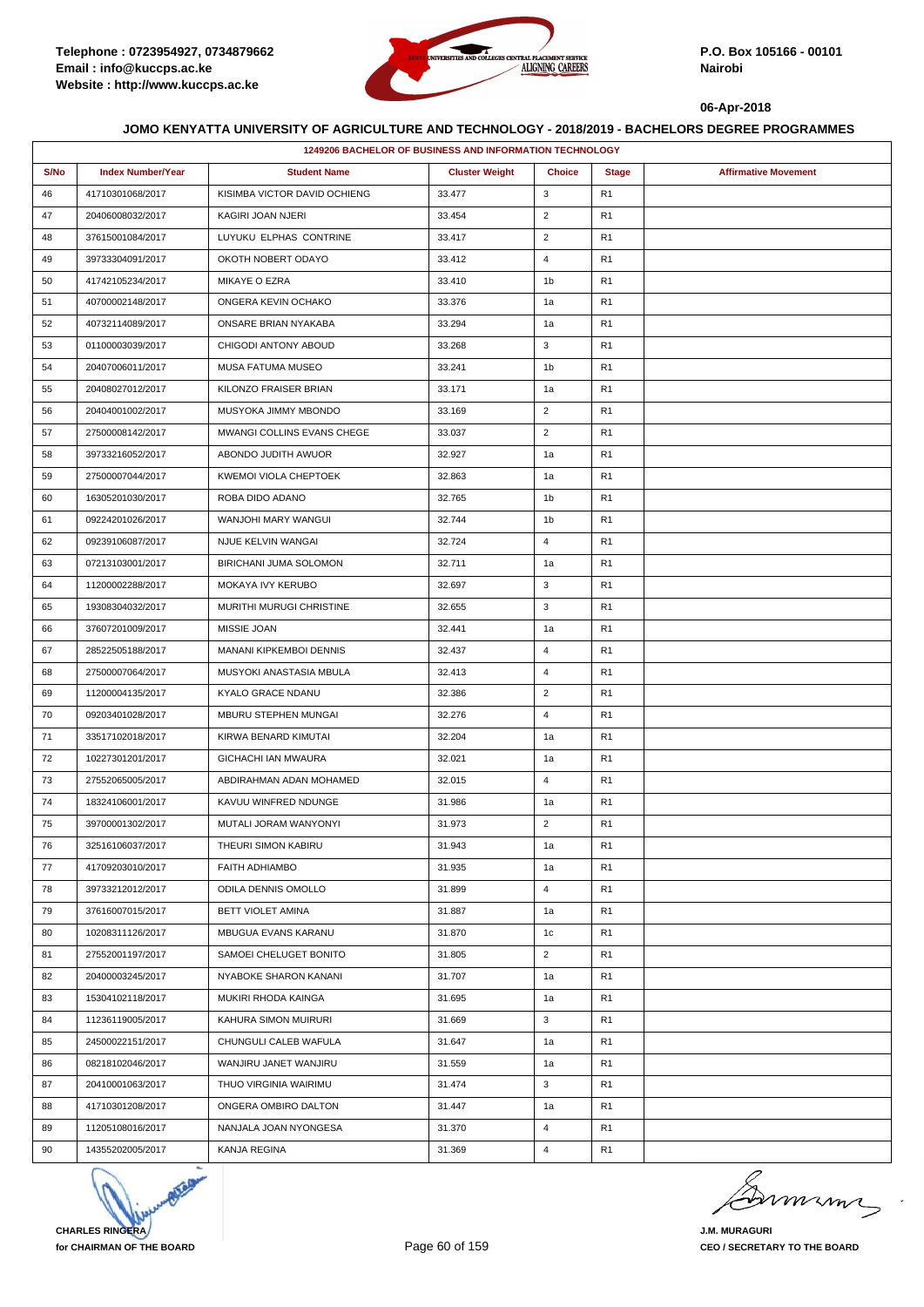

|      |                                                                                   | 1249206 BACHELOR OF BUSINESS AND INFORMATION TECHNOLOGY |                       |                |                |                                                      |  |  |
|------|-----------------------------------------------------------------------------------|---------------------------------------------------------|-----------------------|----------------|----------------|------------------------------------------------------|--|--|
| S/No | <b>Index Number/Year</b>                                                          | <b>Student Name</b>                                     | <b>Cluster Weight</b> | <b>Choice</b>  | <b>Stage</b>   | <b>Affirmative Movement</b>                          |  |  |
| 91   | 39700001279/2017                                                                  | MATARA DUNCAN IAN                                       | 31.361                | 3              | R1             |                                                      |  |  |
| 92   | 14303104021/2017                                                                  | NYAGA EDAH KAWIRA                                       | 31.355                | $\overline{2}$ | R1             |                                                      |  |  |
| 93   | 11241012168/2017                                                                  | MIRUKA EMANUEL                                          | 31.354                | 3              | R <sub>1</sub> |                                                      |  |  |
| 94   | 23574101128/2017                                                                  | BARASA PETER SIMIYU JOSEPH                              | 31.334                | 4              | R1             |                                                      |  |  |
| 95   | 44736101199/2017                                                                  | <b>EVANS ODHIAMBO</b>                                   | 31.322                | 1a             | R <sub>1</sub> |                                                      |  |  |
| 96   | 41704007025/2017                                                                  | OTIENO CYNTHIA AKINYI                                   | 31.307                | $\overline{4}$ | R1             |                                                      |  |  |
| 97   | 27552001220/2017                                                                  | THARI CHARLES MUNYAGA                                   | 31.293                | 1a             | R <sub>1</sub> |                                                      |  |  |
| 98   | 23529103037/2017                                                                  | <b>DALTON BARASA</b>                                    | 31.293                | 1a             | R1             |                                                      |  |  |
| 99   | 34559212029/2017                                                                  | WAMATUBA GIFT B SIMULI                                  | 31.287                | $\overline{2}$ | R1             |                                                      |  |  |
| 100  | 11211340038/2017                                                                  | KHALID AHMED MOHAMED                                    | 31.284                | 1a             | R1             |                                                      |  |  |
| 101  | 42738103178/2017                                                                  | OJWANG COLLINS OMONDI                                   | 31.276                | 3              | R <sub>1</sub> |                                                      |  |  |
| 102  | 13339204057/2017                                                                  | MWANGIE ROSE MUTINDI                                    | 31.162                | $\overline{4}$ | R1             |                                                      |  |  |
| 103  | 27565402109/2017                                                                  | EDWIN KIPLANGAT KORIR                                   | 31.155                | 3              | R <sub>1</sub> |                                                      |  |  |
| 104  | 14303104035/2017                                                                  | MUTHEE DOLPHIN MWENDE                                   | 31.056                | $\overline{2}$ | R1             |                                                      |  |  |
| 105  | 10238114038/2017                                                                  | WAMBUI EVANS KARURI                                     | 31.043                | $\overline{4}$ | R <sub>1</sub> |                                                      |  |  |
| 106  | 31500011056/2017                                                                  | NIMO MOHAMED                                            | 31.009                | 1a             | R <sub>1</sub> |                                                      |  |  |
| 107  | 13300005111/2017                                                                  | STEPHEN PATRICIA KIVIVYA                                | 31.004                | $\overline{2}$ | R1             |                                                      |  |  |
| 108  | 21500012023/2017                                                                  | <b>EKAL EREGAE JAMES</b>                                | 30.942                | $\overline{2}$ | R <sub>1</sub> |                                                      |  |  |
| 109  | 25500019041/2017                                                                  | CLARE CHEPKOECH                                         | 30.893                | 3              | R1             |                                                      |  |  |
| 110  | 14355202008/2017                                                                  | MURIUKI JOY KELLY KAGENI                                | 30.812                | 1a             | R <sub>1</sub> |                                                      |  |  |
| 111  | 14300011003/2017                                                                  | MUNYOKI TABITHA KALIMI                                  | 30.801                | 1a             | R1             |                                                      |  |  |
| 112  | 14300006072/2017                                                                  | MULI RAYMONGO MAINGO                                    | 30.798                | 1a             | R <sub>1</sub> |                                                      |  |  |
| 113  | 18325211001/2017                                                                  | SAMUEL LEAH MUTINDI                                     | 30.796                | $\overline{4}$ | R1             |                                                      |  |  |
| 114  | 10200013034/2017                                                                  | OLABA CHELSEA APALI                                     | 30.769                | 1a             | R <sub>1</sub> |                                                      |  |  |
| 115  | 19308502145/2017                                                                  | MICHENI MORRIS KINOTI                                   | 30.700                | 1a             | R <sub>1</sub> |                                                      |  |  |
| 116  | 27536202105/2017                                                                  | GITHINJI GLADYS WAIRIMU                                 | 30.680                | $\overline{4}$ | R <sub>1</sub> |                                                      |  |  |
| 117  | 20406018011/2017                                                                  | ODOUR ROSELINE AKOTH                                    | 30.660                | 1a             | R1             |                                                      |  |  |
| 118  | 15362103127/2017                                                                  | <b>IAN THURANIRA</b>                                    | 30.616                | 3              | R <sub>1</sub> |                                                      |  |  |
| 119  | 02105104021/2017                                                                  | KAFAA MAKOTI ATHUMANI                                   | 29.503                | 3              | R1             | ASAL Affirmative: Moved from Unsuccessful Applicants |  |  |
|      | APPROVED 1249206 BACHELOR OF BUSINESS AND INFORMATION TECHNOLOGY 119 CANDIDATE(S) |                                                         |                       |                |                |                                                      |  |  |

**CHARLES RINGERA for CHAIRMAN OF THE BOARD**

mmmn

**J.M. MURAGURI CEO / SECRETARY TO THE BOARD**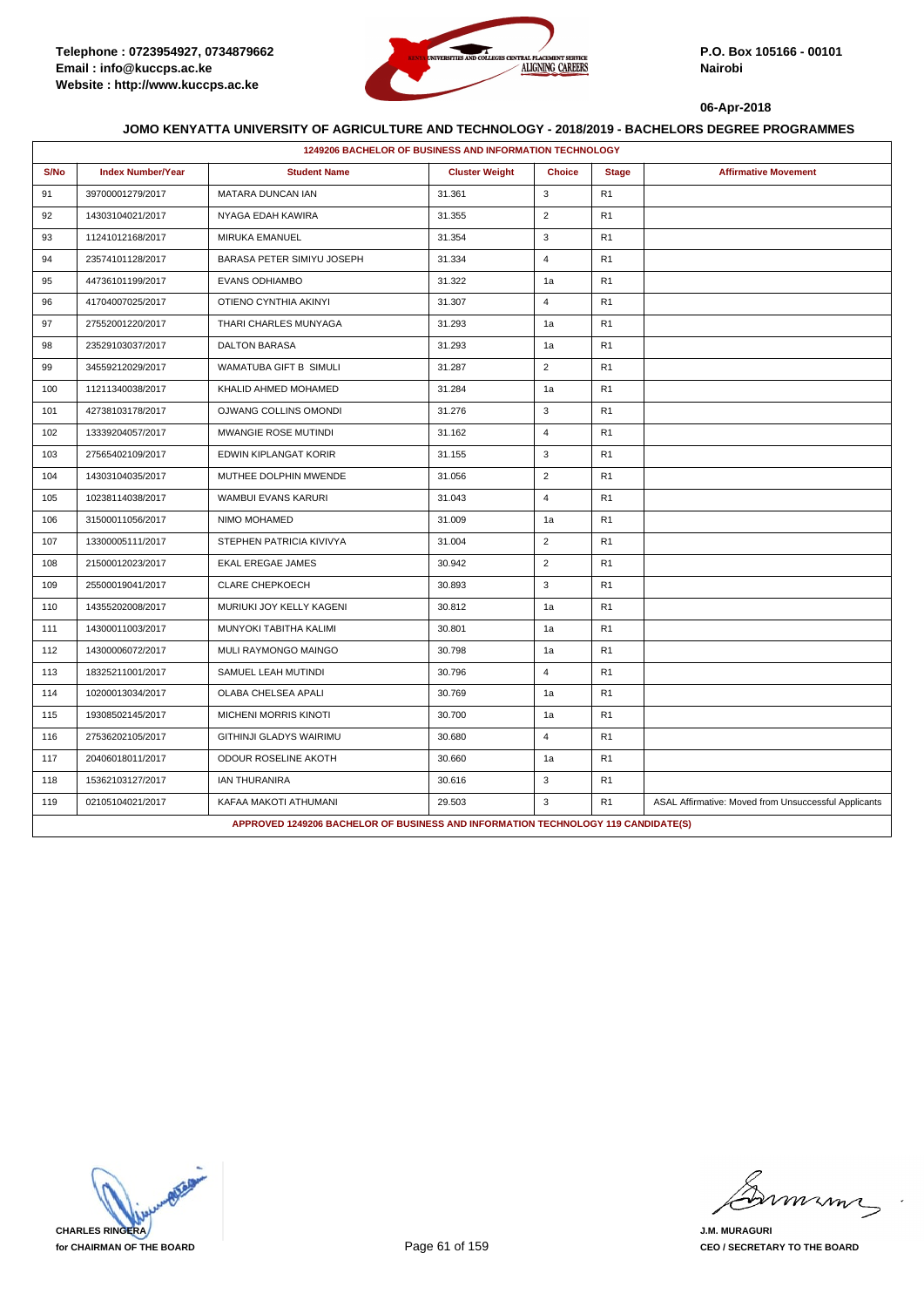

|                | 1249208 BACHELOR OF SCIENCE IN COMPUTER TECHNOLOGY |                                                                             |                       |                |                |                             |  |
|----------------|----------------------------------------------------|-----------------------------------------------------------------------------|-----------------------|----------------|----------------|-----------------------------|--|
| S/No           | <b>Index Number/Year</b>                           | <b>Student Name</b>                                                         | <b>Cluster Weight</b> | <b>Choice</b>  | <b>Stage</b>   | <b>Affirmative Movement</b> |  |
| $\mathbf{1}$   | 11205204024/2017                                   | NGANGA BRIAN WAMWEA                                                         | 41.941                | 1a             | R <sub>1</sub> |                             |  |
| $\overline{2}$ | 20405004027/2017                                   | MURIITHI GLADYS WAIRIMU                                                     | 41.881                | 1a             | R <sub>1</sub> |                             |  |
| 3              | 27552001126/2017                                   | NYANGAGA DIANA ELSIE                                                        | 41.411                | $\overline{2}$ | R <sub>1</sub> |                             |  |
| $\overline{4}$ | 27552001029/2017                                   | KIPTANUI MARK KIPKOSGEI                                                     | 41.321                | $\overline{2}$ | R <sub>1</sub> |                             |  |
| 5              | 11200002106/2017                                   | WAMBUGU FLORENCE NYAMBURA                                                   | 41.176                | $\overline{4}$ | R <sub>1</sub> |                             |  |
| 6              | 04119102002/2017                                   | ABDULRAHMAN OMAR SAID                                                       | 40.941                | $\overline{2}$ | R <sub>1</sub> |                             |  |
| $\overline{7}$ | 26535134003/2017                                   | <b>MUTUA CHRIS</b>                                                          | 40.856                | $\overline{4}$ | R <sub>1</sub> |                             |  |
| 8              | 37617211003/2017                                   | <b>ATONYA DENNIS</b>                                                        | 40.594                | $\overline{4}$ | R <sub>1</sub> |                             |  |
| 9              | 27538204025/2017                                   | MAGARA LAVENDER N                                                           | 40.231                | 1a             | R <sub>1</sub> |                             |  |
| 10             | 20400002020/2017                                   | OROO SAMWEL NJENGA                                                          | 40.144                | $\overline{2}$ | R <sub>1</sub> |                             |  |
| 11             | 10238114023/2017                                   | KIMANI KEVIN MURIMI                                                         | 40.133                | $\overline{2}$ | R <sub>1</sub> |                             |  |
| 12             | 11200003114/2017                                   | NJAGI KEVIN KIMANTHI                                                        | 40.101                | 1a             | R <sub>1</sub> |                             |  |
| 13             | 15300002087/2017                                   | <b>BRAYAN KIPKORIR</b>                                                      | 40.048                | $\overline{2}$ | R <sub>1</sub> |                             |  |
| 14             | 11200004111/2017                                   | WANJIRU SHARON MARGARET                                                     | 39.832                | $\overline{2}$ | R <sub>1</sub> |                             |  |
| 15             | 11200003096/2017                                   | MWANGI ANTHONY MUNENE                                                       | 39.825                | $\overline{2}$ | R <sub>1</sub> |                             |  |
| 16             | 11200001134/2017                                   | KIPLIMO KIMARU VICTOR                                                       | 39.714                | 3              | R <sub>1</sub> |                             |  |
| 17             | 13351102001/2017                                   | <b>CAROL G MBINYA</b>                                                       | 39.665                | 1a             | R <sub>1</sub> |                             |  |
| 18             | 37617211026/2017                                   | BIKETI WACHIE BRADLEY                                                       | 39.500                | $\overline{4}$ | R <sub>1</sub> |                             |  |
| 19             | 31557207003/2017                                   | NDABIA HARRISON MUTHEE                                                      | 39.478                | $\overline{4}$ | R <sub>1</sub> |                             |  |
| 20             | 27511101036/2017                                   | MUTHUTHIRI JOHN KIGURU                                                      | 39.363                | 3              | R <sub>1</sub> |                             |  |
| 21             | 28522505082/2017                                   | LANGAT ROY KIBET                                                            | 39.261                | $\overline{4}$ | R <sub>1</sub> |                             |  |
| 22             | 11200003050/2017                                   | <b>IRUNGU KIRKSTONE NJUGUNA</b>                                             | 39.245                | $\overline{4}$ | R <sub>1</sub> |                             |  |
| 23             | 39700009064/2017                                   | LUSENO DINA KHASOA                                                          | 39.087                | 3              | R <sub>1</sub> |                             |  |
| 24             | 41710308001/2017                                   | MILLER WILLIAM JUMA                                                         | 39.015                | $\overline{2}$ | R <sub>1</sub> |                             |  |
| 25             | 10227301051/2017                                   | NDEGWA WILLY MUHUNI                                                         | 38.940                | 1a             | R <sub>1</sub> |                             |  |
| 26             | 28500006090/2017                                   | ONSARE MOSES ORUCHO                                                         | 38.683                | 3              | R <sub>1</sub> |                             |  |
| 27             | 20400002239/2017                                   | KWACHA CRUZ DANIEL                                                          | 38.581                | 1a             | R <sub>1</sub> |                             |  |
| 28             | 27536129007/2017                                   | KARIUKI TITUS KIRAGU                                                        | 38.464                | $\overline{2}$ | R <sub>1</sub> |                             |  |
| 29             | 43700008056/2017                                   | <b>ONDARI AMOS MOSIGISI</b>                                                 | 38.427                | 3              | R <sub>1</sub> |                             |  |
| 30             | 44736101046/2017                                   | ODUDU FRANK FREDRICK                                                        | 38.417                | 3              | R <sub>1</sub> |                             |  |
| 31             | 10208315008/2017                                   | NJUGIA WILSON GICHUHI                                                       | 38.360                | 1a             | R <sub>1</sub> |                             |  |
| 32             | 13302102053/2017                                   | <b>MUNYOKI C NGUMBAU</b>                                                    | 38.255                | $\overline{2}$ | R <sub>1</sub> |                             |  |
| 33             | 10227107006/2017                                   | KAMAU PETER IRUNGU                                                          | 37.923                | $\overline{2}$ | R <sub>1</sub> |                             |  |
| 34             | 28500005110/2017                                   | SHIRLEEN CHELANGAT                                                          | 37.888                | 3              | R <sub>1</sub> |                             |  |
| 35             | 20404003044/2017                                   | <b>MWANGI ERIC</b>                                                          | 37.876                | 3              | R <sub>1</sub> |                             |  |
| 36             | 23500014125/2017                                   | DAUDI FELIX KOKI                                                            | 37.754                | $\overline{2}$ | R <sub>1</sub> |                             |  |
| 37             | 41710301121/2017                                   | ODHIAMBO IBRAHIM OTIENO                                                     | 37.672                | 3              | R <sub>1</sub> |                             |  |
| 38             | 12301702011/2017                                   | MOTARI DIANAH KWAMBOKA                                                      | 37.645                | 3              | R <sub>1</sub> |                             |  |
| 39             | 41704001066/2017                                   | ODHIAMBO PAUL OCHIENG'                                                      | 37.601                | 1a             | R <sub>1</sub> |                             |  |
| 40             | 08202001037/2017                                   | WAMWEKI BONIFACE MASOTA                                                     | 37.436                | $\overline{2}$ | R <sub>1</sub> |                             |  |
|                |                                                    | APPROVED 1249208 BACHELOR OF SCIENCE IN COMPUTER TECHNOLOGY 40 CANDIDATE(S) |                       |                |                |                             |  |

**CHARLES RINGERA for CHAIRMAN OF THE BOARD**

murma

**J.M. MURAGURI CEO / SECRETARY TO THE BOARD**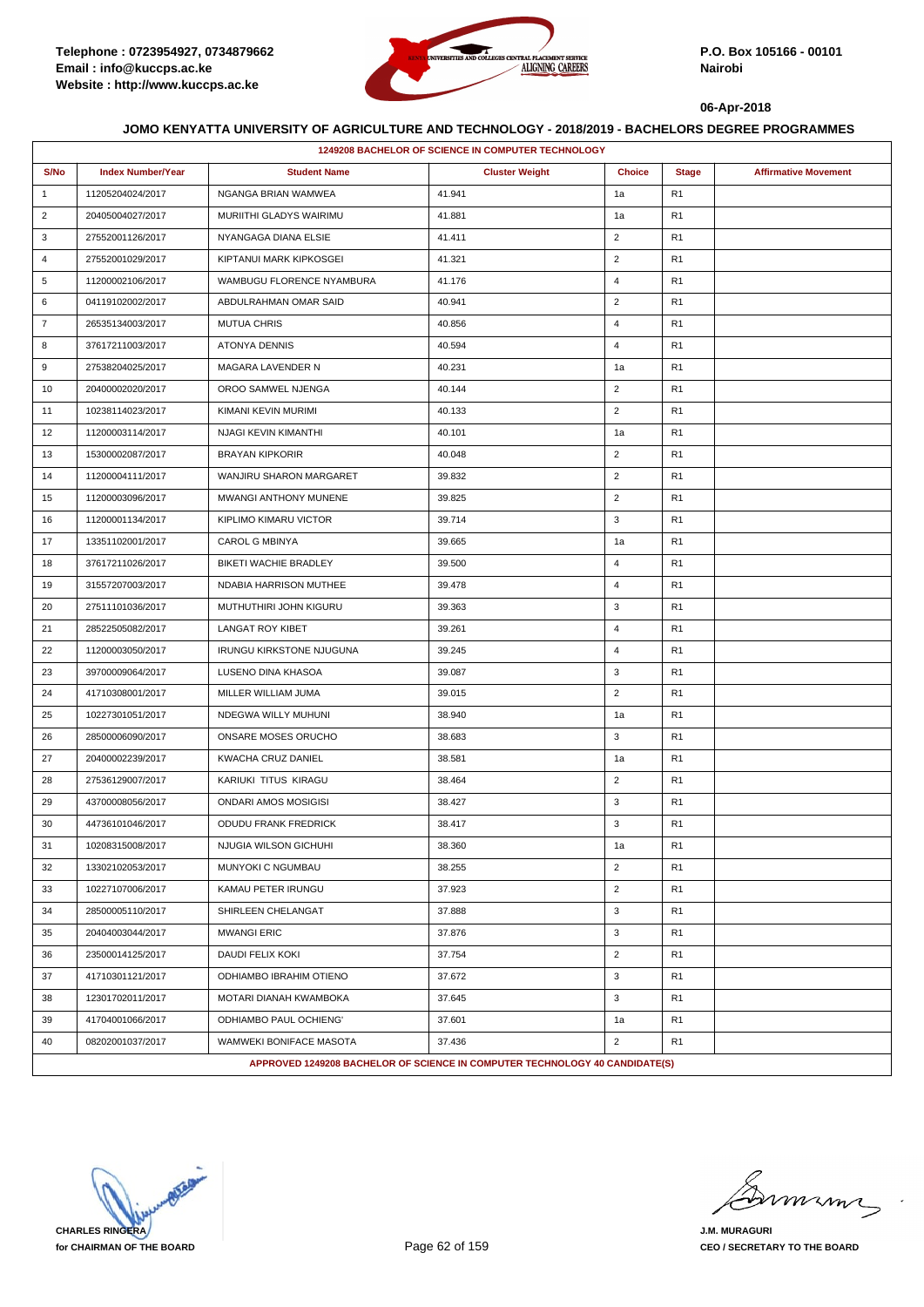

|                | <b>1249213 BACHELOR OF SCIENCE IN ENVIRONMENTAL SCIENCE</b> |                                                                               |                       |               |                |                             |  |  |
|----------------|-------------------------------------------------------------|-------------------------------------------------------------------------------|-----------------------|---------------|----------------|-----------------------------|--|--|
| S/No           | <b>Index Number/Year</b>                                    | <b>Student Name</b>                                                           | <b>Cluster Weight</b> | <b>Choice</b> | <b>Stage</b>   | <b>Affirmative Movement</b> |  |  |
|                | 40727101010/2017                                            | BENARD ONGERA OBURU                                                           | 36.902                | 1a            | R2             |                             |  |  |
| 2              | 12300001025/2017                                            | KIMANI SAMMY KARIUKI                                                          | 36.746                | 1a            | R2             |                             |  |  |
| 3              | 20406008037/2017                                            | KHAMAYO TRACY CELINE                                                          | 36.220                | 3             | R <sub>1</sub> |                             |  |  |
| 4              | 11200005136/2017                                            | AWUOR WINNIES ODAWO                                                           | 35.766                | 1a            | R <sub>2</sub> |                             |  |  |
| 5              | 26509140059/2017                                            | WANJIRU MARGARET                                                              | 35.321                | 1a            | R1             |                             |  |  |
| 6              | 07200009301/2017                                            | <b>GITHAIGA SKETAH WAMBUI</b>                                                 | 33.628                | 1a            | R <sub>2</sub> |                             |  |  |
| $\overline{7}$ | 26534103029/2017                                            | <b>ELCY CHEBET</b>                                                            | 32.929                | 4             | R <sub>2</sub> |                             |  |  |
| 8              | 08237012124/2017                                            | MWANGI CLAIRE WANJIRU                                                         | 31.733                | 1a            | R1             |                             |  |  |
| 9              | 19308503002/2017                                            | MBAGATHEI RHODA WAMBOI                                                        | 31.214                | 1c            | R1             |                             |  |  |
| 10             | 41742105211/2017                                            | CHRISPIN ODHIAMBO                                                             | 30.440                | 4             | R1             |                             |  |  |
|                |                                                             | APPROVED 1249213 BACHELOR OF SCIENCE IN ENVIRONMENTAL SCIENCE 10 CANDIDATE(S) |                       |               |                |                             |  |  |

**CHARLES RINGERA for CHAIRMAN OF THE BOARD**

mmmn

**J.M. MURAGURI CEO / SECRETARY TO THE BOARD**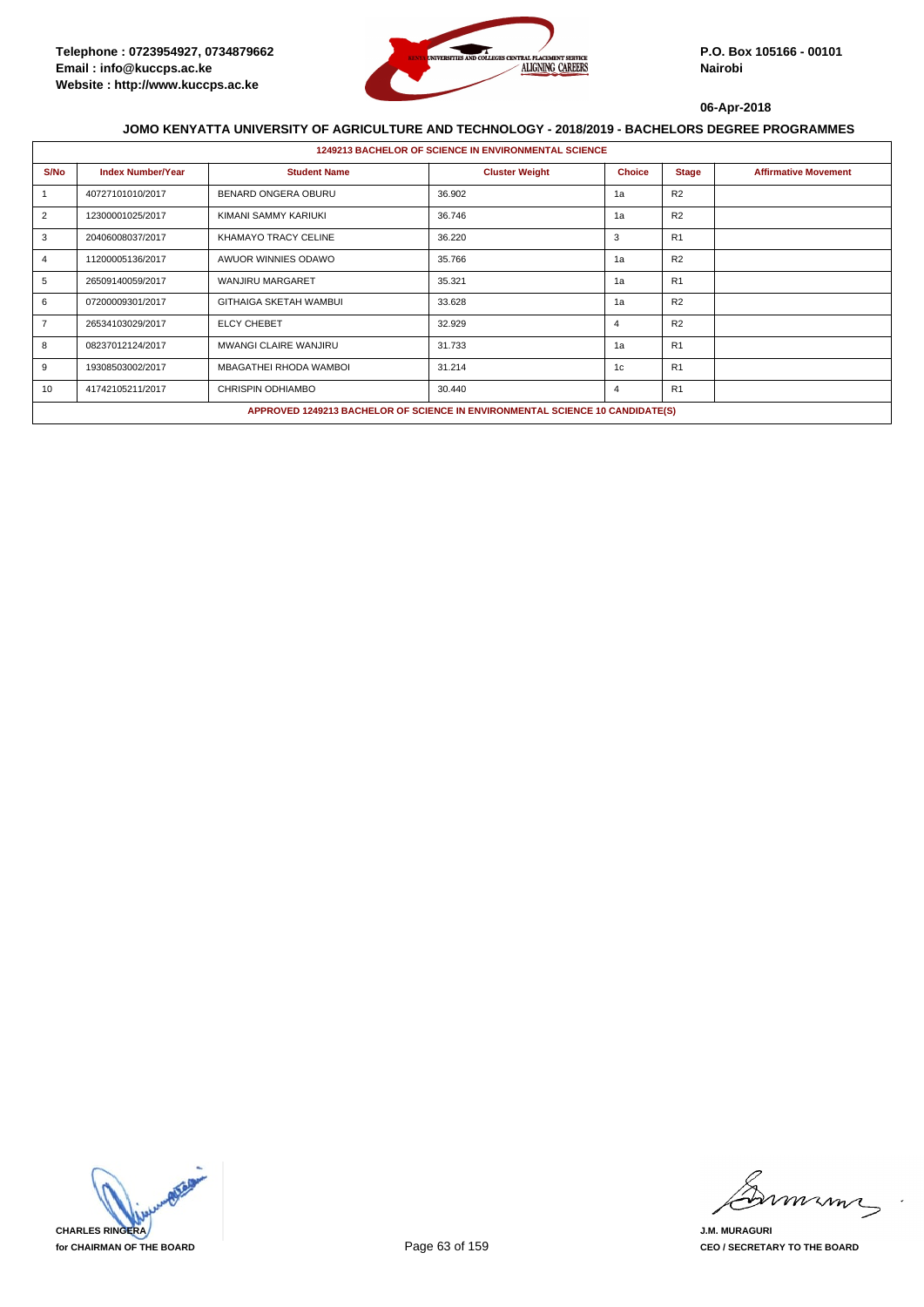

|                | 1249214 BACHELOR OF SCIENCE (INNOVATION TECHNOLOGY MANAGEMENT) |                                |                       |                |                |                             |  |  |
|----------------|----------------------------------------------------------------|--------------------------------|-----------------------|----------------|----------------|-----------------------------|--|--|
| S/No           | <b>Index Number/Year</b>                                       | <b>Student Name</b>            | <b>Cluster Weight</b> | <b>Choice</b>  | <b>Stage</b>   | <b>Affirmative Movement</b> |  |  |
| $\mathbf{1}$   | 11200002140/2017                                               | AWITI ADHIAMBO LAVENDER        | 41.662                | 1a             | R <sub>2</sub> |                             |  |  |
| $\overline{2}$ | 20400004043/2017                                               | OCHIENG MOSES C ODHIAMBO       | 41.002                | 1a             | R <sub>2</sub> |                             |  |  |
| 3              | 11200003105/2017                                               | KIPNGETICH EMMANUEL KOECH      | 40.619                | 1a             | R <sub>2</sub> |                             |  |  |
| 4              | 11200002077/2017                                               | ALMAS ABDALLA MWANAHAWA        | 40.604                | 1a             | R <sub>2</sub> |                             |  |  |
| 5              | 39700001044/2017                                               | OBER ABBY EMMANUEL             | 40.479                | 1a             | R <sub>2</sub> |                             |  |  |
| 6              | 20400003141/2017                                               | ADHIAMBO LYDIA OJWANG          | 40.398                | $\overline{4}$ | R <sub>2</sub> |                             |  |  |
| $\overline{7}$ | 08200010069/2017                                               | MAINA ROSELYNE WAMBUI          | 40.276                | 1a             | R <sub>2</sub> |                             |  |  |
| 8              | 40700002098/2017                                               | MWERA ANDREW GATI              | 39.881                | 1a             | R <sub>2</sub> |                             |  |  |
| 9              | 11200006056/2017                                               | NGARUIYA J PAULINE             | 39.627                | 1a             | R <sub>2</sub> |                             |  |  |
| 10             | 27511112038/2017                                               | <b>MBURU BRIAN</b>             | 39.579                | 1a             | R <sub>2</sub> |                             |  |  |
| 11             | 19326201038/2017                                               | KOOME KENNETH                  | 39.529                | 1a             | R <sub>2</sub> |                             |  |  |
| 12             | 27552001133/2017                                               | YEGON M CHEPKEMOI              | 39.515                | 1a             | R <sub>2</sub> |                             |  |  |
| 13             | 36602101190/2017                                               | SIFUNA KHAEMBA JAMES           | 39.150                | 1a             | R <sub>2</sub> |                             |  |  |
| 14             | 27500002078/2017                                               | NYANGOKA DANIEL KABUNA         | 39.014                | 1a             | R <sub>2</sub> |                             |  |  |
| 15             | 15300002046/2017                                               | KIMATHI MICHAEL GATOBU         | 38.738                | 1a             | R <sub>2</sub> |                             |  |  |
| 16             | 08200010072/2017                                               | MUEMA DOREEN NDINDAH           | 38.403                | $\overline{2}$ | R <sub>2</sub> |                             |  |  |
| 17             | 20400006065/2017                                               | ODHIAMBO GRACE LISA            | 38.001                | 1a             | R <sub>2</sub> |                             |  |  |
| 18             | 23500014332/2017                                               | <b>BURET GRIFFIN KIPKORIR</b>  | 37.796                | 1c             | R <sub>2</sub> |                             |  |  |
| 19             | 31567203003/2017                                               | NZIOKI ANDREW KYALO            | 37.789                | 1a             | R <sub>2</sub> |                             |  |  |
| 20             | 11200005241/2017                                               | MUKULU EMMACULATE MUTEI        | 37.768                | 1a             | R <sub>2</sub> |                             |  |  |
| 21             | 10227301164/2017                                               | MBURUGU MARK MURITHI           | 37.715                | 1a             | R <sub>2</sub> |                             |  |  |
| 22             | 43706117004/2017                                               | MAGETO DUNCAN KOMBO            | 37.456                | 1b             | R <sub>2</sub> |                             |  |  |
| 23             | 28500006070/2017                                               | KIPTOO KIPKORIR KEVIN          | 37.354                | 1a             | R <sub>2</sub> |                             |  |  |
| 24             | 10226216003/2017                                               | WAWERU SIMON KARAINGU          | 37.350                | 1b             | R <sub>2</sub> |                             |  |  |
| 25             | 20410001051/2017                                               | <b>IRUNGU VICTORIA WAIRIMU</b> | 37.276                | 1a             | R <sub>2</sub> |                             |  |  |
| 26             | 11200001247/2017                                               | <b>BRIAN KIPNGENO MUTAI</b>    | 36.980                | 3              | R <sub>1</sub> |                             |  |  |
| 27             | 07201102003/2017                                               | MWANGI PETER GICHIMU           | 36.963                | 1a             | R <sub>2</sub> |                             |  |  |
| 28             | 26500001125/2017                                               | O ELIZABETH ADHIAMBO           | 36.960                | $\overline{2}$ | R <sub>2</sub> |                             |  |  |
| 29             | 27536201012/2017                                               | WANJIKU G MUTHARI              | 36.893                | 1a             | R <sub>2</sub> |                             |  |  |
| 30             | 27500009022/2017                                               | <b>GWARA ANNET ANGELA</b>      | 36.276                | 1b             | R <sub>2</sub> |                             |  |  |
| 31             | 14333201111/2017                                               | KUGURU EMMALINE WAIRIMU        | 36.153                | 1a             | R <sub>1</sub> |                             |  |  |
| 32             | 12314201008/2017                                               | <b>JUMA KENNEDY</b>            | 36.139                | 1a             | R <sub>2</sub> |                             |  |  |
| 33             | 20400002181/2017                                               | ITHAI KENNETH MUTUMA           | 35.994                | 1a             | R <sub>2</sub> |                             |  |  |
| 34             | 39700009095/2017                                               | ODERA FENNIE EILEEN            | 35.695                | 1a             | R <sub>2</sub> |                             |  |  |
| 35             | 20401007060/2017                                               | NYONJE MARRIANER AYIERAH       | 35.600                | 1a             | R <sub>2</sub> |                             |  |  |
| 36             | 28512101020/2017                                               | KIPKEMOI ELIUD TOMNO           | 35.527                | 1a             | R <sub>2</sub> |                             |  |  |
| 37             | 20400002270/2017                                               | NYAMWEYA OMBUI ALLAN           | 35.493                | 1a             | R <sub>2</sub> |                             |  |  |
| 38             | 12301702012/2017                                               | MUTUNGA SYLVIA MWENDE          | 35.336                | 1a             | R <sub>2</sub> |                             |  |  |
| 39             | 11236101054/2017                                               | NJUGUNA LUCILLE WANJIKU        | 35.160                | 1a             | R <sub>2</sub> |                             |  |  |
| 40             | 20400003223/2017                                               | JEPCHIRCHIR SHERYL             | 35.141                | $\overline{2}$ | R <sub>2</sub> |                             |  |  |
| 41             | 11200001259/2017                                               | WANJIRU JAMES KURIA            | 35.127                | 1a             | R <sub>2</sub> |                             |  |  |
| 42             | 42738101103/2017                                               | OCHIENG PURITY AKOTH           | 35.017                | 1a             | R <sub>2</sub> |                             |  |  |
| 43             | 20401007026/2017                                               | GATHUMA ESTHER WANGUI          | 35.004                | $\overline{2}$ | R <sub>2</sub> |                             |  |  |
| 44             | 23500014456/2017                                               | LIANI ERIC LUUCHU              | 34.975                | 1a             | R <sub>2</sub> |                             |  |  |
| 45             | 10226227002/2017                                               | KENNEDY RASHIDA KWAMBOKA       | 34.894                | 3              | R <sub>1</sub> |                             |  |  |



murme

**J.M. MURAGURI CEO / SECRETARY TO THE BOARD**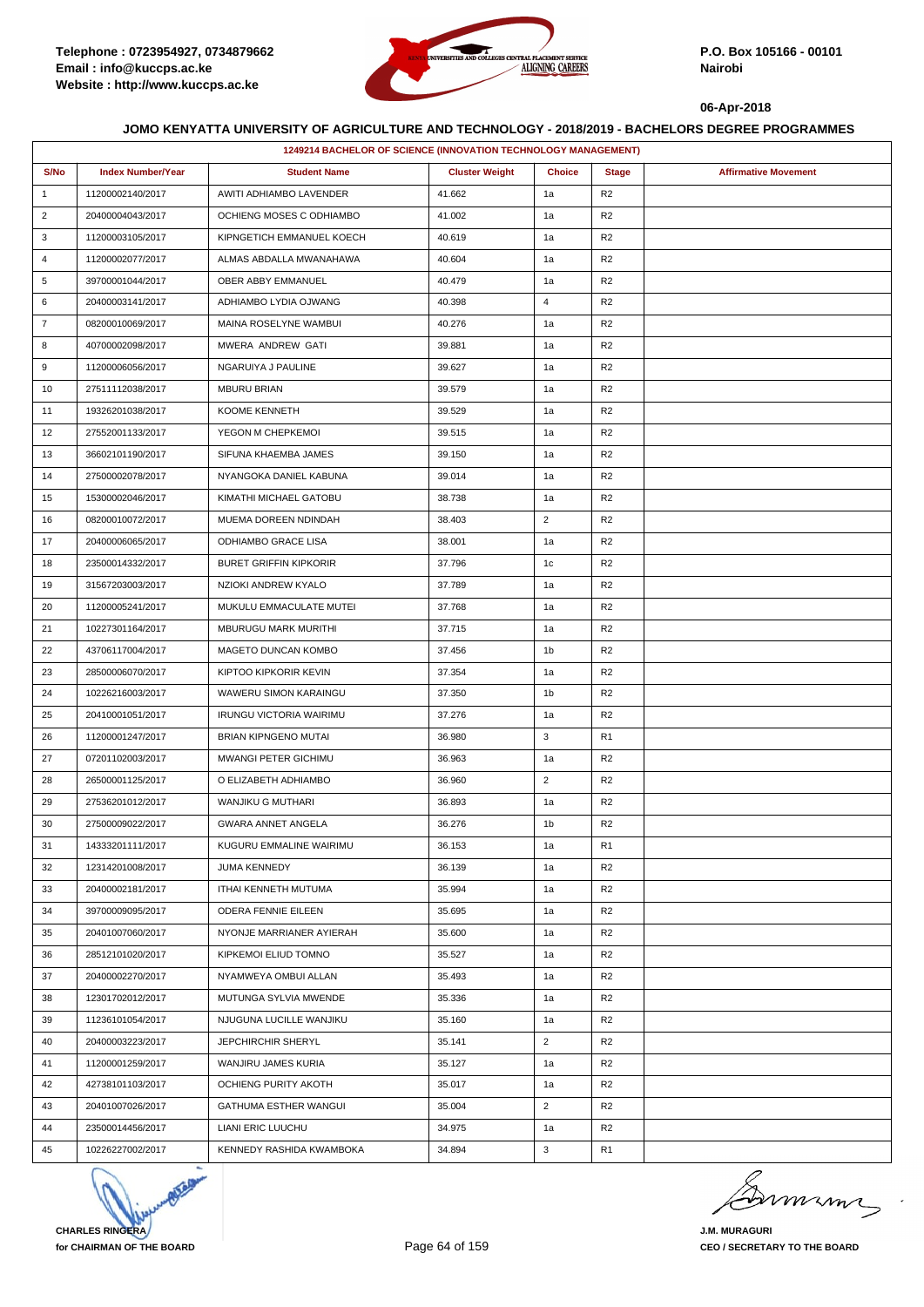

|      | 1249214 BACHELOR OF SCIENCE (INNOVATION TECHNOLOGY MANAGEMENT) |                                 |                       |                |                |                                               |  |  |
|------|----------------------------------------------------------------|---------------------------------|-----------------------|----------------|----------------|-----------------------------------------------|--|--|
| S/No | <b>Index Number/Year</b>                                       | <b>Student Name</b>             | <b>Cluster Weight</b> | <b>Choice</b>  | <b>Stage</b>   | <b>Affirmative Movement</b>                   |  |  |
| 46   | 08200007128/2017                                               | NZIVO DENNIS WAMBUA             | 34.862                | 1a             | R <sub>2</sub> |                                               |  |  |
| 47   | 08221301024/2017                                               | <b>GIKUNI CAROLINE MBAIRE</b>   | 34.844                | 1a             | R <sub>2</sub> |                                               |  |  |
| 48   | 11207102171/2017                                               | KIMANI JAMES NDUNG'U            | 34.827                | 1a             | R <sub>2</sub> |                                               |  |  |
| 49   | 20410001086/2017                                               | WEKESA MERCY BARAKA             | 34.693                | 3              | R <sub>2</sub> |                                               |  |  |
| 50   | 21500012018/2017                                               | MUNENE GITAU JOHN               | 34.404                | 1a             | R <sub>2</sub> |                                               |  |  |
| 51   | 27537314008/2017                                               | KIARIE GEORGE NJOROGE           | 34.401                | 1a             | R <sub>2</sub> |                                               |  |  |
| 52   | 25551207016/2017                                               | CHEROTICH FAITH                 | 34.300                | 1a             | R <sub>2</sub> |                                               |  |  |
| 53   | 09200011050/2017                                               | <b>GICHUKI SHEILLAH GATHONI</b> | 34.248                | 1a             | R <sub>2</sub> |                                               |  |  |
| 54   | 39700001123/2017                                               | ELVIS BRITONS OTIENO JUMA       | 34.125                | $\overline{2}$ | R <sub>2</sub> |                                               |  |  |
| 55   | 44717101044/2017                                               | OCHIENG AUSTINE OTIENO          | 34.095                | 1a             | R <sub>2</sub> |                                               |  |  |
| 56   | 08237015095/2017                                               | NDIRITU KENNEDY KIONI           | 34.036                | 1b             | R <sub>2</sub> |                                               |  |  |
| 57   | 20404003124/2017                                               | NYANGWE LEON OGARA              | 34.027                | 1b             | R <sub>2</sub> |                                               |  |  |
| 58   | 39733213037/2017                                               | <b>BYNUM SHARON</b>             | 33.906                | 1a             | R <sub>2</sub> |                                               |  |  |
| 59   | 07200009236/2017                                               | TAWA LAURINE UMAAZI             | 33.900                | 1a             | R <sub>2</sub> |                                               |  |  |
| 60   | 19326201225/2017                                               | MURIMI WILFRED KARANI           | 33.833                | $\overline{2}$ | R <sub>2</sub> |                                               |  |  |
| 61   | 09222301044/2017                                               | KARUOYA ESTHER WANJIRU          | 33.830                | $\overline{4}$ | R <sub>2</sub> |                                               |  |  |
| 62   | 08219101039/2017                                               | <b>GICHOHI MIRIAM WANJIKU</b>   | 33.671                | 1a             | R <sub>2</sub> |                                               |  |  |
| 63   | 30544101016/2017                                               | NGARUIYA H SAMUEL               | 33.640                | 1b             | R <sub>2</sub> |                                               |  |  |
| 64   | 08218102022/2017                                               | <b>MWANGI PERIS WANGECHI</b>    | 33.600                | 1a             | R <sub>2</sub> |                                               |  |  |
| 65   | 11200006165/2017                                               | OTIENO OWANDO IRINE             | 33.597                | 3              | R <sub>2</sub> |                                               |  |  |
| 66   | 08218102037/2017                                               | <b>WAMBUI ANNE</b>              | 33.579                | 1 <sub>b</sub> | R <sub>2</sub> |                                               |  |  |
| 67   | 29523309001/2017                                               | KIPCHIRCHIR FRANKLEWIS T        | 33.473                | $\overline{2}$ | R <sub>1</sub> |                                               |  |  |
| 68   | 37600001065/2017                                               | EUGENE MAINA MURIUKI            | 33.465                | $\overline{2}$ | R <sub>2</sub> |                                               |  |  |
| 69   | 20405004061/2017                                               | OCHIENG LAURA AYUSHI            | 33.351                | 1a             | R <sub>2</sub> |                                               |  |  |
| 70   | 04100002073/2017                                               | KARISA KHERI JOSEPH             | 33.181                | 1a             | R <sub>2</sub> | ASAL Affirmative: Moved from 1b R2:1253496 MU |  |  |
| 71   | 20410001164/2017                                               | MUTHONI DAPHINE WAMBUI          | 33.181                | $\overline{2}$ | R <sub>1</sub> |                                               |  |  |
| 72   | 40700002162/2017                                               | MWANIA CIRUS MUIMI              | 32.917                | 1b             | R1             |                                               |  |  |
| 73   | 44700006178/2017                                               | OCHIENG BECKHAM OTIENO          | 32.702                | 1a             | R1             |                                               |  |  |
| 74   | 10238101024/2017                                               | MACHARIA ABIGAEL WAMBUI         | 32.616                | 3              | R <sub>1</sub> |                                               |  |  |
| 75   | 18347513139/2017                                               | OTIENO ISAAC OCHIENG            | 32.422                | 1a             | R <sub>1</sub> |                                               |  |  |
| 76   | 03106125004/2017                                               | SHIHAJI ELTON SHIAHALE          | 31.892                | 1a             | R1             |                                               |  |  |
| 77   | 44739104115/2017                                               | ONSONGO BONARERI DOMITILLA      | 31.646                | $\overline{4}$ | R <sub>1</sub> |                                               |  |  |
| 78   | 09203402082/2017                                               | MATHENGE WANJIRU SHILLAH        | 31.418                | 1c             | R <sub>1</sub> |                                               |  |  |
| 79   | 11207102090/2017                                               | <b>KELVIN NGANU</b>             | 31.398                | $\overline{4}$ | R <sub>1</sub> |                                               |  |  |
| 80   | 09200011121/2017                                               | KIHUITHIA VANITA WANJIRU        | 31.358                | 1a             | R <sub>1</sub> |                                               |  |  |
| 81   | 04122105017/2017                                               | MAITHA RITA SIDI                | 31.288                | $\overline{2}$ | R <sub>1</sub> |                                               |  |  |
| 82   | 41700004167/2017                                               | OGUTU SHEILLAH A ACHIENG'       | 31.105                | 3              | R <sub>1</sub> |                                               |  |  |
| 83   | 34559212011/2017                                               | RABURU ADHIAMBO JOYFAITH        | 30.883                | $\overline{2}$ | R <sub>1</sub> |                                               |  |  |
| 84   | 10227301225/2017                                               | MUNGAI SOLOMON GITHIOMI         | 30.775                | 3              | R <sub>1</sub> |                                               |  |  |
| 85   | 20403001012/2017                                               | ODINGA MARK CHIMITA             | 30.600                | 1b             | R <sub>1</sub> |                                               |  |  |
| 86   | 36600004177/2017                                               | BILY LAWRENCE MUNIKA            | 30.432                | 1a             | R <sub>1</sub> |                                               |  |  |
| 87   | 38600003188/2017                                               | SEIF WENDY ONG'AYO              | 30.398                | 1a             | R <sub>1</sub> |                                               |  |  |
| 88   | 40700003086/2017                                               | MOMANYI MICHELLE KWAMBOKA       | 30.312                | 1a             | R <sub>1</sub> |                                               |  |  |
| 89   | 13302102104/2017                                               | MBOLE JEFFREY KAWEWA            | 30.210                | 1a             | R <sub>1</sub> |                                               |  |  |
| 90   | 39733213045/2017                                               | ODHIAMBO C MERCY ANYANGO        | 30.169                | 1a             | R <sub>1</sub> |                                               |  |  |



murma

**J.M. MURAGURI CEO / SECRETARY TO THE BOARD**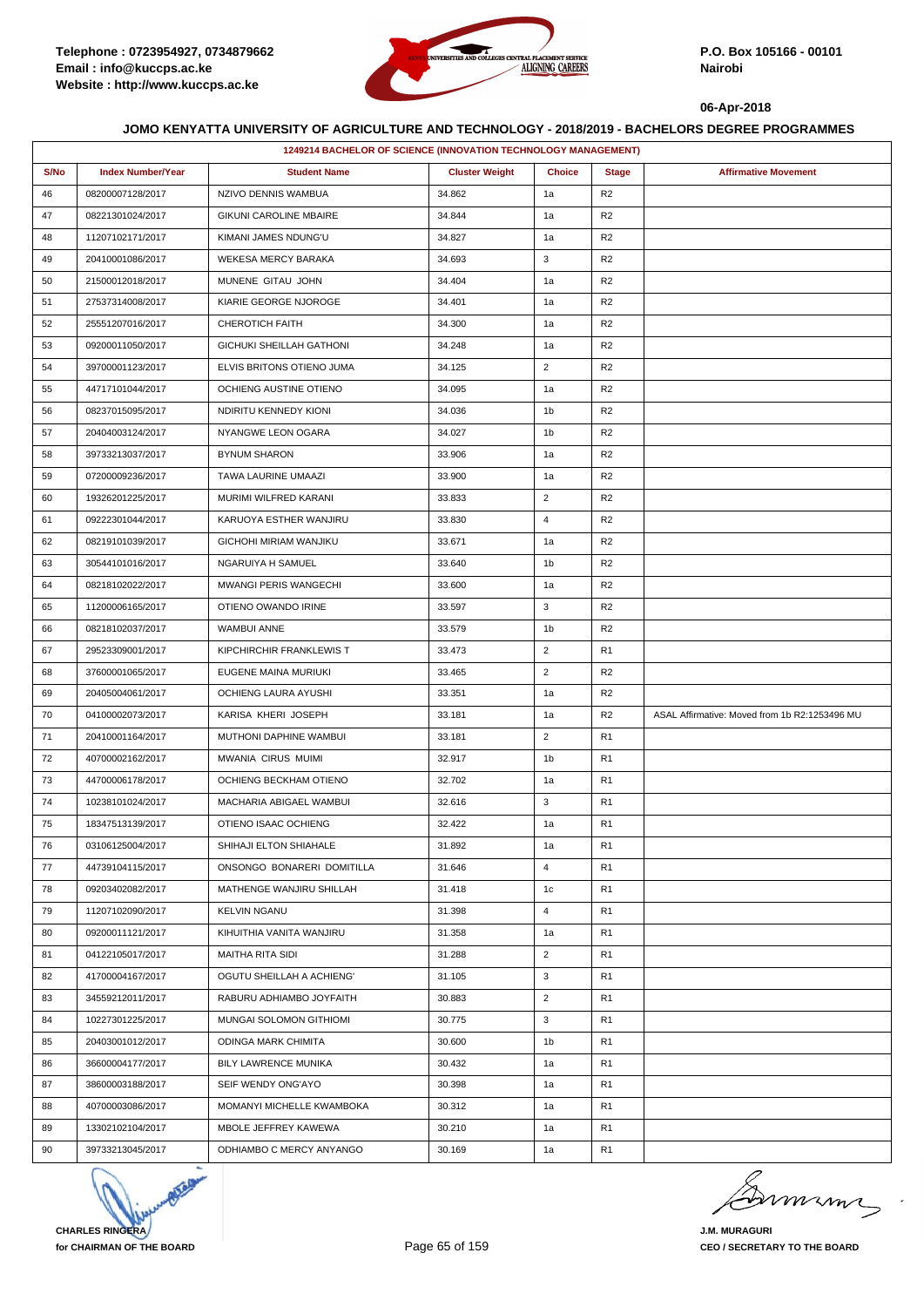

|      | 1249214 BACHELOR OF SCIENCE (INNOVATION TECHNOLOGY MANAGEMENT) |                                |                       |                |                |                                               |
|------|----------------------------------------------------------------|--------------------------------|-----------------------|----------------|----------------|-----------------------------------------------|
| S/No | <b>Index Number/Year</b>                                       | <b>Student Name</b>            | <b>Cluster Weight</b> | <b>Choice</b>  | <b>Stage</b>   | <b>Affirmative Movement</b>                   |
| 91   | 08220301007/2017                                               | NDUNGU VERONICAH WANJIRU       | 30.117                | $\overline{2}$ | R <sub>1</sub> |                                               |
| 92   | 35629101040/2017                                               | WAFULA LINCOLIN SAMSON         | 29.863                | $\overline{c}$ | R <sub>1</sub> |                                               |
| 93   | 15334112031/2017                                               | KASOO S LOBARU                 | 29.799                | 1b             | R <sub>1</sub> |                                               |
| 94   | 27552001271/2017                                               | SOI SHILTON KIPLANGAT          | 29.790                | 3              | R <sub>1</sub> |                                               |
| 95   | 10228101139/2017                                               | <b>GITHINJI CLINTON KARATU</b> | 29.749                | 3              | R <sub>1</sub> |                                               |
| 96   | 45801105006/2017                                               | FATUMA ABDIRAHMAN GAFOW        | 29.648                | 1b             | R <sub>2</sub> | ASAL Affirmative: Moved from 1c R2:1253201 MU |
| 97   | 11241001058/2017                                               | GITAU MELBA MAGIRI             | 29.640                | $\overline{2}$ | R <sub>1</sub> |                                               |
| 98   | 21500012042/2017                                               | LOSANYANA EKAL JOSEPH          | 29.598                | 1a             | R <sub>1</sub> |                                               |
| 99   | 11207101144/2017                                               | WAWERU DOUGLAS KARUKU          | 29.433                | $\overline{2}$ | R <sub>1</sub> |                                               |
| 100  | 03106119014/2017                                               | HASSAN FATUMA IBRAHIM          | 29.372                | $\overline{2}$ | R <sub>1</sub> |                                               |
| 101  | 20400008118/2017                                               | <b>DENNIS MARITIM KERING</b>   | 29.278                | 3              | R <sub>1</sub> |                                               |
| 102  | 10208311166/2017                                               | MIRITI JACK MWENDA             | 29.167                | 1b             | R <sub>1</sub> |                                               |
| 103  | 26500001280/2017                                               | OMBOTO IMANI KERUBO            | 29.018                | 1b             | R <sub>1</sub> |                                               |
| 104  | 40727101065/2017                                               | DUKE KERONGO NYANGATE          | 28.987                | 1a             | R <sub>1</sub> |                                               |
| 105  | 20400008175/2017                                               | MBUGUA SAMUEL NJUGUNA          | 28.980                | 1a             | R <sub>1</sub> |                                               |
| 106  | 39734406188/2017                                               | <b>VINCENT KIPYEGON KIRUI</b>  | 28.945                | 3              | R <sub>1</sub> |                                               |
| 107  | 19308507001/2017                                               | <b>GUDU STALLONE ONYANGO</b>   | 28.921                | $\overline{4}$ | R <sub>1</sub> |                                               |
| 108  | 10227301290/2017                                               | KIMANI BONNKE GITAU            | 28.740                | 1a             | R <sub>1</sub> |                                               |
| 109  | 11207108045/2017                                               | SIMONDO FAITH KERUBO           | 28.704                | $\overline{2}$ | R <sub>1</sub> |                                               |
| 110  | 10226202019/2017                                               | NJERI ESTHER WAHU              | 28.603                | 1a             | R <sub>1</sub> |                                               |
| 111  | 10226229123/2017                                               | MWANGI MOFFAT NJOROGE          | 28.559                | 1a             | R <sub>1</sub> |                                               |
| 112  | 25551207055/2017                                               | CHEPCHIRCHIR DAMARIS           | 28.484                | 1b             | R <sub>1</sub> |                                               |
| 113  | 23529132059/2017                                               | <b>HAMIM HARUN</b>             | 28.394                | 4              | R <sub>1</sub> |                                               |
| 114  | 37600005276/2017                                               | NDICHU SUSAN NYAMBURA          | 28.260                | 1b             | R <sub>1</sub> |                                               |
| 115  | 08237005027/2017                                               | KAMAU BENSON NGURA             | 28.158                | 1a             | R <sub>1</sub> |                                               |
| 116  | 27536113078/2017                                               | NJUGUNA ESTHER NDUTA           | 28.148                | 1a             | R <sub>1</sub> |                                               |
| 117  | 08202003028/2017                                               | GITAHI KELVIN KIMOTHO          | 28.018                | $\overline{2}$ | R <sub>1</sub> |                                               |
| 118  | 41710301215/2017                                               | OYOLA NASHON OTIENO            | 27.945                | 1a             | R <sub>1</sub> |                                               |
| 119  | 01115101018/2017                                               | KATUTA GABRIEL YUSUF           | 27.885                | 1a             | R <sub>2</sub> | ASAL Affirmative: Moved from 3 R2:1112470 TUK |
| 120  | 14341410003/2017                                               | MURAGURI JOSPHAT MURIGI        | 27.867                | 3              | R <sub>1</sub> |                                               |
| 121  | 39734408064/2017                                               | ODHIAMBO BRIAN OKOTH           | 27.696                | $\overline{2}$ | R <sub>1</sub> |                                               |
| 122  | 11241001047/2017                                               | KYALO AGNES NGINA              | 27.504                | 1 <sub>b</sub> | R <sub>1</sub> |                                               |
| 123  | 07200014094/2017                                               | WANYOIKE ERICK MACHARIA        | 27.485                | 1b             | R <sub>1</sub> |                                               |
| 124  | 20400008200/2017                                               | NDEMAKI S BARAKA               | 27.447                | 3              | R <sub>1</sub> |                                               |
| 125  | 39700009196/2017                                               | MARIAM MWANASITI ALI           | 27.422                | 1a             | R <sub>1</sub> |                                               |
| 126  | 37615001139/2017                                               | SIMIYU PHOBIAN WAFULA          | 27.348                | 3              | R <sub>1</sub> |                                               |
| 127  | 41700010081/2017                                               | ANGIELA RIDDICK WASHINGTONE    | 27.341                | $\overline{2}$ | R <sub>1</sub> |                                               |
| 128  | 43706117053/2017                                               | MORARA MAGRET KERUBO           | 27.341                | 1a             | R <sub>1</sub> |                                               |
| 129  | 42726206013/2017                                               | ODHIAMBO DENNIS ANDREW         | 27.324                | 1c             | R <sub>1</sub> |                                               |
| 130  | 11236101147/2017                                               | KARANU GRACE WANGECHI          | 27.072                | $\overline{2}$ | R <sub>1</sub> |                                               |
| 131  | 27565402035/2017                                               | SIDE MAUREEN CHEPKORIR         | 27.053                | 1b             | R <sub>1</sub> |                                               |
| 132  | 13302102121/2017                                               | MUINDE ERASTUS MUTATI          | 27.038                | 3              | R <sub>1</sub> |                                               |
| 133  | 15300002093/2017                                               | MACIUKA MWENDA TIMOTHY         | 27.014                | 3              | R <sub>1</sub> |                                               |
| 134  | 44717103025/2017                                               | OKEIGA IGNATIUS FRITZ          | 26.999                | 1a             | R <sub>1</sub> |                                               |
| 135  | 08218102130/2017                                               | GACHUNU IVY BETTY MUTHONI      | 26.985                | 1a             | R <sub>1</sub> |                                               |



Dumimi

**J.M. MURAGURI CEO / SECRETARY TO THE BOARD**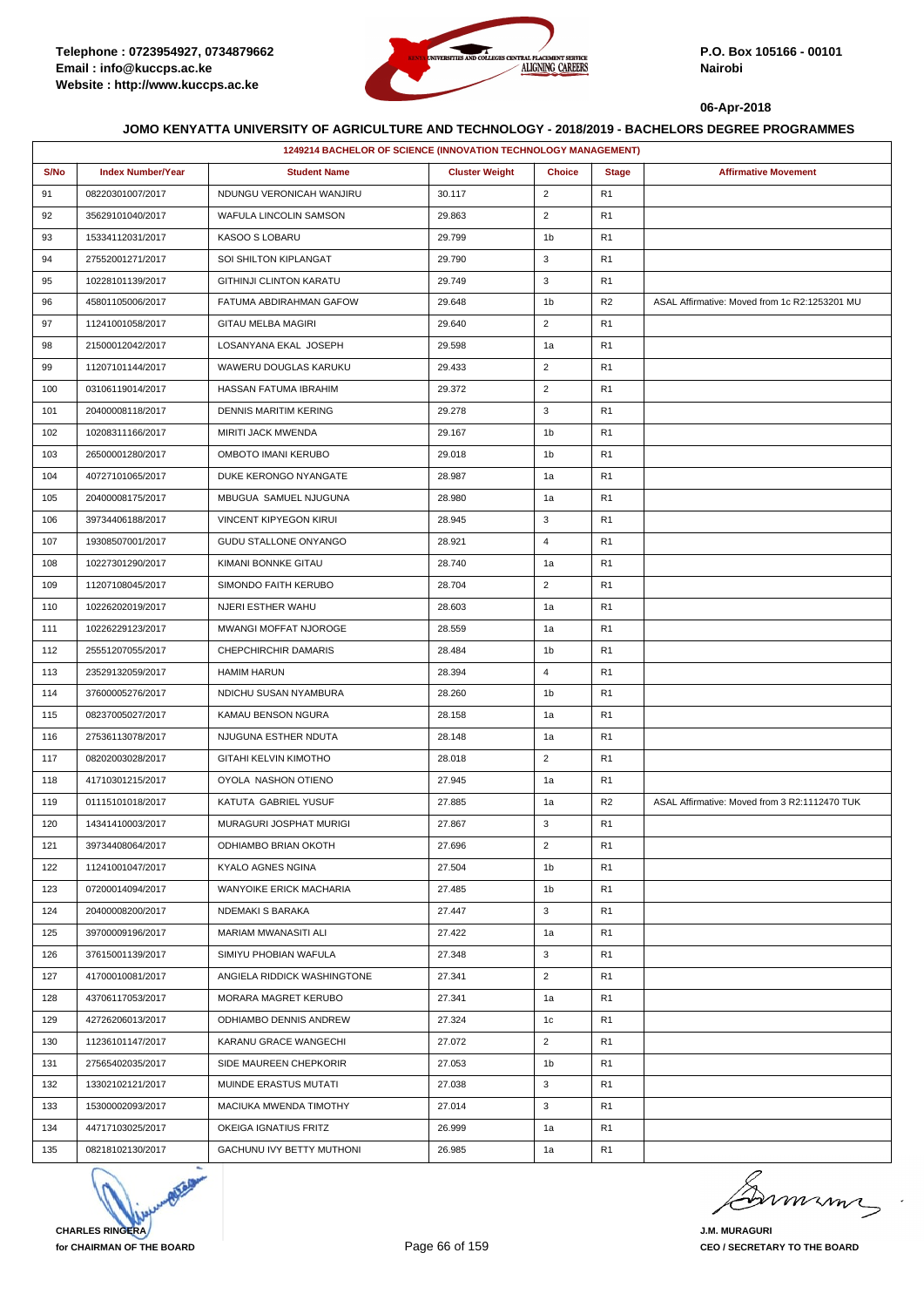

|      | 1249214 BACHELOR OF SCIENCE (INNOVATION TECHNOLOGY MANAGEMENT)                           |                                |                       |                |                |                                                      |  |  |  |
|------|------------------------------------------------------------------------------------------|--------------------------------|-----------------------|----------------|----------------|------------------------------------------------------|--|--|--|
| S/No | <b>Index Number/Year</b>                                                                 | <b>Student Name</b>            | <b>Cluster Weight</b> | <b>Choice</b>  | <b>Stage</b>   | <b>Affirmative Movement</b>                          |  |  |  |
| 136  | 27538208117/2017                                                                         | MWANGI AUGUSTINE MBITIRU       | 26.955                | 3              | R1             |                                                      |  |  |  |
| 137  | 14300006158/2017                                                                         | NJIRU MUCHOKI CALEB            | 26.817                | 3              | R1             |                                                      |  |  |  |
| 138  | 09200011091/2017                                                                         | MUIGAI RACHEL WAITHERA         | 26.734                | 1a             | R1             |                                                      |  |  |  |
| 139  | 42726101241/2017                                                                         | <b>TREVOR SAMMY</b>            | 26.669                | 1a             | R <sub>1</sub> |                                                      |  |  |  |
| 140  | 11200005239/2017                                                                         | MWASI MARY WAMBUI MWASI        | 26.499                | 4              | R1             |                                                      |  |  |  |
| 141  | 12316103001/2017                                                                         | MICHAEL WAMBUA                 | 26.486                | 1a             | R1             |                                                      |  |  |  |
| 142  | 07216101081/2017                                                                         | GICHEHA STEPHEN KARANJA        | 26.428                | $\overline{4}$ | R1             |                                                      |  |  |  |
| 143  | 23503111081/2017                                                                         | SIRENGO HELLEN NAFULA          | 26.279                | $\overline{2}$ | R1             |                                                      |  |  |  |
| 144  | 39741005102/2017                                                                         | OTIENO BRIAN ODHIAMBO          | 26.263                | 1a             | R <sub>1</sub> |                                                      |  |  |  |
| 145  | 22502203045/2017                                                                         | NDERITU JOHN                   | 26.196                | 1 <sub>b</sub> | R2             | ASAL Affirmative: Moved from Unsuccessful Applicants |  |  |  |
| 146  | 39734405060/2017                                                                         | KIPCHIRCHIR JOSHUA             | 26.136                | 1a             | R1             |                                                      |  |  |  |
| 147  | 08221202039/2017                                                                         | <b>GITAHI KELVIN NDIRITU</b>   | 25.923                | 3              | R1             |                                                      |  |  |  |
| 148  | 27570201105/2017                                                                         | <b>VICTOR OGWANKWA WILLIAM</b> | 25.909                | 3              | R1             |                                                      |  |  |  |
| 149  | 11212103021/2017                                                                         | MBURU ANDREW NJENGA            | 25.829                | 1a             | R <sub>1</sub> |                                                      |  |  |  |
| 150  | 41742103029/2017                                                                         | <b>MARK OKAL</b>               | 25.802                | 1a             | R1             |                                                      |  |  |  |
| 151  | 20407017010/2017                                                                         | <b>GATWIRI ELSIE</b>           | 25.454                | 1a             | R <sub>1</sub> |                                                      |  |  |  |
| 152  | 11212101021/2017                                                                         | WANGUI JEFFAS KARIUKI          | 25.330                | 1a             | R <sub>1</sub> |                                                      |  |  |  |
| 153  | 27570246028/2017                                                                         | MIHARI JASON MWANGI            | 25.138                | 3              | R <sub>1</sub> |                                                      |  |  |  |
| 154  | 20405001043/2017                                                                         | KIMUHU STANLEY HEZRON          | 25.138                | 1 <sub>b</sub> | R1             |                                                      |  |  |  |
|      | APPROVED 1249214 BACHELOR OF SCIENCE (INNOVATION TECHNOLOGY MANAGEMENT) 154 CANDIDATE(S) |                                |                       |                |                |                                                      |  |  |  |



miming

**J.M. MURAGURI CEO / SECRETARY TO THE BOARD**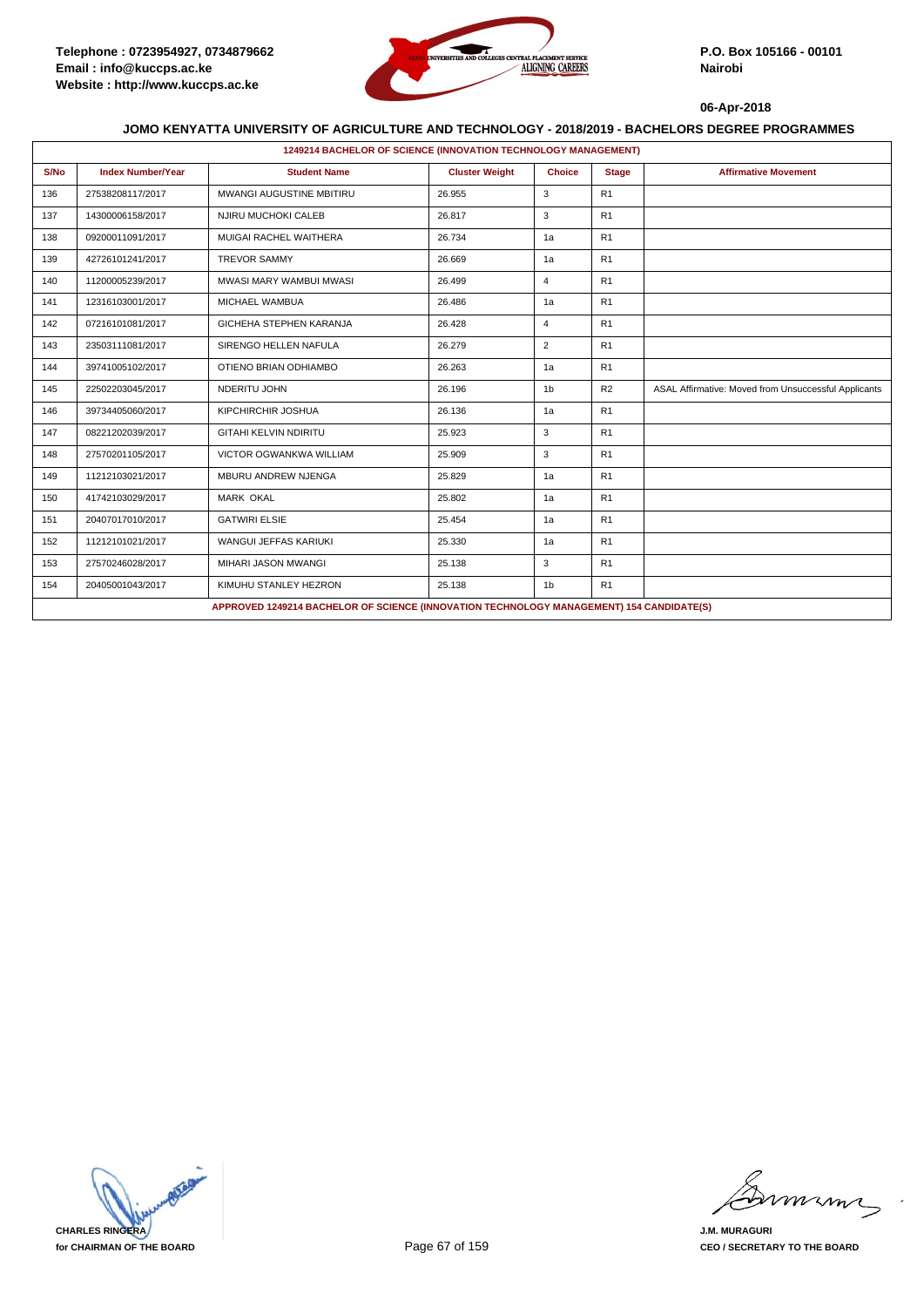

|      | 1249215 BACHELOR OF SCIENCE (AGRICULTURAL ECONOMICS AND RESOURCE MANAGEMENT)                         |                           |                       |                |                |                             |  |  |  |
|------|------------------------------------------------------------------------------------------------------|---------------------------|-----------------------|----------------|----------------|-----------------------------|--|--|--|
| S/No | <b>Index Number/Year</b>                                                                             | <b>Student Name</b>       | <b>Cluster Weight</b> | <b>Choice</b>  | <b>Stage</b>   | <b>Affirmative Movement</b> |  |  |  |
|      | 20400009052/2017                                                                                     | CHERONO SISCO             | 37.683                | 1c             | R <sub>2</sub> |                             |  |  |  |
| 2    | 18325301007/2017                                                                                     | DAVID DANIEL MUTISYA      | 35.290                | $\overline{2}$ | R <sub>1</sub> |                             |  |  |  |
|      | 23500014372/2017                                                                                     | KIBET IAN                 | 35.252                | 1a             | R <sub>2</sub> |                             |  |  |  |
|      | 08220110062/2017                                                                                     | MUIRU PETER MWANGI        | 32.499                | 1a             | R1             |                             |  |  |  |
| 5    | 42712301132/2017                                                                                     | ONYANGO BONFACE BRIAN     | 31.764                | 1a             | R <sub>2</sub> |                             |  |  |  |
|      | 36635003013/2017                                                                                     | MUKANDA BENSON WANJALA    | 30.103                | 1a             | R <sub>1</sub> |                             |  |  |  |
|      | 43715104005/2017                                                                                     | PACIFICAH MANDERE MARONDA | 27.868                | $\overline{2}$ | R1             |                             |  |  |  |
|      | APPROVED 1249215 BACHELOR OF SCIENCE (AGRICULTURAL ECONOMICS AND RESOURCE MANAGEMENT) 7 CANDIDATE(S) |                           |                       |                |                |                             |  |  |  |



mmmn

**J.M. MURAGURI CEO / SECRETARY TO THE BOARD**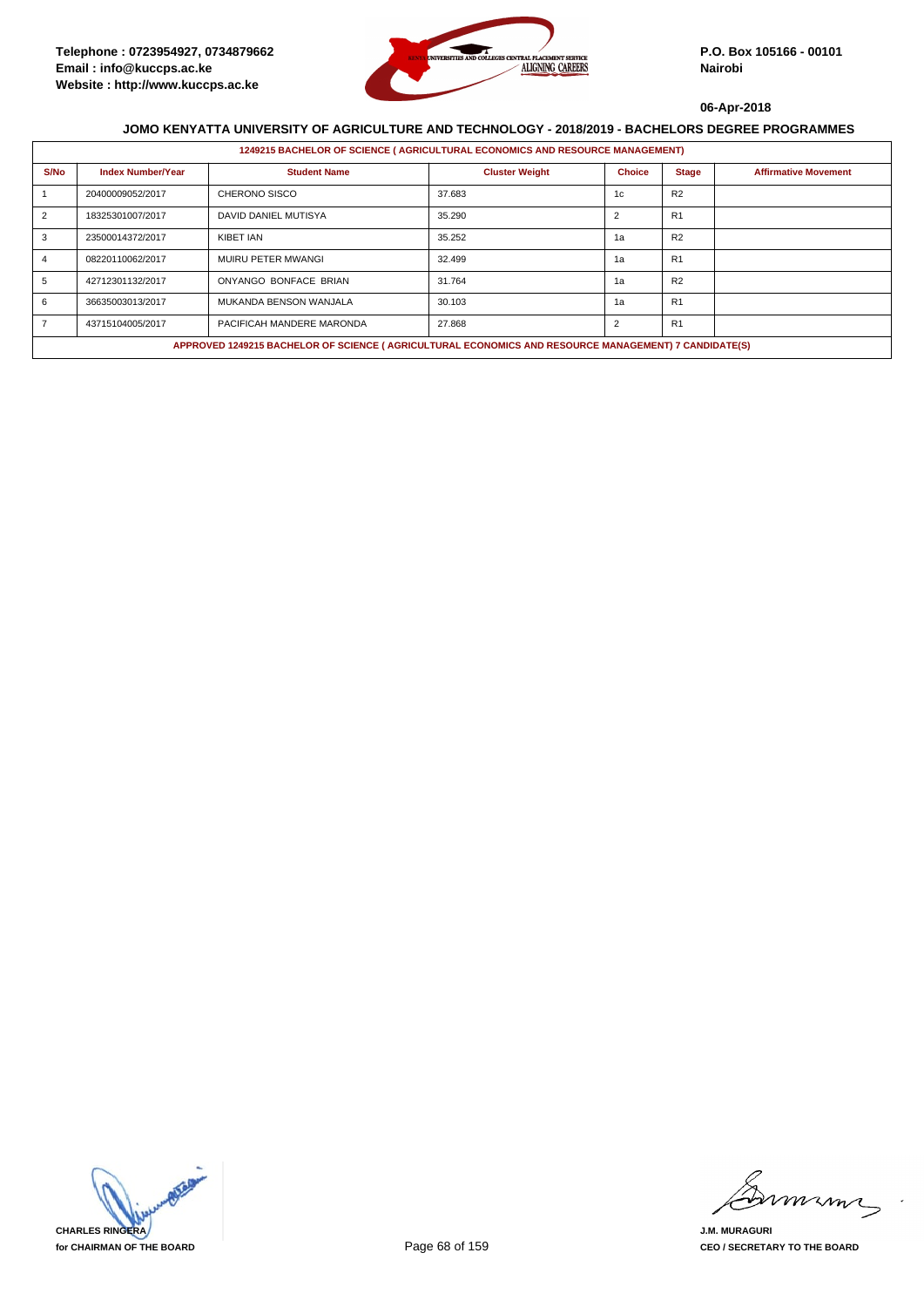

|                | 1249226 BACHELOR OF SCIENCE (BIOTECHNOLOGY) |                              |                                                                      |                |                |                             |  |  |  |
|----------------|---------------------------------------------|------------------------------|----------------------------------------------------------------------|----------------|----------------|-----------------------------|--|--|--|
| S/No           | <b>Index Number/Year</b>                    | <b>Student Name</b>          | <b>Cluster Weight</b>                                                | <b>Choice</b>  | <b>Stage</b>   | <b>Affirmative Movement</b> |  |  |  |
| $\mathbf{1}$   | 20405004007/2017                            | NYASORE SOPHIA MOGERE        | 43.204                                                               | 1a             | R <sub>1</sub> |                             |  |  |  |
| $\overline{2}$ | 43700008020/2017                            | ALBERT OMWENGA MACHUKI       | 41.536                                                               | 1a             | R <sub>2</sub> |                             |  |  |  |
| 3              | 42712102001/2017                            | OTIENO LAVENDER ACHIENG      | 40.806                                                               | 1a             | R <sub>2</sub> |                             |  |  |  |
| $\overline{4}$ | 18300003009/2017                            | LUMUMBA ALVIN MUTUA          | 40.224                                                               | 1a             | R <sub>2</sub> |                             |  |  |  |
| 5              | 28500005067/2017                            | CHEPKOECH SHEILA TOO         | 40.049                                                               | 1a             | R <sub>2</sub> |                             |  |  |  |
| 6              | 38600003075/2017                            | DALIDZU ASHLEY PAULINE       | 39.263                                                               | 1a             | R <sub>2</sub> |                             |  |  |  |
| $\overline{7}$ | 38600003141/2017                            | LINA AKINYI                  | 38.909                                                               | 1a             | R <sub>1</sub> |                             |  |  |  |
| 8              | 03106115053/2017                            | RASHID ALI BAKARI            | 38.551                                                               | 1a             | R <sub>2</sub> |                             |  |  |  |
| 9              | 39700001148/2017                            | KABERIA TIMOTHY MWETERI      | 38.544                                                               | 3              | R <sub>2</sub> |                             |  |  |  |
| 10             | 11200005113/2017                            | <b>VIENNA ANYONA</b>         | 38.377                                                               | 3              | R <sub>2</sub> |                             |  |  |  |
| 11             | 11200001239/2017                            | MWAGWABI NYIRO CLEMENT       | 38.084                                                               | 1a             | R <sub>2</sub> |                             |  |  |  |
| 12             | 14355201023/2017                            | MWAI KEITH KIAMA             | 37.863                                                               | $\overline{2}$ | R <sub>2</sub> |                             |  |  |  |
| 13             | 42726107032/2017                            | MWANGALA JUDAH MWANJALA      | 37.488                                                               | $\overline{2}$ | R <sub>2</sub> |                             |  |  |  |
| 14             | 42726107307/2017                            | AGUTU JESSE DICKENS          | 37.210                                                               | 1a             | R <sub>2</sub> |                             |  |  |  |
| 15             | 24500004092/2017                            | KIBET JEPKOSGEI NELLY        | 36.809                                                               | 1a             | R2             |                             |  |  |  |
| 16             | 39734405010/2017                            | CHELANGAT BRIGID             | 36.542                                                               | 1a             | R <sub>2</sub> |                             |  |  |  |
| 17             | 11200006088/2017                            | MAKENA ANASTASIA KABERIA     | 36.469                                                               | 1a             | R <sub>2</sub> |                             |  |  |  |
| 18             | 14300006058/2017                            | <b>KOOME PAUL</b>            | 36.397                                                               | 1a             | R <sub>2</sub> |                             |  |  |  |
| 19             | 27511112014/2017                            | <b>GICHOHI W EUNICE</b>      | 35.794                                                               | 1a             | R <sub>1</sub> |                             |  |  |  |
| 20             | 18307202020/2017                            | MULE CATHERINE MUTINDA       | 35.474                                                               | 1a             | R1             |                             |  |  |  |
| 21             | 24500004263/2017                            | KIMUTAI SHARON JEROP         | 35.066                                                               | 1a             | R <sub>1</sub> |                             |  |  |  |
| 22             | 39714106004/2017                            | OYOO PAMELA AWUOR            | 34.819                                                               | 1a             | R <sub>1</sub> |                             |  |  |  |
| 23             | 44700006098/2017                            | <b>MUKUA IAN</b>             | 34.559                                                               | 1a             | R <sub>2</sub> |                             |  |  |  |
| 24             | 37615001032/2017                            | <b>MUCHESIA S KERYN</b>      | 34.534                                                               | 1a             | R <sub>2</sub> |                             |  |  |  |
| 25             | 01100004001/2017                            | KAKA SALEH ALAMIN            | 33.478                                                               | $\overline{2}$ | R1             |                             |  |  |  |
| 26             | 09203402075/2017                            | <b>IRUNGU GLADYS WANJIRU</b> | 33.363                                                               | 1a             | R <sub>1</sub> |                             |  |  |  |
| 27             | 11200005175/2017                            | WERE RUTH ANNE               | 32.976                                                               | $\overline{2}$ | R <sub>1</sub> |                             |  |  |  |
| 28             | 08202001114/2017                            | NDIRITU JEFF SAMUEL GICHUHI  | 31.998                                                               | 3              | R <sub>1</sub> |                             |  |  |  |
| 29             | 08202001047/2017                            | WANJIRU KAMAU NEWTON         | 31.216                                                               | 1a             | R <sub>1</sub> |                             |  |  |  |
| 30             | 29523101042/2017                            | <b>ALLAN KIPROTICH</b>       | 30.781                                                               | $\overline{2}$ | R2             |                             |  |  |  |
| 31             | 42700005355/2017                            | MUTUA JOEL KANGANGI          | 29.634                                                               | 1a             | R1             |                             |  |  |  |
|                |                                             |                              | APPROVED 1249226 BACHELOR OF SCIENCE (BIOTECHNOLOGY) 31 CANDIDATE(S) |                |                |                             |  |  |  |

**CHARLES RINGERA for CHAIRMAN OF THE BOARD**

minn

**J.M. MURAGURI CEO / SECRETARY TO THE BOARD**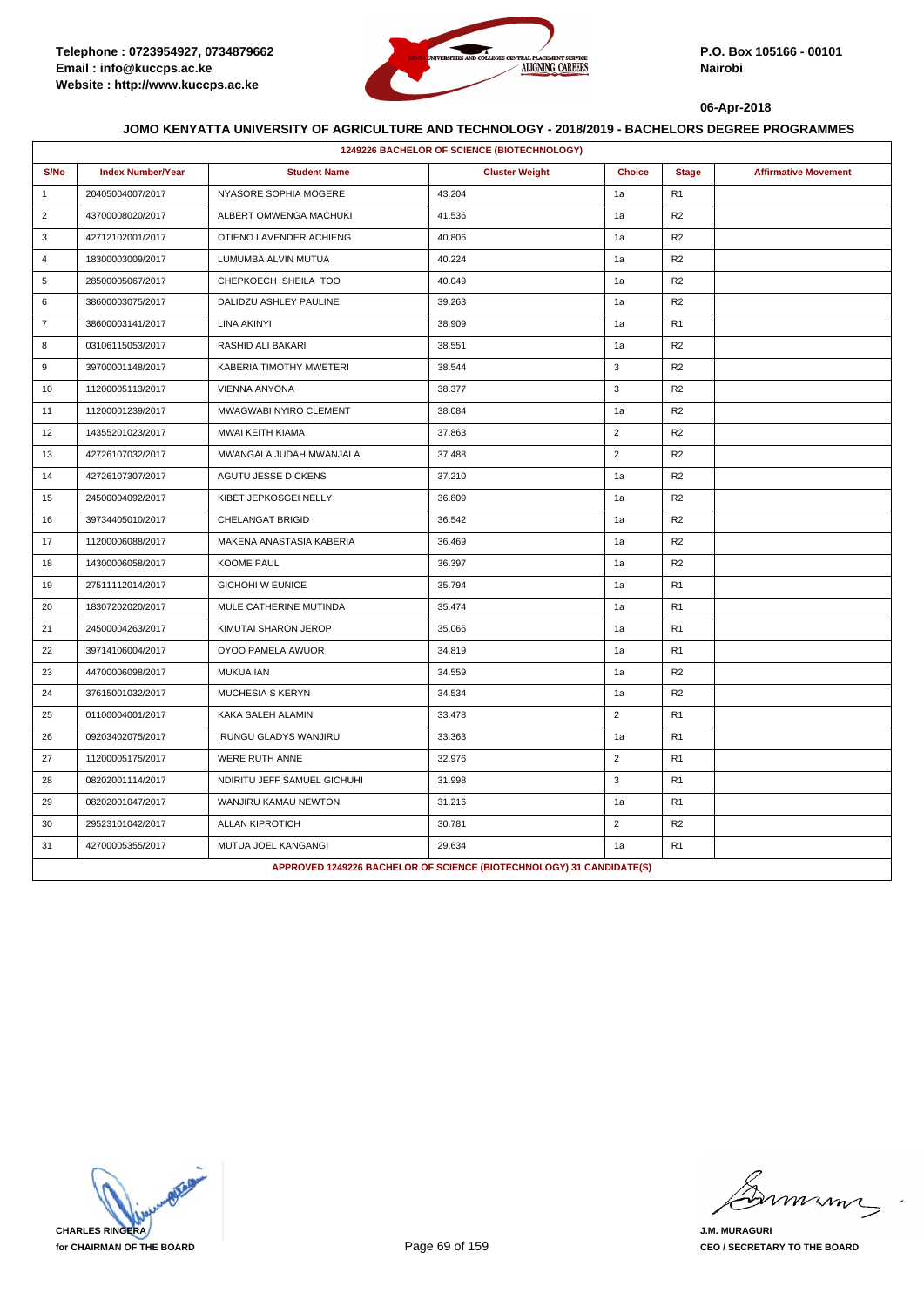

|                | 1249231 BACHELOR OF SCIENCE (CONTROL AND INSTRUMENTATION) |                             |                       |                |                |                             |  |
|----------------|-----------------------------------------------------------|-----------------------------|-----------------------|----------------|----------------|-----------------------------|--|
| S/No           | <b>Index Number/Year</b>                                  | <b>Student Name</b>         | <b>Cluster Weight</b> | <b>Choice</b>  | <b>Stage</b>   | <b>Affirmative Movement</b> |  |
| $\mathbf{1}$   | 08237005184/2017                                          | WAIGANJO PAUL NDUNGU        | 42.229                | 3              | R1             |                             |  |
| $\overline{2}$ | 31500011028/2017                                          | RONO JEBOTIP JOAN           | 41.067                | 1a             | R1             |                             |  |
| 3              | 36600002028/2017                                          | SHARON NASIMIYU BARASA      | 40.272                | $\overline{2}$ | R1             |                             |  |
| 4              | 25500019007/2017                                          | <b>GETRUDE CHEROTICH</b>    | 40.115                | 1a             | R1             |                             |  |
| 5              | 27537301044/2017                                          | <b>WENDY CHEMUTAI</b>       | 39.909                | $\overline{4}$ | R <sub>1</sub> |                             |  |
| 6              | 07200009077/2017                                          | NDERAH SOPHIAAMINA RAHAB    | 39.871                | 1a             | R1             |                             |  |
| $\overline{7}$ | 36600004112/2017                                          | AJWANG FIDELIS OWINO        | 39.341                | $\overline{2}$ | R1             |                             |  |
| 8              | 36600004038/2017                                          | PETER OMONDI                | 39.032                | 1a             | R1             |                             |  |
| 9              | 26500001083/2017                                          | SAMKUL CHEBET VELVIN        | 39.025                | 1a             | R1             |                             |  |
| 10             | 28512112036/2017                                          | CHEPKEMOI IVY               | 38.958                | $\overline{4}$ | R1             |                             |  |
| 11             | 20400001092/2017                                          | LEKIPISING LIPLAN EKWAM     | 38.591                | $\overline{2}$ | R <sub>1</sub> |                             |  |
| 12             | 03121101036/2017                                          | UMME-KULSUM YUSUFALI        | 38.526                | $\overline{4}$ | R1             |                             |  |
| 13             | 07216101034/2017                                          | MACHARIA BRIAN KIHARA       | 38.406                | $\overline{4}$ | R <sub>1</sub> |                             |  |
| 14             | 34559502009/2017                                          | KIMUTAI RUTH JEPCHUMBA      | 38.305                | $\overline{2}$ | R1             |                             |  |
| 15             | 27537401005/2017                                          | NJOROGE RAPHAEL NJOROGE     | 38.173                | 1a             | R1             |                             |  |
| 16             | 42726107037/2017                                          | SIMON CHERUIYOT BRIAN       | 38.130                | 3              | R1             |                             |  |
| 17             | 24505104026/2017                                          | <b>BRIAN KIPKORIR MUTAI</b> | 38.102                | $\overline{4}$ | R1             |                             |  |
| 18             | 39700001177/2017                                          | ODUOR JOHN ODHIAMBO         | 38.065                | $\overline{2}$ | R1             |                             |  |
| 19             | 44700006048/2017                                          | OYONDI RYAN ONGAGA          | 37.924                | $\overline{4}$ | R1             |                             |  |
| 20             | 01100003050/2017                                          | MWANYIKA GILBERT MLACHA     | 37.850                | $\overline{2}$ | R1             |                             |  |
| 21             | 09203403001/2017                                          | MUGO DAVID MWANGI           | 37.835                | $\overline{2}$ | R1             |                             |  |
| 22             | 27538208042/2017                                          | OLOO EDDY SIMON             | 37.780                | $\overline{4}$ | R1             |                             |  |
| 23             | 10200008088/2017                                          | WAITHIRA BRIAN MBURU        | 37.759                | 3              | R1             |                             |  |
| 24             | 27537401001/2017                                          | KARANJA ANDREW KAMAU        | 37.715                | 1a             | R1             |                             |  |
| 25             | 11200006144/2017                                          | NGUMI MERCY NYAMBURA        | 37.661                | 1a             | R1             |                             |  |
| 26             | 12315504007/2017                                          | MUTISYA DANIEL MUTUA        | 37.573                | $\overline{4}$ | R1             |                             |  |
| 27             | 25533103208/2017                                          | TOWETT KIPKORIR ALFONCE     | 37.525                | $\overline{2}$ | R1             |                             |  |
| 28             | 11241012004/2017                                          | KARIUKI JOHN WANJAMA        | 37.461                | 1c             | R1             |                             |  |
| 29             | 36600004111/2017                                          | DYES JUNIOR                 | 37.388                | $\overline{2}$ | R1             |                             |  |
| 30             | 39700001050/2017                                          | TAMAKARO COLLINS KIPTOO     | 37.233                | 1a             | R <sub>1</sub> |                             |  |
| 31             | 23528116004/2017                                          | CHELAGAT TABITHA            | 37.146                | $\overline{2}$ | R <sub>1</sub> |                             |  |
| 32             | 27500008127/2017                                          | RONO GIDION KIPKORIR        | 36.910                | $\overline{4}$ | R1             |                             |  |
| 33             | 43700008070/2017                                          | SINGOMBE BRIAN KIBAGENDI    | 36.844                | $\overline{2}$ | R1             |                             |  |
| 34             | 40700002025/2017                                          | MIGIRO JOHANS NYOGORA       | 36.836                | $\overline{2}$ | R <sub>1</sub> |                             |  |
| 35             | 43700008098/2017                                          | NICK OKIOMA BIRAORI         | 36.768                | $\overline{2}$ | R1             |                             |  |
| 36             | 43700008062/2017                                          | NYAKUNDI AMOS NYANGAU       | 36.646                | 3              | R <sub>1</sub> |                             |  |
| 37             | 33517102042/2017                                          | TOO NATHAN NGETICH          | 36.630                | 1a             | R1             |                             |  |
| 38             | 27552001239/2017                                          | KAGIRI JUSTUS KANDET        | 36.624                | 3              | R1             |                             |  |
| 39             | 27552001237/2017                                          | CHEPKEMOI RUTH              | 36.564                | $\overline{2}$ | R1             |                             |  |
| 40             | 34559502034/2017                                          | LOLUK JEPKOSGEI DIANA       | 36.561                | 1c             | R1             |                             |  |
| 41             | 25500019011/2017                                          | CHEPKIRUI ECLA              | 36.503                | $\overline{2}$ | R1             |                             |  |
| 42             | 41731303012/2017                                          | OTIENO SAMUEL OCHIENG       | 36.414                | 3              | R <sub>1</sub> |                             |  |
| 43             | 39700001202/2017                                          | MAINYE DERRICK OMAMBIA      | 36.411                | $\overline{4}$ | R1             |                             |  |
| 44             | 09223112001/2017                                          | NJOKI DAVID MWANGI          | 36.358                | $\overline{2}$ | R1             |                             |  |
| 45             | 11241012015/2017                                          | NJENGA JEFF NDUNGU          | 36.322                | 1a             | R <sub>1</sub> |                             |  |
|                |                                                           |                             |                       |                |                |                             |  |



murma

**J.M. MURAGURI CEO / SECRETARY TO THE BOARD**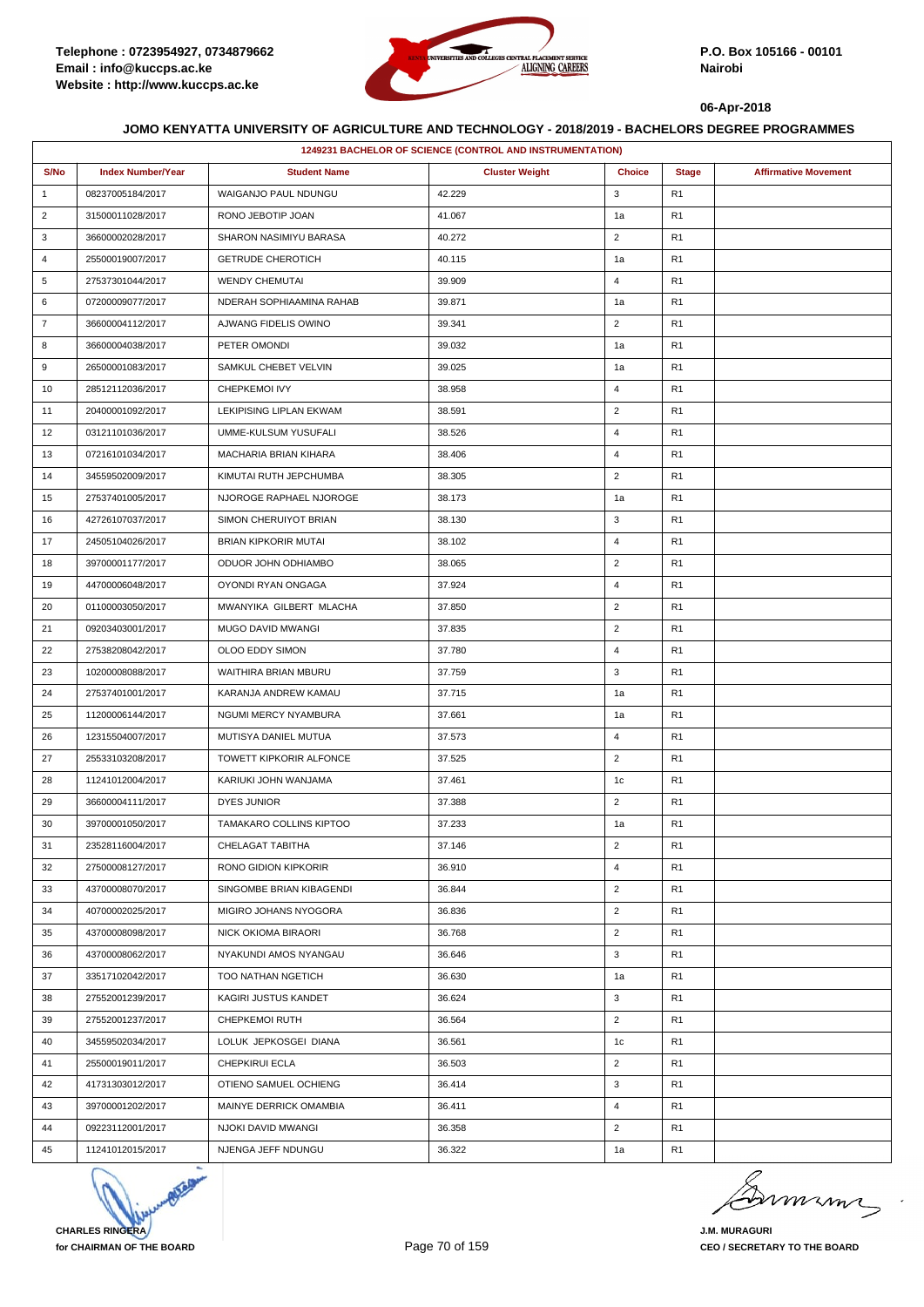

|      | <b>1249231 BACHELOR OF SCIENCE (CONTROL AND INSTRUMENTATION)</b>                   |                         |                       |               |                |                             |  |  |  |
|------|------------------------------------------------------------------------------------|-------------------------|-----------------------|---------------|----------------|-----------------------------|--|--|--|
| S/No | <b>Index Number/Year</b>                                                           | <b>Student Name</b>     | <b>Cluster Weight</b> | <b>Choice</b> | <b>Stage</b>   | <b>Affirmative Movement</b> |  |  |  |
| 46   | 07200009017/2017                                                                   | KIMANI GRACE WAMBUI     | 36.142                | 1a            | R <sub>1</sub> |                             |  |  |  |
| 47   | 26509126008/2017                                                                   | KIPROTICH VICTOR KIKWAI | 36.121                | 1а            | R <sub>1</sub> |                             |  |  |  |
| 48   | 11205204016/2017                                                                   | KIRUGA GEORGE MBURU     | 36.077                |               | R <sub>1</sub> |                             |  |  |  |
| 49   | 27565302002/2017                                                                   | KIPNGETICH GIDEON RONO  | 35.970                |               | R <sub>1</sub> |                             |  |  |  |
| 50   | 25551207072/2017                                                                   | ONTITA NYAMUSI MORAA    | 35.964                |               | R <sub>1</sub> |                             |  |  |  |
|      | APPROVED 1249231 BACHELOR OF SCIENCE (CONTROL AND INSTRUMENTATION) 50 CANDIDATE(S) |                         |                       |               |                |                             |  |  |  |



mmmn

**J.M. MURAGURI CEO / SECRETARY TO THE BOARD**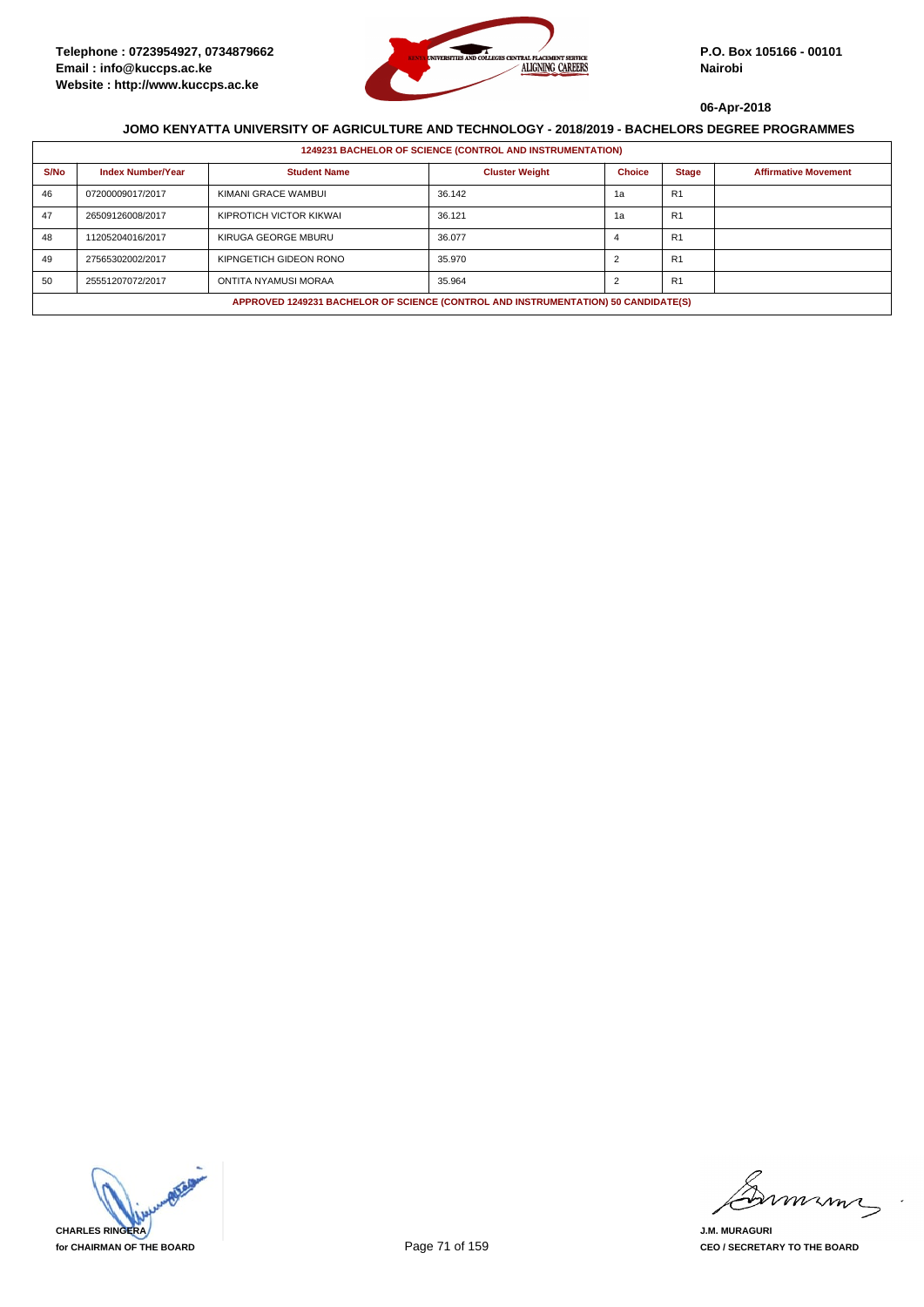

|                | 1249232 BACHELOR OF SCIENCE IN INFORMATION TECHNOLOGY |                                                                                |                       |                |                |                             |  |  |  |
|----------------|-------------------------------------------------------|--------------------------------------------------------------------------------|-----------------------|----------------|----------------|-----------------------------|--|--|--|
| S/No           | <b>Index Number/Year</b>                              | <b>Student Name</b>                                                            | <b>Cluster Weight</b> | <b>Choice</b>  | <b>Stage</b>   | <b>Affirmative Movement</b> |  |  |  |
| $\mathbf{1}$   | 27500002106/2017                                      | MUTHONI BRIAN MAINGI                                                           | 43.445                | 1a             | R <sub>1</sub> |                             |  |  |  |
| $\overline{2}$ | 39741005033/2017                                      | <b>BAYA ELIAS KARISA</b>                                                       | 43.212                | $\overline{2}$ | R <sub>1</sub> |                             |  |  |  |
| 3              | 11200003038/2017                                      | MAKHETI WAFULA EDWIN                                                           | 42.604                | 3              | R <sub>1</sub> |                             |  |  |  |
| $\overline{4}$ | 20406020004/2017                                      | MOHAMMED JABBIR ABDULRAZAK                                                     | 42.183                | 3              | R <sub>1</sub> |                             |  |  |  |
| 5              | 39700001131/2017                                      | <b>GREG OPATI ATEMI</b>                                                        | 41.790                | 1c             | R <sub>1</sub> |                             |  |  |  |
| 6              | 11200003052/2017                                      | MERONGO ONDIMU STEPHEN                                                         | 41.624                | $\overline{4}$ | R <sub>1</sub> |                             |  |  |  |
| $\overline{7}$ | 08237009001/2017                                      | NYOKABI DIANA                                                                  | 41.560                | $\overline{4}$ | R <sub>1</sub> |                             |  |  |  |
| 8              | 11200003048/2017                                      | MWADIME NESPHORY MWAKALE                                                       | 41.503                | 3              | R <sub>1</sub> |                             |  |  |  |
| 9              | 08202001051/2017                                      | MUGO SAMUEL NGUNJIRI                                                           | 41.488                | $\overline{4}$ | R <sub>1</sub> |                             |  |  |  |
| 10             | 14333201031/2017                                      | MWENDA SHARON MUKIRI                                                           | 41.372                | $\overline{2}$ | R <sub>1</sub> |                             |  |  |  |
| 11             | 20401018002/2017                                      | ODHIAMBO ALLAN ONYANGO                                                         | 41.162                | $\overline{2}$ | R <sub>1</sub> |                             |  |  |  |
| 12             | 09200012029/2017                                      | MURIMI EVANS MWANGI                                                            | 41.089                | $\overline{2}$ | R <sub>1</sub> |                             |  |  |  |
| 13             | 27536201003/2017                                      | KAMAU JOHN MUCHAI                                                              | 40.978                | 1a             | R <sub>1</sub> |                             |  |  |  |
| 14             | 18347507001/2017                                      | SOLOMON MUUO MUTHOKA                                                           | 40.785                | 1a             | R <sub>1</sub> |                             |  |  |  |
| 15             | 20406002004/2017                                      | <b>TOBIKO LUCY SIALO</b>                                                       | 40.757                | 3              | R <sub>1</sub> |                             |  |  |  |
| 16             | 30556301003/2017                                      | KALAITE PENINAH                                                                | 40.642                | $\overline{4}$ | R <sub>1</sub> |                             |  |  |  |
| 17             | 11200001149/2017                                      | KIPSANG RONALD KIPNGETICH                                                      | 40.612                | 3              | R <sub>1</sub> |                             |  |  |  |
| 18             | 20404003043/2017                                      | RYAN WILLIAMS WABWOBA                                                          | 40.501                | $\overline{2}$ | R <sub>1</sub> |                             |  |  |  |
| 19             | 20400003162/2017                                      | KITHEKA DOREEN MWIKALI                                                         | 40.472                | 3              | R <sub>1</sub> |                             |  |  |  |
| 20             | 12300001026/2017                                      | KATUMU FRANCIS MUSYIMI                                                         | 40.448                | 1a             | R <sub>1</sub> |                             |  |  |  |
| 21             | 14303101009/2017                                      | KIMANZI MUTUA                                                                  | 40.355                | $\overline{4}$ | R <sub>1</sub> |                             |  |  |  |
| 22             | 09222201010/2017                                      | NDABI JOSEPH GACHUHI                                                           | 40.300                | 1a             | R <sub>1</sub> |                             |  |  |  |
| 23             | 27536129045/2017                                      | <b>NGIGE BEN NGAMAU</b>                                                        | 40.216                | 3              | R <sub>1</sub> |                             |  |  |  |
| 24             | 44736101045/2017                                      | HONGO BENSON CALEB                                                             | 40.159                | $\overline{4}$ | R <sub>1</sub> |                             |  |  |  |
| 25             | 28522505031/2017                                      | KIPROTICH JAVAN                                                                | 40.033                | 3              | R <sub>1</sub> |                             |  |  |  |
| 26             | 12301703010/2017                                      | NZYOKA JONATHAN MAKAU                                                          | 39.987                | 1b             | R <sub>1</sub> |                             |  |  |  |
| 27             | 38600003089/2017                                      | NADONGO CYNTHIA MANYASA                                                        | 39.853                | $\overline{2}$ | R <sub>1</sub> |                             |  |  |  |
| 28             | 29513101014/2017                                      | <b>JEPTOO MARION</b>                                                           | 39.533                | 1a             | R <sub>1</sub> |                             |  |  |  |
| 29             | 13354101009/2017                                      | <b>MISHECK SOLOMON</b>                                                         | 39.517                | 1a             | R <sub>1</sub> |                             |  |  |  |
| 30             | 39741005087/2017                                      | MOGIRE MONYORO BOLTON                                                          | 39.333                | $\overline{4}$ | R <sub>1</sub> |                             |  |  |  |
| 31             | 08202001012/2017                                      | MWANGI PETER THUA                                                              | 39.242                | $\overline{2}$ | R <sub>1</sub> |                             |  |  |  |
| 32             | 29500006154/2017                                      | <b>EBOSO LINSLEY UKIRU</b>                                                     | 39.178                | $\overline{2}$ | R <sub>1</sub> |                             |  |  |  |
| 33             | 12301702019/2017                                      | WAMBUA IRENE MWONGELI                                                          | 39.120                | $\overline{4}$ | R <sub>1</sub> |                             |  |  |  |
| 34             | 10208311116/2017                                      | OKONGO JAMES OMARE                                                             | 39.093                | 1a             | R <sub>1</sub> |                             |  |  |  |
| 35             | 27500007015/2017                                      | KIPROP JELAGAT BRENDA                                                          | 39.044                | 3              | R <sub>1</sub> |                             |  |  |  |
|                |                                                       | APPROVED 1249232 BACHELOR OF SCIENCE IN INFORMATION TECHNOLOGY 35 CANDIDATE(S) |                       |                |                |                             |  |  |  |

**CHARLES RINGERA for CHAIRMAN OF THE BOARD**

miming

**J.M. MURAGURI CEO / SECRETARY TO THE BOARD**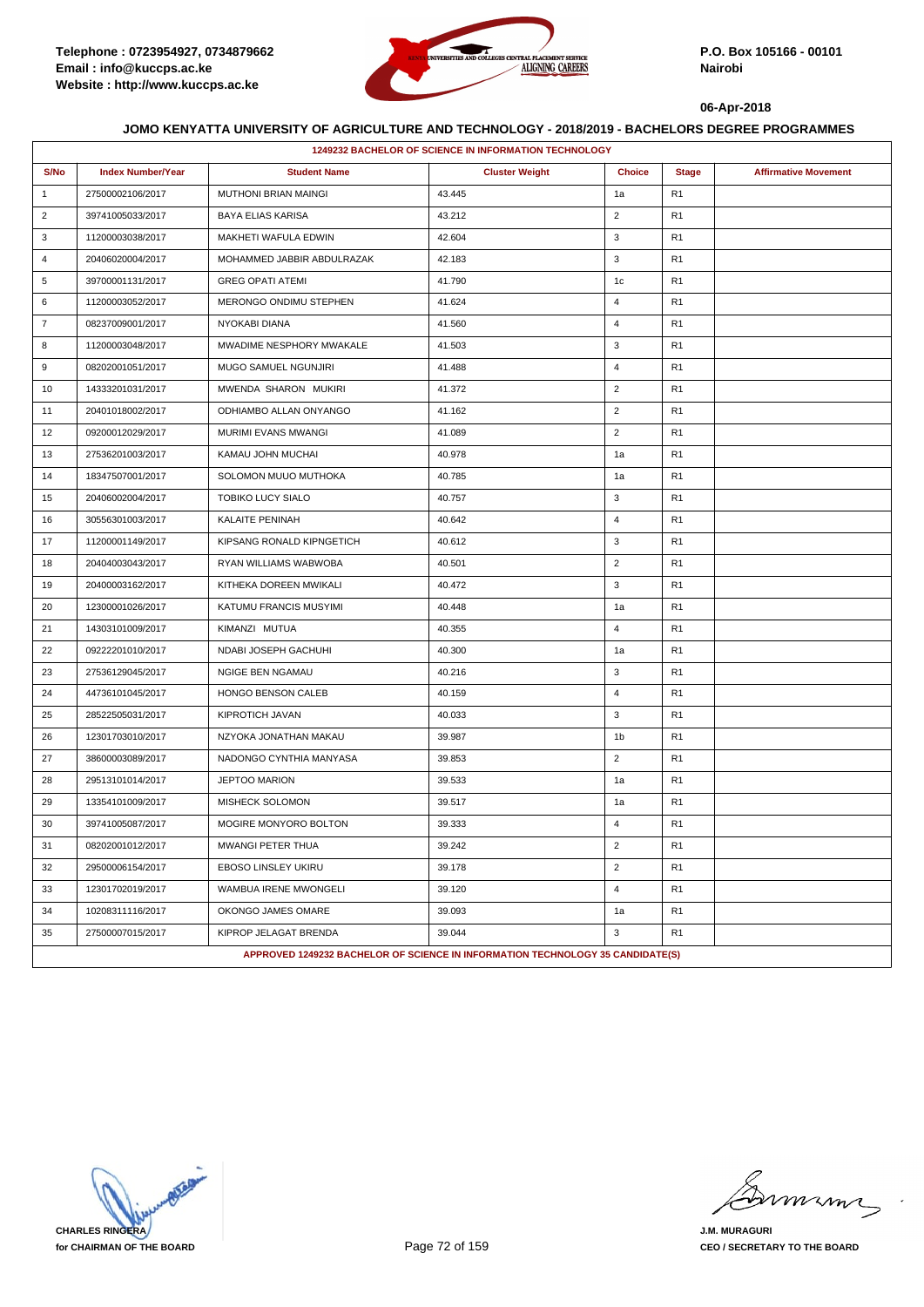

|                | 1249240 BACHELOR OF SCIENCE IN MECHATRONIC ENGINEERING |                                                                                 |                       |                |                |                             |  |  |
|----------------|--------------------------------------------------------|---------------------------------------------------------------------------------|-----------------------|----------------|----------------|-----------------------------|--|--|
| S/No           | <b>Index Number/Year</b>                               | <b>Student Name</b>                                                             | <b>Cluster Weight</b> | <b>Choice</b>  | <b>Stage</b>   | <b>Affirmative Movement</b> |  |  |
| $\overline{1}$ | 11200002062/2017                                       | AGALA CAREN KHAVUKUI                                                            | 45.447                | 1a             | R <sub>1</sub> |                             |  |  |
| $\overline{2}$ | 34500010005/2017                                       | MWEKA MEMEH MACMILLAN                                                           | 45.023                | 1a             | R <sub>1</sub> |                             |  |  |
| 3              | 11200002073/2017                                       | NDEGWA RISPHA WANJIRU                                                           | 44.868                | 1a             | R1             |                             |  |  |
| $\overline{4}$ | 27552001008/2017                                       | <b>BETT JADIEL KIPKOSGEI</b>                                                    | 44.755                | 1a             | R <sub>1</sub> |                             |  |  |
| 5              | 26500001025/2017                                       | OKODO EILEEN NERIMA                                                             | 44.721                | 1a             | R <sub>1</sub> |                             |  |  |
| 6              | 20400008033/2017                                       | NGUNU IAN MWANGI                                                                | 44.680                | 1a             | R <sub>1</sub> |                             |  |  |
| $\overline{7}$ | 36600004017/2017                                       | ALLAN WILLIAM TUNDULI                                                           | 44.661                | 1a             | R <sub>1</sub> |                             |  |  |
| 8              | 34500010006/2017                                       | SAMWEL OTIENO                                                                   | 44.649                | 1a             | R <sub>1</sub> |                             |  |  |
| 9              | 20400003015/2017                                       | KIMEU SYNTHIA WANJIRU                                                           | 44.634                | 1a             | R1             |                             |  |  |
| 10             | 40700002015/2017                                       | GISEMBA MOKAYA FERDINAND                                                        | 44.611                | 1a             | R <sub>1</sub> |                             |  |  |
| 11             | 20400003008/2017                                       | NGANGA PAULITTE WANJIRU                                                         | 44.596                | 1a             | R <sub>1</sub> |                             |  |  |
| 12             | 11200002040/2017                                       | WANGARI MERCY IRENE                                                             | 44.505                | 1a             | R <sub>1</sub> |                             |  |  |
| 13             | 20400003030/2017                                       | ODIARA CEDELLA IJAI                                                             | 44.257                | 1a             | R <sub>1</sub> |                             |  |  |
| 14             | 23500014035/2017                                       | 44.206<br>MAYWA SOLOMON SIWARENG                                                |                       | 1a             | R <sub>1</sub> |                             |  |  |
| 15             | 11200001039/2017                                       | <b>KIRIMI DERRICK</b>                                                           | 44.143                | 1a             | R <sub>1</sub> |                             |  |  |
| 16             | 27537301002/2017<br>MNYOLOMO RAHAB CHEROTICH<br>43.928 |                                                                                 |                       | 1a             | R <sub>1</sub> |                             |  |  |
| 17             | 20400003016/2017                                       | CHEPNGENO GLORIA                                                                | 43.906                |                | R <sub>1</sub> |                             |  |  |
| 18             | 20400002291/2017                                       | MUMO WILSON NYENZE                                                              | 43.883                | 1a             | R <sub>1</sub> |                             |  |  |
| 19             | 20410001007/2017                                       | NDUNG'U NJERI WANJIRU                                                           | 43.757                | 1a             | R <sub>1</sub> |                             |  |  |
| 20             | 36600004050/2017                                       | <b>ASUNDA FRANKLIN</b>                                                          | 43.709                | 1a             | R <sub>1</sub> |                             |  |  |
| 21             | 36600004005/2017                                       | <b>KIPKEMEI BRIAN</b>                                                           | 43.703                | 1a             | R <sub>1</sub> |                             |  |  |
| 22             | 27552001014/2017                                       | KANGOGO SPURGEON KIGEN                                                          | 43.660                | 1a             | R <sub>1</sub> |                             |  |  |
| 23             | 44700006020/2017                                       | OTIENO WILLIAM JIMMY                                                            | 43.629                | 1a             | R <sub>1</sub> |                             |  |  |
| 24             | 20400003019/2017                                       | <b>BETTY NICOLE</b>                                                             | 43.625                | 1a             | R <sub>1</sub> |                             |  |  |
| 25             | 26500001010/2017                                       | <b>CHEBET MERCY</b>                                                             | 43.498                | 1b             | R <sub>1</sub> |                             |  |  |
| 26             | 20400004072/2017                                       | WAWERU VICTOR MUTURI                                                            | 43.446                | 1a             | R <sub>1</sub> |                             |  |  |
| 27             | 29513101006/2017                                       | KITUR FAITH CHELAGAT                                                            | 43.307                | $\overline{2}$ | R <sub>1</sub> |                             |  |  |
| 28             | 08237005195/2017                                       | MACHARIA ERIC MWANGI                                                            | 43.301                | 1a             | R <sub>1</sub> |                             |  |  |
| 29             | 11200002016/2017                                       | MAINA EVA NYAMBURA                                                              | 43.276                | 1a             | R <sub>1</sub> |                             |  |  |
| 30             | 11200003035/2017                                       | MUTUMA MWITI EUTICAS                                                            | 43.258                | 1a             | R1             |                             |  |  |
| 31             | 11200001056/2017                                       | NDAMBO M JUMAINE                                                                | 43.205                | 4              | R1             |                             |  |  |
| 32             | 20400001013/2017                                       | KIVASU KEVIN KITHUKA                                                            | 43.150                | $\overline{2}$ | R <sub>1</sub> |                             |  |  |
| 33             | 39700009029/2017                                       | NYAKERARIO HANYIPHER EVALINE                                                    | 43.124                | 1 <sub>b</sub> | R <sub>1</sub> |                             |  |  |
| 34             | 20400004032/2017                                       | NJUGUNA BENARD MBURU                                                            | 43.044                | 1a             | R <sub>1</sub> |                             |  |  |
| 35             | 43700008034/2017                                       | GAVINS ONSASE MARAGIA                                                           | 43.014                | $\overline{2}$ | R <sub>1</sub> |                             |  |  |
|                |                                                        | APPROVED 1249240 BACHELOR OF SCIENCE IN MECHATRONIC ENGINEERING 35 CANDIDATE(S) |                       |                |                |                             |  |  |

**CHARLES RINGERA for CHAIRMAN OF THE BOARD**

miming

**J.M. MURAGURI CEO / SECRETARY TO THE BOARD**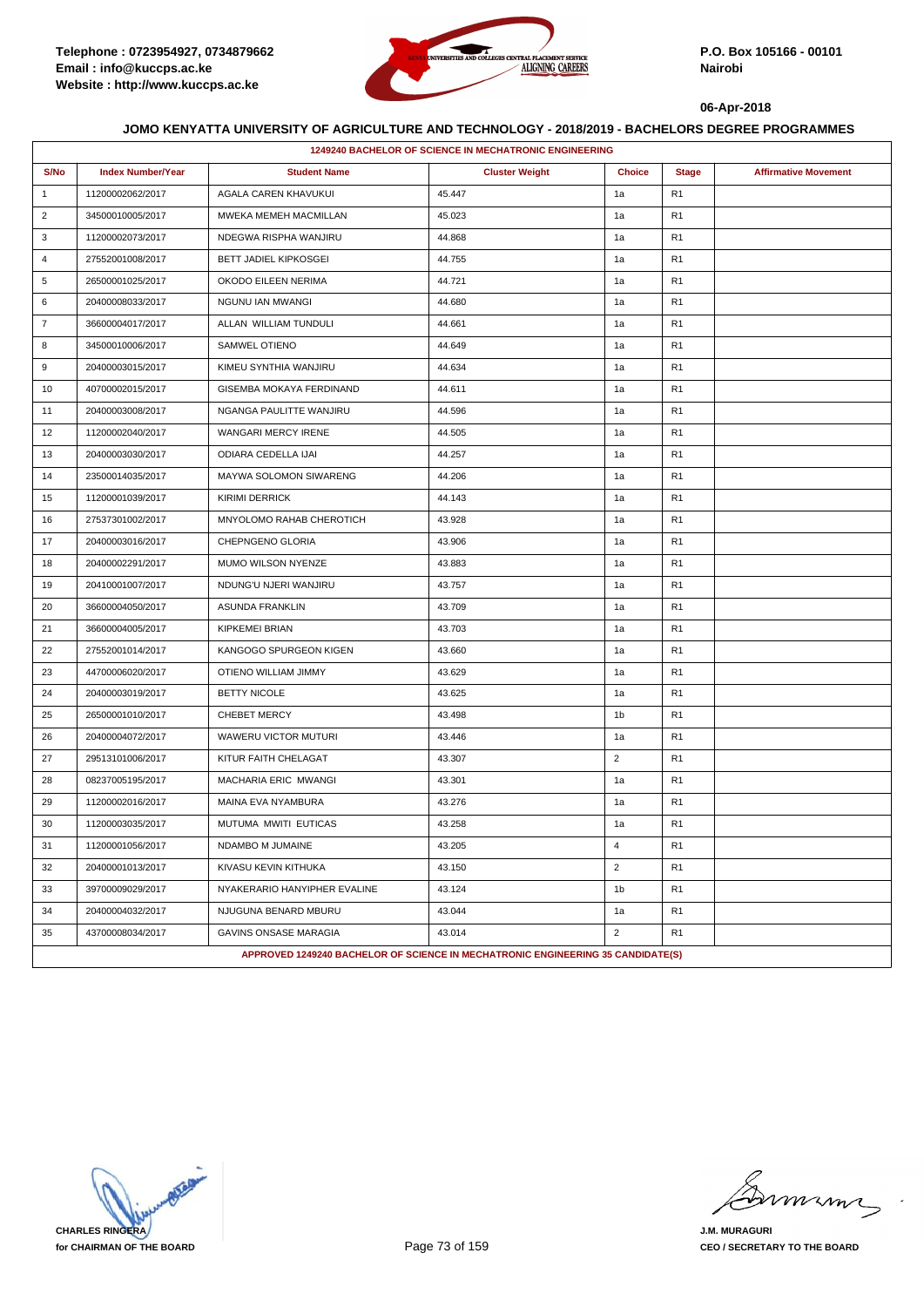

|                | 1249242 BACHELOR OF MASS COMMUNICATION |                             |                       |                |                |                             |  |  |
|----------------|----------------------------------------|-----------------------------|-----------------------|----------------|----------------|-----------------------------|--|--|
| S/No           | <b>Index Number/Year</b>               | <b>Student Name</b>         | <b>Cluster Weight</b> | <b>Choice</b>  | <b>Stage</b>   | <b>Affirmative Movement</b> |  |  |
| $\mathbf{1}$   | 20405004071/2017                       | TOWETT GRACE CHEPKURUI      | 39.971                | $\overline{2}$ | R <sub>1</sub> |                             |  |  |
| $\overline{2}$ | 11200002239/2017                       | NJERI MAUREEN WANJIRU       | 39.174                | 1a             | R <sub>1</sub> |                             |  |  |
| 3              | 11200002279/2017                       | MUTUKU JACKLINE MWIKALI     | 37.476                | $\overline{2}$ | R <sub>1</sub> |                             |  |  |
| 4              | 30500020045/2017                       | MWANGI SYLVIA WANJA         | 37.343                | $\overline{2}$ | R <sub>1</sub> |                             |  |  |
| 5              | 24500004252/2017                       | ZAINAB ELSIE MURUNGA        | 36.841                | $\overline{2}$ | R <sub>1</sub> |                             |  |  |
| 6              | 28512112097/2017                       | KARURI MARY NYAMBURA        | 36.607                | 1a             | R <sub>1</sub> |                             |  |  |
| $\overline{7}$ | 38600003096/2017                       | AZIZ LATIFAH ALIVISA        | 36.423                | 1a             | R <sub>1</sub> |                             |  |  |
| 8              | 20400006119/2017                       | RUGIRI EUNICE WANJIKU       | 35.915                | $\overline{2}$ | R <sub>1</sub> |                             |  |  |
| 9              | 08237004074/2017                       | MURUGO G MUGOTHI            | 35.166                | 4              | R <sub>1</sub> |                             |  |  |
| 10             | 11200002323/2017                       | <b>FRANCIS SUSAN KANINI</b> | 34.943                | 1a             | R <sub>1</sub> |                             |  |  |
| 11             | 37616007153/2017                       | BETTY N KUSIENYA            | 34.502                | $\overline{2}$ | R <sub>1</sub> |                             |  |  |
| 12             | 27552001164/2017                       | MUSIITZA CATHERINE INDEJE   | 34.049                | 3              | R <sub>1</sub> |                             |  |  |
| 13             | 10208201028/2017                       | <b>MAUREEN NJERI</b>        | 33.953                | 1c             | R <sub>1</sub> |                             |  |  |
| 14             | 11200002353/2017                       | KIYO JANET NJERI            | 33.626                | $\overline{2}$ | R <sub>1</sub> |                             |  |  |
| 15             | 11241001026/2017                       | KINUTHIA NANCY NYOKABI      | 33.177                | 3              | R <sub>1</sub> |                             |  |  |
| 16             | 42712102032/2017                       | ONYANGO JAEL COLLEEN        | 33.103                | $\overline{2}$ | R <sub>1</sub> |                             |  |  |
| 17             | 38622102049/2017                       | KADIMA LYDIA P              | 33.088                | $\overline{2}$ | R <sub>1</sub> |                             |  |  |
| 18             | 20410001098/2017                       | ARASA ESTHER MORAA          | 33.014                | $\overline{4}$ | R <sub>1</sub> |                             |  |  |
| 19             | 09200011103/2017                       | NYAMBASO WINNIE MOKOBI      | 32.864                | $\overline{4}$ | R <sub>1</sub> |                             |  |  |
| 20             | 08202003049/2017                       | NYAWIRA M FRANKLIN MURIITHI | 32.809                | 1c             | R <sub>1</sub> |                             |  |  |
| 21             | 11236101046/2017                       | NENE CATHERINE WAMBUI       | 32.642                | 3              | R <sub>1</sub> |                             |  |  |
| 22             | 37632106109/2017                       | NANDIKOVE RONALDO TOVES     | 32.608                | $\overline{4}$ | R <sub>1</sub> |                             |  |  |
| 23             | 39700001259/2017                       | KAMAU MARTIN KINUTHIA       | 32.574                | $\overline{4}$ | R <sub>1</sub> |                             |  |  |
| 24             | 37600005065/2017                       | EMITATI LUTTAH MEXINE       | 32.555                | $\overline{2}$ | R <sub>1</sub> |                             |  |  |
| 25             | 23500014422/2017                       | MULAMA IMBWAKA F DECLAN     | 32.264                | 1a             | R <sub>1</sub> |                             |  |  |
| 26             | 20400003212/2017                       | NYANCHAMA SELINE            | 32.195                | 3              | R <sub>1</sub> |                             |  |  |
| 27             | 13302103073/2017                       | <b>KELLY CYNTHIA KELU</b>   | 32.065                | 4              | R <sub>1</sub> |                             |  |  |
| 28             | 15319101047/2017                       | <b>NGUGI RICK JOHN</b>      | 32.040                | 1b             | R <sub>1</sub> |                             |  |  |
| 29             | 11200005253/2017                       | NJERI RISPER WAMBUI         | 32.028                | $\overline{2}$ | R <sub>1</sub> |                             |  |  |
| 30             | 27552001248/2017                       | <b>MELISSA G CHERONO</b>    | 32.027                | $\overline{4}$ | R <sub>1</sub> |                             |  |  |
| 31             | 10234506011/2017                       | GICHOMO HILLARY WANGUI      | 31.981                | 3              | R <sub>1</sub> |                             |  |  |
| 32             | 09200011118/2017                       | <b>GICHIMU JOAN MUTHONI</b> | 31.960                | 3              | R <sub>1</sub> |                             |  |  |
| 33             | 41710301230/2017                       | OTIENO HUGH SINDALA         | 31.749                | $\overline{2}$ | R <sub>1</sub> |                             |  |  |
| 34             | 41710301144/2017                       | OUMA NICKY OPANDE           | 31.677                | 1a             | R <sub>1</sub> |                             |  |  |
| 35             | 20400004122/2017                       | SUNYA CHRISTOPHER ORODA     | 31.469                | 1c             | R <sub>1</sub> |                             |  |  |
| 36             | 08217204012/2017                       | KIRUNYU JUDY WAIRIMU        | 31.425                | 1b             | R <sub>1</sub> |                             |  |  |
| 37             | 27500008112/2017                       | SIKOLIA BRADLEY             | 31.413                | $\overline{4}$ | R <sub>1</sub> |                             |  |  |
| 38             | 23529132080/2017                       | LEAH MUTASHI MUKANGAI       | 31.351                | 3              | R <sub>1</sub> |                             |  |  |
| 39             | 20410002082/2017                       | MUNYI MORRISON MBURU        | 31.209                | 3              | R <sub>1</sub> |                             |  |  |
| 40             | 11200005208/2017                       | KAHURO PASCALINE MUTHONI    | 31.161                | 1c             | R <sub>1</sub> |                             |  |  |
| 41             | 40700002141/2017                       | MOKUA GAVIN MOGAKA          | 31.131                | $\overline{2}$ | R <sub>1</sub> |                             |  |  |
| 42             | 37600005105/2017                       | MAINGO SUSAN MONYENCHE      | 31.066                | 3              | R <sub>1</sub> |                             |  |  |
| 43             | 20400003221/2017                       | MWANIKI SHEILLA WANJIRU     | 30.834                | 1c             | R <sub>1</sub> |                             |  |  |
| 44             | 20410001146/2017                       | MWAWAZA MARYDEE WAKONYU     | 30.816                | 3              | R <sub>1</sub> |                             |  |  |
| 45             | 20405007061/2017                       | KATHEMBE N CATHERINE        | 30.754                | 1a             | R <sub>1</sub> |                             |  |  |



minn

**J.M. MURAGURI CEO / SECRETARY TO THE BOARD**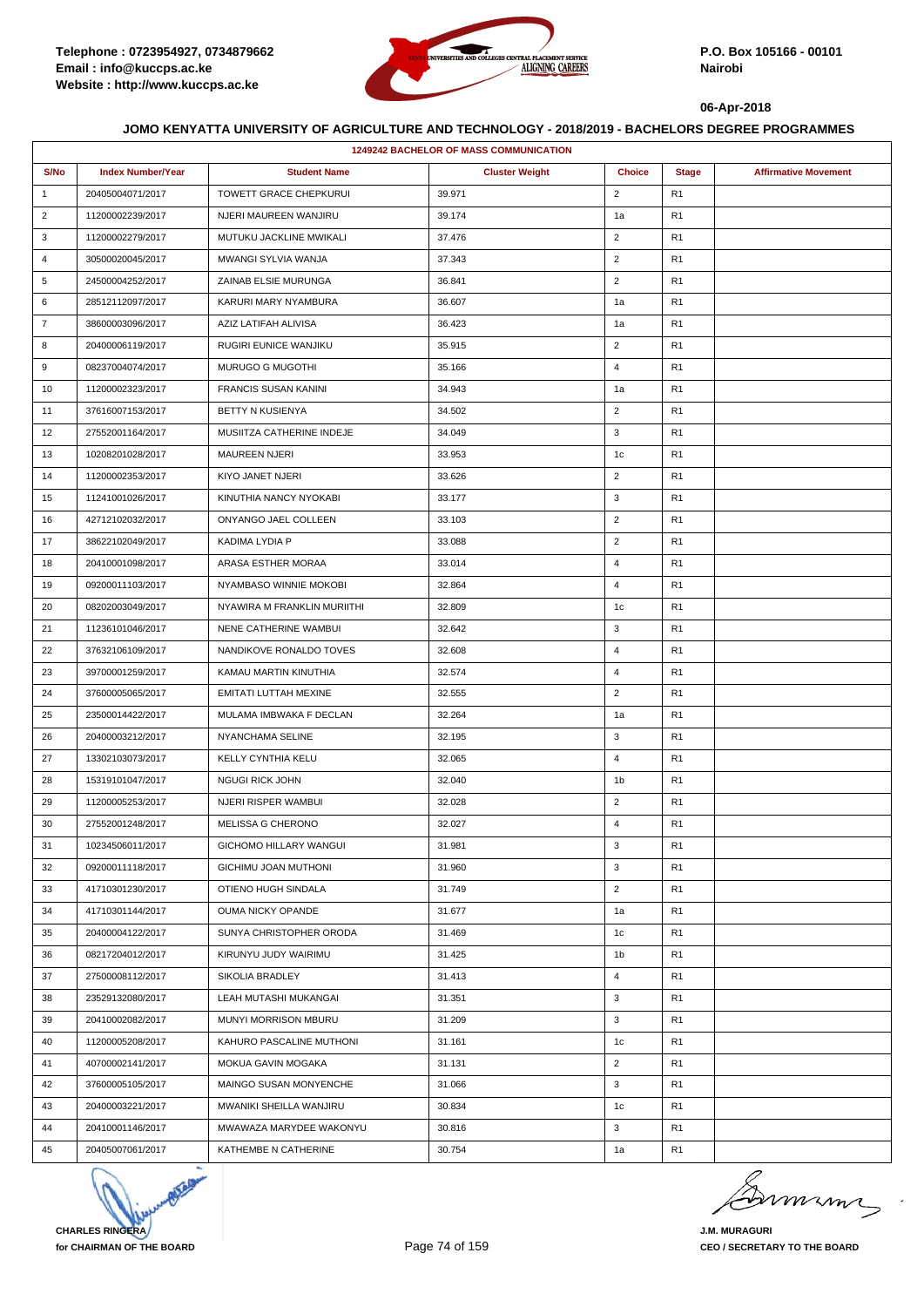

|      | <b>1249242 BACHELOR OF MASS COMMUNICATION</b>          |                                   |                                                                 |                |              |                             |  |  |  |  |
|------|--------------------------------------------------------|-----------------------------------|-----------------------------------------------------------------|----------------|--------------|-----------------------------|--|--|--|--|
| S/No | <b>Index Number/Year</b>                               | <b>Student Name</b>               | <b>Cluster Weight</b>                                           | <b>Choice</b>  | <b>Stage</b> | <b>Affirmative Movement</b> |  |  |  |  |
| 46   | 12301702075/2017                                       | SHALLO SONJA WAKESHO              | 30.736                                                          | $\overline{2}$ | R1           |                             |  |  |  |  |
| 47   | 20401007074/2017                                       | <b>LUVUNO MEGGIE</b>              | 30.727                                                          | 2              | R1           |                             |  |  |  |  |
| 48   | 18348103001/2017                                       | KITISE ABIGAEL NYAROIRO           | 30.713                                                          | $\overline{4}$ | R1           |                             |  |  |  |  |
| 49   | 31500011098/2017                                       | <b>KIMALANTO MERCY</b>            | 30.626                                                          | 2              | R1           |                             |  |  |  |  |
| 50   | 11200002316/2017                                       | ONDABU AMY MORAH                  | 30.593                                                          | 3              | R1           |                             |  |  |  |  |
| 51   | CHIMELENI FLAVIAN AMBANI<br>30.578<br>42738101167/2017 |                                   | 1 <sub>b</sub>                                                  | R1             |              |                             |  |  |  |  |
| 52   | 08237012128/2017                                       | 30.555<br>WACHIRA MARGARET WACERA |                                                                 | 1a             | R1           |                             |  |  |  |  |
| 53   | 27500008192/2017                                       | KIOKO PAUL KAVU                   | 30.540                                                          | 1a             | R1           |                             |  |  |  |  |
| 54   | 12316101021/2017                                       | MUTISYA ANTONY MUEMA              | 30.477                                                          | 4              | R1           |                             |  |  |  |  |
| 55   | 42700005321/2017                                       | MUGWANGA PHILLIP JONAH            | 30.343                                                          | 3              | R1           |                             |  |  |  |  |
| 56   | 11200002363/2017                                       | <b>WAHOME WANJIKU</b>             | 30.300                                                          | $\overline{4}$ | R1           |                             |  |  |  |  |
| 57   | 14312101047/2017                                       | <b>GITHINJI DENNIS KAMAU</b>      | 30.114                                                          | 3              | R1           |                             |  |  |  |  |
| 58   | 20400009060/2017                                       | <b>MALITU FELISTA MUMBUA</b>      | 30.101                                                          | 4              | R1           |                             |  |  |  |  |
| 59   | 23500014242/2017                                       | <b>HARSTINGS LUGALIKI</b>         | 30.020                                                          | $\overline{2}$ | R1           |                             |  |  |  |  |
| 60   | 42721201093/2017                                       | ODUOR JOYCE AWUOR                 | 29.960                                                          | $\overline{2}$ | R1           |                             |  |  |  |  |
|      |                                                        |                                   | APPROVED 1249242 BACHELOR OF MASS COMMUNICATION 60 CANDIDATE(S) |                |              |                             |  |  |  |  |

**CHARLES RINGERA for CHAIRMAN OF THE BOARD**

mmmn

**J.M. MURAGURI CEO / SECRETARY TO THE BOARD**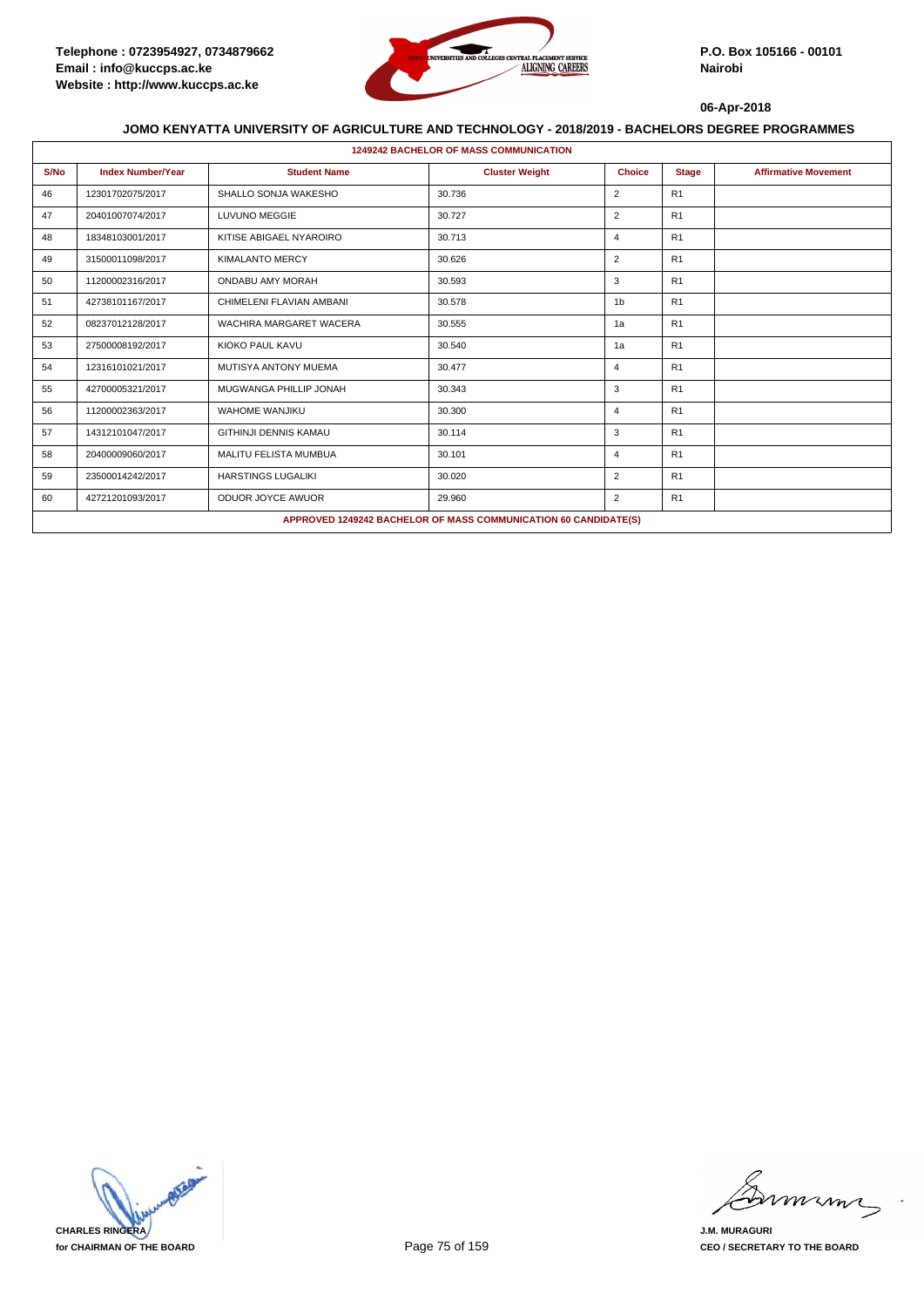

|                | 1249243 BACHELOR OF SCIENCE (COMMUNITY DEVELOPMENT AND ENVIRONMENT) |                              |                       |                |                |                             |  |  |
|----------------|---------------------------------------------------------------------|------------------------------|-----------------------|----------------|----------------|-----------------------------|--|--|
| S/No           | <b>Index Number/Year</b>                                            | <b>Student Name</b>          | <b>Cluster Weight</b> | <b>Choice</b>  | <b>Stage</b>   | <b>Affirmative Movement</b> |  |  |
| $\mathbf{1}$   | 14333201037/2017                                                    | MUTEGI BRENDAH MUTHONI       | 36.587                | 1a             | R <sub>2</sub> |                             |  |  |
| $\overline{2}$ | 11200006177/2017                                                    | JANE MAUREEN KENDI           | 36.175                | 1a             | R <sub>2</sub> |                             |  |  |
| 3              | 15304102043/2017                                                    | KABUGA NORAH GAKII           | 34.872                | 1a             | R <sub>2</sub> |                             |  |  |
| 4              | 37634316014/2017                                                    | <b>ITELLA ALBERT OMUDEKE</b> | 33.976                | 1a             | R <sub>1</sub> |                             |  |  |
| 5              | 08237012109/2017                                                    | KERU VICTORIA WAITHIRA       | 33.479                | 3              | R <sub>1</sub> |                             |  |  |
| 6              | 36600004231/2017                                                    | ANZELIMO CLIDE ODUORY        | 32.394                | 1a             | R <sub>2</sub> |                             |  |  |
| $\overline{7}$ | 15300002115/2017                                                    | <b>HUBERT MUNYAO</b>         | 32.192                | 4              | R <sub>1</sub> |                             |  |  |
| 8              | 12330108008/2017                                                    | NTHULI J NDUNDA              | 32.041                | $\overline{2}$ | R <sub>1</sub> |                             |  |  |
| 9              | 41724002010/2017                                                    | OWANGA BEN NYIKANGO          | 31.792                | 1a             | R <sub>2</sub> |                             |  |  |
| 10             | 44739104028/2017                                                    | PHEDEA SANDRA                | 31.684                | 1a             | R <sub>1</sub> |                             |  |  |
| 11             | 18336101054/2017                                                    | MOYIAE SALLY NAISOLA         | 31.618                | $\overline{2}$ | R <sub>1</sub> |                             |  |  |
| 12             | 26500001216/2017                                                    | OMAMBI REBECAH NYANCHAMA     | 30.882                | 4              | R <sub>1</sub> |                             |  |  |
| 13             | 14333201091/2017                                                    | MUTINDA D MWIKALI            | 30.726                | $\overline{2}$ | R <sub>1</sub> |                             |  |  |
| 14             | 19300010034/2017                                                    | MWENDA MARK                  | 30.723                | 1a             | R <sub>1</sub> |                             |  |  |
| 15             | 25508103028/2017                                                    | <b>JELIMO TRIZA</b>          | 30.705                | $\overline{2}$ | R <sub>1</sub> |                             |  |  |
| 16             | 10228301004/2017                                                    | MAINA ANDRINE WAMBUI         | 30.413                | 1b             | R <sub>2</sub> |                             |  |  |
| 17             | 27538204092/2017                                                    | ADANO HALIMA ABDIKADIR       | 30.319                | 1a             | R <sub>2</sub> |                             |  |  |
| 18             | 27500008126/2017                                                    | MURIITHI BRIAN KATHURI       | 30.203                | 1a             | R <sub>1</sub> |                             |  |  |
| 19             | 36600002108/2017                                                    | LUCY NELIMA JUMA             | 30.099                | 1b             | R <sub>1</sub> |                             |  |  |
| 20             | 44718105061/2017                                                    | <b>GHATI CAROLINE MWITA</b>  | 29.951                | 1b             | R <sub>2</sub> |                             |  |  |
| 21             | 37600005122/2017                                                    | WAKALA FAITH OPISA           | 29.717                | 1b             | R <sub>1</sub> |                             |  |  |
| 22             | 39700001155/2017                                                    | ODERO PHILEMON JUNIOR        | 29.532                | $\overline{2}$ | R <sub>1</sub> |                             |  |  |
| 23             | 12314103030/2017                                                    | MUOKI ESTHER MWENDE          | 29.429                | 1a             | R <sub>2</sub> |                             |  |  |
| 24             | 20400006250/2017                                                    | MWANDIKI KENDI SHARON        | 29.288                | 1b             | R <sub>1</sub> |                             |  |  |
| 25             | 35600007082/2017                                                    | <b>BWIRE WAFULA ANTONY</b>   | 29.034                | $\overline{2}$ | R <sub>1</sub> |                             |  |  |
| 26             | 14303101045/2017                                                    | MURAYA JUSTIN NGANGA         | 28.974                | 1a             | R <sub>1</sub> |                             |  |  |
| 27             | 27536104032/2017                                                    | <b>BANICE WANGUI LEAH</b>    | 28.796                | 1b             | R <sub>1</sub> |                             |  |  |
| 28             | 36621105024/2017                                                    | SAVIMBI BRENDA NAKHUMWA      | 28.747                | $\overline{4}$ | R <sub>1</sub> |                             |  |  |
| 29             | 11205108068/2017                                                    | MWANGI PRAISE WAIRIMU        | 28.650                | $\overline{2}$ | R <sub>1</sub> |                             |  |  |
| 30             | 23528109017/2017                                                    | AVURA ERIET MUGARUSIA        | 28.630                | 3              | R <sub>1</sub> |                             |  |  |
| 31             | 12314208005/2017                                                    | JACINTA MUENI MULATYA        | 28.614                | $\overline{2}$ | R <sub>1</sub> |                             |  |  |
| 32             | 12329103225/2017                                                    | MUTUKU PIUS MWANZIA          | 28.570                | 3              | R <sub>1</sub> |                             |  |  |
| 33             | 04122105035/2017                                                    | <b>HARRIET KAWINGA</b>       | 28.562                | $\overline{2}$ | R <sub>1</sub> |                             |  |  |
| 34             | 12345503057/2017                                                    | JACINTA AKELLO WANDA         | 28.021                | $\overline{2}$ | R <sub>2</sub> |                             |  |  |
| 35             | 27500008195/2017                                                    | NJERU JYSON NYAGA            | 27.927                | $\overline{2}$ | R <sub>1</sub> |                             |  |  |
| 36             | 10238101098/2017                                                    | WACHIRA STEPHANIE NYAMBURA   | 27.727                | 4              | R <sub>1</sub> |                             |  |  |
| 37             | 42721202171/2017                                                    | OLWANDE NANJOVE RAMA         | 27.547                | 1a             | R <sub>2</sub> |                             |  |  |
| 38             | 18300016134/2017                                                    | MWANZIA CAROLINE MUTINDI     | 27.533                | 3              | R <sub>1</sub> |                             |  |  |
| 39             | 44739103083/2017                                                    | OCHIENG A DALMAS             | 27.413                | 1a             | R <sub>1</sub> |                             |  |  |
| 40             | 42738101214/2017                                                    | ODHIAMBO EVELYNE ATIENO      | 27.307                | 3              | R <sub>1</sub> |                             |  |  |
| 41             | 39700009182/2017                                                    | WAKIAGA GRACE AKINYI         | 27.263                | 1a             | R <sub>2</sub> |                             |  |  |
| 42             | 37634316078/2017                                                    | MAKUBA ZEDRICK MUKHOBI       | 27.262                | $\overline{2}$ | R <sub>1</sub> |                             |  |  |
| 43             | 41743204115/2017                                                    | <b>ODHIAMBO FREDRICK</b>     | 27.134                | 1a             | R <sub>1</sub> |                             |  |  |
| 44             | 08219101110/2017                                                    | KIGUTHI NJOKI JACKLINE       | 27.033                | $\overline{2}$ | R <sub>1</sub> |                             |  |  |
| 45             | 27570201039/2017                                                    | <b>GADSON KIMANI MAINA</b>   | 27.022                | 1a             | R <sub>2</sub> |                             |  |  |

**CHARLES RINGERA for CHAIRMAN OF THE BOARD**

mumi

**J.M. MURAGURI CEO / SECRETARY TO THE BOARD**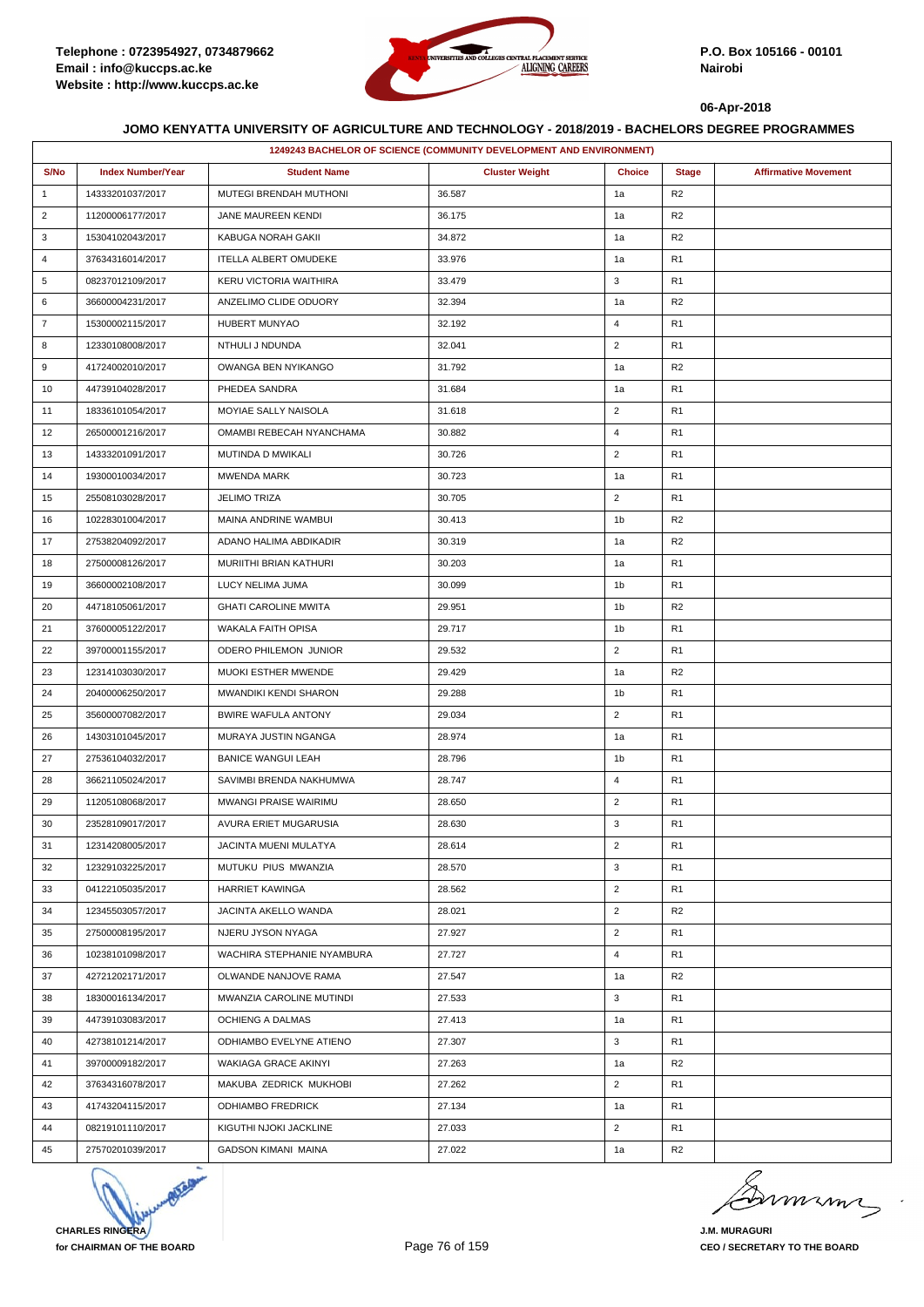

|      | 1249243 BACHELOR OF SCIENCE (COMMUNITY DEVELOPMENT AND ENVIRONMENT) |                                                                                              |                       |                |                |                             |  |  |  |
|------|---------------------------------------------------------------------|----------------------------------------------------------------------------------------------|-----------------------|----------------|----------------|-----------------------------|--|--|--|
| S/No | <b>Index Number/Year</b>                                            | <b>Student Name</b>                                                                          | <b>Cluster Weight</b> | <b>Choice</b>  | <b>Stage</b>   | <b>Affirmative Movement</b> |  |  |  |
| 46   | 14303107029/2017                                                    | KARIUKI MARCLUS MUNENE                                                                       | 26.973                | 1 <sub>b</sub> | R <sub>2</sub> |                             |  |  |  |
| 47   | 42721202320/2017                                                    | ALOO ODHIAMBO VENALD PETER                                                                   | 26.755                | $\overline{2}$ | R <sub>1</sub> |                             |  |  |  |
| 48   | 23503111059/2017                                                    | <b>MIRIAM NAKHUMICHA</b>                                                                     | 26.711                | 1a             | R1             |                             |  |  |  |
| 49   | 15300012165/2017                                                    | JOSPHINE DARARO GALDAYAN                                                                     | 26.579                | 1a             | R <sub>1</sub> |                             |  |  |  |
| 50   | 42721202241/2017                                                    | OTIENO E JOSHUA OCHIENG                                                                      | 26.542                | 1a             | R <sub>1</sub> |                             |  |  |  |
| 51   | 08210101041/2017                                                    | <b>MWANIKI ROSE WANGECHI</b>                                                                 | 26.330                | 1a             | R <sub>1</sub> |                             |  |  |  |
| 52   | 20403004120/2017                                                    | KIPRONO RAISA CHEPNGETICH                                                                    | 26.076                | 1 <sub>b</sub> | R1             |                             |  |  |  |
|      |                                                                     | APPROVED 1249243 BACHELOR OF SCIENCE (COMMUNITY DEVELOPMENT AND ENVIRONMENT) 52 CANDIDATE(S) |                       |                |                |                             |  |  |  |



mmmn

**J.M. MURAGURI CEO / SECRETARY TO THE BOARD**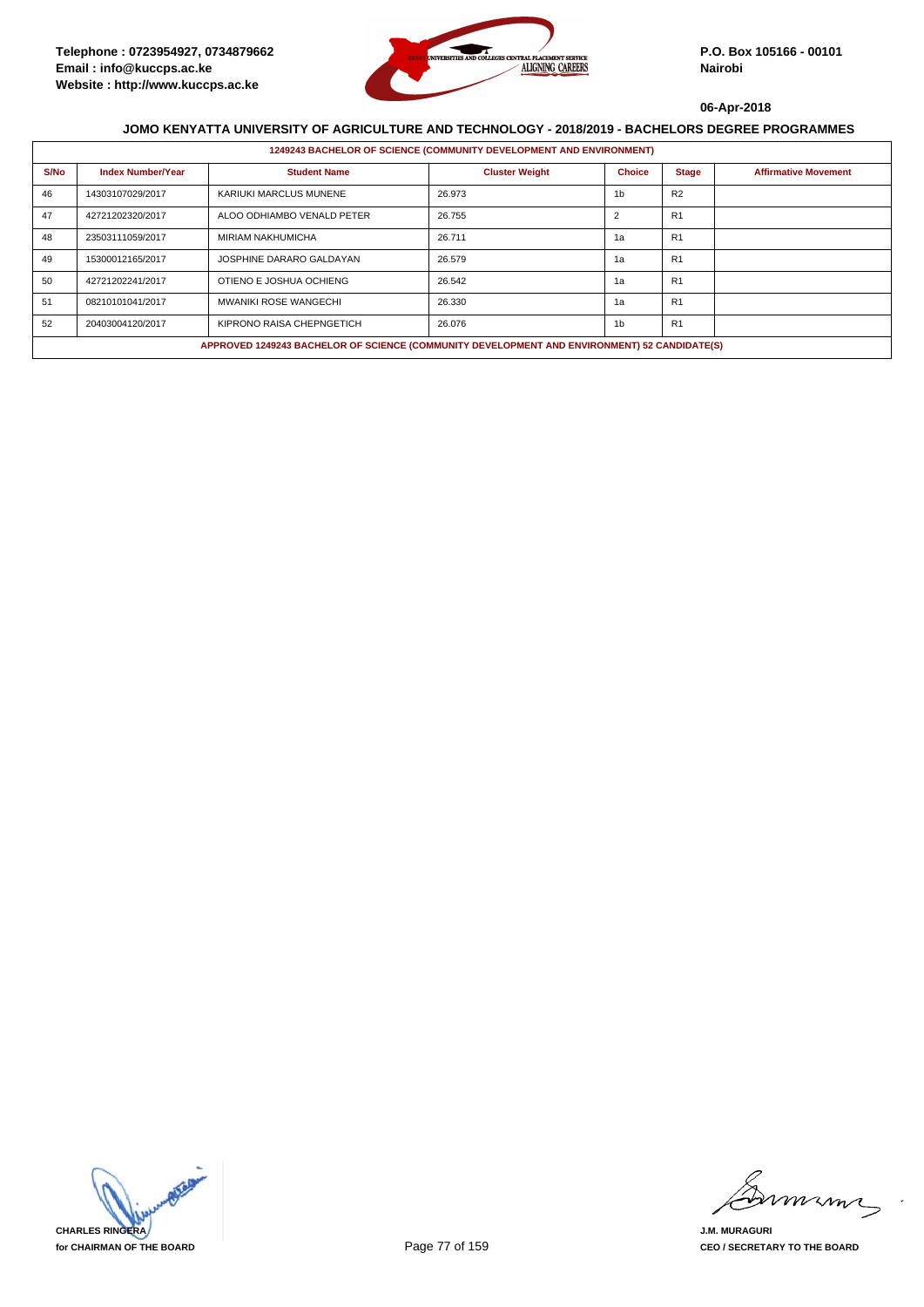

|                | 1249244 BACHELOR OF BUSINESS INFORMATION TECHNOLOGY |                                 |                       |                |                |                             |  |  |
|----------------|-----------------------------------------------------|---------------------------------|-----------------------|----------------|----------------|-----------------------------|--|--|
| S/No           | <b>Index Number/Year</b>                            | <b>Student Name</b>             | <b>Cluster Weight</b> | <b>Choice</b>  | <b>Stage</b>   | <b>Affirmative Movement</b> |  |  |
| $\mathbf{1}$   | 41731310004/2017                                    | OCHIENG LAWRENCE OKELLO         | 40.451                | $\overline{4}$ | R <sub>1</sub> |                             |  |  |
| $\overline{2}$ | 40700002071/2017                                    | OGORI HARRY HARMONY             | 40.404                | 1a             | R <sub>1</sub> |                             |  |  |
| 3              | 11200002148/2017                                    | MULINGWA J SALLY                | 39.942                | 1a             | R <sub>1</sub> |                             |  |  |
| 4              | 11200001214/2017                                    | WACHIRA GEORGE NDIRANGU         | 39.371                | 3              | R <sub>1</sub> |                             |  |  |
| 5              | 11200001127/2017                                    | KURIA COLLINS KARIUKI           | 39.298                | 3              | R <sub>1</sub> |                             |  |  |
| 6              | 20405004030/2017                                    | NAOMI MUKUHI                    | 39.212                | 3              | R <sub>1</sub> |                             |  |  |
| 7              | 11200002240/2017                                    | NJENGA VICTORIA WAIRIMU         | 39.188                | 3              | R <sub>1</sub> |                             |  |  |
| 8              | 42726101034/2017                                    | BRIAN ONGAGA ZABLON ONDIEKI     | 38.986                | 4              | R <sub>1</sub> |                             |  |  |
| 9              | 12315504130/2017                                    | MUSYOKA FRANKLIN MUTHUI         | 38.866                | 4              | R <sub>1</sub> |                             |  |  |
| 10             | 27552001219/2017                                    | MWANGI KEVIN KIMANI             | 38.801                | 4              | R <sub>1</sub> |                             |  |  |
| 11             | 11200004115/2017                                    | MURIMI VICTORIA NJERI           | 38.647                | $\overline{2}$ | R <sub>1</sub> |                             |  |  |
| 12             | 11200001287/2017                                    | SOO NELSON MWOSA                | 38.624                | $\overline{4}$ | R <sub>1</sub> |                             |  |  |
| 13             | 27500002160/2017                                    | MUTISO JIMMY KIMEU              | 38.419                | 1a             | R <sub>1</sub> |                             |  |  |
| 14             | 28512112060/2017                                    | KOMEN CHEMUTAI FELICITY         | 38.387                | 3              | R <sub>1</sub> |                             |  |  |
| 15             | 20405004031/2017                                    | KILONZO W WAVINYA               | 38.378                | 1a             | R <sub>1</sub> |                             |  |  |
| 16             | 10227301073/2017                                    | MAINA ROY THANDE                | 38.283                | 3              | R <sub>1</sub> |                             |  |  |
| 17             | 20400006130/2017                                    | WAFULA CYNTHIA GLORIA           | 38.277                | $\overline{2}$ | R <sub>1</sub> |                             |  |  |
| 18             | 20406020024/2017                                    | MULAA BRIAN MULEI               | 38.252                | $\overline{2}$ | R <sub>1</sub> |                             |  |  |
| 19             | 19300004044/2017                                    | KIUNGA LINET KENDI              | 38.241                | 3              | R <sub>1</sub> |                             |  |  |
| 20             | 27536202068/2017                                    | KIGEN JEPCHUMBA BARBARA         | 38.205                | $\overline{2}$ | R <sub>1</sub> |                             |  |  |
| 21             | 20406020066/2017                                    | MURIITHI JORDAN MWANGI          | 38.078                | 3              | R <sub>1</sub> |                             |  |  |
| 22             | 11200006181/2017                                    | MUCHOKI CHARITY GATHIGIA        | 37.819                | $\overline{2}$ | R <sub>1</sub> |                             |  |  |
| 23             | 18300003084/2017                                    | WAMBUA KELVIN MUSYOKA           | 37.806                | 1a             | R <sub>1</sub> |                             |  |  |
| 24             | 08237012044/2017                                    | MUGO TRACY WANJIRU              | 37.795                | 3              | R <sub>1</sub> |                             |  |  |
| 25             | 10208311085/2017                                    | NGANGA RAPHAEL KAMAU            | 37.791                | 1a             | R <sub>1</sub> |                             |  |  |
| 26             | 42700005143/2017                                    | OTIENO MARVIN SINGH             | 37.693                | $\overline{4}$ | R <sub>1</sub> |                             |  |  |
| 27             | 20400003140/2017                                    | NYANGI VICKY CHACHA             | 37.688                | $\overline{2}$ | R <sub>1</sub> |                             |  |  |
| 28             | 20400009026/2017                                    | MBUGUA MARY WAIRIMU             | 37.662                | 4              | R <sub>1</sub> |                             |  |  |
| 29             | 27500008024/2017                                    | <b>GIKANDI VINCENT WANJOHI</b>  | 37.578                | $\overline{2}$ | R <sub>1</sub> |                             |  |  |
| 30             | 08237004030/2017                                    | <b>BENJAMIN GATHUKU MUTHONI</b> | 37.558                | $\overline{4}$ | R <sub>1</sub> |                             |  |  |
| 31             | 44700006102/2017                                    | JUMA ZIDANE OPIYO               | 37.499                | 1a             | R <sub>1</sub> |                             |  |  |
| 32             | 10208311100/2017                                    | KABARI STEVEN NGATIA            | 37.459                | 1a             | R <sub>1</sub> |                             |  |  |
| 33             | 20400004079/2017                                    | MAKOKHA TIMOTHY OMBOKO          | 37.456                | $\overline{2}$ | R <sub>1</sub> |                             |  |  |
| 34             | 27538204009/2017                                    | TAKEI YOUNGSOON NYANGARU        | 37.231                | 4              | R <sub>1</sub> |                             |  |  |
| 35             | 18336101024/2017                                    | ANITA CHELSEA                   | 37.214                | 3              | R <sub>1</sub> |                             |  |  |
| 36             | 20400004220/2017                                    | KIPLAGAT PETER                  | 37.077                | 3              | R <sub>1</sub> |                             |  |  |
| 37             | 38622102013/2017                                    | SEKA GLORIA SIRENDA             | 37.067                | 1a             | R <sub>1</sub> |                             |  |  |
| 38             | 12300001021/2017                                    | LILYA MUTUKU DENNIS             | 36.958                | 1a             | R <sub>1</sub> |                             |  |  |
| 39             | 08200007186/2017                                    | KARUGA PETER MUGWE              | 36.900                | $\overline{4}$ | R <sub>1</sub> |                             |  |  |
| 40             | 20400003174/2017                                    | MERCY NJERI DANIEL              | 36.824                | 1a             | R <sub>1</sub> |                             |  |  |
| 41             | 27537301046/2017                                    | YVONNE KABURA GOCHO             | 36.664                | 3              | R <sub>1</sub> |                             |  |  |
| 42             | 20405004067/2017                                    | MUTHOKA FLORENCE WAVINYA        | 36.658                | 3              | R <sub>1</sub> |                             |  |  |
| 43             | 11231207032/2017                                    | NDEGWA FREDRICK CHEGE           | 36.655                | 3              | R <sub>1</sub> |                             |  |  |
| 44             | 20400006164/2017                                    | KYALO GLORIAH MBITHE            | 36.555                | 1a             | R <sub>1</sub> |                             |  |  |
| 45             | 39737022009/2017                                    | ODENY ERICK ODUONG              | 36.536                | 1a             | R <sub>1</sub> |                             |  |  |
|                |                                                     |                                 |                       |                |                |                             |  |  |



murme

**J.M. MURAGURI CEO / SECRETARY TO THE BOARD**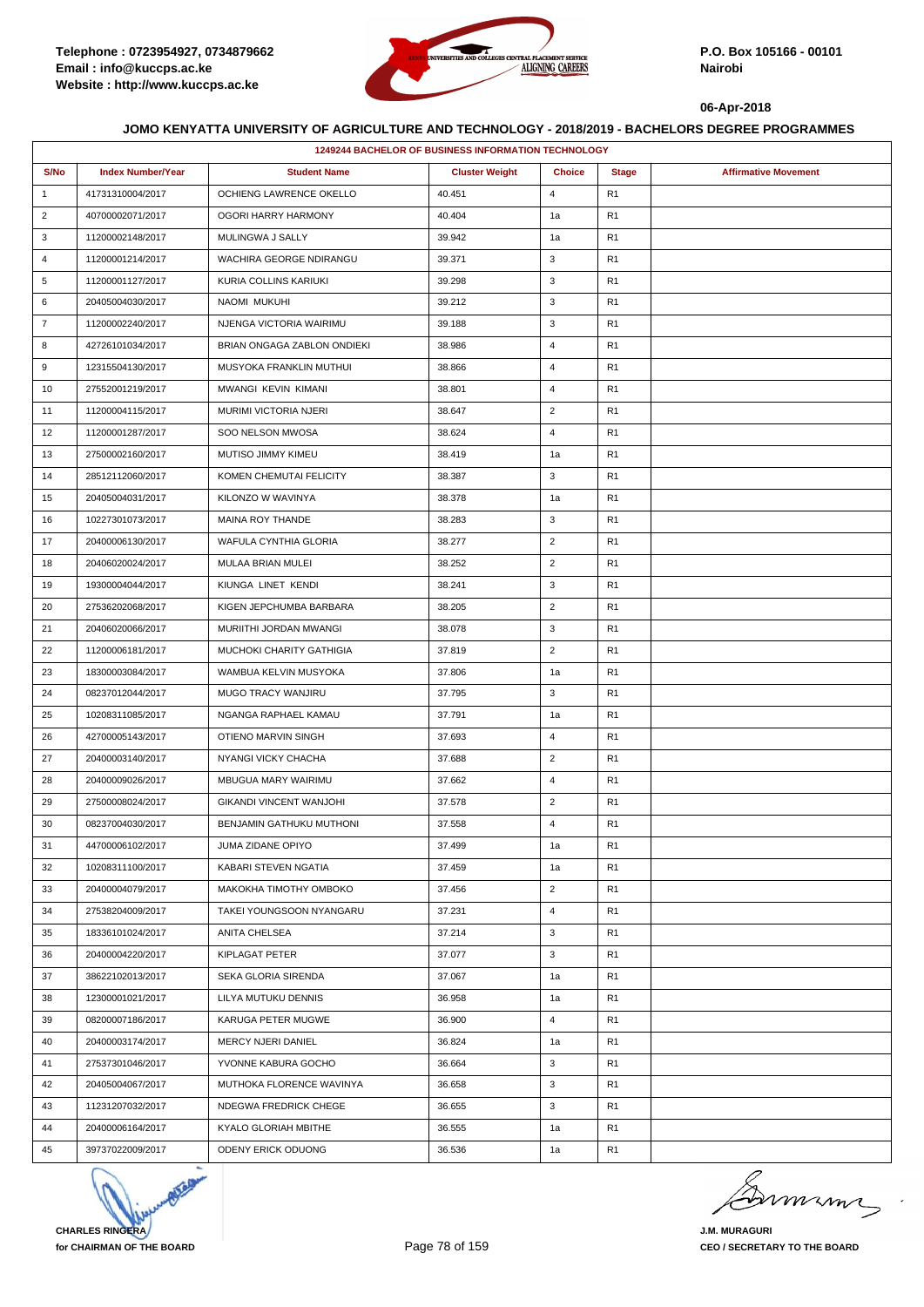

|      |                          | 1249244 BACHELOR OF BUSINESS INFORMATION TECHNOLOGY |                       |                |                |                             |
|------|--------------------------|-----------------------------------------------------|-----------------------|----------------|----------------|-----------------------------|
| S/No | <b>Index Number/Year</b> | <b>Student Name</b>                                 | <b>Cluster Weight</b> | <b>Choice</b>  | <b>Stage</b>   | <b>Affirmative Movement</b> |
| 46   | 38622102038/2017         | NEKESA DINAH MICHELLE                               | 36.357                | $\overline{2}$ | R1             |                             |
| 47   | 09222301018/2017         | KAGUME HELLEN WANGARI                               | 36.323                | 3              | R1             |                             |
| 48   | 33517102019/2017         | <b>MUMEITA LEROY</b>                                | 36.318                | 1a             | R <sub>1</sub> |                             |
| 49   | 20404006060/2017         | <b>BRYAN KARIITHI</b>                               | 36.176                | $\overline{2}$ | R1             |                             |
| 50   | 20406020052/2017         | MUNUTHI BRIAN WATHINGIRA                            | 36.055                | 1a             | R1             |                             |
| 51   | 30500020098/2017         | KAMAU GRACE WANGARI                                 | 35.909                | $\overline{2}$ | R <sub>1</sub> |                             |
| 52   | 27552001236/2017         | TONUI MITCHELL CHEROP                               | 35.903                | 3              | R <sub>1</sub> |                             |
| 53   | 20400008011/2017         | NGUGI ROBERT MUGO                                   | 35.877                | $\overline{2}$ | R1             |                             |
| 54   | 18346102037/2017         | KENNEDY DIANA KASALU                                | 35.799                | 4              | R <sub>1</sub> |                             |
| 55   | 20404003049/2017         | <b>OMARI WASHINGTON</b>                             | 35.716                | 3              | R1             |                             |
| 56   | 20400003123/2017         | LODUNGA NAUT TAMARI                                 | 35.603                | $\overline{2}$ | R1             |                             |
| 57   | 10200013094/2017         | NJERI SUSAN NYAMBURA                                | 35.592                | $\overline{2}$ | R <sub>1</sub> |                             |
| 58   | 20400002150/2017         | KIMANI DENNIS KARIUKI                               | 35.567                | 4              | R1             |                             |
| 59   | 11200003179/2017         | KABAKA WINSTONE WITYUKHA                            | 35.452                | 1a             | R1             |                             |
| 60   | 20400004127/2017         | KIPTOO KIPKOECH KEITH                               | 35.436                | 3              | R1             |                             |
| 61   | 11200002302/2017         | KARANI SYLIVA G NYACHOMBA                           | 35.426                | $\overline{2}$ | R <sub>1</sub> |                             |
| 62   | 12301702046/2017         | KIPKURUI SYLVIA JEPKEMOI                            | 35.355                | 1a             | R1             |                             |
| 63   | 18324205003/2017         | <b>MBONOKA BENSON MAINGI</b>                        | 35.328                | 3              | R <sub>1</sub> |                             |
| 64   | 20406020050/2017         | <b>BUSILI DIDIER AIJAH</b>                          | 35.237                | $\overline{2}$ | R <sub>1</sub> |                             |
| 65   | 09222303142/2017         | KABUTHIA MAINA ALEX                                 | 35.127                | 1a             | R1             |                             |
| 66   | 41742105154/2017         | MDZOMBA JOSHUA NZAKA                                | 35.088                | $\overline{2}$ | R <sub>1</sub> |                             |
| 67   | 18336101016/2017         | AMBUKU ROSELAND ANDISI                              | 34.955                | 4              | R1             |                             |
| 68   | 20400001226/2017         | <b>GAITHO SAMUEL KAMAU</b>                          | 34.954                | 3              | R1             |                             |
| 69   | 12343302010/2017         | MUTUA AGNES WAYUA                                   | 34.943                | $\overline{2}$ | R <sub>1</sub> |                             |
| 70   | 27500008076/2017         | NJOGU SIMON NJENGA                                  | 34.919                | 4              | R1             |                             |
| 71   | 11200004159/2017         | MAURINE CHEROTICH                                   | 34.909                | $\overline{4}$ | R1             |                             |
| 72   | 44700006154/2017         | NYABORO ABERI ALLAN                                 | 34.790                | 1a             | R <sub>1</sub> |                             |
| 73   | 10226227007/2017         | <b>MWANGI EVERLYN WANGUI</b>                        | 34.752                | 4              | R <sub>1</sub> |                             |
| 74   | 10208311113/2017         | PASQUAL ALLAN STEPHEN                               | 34.741                | 3              | R <sub>1</sub> |                             |
| 75   | 20405004116/2017         | KIPSIGAK KAPTUYA TRACY                              | 34.701                | 1a             | R <sub>1</sub> |                             |
| 76   | 10208311270/2017         | NDERITU CLEMENT GACHOYA                             | 34.691                | 3              | R <sub>1</sub> |                             |
| 77   | 12316101025/2017         | EMMANUEL GOODLUCK MAKULE                            | 34.663                | 3              | R1             |                             |
| 78   | 11241001030/2017         | GATHU LINDA WAMBIU                                  | 34.629                | 1a             | R1             |                             |
| 79   | 10208311112/2017         | MOGERE BARAK MAKORI                                 | 34.608                | 3              | R1             |                             |
| 80   | 27500002043/2017         | NJUGUNA WILFRED CHEGE                               | 34.578                | $\overline{4}$ | R1             |                             |
| 81   | 26578001002/2017         | JUMA JULIE ACHIENG                                  | 34.476                | 1 <sub>c</sub> | R <sub>1</sub> |                             |
| 82   | 10238114015/2017         | KARIUKI IAN MWANGI                                  | 34.462                | 3              | R1             |                             |
| 83   | 10208311157/2017         | WABOMBA DENNIS TABU                                 | 34.456                | 1a             | R1             |                             |
| 84   | 27538102059/2017         | KABUCHO GEORGE KAMAU                                | 34.424                | 1a             | R <sub>1</sub> |                             |
| 85   | 20400009042/2017         | NAJMA ABDIRIZAK KHALIF                              | 34.422                | 4              | R1             |                             |
| 86   | 33517102022/2017         | KIPNGETICH DAN KIPRUTO                              | 34.413                | 3              | R1             |                             |
| 87   | 11200006179/2017         | KAMEMBA DOREEN WAMBUI                               | 34.374                | 1a             | R <sub>1</sub> |                             |
| 88   | 23574101070/2017         | KHAUNYA BILL FEDHEWAKO                              | 34.339                | 4              | R1             |                             |
| 89   | 37634316006/2017         | RAGUE M PETER                                       | 34.304                | 1a             | R1             |                             |
| 90   | 15300012051/2017         | MUGANE ELIZABETH NJERI                              | 34.298                | 1a             | R <sub>1</sub> |                             |
|      |                          |                                                     |                       |                |                |                             |



Dimimi  $\Rightarrow$ 

**J.M. MURAGURI CEO / SECRETARY TO THE BOARD**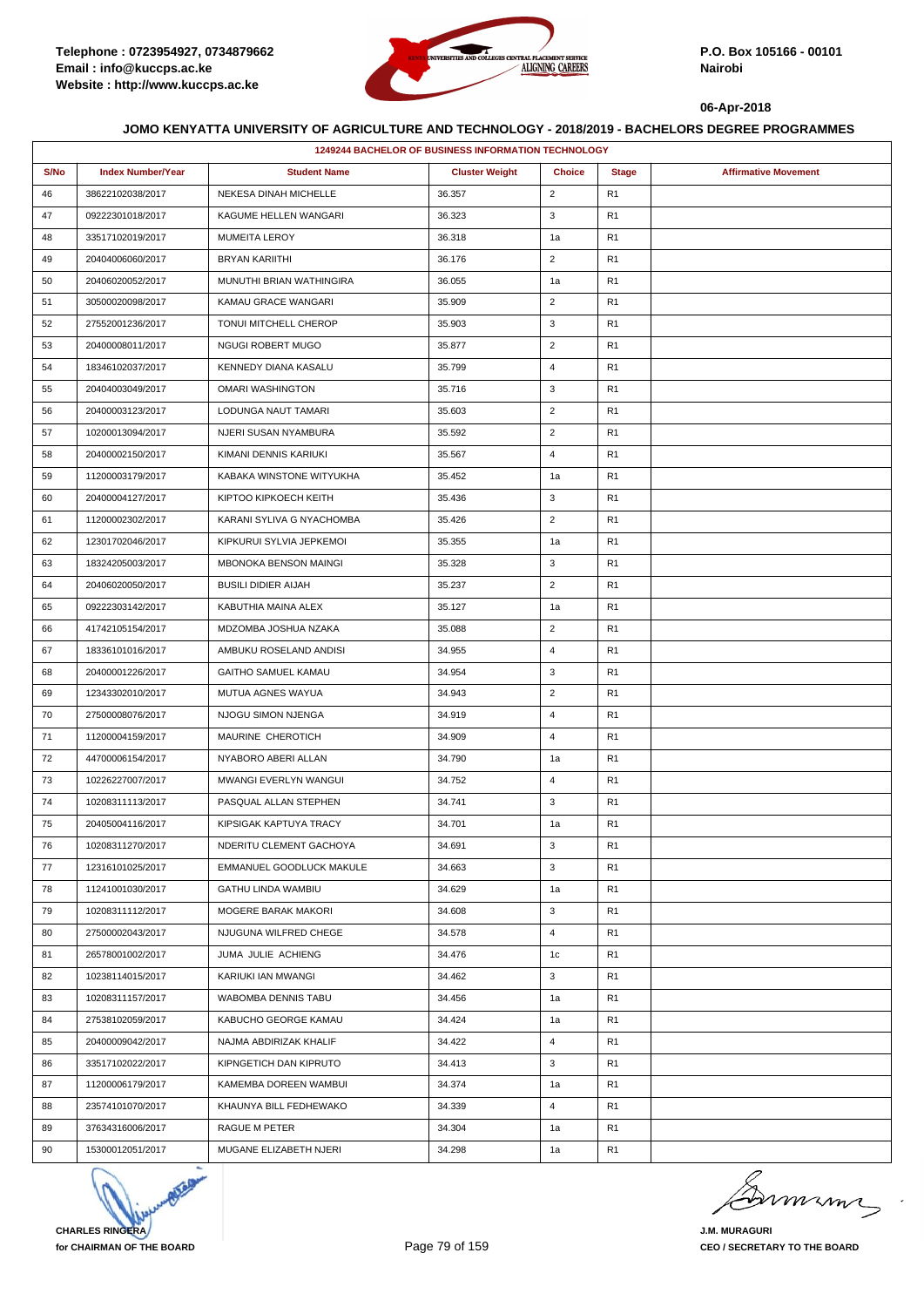

|      | 1249244 BACHELOR OF BUSINESS INFORMATION TECHNOLOGY |                                                                               |                       |                |                |                                                 |  |  |
|------|-----------------------------------------------------|-------------------------------------------------------------------------------|-----------------------|----------------|----------------|-------------------------------------------------|--|--|
| S/No | <b>Index Number/Year</b>                            | <b>Student Name</b>                                                           | <b>Cluster Weight</b> | <b>Choice</b>  | <b>Stage</b>   | <b>Affirmative Movement</b>                     |  |  |
| 91   | 12330108053/2017                                    | NZOMO BRIAN MUTUA                                                             | 34.239                | 1c             | R <sub>1</sub> |                                                 |  |  |
| 92   | 11205201052/2017                                    | WANYINGI FAITH WAMBUI                                                         | 34.238                | 3              | R1             |                                                 |  |  |
| 93   | 10208311119/2017                                    | KATUNGA DAMIAN NDETO                                                          | 34.203                | $\overline{4}$ | R <sub>1</sub> |                                                 |  |  |
| 94   | 27536119033/2017                                    | NJONGORO HARON MUGO                                                           | 34.203                | 1a             | R1             |                                                 |  |  |
| 95   | 07200009117/2017                                    | MUIRURI SHARON WARIARA                                                        | 34.192                | $\overline{4}$ | R <sub>1</sub> |                                                 |  |  |
| 96   | 03121101078/2017                                    | ZUBEDA RAYA ABDULRAHMAN SAID                                                  | 34.181                | $\overline{2}$ | R <sub>1</sub> |                                                 |  |  |
| 97   | 23529132067/2017                                    | KOECH ABIGAEL CHEPKEMBOI                                                      | 34.133                | 1a             | R <sub>1</sub> |                                                 |  |  |
| 98   | 13302103045/2017                                    | <b>NGWASI ESTHER</b>                                                          | 34.131                | $\overline{4}$ | R <sub>1</sub> |                                                 |  |  |
| 99   | 33517102027/2017                                    | CHERONO SAMMY KIPKEMBOI                                                       | 34.119                | 3              | R1             |                                                 |  |  |
| 100  | 08200010102/2017                                    | GICHUKI ABIGAIL WAMBUI                                                        | 34.112                | 1a             | R1             |                                                 |  |  |
| 101  | 20406005002/2017                                    | OKEMWA CELINE KERUBO                                                          | 34.109                | 1a             | R1             |                                                 |  |  |
| 102  | 12301702053/2017                                    | MWANZA MARY KATHAMA                                                           | 34.078                | 1a             | R1             |                                                 |  |  |
| 103  | 38600003080/2017                                    | ATIENO FORTUNATA                                                              | 34.076                | $\overline{4}$ | R <sub>1</sub> |                                                 |  |  |
| 104  | 27500002132/2017                                    | MAKAU MIKE MUTISYA                                                            | 34.067                | 1a             | R <sub>1</sub> |                                                 |  |  |
| 105  | 12315505001/2017                                    | KINGEE AGNESS KASWII                                                          | 34.053                | 3              | R <sub>1</sub> |                                                 |  |  |
| 106  | 40727132059/2017                                    | OMAYIO AMOS ONDARI                                                            | 34.027                | 1a             | R1             |                                                 |  |  |
| 107  | 10208311141/2017                                    | WANJE ZIRO KELVIN                                                             | 34.024                | $\overline{2}$ | R <sub>1</sub> |                                                 |  |  |
| 108  | 27500002117/2017                                    | <b>BORO BRIAN METIAKE</b>                                                     | 34.020                | 3              | R1             |                                                 |  |  |
| 109  | 26500001209/2017                                    | OSORE CINDY AUDREY                                                            | 33.974                | $\overline{4}$ | R1             |                                                 |  |  |
| 110  | 27565101015/2017                                    | LANGAT CHERUIYOT AMOS                                                         | 33.964                | $\overline{2}$ | R <sub>1</sub> |                                                 |  |  |
| 111  | 42721205022/2017                                    | OMONDI BENARD OPALA                                                           | 33.912                | 3              | R1             |                                                 |  |  |
| 112  | 27500008154/2017                                    | MWANIKI EMANUEL KIGWA                                                         | 33.821                | $\overline{4}$ | R1             |                                                 |  |  |
| 113  | 20400004185/2017                                    | WANJIRU JASSAN KAMAU                                                          | 33.794                | $\overline{2}$ | R <sub>1</sub> |                                                 |  |  |
| 114  | 23500014175/2017                                    | KIMAIYO KIPCHUMBA ALLAN                                                       | 33.714                | 1a             | R1             |                                                 |  |  |
| 115  | 26500001151/2017                                    | NYONGESA N ESTHER                                                             | 33.701                | $\overline{2}$ | R <sub>1</sub> |                                                 |  |  |
| 116  | 02110208003/2017                                    | RAPHAEL MWANGEKA                                                              | 33.594                | 1a             | R1             |                                                 |  |  |
| 117  | 04100002034/2017                                    | MWADZOMBO KHAMISI SULEIMAN                                                    | 33.558                | 1c             | R <sub>1</sub> |                                                 |  |  |
| 118  | 20400009063/2017                                    | <b>NASIKE WENDY</b>                                                           | 33.516                | 1a             | R <sub>1</sub> |                                                 |  |  |
| 119  | 04119102006/2017                                    | ABDALLA BADAR ABDALLA                                                         | 33.056                | 1a             | R1             | ASAL Affirmative: Moved from 1b R1:1164244 MMUK |  |  |
|      |                                                     | APPROVED 1249244 BACHELOR OF BUSINESS INFORMATION TECHNOLOGY 119 CANDIDATE(S) |                       |                |                |                                                 |  |  |

**CHARLES RINGERA for CHAIRMAN OF THE BOARD**

mmmn

**J.M. MURAGURI CEO / SECRETARY TO THE BOARD**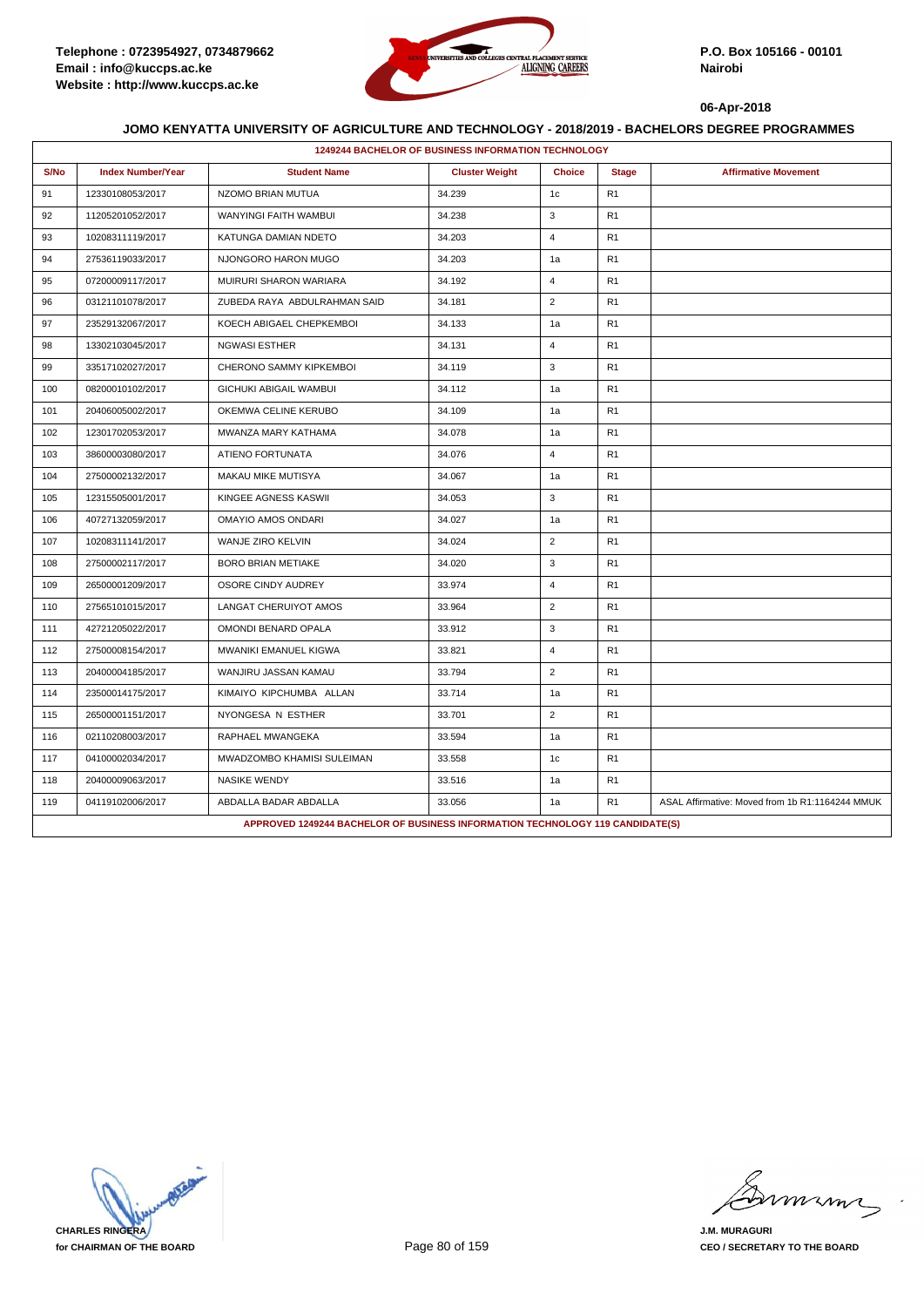

|                | 1249245 BACHELOR OF PROCUREMENT AND CONTRACT MANAGEMENT |                                |                       |                |                |                             |  |  |
|----------------|---------------------------------------------------------|--------------------------------|-----------------------|----------------|----------------|-----------------------------|--|--|
| S/No           | <b>Index Number/Year</b>                                | <b>Student Name</b>            | <b>Cluster Weight</b> | <b>Choice</b>  | <b>Stage</b>   | <b>Affirmative Movement</b> |  |  |
| $\mathbf{1}$   | 10227301060/2017                                        | KAGO STEPHEN MUGO              | 41.376                | $\overline{2}$ | R <sub>1</sub> |                             |  |  |
| $\overline{2}$ | 20405004013/2017                                        | DAMARIS DIANA WANJIRU MBUGUA   | 41.078                | 4              | R <sub>1</sub> |                             |  |  |
| 3              | 13302102010/2017                                        | MULOKI MWENDWA DICKSON         | 40.903                | 4              | R <sub>1</sub> |                             |  |  |
| $\overline{4}$ | 11200005148/2017                                        | PETER MUTHEU                   | 40.902                | 3              | R <sub>1</sub> |                             |  |  |
| 5              | 34518102166/2017                                        | TARUS CYNTHIA JEPTOO           | 40.761                | 1a             | R <sub>1</sub> |                             |  |  |
| 6              | 08200007043/2017                                        | MBURU JOHN NJIHIA              | 39.986                | 4              | R <sub>1</sub> |                             |  |  |
| $\overline{7}$ | 10228401009/2017                                        | MWANGI ANITA WANJIRU           | 39.808                | 4              | R <sub>1</sub> |                             |  |  |
| 8              | 42700005127/2017                                        | <b>OPUGE TAVERA JAMES</b>      | 39.466                | $\overline{4}$ | R <sub>1</sub> |                             |  |  |
| 9              | 20405004034/2017                                        | GACHOKI ALICE GLORIAH WANJIRU  | 39.315                | 3              | R <sub>1</sub> |                             |  |  |
| 10             | 27537308001/2017                                        | WANGARI DENNIS KURIA           | 39.290                | 4              | R <sub>1</sub> |                             |  |  |
| 11             | 28512112015/2017                                        | <b>BII VERONICAH CHEPKURUI</b> | 39.195                | 1a             | R <sub>1</sub> |                             |  |  |
| 12             | 11200004048/2017                                        | AMOLO DORICE ACHIENG           | 38.984                | 1a             | R <sub>1</sub> |                             |  |  |
| 13             | 27500002091/2017                                        | DOUGLAS KAMUNYA KIONI          | 38.607                | 1a             | R <sub>1</sub> |                             |  |  |
| 14             | 10227301063/2017                                        | NDUKI CAXTON MWANGI            | 38.535                | $\overline{4}$ | R <sub>1</sub> |                             |  |  |
| 15             | 20405004056/2017                                        | OKETCH LYSANDRA LAUREL         | 38.479                | $\overline{2}$ | R <sub>1</sub> |                             |  |  |
| 16             | 20400006187/2017                                        | ADHIAMBO WILFRIDA OCHIENG      | 38.437                | 3              | R <sub>1</sub> |                             |  |  |
| 17             | 08219101016/2017                                        | KAUNDU FAITH WAMBUI            | 38.329                | 4              | R <sub>1</sub> |                             |  |  |
| 18             | 08200007074/2017                                        | MWANGI EVANS KAMAU             | 38.278                | 3              | R <sub>1</sub> |                             |  |  |
| 19             | 37616007014/2017                                        | <b>DEVIAN NABWILE</b>          | 38.244                | 4              | R <sub>1</sub> |                             |  |  |
| 20             | 20400003171/2017                                        | <b>JELIMO NANCY</b>            | 38.240                | $\overline{2}$ | R <sub>1</sub> |                             |  |  |
| 21             | 41700004051/2017                                        | MBOYA VIVIAN ACHIENG           | 38.114                | 3              | R <sub>1</sub> |                             |  |  |
| 22             | 08200010099/2017                                        | JOHNSON VALENTIS C KOTI        | 37.982                | 3              | R <sub>1</sub> |                             |  |  |
| 23             | 07200009063/2017                                        | MAINA SERAH WAMBUI             | 37.965                | $\overline{4}$ | R <sub>1</sub> |                             |  |  |
| 24             | 27500008063/2017                                        | KIPROP HARVESTER CHESAINA      | 37.779                | $\overline{2}$ | R <sub>1</sub> |                             |  |  |
| 25             | 28512112033/2017                                        | CHELANGAT KERSTIN BETT         | 37.743                | 3              | R <sub>1</sub> |                             |  |  |
| 26             | 36600004115/2017                                        | KIPKOECH HILLARY               | 37.675                | $\overline{2}$ | R <sub>1</sub> |                             |  |  |
| 27             | 09203402043/2017                                        | CHEGE FAITH WANGUI             | 37.662                | $\overline{2}$ | R <sub>1</sub> |                             |  |  |
| 28             | 11200005066/2017                                        | <b>CHEPKORIR SHARON</b>        | 37.641                | $\overline{2}$ | R <sub>1</sub> |                             |  |  |
| 29             | 34518102212/2017                                        | KONGIN JEMUTAI RUTH            | 37.602                | $\overline{2}$ | R <sub>1</sub> |                             |  |  |
| 30             | 44729101013/2017                                        | <b>COLINCE JOHNSON</b>         | 37.593                | $\overline{2}$ | R <sub>1</sub> |                             |  |  |
| 31             | 38600003047/2017                                        | ONYANGO ACHIENG SUZAN          | 37.576                | 4              | R <sub>1</sub> |                             |  |  |
| 32             | 20400004037/2017                                        | OMONDI JOSEPH BRAZIL           | 37.566                | 3              | R <sub>1</sub> |                             |  |  |
| 33             | 11236101001/2017                                        | NDUATI DANIELLA WAMUYU         | 37.447                | 1a             | R <sub>1</sub> |                             |  |  |
| 34             | 27538105011/2017                                        | PRUDENCE WANJIKU KINYANJUI     | 37.247                | 1a             | R <sub>1</sub> |                             |  |  |
| 35             | 09200012054/2017                                        | MUCIRA EVAN MUTHII             | 37.215                | $\overline{2}$ | R <sub>1</sub> |                             |  |  |
| 36             | 28522505149/2017                                        | <b>BETT MOSES KIPROP</b>       | 36.871                | $\overline{2}$ | R <sub>1</sub> |                             |  |  |
| 37             | 20405004057/2017                                        | <b>DIANA KWAMBOKA</b>          | 36.792                | 3              | R <sub>1</sub> |                             |  |  |
| 38             | 39700001146/2017                                        | OMOLLO PETER REAGAN            | 36.738                | $\overline{2}$ | R <sub>1</sub> |                             |  |  |
| 39             | 44736101302/2017                                        | NYANDAGO JAMES FELIX           | 36.738                | 1a             | R <sub>1</sub> |                             |  |  |
| 40             | 20405004069/2017                                        | GACHIHI VENESSA WANJIKU        | 36.688                | $\overline{2}$ | R <sub>1</sub> |                             |  |  |
| 41             | 44700006104/2017                                        | ANGURA ROY OMONDI              | 36.526                | $\overline{2}$ | R <sub>1</sub> |                             |  |  |
| 42             | 07200009114/2017                                        | MWANGI STELLA WANGECHI         | 36.519                | $\overline{4}$ | R <sub>1</sub> |                             |  |  |
| 43             | 08237005108/2017                                        | KIMANI T MAINA                 | 36.517                | 1a             | R <sub>1</sub> |                             |  |  |
| 44             | 09203401050/2017                                        | GITHINJI FLAVIAN KIMANI        | 36.511                | $\overline{2}$ | R <sub>1</sub> |                             |  |  |
| 45             | 20400002194/2017                                        | MUKUNDI JOSEPH WAMBUGU         | 36.499                | 3              | R <sub>1</sub> |                             |  |  |



murma

**J.M. MURAGURI CEO / SECRETARY TO THE BOARD**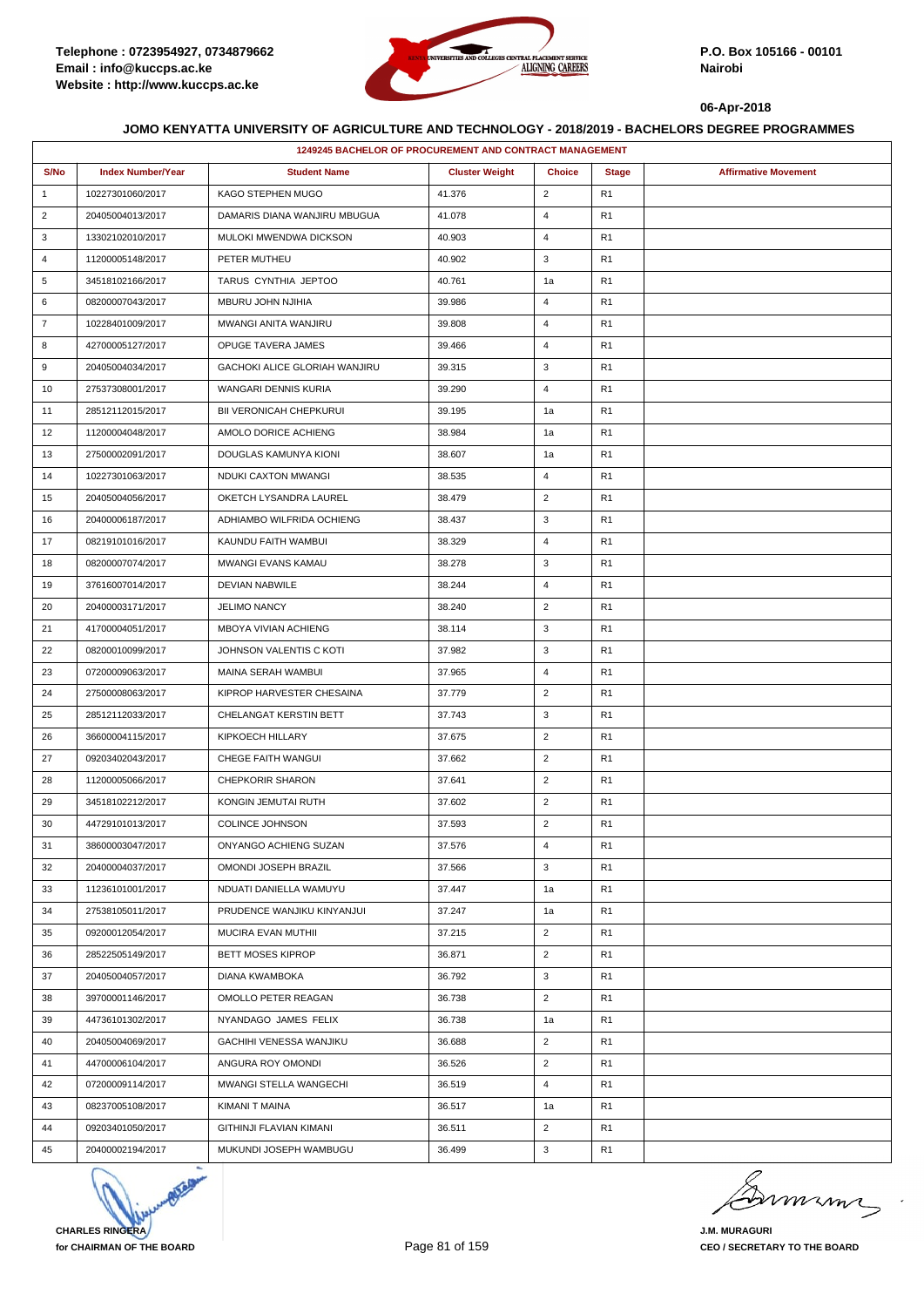

|      | 1249245 BACHELOR OF PROCUREMENT AND CONTRACT MANAGEMENT |                               |                       |                |                |                             |  |  |
|------|---------------------------------------------------------|-------------------------------|-----------------------|----------------|----------------|-----------------------------|--|--|
| S/No | <b>Index Number/Year</b>                                | <b>Student Name</b>           | <b>Cluster Weight</b> | <b>Choice</b>  | <b>Stage</b>   | <b>Affirmative Movement</b> |  |  |
| 46   | 27552001073/2017                                        | BUNGEI CHERYL CHEPKEMBOI      | 36.467                | 4              | R <sub>1</sub> |                             |  |  |
| 47   | 42700005266/2017                                        | ARINA LEONE BABU              | 36.393                | 3              | R <sub>1</sub> |                             |  |  |
| 48   | 41700004101/2017                                        | JAEL AWUOR WERE               | 36.361                | $\overline{2}$ | R <sub>1</sub> |                             |  |  |
| 49   | 11200001321/2017                                        | WAITHANJI SAMWEL GITHIOMI     | 36.155                | $\overline{4}$ | R <sub>1</sub> |                             |  |  |
| 50   | 11200004098/2017                                        | KAMULA CORAZON                | 36.118                | $\overline{2}$ | R <sub>1</sub> |                             |  |  |
| 51   | 37600001142/2017                                        | <b>BARAKA LEON WILLIAMS</b>   | 36.044                | $\overline{2}$ | R <sub>1</sub> |                             |  |  |
| 52   | 08219101027/2017                                        | KANYAGO JANE WANJIKU          | 35.958                | $\overline{2}$ | R <sub>1</sub> |                             |  |  |
| 53   | 27538102069/2017                                        | KWAMBOKA FAITH KERUBO         | 35.925                | 4              | R <sub>1</sub> |                             |  |  |
| 54   | 36600004104/2017                                        | <b>GATHONI SAMUEL KARANJA</b> | 35.779                | 3              | R <sub>1</sub> |                             |  |  |
| 55   | 42700005328/2017                                        | OIGO TONY OMONDI              | 35.752                | 4              | R <sub>1</sub> |                             |  |  |
| 56   | 38619201009/2017                                        | SHAHAFU LAURINE MWARILI       | 35.715                | 3              | R <sub>1</sub> |                             |  |  |
| 57   | 42700005378/2017                                        | CAREY JACKTON OCHIENG         | 35.649                | 3              | R <sub>1</sub> |                             |  |  |
| 58   | 28522508089/2017                                        | KIPKORIR HAVARD               | 35.638                | 4              | R <sub>1</sub> |                             |  |  |
| 59   | 20405007017/2017                                        | NGUMO VIVIANNE NYAGUTHII      | 35.626                | $\overline{2}$ | R <sub>1</sub> |                             |  |  |
| 60   | 31567207005/2017                                        | MUMO IVY KANINI               | 35.585                | 4              | R <sub>1</sub> |                             |  |  |
| 61   | 20406015030/2017                                        | MWENDA KINOTI BRIAN           | 35.499                | 3              | R <sub>1</sub> |                             |  |  |
| 62   | 27537501807/2017                                        | <b>HENIA PETER</b>            | 35.467                | 1a             | R <sub>1</sub> |                             |  |  |
| 63   | 18300003061/2017                                        | KYALO KENNEDY MWANZIA         | 35.419                | $\overline{2}$ | R <sub>1</sub> |                             |  |  |
| 64   | 20405004075/2017                                        | MUNGAI FIONA NJAMBI           | 35.376                | 1a             | R <sub>1</sub> |                             |  |  |
| 65   | 12314103005/2017                                        | KISIO CECILIA NDUKU           | 35.341                | $\overline{2}$ | R <sub>1</sub> |                             |  |  |
| 66   | 07200014154/2017                                        | MWANIKI SAMUEL NGANGA         | 35.334                | 3              | R <sub>1</sub> |                             |  |  |
| 67   | 20401007008/2017                                        | MWANGANGI JOAN MUTHONI        | 35.331                | $\overline{4}$ | R <sub>1</sub> |                             |  |  |
| 68   | 36613201018/2017                                        | ODRINE KHATORO LANDO          | 35.317                | $\overline{2}$ | R <sub>1</sub> |                             |  |  |
| 69   | 14303101104/2017                                        | KARANJA ALEX NDIRANGU         | 35.311                | 3              | R <sub>1</sub> |                             |  |  |
| 70   | 41742105091/2017                                        | <b>MISATI FLIN MOCHAMA</b>    | 35.255                | 1a             | R <sub>1</sub> |                             |  |  |
| 71   | 42721201053/2017                                        | <b>HELIDA AKOTH</b>           | 35.186                | $\overline{2}$ | R <sub>1</sub> |                             |  |  |
| 72   | 14303101058/2017                                        | <b>IRERI IAN MACHARIA</b>     | 35.178                | 1a             | R <sub>1</sub> |                             |  |  |
| 73   | 37617210035/2017                                        | LIANI BERIT                   | 35.174                | 1a             | R <sub>1</sub> |                             |  |  |
| 74   | 13302102046/2017                                        | <b>MUTHUI ELIJAH</b>          | 35.139                | $\overline{4}$ | R1             |                             |  |  |
| 75   | 37600001190/2017                                        | KAI ALLAN MWANGUDZA           | 35.133                | 1a             | R1             |                             |  |  |
| 76   | 07200009074/2017                                        | JEPTOO FAITH KORIR            | 35.076                | 3              | R1             |                             |  |  |
| 77   | 27537301048/2017                                        | NDUNG'U ROSEMARY WANJIKU      | 35.050                | $\overline{2}$ | R1             |                             |  |  |
| 78   | 39734401219/2017                                        | AKELLO VALARY                 | 35.013                | 3              | R <sub>1</sub> |                             |  |  |
| 79   | 37600005043/2017                                        | OTIENO SHARON SARAH AYOO      | 34.992                | 1a             | R <sub>1</sub> |                             |  |  |
| 80   | 20410001043/2017                                        | KAMAU VICTORIA MUTINDI        | 34.950                | 1a             | R <sub>1</sub> |                             |  |  |
| 81   | 27536201033/2017                                        | NDUNGU SAMWEL MWITHUKIA       | 34.940                | 3              | R1             |                             |  |  |
| 82   | 20400006183/2017                                        | NJOROGE PAULINE WANJIKU       | 34.905                | 1a             | R <sub>1</sub> |                             |  |  |
| 83   | 18300003037/2017                                        | MUTUA EMMANUEL MANTHI         | 34.898                | 1b             | R <sub>1</sub> |                             |  |  |
| 84   | 10208311171/2017                                        | KANDU BENJAMIN KEINGATTI      | 34.881                | 4              | R <sub>1</sub> |                             |  |  |
| 85   | 09222201023/2017                                        | KAGUNYA JOSEPH MUCHIRI        | 34.837                | $\overline{4}$ | R1             |                             |  |  |
| 86   | 10227301162/2017                                        | MWANGI VINCENT MUTHEE         | 34.778                | 3              | R <sub>1</sub> |                             |  |  |
| 87   | 25551207014/2017                                        | NYANKIEYA KWAMBOKA VYONNA     | 34.661                | $\overline{2}$ | R <sub>1</sub> |                             |  |  |
| 88   | 08200010063/2017                                        | WANJIKU CHRISTEL JOY MUTHONI  | 34.654                | $\overline{4}$ | R <sub>1</sub> |                             |  |  |
| 89   | 10226227001/2017                                        | OMALA ANGELYNE DALIMA         | 34.630                | 1a             | R1             |                             |  |  |
| 90   | 19326101008/2017                                        | MILLICENT GAKII KIRAGU        | 34.627                | $\overline{2}$ | R1             |                             |  |  |



murma

**J.M. MURAGURI CEO / SECRETARY TO THE BOARD**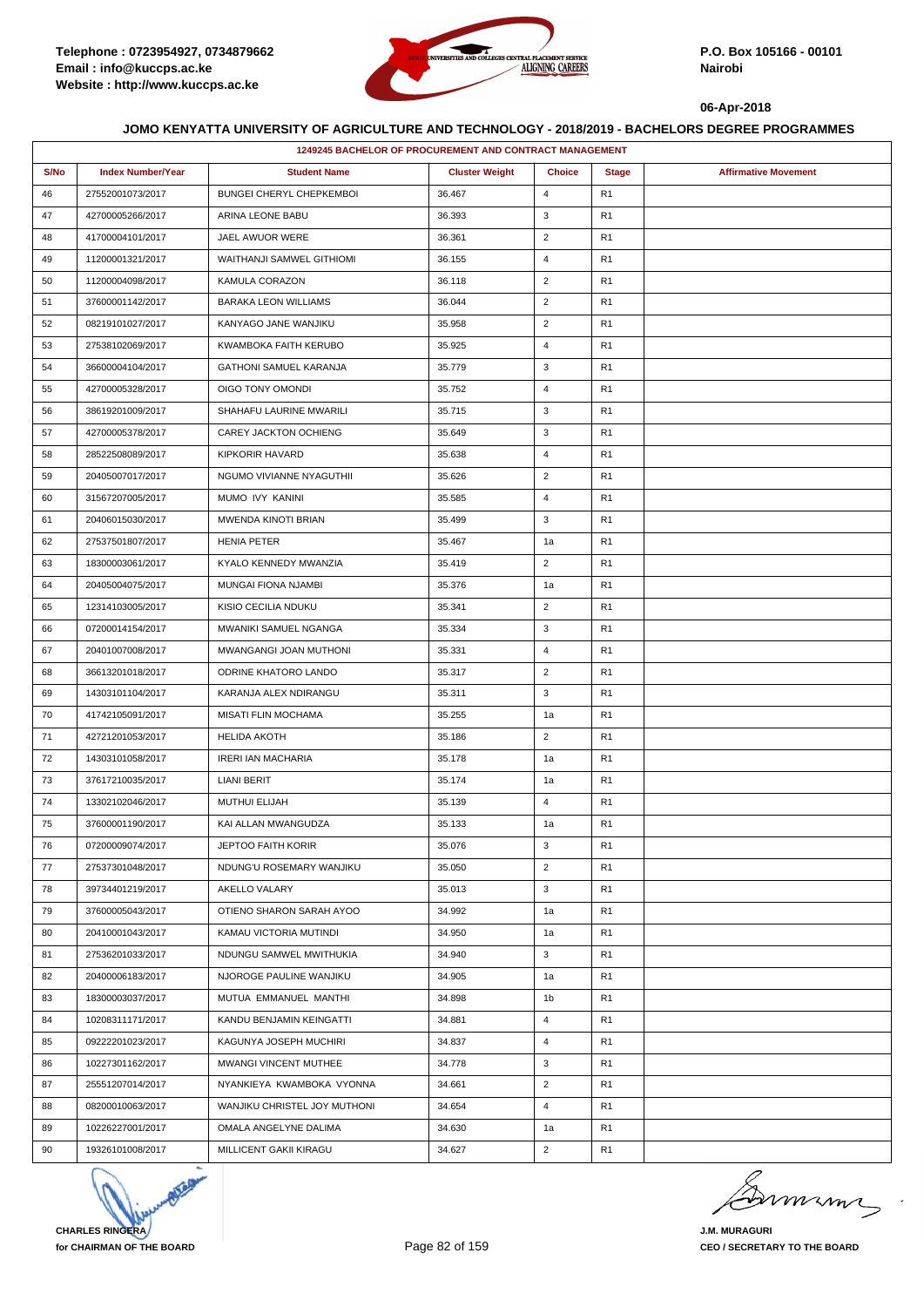

|      | 1249245 BACHELOR OF PROCUREMENT AND CONTRACT MANAGEMENT |                              |                       |                |                |                             |  |  |
|------|---------------------------------------------------------|------------------------------|-----------------------|----------------|----------------|-----------------------------|--|--|
| S/No | <b>Index Number/Year</b>                                | <b>Student Name</b>          | <b>Cluster Weight</b> | <b>Choice</b>  | <b>Stage</b>   | <b>Affirmative Movement</b> |  |  |
| 91   | 20406011012/2017                                        | ONDIBA BRENDA GESARE         | 34.622                | 3              | R <sub>1</sub> |                             |  |  |
| 92   | 40727101114/2017                                        | NYABUTO NYANCHONGI CALLEB    | 34.566                | 3              | R <sub>1</sub> |                             |  |  |
| 93   | 38600006032/2017                                        | JIMINON SHIVEKA BRIAN        | 34.522                | 3              | R <sub>1</sub> |                             |  |  |
| 94   | 11207108023/2017                                        | MWANGI WINFRED WANJIRU       | 34.515                | $\overline{2}$ | R <sub>1</sub> |                             |  |  |
| 95   | 20410001079/2017                                        | OCHIENG CHARLOTTE APONDI     | 34.499                | 4              | R <sub>1</sub> |                             |  |  |
| 96   | 37616007061/2017                                        | CHUNGULI LAURA VUTAGWA       | 34.475                | 3              | R1             |                             |  |  |
| 97   | 27500007100/2017                                        | <b>MERCLINE KEMUNTO</b>      | 34.432                | 3              | R <sub>1</sub> |                             |  |  |
| 98   | 13302103046/2017                                        | KIMANZI CAROLINE MWIKALI     | 34.430                | $\overline{2}$ | R <sub>1</sub> |                             |  |  |
| 99   | 27552001258/2017                                        | TOWETT BETTUE ASHLEY         | 34.424                | 1a             | R <sub>1</sub> |                             |  |  |
| 100  | 20410002051/2017                                        | KIMANTHI FELIX MUNYAO        | 34.415                | 3              | R <sub>1</sub> |                             |  |  |
| 101  | 20405004101/2017                                        | MAISIBA NAOMI BONARERI       | 34.389                | 3              | R <sub>1</sub> |                             |  |  |
| 102  | 30500020050/2017                                        | WANGOMBE GRACE NJOKI         | 34.379                | $\overline{2}$ | R <sub>1</sub> |                             |  |  |
| 103  | 26509140040/2017                                        | MOJO MERCY WANZA             | 34.354                | 3              | R <sub>1</sub> |                             |  |  |
| 104  | 20410002035/2017                                        | MGATSIA CALVIN LUDEKI        | 34.345                | $\overline{4}$ | R <sub>1</sub> |                             |  |  |
| 105  | 20406011037/2017                                        | ACHIENG FURAHA OSODO         | 34.342                | 1a             | R <sub>1</sub> |                             |  |  |
| 106  | 26509140050/2017                                        | DAISY VIOLET CHEPKOSGEI      | 34.304                | $\overline{4}$ | R <sub>1</sub> |                             |  |  |
| 107  | 20410001095/2017                                        | OMONDI KEREN HAPPUCK         | 34.297                | $\overline{4}$ | R <sub>1</sub> |                             |  |  |
| 108  | 10200013086/2017                                        | ELINOR ADHIAMBO OTIENO       | 34.289                | 1a             | R <sub>1</sub> |                             |  |  |
| 109  | 28571202009/2017                                        | NYAMBURA ANN                 | 34.288                | $\overline{2}$ | R <sub>1</sub> |                             |  |  |
| 110  | 09203405032/2017                                        | <b>MUGO WINFRED WANGECI</b>  | 34.284                | $\overline{2}$ | R <sub>1</sub> |                             |  |  |
| 111  | 07216101052/2017                                        | GITHOME KELVIN KAMAU         | 34.268                | $\overline{2}$ | R <sub>1</sub> |                             |  |  |
| 112  | 44700006034/2017                                        | OMBUYA JAPHETH AWITHE        | 34.249                | 3              | R <sub>1</sub> |                             |  |  |
| 113  | 27537301061/2017                                        | MBICHU ABIGAEL WANGARI       | 34.232                | $\overline{2}$ | R <sub>1</sub> |                             |  |  |
| 114  | 27570201142/2017                                        | MUTHONI NICKSON MWANGI       | 34.212                | $\overline{2}$ | R <sub>1</sub> |                             |  |  |
| 115  | 20410002030/2017                                        | LUKULU DOUGLAS FESTUS        | 34.160                | 3              | R <sub>1</sub> |                             |  |  |
| 116  | 14333201103/2017                                        | IMARIA RODAH GATWIRI         | 34.146                | 3              | R <sub>1</sub> |                             |  |  |
| 117  | 39700009130/2017                                        | MADALA EDITH AKAL            | 34.145                | 3              | R <sub>1</sub> |                             |  |  |
| 118  | 11200002339/2017                                        | <b>JEPKOECH SISCO</b>        | 34.121                | $\overline{4}$ | R <sub>1</sub> |                             |  |  |
| 119  | 13300005062/2017                                        | <b>LENA KUTULA</b>           | 34.098                | 3              | R <sub>1</sub> |                             |  |  |
| 120  | 11207101050/2017                                        | WAITHAKA ALEX                | 34.097                | 3              | R <sub>1</sub> |                             |  |  |
| 121  | 11200004110/2017                                        | KOIMBURI BERNICE NJERI       | 34.057                | $\overline{4}$ | R <sub>1</sub> |                             |  |  |
| 122  | 39733213103/2017                                        | ASINA MZEE KIBWANA           | 34.048                | $\overline{2}$ | R <sub>1</sub> |                             |  |  |
| 123  | 11200003177/2017                                        | NYAWANGA IAN FARAJA          | 34.027                | $\overline{4}$ | R1             |                             |  |  |
| 124  | 44700006119/2017                                        | <b>OCHIENG MARVIN</b>        | 33.997                | 3              | R <sub>1</sub> |                             |  |  |
| 125  | 44739104038/2017                                        | LOURINE AWUOR ODONDI         | 33.979                | 1 <sub>b</sub> | R <sub>1</sub> |                             |  |  |
| 126  | 18300016035/2017                                        | NZUMA JOAN MUMBI             | 33.962                | 3              | R <sub>1</sub> |                             |  |  |
| 127  | 27500007163/2017                                        | WALWA BERYL AUMA             | 33.926                | 3              | R <sub>1</sub> |                             |  |  |
| 128  | 20405004105/2017                                        | MWADEGHU SHYLEEN WAITHIEGENI | 33.893                | 1a             | R <sub>1</sub> |                             |  |  |
| 129  | 42700005380/2017                                        | ALWANGA ALVIN ALUKWE         | 33.835                | $\overline{2}$ | R1             |                             |  |  |
| 130  | 27500009168/2017                                        | ODUORI ANYANGO CYNTHIA       | 33.733                | $\overline{4}$ | R <sub>1</sub> |                             |  |  |
| 131  | 42721201030/2017                                        | OMONDI SALOME NJOKI          | 33.724                | 1c             | R1             |                             |  |  |
| 132  | 07200009146/2017                                        | MWANGI JOAN WANGUI           | 33.715                | 1a             | R <sub>1</sub> |                             |  |  |
| 133  | 33521104001/2017                                        | DORCAS DAVIN KERUBO          | 33.698                | 1a             | R <sub>1</sub> |                             |  |  |
| 134  | 10227201010/2017                                        | IRUNGU KELVIN GATHAIYA       | 33.671                | 3              | R1             |                             |  |  |
| 135  | 38600003104/2017                                        | KAGHAI ALMA                  | 33.637                | $\overline{2}$ | R <sub>1</sub> |                             |  |  |



murme

**J.M. MURAGURI CEO / SECRETARY TO THE BOARD**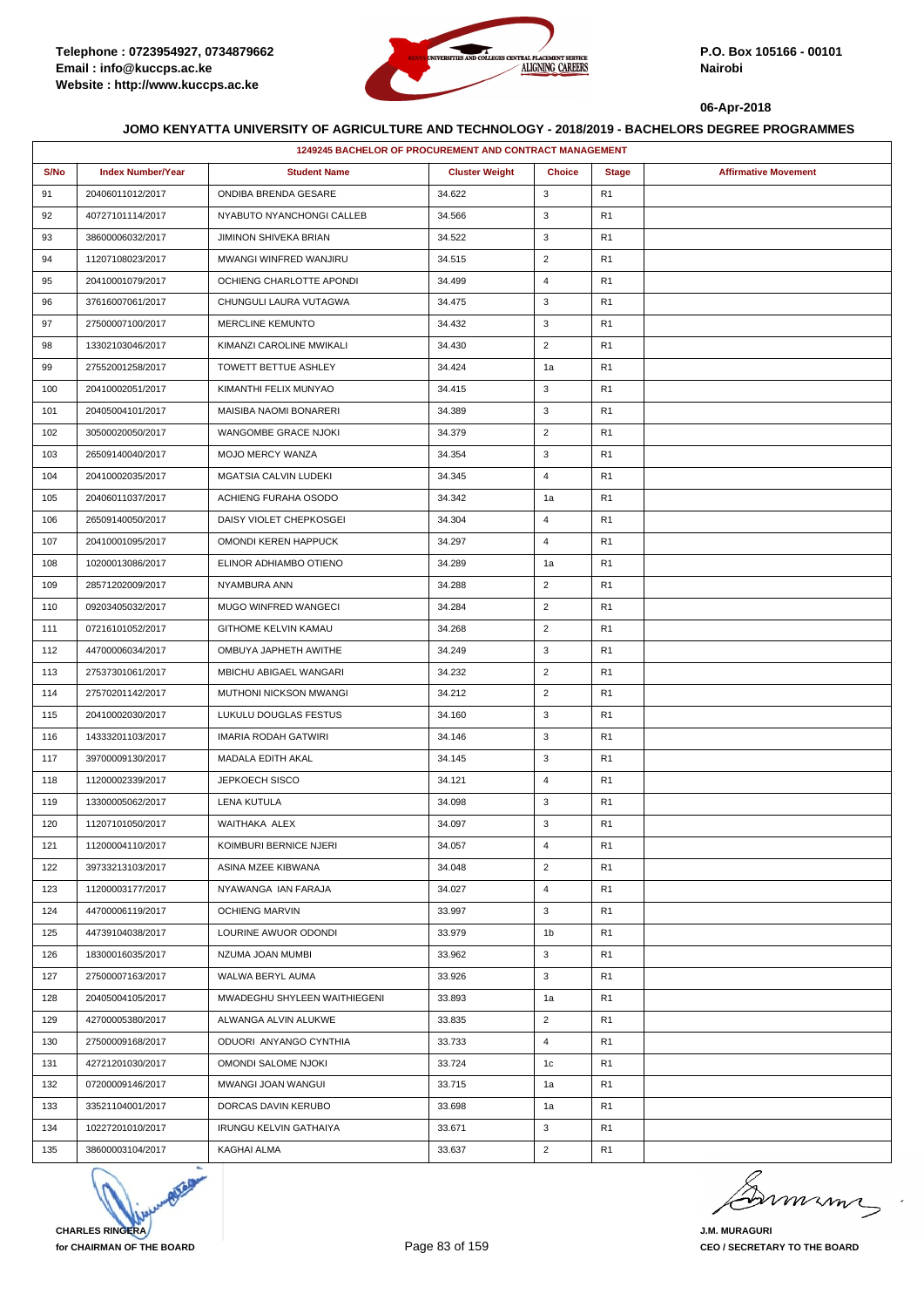

|      | <b>1249245 BACHELOR OF PROCUREMENT AND CONTRACT MANAGEMENT</b> |                                                                                   |                       |                |                |                                                      |  |  |  |
|------|----------------------------------------------------------------|-----------------------------------------------------------------------------------|-----------------------|----------------|----------------|------------------------------------------------------|--|--|--|
| S/No | <b>Index Number/Year</b>                                       | <b>Student Name</b>                                                               | <b>Cluster Weight</b> | <b>Choice</b>  | <b>Stage</b>   | <b>Affirmative Movement</b>                          |  |  |  |
| 136  | 24500022048/2017                                               | <b>EMMANUEL KIPKENY</b>                                                           | 33.625                | 1a             | R <sub>1</sub> |                                                      |  |  |  |
| 137  | 11200004205/2017                                               | WAMBIRI IVY NYAMBURA                                                              | 33.620                | 3              | R <sub>1</sub> |                                                      |  |  |  |
| 138  | 27500009086/2017                                               | NDEDE RAEL ATIENO                                                                 | 33.575                | 2              | R <sub>1</sub> |                                                      |  |  |  |
| 139  | 18323102015/2017                                               | <b>SILA DENIS MUEMA</b>                                                           | 33.536                | 3              | R <sub>1</sub> |                                                      |  |  |  |
| 140  | 27570201098/2017                                               | <b>KERIESHEK TITUS GACHURU</b>                                                    | 33.471                | 2              | R <sub>1</sub> |                                                      |  |  |  |
| 141  | 37600005107/2017                                               | <b>IMBWAGA VIVIAN ISICHI</b>                                                      | 33.436                | 1 <sub>b</sub> | R <sub>1</sub> |                                                      |  |  |  |
| 142  | 41700004193/2017                                               | OCHIENG LAURA AWINO                                                               | 33.433                | 1a             | R <sub>1</sub> |                                                      |  |  |  |
| 143  | 39734405014/2017                                               | <b>MALOBA ESTHER NAROTSO</b>                                                      | 33.410                | 2              | R <sub>1</sub> |                                                      |  |  |  |
| 144  | 27500009154/2017                                               | NJERU WANJIRU MORINE                                                              | 33.394                | 3              | R <sub>1</sub> |                                                      |  |  |  |
| 145  | 10238101006/2017                                               | NDICHU MARTHA C GATHONI                                                           | 33.359                | 3              | R <sub>1</sub> |                                                      |  |  |  |
| 146  | 10208311090/2017                                               | NDIRANGU COLLINS NG'ANG'A                                                         | 33.327                | $\overline{4}$ | R <sub>1</sub> |                                                      |  |  |  |
| 147  | 10226216019/2017                                               | KIARIE DAVID KIBE                                                                 | 33.321                | $\overline{2}$ | R <sub>1</sub> |                                                      |  |  |  |
| 148  | 02100006035/2017                                               | TANDO JUMA MWANAJUMA                                                              | 32.318                | 3              | CA             | ASAL Affirmative: Moved from 1b R2:1091133 TTU       |  |  |  |
| 149  | 01100004022/2017                                               | <b>MJERA EUNICE UMAZI</b>                                                         | 31.846                | $\overline{4}$ | R <sub>1</sub> | ASAL Affirmative: Moved from Unsuccessful Applicants |  |  |  |
| 150  | 01115202003/2017                                               | MTALAKI MWASHAMBA FEDNAND                                                         | 31.349                | 3              | R <sub>1</sub> | ASAL Affirmative: Moved from 4 R1:1165137 MMU        |  |  |  |
|      |                                                                | APPROVED 1249245 BACHELOR OF PROCUREMENT AND CONTRACT MANAGEMENT 150 CANDIDATE(S) |                       |                |                |                                                      |  |  |  |



mmmn

**J.M. MURAGURI CEO / SECRETARY TO THE BOARD**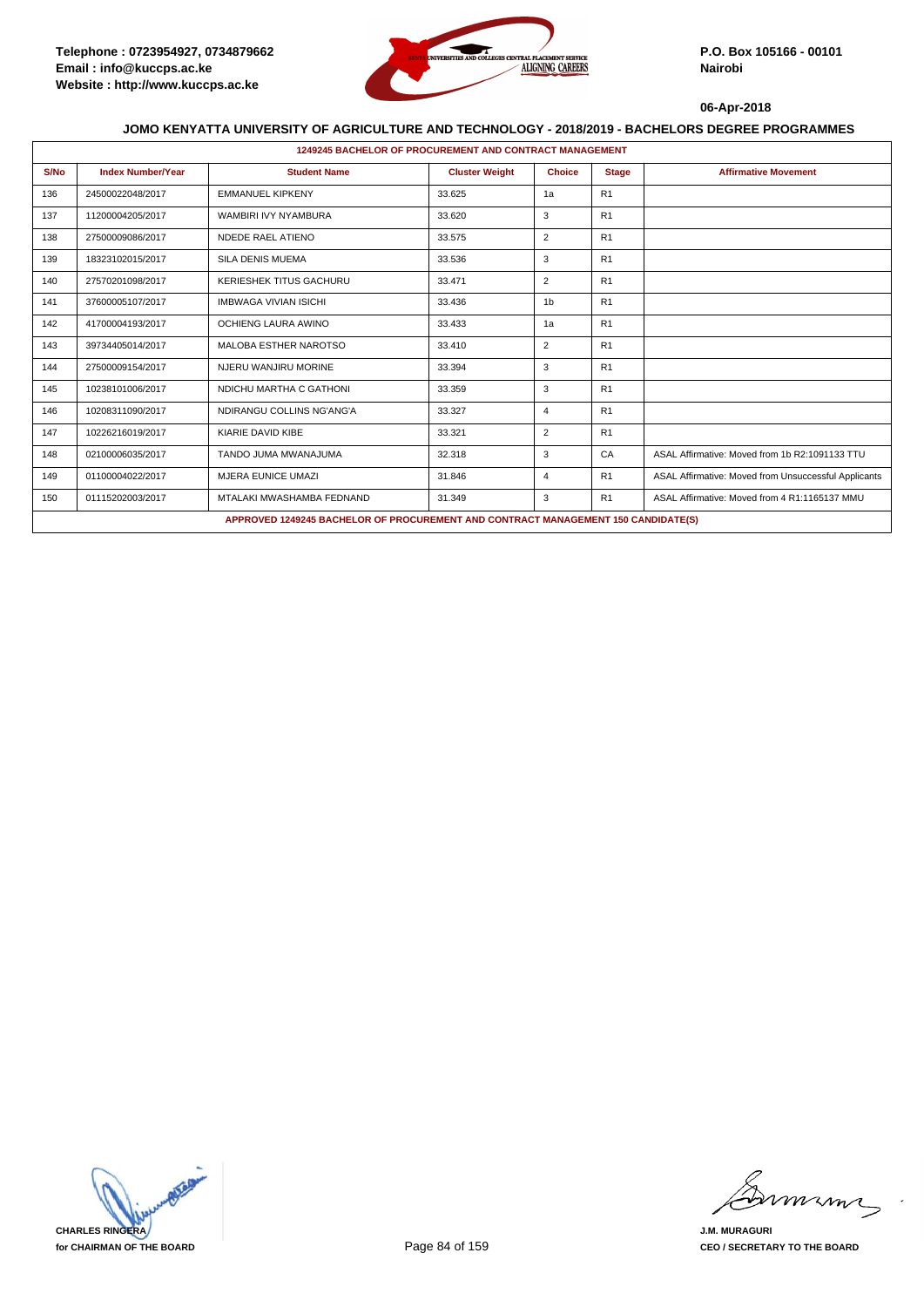

|                | 1249247 BACHELOR OF SUPPLY CHAIN MANAGEMENT |                            |                       |                |                |                             |  |
|----------------|---------------------------------------------|----------------------------|-----------------------|----------------|----------------|-----------------------------|--|
| S/No           | <b>Index Number/Year</b>                    | <b>Student Name</b>        | <b>Cluster Weight</b> | <b>Choice</b>  | <b>Stage</b>   | <b>Affirmative Movement</b> |  |
| $\mathbf{1}$   | 11200002358/2017                            | INYANJE N EVERLYNE         | 39.629                | 3              | R <sub>1</sub> |                             |  |
| $\overline{2}$ | 18300016022/2017                            | MAITHA SARAH MUTHEU        | 38.172                | $\overline{2}$ | R <sub>1</sub> |                             |  |
| 3              | 18336101032/2017                            | MULI COLLETA NYAMBURA      | 37.672                | 4              | R <sub>1</sub> |                             |  |
| 4              | 07216120001/2017                            | MAINA MERCY NJERI          | 37.516                | 1a             | R <sub>1</sub> |                             |  |
| 5              | 40700002117/2017                            | WANJOHI JEFFERSON RIBUTHI  | 37.201                | 1a             | R <sub>1</sub> |                             |  |
| 6              | 44736101062/2017                            | CAPELA BABU ELVIS          | 37.132                | 1a             | R <sub>1</sub> |                             |  |
| $\overline{7}$ | 29500006213/2017                            | CHERUIYOT COLLINS          | 37.049                | 1a             | R <sub>1</sub> |                             |  |
| 8              | 27500002069/2017                            | OYUGI KENNETH NDEGE        | 36.647                | 1a             | R <sub>1</sub> |                             |  |
| 9              | 27570201078/2017                            | <b>MUGWE PETER MWANGI</b>  | 36.158                | 1a             | R1             |                             |  |
| 10             | 30500020058/2017                            | MUCHIRI JOYCE NJOKI        | 35.954                | 1a             | R <sub>1</sub> |                             |  |
| 11             | 11200004044/2017                            | MATHANO FAITH KALONDU      | 35.923                | $\overline{4}$ | R <sub>1</sub> |                             |  |
| 12             | 10200013024/2017                            | MWANGI DIDIERS WAMBUI      | 35.568                | $\overline{2}$ | R <sub>1</sub> |                             |  |
| 13             | 20400001153/2017                            | OKOTH JUSTUS OKOTH         | 35.531                | $\overline{4}$ | R <sub>1</sub> |                             |  |
| 14             | 20405004092/2017                            | WAMBUA MATILDA MWIKALI     | 35.477                | 1a             | R <sub>1</sub> |                             |  |
| 15             | 08237012180/2017                            | WANJAMA ESTHER WANGARI     | 35.472                | $\overline{2}$ | R1             |                             |  |
| 16             | 39700001218/2017                            | <b>MAKORI VICTOR OMARI</b> | 35.409                | $\overline{4}$ | R <sub>1</sub> |                             |  |
| 17             | 11231210001/2017                            | GITAU CLARE NYAMBURA       | 35.398                | $\overline{2}$ | R <sub>1</sub> |                             |  |
| 18             | 41700004100/2017                            | ADHIAMBO LYNN FELICITUS    | 35.385                | 3              | R1             |                             |  |
| 19             | 11207101090/2017                            | <b>GITHII MARK MBICHI</b>  | 35.239                | 3              | R <sub>1</sub> |                             |  |
| 20             | 27536113077/2017                            | KOFIA ELIZABETH WANJIKU    | 35.146                | $\overline{4}$ | R <sub>1</sub> |                             |  |
| 21             | 07216108004/2017                            | NDUNGE PHANICE MUTHEU      | 35.061                | 1b             | R1             |                             |  |
| 22             | 12314215032/2017                            | MUTUKU GLORIA NDUKU        | 34.928                | 1a             | R <sub>1</sub> |                             |  |
| 23             | 20405007042/2017                            | KAMAU GRACE MUMBI          | 34.906                | 1a             | R <sub>1</sub> |                             |  |
| 24             | 42700007040/2017                            | TAKAH ELIZABETH DEBORA     | 34.896                | 1a             | R1             |                             |  |
| 25             | 20406002037/2017                            | KASYOKI MERCY NDINDA       | 34.787                | 3              | R <sub>1</sub> |                             |  |
| 26             | 07200009043/2017                            | MUNGAI MARY MUMBI          | 34.783                | $\overline{2}$ | R <sub>1</sub> |                             |  |
| 27             | 18307204012/2017                            | MUIA VICTOR MUTISYA        | 34.749                | 1a             | R1             |                             |  |
| 28             | 38600003084/2017                            | OYOO SIPROSE NATALIE       | 34.612                | 1a             | R <sub>1</sub> |                             |  |
| 29             | 09200012032/2017                            | NDEGWA ANTONY NJUGUNA      | 34.592                | 1a             | R <sub>1</sub> |                             |  |
| 30             | 42738101122/2017                            | OWIRA FAITH AKINYI         | 34.468                | 1a             | R <sub>1</sub> |                             |  |
| 31             | 11200005217/2017                            | NJAMBI PURITY WANJIKU      | 34.266                | 1a             | R <sub>1</sub> |                             |  |
| 32             | 44717101024/2017                            | <b>OCHIENG ALEX</b>        | 34.098                | 3              | R <sub>1</sub> |                             |  |
| 33             | 14303104031/2017                            | <b>NGEI GRACE MUNANIE</b>  | 33.890                | 1a             | R <sub>1</sub> |                             |  |
| 34             | 33517102065/2017                            | <b>KELVIN NDEGWA</b>       | 33.718                | $\overline{4}$ | R <sub>1</sub> |                             |  |
| 35             | 11200006187/2017                            | MWANGI MUTHONI TABITHA     | 33.695                | 3              | R <sub>1</sub> |                             |  |
| 36             | 25551207020/2017                            | <b>CHEBET MERCY</b>        | 33.693                | 3              | R1             |                             |  |
| 37             | 37617407023/2017                            | WETENDE ISAAC MAHERO       | 33.684                | $\overline{4}$ | R <sub>1</sub> |                             |  |
| 38             | 08200010191/2017                            | KAROKI PERIS WANJIKU       | 33.516                | $\overline{2}$ | R <sub>1</sub> |                             |  |
| 39             | 18300003111/2017                            | MULI VINCENT MUEMA         | 33.512                | 1a             | R1             |                             |  |
| 40             | 11236101068/2017                            | GITHINJI DIANA WAIRIMU     | 33.284                | 3              | R1             |                             |  |
| 41             | 13300005060/2017                            | MBITHI JANET NDUNGE        | 33.043                | 1b             | R <sub>1</sub> |                             |  |
| 42             | 12300001085/2017                            | MWATSUMA FREZIER DECHE     | 32.978                | 1a             | R1             |                             |  |
| 43             | 12314103028/2017                            | <b>MBITHI YVONNE MINOO</b> | 32.757                | 1a             | R <sub>1</sub> |                             |  |
| 44             | 23574101034/2017                            | <b>BARAKA MOSES KIRUI</b>  | 32.681                | 3              | R <sub>1</sub> |                             |  |
| 45             | 23500014413/2017                            | MASIKA WAKOLI KENNEDY      | 32.604                | 1a             | R <sub>1</sub> |                             |  |



mmmn

**J.M. MURAGURI CEO / SECRETARY TO THE BOARD**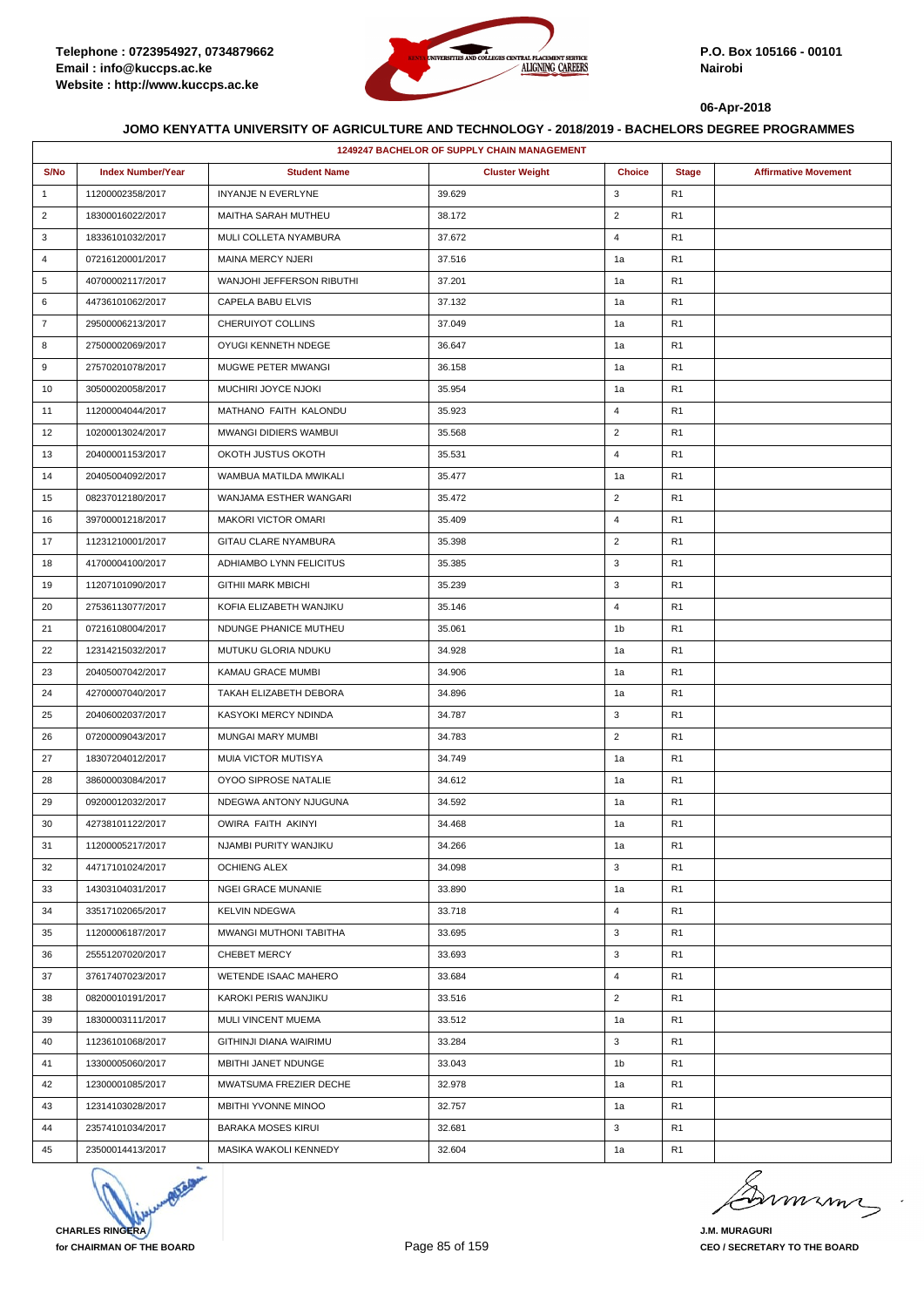

|      | <b>1249247 BACHELOR OF SUPPLY CHAIN MANAGEMENT</b> |                             |                       |                |                |                             |
|------|----------------------------------------------------|-----------------------------|-----------------------|----------------|----------------|-----------------------------|
| S/No | <b>Index Number/Year</b>                           | <b>Student Name</b>         | <b>Cluster Weight</b> | <b>Choice</b>  | <b>Stage</b>   | <b>Affirmative Movement</b> |
| 46   | 40719122011/2017                                   | TONGI MOGUSERO LIZZY        | 32.594                | 3              | R <sub>1</sub> |                             |
| 47   | 15300002049/2017                                   | AKILI JAMES NDEUTO          | 32.521                | 1b             | R <sub>1</sub> |                             |
| 48   | 34520103004/2017                                   | BENJAMIN ARBET KIPKELWON    | 32.475                | 3              | R <sub>1</sub> |                             |
| 49   | 39700001134/2017                                   | LUMUMBA PETER KYAMA         | 32.396                | $\overline{2}$ | R <sub>1</sub> |                             |
| 50   | 11241001028/2017                                   | MULE ROSE MUTANU            | 32.327                | 3              | R <sub>1</sub> |                             |
| 51   | 42725107027/2017                                   | RAGANGA SAMSON OUMA         | 32.273                | 1a             | R <sub>1</sub> |                             |
| 52   | 20401007047/2017                                   | MUCHENE EVERLYN WARINGA     | 32.229                | 3              | R <sub>1</sub> |                             |
| 53   | 08237001158/2017                                   | GATUGO ALEX NJAGI           | 32.188                | 4              | R <sub>1</sub> |                             |
| 54   | 20401101021/2017                                   | OWUOR MARY L SEDAH          | 32.188                | $\overline{2}$ | R <sub>1</sub> |                             |
| 55   | 36600004248/2017                                   | <b>BAHATI CHIRUWA</b>       | 32.138                | 3              | R <sub>1</sub> |                             |
| 56   | 11200004175/2017                                   | OTIENO SHIRLYNE BARBARA     | 32.101                | 3              | R <sub>1</sub> |                             |
| 57   | 41700004090/2017                                   | OMONDI AKINYI C JOY         | 32.095                | 1a             | R <sub>1</sub> |                             |
| 58   | 44729136094/2017                                   | ACHUODHO ALLAN OKOTH        | 32.085                | 1a             | R <sub>1</sub> |                             |
| 59   | 11200005182/2017                                   | ATIENO GLORIA OLONJE        | 32.057                | 3              | R <sub>1</sub> |                             |
| 60   | 30556301142/2017                                   | KIMANI JOSEPH WAICHAHI      | 32.039                | 1a             | R <sub>1</sub> |                             |
| 61   | 18307201019/2017                                   | MUSYOKA CALEB MUTINDA       | 31.990                | 3              | R <sub>1</sub> |                             |
| 62   | 39733216053/2017                                   | ADHIAMBO PURITY OPIYO       | 31.977                | $\overline{4}$ | R <sub>1</sub> |                             |
| 63   | 23500014218/2017                                   | FRANKLIN MUUO KINZI         | 31.918                | 1b             | R <sub>1</sub> |                             |
| 64   | 13354201113/2017                                   | MWETU JOHAN BAHATI          | 31.897                | 3              | R <sub>1</sub> |                             |
| 65   | 09203404007/2017                                   | WARUI HARRIET WANJIKU       | 31.785                | 4              | R <sub>1</sub> |                             |
| 66   | 18307103006/2017                                   | MUNYAO JANE MUTUNGE         | 31.685                | 1a             | R <sub>1</sub> |                             |
| 67   | 18336102001/2017                                   | MUSYIMI SAMUEL MWAKA        | 31.553                | 1a             | R <sub>1</sub> |                             |
| 68   | 44717102199/2017                                   | OJIAMBO ALLAN WAFULA        | 31.513                | 1a             | R <sub>1</sub> |                             |
| 69   | 11236101085/2017                                   | WANJOHI PATRICIA NYAMBURA   | 31.352                | $\overline{4}$ | R <sub>1</sub> |                             |
| 70   | 27538105055/2017                                   | CHEBET LORAINE              | 31.273                | $\overline{4}$ | R <sub>1</sub> |                             |
| 71   | 37627102002/2017                                   | <b>MAPAO N RUTH</b>         | 31.222                | 1b             | R <sub>1</sub> |                             |
| 72   | 33517211064/2017                                   | KULEI EVANS KIPKEMBOI       | 31.200                | 3              | R <sub>1</sub> |                             |
| 73   | 08237001022/2017                                   | GITONGA MARK MUTHOGA        | 31.080                | $\overline{4}$ | R <sub>1</sub> |                             |
| 74   | 42738103028/2017                                   | OBOGE CHARLES OLUOCH        | 30.988                | $\overline{2}$ | R <sub>1</sub> |                             |
| 75   | 19326103065/2017                                   | KAMANDE SAMUEL KAGOTO       | 30.956                | $\overline{2}$ | R <sub>1</sub> |                             |
| 76   | 29542101049/2017                                   | KORIR KIPROP MARTIN         | 30.930                | 1a             | R <sub>1</sub> |                             |
| 77   | 43706117041/2017                                   | <b>OMAIKO ELVIS MATARA</b>  | 30.920                | 1a             | R <sub>1</sub> |                             |
| 78   | 27537301070/2017                                   | KABUE MAUREEN ESTHER NGENDO | 30.868                | $\overline{2}$ | R <sub>1</sub> |                             |
| 79   | 13300005115/2017                                   | MATIA JULIET MWIKALI        | 30.839                | 3              | R <sub>1</sub> |                             |
| 80   | 25551206086/2017                                   | ELIKANA KIPKIRUI            | 30.838                | 3              | R <sub>1</sub> |                             |
| 81   | 07225102106/2017                                   | KIHONGE LILIAN MUTHONI      | 30.803                | 1a             | R <sub>1</sub> |                             |
| 82   | 34518405013/2017                                   | KATAM JERUTO MICHAL         | 30.789                | 1a             | R <sub>1</sub> |                             |
| 83   | 13300005107/2017                                   | MUSYOKA ASHLEY ANN          | 30.786                | $\overline{2}$ | R <sub>1</sub> |                             |
| 84   | 27569201021/2017                                   | <b>NGUGI PAULINE NJOKI</b>  | 30.735                | 1a             | R <sub>1</sub> |                             |
| 85   | 28539105046/2017                                   | CHELANGAT IVY               | 30.690                | 1a             | R <sub>1</sub> |                             |
| 86   | 14333201099/2017                                   | ALICE WANGUI NJOROGE        | 30.649                | 3              | R <sub>1</sub> |                             |
| 87   | 23500014310/2017                                   | NYAMBOKI JOSHUA MOKAYA      | 30.632                | 1a             | R <sub>1</sub> |                             |
| 88   | 38600006052/2017                                   | FERDINARD OMONDI            | 30.620                | $\overline{2}$ | R <sub>1</sub> |                             |
| 89   | 42726119001/2017                                   | OGILO VICTOR ONYANGO        | 30.536                | $\overline{2}$ | R <sub>1</sub> |                             |
| 90   | 09200011131/2017                                   | WAMBUI CLAIRE WANJIKU       | 30.510                | 1a             | R <sub>1</sub> |                             |



murma

**J.M. MURAGURI CEO / SECRETARY TO THE BOARD**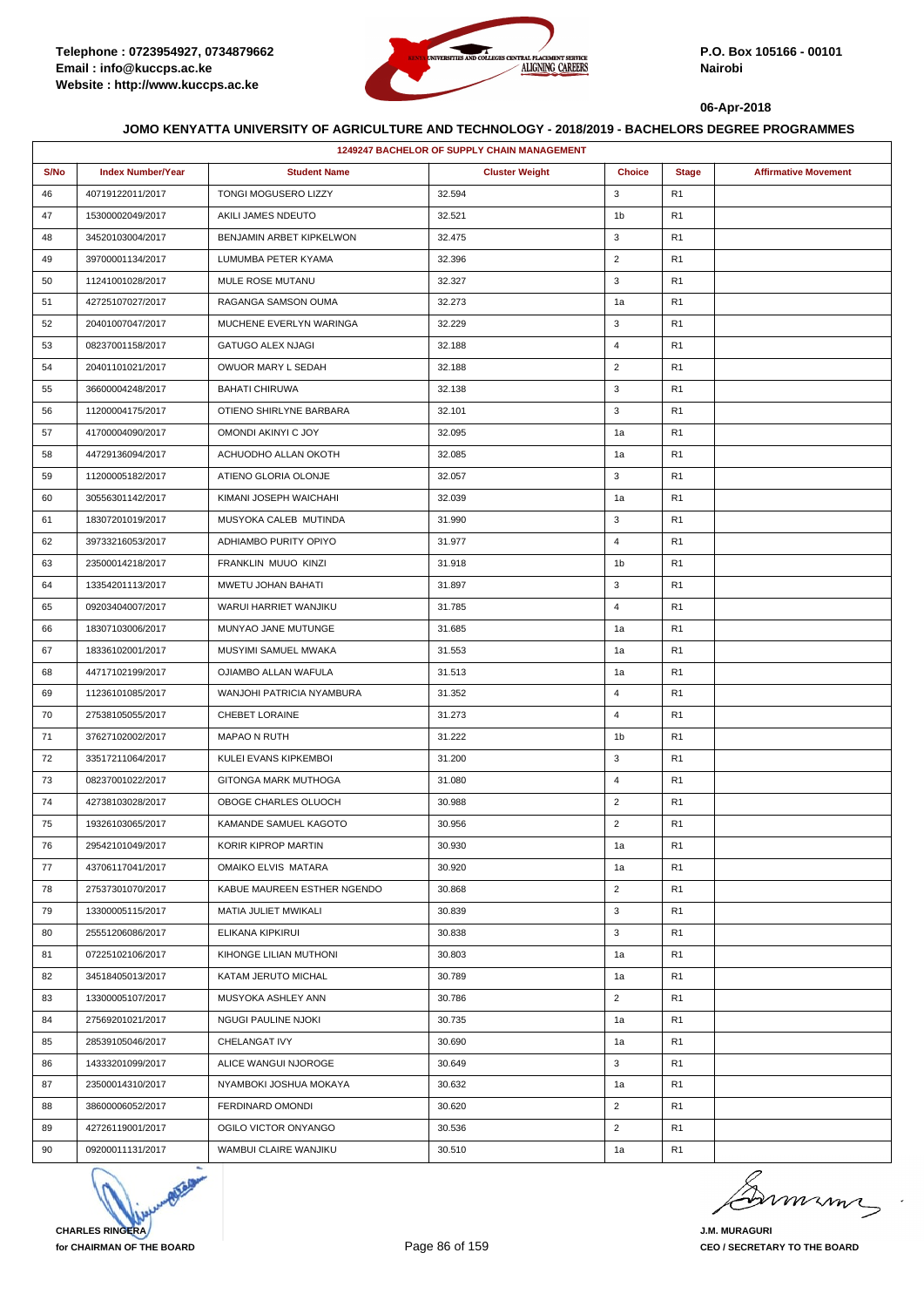

|      | <b>1249247 BACHELOR OF SUPPLY CHAIN MANAGEMENT</b> |                                 |                       |                |                |                             |  |
|------|----------------------------------------------------|---------------------------------|-----------------------|----------------|----------------|-----------------------------|--|
| S/No | <b>Index Number/Year</b>                           | <b>Student Name</b>             | <b>Cluster Weight</b> | <b>Choice</b>  | <b>Stage</b>   | <b>Affirmative Movement</b> |  |
| 91   | 42738101084/2017                                   | LAURA ALICE ADONGO              | 30.503                | 3              | R <sub>1</sub> |                             |  |
| 92   | 15300002157/2017                                   | MICHENI COLLINS MWENDA          | 30.479                | 1c             | R <sub>1</sub> |                             |  |
| 93   | 38600006271/2017                                   | HILLARY ASILIGWA                | 30.471                | $\overline{4}$ | R <sub>1</sub> |                             |  |
| 94   | 09203401034/2017                                   | MURAGE R MBUI                   | 30.453                | 1 <sub>c</sub> | R <sub>1</sub> |                             |  |
| 95   | 10200008140/2017                                   | NJOROGE WILSON WAMWEYA          | 30.450                | $\overline{4}$ | R <sub>1</sub> |                             |  |
| 96   | 42726101122/2017                                   | NYARIBARI NYAMERA LINUS         | 30.369                | $\overline{4}$ | R <sub>1</sub> |                             |  |
| 97   | 37616006143/2017                                   | MORARA HUMPHREY OMWEGA          | 30.359                | $\overline{2}$ | R <sub>1</sub> |                             |  |
| 98   | 18346109013/2017                                   | NGILA RUTH MUTHEU               | 30.188                | $\overline{2}$ | R <sub>1</sub> |                             |  |
| 99   | 26534103063/2017                                   | <b>TARUS FAITH CHEROP</b>       | 30.180                | 1b             | R <sub>1</sub> |                             |  |
| 100  | 38622202030/2017                                   | RUHIRA JEREMIAH MWACHI          | 30.152                | 1 <sub>b</sub> | R <sub>1</sub> |                             |  |
| 101  | 41709203005/2017                                   | ONGUTI KWAMBOKA PHANICE         | 30.134                | 1a             | R <sub>1</sub> |                             |  |
| 102  | 12301703113/2017                                   | OBANYI EVANS RATEMO             | 30.127                | 3              | R <sub>1</sub> |                             |  |
| 103  | 23503111073/2017                                   | <b>ITOK CHEPCHIRCHIR PAMELA</b> | 30.092                | 3              | R <sub>1</sub> |                             |  |
| 104  | 20401003010/2017                                   | KOHOGO MERCY AKOTH              | 30.092                | 1a             | R <sub>1</sub> |                             |  |
| 105  | 12301702034/2017                                   | MUSYOKA ABIGAEL KATHEU          | 30.076                | 1a             | R <sub>1</sub> |                             |  |
| 106  | 37607205002/2017                                   | WAMALWA CICILIA NEKESA          | 30.030                | 1a             | R <sub>1</sub> |                             |  |
| 107  | 12316104048/2017                                   | MWEU MARY KIIA                  | 29.993                | 1a             | R <sub>1</sub> |                             |  |
| 108  | 17300009006/2017                                   | AHMED HABIBA NGENYA             | 29.963                | 1a             | R <sub>1</sub> |                             |  |
| 109  | 37600005034/2017                                   | SIRO NYAMOTAI NYAMISA BRILLIAN  | 29.931                | 1c             | R <sub>1</sub> |                             |  |
| 110  | 39733213080/2017                                   | ADHIAMBO CATHORINE SIMONA       | 29.912                | 1a             | R <sub>1</sub> |                             |  |
| 111  | 10200013190/2017                                   | GITHONGO GRACE WANJIKU          | 29.907                | $\overline{4}$ | R <sub>1</sub> |                             |  |
| 112  | 18325103085/2017                                   | MUTUA MWANIA                    | 29.867                | $\overline{4}$ | R <sub>1</sub> |                             |  |
| 113  | 27536202123/2017                                   | NGIGI NELLY WAIRIMU             | 29.844                | 3              | R <sub>1</sub> |                             |  |
| 114  | 10204102023/2017                                   | NJAU DORCAS WANJIKU             | 29.764                | 1b             | R <sub>1</sub> |                             |  |
| 115  | 09200012096/2017                                   | THUITA JACKSON KIARIE           | 29.757                | 1a             | R <sub>1</sub> |                             |  |
| 116  | 07215215100/2017                                   | RIMUI MATHARE JOSEPH            | 29.701                | $\overline{2}$ | R <sub>1</sub> |                             |  |
| 117  | 42738102010/2017                                   | OTIENO AUSTINE OWINO            | 29.644                | 1a             | R <sub>1</sub> |                             |  |
| 118  | 10227201034/2017                                   | WANYOIKE ANTHONY NJENGA         | 29.608                | 3              | R <sub>1</sub> |                             |  |
| 119  | 40700002189/2017                                   | <b>OGOTI GABRIEL BRAM</b>       | 29.561                | $\overline{2}$ | R <sub>1</sub> |                             |  |
| 120  | 27500007067/2017                                   | NAMUGOWA AMINA SHABAN           | 29.482                | 3              | R <sub>1</sub> |                             |  |
| 121  | 03121220002/2017                                   | OBUNGA JULIET AKOTH             | 29.395                | $\overline{2}$ | R <sub>1</sub> |                             |  |
| 122  | 36600002158/2017                                   | NYAPOLA SYLVIA AWUOR            | 29.390                | $\overline{4}$ | R <sub>1</sub> |                             |  |
| 123  | 37616018010/2017                                   | KHALUYILE ANGELA KHAKAVO        | 29.386                | 1a             | R <sub>1</sub> |                             |  |
| 124  | 18307201040/2017                                   | NYAMASYO GEDION MAKAU           | 29.381                | $\overline{2}$ | R1             |                             |  |
| 125  | 39734401038/2017                                   | PHOEBE CHRISTINE                | 29.356                | 1a             | R <sub>1</sub> |                             |  |
| 126  | 39733213053/2017                                   | ODUOR CYNTHIA AOMO              | 29.355                | $\overline{2}$ | R <sub>1</sub> |                             |  |
| 127  | 26578002025/2017                                   | KIPROTICH CHERUIYOT ELVIS       | 29.303                | 3              | R <sub>1</sub> |                             |  |
| 128  | 13354201087/2017                                   | JUMA PAULINE NZOKA              | 29.296                | 1a             | R <sub>1</sub> |                             |  |
| 129  | 10228401036/2017                                   | NJOROGE OLIVE NJOKI             | 29.276                | 1a             | R <sub>1</sub> |                             |  |
| 130  | 10200008236/2017                                   | COLLINS KIBET TEIGUT            | 29.242                | $\overline{4}$ | R <sub>1</sub> |                             |  |
| 131  | 14355201077/2017                                   | NJUE DERICK MUNENE              | 29.235                | 3              | R <sub>1</sub> |                             |  |
| 132  | 36600004266/2017                                   | BARASA SAMUEL NASIOMBE          | 29.206                | 3              | R <sub>1</sub> |                             |  |
| 133  | 28512101070/2017                                   | KIPKOECH KEVIN                  | 29.152                | 1a             | R <sub>1</sub> |                             |  |
| 134  | 10227201014/2017                                   | <b>MWANGI ESTHER WANGECI</b>    | 29.107                | 4              | R <sub>1</sub> |                             |  |
| 135  | 12315504092/2017                                   | <b>KIAMBA MASUNE</b>            | 29.078                | 3              | R <sub>1</sub> |                             |  |



murma

**J.M. MURAGURI CEO / SECRETARY TO THE BOARD**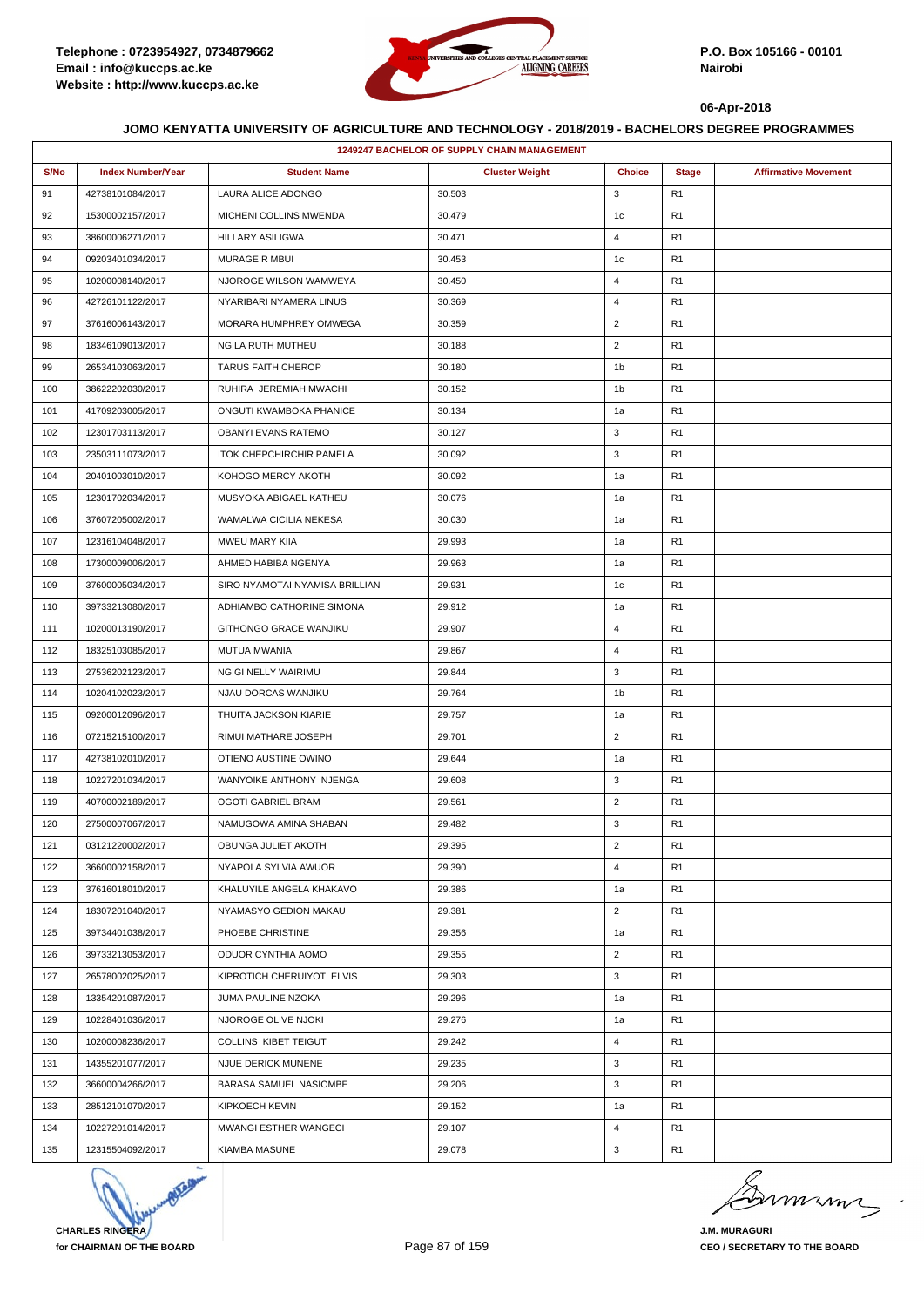

|      | <b>1249247 BACHELOR OF SUPPLY CHAIN MANAGEMENT</b>           |                             |                                                                       |                |              |                             |  |  |  |
|------|--------------------------------------------------------------|-----------------------------|-----------------------------------------------------------------------|----------------|--------------|-----------------------------|--|--|--|
| S/No | <b>Index Number/Year</b>                                     | <b>Student Name</b>         | <b>Cluster Weight</b>                                                 | <b>Choice</b>  | <b>Stage</b> | <b>Affirmative Movement</b> |  |  |  |
| 136  | <b>GODFREY MWANGI NYAMBURA</b><br>29.054<br>08237003054/2017 |                             | 1c                                                                    | R1             |              |                             |  |  |  |
| 137  | SANGOLO DRUSCILLA WALOWE<br>28.891<br>12314106093/2017       |                             | 1a                                                                    | R1             |              |                             |  |  |  |
| 138  | 29540305002/2017                                             | KIMUTAI CELESTINE JEPTOO    | 28.891                                                                | 1a             | R1           |                             |  |  |  |
| 139  | 03106106035/2017                                             | NYAKARU ANNAH NYAMBOKE      | 28.833                                                                | $\overline{4}$ | R1           |                             |  |  |  |
| 140  | 15304106161/2017                                             | STEPHEN NKATHA YVONNE       | 28.643                                                                | 1 <sub>b</sub> | R1           |                             |  |  |  |
| 141  | 36600002199/2017                                             | KASEMBELI MELISA DAMARIS    | 28.566                                                                | $\overline{2}$ | R1           |                             |  |  |  |
| 142  | 38619102146/2017                                             | <b>MUTAI KIPKORIR KEVIN</b> | 28.541                                                                | 1a             | R1           |                             |  |  |  |
| 143  | 44717101025/2017                                             | ODHIAMBO AMOS OTIENO        | 28.541                                                                | 1a             | R1           |                             |  |  |  |
| 144  | 27537301127/2017                                             | MUNGAI CECILIA NYAMBURA     | 28.538                                                                | 1a             | R1           |                             |  |  |  |
| 145  | 38618211020/2017                                             | <b>FRANK MUSUNGU</b>        | 28.535                                                                | 1a             | R1           |                             |  |  |  |
| 146  | 03106134016/2017                                             | MWAMBALA VICTORIA SAMBA     | 28.501                                                                | 1a             | R1           |                             |  |  |  |
| 147  | 13353201100/2017                                             | <b>MUTIA RISPER KATANU</b>  | 28.477                                                                | 1a             | R1           |                             |  |  |  |
| 148  | 13353301005/2017                                             | <b>MATANO VIVIAN KAMBUA</b> | 28.394                                                                | 1a             | R1           |                             |  |  |  |
|      |                                                              |                             | APPROVED 1249247 BACHELOR OF SUPPLY CHAIN MANAGEMENT 148 CANDIDATE(S) |                |              |                             |  |  |  |

**CHARLES RINGERA for CHAIRMAN OF THE BOARD**

murma

**J.M. MURAGURI CEO / SECRETARY TO THE BOARD**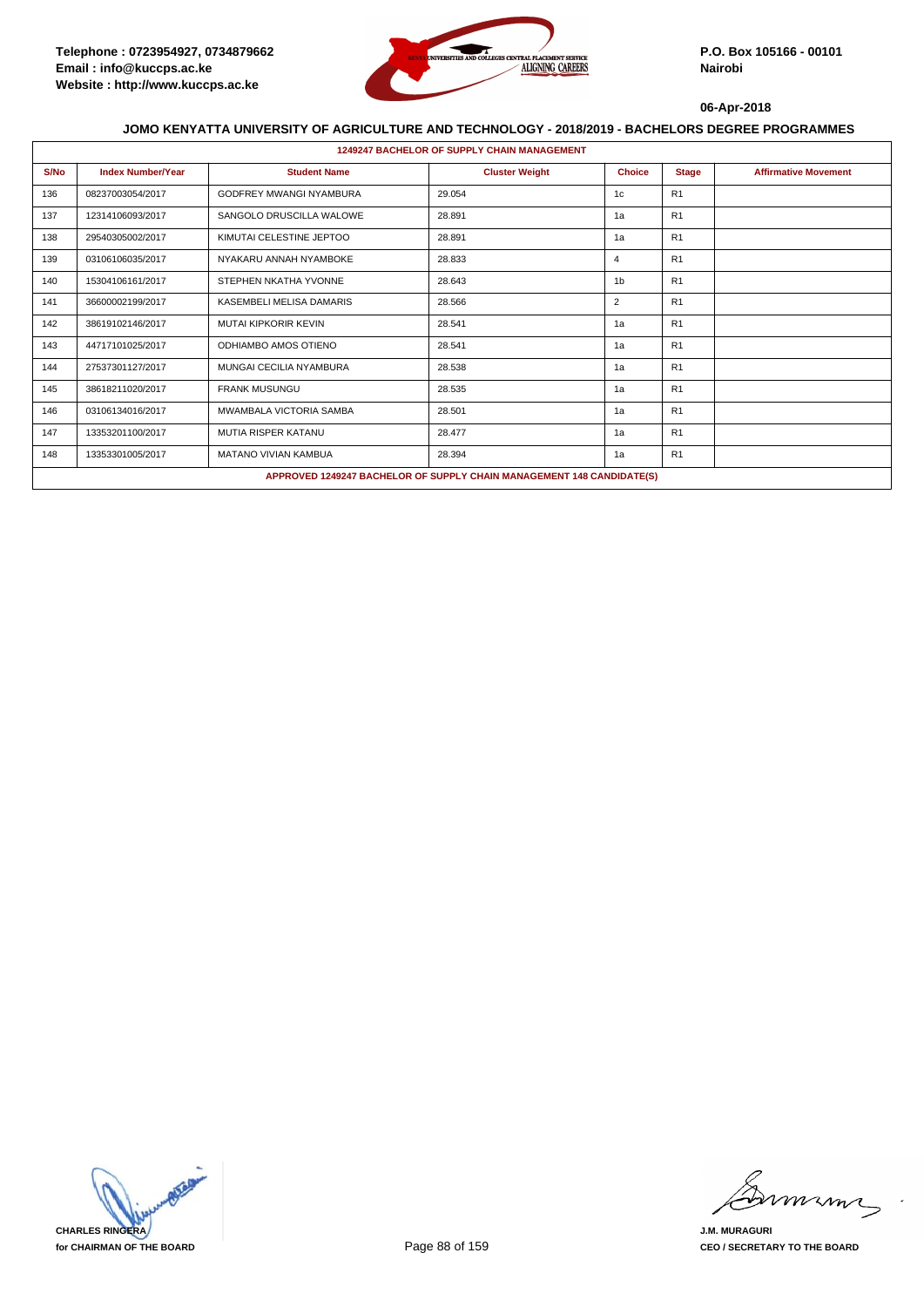

|                | 1249259 BACHELOR OF SCIENCE (PUBLIC MANAGEMENT AND DEVELOPMENT) |                              |                       |                |                |                             |
|----------------|-----------------------------------------------------------------|------------------------------|-----------------------|----------------|----------------|-----------------------------|
| S/No           | <b>Index Number/Year</b>                                        | <b>Student Name</b>          | <b>Cluster Weight</b> | <b>Choice</b>  | <b>Stage</b>   | <b>Affirmative Movement</b> |
| $\mathbf{1}$   | 36600002029/2017                                                | ALUOCH VERYL SHAINA          | 38.857                | 3              | R <sub>2</sub> |                             |
| $\overline{2}$ | 12301702028/2017                                                | MBUVI ZILPAH MWONGELI        | 36.356                | 1a             | R <sub>2</sub> |                             |
| 3              | 12301771032/2017                                                | USAMA MUHLAR AHMED           | 35.349                | 1a             | R <sub>2</sub> |                             |
| 4              | 07200009087/2017                                                | NDERITU TERESA NYANJAU       | 34.807                | 1a             | R <sub>2</sub> |                             |
| 5              | 36602101017/2017                                                | WAMBUA JOSEPH                | 34.455                | $\overline{2}$ | R <sub>2</sub> |                             |
| 6              | 10200013046/2017                                                | GIOCHE RACHAEL MUTHONI       | 33.810                | 1a             | R <sub>1</sub> |                             |
| $\overline{7}$ | 10200013080/2017                                                | KIIRU VIRGINIAH WANJA        | 32.454                | 1a             | R <sub>2</sub> |                             |
| 8              | 15300002220/2017                                                | MURITHI KAIMENYI             | 31.718                | 1b             | R <sub>2</sub> |                             |
| 9              | 27500007137/2017                                                | PRISCAANN GUMI DEMA          | 31.213                | 3              | R <sub>2</sub> |                             |
| 10             | 28571201075/2017                                                | <b>KIPNGETICH BRIAN</b>      | 31.033                | 1a             | R <sub>2</sub> |                             |
| 11             | 39737022062/2017                                                | OCHIENG VINCENT DAVID        | 30.885                | 3              | R <sub>1</sub> |                             |
| 12             | 24505102169/2017                                                | BARASA LYDIA MUTUA           | 30.670                | 1a             | R <sub>1</sub> |                             |
| 13             | 37608003019/2017                                                | OYAMO DERRICK DAVIS          | 30.624                | 1a             | R <sub>2</sub> |                             |
| 14             | 09222204021/2017                                                | WANJA MARGARET WAIRIMU       | 30.617                | $\overline{2}$ | R <sub>1</sub> |                             |
| 15             | 12301702114/2017                                                | WAMBUA GLORIA MUNYIVA        | 30.549                | 1a             | R <sub>1</sub> |                             |
| 16             | 44739104023/2017                                                | OMONDI MAURINE ADONGO        | 30.284                | 1a             | R <sub>1</sub> |                             |
| 17             | 11212103013/2017                                                | <b>GICHUHI JOHN KABUI</b>    | 29.980                | 1a             | R <sub>2</sub> |                             |
| 18             | 23500014095/2017                                                | OKELLO REUBEN APOLLO         | 29.657                | $\overline{4}$ | R <sub>1</sub> |                             |
| 19             | 39734402075/2017                                                | ACHIENG CRYSTAL              | 29.619                | $\overline{2}$ | R <sub>2</sub> |                             |
| 20             | 44729101102/2017                                                | PHENIUS OTIENO               | 29.582                | 1a             | R <sub>1</sub> |                             |
| 21             | 39734401141/2017                                                | AKINYI MELVIN OKELLO         | 29.571                | 1a             | R <sub>1</sub> |                             |
| 22             | 36602102128/2017                                                | MUKWA J SOLOMON WEKESA       | 29.554                | 1b             | R <sub>1</sub> |                             |
| 23             | 40735201113/2017                                                | MOTANYA SHARON BOSIBORI      | 29.177                | $\overline{2}$ | R <sub>1</sub> |                             |
| 24             | 10208311188/2017                                                | OMARIBA MIKE ONDARI          | 29.175                | 4              | R <sub>2</sub> |                             |
| 25             | 01101101122/2017                                                | NYAGAKA DAN MOKUA            | 29.157                | 1b             | R <sub>1</sub> |                             |
| 26             | 20404022006/2017                                                | ABDULAZIZ ZEENAT ABDULRAZACK | 29.082                | 1b             | R <sub>2</sub> |                             |
| 27             | 27537501809/2017                                                | SUSAN KARIMI DENNIS          | 29.041                | 1a             | R <sub>1</sub> |                             |
| 28             | 28553103015/2017                                                | MOUREEN CHEBET               | 28.894                | 3              | R <sub>2</sub> |                             |
| 29             | 38600003215/2017                                                | ANYANGO CHRISTINE            | 28.792                | $\overline{4}$ | R <sub>1</sub> |                             |
| 30             | 40727101078/2017                                                | RODGERS OBWOGE ONDIBA        | 28.733                | 1a             | R <sub>2</sub> |                             |
| 31             | 27500007126/2017                                                | MUNGAO IVY MWENDE            | 28.723                | 3              | R <sub>2</sub> |                             |
| 32             | 11205201029/2017                                                | MBITHA NINA NZARA            | 28.620                | 1a             | R <sub>1</sub> |                             |
| 33             | 39713022025/2017                                                | DONGO GEOFREY ODHIAMBO       | 28.580                | 1b             | R <sub>2</sub> |                             |
| 34             | 42726107099/2017                                                | OKOKO JONATHAN ALBERT        | 28.362                | 1b             | R <sub>1</sub> |                             |
| 35             | 20404029022/2017                                                | SHEUNDAH ALEX NDAKALU        | 28.273                | $\overline{4}$ | R <sub>2</sub> |                             |
| 36             | 38622203041/2017                                                | LIECH BARBARA CASEY          | 28.179                | 3              | R <sub>1</sub> |                             |
| 37             | 27536201041/2017                                                | <b>JACK KINGARA</b>          | 28.105                | 1b             | R <sub>1</sub> |                             |
| 38             | 10200013226/2017                                                | MAGUTU FELISTAS NYANCHAMA    | 27.984                | 1a             | R <sub>2</sub> |                             |
| 39             | 20406014028/2017                                                | MITEI LORRAINE CHEROTICH     | 27.967                | 3              | R <sub>2</sub> |                             |
| 40             | 08202001125/2017                                                | THUO VICTOR MWANGI           | 27.955                | 3              | R <sub>1</sub> |                             |
| 41             | 44736101287/2017                                                | ODEGE DANIEL ODHIAMBO        | 27.921                | $\overline{2}$ | R <sub>1</sub> |                             |
| 42             | 07200009255/2017                                                | MWANGI MERCY NYAMBURA        | 27.822                | 1a             | R <sub>2</sub> |                             |
| 43             | 44739102809/2017                                                | MUGERE MUGUNDA DENIS         | 27.813                | $\overline{2}$ | R <sub>1</sub> |                             |
| 44             | 37616007141/2017                                                | MAJANGA FAITH MMBONE         | 27.801                | $\overline{4}$ | R <sub>2</sub> |                             |
| 45             | 36602103068/2017                                                | WEKESA VALARY ATAI           | 27.712                | 3              | R <sub>1</sub> |                             |



Dimimi

**J.M. MURAGURI CEO / SECRETARY TO THE BOARD**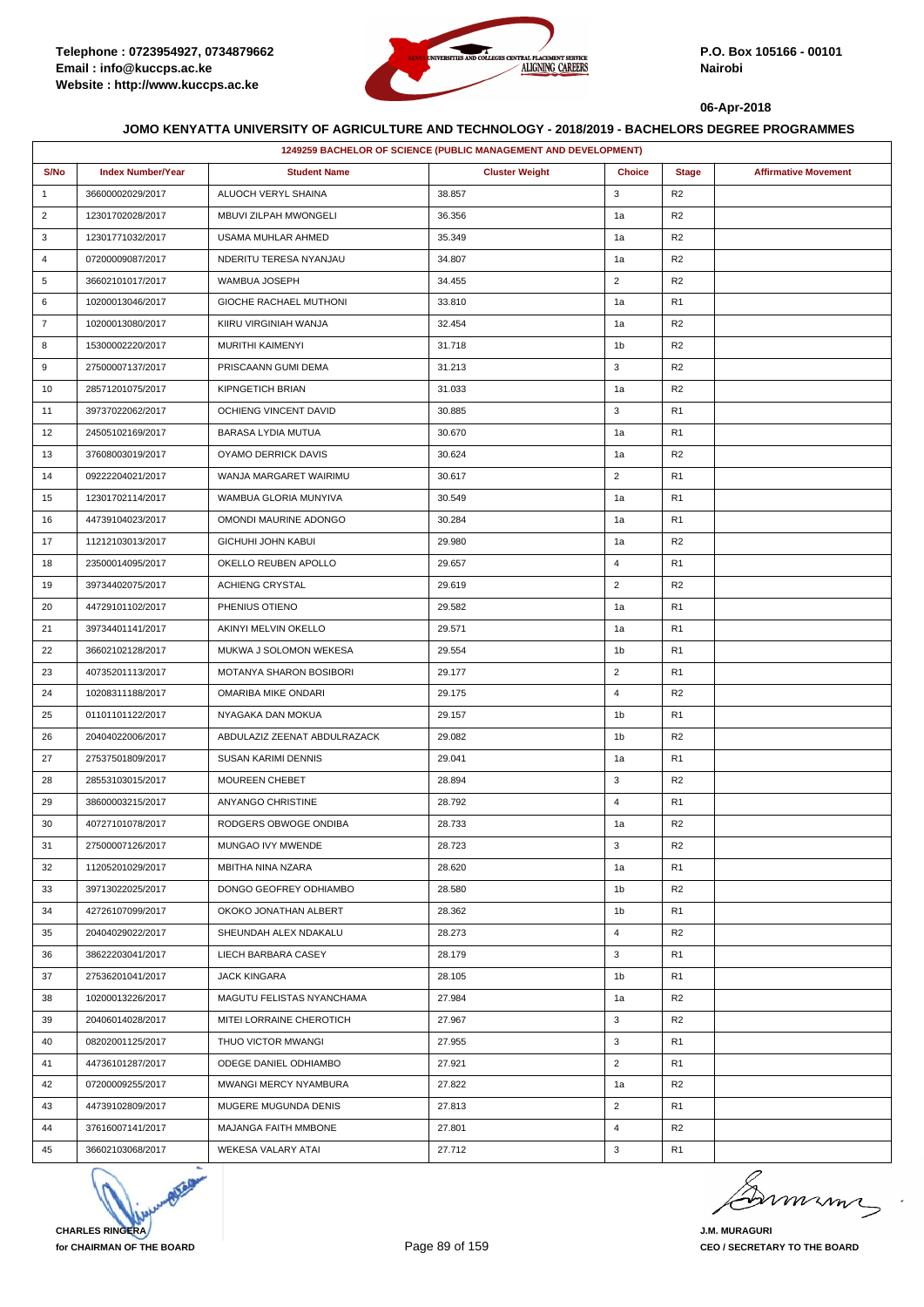

|      | 1249259 BACHELOR OF SCIENCE (PUBLIC MANAGEMENT AND DEVELOPMENT) |                                                                                          |                       |                |                |                             |  |  |  |
|------|-----------------------------------------------------------------|------------------------------------------------------------------------------------------|-----------------------|----------------|----------------|-----------------------------|--|--|--|
| S/No | <b>Index Number/Year</b>                                        | <b>Student Name</b>                                                                      | <b>Cluster Weight</b> | <b>Choice</b>  | <b>Stage</b>   | <b>Affirmative Movement</b> |  |  |  |
| 46   | 29513101115/2017                                                | TEMBA CHEPTOO JENIFFER                                                                   | 27.506                | 3              | R2             |                             |  |  |  |
| 47   | 44736101280/2017                                                | THOMAS MOSOTI NYANGAU                                                                    | 27.471                | $\overline{2}$ | R1             |                             |  |  |  |
| 48   | 44707105071/2017                                                | ODHIAMBO LYNNE ATIENO                                                                    | 27.243                | $\overline{2}$ | R2             |                             |  |  |  |
| 49   | 31500026030/2017                                                | NDERO MICHAEL GICHUHI                                                                    | 27.174                | $\overline{4}$ | R2             |                             |  |  |  |
| 50   | 10229101119/2017                                                | MUNGAI STEPHEN NJOROGE                                                                   | 27.030                | $\overline{4}$ | R <sub>2</sub> |                             |  |  |  |
| 51   | 11207101045/2017                                                | KANYINGI JOSPHAT NGUMI                                                                   | 27.004                | $\overline{2}$ | R <sub>2</sub> |                             |  |  |  |
| 52   | 25508102008/2017                                                | SINKA SOLOMON MEIRRIABIE                                                                 | 26.688                | 1 <sub>b</sub> | R <sub>2</sub> |                             |  |  |  |
| 53   | 20401001023/2017                                                | RONO PATRICK KIPKOSIKEY                                                                  | 26.684                | 1a             | R1             |                             |  |  |  |
| 54   | 10208301019/2017                                                | KIRUGA MERCY NJERI                                                                       | 26.630                | $\overline{4}$ | R <sub>1</sub> |                             |  |  |  |
| 55   | 27538204061/2017                                                | WANJIRU KATY WANJIRU                                                                     | 26.620                | $\overline{4}$ | R1             |                             |  |  |  |
| 56   | 31567207052/2017                                                | MULLI MWENDE NATASHA                                                                     | 26.609                | 3              | R <sub>1</sub> |                             |  |  |  |
| 57   | 15300002193/2017                                                | <b>GITUMA RON MUREITHI</b>                                                               | 26.507                | 1a             | R1             |                             |  |  |  |
| 58   | 10227301288/2017                                                | KARIRU F DERRICK MITHAMO                                                                 | 26.473                | 1a             | R2             |                             |  |  |  |
| 59   | 07225101013/2017                                                | <b>WANGECI WATIRI MARY</b>                                                               | 26.453                | 1a             | R <sub>1</sub> |                             |  |  |  |
| 60   | 20403001004/2017                                                | OMUYA ANTONY ODHIAMBO                                                                    | 26.375                | $\overline{2}$ | R <sub>1</sub> |                             |  |  |  |
| 61   | 08237009187/2017                                                | THUITA SHARON MWERU                                                                      | 26.345                | 1a             | R <sub>1</sub> |                             |  |  |  |
| 62   | 08217101026/2017                                                | MURUGA FESTUS MUNENE                                                                     | 26.212                | $\overline{4}$ | R <sub>1</sub> |                             |  |  |  |
| 63   | 41742105187/2017                                                | <b>ONYANGO FELIX OCHIENG</b>                                                             | 26.179                | 1a             | R1             |                             |  |  |  |
| 64   | 23574107010/2017                                                | <b>WANJIKU ISAAC KIHARA</b>                                                              | 26.144                | 3              | R <sub>1</sub> |                             |  |  |  |
| 65   | 07214110030/2017                                                | <b>KURIA JOHN</b>                                                                        | 26.062                | 1 <sub>b</sub> | R2             |                             |  |  |  |
| 66   | 08237005004/2017                                                | KAGIRI ALLAN MUHORO                                                                      | 25.603                | $\overline{4}$ | R2             |                             |  |  |  |
| 67   | 34500010208/2017                                                | ROP KELVIN KIPTOO                                                                        | 25.349                | 1 <sub>b</sub> | R <sub>1</sub> |                             |  |  |  |
| 68   | 17306201032/2017                                                | EBENYO MATHIAS NGAI                                                                      | 25.049                | 1a             | R <sub>1</sub> |                             |  |  |  |
| 69   | 13353202008/2017                                                | <b>MWENDWA FRANCIS</b>                                                                   | 24.863                | 1 <sub>b</sub> | R <sub>1</sub> |                             |  |  |  |
|      |                                                                 | APPROVED 1249259 BACHELOR OF SCIENCE (PUBLIC MANAGEMENT AND DEVELOPMENT) 69 CANDIDATE(S) |                       |                |                |                             |  |  |  |



mmmn

**J.M. MURAGURI CEO / SECRETARY TO THE BOARD**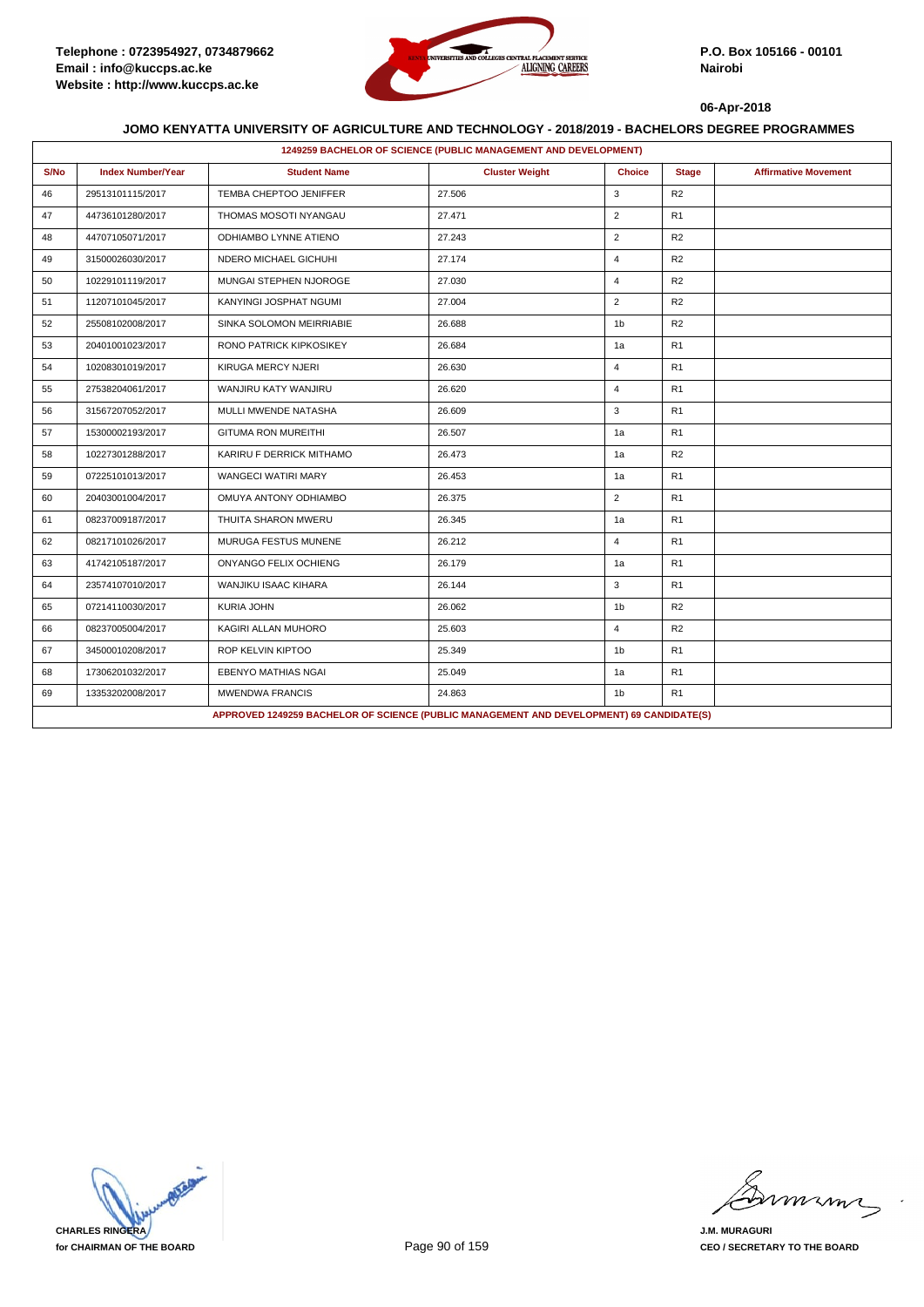

|                | 1249281 BACHELOR OF SCIENCE (MEDICAL MICROBIOLOGY) |                               |                                                                             |                |                |                             |  |  |
|----------------|----------------------------------------------------|-------------------------------|-----------------------------------------------------------------------------|----------------|----------------|-----------------------------|--|--|
| S/No           | <b>Index Number/Year</b>                           | <b>Student Name</b>           | <b>Cluster Weight</b>                                                       | <b>Choice</b>  | <b>Stage</b>   | <b>Affirmative Movement</b> |  |  |
| $\mathbf{1}$   | 15300012012/2017                                   | <b>MATEI VERONICAH NGOKI</b>  | 41.778                                                                      | 1a             | R2             |                             |  |  |
| $\overline{2}$ | 42700005159/2017                                   | OWILI EDWIN HEMSTONE          | 40.473                                                                      | 1a             | R <sub>2</sub> |                             |  |  |
| 3              | 20400008044/2017                                   | BONFACE OCHARO MAGOMA         | 38.214                                                                      | 1a             | R <sub>2</sub> |                             |  |  |
| $\overline{4}$ | 26500001076/2017                                   | KOSKEI JEMURGOR JUNE          | 37.598                                                                      | 1a             | R <sub>2</sub> |                             |  |  |
| 5              | 11200001120/2017                                   | ABDINOOR KASSIM DAGANE        | 37.506                                                                      | $\overline{2}$ | R <sub>2</sub> |                             |  |  |
| 6              | 07200009084/2017                                   | NGANGA GRACE WAITHIRA         | 36.531                                                                      | $\overline{2}$ | R2             |                             |  |  |
| $\overline{7}$ | 43706117012/2017                                   | MAUTI AMOS NYAMBEGERA         | 36.326                                                                      | 1 <sub>c</sub> | R <sub>1</sub> |                             |  |  |
| 8              | 41742105057/2017                                   | ODUMA BRIAN OKUMU             | 36.200                                                                      | 3              | R1             |                             |  |  |
| 9              | 41742105073/2017                                   | MESHACK OONGO ONGOW           | 35.847                                                                      | 1a             | R2             |                             |  |  |
| 10             | 20403004024/2017                                   | OYIENGO CYNTHIA OWANO         | 35.759                                                                      | 3              | R <sub>1</sub> |                             |  |  |
| 11             | 11200005171/2017                                   | DEBORA ANNET I AMONDI         | 35.732                                                                      | $\overline{2}$ | R <sub>2</sub> |                             |  |  |
| 12             | 07200009100/2017                                   | MAINA CHRISTINE WANGECHI      | 35.305                                                                      | $\overline{2}$ | R <sub>2</sub> |                             |  |  |
| 13             | 10227301076/2017                                   | <b>WACHIRA COLLINS MALII</b>  | 35.237                                                                      | $\overline{2}$ | R <sub>2</sub> |                             |  |  |
| 14             | 24500004028/2017                                   | ADIR STELLA ADAPAL            | 35.146                                                                      | 1 <sub>b</sub> | R <sub>1</sub> |                             |  |  |
| 15             | 42726207001/2017                                   | <b>OUMA COLLINS OCHIENG'</b>  | 35.080                                                                      | 1a             | R1             |                             |  |  |
| 16             | 03106101006/2017                                   | AHMED UMAR ABDALLA            | 34.783                                                                      | $\overline{2}$ | R <sub>1</sub> |                             |  |  |
| 17             | 44739104005/2017                                   | NYAKWAKA STACY ACHIENG        | 34.668                                                                      | 1a             | R1             |                             |  |  |
| 18             | 13353201017/2017                                   | KIMINDA ERNESTINA MKAWESU     | 34.617                                                                      | $\overline{2}$ | R <sub>1</sub> |                             |  |  |
| 19             | 20400006146/2017                                   | <b>GITONGA GATWIRI MOREEN</b> | 34.293                                                                      | 1a             | R <sub>1</sub> |                             |  |  |
| 20             | 23500014471/2017                                   | MILONGO HEMPSTON SMITH        | 34.133                                                                      | 3              | R2             |                             |  |  |
| 21             | 44739104030/2017                                   | AUMA LAVENDER OTIENO          | 33.291                                                                      | $\overline{2}$ | R <sub>1</sub> |                             |  |  |
| 22             | 44707119012/2017                                   | OMOLO EVANS WILLIAM           | 33.081                                                                      | $\overline{2}$ | R <sub>1</sub> |                             |  |  |
| 23             | 20410001066/2017                                   | MUNYASA MICHELLE PAMBO        | 32.795                                                                      | 1a             | R <sub>1</sub> |                             |  |  |
| 24             | 42700005337/2017                                   | <b>KIBET MELVIN</b>           | 32.790                                                                      | 1c             | R <sub>2</sub> |                             |  |  |
| 25             | 26578001017/2017                                   | <b>JOAN CHEPKORIR</b>         | 31.883                                                                      | 3              | R <sub>1</sub> |                             |  |  |
| 26             | 42721201042/2017                                   | ROSE SHEVANI ACHIENG          | 31.654                                                                      | 1 <sub>b</sub> | R <sub>1</sub> |                             |  |  |
| 27             | 44739104031/2017                                   | NANCY AWUOR                   | 31.013                                                                      | 1a             | R <sub>1</sub> |                             |  |  |
| 28             | 23528108207/2017                                   | MANGALA EMMANUEL              | 30.920                                                                      | $\overline{2}$ | R <sub>1</sub> |                             |  |  |
| 29             | 27536202071/2017                                   | NJERI VICTORIA NJOKI          | 29.357                                                                      | 1a             | R <sub>1</sub> |                             |  |  |
|                |                                                    |                               | APPROVED 1249281 BACHELOR OF SCIENCE (MEDICAL MICROBIOLOGY) 29 CANDIDATE(S) |                |                |                             |  |  |

**CHARLES RINGERA for CHAIRMAN OF THE BOARD**

mmmn

**J.M. MURAGURI CEO / SECRETARY TO THE BOARD**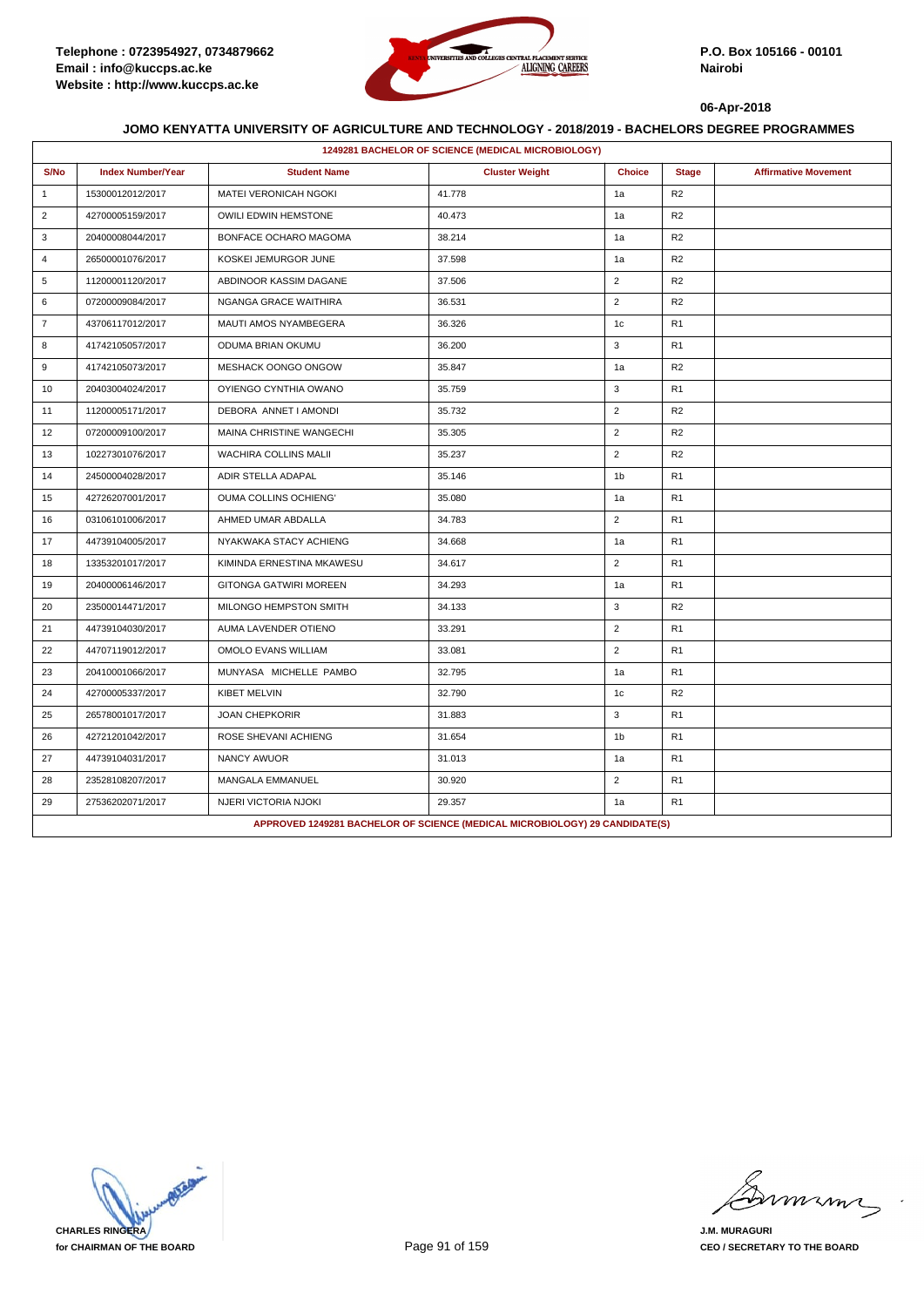

|                       | 1249290 BACHELOR OF SCIENCE (ANIMAL HEALTH, PRODUCTION & PROCESSING) |                                                                                               |                       |                |                |                             |  |  |  |
|-----------------------|----------------------------------------------------------------------|-----------------------------------------------------------------------------------------------|-----------------------|----------------|----------------|-----------------------------|--|--|--|
| S/No                  | <b>Index Number/Year</b>                                             | <b>Student Name</b>                                                                           | <b>Cluster Weight</b> | <b>Choice</b>  | <b>Stage</b>   | <b>Affirmative Movement</b> |  |  |  |
|                       | 15319101005/2017                                                     | <b>MUGAMBI ERIC MITHIKA</b>                                                                   | 38.175                | $\overline{4}$ | R1             |                             |  |  |  |
| 2                     | 28500005148/2017                                                     | <b>CHEMUTAI ABIGAEL</b>                                                                       | 32.751                | 1a             | R1             |                             |  |  |  |
| 3                     | 07215202011/2017                                                     | <b>IHURA MARTHA NJERI</b>                                                                     | 32.239                | 2              | R1             |                             |  |  |  |
| 4                     | 24505401014/2017                                                     | KIPKEMOI NOAH LOYANYANGA                                                                      | 31.723                | 1a             | R1             |                             |  |  |  |
| 5                     | 37632206002/2017                                                     | SIKHOLO HAGGAI NDOMBI                                                                         | 31.717                | 1a             | R <sub>1</sub> |                             |  |  |  |
| 6<br>31557204018/2017 |                                                                      | THUO MARY NDUTA                                                                               | 31.624                | 1a             | R1             |                             |  |  |  |
| $\overline{7}$        | 24505102051/2017                                                     | CHEPCHUMBA SARAH                                                                              | 31.542                | 3              | R1             |                             |  |  |  |
| 8                     | 27552001260/2017                                                     | KIPLAGAT KIPROP MALVIN                                                                        | 30.774                | 2              | R1             |                             |  |  |  |
| 9                     | 13300005012/2017                                                     | MWANZILO VERONICAH MBESA                                                                      | 30.450                | 1a             | R <sub>1</sub> |                             |  |  |  |
| 10                    | 15361115008/2017                                                     | <b>NKIROTE MERCY</b>                                                                          | 28.846                | 1a             | R1             |                             |  |  |  |
| 11                    | 26509101061/2017                                                     | <b>MOTANYA NYATAIGE DENNIS</b>                                                                | 28.824                | 1a             | R <sub>2</sub> |                             |  |  |  |
| 12                    | 25551215002/2017                                                     | <b>FESTUS CHERUIYOT SIELE</b>                                                                 | 28.599                | 1a             | R1             |                             |  |  |  |
| 13                    | 24505102073/2017                                                     | <b>MIRRIAM CHEROP</b>                                                                         | 28.344                | $\overline{4}$ | R1             |                             |  |  |  |
| 14                    | 11205101087/2017                                                     | KAMAU NATHAN BURUGU                                                                           | 25.626                | 1a             | R1             |                             |  |  |  |
|                       |                                                                      | APPROVED 1249290 BACHELOR OF SCIENCE (ANIMAL HEALTH, PRODUCTION & PROCESSING) 14 CANDIDATE(S) |                       |                |                |                             |  |  |  |



miming

**J.M. MURAGURI CEO / SECRETARY TO THE BOARD**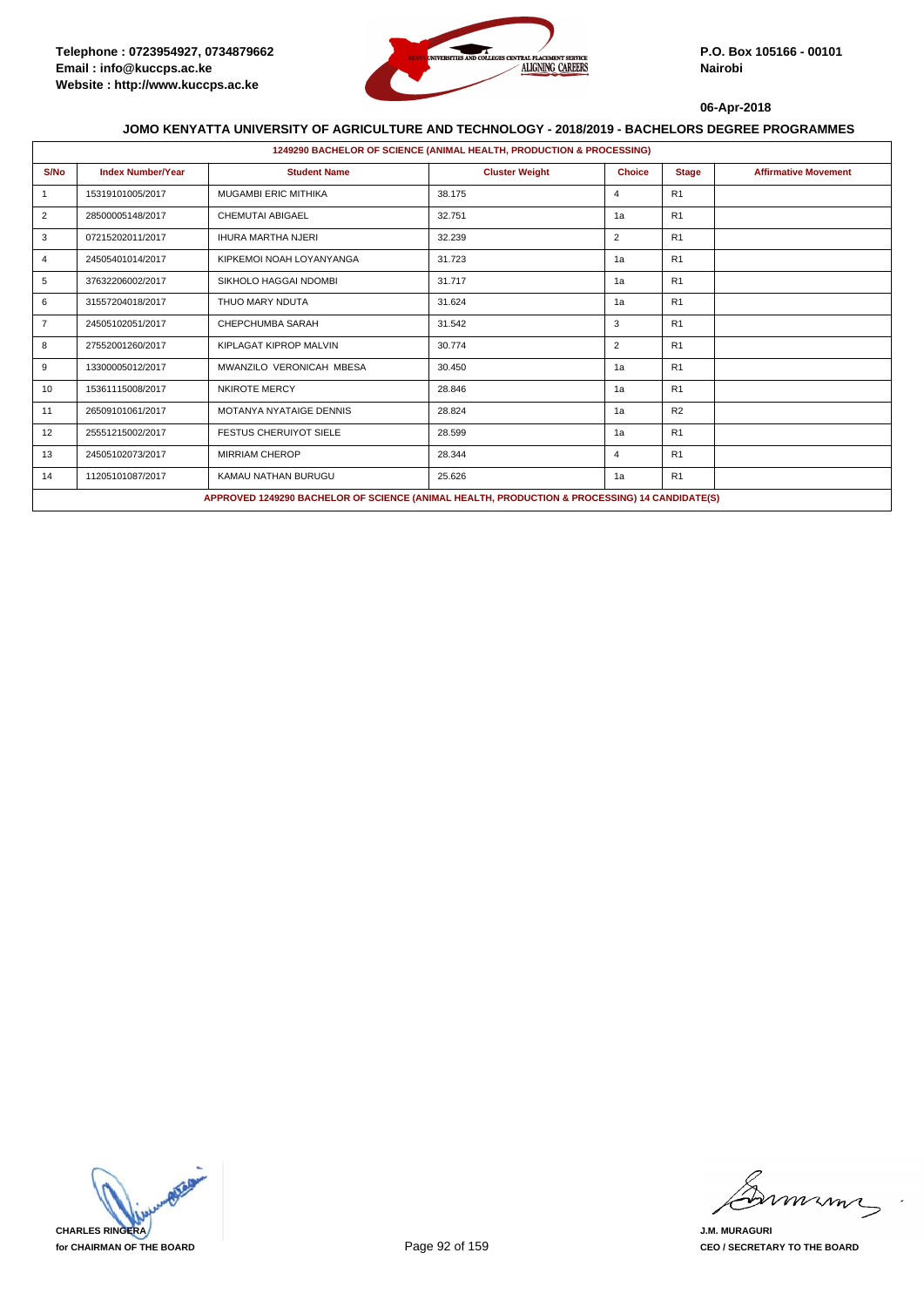

|                | <b>1249298 BACHELOR OF ENTREPRENEURSHIP</b> |                              |                       |                |                |                                              |  |  |
|----------------|---------------------------------------------|------------------------------|-----------------------|----------------|----------------|----------------------------------------------|--|--|
| S/No           | <b>Index Number/Year</b>                    | <b>Student Name</b>          | <b>Cluster Weight</b> | <b>Choice</b>  | <b>Stage</b>   | <b>Affirmative Movement</b>                  |  |  |
| $\mathbf{1}$   | 20405004004/2017                            | ORINA DOROTHY KWAMBOKA       | 41.458                | $\overline{2}$ | R <sub>2</sub> |                                              |  |  |
| $\overline{2}$ | 20405004038/2017                            | CHEPKOECH MILDRED KOSKEI     | 40.861                | 1a             | R <sub>2</sub> |                                              |  |  |
| 3              | 20400001133/2017                            | ILAHALWA KELVIN KWATOYA      | 39.691                | 1a             | R <sub>2</sub> |                                              |  |  |
| 4              | 08200007061/2017                            | MUCHIRA IAN COLLINS GITONGA  | 39.588                | 1a             | R <sub>2</sub> |                                              |  |  |
| 5              | 08200007131/2017                            | KARANJA ALLAN MAINA          | 39.122                | 1a             | R <sub>2</sub> |                                              |  |  |
| 6              | 28500005017/2017                            | CHEPNGETICH SAIDA            | 39.098                | 1a             | R <sub>2</sub> |                                              |  |  |
| $\overline{7}$ | 20400002144/2017                            | KOGEI OWEN SAYIALEL          | 38.958                | 1a             | R <sub>2</sub> |                                              |  |  |
| 8              | 20406004019/2017                            | MWAGWABI KAYLA KAGENDO       | 38.939                | $\overline{4}$ | R <sub>1</sub> |                                              |  |  |
| 9              | 11207102002/2017                            | MUIRURI P MUCHARA            | 38.918                | 1a             | R <sub>2</sub> |                                              |  |  |
| 10             | 44700006160/2017                            | KETAH EDIGAH ODIWUOR         | 38.868                | 1a             | R <sub>2</sub> |                                              |  |  |
| 11             | 12301702020/2017                            | MUNYAO EMMAH MBITHE          | 38.746                | 1a             | R <sub>2</sub> |                                              |  |  |
| 12             | 42726107059/2017                            | OCHIENG KEITH SOKIA          | 38.336                | 1a             | R <sub>2</sub> |                                              |  |  |
| 13             | 28522505070/2017                            | TONUI CHERUIYOT EMMANUEL     | 38.226                | 1a             | R <sub>2</sub> |                                              |  |  |
| 14             | 10238103002/2017                            | LABAN MAINA MUCHOKI          | 38.036                | 1a             | R <sub>2</sub> |                                              |  |  |
| 15             | 20400008223/2017                            | MUTETI J KYALO               | 36.692                | 3              | R <sub>1</sub> |                                              |  |  |
| 16             | 27570201033/2017                            | THUKU ELIJAH KINYANJUI       | 36.337                | $\overline{2}$ | R <sub>1</sub> |                                              |  |  |
| 17             | 10208311152/2017                            | <b>MAINA JOE KARANJA</b>     | 36.191                | 1a             | R <sub>1</sub> |                                              |  |  |
| 18             | 20404003067/2017                            | <b>BUGA BRIAN NYAAMA</b>     | 35.717                | 3              | R <sub>1</sub> |                                              |  |  |
| 19             | 19313201005/2017                            | MURIUKI PURITY MAKENA        | 35.304                | 3              | R <sub>1</sub> |                                              |  |  |
| 20             | 07214117032/2017                            | <b>LEKIMAIN C TORIKO</b>     | 34.942                | 4              | R <sub>1</sub> |                                              |  |  |
| 21             | 10200013077/2017                            | KARIUKI ROSEMARY WAMBUI      | 34.907                | 1a             | R <sub>1</sub> |                                              |  |  |
| 22             | 01101101008/2017                            | <b>IGONJI ZACHARIA</b>       | 34.889                | $\overline{2}$ | R <sub>2</sub> | ASAL Affirmative: Moved from 3 R2:1253299 MU |  |  |
| 23             | 23529135026/2017                            | <b>GATHITU NDURA BONFACE</b> | 34.871                | 1a             | R <sub>1</sub> |                                              |  |  |
| 24             | 08200010055/2017                            | KARIUKI JANE WANJIKU         | 34.297                | $\overline{2}$ | R <sub>1</sub> |                                              |  |  |
| 25             | 08237012082/2017                            | WANGOMBE RITA WAIRIMU        | 34.278                | $\overline{2}$ | R1             |                                              |  |  |
| 26             | 20404031001/2017                            | <b>EMMA ZENITH SANTA</b>     | 33.998                | 3              | R <sub>1</sub> |                                              |  |  |
| 27             | 11200001241/2017                            | YATOR HOSEA KIPLAGAT         | 33.793                | 3              | R <sub>1</sub> |                                              |  |  |
| 28             | 27552001227/2017                            | CHELANGAT LEANNE             | 33.620                | 1a             | R <sub>1</sub> |                                              |  |  |
| 29             | 20400006235/2017                            | KIHARA SHARLEEN WANJIRU      | 33.374                | $\overline{2}$ | R <sub>1</sub> |                                              |  |  |
| 30             | 20400003258/2017                            | MBAABU BRENDAH NKATHA        | 33.229                | $\overline{2}$ | R <sub>1</sub> |                                              |  |  |
| 31             | 08200010096/2017                            | MATHENGE PAULINE WANJIKU     | 33.146                | $\overline{4}$ | R <sub>1</sub> |                                              |  |  |
| 32             | 27537303004/2017                            | KIARIE JOHN KIBIRA           | 33.118                | $\overline{4}$ | R <sub>1</sub> |                                              |  |  |
| 33             | 27538204039/2017                            | KAMAU IVY NJERI              | 33.017                | 3              | R1             |                                              |  |  |
| 34             | 12330108019/2017                            | MWANGANGI NEVILLE MUNYAO     | 32.762                | 3              | R <sub>1</sub> |                                              |  |  |
| 35             | 13357101019/2017                            | MUSYOKI MUTEMI               | 32.708                | 3              | R <sub>1</sub> |                                              |  |  |
| 36             | 07216120004/2017                            | WAMBU MILLICENT NJERI        | 32.350                | 1a             | R1             |                                              |  |  |
| 37             | 37617201018/2017                            | ADHIAMBO RAY RACKEL          | 32.339                | $\overline{2}$ | R <sub>1</sub> |                                              |  |  |
| 38             | 37617201014/2017                            | AKOLO BENJAMIN NABUTEYA      | 32.325                | 3              | R <sub>1</sub> |                                              |  |  |
| 39             | 07216108002/2017                            | GATHII FLORENCE WANJIRU      | 32.166                | 1a             | R <sub>1</sub> |                                              |  |  |
| 40             | 02100006030/2017                            | NGALA FAITH ANYANGO          | 32.066                | 3              | R1             |                                              |  |  |
| 41             | 39733104004/2017                            | ONYANGO ENOCK OWINO          | 31.996                | 1a             | R <sub>1</sub> |                                              |  |  |
| 42             | 35609105171/2017                            | NYAMBURA MERCY               | 31.977                | 1a             | R1             |                                              |  |  |
| 43             | 20404003142/2017                            | OGOLLA DANIEL JOWI           | 31.943                | 1a             | R <sub>1</sub> |                                              |  |  |
| 44             | 20400006223/2017                            | ABUYA DIANA MORAA            | 31.942                | 1c             | R <sub>1</sub> |                                              |  |  |
| 45             | 37617211139/2017                            | ORAMBO AUSTIN OMONGO         | 31.915                | $\overline{2}$ | R <sub>1</sub> |                                              |  |  |



murma

**J.M. MURAGURI CEO / SECRETARY TO THE BOARD**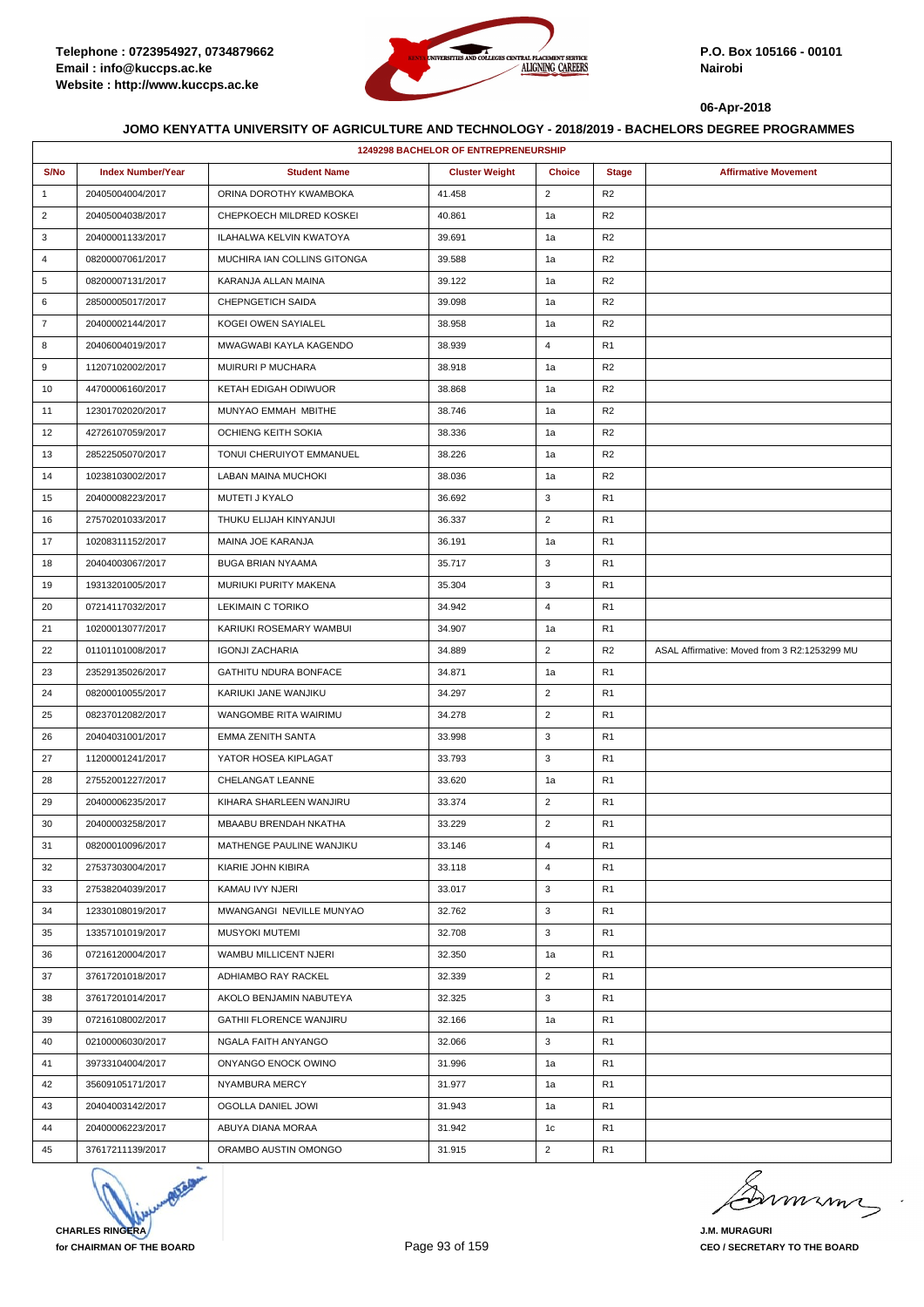

|      |                          |                                | <b>1249298 BACHELOR OF ENTREPRENEURSHIP</b> |                |                |                             |
|------|--------------------------|--------------------------------|---------------------------------------------|----------------|----------------|-----------------------------|
| S/No | <b>Index Number/Year</b> | <b>Student Name</b>            | <b>Cluster Weight</b>                       | <b>Choice</b>  | <b>Stage</b>   | <b>Affirmative Movement</b> |
| 46   | 10208311159/2017         | NAMBOYA DAVE                   | 31.821                                      | $\overline{4}$ | R1             |                             |
| 47   | 10208311094/2017         | <b>GARANG JAMES ADOOR</b>      | 31.815                                      | $\overline{2}$ | R1             |                             |
| 48   | 12330126002/2017         | WACHIRA MIRACLE WAITHAKA       | 31.787                                      | $\overline{2}$ | R <sub>1</sub> |                             |
| 49   | 11241015045/2017         | NJERI ANN MUTHITHI             | 31.724                                      | 1a             | R1             |                             |
| 50   | 23503135009/2017         | NGANGA PETER                   | 31.449                                      | 1a             | R1             |                             |
| 51   | 20400002188/2017         | NJERU JOSHUA MUGI              | 31.324                                      | $\overline{2}$ | R <sub>1</sub> |                             |
| 52   | 20401007083/2017         | MWENDA KARIMI RIINYA           | 31.304                                      | $\overline{2}$ | R1             |                             |
| 53   | 20406014035/2017         | MOHAMED ABDIRAHMAN             | 31.285                                      | $\overline{4}$ | R1             |                             |
| 54   | 07215202020/2017         | MBUTHIA SERAH WANGECHI         | 31.227                                      | $\overline{2}$ | R <sub>1</sub> |                             |
| 55   | 40735201091/2017         | ATUTI NAOM NYANCHOKA           | 31.136                                      | 1a             | R1             |                             |
| 56   | 40735101055/2017         | NYAKUNDI IAN ONYIEGO           | 31.133                                      | $\overline{2}$ | R <sub>1</sub> |                             |
| 57   | 44736101176/2017         | NYONJE ROWN BROWN              | 30.993                                      | $\overline{2}$ | R <sub>1</sub> |                             |
| 58   | 07200014055/2017         | MUNGAI FRANCIS NJUGUNA         | 30.885                                      | $\overline{4}$ | R1             |                             |
| 59   | 10227301218/2017         | OMWANDASI DERRICK MURIU        | 30.803                                      | $\overline{4}$ | R1             |                             |
| 60   | 18307103010/2017         | OMAR SOPHIA WAMBUI             | 30.746                                      | $\overline{2}$ | R <sub>1</sub> |                             |
| 61   | 36613201014/2017         | SHEILLAH ATIENO                | 30.717                                      | $\overline{4}$ | R1             |                             |
| 62   | 38600006062/2017         | KIBISU RONNY AKWIVASA          | 30.693                                      | $\overline{4}$ | R <sub>1</sub> |                             |
| 63   | 39700001184/2017         | <b>GOR ALLON YURI</b>          | 30.683                                      | 1a             | R <sub>1</sub> |                             |
| 64   | 07216120030/2017         | MAINA EVA NJERI                | 30.397                                      | 1a             | R1             |                             |
| 65   | 19308513002/2017         | KIMANTHI MUKAMI ESTHER         | 30.306                                      | 1c             | R1             |                             |
| 66   | 20406014019/2017         | YUSUF ILIAS ABDI               | 30.267                                      | $\overline{4}$ | R <sub>1</sub> |                             |
| 67   | 11231208007/2017         | NJOROGE LEAH WANJIRU           | 30.249                                      | 3              | R1             |                             |
| 68   | 38622202028/2017         | <b>KEVEGA DANNIS</b>           | 30.229                                      | $\overline{4}$ | R <sub>1</sub> |                             |
| 69   | 11240101003/2017         | <b>IRUNGU JOSEPH</b>           | 30.196                                      | 3              | R <sub>1</sub> |                             |
| 70   | 01114102062/2017         | KAMINO SARAH MERCY WAIRIMU     | 30.166                                      | 1a             | R1             |                             |
| 71   | 13353201029/2017         | MUATHE PURITY NZISA            | 30.082                                      | 1a             | R <sub>1</sub> |                             |
| 72   | 28512120001/2017         | CHEMUTAI SHARON                | 30.063                                      | $\overline{2}$ | R <sub>1</sub> |                             |
| 73   | 19326201131/2017         | KARANI MWENDA ALEX             | 30.015                                      | $\overline{4}$ | R1             |                             |
| 74   | 23500003085/2017         | WESONGA OLIVIA KUFWAFWA        | 29.978                                      | $\overline{4}$ | R <sub>1</sub> |                             |
| 75   | 11206110013/2017         | MUTINA MERCY MWIKALI           | 29.960                                      | 1c             | R <sub>1</sub> |                             |
| 76   | 10204102053/2017         | WANJIKU EVON NJERI             | 29.943                                      | 1a             | R <sub>1</sub> |                             |
| 77   | 33517102107/2017         | KIBET MOSES KEITANY            | 29.880                                      | $\overline{4}$ | R <sub>1</sub> |                             |
| 78   | 15300012152/2017         | GIKUNDA CHRISTINE KARWITHA     | 29.798                                      | 3              | R <sub>1</sub> |                             |
| 79   | 09200011081/2017         | NJUNGE JACKLINE NJERI          | 29.766                                      | 1a             | R1             |                             |
| 80   | 20408027014/2017         | MOGOI EMMANUEL BARONGO         | 29.720                                      | 1a             | R <sub>1</sub> |                             |
| 81   | 18300016095/2017         | MUTUKU MAUREEN MUKANGA         | 29.638                                      | $\overline{4}$ | R1             |                             |
| 82   | 13351102034/2017         | VAATI ANGELICA SYOVINYA        | 29.594                                      | 3              | R1             |                             |
| 83   | 25500019082/2017         | ANNETTE MORAA OKERIO           | 29.513                                      | 2              | R1             |                             |
| 84   | 24505304081/2017         | MALIMBE KIPROP GIDEON          | 29.385                                      | $\overline{2}$ | R <sub>1</sub> |                             |
| 85   | 41730205020/2017         | NYAKIYA MERCY MASALINE WANZALA | 29.237                                      | 1b             | R1             |                             |
| 86   | 37600001204/2017         | KILWAKE SIFUNA BRAMUEL         | 29.108                                      | $\overline{4}$ | R1             |                             |
| 87   | 36600004235/2017         | SAKARI KIBITI BILLY            | 29.103                                      | $\overline{4}$ | R1             |                             |
| 88   | 12301702061/2017         | MWENDE ABIGAIL                 | 29.087                                      | 1a             | R1             |                             |
| 89   | 09200012234/2017         | WILFRED GATHUKU KIMOTHO        | 28.979                                      | $\overline{2}$ | R1             |                             |
| 90   | 10227301230/2017         | MAINA LEON THIRIKWA            | 28.971                                      | 1a             | R <sub>1</sub> |                             |
|      |                          |                                |                                             |                |                |                             |



murme

**J.M. MURAGURI CEO / SECRETARY TO THE BOARD**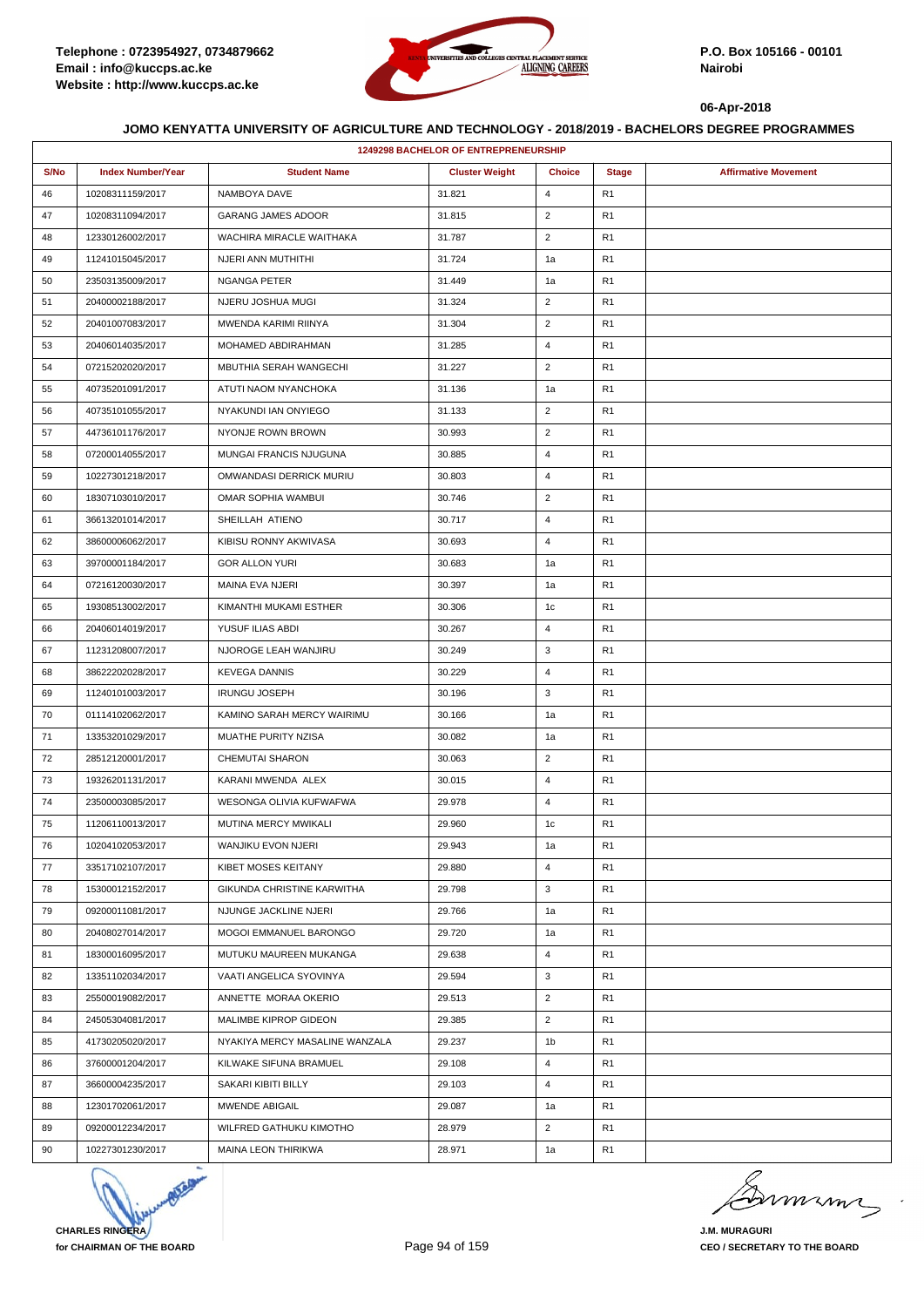

|      |                          |                               | 1249298 BACHELOR OF ENTREPRENEURSHIP |                |                |                                                  |
|------|--------------------------|-------------------------------|--------------------------------------|----------------|----------------|--------------------------------------------------|
| S/No | <b>Index Number/Year</b> | <b>Student Name</b>           | <b>Cluster Weight</b>                | <b>Choice</b>  | <b>Stage</b>   | <b>Affirmative Movement</b>                      |
| 91   | 42738103031/2017         | <b>EDWIN OCHIENG</b>          | 28.969                               | 3              | R1             |                                                  |
| 92   | 02123301002/2017         | MBALUKA JACOB MUSYOKA         | 28.861                               | $\overline{2}$ | R1             |                                                  |
| 93   | 07215202016/2017         | KAMAU MERCY MUTHONI           | 28.751                               | 2              | R1             |                                                  |
| 94   | 11200006224/2017         | KOOME LESLAY KINYA            | 28.746                               | $\overline{4}$ | R <sub>1</sub> |                                                  |
| 95   | 25533309096/2017         | <b>TARQUINE KIPKORIR</b>      | 28.599                               | 3              | R <sub>1</sub> |                                                  |
| 96   | 26509126079/2017         | CHERUIYOT DANIEL KIPKIRUI     | 28.567                               | 3              | R1             |                                                  |
| 97   | 20406002106/2017         | WAMBUA FAITH KASENDI          | 28.499                               | $\overline{4}$ | R <sub>1</sub> |                                                  |
| 98   | 20405004131/2017         | MAKANDA NZIWA LISA            | 28.420                               | 3              | R <sub>1</sub> |                                                  |
| 99   | 28553104013/2017         | CHEPKOECH BENALYNE            | 28.323                               | 1a             | R1             |                                                  |
| 100  | 10226226017/2017         | KARANJA PETER KIGURU          | 28.267                               | 1a             | R1             |                                                  |
| 101  | 19313201024/2017         | KASOO DIANA KIGEL             | 28.236                               | 1a             | R <sub>1</sub> |                                                  |
| 102  | 20404003195/2017         | ONDIJO ALVIN ODUOR            | 28.211                               | 1a             | R1             |                                                  |
| 103  | 20406008040/2017         | KIMARU VANESSA WANGECHI       | 28.200                               | $\overline{2}$ | R <sub>1</sub> |                                                  |
| 104  | 26578002039/2017         | WAMALWA CONRAD KITUI          | 28.147                               | 4              | R1             |                                                  |
| 105  | 30556102019/2017         | WANJIRU FAITH WAMBOI          | 28.145                               | 4              | R1             |                                                  |
| 106  | 18307102025/2017         | KEPHA FAITH MUMO              | 28.088                               | 1a             | R <sub>1</sub> |                                                  |
| 107  | 37615001150/2017         | KHAMISI GREGORY LIAKIMU       | 27.950                               | 4              | R <sub>1</sub> |                                                  |
| 108  | 08237010142/2017         | GACHUCHA L WANGECHI           | 27.864                               | $\overline{2}$ | R1             |                                                  |
| 109  | 10208204068/2017         | MUKUA MACHARIA DAVID          | 27.843                               | 3              | R <sub>1</sub> |                                                  |
| 110  | 20400008137/2017         | MAKADIA SHOWN MATHEWS         | 27.830                               | 3              | R1             |                                                  |
| 111  | 20404003093/2017         | ONDURU BRENT GLENN            | 27.749                               | $\overline{2}$ | R1             |                                                  |
| 112  | 12301702145/2017         | OUMA MERCY MUENI              | 27.720                               | 1a             | R1             |                                                  |
| 113  | 39700009227/2017         | ONSERIO GODIA KWAMBOKA        | 27.720                               | 3              | R <sub>1</sub> |                                                  |
| 114  | 10200013142/2017         | MAINA ESTHER WANJIKU          | 27.614                               | $\overline{2}$ | R1             |                                                  |
| 115  | 12330131065/2017         | ONYANGO SAMWEL ODHIAMBO       | 27.556                               | 3              | R <sub>1</sub> |                                                  |
| 116  | 20406020083/2017         | NJUGUNA TITO GATITU           | 27.501                               | 4              | R1             |                                                  |
| 117  | 08210101014/2017         | <b>GITHII RISPER WAHITO</b>   | 27.470                               | 3              | R1             |                                                  |
| 118  | 20401007151/2017         | ONYANCHA STAICY GESARE        | 27.414                               | 1a             | R <sub>1</sub> |                                                  |
| 119  | 10200013115/2017         | KAMAU ELIZABETH WANJIKU       | 27.378                               | 3              | R1             |                                                  |
| 120  | 45801112011/2017         | NIMO MOHAMUD ABDIRAHMAN GELLE | 27.370                               | 3              | R1             |                                                  |
| 121  | 24500022231/2017         | MOLO TIMOTHY MUSTO            | 27.215                               | 1a             | R <sub>2</sub> | ASAL Affirmative: Moved from 1b R2:1080297 COPUK |
| 122  | 08217202087/2017         | WACHIRA KENNEDY MUNDIA        | 27.197                               | 1a             | R <sub>1</sub> |                                                  |
| 123  | 42700005431/2017         | <b>KENTAI ONCHIRI</b>         | 27.172                               | 3              | R <sub>1</sub> |                                                  |
| 124  | 20401007135/2017         | SAIDI LAURA KHATESHI          | 27.169                               | 3              | R <sub>1</sub> |                                                  |
| 125  | 20400004198/2017         | ACHOK MAXWELL OMONDI          | 27.110                               | 1a             | R1             |                                                  |
| 126  | 40735101133/2017         | OGOTI NCHOGA ELIUD            | 27.004                               | 4              | R <sub>1</sub> |                                                  |
| 127  | 11205108045/2017         | KUIRA GRACE WARUGURU          | 26.983                               | 1a             | R <sub>1</sub> |                                                  |
| 128  | 10208311230/2017         | WAITHAKA JOSEPH GITHINI       | 26.859                               | $\overline{2}$ | R1             |                                                  |
| 129  | 38618201028/2017         | <b>ISRAEL ABOK FELIX</b>      | 26.818                               | 4              | R <sub>1</sub> |                                                  |
| 130  | 20406020081/2017         | TUMBO BRANDON PETER           | 26.748                               | 3              | R <sub>1</sub> |                                                  |
| 131  | 10208311229/2017         | MUHIA BIDAN MWANGI            | 26.689                               | $\overline{2}$ | R1             |                                                  |
| 132  | 07216120019/2017         | NDICHU ALICE MWENDE           | 26.634                               | 1a             | R1             |                                                  |
| 133  | 10234506014/2017         | MBAGE SALOME WARINGA          | 26.610                               | $\overline{4}$ | R1             |                                                  |
| 134  | 20406002109/2017         | ODUOR GLORIA NOELLA           | 26.473                               | 4              | R <sub>1</sub> |                                                  |
| 135  | 20406002131/2017         | MWAJITA NANA ISSA             | 26.429                               | 4              | R <sub>1</sub> |                                                  |



mmmn

**J.M. MURAGURI CEO / SECRETARY TO THE BOARD**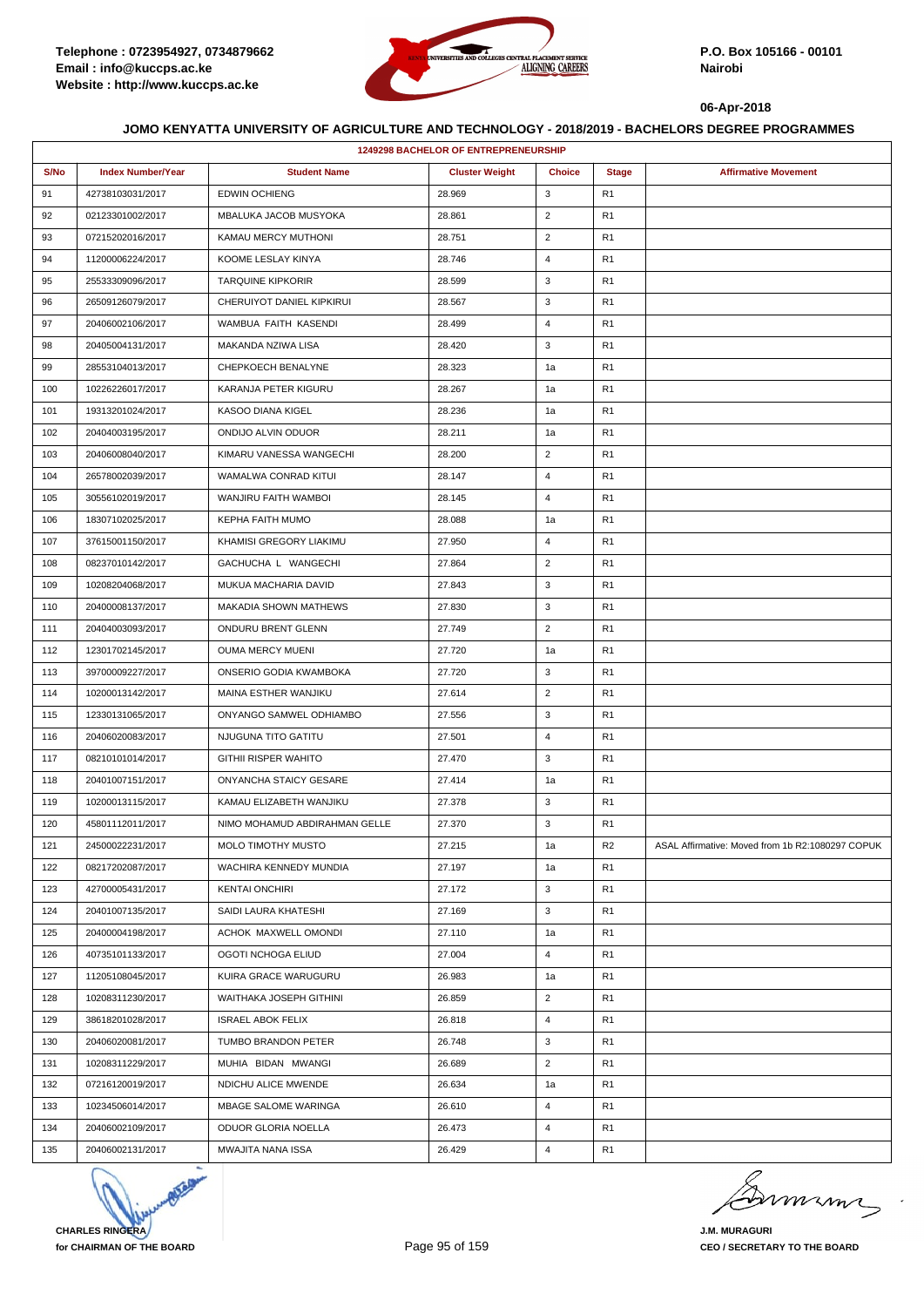

|      | <b>1249298 BACHELOR OF ENTREPRENEURSHIP</b> |                              |                                                                |                |              |                             |  |  |  |
|------|---------------------------------------------|------------------------------|----------------------------------------------------------------|----------------|--------------|-----------------------------|--|--|--|
| S/No | <b>Index Number/Year</b>                    | <b>Student Name</b>          | <b>Cluster Weight</b>                                          | <b>Choice</b>  | <b>Stage</b> | <b>Affirmative Movement</b> |  |  |  |
| 136  | 18336101075/2017                            | NTHIWA CYNTHIA NDULU         | 26.354                                                         | 3              | R1           |                             |  |  |  |
| 137  | 31500011137/2017                            | KALUKI DIANA KAMENE          | 26.347                                                         | $\overline{2}$ | R1           |                             |  |  |  |
| 138  | 20401005039/2017                            | WAMIRU KUPITI ALDRIN         | 26.316                                                         | $\overline{2}$ | R1           |                             |  |  |  |
| 139  | 12301702150/2017                            | ORERO STACY ADHIAMBO         | 26.305                                                         | $\overline{2}$ | R1           |                             |  |  |  |
| 140  | 27536202098/2017                            | <b>VICKI WAMBUI</b>          | 26.221                                                         | $\overline{2}$ | R1           |                             |  |  |  |
| 141  | 14303104047/2017                            | KIMATHI VICTORIA MARIGU      | 26.147                                                         | $\overline{2}$ | R1           |                             |  |  |  |
| 142  | 10227201058/2017                            | MUIRURI PETER KAMANDE        | 26.129                                                         | $\overline{2}$ | R1           |                             |  |  |  |
| 143  | 13339102081/2017                            | KITHOME PETER KYALO          | 26.085                                                         | 1a             | R1           |                             |  |  |  |
| 144  | 04122103031/2017                            | MTURI GWENDOLYNE MNYANZI     | 25.990                                                         | 1c             | R1           |                             |  |  |  |
| 145  | 31567207046/2017                            | MUKIRIA JOAN NDUTA           | 25.970                                                         | $\overline{2}$ | R1           |                             |  |  |  |
| 146  | 31515101066/2017                            | NTUYOTO BENJAMIN SALAASH     | 25.967                                                         | 1a             | R1           |                             |  |  |  |
| 147  | 33562108002/2017                            | CHEBII KIPKEMOI IAN          | 25.712                                                         | 1a             | R1           |                             |  |  |  |
| 148  | 11232101029/2017                            | WANYOIKE ALICE WANJIKU       | 25.689                                                         | $\overline{2}$ | R1           |                             |  |  |  |
| 149  | 11212102038/2017                            | NGIKI CHRISTOPHER WAINAINA   | 25.655                                                         | $\overline{4}$ | R1           |                             |  |  |  |
| 150  | 20400004232/2017                            | <b>OTIENO FRED</b>           | 24.873                                                         | $\overline{4}$ | R1           |                             |  |  |  |
| 151  | 15362101043/2017                            | <b>MURURU FERRIL MWIRIGI</b> | 24.847                                                         | 1 <sub>b</sub> | R1           |                             |  |  |  |
|      |                                             |                              | APPROVED 1249298 BACHELOR OF ENTREPRENEURSHIP 151 CANDIDATE(S) |                |              |                             |  |  |  |



minn

**J.M. MURAGURI CEO / SECRETARY TO THE BOARD**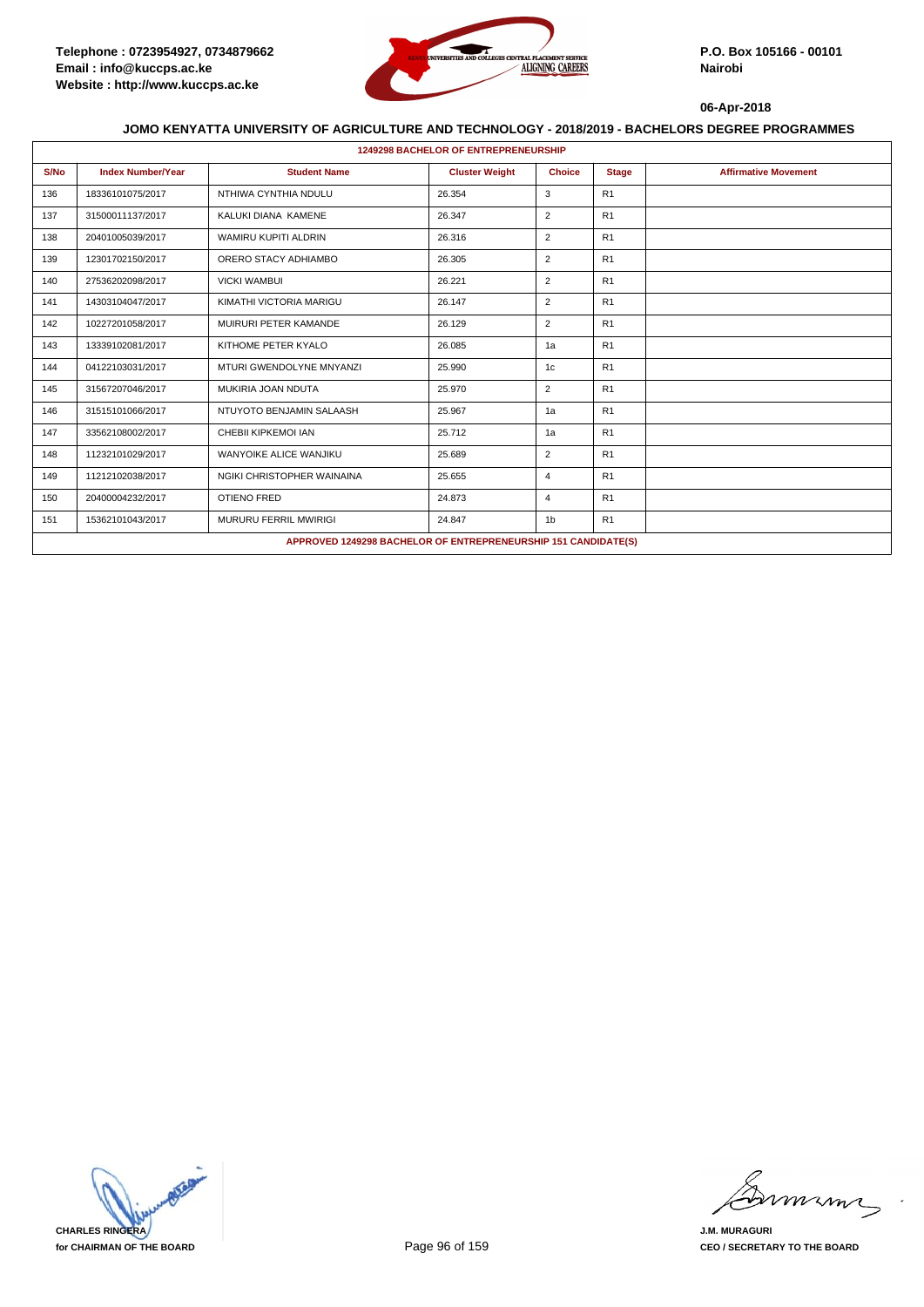

|                | <b>1249300 BACHELOR OF REAL ESTATE</b> |                               |                       |                |                |                             |  |  |  |
|----------------|----------------------------------------|-------------------------------|-----------------------|----------------|----------------|-----------------------------|--|--|--|
| S/No           | <b>Index Number/Year</b>               | <b>Student Name</b>           | <b>Cluster Weight</b> | <b>Choice</b>  | <b>Stage</b>   | <b>Affirmative Movement</b> |  |  |  |
| $\mathbf{1}$   | 11200001078/2017                       | OKUMU STEPHEN                 | 43.311                | 1a             | R <sub>1</sub> |                             |  |  |  |
| $\overline{2}$ | 11200004003/2017                       | ONYANGO JOAN NYATICHI         | 42.630                | 1a             | R <sub>1</sub> |                             |  |  |  |
| 3              | 20400006049/2017                       | NYABUTO SARANGE SILVIA        | 41.733                | 1a             | R <sub>1</sub> |                             |  |  |  |
| 4              | 42700005205/2017                       | ADIDI ROMANOS PORIOT          | 41.596                | $\overline{2}$ | R <sub>1</sub> |                             |  |  |  |
| 5              | 36612201004/2017                       | <b>ESERE LEVI</b>             | 41.456                | 1a             | R <sub>1</sub> |                             |  |  |  |
| 6              | 11200001147/2017                       | <b>KIPYEGON VICTOR</b>        | 41.229                | 1a             | R <sub>1</sub> |                             |  |  |  |
| $\overline{7}$ | 11200002152/2017                       | CHELANGAT SHARON TONUI        | 41.157                | 1a             | R <sub>1</sub> |                             |  |  |  |
| 8              | 27500002041/2017                       | WANDERI C WAIGANJO            | 41.034                | 1a             | R <sub>1</sub> |                             |  |  |  |
| 9              | 27500008079/2017                       | <b>MWORIA VICTOR MUGAMBI</b>  | 40.555                | $\overline{2}$ | R <sub>1</sub> |                             |  |  |  |
| 10             | 37627116001/2017                       | SHIKUKU ERICK MALALA          | 40.512                | $\overline{2}$ | R <sub>1</sub> |                             |  |  |  |
| 11             | 27538208016/2017                       | KIRAGU IAN GITUKU             | 40.349                | $\overline{4}$ | R <sub>1</sub> |                             |  |  |  |
| 12             | 10227301021/2017                       | MWAURA JEREMY NJUGUNA         | 40.271                | 4              | R <sub>1</sub> |                             |  |  |  |
| 13             | 14333201040/2017                       | THAIRU PRUDENCE WAMBUI        | 40.252                | $\overline{2}$ | R <sub>1</sub> |                             |  |  |  |
| 14             | 20400006140/2017                       | NDIGHILA PRISCA VENESSAH      | 40.191                | $\overline{4}$ | R <sub>1</sub> |                             |  |  |  |
| 15             | 08200007111/2017                       | KIMARI KEVIN WANYOIKE         | 40.162                | $\overline{2}$ | R <sub>1</sub> |                             |  |  |  |
| 16             | 08202001040/2017                       | WAWERU LARRY MURAGE           | 40.044                | $\overline{4}$ | R <sub>1</sub> |                             |  |  |  |
| 17             | 08200007079/2017                       | DAVID ROBERT MUTHENGI         | 39.986                | $\overline{4}$ | R <sub>1</sub> |                             |  |  |  |
| 18             | 20406011003/2017                       | KARUNGU THERESA IVY NJERI     | 39.904                | 3              | R <sub>1</sub> |                             |  |  |  |
| 19             | 18307102001/2017                       | KYALYA LYDIA MWALALE          | 39.894                | 3              | R <sub>1</sub> |                             |  |  |  |
| 20             | 11200002165/2017                       | NGATIA AGNES WAIRIMU          | 39.893                | 1a             | R <sub>1</sub> |                             |  |  |  |
| 21             | 34500010049/2017                       | GACHOKI ALVIN JACKSON         | 39.701                | 1a             | R <sub>1</sub> |                             |  |  |  |
| 22             | 20400006106/2017                       | MWAKIO BEATRICE ZIGHE         | 39.692                | 1a             | R <sub>1</sub> |                             |  |  |  |
| 23             | 34500010032/2017                       | NZIOKA STANSLAUS KITONYI      | 39.612                | 1c             | R <sub>1</sub> |                             |  |  |  |
| 24             | 38622109002/2017                       | KARANI IAN DAN                | 39.608                | 3              | R <sub>1</sub> |                             |  |  |  |
| 25             | 11205204011/2017                       | KARIUKI IAN KARABA            | 39.454                | $\overline{2}$ | R <sub>1</sub> |                             |  |  |  |
| 26             | 27500008023/2017                       | <b>IRUNGU GEOFFREY GITAU</b>  | 39.434                | $\overline{2}$ | R <sub>1</sub> |                             |  |  |  |
| 27             | 27500008032/2017                       | NJENGA ANTHONY MWARAGANIA     | 39.429                | 4              | R <sub>1</sub> |                             |  |  |  |
| 28             | 08219101015/2017                       | MOMANYI TRACYANNE NYANDUKO    | 39.428                | $\overline{2}$ | R <sub>1</sub> |                             |  |  |  |
| 29             | 11200001140/2017                       | KIBANYA IBRAHIM WAMUTITU      | 39.327                | 4              | R <sub>1</sub> |                             |  |  |  |
| 30             | 42721202024/2017                       | OTIENO NOAH OMOLLO            | 39.256                | $\overline{4}$ | R <sub>1</sub> |                             |  |  |  |
| 31             | 34518102028/2017                       | SHARON JEBET KIMUTAI          | 39.174                | $\overline{2}$ | R <sub>1</sub> |                             |  |  |  |
| 32             | 26500001278/2017                       | MARITIM M JEBET               | 39.155                | 3              | R <sub>1</sub> |                             |  |  |  |
| 33             | 29513101013/2017                       | KINYOR BRENDA JEPKOECH        | 39.154                | $\overline{2}$ | R <sub>1</sub> |                             |  |  |  |
| 34             | 26500001137/2017                       | WACHIRA GRACE GATHONI         | 39.063                | 1a             | R <sub>1</sub> |                             |  |  |  |
| 35             | 11200004045/2017                       | KIMANI PERPETUA WAMAINGI      | 39.053                | 1a             | R <sub>1</sub> |                             |  |  |  |
| 36             | 27552001176/2017                       | MGASU KIHANWA LUGADIRU        | 38.865                | $\overline{4}$ | R <sub>1</sub> |                             |  |  |  |
| 37             | 39700001111/2017                       | MAKORI FRANKLINE ONDIEKI      | 38.854                | 3              | R <sub>1</sub> |                             |  |  |  |
| 38             | 27500008019/2017                       | OCHIENG TEVIN BILLY           | 38.839                | $\overline{4}$ | R <sub>1</sub> |                             |  |  |  |
| 39             | 10200008025/2017                       | <b>IRUNGU BRIAN LEE MIGWI</b> | 38.742                | 3              | R <sub>1</sub> |                             |  |  |  |
| 40             | 20400004030/2017                       | KAMAU BRIAN GITONGA           | 38.722                | $\overline{4}$ | R <sub>1</sub> |                             |  |  |  |
| 41             | 11200001180/2017                       | MUTUKU EMMANUEL MUUO          | 38.679                | 1b             | R <sub>1</sub> |                             |  |  |  |
| 42             | 10234506002/2017                       | MAINA BRENDA WAMUCII          | 38.652                | $\overline{2}$ | R <sub>1</sub> |                             |  |  |  |
| 43             | 40700002056/2017                       | KENYANYA JUSTINE MOSETI       | 38.612                | 1a             | R <sub>1</sub> |                             |  |  |  |
| 44             | 11200001164/2017                       | <b>BRANDON GAMMALIEL</b>      | 38.512                | $\overline{2}$ | R <sub>1</sub> |                             |  |  |  |
| 45             | 18336101006/2017                       | KISUSYA DOREEN KALUKI         | 38.393                | 1a             | R <sub>1</sub> |                             |  |  |  |



mmmn

**J.M. MURAGURI CEO / SECRETARY TO THE BOARD**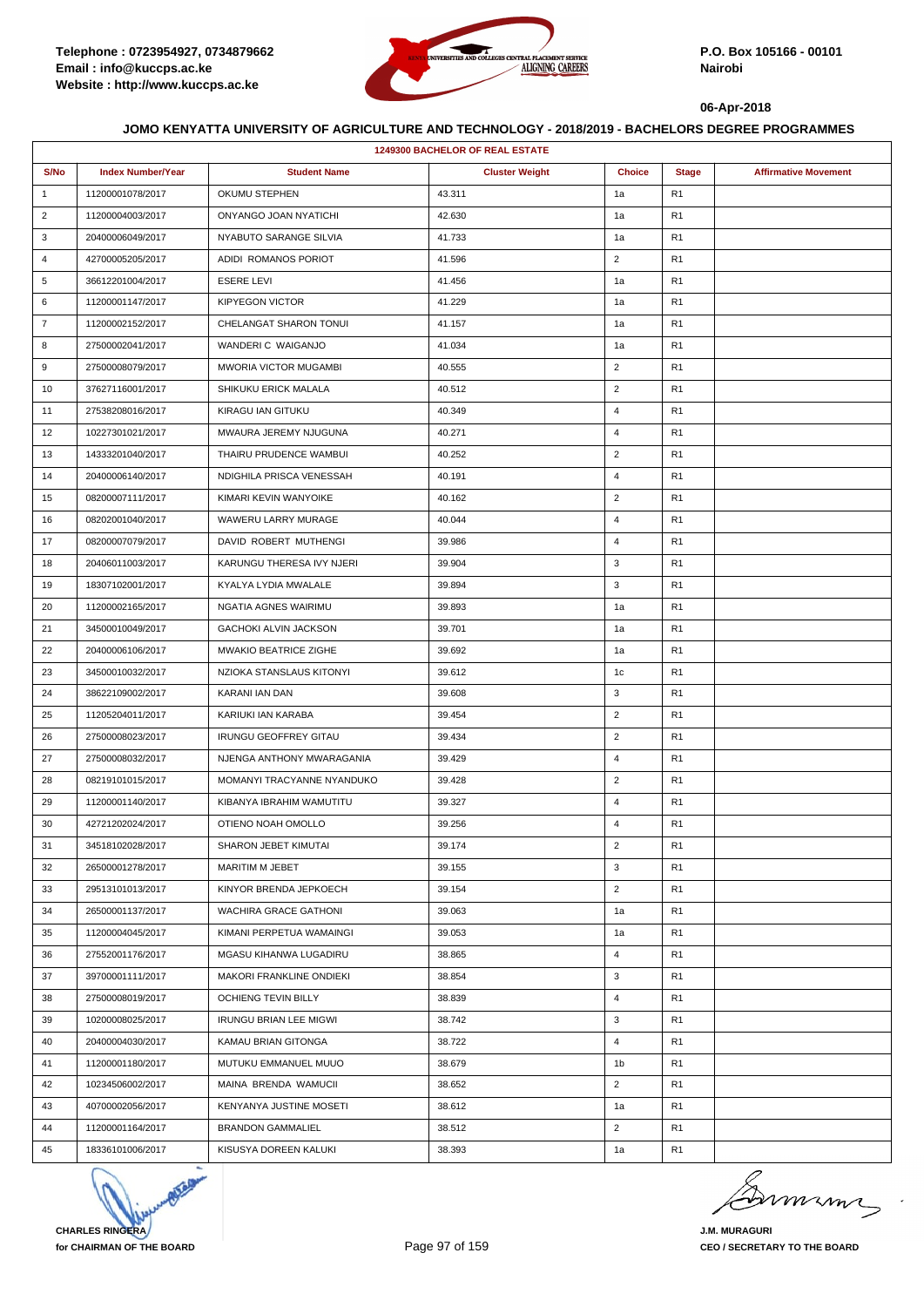

|      | <b>1249300 BACHELOR OF REAL ESTATE</b>                   |                     |                       |               |              |                             |  |  |
|------|----------------------------------------------------------|---------------------|-----------------------|---------------|--------------|-----------------------------|--|--|
| S/No | <b>Index Number/Year</b>                                 | <b>Student Name</b> | <b>Cluster Weight</b> | <b>Choice</b> | <b>Stage</b> | <b>Affirmative Movement</b> |  |  |
|      | APPROVED 1249300 BACHELOR OF REAL ESTATE 45 CANDIDATE(S) |                     |                       |               |              |                             |  |  |

**CHARLES RINGERA for CHAIRMAN OF THE BOARD**

mmmn

**J.M. MURAGURI CEO / SECRETARY TO THE BOARD**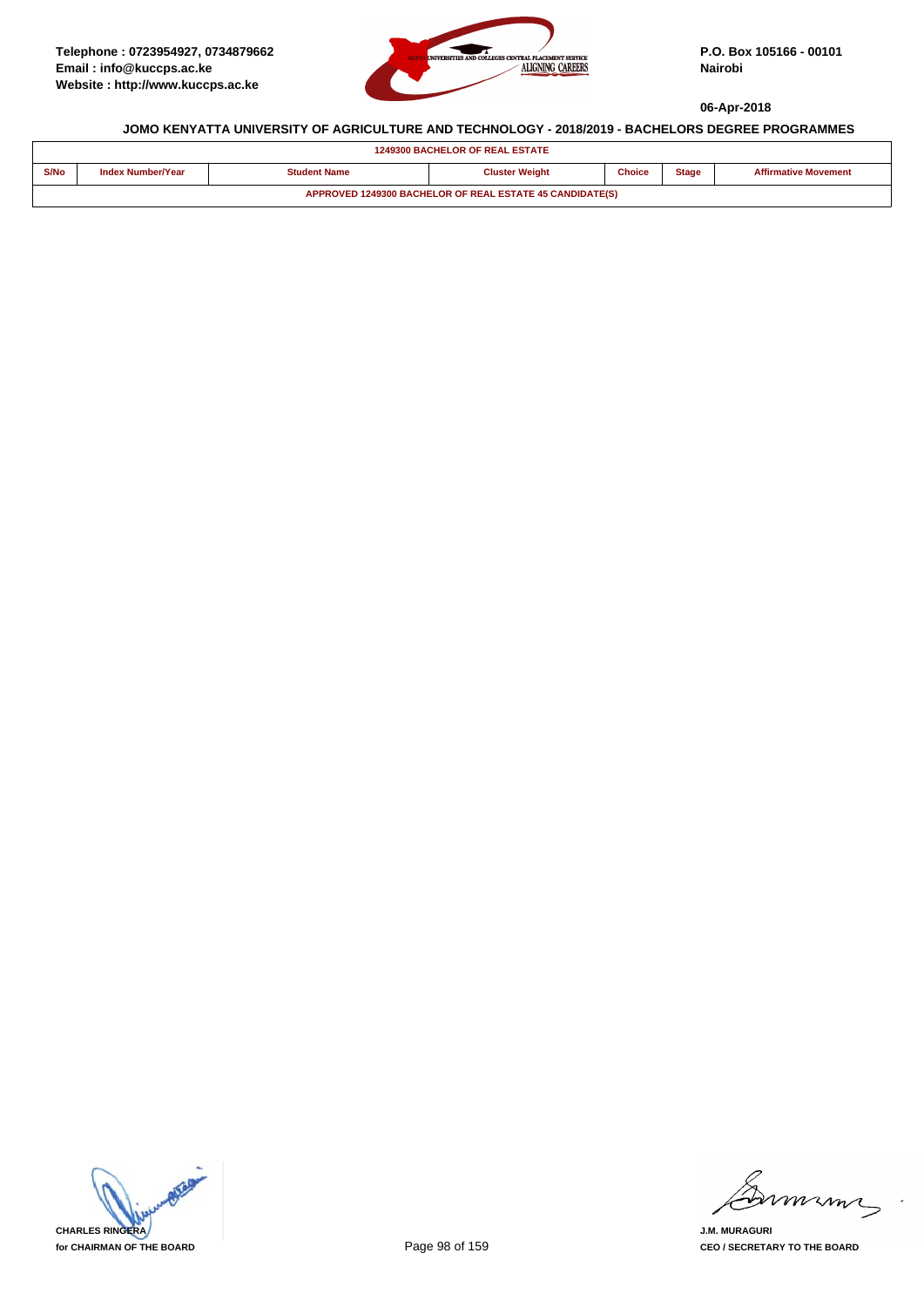

|                | 1249303 BACHELOR OF DEVELOPMENT STUDIES |                               |                       |                |                |                             |  |  |
|----------------|-----------------------------------------|-------------------------------|-----------------------|----------------|----------------|-----------------------------|--|--|
| S/No           | <b>Index Number/Year</b>                | <b>Student Name</b>           | <b>Cluster Weight</b> | <b>Choice</b>  | <b>Stage</b>   | <b>Affirmative Movement</b> |  |  |
| $\mathbf{1}$   | 08200010003/2017                        | KAMAU GLADYS MUTHONI          | 42.488                | 1a             | R <sub>2</sub> |                             |  |  |
| $\overline{2}$ | 24500022057/2017                        | <b>BITOK KIPLIMO OBED</b>     | 35.730                | 1 <sub>b</sub> | R <sub>2</sub> |                             |  |  |
| 3              | 11200002141/2017                        | MJAWASI LUCY MKAMBURI         | 34.133                | 1a             | R <sub>2</sub> |                             |  |  |
| 4              | 11207108031/2017                        | KURIA SHAMIM MUTHONI          | 33.975                | 1a             | R <sub>1</sub> |                             |  |  |
| 5              | 20400006102/2017                        | MONGARE NYANCHAMA SELVIN      | 33.774                | $\overline{2}$ | R <sub>2</sub> |                             |  |  |
| 6              | 12345505002/2017                        | MAKAU BUSHNELL LILIAN MUENI   | 33.599                | 1a             | R <sub>2</sub> |                             |  |  |
| $\overline{7}$ | 42726101170/2017                        | ODERO ELISHA OCHIENG          | 32.939                | $\overline{2}$ | R <sub>2</sub> |                             |  |  |
| 8              | 41710301118/2017                        | <b>BUNDI MORGAN MAKORI</b>    | 32.893                | $\overline{2}$ | R <sub>2</sub> |                             |  |  |
| 9              | 27536148039/2017                        | MBARI JOHN KIMANI             | 32.463                | $\overline{2}$ | R <sub>1</sub> |                             |  |  |
| 10             | 42738105005/2017                        | OTIENO WILLIS ODUOR           | 32.389                | 1b             | R <sub>1</sub> |                             |  |  |
| 11             | 27538204088/2017                        | LAURYN KEMUNTO                | 32.318                | 1a             | R <sub>1</sub> |                             |  |  |
| 12             | 20406011054/2017                        | WANJALA LISA JOY              | 32.292                | 3              | R <sub>1</sub> |                             |  |  |
| 13             | 11211340088/2017                        | ABDIHAKIM RASHID HUSSEIN      | 31.716                | 1a             | R <sub>1</sub> |                             |  |  |
| 14             | 10238114199/2017                        | MWERU GODFREY MACHARIA        | 31.356                | 1a             | R <sub>2</sub> |                             |  |  |
| 15             | 44744106001/2017                        | ANYONA ROSE ADHIAMBO          | 31.302                | $\overline{2}$ | R <sub>2</sub> |                             |  |  |
| 16             | 11236101071/2017                        | GATHECA MICHELLE NYAMBURA     | 31.143                | 1 <sub>c</sub> | R <sub>2</sub> |                             |  |  |
| 17             | 11211330029/2017                        | MWIRIGI PAULINE WAIRIMU       | 31.115                | $\overline{2}$ | R <sub>2</sub> |                             |  |  |
| 18             | 08218102090/2017                        | <b>MBOGO BENTA MUKAMI</b>     | 30.794                | $\overline{4}$ | R <sub>2</sub> |                             |  |  |
| 19             | 11200003159/2017                        | OTIENO DAVIES ODHIAMBO        | 30.787                | 3              | R <sub>2</sub> |                             |  |  |
| 20             | 42721202182/2017                        | ONYANGO STEPHEN OKOTH         | 30.766                | 1a             | R <sub>1</sub> |                             |  |  |
| 21             | 20401007066/2017                        | ABONYO LINDA MUSANGO          | 30.640                | 1a             | R <sub>2</sub> |                             |  |  |
| 22             | 41700010076/2017                        | ONYANGO DIDAN ODIWUOR         | 30.639                | 1b             | R <sub>1</sub> |                             |  |  |
| 23             | 41704001094/2017                        | OSIRE PRESTONE OTIENO         | 30.634                | 3              | R <sub>1</sub> |                             |  |  |
| 24             | 41700004171/2017                        | OKUMU BRANDY JANE             | 30.625                | $\overline{4}$ | R <sub>1</sub> |                             |  |  |
| 25             | 23503319010/2017                        | <b>KEVIN KIPROP</b>           | 30.561                | 1a             | R <sub>1</sub> |                             |  |  |
| 26             | 42738101255/2017                        | MICHAEL JANE JENIPHER ANN     | 30.548                | 1a             | R <sub>2</sub> |                             |  |  |
| 27             | 24500022143/2017                        | TOROITICH KIBIWOTT DENNIS     | 30.523                | 1a             | R <sub>2</sub> |                             |  |  |
| 28             | 36600002219/2017                        | <b>IKAMAR LORRAINE AKAROT</b> | 30.415                | 3              | R <sub>2</sub> |                             |  |  |
| 29             | 39734401067/2017                        | WASUNA JANE LINET ACHIENG     | 30.329                | 1a             | R <sub>1</sub> |                             |  |  |
| 30             | 33532103025/2017                        | FRANKLIN KEMOI ARUKUDI        | 30.213                | 1a             | R <sub>1</sub> |                             |  |  |
| 31             | 39700001300/2017                        | SHIVERENJE WARREN SHIVAIRO    | 30.122                | $\overline{2}$ | R <sub>1</sub> |                             |  |  |
| 32             | 18300016107/2017                        | WAMBUA RUTH MUTHEU            | 30.078                | $\overline{2}$ | R <sub>1</sub> |                             |  |  |
| 33             | 28522509068/2017                        | CHEROTICH HOPE                | 30.055                | 1a             | R <sub>1</sub> |                             |  |  |
| 34             | 03106134002/2017                        | MOHAMED FAIZA WARSAME         | 29.760                | 1a             | R <sub>1</sub> |                             |  |  |
| 35             | 39700009229/2017                        | SULE MARY HELLEN ATIENO       | 29.736                | 1c             | R <sub>1</sub> |                             |  |  |
| 36             | 09239105002/2017                        | ANYANGO NATASHA JANE          | 29.649                | 3              | R <sub>1</sub> |                             |  |  |
| 37             | 18347504052/2017                        | MWAU MUTINDI DIANA            | 29.603                | 1a             | R <sub>2</sub> |                             |  |  |
| 38             | 40719122105/2017                        | OICHOE MARY MORAA             | 29.593                | 1a             | R <sub>1</sub> |                             |  |  |
| 39             | 39700009102/2017                        | ATIANG ANNEVERA AJUANG        | 29.515                | 1a             | R <sub>2</sub> |                             |  |  |
| 40             | 20404029020/2017                        | NJOROGE JEREMY NGUGI          | 29.490                | $\overline{4}$ | R <sub>1</sub> |                             |  |  |
| 41             | 27500008170/2017                        | KAIRUTHA EVANS KAMOTHO        | 29.449                | $\overline{2}$ | R <sub>2</sub> |                             |  |  |
| 42             | 23529103041/2017                        | <b>BRIGHT LUVANDA</b>         | 29.315                | 1a             | R <sub>2</sub> |                             |  |  |
| 43             | 19326201089/2017                        | MWEGA R MICHAEL               | 29.278                | 3              | R <sub>1</sub> |                             |  |  |
| 44             | 11200006286/2017                        | AKOTH MERCY OYUGI             | 29.246                | $\overline{4}$ | R <sub>1</sub> |                             |  |  |
| 45             | 06104205001/2017                        | KARUGU J MWAURA               | 29.208                | $\overline{4}$ | R <sub>1</sub> |                             |  |  |



mmmn

**J.M. MURAGURI CEO / SECRETARY TO THE BOARD**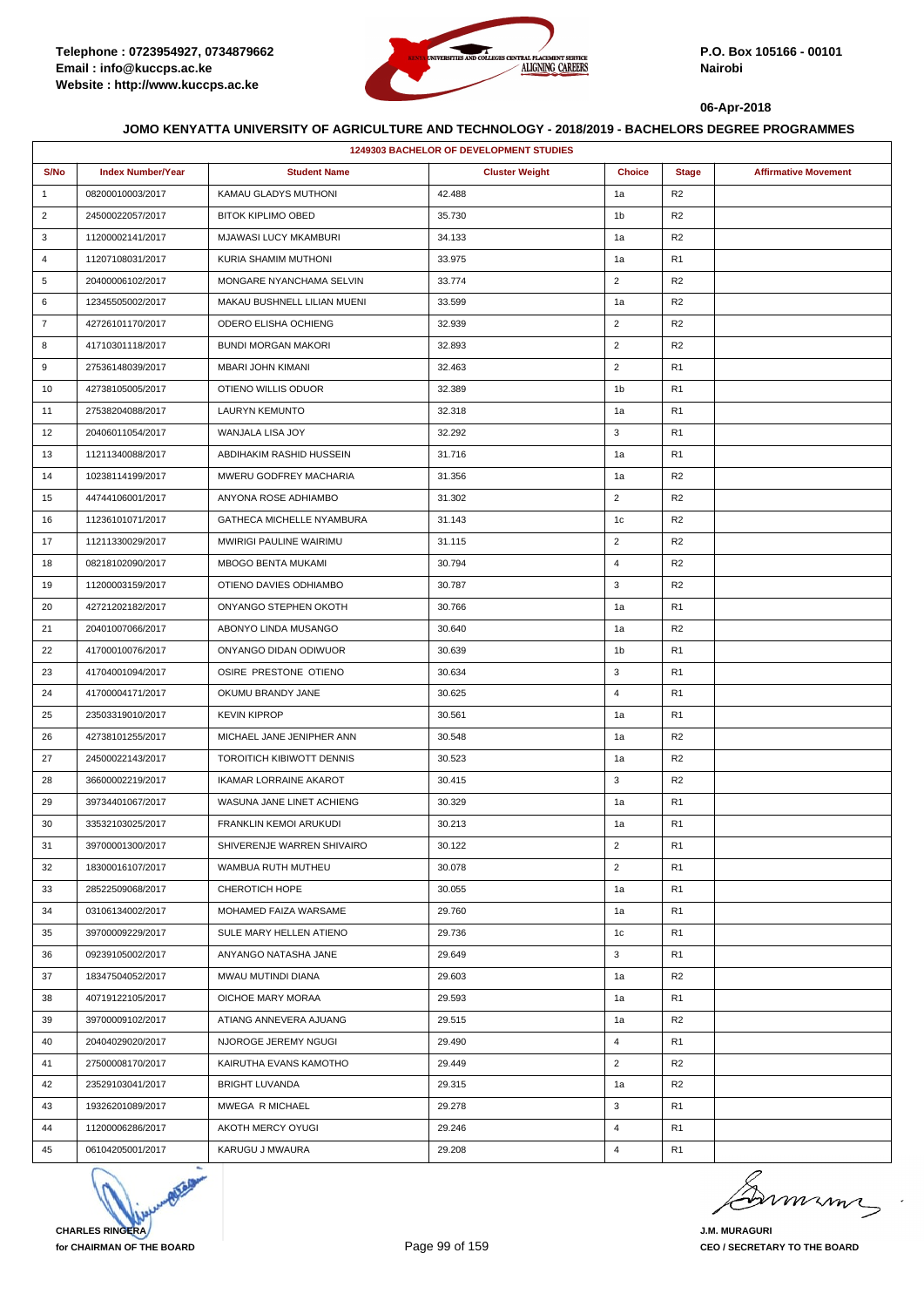

|      | 1249303 BACHELOR OF DEVELOPMENT STUDIES |                               |                                                                  |                |                |                             |  |  |  |
|------|-----------------------------------------|-------------------------------|------------------------------------------------------------------|----------------|----------------|-----------------------------|--|--|--|
| S/No | <b>Index Number/Year</b>                | <b>Student Name</b>           | <b>Cluster Weight</b>                                            | <b>Choice</b>  | <b>Stage</b>   | <b>Affirmative Movement</b> |  |  |  |
| 46   | 42712102089/2017                        | <b>AWUOR FYIONA</b>           | 29.199                                                           | $\mathbf 2$    | R <sub>1</sub> |                             |  |  |  |
| 47   | 45801112001/2017                        | AMAL MOHAMED TAKAL OMAR       | 29.193                                                           | 1a             | R <sub>1</sub> |                             |  |  |  |
| 48   | 11200002312/2017                        | WANGARI MERCY WANJIRU         | 28.975                                                           | $\overline{4}$ | R <sub>1</sub> |                             |  |  |  |
| 49   | 11200004237/2017                        | NJENGA SHARON WANGARI         | 28.744                                                           | 1a             | R <sub>1</sub> |                             |  |  |  |
| 50   | 19300004102/2017                        | STACEY GATWIRI KITHINJI       | 28.729                                                           | 1a             | R <sub>1</sub> |                             |  |  |  |
| 51   | 27500009127/2017                        | AHLAM SWALEH ABDALLA          | 28.699                                                           | 1a             | R <sub>1</sub> |                             |  |  |  |
| 52   | 32546101007/2017                        | <b>BEATRICE ISINAH PERE</b>   | 28.638                                                           | 1a             | R <sub>1</sub> |                             |  |  |  |
| 53   | 10200013182/2017                        | MURIMI CYNTHIA WANGU          | 28.598                                                           | 1a             | R <sub>1</sub> |                             |  |  |  |
| 54   | 33517102091/2017                        | YEGO BRENDA CHERUTO           | 28.595                                                           | 1a             | R <sub>1</sub> |                             |  |  |  |
| 55   | 12329123002/2017                        | CATHRINE KALONDU              | 28.456                                                           | 1a             | R <sub>1</sub> |                             |  |  |  |
| 56   | 11240106066/2017                        | KAMAU JOSPHINE NYAMBURA       | 28.367                                                           | 1a             | R <sub>1</sub> |                             |  |  |  |
| 57   | 18300016122/2017                        | TUKA JOYCE LOKO               | 28.224                                                           | 1a             | R <sub>1</sub> |                             |  |  |  |
| 58   | 42726107317/2017                        | <b>WAMBULWA PETER</b>         | 28.091                                                           | 1a             | R <sub>1</sub> |                             |  |  |  |
| 59   | 08221203001/2017                        | WAMUYU JANE WANJIRA           | 28.067                                                           | 1a             | R <sub>1</sub> |                             |  |  |  |
| 60   | 14333201063/2017                        | <b>NGANGA PURITY WOKI</b>     | 27.966                                                           | 1a             | R <sub>1</sub> |                             |  |  |  |
| 61   | 46800003014/2017                        | <b>ISSA MUHUMED ABDILLE</b>   | 27.613                                                           | 1a             | R <sub>1</sub> |                             |  |  |  |
| 62   | 38619102251/2017                        | CHONDO BRAVINE                | 27.483                                                           | 1a             | R1             |                             |  |  |  |
| 63   | 27538102130/2017                        | NGUMBA TERESIAH WAITHERA      | 27.345                                                           | 1a             | R <sub>1</sub> |                             |  |  |  |
| 64   | 27500008229/2017                        | ODHIAMBO SIMON OKELLO         | 27.302                                                           | 1a             | R <sub>1</sub> |                             |  |  |  |
| 65   | 39714132002/2017                        | <b>GWALA DEDAN OMONDI</b>     | 27.279                                                           | $\overline{2}$ | R <sub>1</sub> |                             |  |  |  |
| 66   | 44736101196/2017                        | OTIENO DERRICK O MAGICHO      | 27.010                                                           | 1a             | R <sub>1</sub> |                             |  |  |  |
| 67   | 44739104297/2017                        | VELMA AKINYI OTIENO           | 26.951                                                           | 1a             | R <sub>1</sub> |                             |  |  |  |
| 68   | 08221309001/2017                        | MURAGE SILVESTER NGATIA       | 26.774                                                           | 1a             | R <sub>1</sub> |                             |  |  |  |
| 69   | 20400004210/2017                        | <b>BRIAN OMONDI</b>           | 26.631                                                           | 1a             | R <sub>1</sub> |                             |  |  |  |
| 70   | 15300002246/2017                        | MUTHEE ERICK NTONGAI          | 26.626                                                           | 1a             | R <sub>1</sub> |                             |  |  |  |
| 71   | 42700007119/2017                        | ONYANGO LESSY.S.AKINYI        | 26.324                                                           | $\overline{2}$ | R <sub>1</sub> |                             |  |  |  |
| 72   | 04122105140/2017                        | YAKUB YVONNE RUKIA            | 26.275                                                           | 1a             | R <sub>1</sub> |                             |  |  |  |
| 73   | 20401101051/2017                        | STACEY WANJIRU                | 26.181                                                           | 3              | R <sub>1</sub> |                             |  |  |  |
| 74   | 19308502021/2017                        | MURANGIRI ALEX MUGUNA         | 26.110                                                           | 1a             | R <sub>1</sub> |                             |  |  |  |
| 75   | 41731303126/2017                        | ONYANGO MILTON OBOTE          | 26.062                                                           | 1a             | R1             |                             |  |  |  |
| 76   | 37608031003/2017                        | LILIAN NAMATSI OBUSHURU       | 26.039                                                           | 1a             | R <sub>1</sub> |                             |  |  |  |
| 77   | 19326201132/2017                        | MWONGERA KELVIN MUTUMA        | 25.716                                                           | 1 <sub>c</sub> | R <sub>1</sub> |                             |  |  |  |
| 78   | 13354104002/2017                        | MUNGOLA MUTHINZI PETER        | 25.371                                                           | $\overline{4}$ | R <sub>1</sub> |                             |  |  |  |
| 79   | 07200009204/2017                        | NDUTA MIRIAM MARGARET GATHONI | 25.093                                                           | 3              | R <sub>1</sub> |                             |  |  |  |
|      |                                         |                               | APPROVED 1249303 BACHELOR OF DEVELOPMENT STUDIES 79 CANDIDATE(S) |                |                |                             |  |  |  |

**CHARLES RINGERA for CHAIRMAN OF THE BOARD**

misma

**J.M. MURAGURI CEO / SECRETARY TO THE BOARD**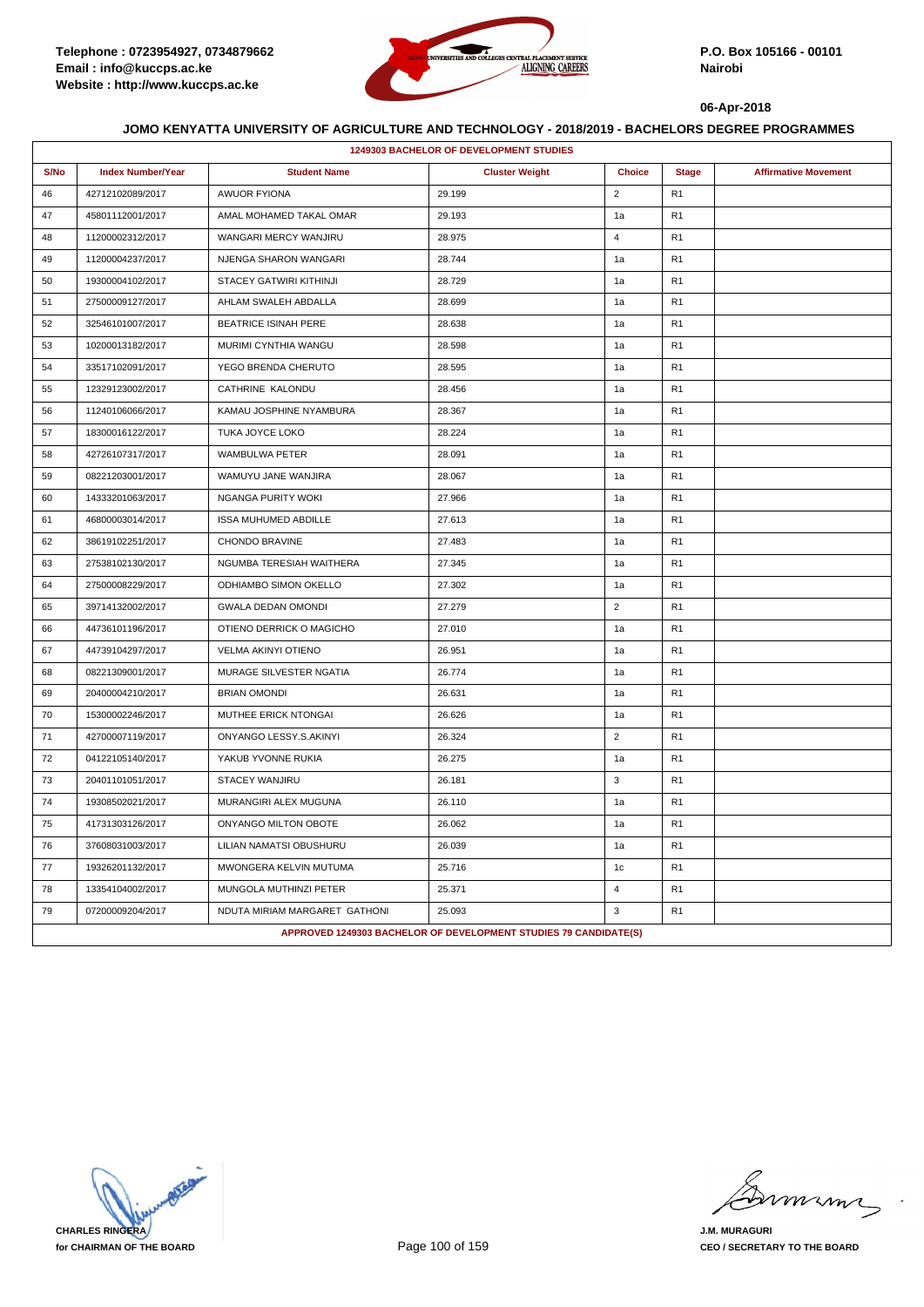

|                |                          |                                | 1249309 BACHELOR OF SCIENCE IN MATHEMATICS AND COMPUTER SCIENCE |                |                |                             |
|----------------|--------------------------|--------------------------------|-----------------------------------------------------------------|----------------|----------------|-----------------------------|
| S/No           | <b>Index Number/Year</b> | <b>Student Name</b>            | <b>Cluster Weight</b>                                           | <b>Choice</b>  | <b>Stage</b>   | <b>Affirmative Movement</b> |
| $\mathbf{1}$   | 08200007026/2017         | NGANGA DAVID KABERA            | 45.035                                                          | 1a             | R1             |                             |
| $\overline{2}$ | 08202001004/2017         | KARANI FRANCIS MACHINE         | 42.995                                                          | 1a             | R <sub>1</sub> |                             |
| 3              | 11200004016/2017         | JEPNGETICH RUTH KIBOR          | 42.501                                                          | 1a             | R1             |                             |
| $\overline{4}$ | 20400003094/2017         | SAIDIMU GRACE NAMAIYIAN        | 41.867                                                          | $\overline{2}$ | R1             |                             |
| 5              | 08202001041/2017         | MUNENE ALEX MWANGI             | 41.802                                                          | 1a             | R <sub>1</sub> |                             |
| 6              | 36602102007/2017         | NYONGESA AARON NAMISI          | 41.494                                                          | 3              | R <sub>1</sub> |                             |
| $\overline{7}$ | 20400006071/2017         | KAMAU ANN WANGUI               | 41.213                                                          | 1a             | R <sub>1</sub> |                             |
| 8              | 39741005095/2017         | NAFTAL RAINER OCHIENG          | 41.159                                                          | 1a             | R1             |                             |
| 9              | 11200004020/2017         | MOMANYI NICOLE MORAA           | 41.101                                                          | 1a             | R1             |                             |
| 10             | 11200003155/2017         | NJERU RENSON GITONGA           | 41.054                                                          | 1a             | R <sub>1</sub> |                             |
| 11             | 08202001081/2017         | NJIRU FLAVIAN MWANIKI          | 40.914                                                          | $\overline{4}$ | R <sub>1</sub> |                             |
| 12             | 11200006035/2017         | NYAKUNDI DIANA NYANCHAMA       | 40.806                                                          | $\overline{4}$ | R1             |                             |
| 13             | 44736101040/2017         | OUKO JANAM OLOO                | 40.791                                                          | 3              | R1             |                             |
| 14             | 34518102016/2017         | SAMOEI MERCY CHEPKEMBOI        | 40.711                                                          | $\overline{2}$ | R <sub>1</sub> |                             |
| 15             | 29500006159/2017         | AMON KIPKOGEI KURGAT           | 40.560                                                          | 1a             | R <sub>1</sub> |                             |
| 16             | 08200007059/2017         | NJIHIA MARKBRYAN NGUGI         | 40.474                                                          | 3              | R1             |                             |
| 17             | 44700006055/2017         | OCHIENG EVANS OLONDE           | 40.357                                                          | $\overline{2}$ | R <sub>1</sub> |                             |
| 18             | 40719104006/2017         | OSORO MAUTI HESBON             | 40.357                                                          | 1b             | R <sub>1</sub> |                             |
| 19             | 28500005064/2017         | RIECHI GLORIA MORAA            | 40.351                                                          | 3              | R <sub>1</sub> |                             |
| 20             | 38600003085/2017         | ESTHER GLORIA N ONYANCHA       | 40.299                                                          | $\overline{2}$ | R <sub>1</sub> |                             |
| 21             | 20405005001/2017         | <b>IRUNGU SOLOMON WANGOMBE</b> | 40.269                                                          | 1a             | R1             |                             |
| 22             | 08219101011/2017         | <b>MAINA MAUREEN NJOKI</b>     | 40.245                                                          | 1a             | R <sub>1</sub> |                             |
| 23             | 08237001004/2017         | MWANGI DAVID KARANJA           | 40.216                                                          | 3              | R <sub>1</sub> |                             |
| 24             | 11200004031/2017         | WAWERU GRACE NASHIPAE          | 40.190                                                          | $\overline{2}$ | R1             |                             |
| 25             | 03121101125/2017         | MUHAMMAD YUNUS SHEDOR          | 40.182                                                          | 3              | R1             |                             |
| 26             | 20400009046/2017         | NJOGU ELSY MAKENA              | 40.110                                                          | 1a             | R <sub>1</sub> |                             |
| 27             | 25551207011/2017         | <b>CHERONO IRIS</b>            | 39.996                                                          | 1a             | R1             |                             |
| 28             | 08202003016/2017         | IRUNGU J JOSHUA KURAIHA        | 39.975                                                          | 1a             | R <sub>1</sub> |                             |
| 29             | 08237009003/2017         | KAMONI NANCY KIRIGO            | 39.916                                                          | $\overline{2}$ | R <sub>1</sub> |                             |
| 30             | 39700001086/2017         | WHILFRED MAGONYA ODHIAMBO      | 39.916                                                          | 3              | R <sub>1</sub> |                             |
| 31             | 27552001199/2017         | <b>MAINGI M NGOLLENI</b>       | 39.908                                                          | 4              | R <sub>1</sub> |                             |
| 32             | 11200003068/2017         | KEDENGE VINCENT MAGOMERE       | 39.904                                                          | 3              | R <sub>1</sub> |                             |
| 33             | 13354101001/2017         | JACOB JOSEPH MUKULA            | 39.833                                                          | 1a             | R <sub>1</sub> |                             |
| 34             | 03106125001/2017         | HAJI MOHAMED RUFAI             | 39.778                                                          | 1a             | R <sub>1</sub> |                             |
| 35             | 23503135002/2017         | OBAT CHARLES ARNEST            | 39.758                                                          | 1a             | R <sub>1</sub> |                             |
| 36             | 13302102018/2017         | MUSILI DONARD NDALI            | 39.726                                                          | 1a             | R1             |                             |
| 37             | 41731303021/2017         | ERICK OCHIENG OBUYA            | 39.665                                                          | 1c             | R <sub>1</sub> |                             |
| 38             | 27500002037/2017         | ROTICH KELVIN KIMUTAI          | 39.601                                                          | $\overline{2}$ | R <sub>1</sub> |                             |
| 39             | 44736101041/2017         | <b>KEROTI PETER</b>            | 39.467                                                          | 3              | R <sub>1</sub> |                             |
| 40             | 10227301031/2017         | WAIRIMU DENIS M KINYUNGU       | 39.421                                                          | $\overline{4}$ | R <sub>1</sub> |                             |
| 41             | 38600003165/2017         | <b>MERCY NAFULA</b>            | 39.421                                                          | $\overline{2}$ | R1             |                             |
| 42             | 09203401004/2017         | KAMAU JAMES MWANGI             | 39.394                                                          | 1a             | R <sub>1</sub> |                             |
| 43             | 35600007030/2017         | UKIRU KELYN KALWALE            | 39.371                                                          | $\overline{2}$ | R <sub>1</sub> |                             |
| 44             | 20410001033/2017         | ZANNELLE ESTHER OOKO           | 39.354                                                          | 1a             | R <sub>1</sub> |                             |
| 45             | 27536119026/2017         | MBINYA JUSTUS KYALO            | 39.353                                                          | 3              | R <sub>1</sub> |                             |



murma

**J.M. MURAGURI CEO / SECRETARY TO THE BOARD**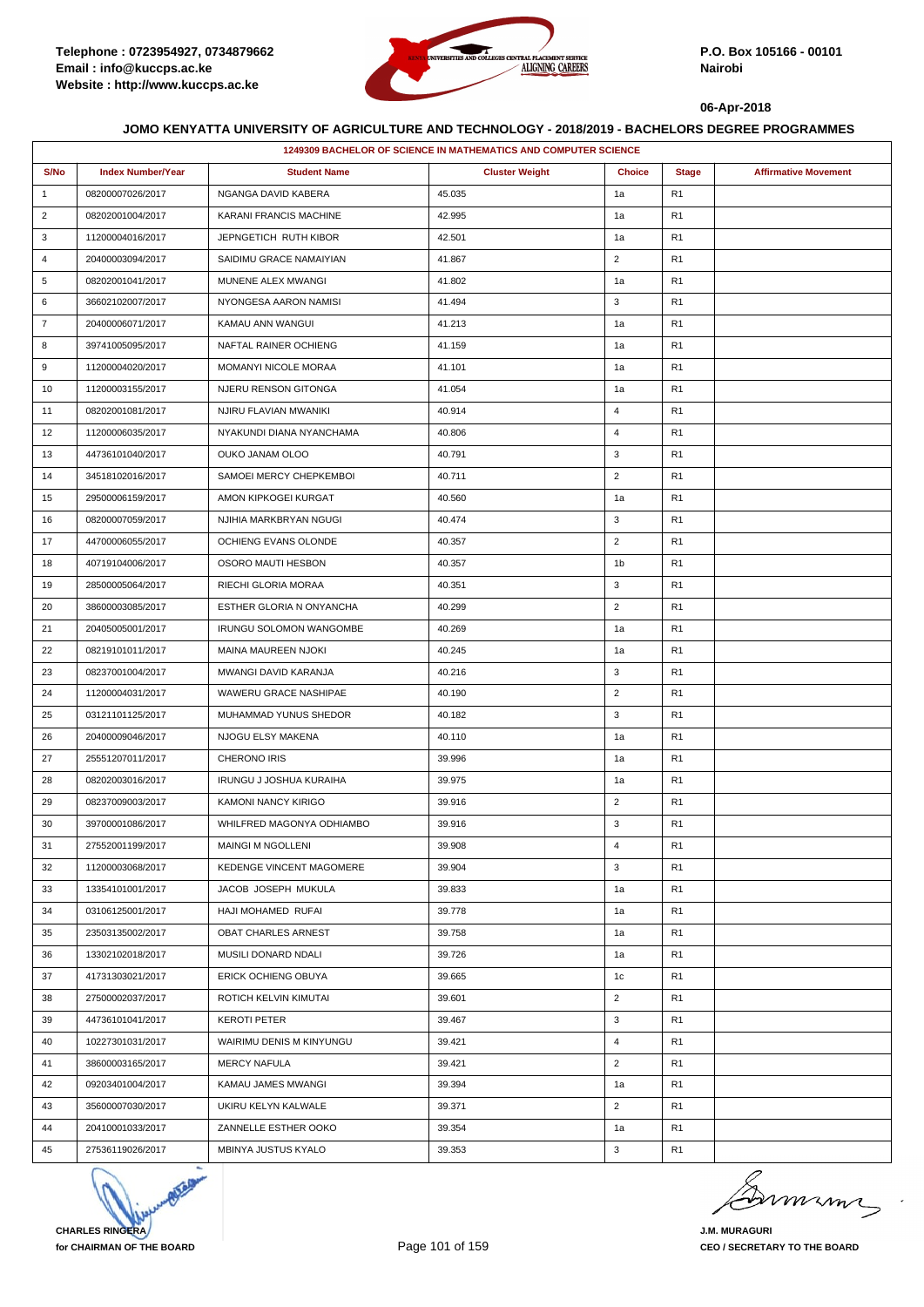

|      |                          |                               | 1249309 BACHELOR OF SCIENCE IN MATHEMATICS AND COMPUTER SCIENCE |                |                |                             |
|------|--------------------------|-------------------------------|-----------------------------------------------------------------|----------------|----------------|-----------------------------|
| S/No | <b>Index Number/Year</b> | <b>Student Name</b>           | <b>Cluster Weight</b>                                           | <b>Choice</b>  | <b>Stage</b>   | <b>Affirmative Movement</b> |
| 46   | 08237009005/2017         | MWAI MARY ANN NJOKI           | 39.272                                                          | 1a             | R <sub>1</sub> |                             |
| 47   | 08200007091/2017         | TONY KIMATHI NDEREVA          | 39.146                                                          | $\overline{4}$ | R <sub>1</sub> |                             |
| 48   | 20400003247/2017         | OPIYO LYNN AWUOR              | 38.986                                                          | 1a             | R <sub>1</sub> |                             |
| 49   | 08202001056/2017         | NGAHU KELVIN WAITHAKA         | 38.950                                                          | 4              | R <sub>1</sub> |                             |
| 50   | 18300003005/2017         | SILA STEPHEN MUSYA            | 38.906                                                          | 1a             | R <sub>1</sub> |                             |
| 51   | 36602102026/2017         | OTIENO ARNOLD OMONDI          | 38.874                                                          | 1a             | R <sub>1</sub> |                             |
| 52   | 08202007003/2017         | NDIRANGU DENNIS MURIITHI      | 38.728                                                          | $\overline{4}$ | R <sub>1</sub> |                             |
| 53   | 11200004069/2017         | JIM GRACE NZULA               | 38.720                                                          | 1a             | R <sub>1</sub> |                             |
| 54   | 39700009119/2017         | OWINO STACY DINA ADHIAMBO     | 38.678                                                          | 1a             | R <sub>1</sub> |                             |
| 55   | 34518102239/2017         | CHEPKOGEI MARYLINE            | 38.615                                                          | 1a             | R <sub>1</sub> |                             |
| 56   | 28500006010/2017         | <b>EMMANUEL KIPTOO</b>        | 38.595                                                          | 1a             | R <sub>1</sub> |                             |
| 57   | 18347501018/2017         | PETER BENJAMIN MUEMA          | 38.554                                                          | 1a             | R <sub>1</sub> |                             |
| 58   | 30556101005/2017         | WAIGWA WAITHIEGENI MERCY      | 38.544                                                          | 1a             | R <sub>1</sub> |                             |
| 59   | 37617211042/2017         | SOMBE DANIEL                  | 38.535                                                          | 1a             | R <sub>1</sub> |                             |
| 60   | 02100005020/2017         | ROBERT MUNGALA                | 38.496                                                          | 1a             | R <sub>1</sub> |                             |
| 61   | 18307201021/2017         | MUTINDA JOHNES MAWEU          | 38.486                                                          | $\overline{2}$ | R <sub>1</sub> |                             |
| 62   | 08200007069/2017         | MWAI ELIAS NDEGWA             | 38.477                                                          | $\overline{2}$ | R <sub>1</sub> |                             |
| 63   | 09203416002/2017         | <b>KENNEDY MURIUKI</b>        | 38.434                                                          | 1a             | R <sub>1</sub> |                             |
| 64   | 08202003021/2017         | KAUNGU KITHEKA RYAN           | 38.414                                                          | 1a             | R <sub>1</sub> |                             |
| 65   | 11205204015/2017         | MBAABU AMANI MUTUMA           | 38.271                                                          | 1a             | R <sub>1</sub> |                             |
| 66   | 20405005002/2017         | MUCHENE MARTIN NJOROGE        | 38.249                                                          | 1c             | R <sub>1</sub> |                             |
| 67   | 19300004008/2017         | <b>MORAA DORIS</b>            | 38.165                                                          | $\overline{2}$ | R <sub>1</sub> |                             |
| 68   | 14312101003/2017         | MUMO DENNIS NGONZI            | 38.139                                                          | 1a             | R <sub>1</sub> |                             |
| 69   | 39700009070/2017         | OPONDO VIVIAN ADHIAMBO        | 38.067                                                          | 1b             | R <sub>1</sub> |                             |
| 70   | 11200006168/2017         | <b>GIKUMBE JACKLINE MUMBI</b> | 37.997                                                          | 1a             | R <sub>1</sub> |                             |
| 71   | 13357101005/2017         | MUSEMBI JOHN KILONZI          | 37.904                                                          | 1a             | R <sub>1</sub> |                             |
| 72   | 36600004171/2017         | WAKHISI EDWIN KOKONYA         | 37.854                                                          | 1a             | R <sub>1</sub> |                             |
| 73   | 41710301126/2017         | OKOTH OTIENO KENETH           | 37.821                                                          | 1a             | R <sub>1</sub> |                             |
| 74   | 11200003200/2017         | <b>GITAU NEWTON MWANGI</b>    | 37.744                                                          | 1a             | R <sub>1</sub> |                             |
| 75   | 13354201014/2017         | JOEL KYATIA YVONNE            | 37.715                                                          | $\overline{2}$ | R <sub>1</sub> |                             |
| 76   | 27564201018/2017         | CHEGE SAMMY NJUGUNA           | 37.714                                                          | 4              | R <sub>1</sub> |                             |
| 77   | 10227301192/2017         | MAKENA EDWIN KUNGU            | 37.670                                                          | 3              | R <sub>1</sub> |                             |
| 78   | 15304103036/2017         | NDONYE ARNOLD KIOKO           | 37.610                                                          | 1b             | R <sub>1</sub> |                             |
| 79   | 07200014029/2017         | MWAGI WANJOHI DAVID           | 37.579                                                          | 3              | R <sub>1</sub> |                             |
| 80   | 36600002070/2017         | MALEO SHARON LESHAN           | 37.579                                                          | 3              | R <sub>1</sub> |                             |
| 81   | 11205209009/2017         | KIHARA RUTH WAIRIMU           | 37.559                                                          | 1a             | R <sub>1</sub> |                             |
| 82   | 20400009016/2017         | <b>MWANGI DAVIN L WANGARI</b> | 37.413                                                          | 1a             | R <sub>1</sub> |                             |
| 83   | 27569302002/2017         | NJENGA JAMES GITAU            | 37.366                                                          | 1a             | R <sub>1</sub> |                             |
| 84   | 13354201008/2017         | ALPHONCE JOSPHINE KALUNDA     | 37.311                                                          | $\overline{2}$ | R <sub>1</sub> |                             |
| 85   | 20400002155/2017         | MATAEN ALLAN SURUPAI          | 37.257                                                          | 1a             | R <sub>1</sub> |                             |
| 86   | 27538204015/2017         | KEGANDA BABRA NYANCHOKA       | 37.224                                                          | 3              | R <sub>1</sub> |                             |
| 87   | 20404013022/2017         | DAHIR SALMA MOHAMED           | 37.224                                                          | 3              | R <sub>1</sub> |                             |
| 88   | 20405001019/2017         | KINYANJUI JAMES NJENGA        | 37.193                                                          | 3              | R <sub>1</sub> |                             |
| 89   | 20405007001/2017         | OKUTOYI MARY AKOLA            | 37.176                                                          | $\overline{2}$ | R <sub>1</sub> |                             |
| 90   | 27538105015/2017         | MWATHI MERCY WANJIRU          | 37.166                                                          | $\overline{2}$ | R <sub>1</sub> |                             |



mumi

**J.M. MURAGURI CEO / SECRETARY TO THE BOARD**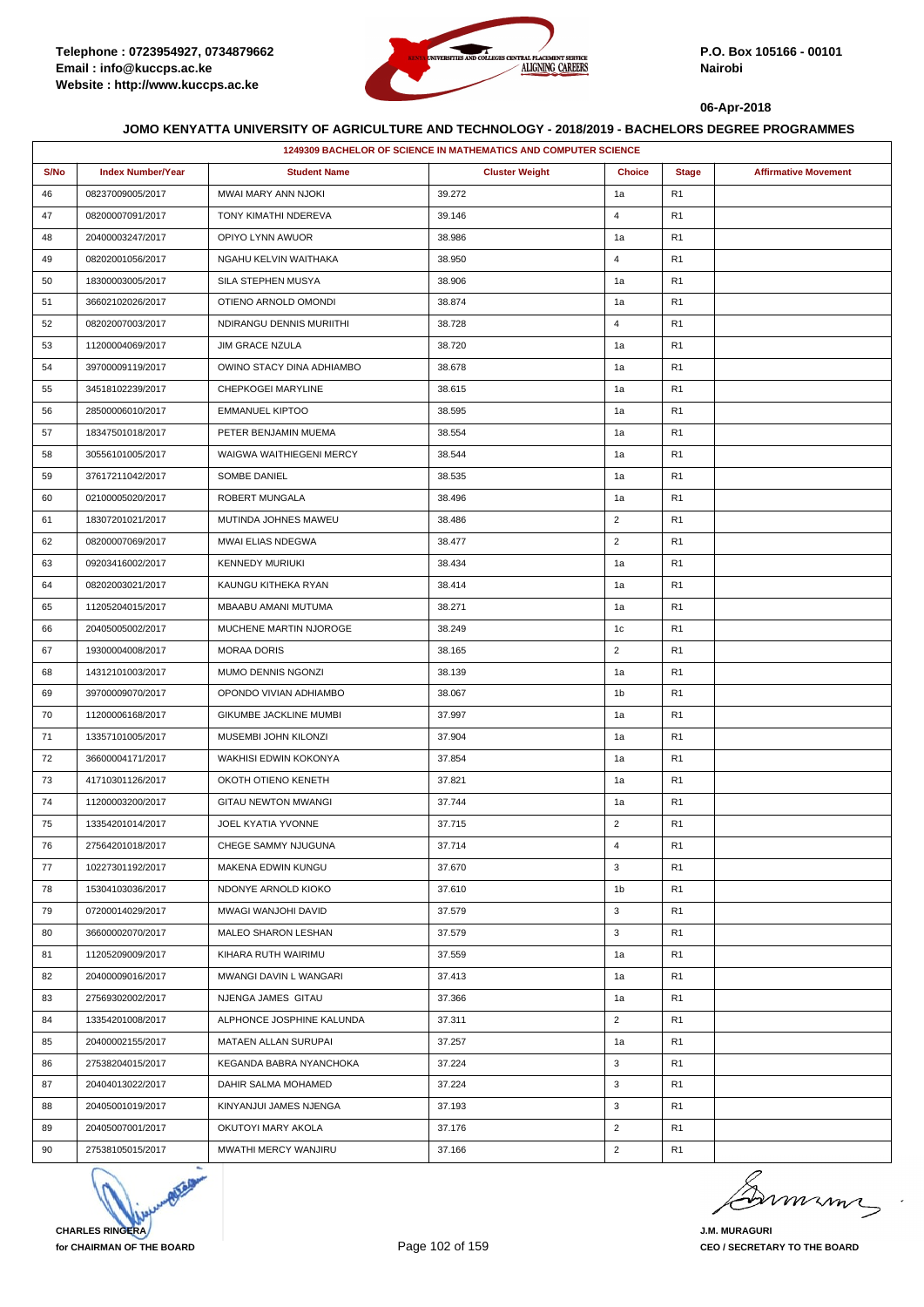

|      | <b>1249309 BACHELOR OF SCIENCE IN MATHEMATICS AND COMPUTER SCIENCE</b> |                                                                                           |                       |                |                |                             |  |  |  |
|------|------------------------------------------------------------------------|-------------------------------------------------------------------------------------------|-----------------------|----------------|----------------|-----------------------------|--|--|--|
| S/No | <b>Index Number/Year</b>                                               | <b>Student Name</b>                                                                       | <b>Cluster Weight</b> | <b>Choice</b>  | <b>Stage</b>   | <b>Affirmative Movement</b> |  |  |  |
| 91   | 20400002180/2017                                                       | <b>TASUR LESHAO ISHMAEL</b>                                                               | 37.159                | 1b             | R1             |                             |  |  |  |
| 92   | 27500008051/2017                                                       | <b>ISABWA PETER NYENZO</b>                                                                | 37.092                | 3              | R <sub>1</sub> |                             |  |  |  |
| 93   | 27538204026/2017                                                       | KAMAMO LESLEY WANJIKU                                                                     | 37.008                | 3              | R <sub>1</sub> |                             |  |  |  |
| 94   | 42700007036/2017                                                       | ANDANG'O MERLAH MENDOZA                                                                   | 36.968                | $\overline{2}$ | R <sub>1</sub> |                             |  |  |  |
| 95   | 11241015002/2017                                                       | LOSUNJU MARGARET WANJIRU                                                                  | 36.906                | 3              | R <sub>1</sub> |                             |  |  |  |
| 96   | 41743214003/2017                                                       | <b>OMONDI BRIAN</b>                                                                       | 36.903                | 1a             | R1             |                             |  |  |  |
| 97   | 20401007034/2017                                                       | KIROCHO SHARON WANJIRU                                                                    | 36.886                | 4              | R1             |                             |  |  |  |
| 98   | 28500006135/2017                                                       | KIPKURUI JAPHETH                                                                          | 36.843                | 1a             | R1             |                             |  |  |  |
| 99   | 37608003017/2017                                                       | ODERA SHELDON WELINGA                                                                     | 36.779                | $\overline{2}$ | R <sub>1</sub> |                             |  |  |  |
| 100  | 42738102026/2017                                                       | <b>OUMA ERIC OMONDI</b>                                                                   | 36.622                | 4              | R1             |                             |  |  |  |
|      |                                                                        | APPROVED 1249309 BACHELOR OF SCIENCE IN MATHEMATICS AND COMPUTER SCIENCE 100 CANDIDATE(S) |                       |                |                |                             |  |  |  |



mmmn

**J.M. MURAGURI CEO / SECRETARY TO THE BOARD**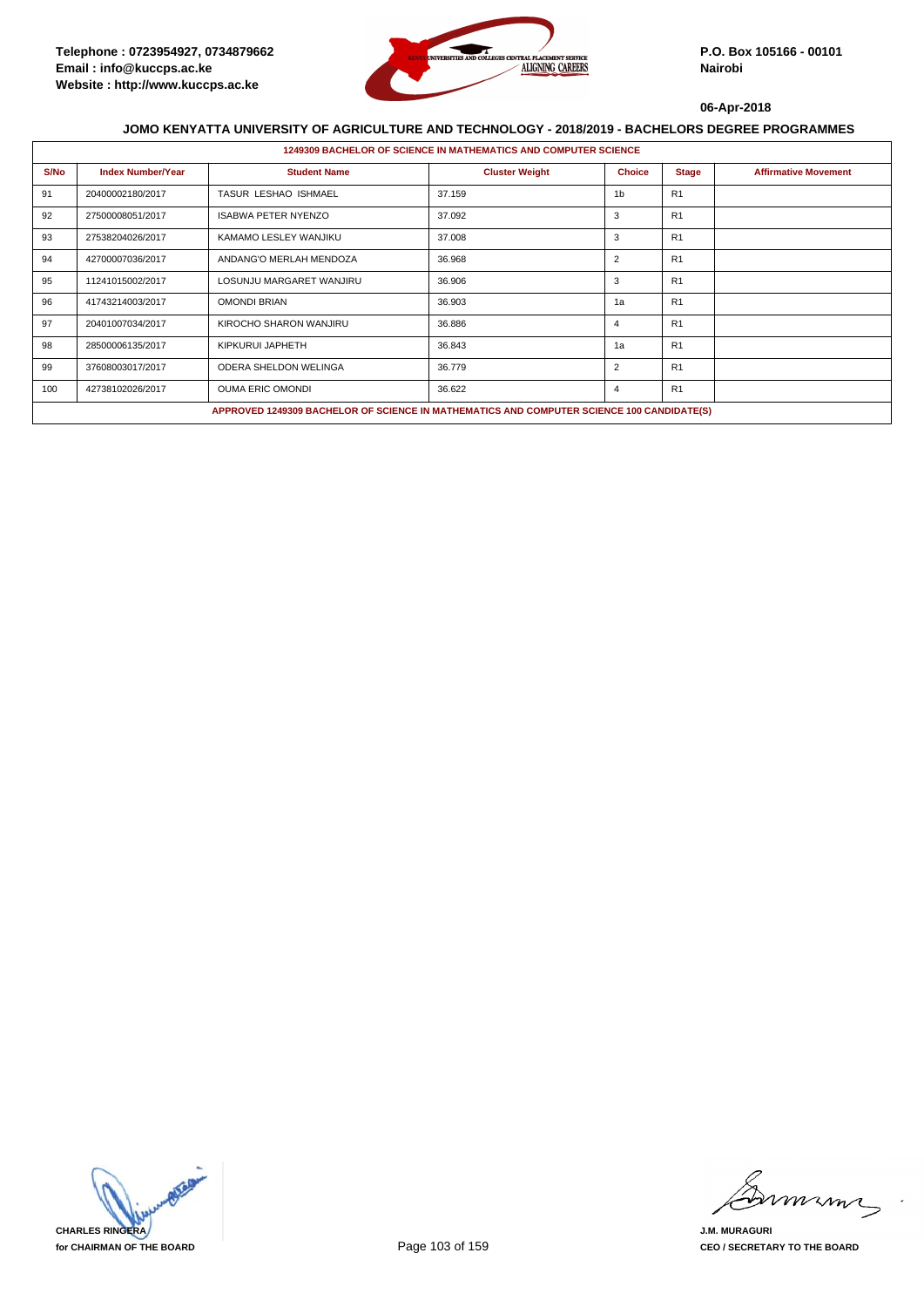

|                | 1249311 BACHELOR OF SCIENCE (INDUSTRIAL MATHEMATICS) |                               |                       |                |                |                             |  |  |  |
|----------------|------------------------------------------------------|-------------------------------|-----------------------|----------------|----------------|-----------------------------|--|--|--|
| S/No           | <b>Index Number/Year</b>                             | <b>Student Name</b>           | <b>Cluster Weight</b> | <b>Choice</b>  | <b>Stage</b>   | <b>Affirmative Movement</b> |  |  |  |
| $\mathbf{1}$   | 11241012005/2017                                     | KAMUNGE ALEX KARIUKI          | 37.848                | 1c             | R <sub>1</sub> |                             |  |  |  |
| $\overline{2}$ | 10228401004/2017                                     | MUNGAI GRACE WAIRIMU          | 37.643                | $\overline{2}$ | R <sub>1</sub> |                             |  |  |  |
| 3              | 27538102022/2017                                     | MUTURA BENARD KINUTHIA        | 37.121                | 1a             | R <sub>1</sub> |                             |  |  |  |
| $\overline{4}$ | 10227301182/2017                                     | NGANGA BRIAN NDERU            | 36.440                | $\overline{2}$ | R <sub>1</sub> |                             |  |  |  |
| 5              | 08237009017/2017                                     | MUTHONI MERCY NYOKABI         | 36.294                | $\overline{2}$ | R <sub>1</sub> |                             |  |  |  |
| 6              | 27538102017/2017                                     | NDUNGU KEN WACHIRA            | 36.084                | 1a             | R <sub>1</sub> |                             |  |  |  |
| $\overline{7}$ | 03100001004/2017                                     | <b>BUKACHI BETTY MUNDIA</b>   | 36.057                | $\overline{2}$ | R <sub>1</sub> |                             |  |  |  |
| 8              | 10228401010/2017                                     | WANJIRU RICADAH M WANJIKU     | 35.974                | 4              | R <sub>1</sub> |                             |  |  |  |
| 9              | 08237001009/2017                                     | MBATARU TIMOTHY GITHINJI      | 35.964                | 3              | R1             |                             |  |  |  |
| 10             | 12315504003/2017                                     | MULWA MARGARET WANJIRU        | 35.670                | $\overline{2}$ | R <sub>1</sub> |                             |  |  |  |
| 11             | 41704001045/2017                                     | OTIENO RAYWINSTONE OKETCH     | 35.635                | 1a             | R <sub>1</sub> |                             |  |  |  |
| 12             | 10200013082/2017                                     | NGANGA CASTINE WANJIRU        | 35.246                | 1a             | R <sub>1</sub> |                             |  |  |  |
| 13             | 27565402025/2017                                     | OBED MAKORI KERUBO            | 35.171                | 1b             | R <sub>1</sub> |                             |  |  |  |
| 14             | 28571201053/2017                                     | OCHANDA GODFREY               | 35.017                | 3              | R <sub>1</sub> |                             |  |  |  |
| 15             | 07214108001/2017                                     | NJOGU MUTA JACKSON            | 34.948                | 1a             | R1             |                             |  |  |  |
| 16             | 18325209016/2017                                     | <b>MBETE MARY</b>             | 34.911                | $\overline{2}$ | R <sub>1</sub> |                             |  |  |  |
| 17             | 03106115036/2017                                     | RIZWANA YASIN A AZIZ BHARADIA | 34.898                | 1b             | R <sub>1</sub> |                             |  |  |  |
| 18             | 08200007187/2017                                     | KAMAU MOSES KINYUA            | 34.896                | $\overline{2}$ | R1             |                             |  |  |  |
| 19             | 20401005004/2017                                     | MBITHE ANTONY MSESEI          | 34.874                | $\overline{4}$ | R <sub>1</sub> |                             |  |  |  |
| 20             | 10226211005/2017                                     | MWANGI ANTONY NDUNGU          | 34.863                | 3              | R <sub>1</sub> |                             |  |  |  |
| 21             | 18336101027/2017                                     | MUANGE ALICE MUENDI           | 34.860                | $\overline{2}$ | R1             |                             |  |  |  |
| 22             | 10226216006/2017                                     | KINUTHIA ANTONY NDUNGU        | 34.832                | 1a             | R <sub>1</sub> |                             |  |  |  |
| 23             | 18323102007/2017                                     | MWANGANGI JOSHUA NDELEVA      | 34.739                | $\overline{2}$ | R <sub>1</sub> |                             |  |  |  |
| 24             | 09222106056/2017                                     | <b>BUNDI ANTONY KINYUA</b>    | 34.668                | $\overline{2}$ | R1             |                             |  |  |  |
| 25             | 12314101004/2017                                     | NGUNGU WILFRED                | 34.565                | 4              | R <sub>1</sub> |                             |  |  |  |
| 26             | 28500005087/2017                                     | KHISA NELIMA ANNAH            | 34.528                | $\overline{2}$ | R <sub>1</sub> |                             |  |  |  |
| 27             | 39741005103/2017                                     | ODHIAMBO DANCUN NYAKACH       | 34.491                | 1b             | R <sub>1</sub> |                             |  |  |  |
| 28             | 08221202166/2017                                     | MUCHEMI EDWARD MWONJORIA      | 34.298                | 1a             | R <sub>1</sub> |                             |  |  |  |
| 29             | 31557204012/2017                                     | <b>CHEGE GRACE NJERI</b>      | 34.297                | 1b             | R <sub>1</sub> |                             |  |  |  |
| 30             | 41742103009/2017                                     | OJWANG TONNY OJWANG           | 34.280                | 1a             | R <sub>1</sub> |                             |  |  |  |
| 31             | 37631502003/2017                                     | CHERUTO DORCAS                | 34.173                | 1a             | R <sub>1</sub> |                             |  |  |  |
| 32             | 08210205089/2017                                     | MWANGI KELVIN IRUNGU          | 34.147                | 3              | R <sub>1</sub> |                             |  |  |  |
| 33             | 41704006055/2017                                     | <b>BRIAN OKELLO</b>           | 33.987                | 1a             | R1             |                             |  |  |  |
| 34             | 09222301021/2017                                     | MACHARIA LUCY NJERI           | 33.968                | 3              | R1             |                             |  |  |  |
| 35             | 37615001067/2017                                     | DAVID OCHIENG OCHIDO          | 33.894                | 3              | R <sub>1</sub> |                             |  |  |  |
| 36             | 10227201006/2017                                     | NGUGI SAMUEL GATERE           | 33.860                | 1a             | R1             |                             |  |  |  |
| 37             | 15304112001/2017                                     | <b>MUTWIRI DENNIS</b>         | 33.852                | $\overline{2}$ | R <sub>1</sub> |                             |  |  |  |
| 38             | 29500006234/2017                                     | NYAKINA MARVIN NYAOGA         | 33.652                | 1 <sub>c</sub> | R <sub>1</sub> |                             |  |  |  |
| 39             | 18325209132/2017                                     | MWANIKI MIRRIAM MBULA         | 33.606                | $\overline{2}$ | R1             |                             |  |  |  |
| 40             | 19300010061/2017                                     | MAJAU LEAKY MUTUMA            | 33.598                | 1a             | R1             |                             |  |  |  |
| 41             | 07214104190/2017                                     | NDIRANGU KING'ORI DANIEL      | 33.573                | 3              | R <sub>1</sub> |                             |  |  |  |
| 42             | 37608003012/2017                                     | <b>BRANTON ATONDOLA</b>       | 33.552                | 3              | R1             |                             |  |  |  |
| 43             | 08202007012/2017                                     | MURIITHI KEVIN WACHIRA        | 33.497                | 3              | R <sub>1</sub> |                             |  |  |  |
| 44             | 18307103003/2017                                     | KANUNDU JANET KAMENE          | 33.484                | $\overline{2}$ | R <sub>1</sub> |                             |  |  |  |
| 45             | 26509169011/2017                                     | JAMHURIH HYNE PRECIOUS        | 33.483                | $\overline{2}$ | R <sub>1</sub> |                             |  |  |  |



murme

**J.M. MURAGURI CEO / SECRETARY TO THE BOARD**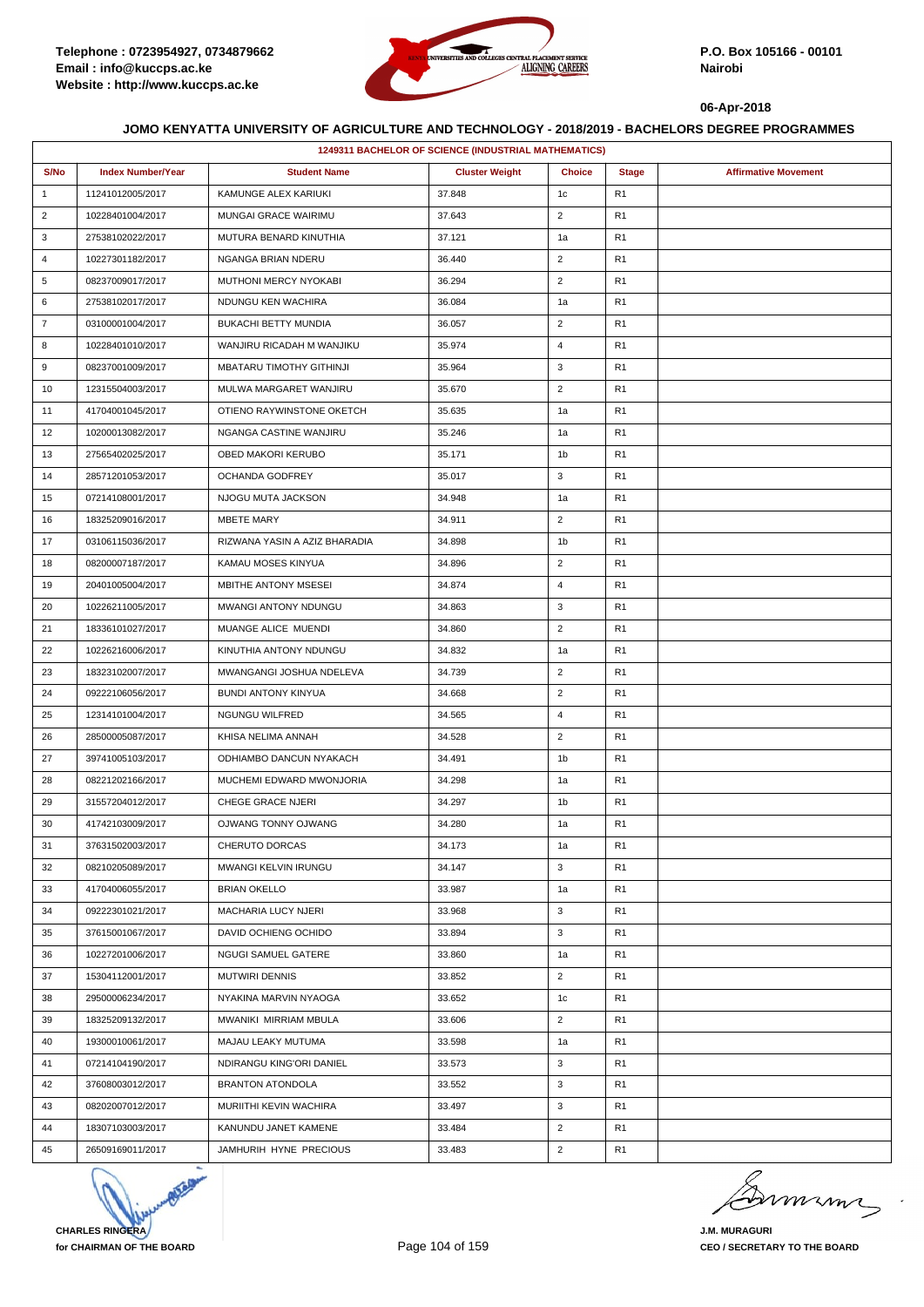

|      | 1249311 BACHELOR OF SCIENCE (INDUSTRIAL MATHEMATICS) |                           |                       |                |                |                             |  |  |  |
|------|------------------------------------------------------|---------------------------|-----------------------|----------------|----------------|-----------------------------|--|--|--|
| S/No | <b>Index Number/Year</b>                             | <b>Student Name</b>       | <b>Cluster Weight</b> | <b>Choice</b>  | <b>Stage</b>   | <b>Affirmative Movement</b> |  |  |  |
| 46   | 33517202011/2017                                     | <b>WEFLYN CHEPKOECH</b>   | 33.397                | 3              | R <sub>1</sub> |                             |  |  |  |
| 47   | 11236101048/2017                                     | MUTHONI ANNIE NJAMBI      | 33.390                | 1a             | R <sub>1</sub> |                             |  |  |  |
| 48   | 42700005151/2017                                     | ORIARO GEORGE SOLOMON     | 33.378                | $\overline{2}$ | R <sub>1</sub> |                             |  |  |  |
| 49   | 10238101023/2017                                     | THIONGO ROSEMARY WANJIRU  | 33.334                | $\overline{2}$ | R <sub>1</sub> |                             |  |  |  |
| 50   | 39713021016/2017                                     | VICTOR OMONDI OKELLO      | 33.288                | 1a             | R <sub>1</sub> |                             |  |  |  |
| 51   | 03106101010/2017                                     | <b>MKONGO AMANI MAVU</b>  | 33.285                | 3              | R1             |                             |  |  |  |
| 52   | 11236113134/2017                                     | MURIITHI ALEX KARANJA     | 33.268                | $\overline{2}$ | R <sub>1</sub> |                             |  |  |  |
| 53   | 40723107001/2017                                     | ANUNDA O CLARENCE         | 33.260                | 1c             | R <sub>1</sub> |                             |  |  |  |
| 54   | 07200009194/2017                                     | NJUGUNA ESTHER WANJIKU    | 33.222                | 1a             | R <sub>1</sub> |                             |  |  |  |
| 55   | 20400004125/2017                                     | OKEYO VIDAL OCHIENG       | 33.218                | 1a             | R <sub>1</sub> |                             |  |  |  |
| 56   | 29500025059/2017                                     | KITUR CHEBET SARAH        | 33.213                | 1a             | R <sub>1</sub> |                             |  |  |  |
| 57   | 40700002253/2017                                     | EKWENY METHUSELAH SETH    | 33.194                | 1b             | R <sub>1</sub> |                             |  |  |  |
| 58   | 18300016051/2017                                     | MAUSA ROSE KANYIVA        | 33.137                | 1c             | R <sub>1</sub> |                             |  |  |  |
| 59   | 10228401007/2017                                     | NDUNGU MAURINE WAMBUI     | 33.074                | 3              | R <sub>1</sub> |                             |  |  |  |
| 60   | 42738101070/2017                                     | ATIENO LOUREEN ADIKA      | 33.035                | $\overline{2}$ | R <sub>1</sub> |                             |  |  |  |
| 61   | 13354202003/2017                                     | MUTUKU JOHN               | 32.997                | 1a             | R <sub>1</sub> |                             |  |  |  |
| 62   | 37617211064/2017                                     | MAKOKHA LUKA              | 32.990                | $\overline{2}$ | R <sub>1</sub> |                             |  |  |  |
| 63   | 07201103004/2017                                     | WANJIRU LILIAN MUKAMI     | 32.984                | $\overline{2}$ | R1             |                             |  |  |  |
| 64   | 12330125002/2017                                     | MUKHWANA DORYNE LAKEL     | 32.946                | 1a             | R <sub>1</sub> |                             |  |  |  |
| 65   | 08200010062/2017                                     | WAITHAKA PAULINE WANJIRU  | 32.889                | 1b             | R <sub>1</sub> |                             |  |  |  |
| 66   | 37615001060/2017                                     | LICHUMA SHIVERENJE KEVIN  | 32.834                | $\overline{4}$ | R <sub>1</sub> |                             |  |  |  |
| 67   | 42726101016/2017                                     | OTIENO RAYMOND ODHIAMBO   | 32.817                | 3              | R <sub>1</sub> |                             |  |  |  |
| 68   | 20406011035/2017                                     | MWONGA JOYCE MUENI        | 32.805                | $\overline{2}$ | R <sub>1</sub> |                             |  |  |  |
| 69   | 08217101051/2017                                     | NJUGUNA ARTHUR MACHARIA   | 32.802                | 3              | R <sub>1</sub> |                             |  |  |  |
| 70   | 08218201012/2017                                     | KARIUKI BRADON MAINA      | 32.671                | $\overline{2}$ | R <sub>1</sub> |                             |  |  |  |
| 71   | 43706115076/2017                                     | ABUGA MATARA REUBEN       | 32.641                | 1a             | R <sub>1</sub> |                             |  |  |  |
| 72   | 15304102058/2017                                     | MBAABU LIZLEY GAKII       | 32.632                | $\overline{2}$ | R1             |                             |  |  |  |
| 73   | 09222206008/2017                                     | <b>MARTIN MUGI NJERI</b>  | 32.522                | $\overline{2}$ | R <sub>1</sub> |                             |  |  |  |
| 74   | 44736101276/2017                                     | OTIENO SYDNEY AMARA       | 32.475                | $\overline{4}$ | R <sub>1</sub> |                             |  |  |  |
| 75   | 11205108006/2017                                     | <b>VIVIAN NJERI</b>       | 32.434                | $\overline{2}$ | R <sub>1</sub> |                             |  |  |  |
| 76   | 11241012024/2017                                     | MBIRA SIMON BRIAN         | 32.410                | 1a             | R <sub>1</sub> |                             |  |  |  |
| 77   | 11236111001/2017                                     | ELIJAH KUNGU              | 32.388                | 3              | R <sub>1</sub> |                             |  |  |  |
| 78   | 18307102052/2017                                     | MATHEKA DERBY MUNINI      | 32.385                | 3              | R <sub>1</sub> |                             |  |  |  |
| 79   | 09200012072/2017                                     | WANJOHI CHRISTOPHER NYAGA | 32.380                | 3              | R1             |                             |  |  |  |
| 80   | 40700002099/2017                                     | ANGIMA MOSETI MORDECAI    | 32.370                | 3              | R1             |                             |  |  |  |
| 81   | 38619202017/2017                                     | CHEJIRA IVAN NARE         | 32.350                | 1a             | R <sub>1</sub> |                             |  |  |  |
| 82   | 10200013151/2017                                     | KARANJA GLORY NYAMBURA    | 32.343                | 3              | R1             |                             |  |  |  |
| 83   | 09222301041/2017                                     | MAINA SUSAN WAMBUI        | 32.343                | $\overline{2}$ | R <sub>1</sub> |                             |  |  |  |
| 84   | 10204102036/2017                                     | NYAMBURA ANN SHIRLEEN     | 32.332                | $\overline{c}$ | R <sub>1</sub> |                             |  |  |  |
| 85   | 11231207010/2017                                     | PETER TURPESIO LERRU      | 32.314                | $\overline{2}$ | R1             |                             |  |  |  |
| 86   | 42726101203/2017                                     | ODUOR PATRICK OTANGO      | 32.254                | $\overline{2}$ | R1             |                             |  |  |  |
| 87   | 39714113008/2017                                     | ADHIAMBO DOMINIC JUDE     | 32.183                | 3              | R <sub>1</sub> |                             |  |  |  |
| 88   | 42721202219/2017                                     | <b>EMMANUEL NGUONO</b>    | 32.146                | $\overline{4}$ | R1             |                             |  |  |  |
| 89   | 10238111089/2017                                     | NJUGUNA KELVIN MUGWE      | 32.140                | $\overline{2}$ | R1             |                             |  |  |  |
| 90   | 31500011048/2017                                     | NDUHIU TERRY WAMBUI       | 32.102                | 4              | R <sub>1</sub> |                             |  |  |  |



Dimimi

**J.M. MURAGURI CEO / SECRETARY TO THE BOARD**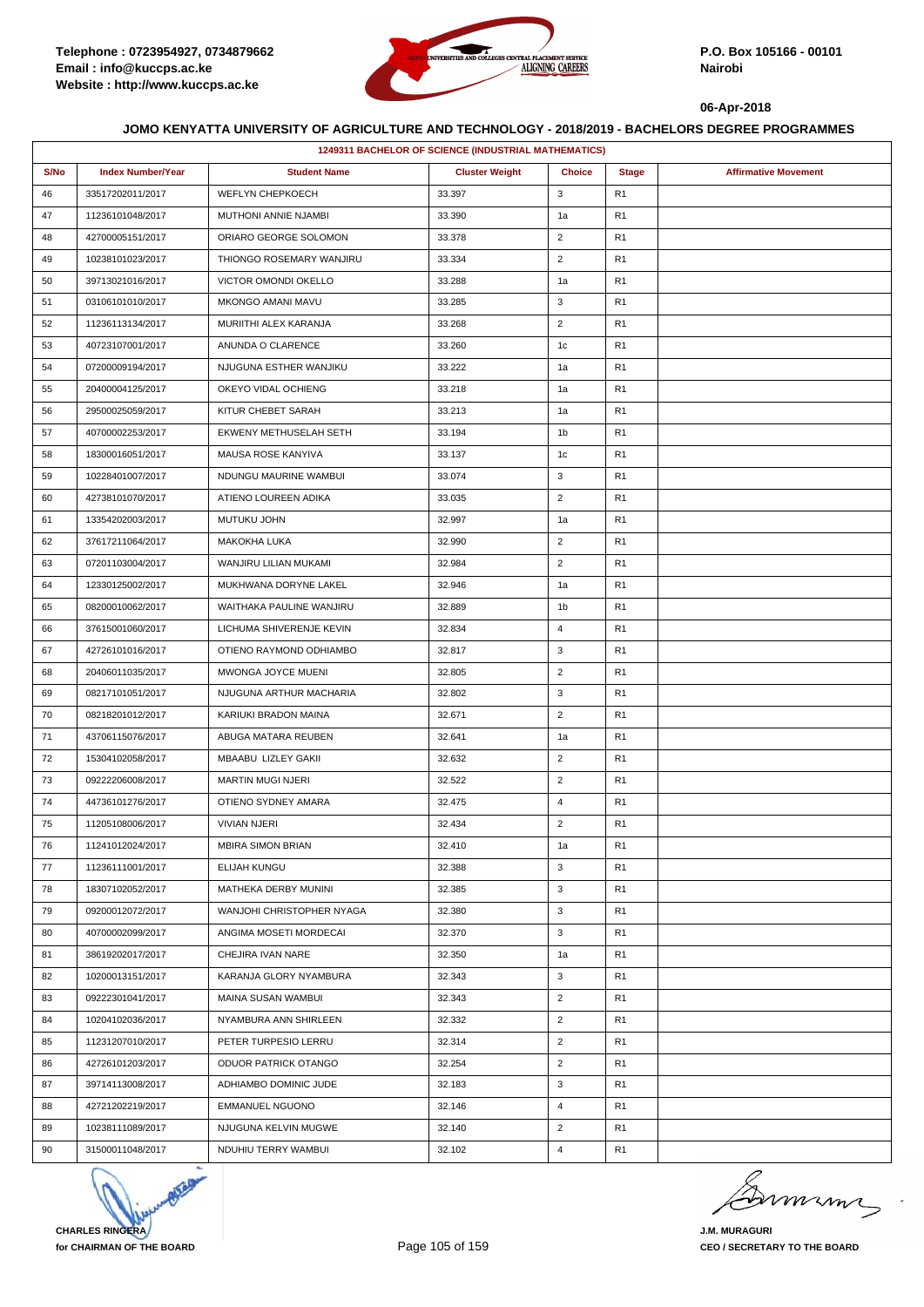

|      |                          |                                                                                | <b>1249311 BACHELOR OF SCIENCE (INDUSTRIAL MATHEMATICS)</b> |                |                |                                                |
|------|--------------------------|--------------------------------------------------------------------------------|-------------------------------------------------------------|----------------|----------------|------------------------------------------------|
| S/No | <b>Index Number/Year</b> | <b>Student Name</b>                                                            | <b>Cluster Weight</b>                                       | <b>Choice</b>  | <b>Stage</b>   | <b>Affirmative Movement</b>                    |
| 91   | 29500025032/2017         | MERCY JEPKOECH BIWOTT                                                          | 32.094                                                      | 3              | R <sub>1</sub> |                                                |
| 92   | 08237004066/2017         | <b>MWANGI LEWIS WACHIRA</b>                                                    | 32.036                                                      | $\overline{4}$ | R <sub>1</sub> |                                                |
| 93   | 40700002193/2017         | <b>OBARE OGERO BREEN</b>                                                       | 32.001                                                      | 3              | R <sub>1</sub> |                                                |
| 94   | 08217215001/2017         | WANJIKU CARLOS MAINA                                                           | 32.001                                                      | 1 <sub>b</sub> | R <sub>1</sub> |                                                |
| 95   | 12345501005/2017         | MUSYOKA ANTONY MUTUA                                                           | 31.990                                                      | 3              | R <sub>1</sub> |                                                |
| 96   | 08237012065/2017         | NDICHU JOY NJERI                                                               | 31.971                                                      | $\overline{4}$ | R <sub>1</sub> |                                                |
| 97   | 11232101008/2017         | KIARIE IRENE WAITHERA                                                          | 31.961                                                      | 2              | R <sub>1</sub> |                                                |
| 98   | 15334211001/2017         | MUTUMA KELVIN                                                                  | 31.871                                                      | 1a             | R <sub>1</sub> |                                                |
| 99   | 27500008102/2017         | <b>MUTAI BLAIR KIPROTICH</b>                                                   | 31.868                                                      | 3              | R <sub>1</sub> |                                                |
| 100  | 27537301176/2017         | THUKU LILIAN WANJIKU                                                           | 31.735                                                      | 3              | R <sub>1</sub> |                                                |
| 101  | 01101201018/2017         | MWANIKI HAGGAI KISHAWI                                                         | 30.531                                                      | $\overline{2}$ | CA             | ASAL Affirmative: Moved from 1b R2:1229539 MSU |
|      |                          | APPROVED 1249311 BACHELOR OF SCIENCE (INDUSTRIAL MATHEMATICS) 101 CANDIDATE(S) |                                                             |                |                |                                                |



mmmn

**J.M. MURAGURI CEO / SECRETARY TO THE BOARD**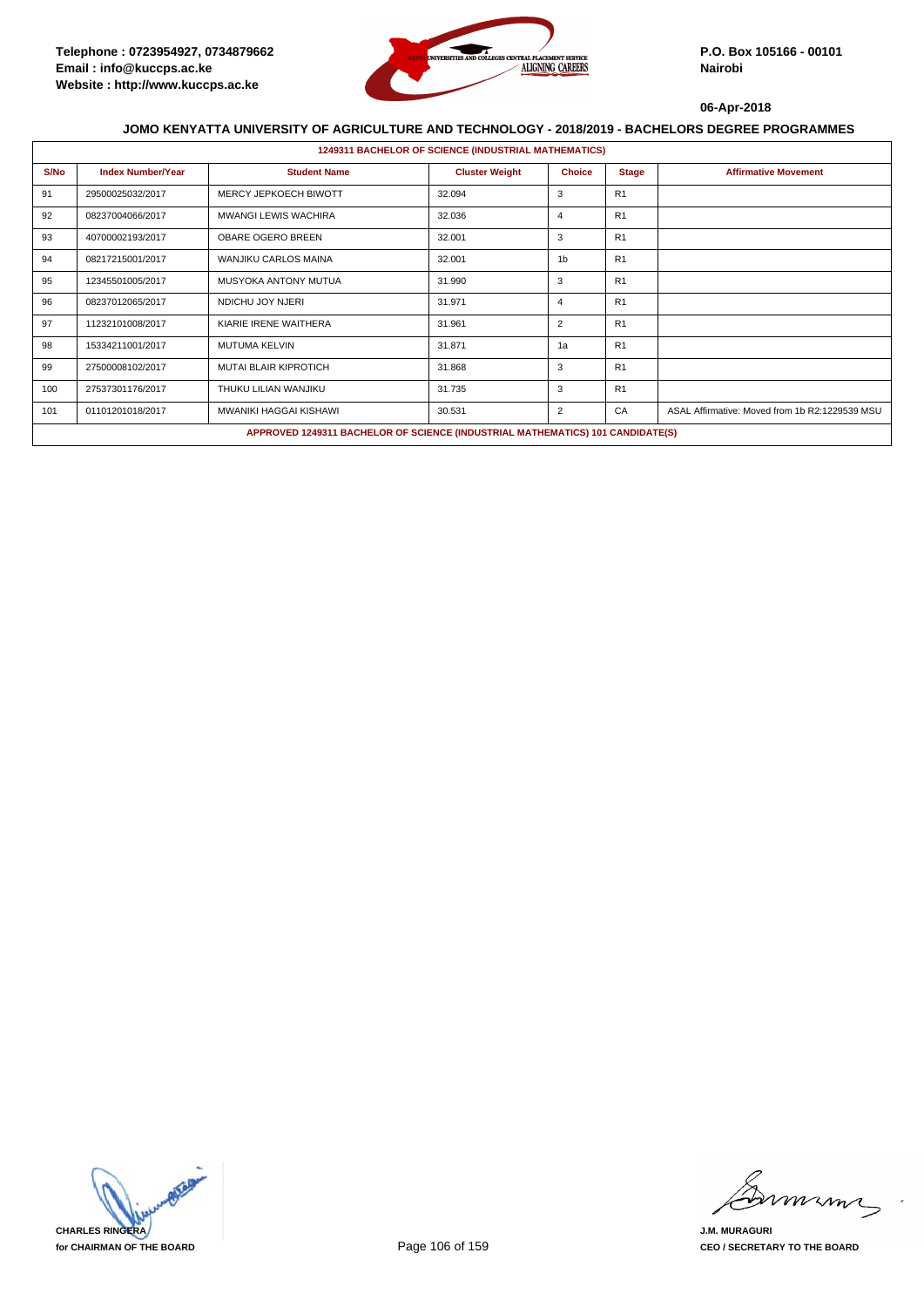

|                | <b>1249327 BACHELOR OF PROJECT PLANNING AND MANAGEMENT</b> |                               |                       |                |                |                             |  |  |
|----------------|------------------------------------------------------------|-------------------------------|-----------------------|----------------|----------------|-----------------------------|--|--|
| S/No           | <b>Index Number/Year</b>                                   | <b>Student Name</b>           | <b>Cluster Weight</b> | <b>Choice</b>  | <b>Stage</b>   | <b>Affirmative Movement</b> |  |  |
| $\mathbf{1}$   | 36600002034/2017                                           | APONDI MEAVE AKINYI           | 40.049                | $\overline{2}$ | R1             |                             |  |  |
| $\overline{2}$ | 11200004060/2017                                           | <b>IRUNGU SHEILA MURUGI</b>   | 39.567                | 1a             | R1             |                             |  |  |
| 3              | 20400006134/2017                                           | WAWERU WANGUI CINDY           | 38.311                | 3              | R <sub>1</sub> |                             |  |  |
| 4              | 03106120007/2017                                           | IDDI SALIM MOHAMED ALI        | 38.200                | $\overline{2}$ | R1             |                             |  |  |
| 5              | 10200013100/2017                                           | GICHAIYA EVELYNE WAMBUI       | 37.761                | 1a             | R <sub>1</sub> |                             |  |  |
| 6              | 14303101027/2017                                           | MWIRABUA NICHOLAS MUNYUA      | 37.551                | 1a             | R <sub>1</sub> |                             |  |  |
| $\overline{7}$ | 01101101011/2017                                           | DEDE ONYANGO KEVIN            | 37.546                | $\overline{2}$ | R1             |                             |  |  |
| 8              | 28500005123/2017                                           | MILLY CHEBET KIRUI            | 37.349                | $\overline{2}$ | R1             |                             |  |  |
| 9              | 07200009062/2017                                           | KIMANI MERCY WANJIRU          | 37.298                | 3              | R <sub>1</sub> |                             |  |  |
| 10             | 19300004067/2017                                           | REBECCA VARL MORAA            | 37.002                | 1a             | R1             |                             |  |  |
| 11             | 40700002060/2017                                           | ABERE CLINTON NYAIGOTI        | 36.934                | 3              | R <sub>1</sub> |                             |  |  |
| 12             | 42738101109/2017                                           | ATIENO BERYL ADHIAMBO         | 36.918                | 1a             | R <sub>1</sub> |                             |  |  |
| 13             | 20400009051/2017                                           | NGURE MAGDALINE WANJIKU       | 36.876                | $\overline{2}$ | R1             |                             |  |  |
| 14             | 08200010067/2017                                           | KINARO JOAN WAMBUI            | 36.824                | $\mathsf 3$    | R1             |                             |  |  |
| 15             | 41704001052/2017                                           | OWUOR DENIS OCHIENG           | 36.758                | $\overline{2}$ | R <sub>1</sub> |                             |  |  |
| 16             | 27500008058/2017                                           | GATUAMBUI ANDREWBRIAN KIBUIYA | 36.728                | $\overline{2}$ | R1             |                             |  |  |
| 17             | 20400003244/2017                                           | NGETHE CLAUDIA WANJIRU        | 36.612                | 4              | R <sub>1</sub> |                             |  |  |
| 18             | 08237012075/2017                                           | WAWERU GRACE NJOKI            | 36.554                | $\overline{4}$ | R <sub>1</sub> |                             |  |  |
| 19             | 27500009099/2017                                           | NGATIA SUSAN WAMBUI           | 36.351                | 1a             | R1             |                             |  |  |
| 20             | 07209102002/2017                                           | MACHAGWA LEAH WATETU          | 36.302                | $\overline{2}$ | R <sub>1</sub> |                             |  |  |
| 21             | 15304102025/2017                                           | NYAGA MUTHONI EVAH            | 36.169                | 1a             | R <sub>1</sub> |                             |  |  |
| 22             | 11200005248/2017                                           | OMBAKHO FLORAH MASAKHWE       | 36.152                | $\overline{4}$ | R1             |                             |  |  |
| 23             | 08237005002/2017                                           | NJATA BRIAN NJAU              | 35.746                | $\overline{2}$ | R <sub>1</sub> |                             |  |  |
| 24             | 11241012017/2017                                           | MWANIKI JOE KUNIARA           | 35.650                | 3              | R <sub>1</sub> |                             |  |  |
| 25             | 42712102011/2017                                           | AKETCH HELGA RIES AKINYI      | 35.548                | $\overline{2}$ | R1             |                             |  |  |
| 26             | 22526101005/2017                                           | WINNIE KADOKE KUWOM           | 35.540                | 1a             | R <sub>1</sub> |                             |  |  |
| 27             | 10227301147/2017                                           | ANAMPIU KEVIN KITHINJI        | 35.457                | $\overline{2}$ | R <sub>1</sub> |                             |  |  |
| 28             | 18346102030/2017                                           | MAINGI VALENTINE MUTINDI      | 35.401                | 1a             | R1             |                             |  |  |
| 29             | 10238105059/2017                                           | KIMANI KELVIN MWANGI          | 35.345                | 1a             | R <sub>1</sub> |                             |  |  |
| 30             | 03121101066/2017                                           | <b>JAZILLAH BWIKA</b>         | 35.291                | 1a             | R <sub>1</sub> |                             |  |  |
| 31             | 11200001223/2017                                           | MURUNYU ELIJAH KARUMBA        | 35.269                | $\overline{2}$ | R1             |                             |  |  |
| 32             | 27500008175/2017                                           | KIVAYIRU SIDNEY HYUGA         | 35.009                | $\overline{2}$ | R <sub>1</sub> |                             |  |  |
| 33             | 11240107001/2017                                           | NJUGUNA MARYANN WANGARI       | 34.913                | $\overline{2}$ | R1             |                             |  |  |
| 34             | 15304102024/2017                                           | MWENDWA EMILY KABARUA         | 34.867                | 1a             | R1             |                             |  |  |
| 35             | 27500002040/2017                                           | KIPNGETICH JONATHAN KOECH     | 34.840                | $\overline{2}$ | R <sub>1</sub> |                             |  |  |
| 36             | 10238101022/2017                                           | WANGUI D HINGA                | 34.833                | 1a             | R <sub>1</sub> |                             |  |  |
| 37             | 07200009154/2017                                           | <b>MWANGI WAIRIMU GRACE</b>   | 34.767                | 1a             | R1             |                             |  |  |
| 38             | 20400008086/2017                                           | MBOGO KELDIN MURITHI          | 34.760                | $\overline{4}$ | R <sub>1</sub> |                             |  |  |
| 39             | 11200004170/2017                                           | KAMAU EDNA ALICE NDUTA        | 34.743                | 3              | R <sub>1</sub> |                             |  |  |
| 40             | 07200009037/2017                                           | MWANGI GLADYS WAGITHI         | 34.731                | $\overline{2}$ | R1             |                             |  |  |
| 41             | 13302103026/2017                                           | ATEKU ISAURA OWENDI           | 34.713                | $\overline{2}$ | R <sub>1</sub> |                             |  |  |
| 42             | 27500009188/2017                                           | TOTONA SHARON SENETO          | 34.672                | 1b             | R <sub>1</sub> |                             |  |  |
| 43             | 10234411086/2017                                           | MBURU DENNIS MURIMI           | 34.661                | $\overline{2}$ | R1             |                             |  |  |
| 44             | 20400004075/2017                                           | AMIMO BRIAN BEN AKATSA        | 34.647                | $\overline{4}$ | R <sub>1</sub> |                             |  |  |
| 45             | 42700005303/2017                                           | AYUMAH DALTON MOSE            | 34.574                | $\overline{4}$ | R <sub>1</sub> |                             |  |  |



Dimimi

**J.M. MURAGURI CEO / SECRETARY TO THE BOARD**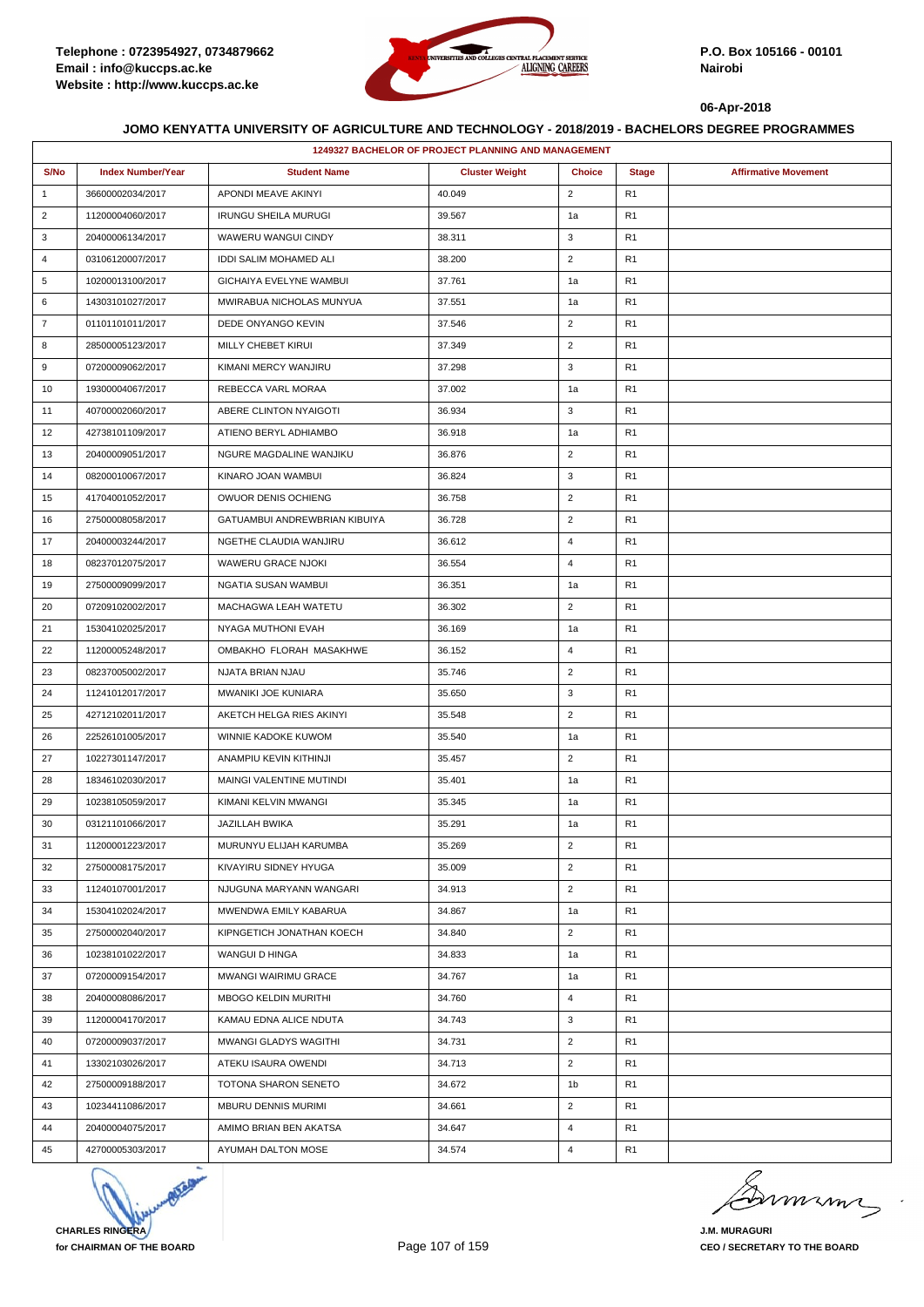

| S/No<br><b>Index Number/Year</b><br><b>Student Name</b><br><b>Cluster Weight</b><br><b>Choice</b><br><b>Stage</b><br><b>Affirmative Movement</b><br>34.526<br>$\overline{4}$<br>46<br>20400006174/2017<br>HAMDI ABDIKADIR MAALIM<br>R1<br>47<br>09222301057/2017<br>RUIRU PRISCILLA WANGARE<br>34.515<br>1a<br>R1<br>$\overline{2}$<br>20400006203/2017<br>R <sub>1</sub><br>48<br>LIZ WAMBUI MUNYIRI<br>34.497<br>49<br>08237012076/2017<br>THUKU FLORENCE NUNGA<br>34.469<br>1a<br>R1<br>50<br>09203413006/2017<br>LEWIS MBOGO KATHIGO<br>34.427<br>1a<br>R1<br>R <sub>1</sub><br>51<br>11200002307/2017<br>RERIMOI JEROTICH FAITH<br>34.422<br>1a<br>52<br>KINYANJUI MARGARET MUTHONI<br>34.387<br>R1<br>27537301052/2017<br>1a<br>53<br>41704001140/2017<br>HOLLYSTONE JOSS OBONYO<br>34.365<br>1a<br>R1<br>34.355<br>$\overline{4}$<br>54<br>19300004068/2017<br>MULINGE ANNE KALUKI<br>R1<br>55<br>27538208027/2017<br>AHMED IBRAHIM DAKANE<br>34.330<br>R1<br>1a<br>$\overline{2}$<br>R <sub>1</sub><br>56<br>28522509014/2017<br>DORINE CHEBET<br>34.300<br>57<br>MWONGELI MESHACK MUEMA<br>34.250<br>R <sub>1</sub><br>18347501140/2017<br>1a<br>3<br>20410002025/2017<br><b>MANGI BONIFACE MACHILA</b><br>34.215<br>R1<br>58<br>$\overline{2}$<br>59<br>15300002110/2017<br>MUNYAO MARK MUTHAMA<br>34.204<br>R1<br>$\overline{2}$<br>R <sub>1</sub><br>60<br>14303104018/2017<br>KARANJA CYNTHIA WAIRIMU<br>34.137<br>61<br>42738101042/2017<br>OLUM NATALIE JUNE<br>34.118<br>1a<br>R1<br>R <sub>1</sub><br>62<br>26578001010/2017<br><b>IRUNGU JANE WANJIKU</b><br>34.100<br>1a<br>34.084<br>R <sub>1</sub><br>63<br>18324205001/2017<br>JEREMIAH STEPHEN MWENDWA<br>1a<br>11200002246/2017<br>MURIITHI TRIZA MWENDWA<br>34.077<br>1a<br>R1<br>64<br>3<br>R <sub>1</sub><br>65<br>20410002021/2017<br>AMUDAVI NEVILLE ADALO<br>34.063<br>34.005<br>R <sub>1</sub><br>66<br>15304219006/2017<br>SAID FATUMA MOHAMMED<br>1a<br>ODIMA PHOZEE WINTER<br>67<br>41700004132/2017<br>33.996<br>R1<br>1a<br>R <sub>1</sub><br>68<br>26509111008/2017<br>ROSECAREN WANGOI NJOKI<br>33.968<br>1a<br>33.966<br>$\overline{4}$<br>R <sub>1</sub><br>69<br>08200010104/2017<br>WAITHAKA FIONA WANGECI<br>70<br>11236101043/2017<br>MBUGUA ANITA WAMBUI<br>33.937<br>1a<br>R1<br>33.913<br>R <sub>1</sub><br>71<br>41700004093/2017<br>ANASTACIA CHEMTAI<br>1a<br>72<br>33.899<br>R <sub>1</sub><br>10208201019/2017<br>MUIRURI JACKLINE MUTHONI<br>1a<br><b>OWIRO CHRISTINE</b><br>$\overline{2}$<br>73<br>26500001194/2017<br>33.899<br>R1<br>MARANYA ROSELYN KAJUJU<br>33.882<br>$\overline{2}$<br>R <sub>1</sub><br>74<br>27552048006/2017<br>MAINA JEPTUM MILDRED<br>R <sub>1</sub><br>75<br>11200004179/2017<br>33.877<br>1a<br>76<br>33.874<br>R1<br>37616007057/2017<br><b>NJOKI SHERELLE</b><br>1a<br>3<br>77<br>KAWIRA EDNA<br>33.851<br>R <sub>1</sub><br>11200004136/2017<br>$\overline{2}$<br>33.833<br>R <sub>1</sub><br>78<br>10238111001/2017<br>WAITHAKA ESTHER WANJIRU<br>79<br>11200004046/2017<br><b>FARAH AISHA YUSUF</b><br>33.746<br>1a<br>R1<br>80<br>33.694<br>$\overline{4}$<br>R <sub>1</sub><br>10234411001/2017<br>KARIRI CAROLINE WANENE<br>$\overline{2}$<br>R <sub>1</sub><br>81<br>11200006258/2017<br>NAKATE SHANICE LUKAMIKA<br>33.666<br>82<br>34559212019/2017<br>LUSENO JOANNA ATETWE<br>33.621<br>R1<br>1a<br>83<br>18307102040/2017<br>33.589<br>R <sub>1</sub><br>KABWERE FLORENCE MUTHINI<br>1a<br>R <sub>1</sub><br>84<br>12316101007/2017<br>WAMBUA ELIJAH NZIOKI<br>33.550<br>1a<br>85<br>36612201011/2017<br>KHAEMBA MASINDE KENNEDY<br>33.484<br>R1<br>1a<br>MUNYOROKU ANASTACIA WANGUI<br>33.479<br>R <sub>1</sub><br>86<br>08237009031/2017<br>1a<br>87<br>24500022145/2017<br><b>KIBIWOT KEVIN</b><br>33.469<br>1a<br>R1<br>$\overline{2}$<br>88<br>18325209052/2017<br>MUSYOKA RUTH MUSENGYA<br>33.415<br>R1<br>OMBUNA ELSIE BOYANI<br>33.408<br>$\overline{2}$<br>R <sub>1</sub><br>89<br>11200004129/2017<br>MUNGAI ANN WAMAITHA<br>33.401<br>$\overline{2}$<br>R <sub>1</sub><br>90<br>11205201018/2017 | <b>1249327 BACHELOR OF PROJECT PLANNING AND MANAGEMENT</b> |  |  |  |  |  |  |  |
|-------------------------------------------------------------------------------------------------------------------------------------------------------------------------------------------------------------------------------------------------------------------------------------------------------------------------------------------------------------------------------------------------------------------------------------------------------------------------------------------------------------------------------------------------------------------------------------------------------------------------------------------------------------------------------------------------------------------------------------------------------------------------------------------------------------------------------------------------------------------------------------------------------------------------------------------------------------------------------------------------------------------------------------------------------------------------------------------------------------------------------------------------------------------------------------------------------------------------------------------------------------------------------------------------------------------------------------------------------------------------------------------------------------------------------------------------------------------------------------------------------------------------------------------------------------------------------------------------------------------------------------------------------------------------------------------------------------------------------------------------------------------------------------------------------------------------------------------------------------------------------------------------------------------------------------------------------------------------------------------------------------------------------------------------------------------------------------------------------------------------------------------------------------------------------------------------------------------------------------------------------------------------------------------------------------------------------------------------------------------------------------------------------------------------------------------------------------------------------------------------------------------------------------------------------------------------------------------------------------------------------------------------------------------------------------------------------------------------------------------------------------------------------------------------------------------------------------------------------------------------------------------------------------------------------------------------------------------------------------------------------------------------------------------------------------------------------------------------------------------------------------------------------------------------------------------------------------------------------------------------------------------------------------------------------------------------------------------------------------------------------------------------------------------------------------------------------------------------------------------------------------------------------------------------------------------------------------------------------------------------------------------------------------------------------------------------------------------------------------------------------------------------------------------------------------------------------------------------------------------------------------------------------------------------------------------------------------------------------------------------------------------------------------------------------------|------------------------------------------------------------|--|--|--|--|--|--|--|
|                                                                                                                                                                                                                                                                                                                                                                                                                                                                                                                                                                                                                                                                                                                                                                                                                                                                                                                                                                                                                                                                                                                                                                                                                                                                                                                                                                                                                                                                                                                                                                                                                                                                                                                                                                                                                                                                                                                                                                                                                                                                                                                                                                                                                                                                                                                                                                                                                                                                                                                                                                                                                                                                                                                                                                                                                                                                                                                                                                                                                                                                                                                                                                                                                                                                                                                                                                                                                                                                                                                                                                                                                                                                                                                                                                                                                                                                                                                                                                                                                                                             |                                                            |  |  |  |  |  |  |  |
|                                                                                                                                                                                                                                                                                                                                                                                                                                                                                                                                                                                                                                                                                                                                                                                                                                                                                                                                                                                                                                                                                                                                                                                                                                                                                                                                                                                                                                                                                                                                                                                                                                                                                                                                                                                                                                                                                                                                                                                                                                                                                                                                                                                                                                                                                                                                                                                                                                                                                                                                                                                                                                                                                                                                                                                                                                                                                                                                                                                                                                                                                                                                                                                                                                                                                                                                                                                                                                                                                                                                                                                                                                                                                                                                                                                                                                                                                                                                                                                                                                                             |                                                            |  |  |  |  |  |  |  |
|                                                                                                                                                                                                                                                                                                                                                                                                                                                                                                                                                                                                                                                                                                                                                                                                                                                                                                                                                                                                                                                                                                                                                                                                                                                                                                                                                                                                                                                                                                                                                                                                                                                                                                                                                                                                                                                                                                                                                                                                                                                                                                                                                                                                                                                                                                                                                                                                                                                                                                                                                                                                                                                                                                                                                                                                                                                                                                                                                                                                                                                                                                                                                                                                                                                                                                                                                                                                                                                                                                                                                                                                                                                                                                                                                                                                                                                                                                                                                                                                                                                             |                                                            |  |  |  |  |  |  |  |
|                                                                                                                                                                                                                                                                                                                                                                                                                                                                                                                                                                                                                                                                                                                                                                                                                                                                                                                                                                                                                                                                                                                                                                                                                                                                                                                                                                                                                                                                                                                                                                                                                                                                                                                                                                                                                                                                                                                                                                                                                                                                                                                                                                                                                                                                                                                                                                                                                                                                                                                                                                                                                                                                                                                                                                                                                                                                                                                                                                                                                                                                                                                                                                                                                                                                                                                                                                                                                                                                                                                                                                                                                                                                                                                                                                                                                                                                                                                                                                                                                                                             |                                                            |  |  |  |  |  |  |  |
|                                                                                                                                                                                                                                                                                                                                                                                                                                                                                                                                                                                                                                                                                                                                                                                                                                                                                                                                                                                                                                                                                                                                                                                                                                                                                                                                                                                                                                                                                                                                                                                                                                                                                                                                                                                                                                                                                                                                                                                                                                                                                                                                                                                                                                                                                                                                                                                                                                                                                                                                                                                                                                                                                                                                                                                                                                                                                                                                                                                                                                                                                                                                                                                                                                                                                                                                                                                                                                                                                                                                                                                                                                                                                                                                                                                                                                                                                                                                                                                                                                                             |                                                            |  |  |  |  |  |  |  |
|                                                                                                                                                                                                                                                                                                                                                                                                                                                                                                                                                                                                                                                                                                                                                                                                                                                                                                                                                                                                                                                                                                                                                                                                                                                                                                                                                                                                                                                                                                                                                                                                                                                                                                                                                                                                                                                                                                                                                                                                                                                                                                                                                                                                                                                                                                                                                                                                                                                                                                                                                                                                                                                                                                                                                                                                                                                                                                                                                                                                                                                                                                                                                                                                                                                                                                                                                                                                                                                                                                                                                                                                                                                                                                                                                                                                                                                                                                                                                                                                                                                             |                                                            |  |  |  |  |  |  |  |
|                                                                                                                                                                                                                                                                                                                                                                                                                                                                                                                                                                                                                                                                                                                                                                                                                                                                                                                                                                                                                                                                                                                                                                                                                                                                                                                                                                                                                                                                                                                                                                                                                                                                                                                                                                                                                                                                                                                                                                                                                                                                                                                                                                                                                                                                                                                                                                                                                                                                                                                                                                                                                                                                                                                                                                                                                                                                                                                                                                                                                                                                                                                                                                                                                                                                                                                                                                                                                                                                                                                                                                                                                                                                                                                                                                                                                                                                                                                                                                                                                                                             |                                                            |  |  |  |  |  |  |  |
|                                                                                                                                                                                                                                                                                                                                                                                                                                                                                                                                                                                                                                                                                                                                                                                                                                                                                                                                                                                                                                                                                                                                                                                                                                                                                                                                                                                                                                                                                                                                                                                                                                                                                                                                                                                                                                                                                                                                                                                                                                                                                                                                                                                                                                                                                                                                                                                                                                                                                                                                                                                                                                                                                                                                                                                                                                                                                                                                                                                                                                                                                                                                                                                                                                                                                                                                                                                                                                                                                                                                                                                                                                                                                                                                                                                                                                                                                                                                                                                                                                                             |                                                            |  |  |  |  |  |  |  |
|                                                                                                                                                                                                                                                                                                                                                                                                                                                                                                                                                                                                                                                                                                                                                                                                                                                                                                                                                                                                                                                                                                                                                                                                                                                                                                                                                                                                                                                                                                                                                                                                                                                                                                                                                                                                                                                                                                                                                                                                                                                                                                                                                                                                                                                                                                                                                                                                                                                                                                                                                                                                                                                                                                                                                                                                                                                                                                                                                                                                                                                                                                                                                                                                                                                                                                                                                                                                                                                                                                                                                                                                                                                                                                                                                                                                                                                                                                                                                                                                                                                             |                                                            |  |  |  |  |  |  |  |
|                                                                                                                                                                                                                                                                                                                                                                                                                                                                                                                                                                                                                                                                                                                                                                                                                                                                                                                                                                                                                                                                                                                                                                                                                                                                                                                                                                                                                                                                                                                                                                                                                                                                                                                                                                                                                                                                                                                                                                                                                                                                                                                                                                                                                                                                                                                                                                                                                                                                                                                                                                                                                                                                                                                                                                                                                                                                                                                                                                                                                                                                                                                                                                                                                                                                                                                                                                                                                                                                                                                                                                                                                                                                                                                                                                                                                                                                                                                                                                                                                                                             |                                                            |  |  |  |  |  |  |  |
|                                                                                                                                                                                                                                                                                                                                                                                                                                                                                                                                                                                                                                                                                                                                                                                                                                                                                                                                                                                                                                                                                                                                                                                                                                                                                                                                                                                                                                                                                                                                                                                                                                                                                                                                                                                                                                                                                                                                                                                                                                                                                                                                                                                                                                                                                                                                                                                                                                                                                                                                                                                                                                                                                                                                                                                                                                                                                                                                                                                                                                                                                                                                                                                                                                                                                                                                                                                                                                                                                                                                                                                                                                                                                                                                                                                                                                                                                                                                                                                                                                                             |                                                            |  |  |  |  |  |  |  |
|                                                                                                                                                                                                                                                                                                                                                                                                                                                                                                                                                                                                                                                                                                                                                                                                                                                                                                                                                                                                                                                                                                                                                                                                                                                                                                                                                                                                                                                                                                                                                                                                                                                                                                                                                                                                                                                                                                                                                                                                                                                                                                                                                                                                                                                                                                                                                                                                                                                                                                                                                                                                                                                                                                                                                                                                                                                                                                                                                                                                                                                                                                                                                                                                                                                                                                                                                                                                                                                                                                                                                                                                                                                                                                                                                                                                                                                                                                                                                                                                                                                             |                                                            |  |  |  |  |  |  |  |
|                                                                                                                                                                                                                                                                                                                                                                                                                                                                                                                                                                                                                                                                                                                                                                                                                                                                                                                                                                                                                                                                                                                                                                                                                                                                                                                                                                                                                                                                                                                                                                                                                                                                                                                                                                                                                                                                                                                                                                                                                                                                                                                                                                                                                                                                                                                                                                                                                                                                                                                                                                                                                                                                                                                                                                                                                                                                                                                                                                                                                                                                                                                                                                                                                                                                                                                                                                                                                                                                                                                                                                                                                                                                                                                                                                                                                                                                                                                                                                                                                                                             |                                                            |  |  |  |  |  |  |  |
|                                                                                                                                                                                                                                                                                                                                                                                                                                                                                                                                                                                                                                                                                                                                                                                                                                                                                                                                                                                                                                                                                                                                                                                                                                                                                                                                                                                                                                                                                                                                                                                                                                                                                                                                                                                                                                                                                                                                                                                                                                                                                                                                                                                                                                                                                                                                                                                                                                                                                                                                                                                                                                                                                                                                                                                                                                                                                                                                                                                                                                                                                                                                                                                                                                                                                                                                                                                                                                                                                                                                                                                                                                                                                                                                                                                                                                                                                                                                                                                                                                                             |                                                            |  |  |  |  |  |  |  |
|                                                                                                                                                                                                                                                                                                                                                                                                                                                                                                                                                                                                                                                                                                                                                                                                                                                                                                                                                                                                                                                                                                                                                                                                                                                                                                                                                                                                                                                                                                                                                                                                                                                                                                                                                                                                                                                                                                                                                                                                                                                                                                                                                                                                                                                                                                                                                                                                                                                                                                                                                                                                                                                                                                                                                                                                                                                                                                                                                                                                                                                                                                                                                                                                                                                                                                                                                                                                                                                                                                                                                                                                                                                                                                                                                                                                                                                                                                                                                                                                                                                             |                                                            |  |  |  |  |  |  |  |
|                                                                                                                                                                                                                                                                                                                                                                                                                                                                                                                                                                                                                                                                                                                                                                                                                                                                                                                                                                                                                                                                                                                                                                                                                                                                                                                                                                                                                                                                                                                                                                                                                                                                                                                                                                                                                                                                                                                                                                                                                                                                                                                                                                                                                                                                                                                                                                                                                                                                                                                                                                                                                                                                                                                                                                                                                                                                                                                                                                                                                                                                                                                                                                                                                                                                                                                                                                                                                                                                                                                                                                                                                                                                                                                                                                                                                                                                                                                                                                                                                                                             |                                                            |  |  |  |  |  |  |  |
|                                                                                                                                                                                                                                                                                                                                                                                                                                                                                                                                                                                                                                                                                                                                                                                                                                                                                                                                                                                                                                                                                                                                                                                                                                                                                                                                                                                                                                                                                                                                                                                                                                                                                                                                                                                                                                                                                                                                                                                                                                                                                                                                                                                                                                                                                                                                                                                                                                                                                                                                                                                                                                                                                                                                                                                                                                                                                                                                                                                                                                                                                                                                                                                                                                                                                                                                                                                                                                                                                                                                                                                                                                                                                                                                                                                                                                                                                                                                                                                                                                                             |                                                            |  |  |  |  |  |  |  |
|                                                                                                                                                                                                                                                                                                                                                                                                                                                                                                                                                                                                                                                                                                                                                                                                                                                                                                                                                                                                                                                                                                                                                                                                                                                                                                                                                                                                                                                                                                                                                                                                                                                                                                                                                                                                                                                                                                                                                                                                                                                                                                                                                                                                                                                                                                                                                                                                                                                                                                                                                                                                                                                                                                                                                                                                                                                                                                                                                                                                                                                                                                                                                                                                                                                                                                                                                                                                                                                                                                                                                                                                                                                                                                                                                                                                                                                                                                                                                                                                                                                             |                                                            |  |  |  |  |  |  |  |
|                                                                                                                                                                                                                                                                                                                                                                                                                                                                                                                                                                                                                                                                                                                                                                                                                                                                                                                                                                                                                                                                                                                                                                                                                                                                                                                                                                                                                                                                                                                                                                                                                                                                                                                                                                                                                                                                                                                                                                                                                                                                                                                                                                                                                                                                                                                                                                                                                                                                                                                                                                                                                                                                                                                                                                                                                                                                                                                                                                                                                                                                                                                                                                                                                                                                                                                                                                                                                                                                                                                                                                                                                                                                                                                                                                                                                                                                                                                                                                                                                                                             |                                                            |  |  |  |  |  |  |  |
|                                                                                                                                                                                                                                                                                                                                                                                                                                                                                                                                                                                                                                                                                                                                                                                                                                                                                                                                                                                                                                                                                                                                                                                                                                                                                                                                                                                                                                                                                                                                                                                                                                                                                                                                                                                                                                                                                                                                                                                                                                                                                                                                                                                                                                                                                                                                                                                                                                                                                                                                                                                                                                                                                                                                                                                                                                                                                                                                                                                                                                                                                                                                                                                                                                                                                                                                                                                                                                                                                                                                                                                                                                                                                                                                                                                                                                                                                                                                                                                                                                                             |                                                            |  |  |  |  |  |  |  |
|                                                                                                                                                                                                                                                                                                                                                                                                                                                                                                                                                                                                                                                                                                                                                                                                                                                                                                                                                                                                                                                                                                                                                                                                                                                                                                                                                                                                                                                                                                                                                                                                                                                                                                                                                                                                                                                                                                                                                                                                                                                                                                                                                                                                                                                                                                                                                                                                                                                                                                                                                                                                                                                                                                                                                                                                                                                                                                                                                                                                                                                                                                                                                                                                                                                                                                                                                                                                                                                                                                                                                                                                                                                                                                                                                                                                                                                                                                                                                                                                                                                             |                                                            |  |  |  |  |  |  |  |
|                                                                                                                                                                                                                                                                                                                                                                                                                                                                                                                                                                                                                                                                                                                                                                                                                                                                                                                                                                                                                                                                                                                                                                                                                                                                                                                                                                                                                                                                                                                                                                                                                                                                                                                                                                                                                                                                                                                                                                                                                                                                                                                                                                                                                                                                                                                                                                                                                                                                                                                                                                                                                                                                                                                                                                                                                                                                                                                                                                                                                                                                                                                                                                                                                                                                                                                                                                                                                                                                                                                                                                                                                                                                                                                                                                                                                                                                                                                                                                                                                                                             |                                                            |  |  |  |  |  |  |  |
|                                                                                                                                                                                                                                                                                                                                                                                                                                                                                                                                                                                                                                                                                                                                                                                                                                                                                                                                                                                                                                                                                                                                                                                                                                                                                                                                                                                                                                                                                                                                                                                                                                                                                                                                                                                                                                                                                                                                                                                                                                                                                                                                                                                                                                                                                                                                                                                                                                                                                                                                                                                                                                                                                                                                                                                                                                                                                                                                                                                                                                                                                                                                                                                                                                                                                                                                                                                                                                                                                                                                                                                                                                                                                                                                                                                                                                                                                                                                                                                                                                                             |                                                            |  |  |  |  |  |  |  |
|                                                                                                                                                                                                                                                                                                                                                                                                                                                                                                                                                                                                                                                                                                                                                                                                                                                                                                                                                                                                                                                                                                                                                                                                                                                                                                                                                                                                                                                                                                                                                                                                                                                                                                                                                                                                                                                                                                                                                                                                                                                                                                                                                                                                                                                                                                                                                                                                                                                                                                                                                                                                                                                                                                                                                                                                                                                                                                                                                                                                                                                                                                                                                                                                                                                                                                                                                                                                                                                                                                                                                                                                                                                                                                                                                                                                                                                                                                                                                                                                                                                             |                                                            |  |  |  |  |  |  |  |
|                                                                                                                                                                                                                                                                                                                                                                                                                                                                                                                                                                                                                                                                                                                                                                                                                                                                                                                                                                                                                                                                                                                                                                                                                                                                                                                                                                                                                                                                                                                                                                                                                                                                                                                                                                                                                                                                                                                                                                                                                                                                                                                                                                                                                                                                                                                                                                                                                                                                                                                                                                                                                                                                                                                                                                                                                                                                                                                                                                                                                                                                                                                                                                                                                                                                                                                                                                                                                                                                                                                                                                                                                                                                                                                                                                                                                                                                                                                                                                                                                                                             |                                                            |  |  |  |  |  |  |  |
|                                                                                                                                                                                                                                                                                                                                                                                                                                                                                                                                                                                                                                                                                                                                                                                                                                                                                                                                                                                                                                                                                                                                                                                                                                                                                                                                                                                                                                                                                                                                                                                                                                                                                                                                                                                                                                                                                                                                                                                                                                                                                                                                                                                                                                                                                                                                                                                                                                                                                                                                                                                                                                                                                                                                                                                                                                                                                                                                                                                                                                                                                                                                                                                                                                                                                                                                                                                                                                                                                                                                                                                                                                                                                                                                                                                                                                                                                                                                                                                                                                                             |                                                            |  |  |  |  |  |  |  |
|                                                                                                                                                                                                                                                                                                                                                                                                                                                                                                                                                                                                                                                                                                                                                                                                                                                                                                                                                                                                                                                                                                                                                                                                                                                                                                                                                                                                                                                                                                                                                                                                                                                                                                                                                                                                                                                                                                                                                                                                                                                                                                                                                                                                                                                                                                                                                                                                                                                                                                                                                                                                                                                                                                                                                                                                                                                                                                                                                                                                                                                                                                                                                                                                                                                                                                                                                                                                                                                                                                                                                                                                                                                                                                                                                                                                                                                                                                                                                                                                                                                             |                                                            |  |  |  |  |  |  |  |
|                                                                                                                                                                                                                                                                                                                                                                                                                                                                                                                                                                                                                                                                                                                                                                                                                                                                                                                                                                                                                                                                                                                                                                                                                                                                                                                                                                                                                                                                                                                                                                                                                                                                                                                                                                                                                                                                                                                                                                                                                                                                                                                                                                                                                                                                                                                                                                                                                                                                                                                                                                                                                                                                                                                                                                                                                                                                                                                                                                                                                                                                                                                                                                                                                                                                                                                                                                                                                                                                                                                                                                                                                                                                                                                                                                                                                                                                                                                                                                                                                                                             |                                                            |  |  |  |  |  |  |  |
|                                                                                                                                                                                                                                                                                                                                                                                                                                                                                                                                                                                                                                                                                                                                                                                                                                                                                                                                                                                                                                                                                                                                                                                                                                                                                                                                                                                                                                                                                                                                                                                                                                                                                                                                                                                                                                                                                                                                                                                                                                                                                                                                                                                                                                                                                                                                                                                                                                                                                                                                                                                                                                                                                                                                                                                                                                                                                                                                                                                                                                                                                                                                                                                                                                                                                                                                                                                                                                                                                                                                                                                                                                                                                                                                                                                                                                                                                                                                                                                                                                                             |                                                            |  |  |  |  |  |  |  |
|                                                                                                                                                                                                                                                                                                                                                                                                                                                                                                                                                                                                                                                                                                                                                                                                                                                                                                                                                                                                                                                                                                                                                                                                                                                                                                                                                                                                                                                                                                                                                                                                                                                                                                                                                                                                                                                                                                                                                                                                                                                                                                                                                                                                                                                                                                                                                                                                                                                                                                                                                                                                                                                                                                                                                                                                                                                                                                                                                                                                                                                                                                                                                                                                                                                                                                                                                                                                                                                                                                                                                                                                                                                                                                                                                                                                                                                                                                                                                                                                                                                             |                                                            |  |  |  |  |  |  |  |
|                                                                                                                                                                                                                                                                                                                                                                                                                                                                                                                                                                                                                                                                                                                                                                                                                                                                                                                                                                                                                                                                                                                                                                                                                                                                                                                                                                                                                                                                                                                                                                                                                                                                                                                                                                                                                                                                                                                                                                                                                                                                                                                                                                                                                                                                                                                                                                                                                                                                                                                                                                                                                                                                                                                                                                                                                                                                                                                                                                                                                                                                                                                                                                                                                                                                                                                                                                                                                                                                                                                                                                                                                                                                                                                                                                                                                                                                                                                                                                                                                                                             |                                                            |  |  |  |  |  |  |  |
|                                                                                                                                                                                                                                                                                                                                                                                                                                                                                                                                                                                                                                                                                                                                                                                                                                                                                                                                                                                                                                                                                                                                                                                                                                                                                                                                                                                                                                                                                                                                                                                                                                                                                                                                                                                                                                                                                                                                                                                                                                                                                                                                                                                                                                                                                                                                                                                                                                                                                                                                                                                                                                                                                                                                                                                                                                                                                                                                                                                                                                                                                                                                                                                                                                                                                                                                                                                                                                                                                                                                                                                                                                                                                                                                                                                                                                                                                                                                                                                                                                                             |                                                            |  |  |  |  |  |  |  |
|                                                                                                                                                                                                                                                                                                                                                                                                                                                                                                                                                                                                                                                                                                                                                                                                                                                                                                                                                                                                                                                                                                                                                                                                                                                                                                                                                                                                                                                                                                                                                                                                                                                                                                                                                                                                                                                                                                                                                                                                                                                                                                                                                                                                                                                                                                                                                                                                                                                                                                                                                                                                                                                                                                                                                                                                                                                                                                                                                                                                                                                                                                                                                                                                                                                                                                                                                                                                                                                                                                                                                                                                                                                                                                                                                                                                                                                                                                                                                                                                                                                             |                                                            |  |  |  |  |  |  |  |
|                                                                                                                                                                                                                                                                                                                                                                                                                                                                                                                                                                                                                                                                                                                                                                                                                                                                                                                                                                                                                                                                                                                                                                                                                                                                                                                                                                                                                                                                                                                                                                                                                                                                                                                                                                                                                                                                                                                                                                                                                                                                                                                                                                                                                                                                                                                                                                                                                                                                                                                                                                                                                                                                                                                                                                                                                                                                                                                                                                                                                                                                                                                                                                                                                                                                                                                                                                                                                                                                                                                                                                                                                                                                                                                                                                                                                                                                                                                                                                                                                                                             |                                                            |  |  |  |  |  |  |  |
|                                                                                                                                                                                                                                                                                                                                                                                                                                                                                                                                                                                                                                                                                                                                                                                                                                                                                                                                                                                                                                                                                                                                                                                                                                                                                                                                                                                                                                                                                                                                                                                                                                                                                                                                                                                                                                                                                                                                                                                                                                                                                                                                                                                                                                                                                                                                                                                                                                                                                                                                                                                                                                                                                                                                                                                                                                                                                                                                                                                                                                                                                                                                                                                                                                                                                                                                                                                                                                                                                                                                                                                                                                                                                                                                                                                                                                                                                                                                                                                                                                                             |                                                            |  |  |  |  |  |  |  |
|                                                                                                                                                                                                                                                                                                                                                                                                                                                                                                                                                                                                                                                                                                                                                                                                                                                                                                                                                                                                                                                                                                                                                                                                                                                                                                                                                                                                                                                                                                                                                                                                                                                                                                                                                                                                                                                                                                                                                                                                                                                                                                                                                                                                                                                                                                                                                                                                                                                                                                                                                                                                                                                                                                                                                                                                                                                                                                                                                                                                                                                                                                                                                                                                                                                                                                                                                                                                                                                                                                                                                                                                                                                                                                                                                                                                                                                                                                                                                                                                                                                             |                                                            |  |  |  |  |  |  |  |
|                                                                                                                                                                                                                                                                                                                                                                                                                                                                                                                                                                                                                                                                                                                                                                                                                                                                                                                                                                                                                                                                                                                                                                                                                                                                                                                                                                                                                                                                                                                                                                                                                                                                                                                                                                                                                                                                                                                                                                                                                                                                                                                                                                                                                                                                                                                                                                                                                                                                                                                                                                                                                                                                                                                                                                                                                                                                                                                                                                                                                                                                                                                                                                                                                                                                                                                                                                                                                                                                                                                                                                                                                                                                                                                                                                                                                                                                                                                                                                                                                                                             |                                                            |  |  |  |  |  |  |  |
|                                                                                                                                                                                                                                                                                                                                                                                                                                                                                                                                                                                                                                                                                                                                                                                                                                                                                                                                                                                                                                                                                                                                                                                                                                                                                                                                                                                                                                                                                                                                                                                                                                                                                                                                                                                                                                                                                                                                                                                                                                                                                                                                                                                                                                                                                                                                                                                                                                                                                                                                                                                                                                                                                                                                                                                                                                                                                                                                                                                                                                                                                                                                                                                                                                                                                                                                                                                                                                                                                                                                                                                                                                                                                                                                                                                                                                                                                                                                                                                                                                                             |                                                            |  |  |  |  |  |  |  |
|                                                                                                                                                                                                                                                                                                                                                                                                                                                                                                                                                                                                                                                                                                                                                                                                                                                                                                                                                                                                                                                                                                                                                                                                                                                                                                                                                                                                                                                                                                                                                                                                                                                                                                                                                                                                                                                                                                                                                                                                                                                                                                                                                                                                                                                                                                                                                                                                                                                                                                                                                                                                                                                                                                                                                                                                                                                                                                                                                                                                                                                                                                                                                                                                                                                                                                                                                                                                                                                                                                                                                                                                                                                                                                                                                                                                                                                                                                                                                                                                                                                             |                                                            |  |  |  |  |  |  |  |
|                                                                                                                                                                                                                                                                                                                                                                                                                                                                                                                                                                                                                                                                                                                                                                                                                                                                                                                                                                                                                                                                                                                                                                                                                                                                                                                                                                                                                                                                                                                                                                                                                                                                                                                                                                                                                                                                                                                                                                                                                                                                                                                                                                                                                                                                                                                                                                                                                                                                                                                                                                                                                                                                                                                                                                                                                                                                                                                                                                                                                                                                                                                                                                                                                                                                                                                                                                                                                                                                                                                                                                                                                                                                                                                                                                                                                                                                                                                                                                                                                                                             |                                                            |  |  |  |  |  |  |  |
|                                                                                                                                                                                                                                                                                                                                                                                                                                                                                                                                                                                                                                                                                                                                                                                                                                                                                                                                                                                                                                                                                                                                                                                                                                                                                                                                                                                                                                                                                                                                                                                                                                                                                                                                                                                                                                                                                                                                                                                                                                                                                                                                                                                                                                                                                                                                                                                                                                                                                                                                                                                                                                                                                                                                                                                                                                                                                                                                                                                                                                                                                                                                                                                                                                                                                                                                                                                                                                                                                                                                                                                                                                                                                                                                                                                                                                                                                                                                                                                                                                                             |                                                            |  |  |  |  |  |  |  |
|                                                                                                                                                                                                                                                                                                                                                                                                                                                                                                                                                                                                                                                                                                                                                                                                                                                                                                                                                                                                                                                                                                                                                                                                                                                                                                                                                                                                                                                                                                                                                                                                                                                                                                                                                                                                                                                                                                                                                                                                                                                                                                                                                                                                                                                                                                                                                                                                                                                                                                                                                                                                                                                                                                                                                                                                                                                                                                                                                                                                                                                                                                                                                                                                                                                                                                                                                                                                                                                                                                                                                                                                                                                                                                                                                                                                                                                                                                                                                                                                                                                             |                                                            |  |  |  |  |  |  |  |
|                                                                                                                                                                                                                                                                                                                                                                                                                                                                                                                                                                                                                                                                                                                                                                                                                                                                                                                                                                                                                                                                                                                                                                                                                                                                                                                                                                                                                                                                                                                                                                                                                                                                                                                                                                                                                                                                                                                                                                                                                                                                                                                                                                                                                                                                                                                                                                                                                                                                                                                                                                                                                                                                                                                                                                                                                                                                                                                                                                                                                                                                                                                                                                                                                                                                                                                                                                                                                                                                                                                                                                                                                                                                                                                                                                                                                                                                                                                                                                                                                                                             |                                                            |  |  |  |  |  |  |  |
|                                                                                                                                                                                                                                                                                                                                                                                                                                                                                                                                                                                                                                                                                                                                                                                                                                                                                                                                                                                                                                                                                                                                                                                                                                                                                                                                                                                                                                                                                                                                                                                                                                                                                                                                                                                                                                                                                                                                                                                                                                                                                                                                                                                                                                                                                                                                                                                                                                                                                                                                                                                                                                                                                                                                                                                                                                                                                                                                                                                                                                                                                                                                                                                                                                                                                                                                                                                                                                                                                                                                                                                                                                                                                                                                                                                                                                                                                                                                                                                                                                                             |                                                            |  |  |  |  |  |  |  |
|                                                                                                                                                                                                                                                                                                                                                                                                                                                                                                                                                                                                                                                                                                                                                                                                                                                                                                                                                                                                                                                                                                                                                                                                                                                                                                                                                                                                                                                                                                                                                                                                                                                                                                                                                                                                                                                                                                                                                                                                                                                                                                                                                                                                                                                                                                                                                                                                                                                                                                                                                                                                                                                                                                                                                                                                                                                                                                                                                                                                                                                                                                                                                                                                                                                                                                                                                                                                                                                                                                                                                                                                                                                                                                                                                                                                                                                                                                                                                                                                                                                             |                                                            |  |  |  |  |  |  |  |
|                                                                                                                                                                                                                                                                                                                                                                                                                                                                                                                                                                                                                                                                                                                                                                                                                                                                                                                                                                                                                                                                                                                                                                                                                                                                                                                                                                                                                                                                                                                                                                                                                                                                                                                                                                                                                                                                                                                                                                                                                                                                                                                                                                                                                                                                                                                                                                                                                                                                                                                                                                                                                                                                                                                                                                                                                                                                                                                                                                                                                                                                                                                                                                                                                                                                                                                                                                                                                                                                                                                                                                                                                                                                                                                                                                                                                                                                                                                                                                                                                                                             |                                                            |  |  |  |  |  |  |  |



Dermann

**J.M. MURAGURI CEO / SECRETARY TO THE BOARD**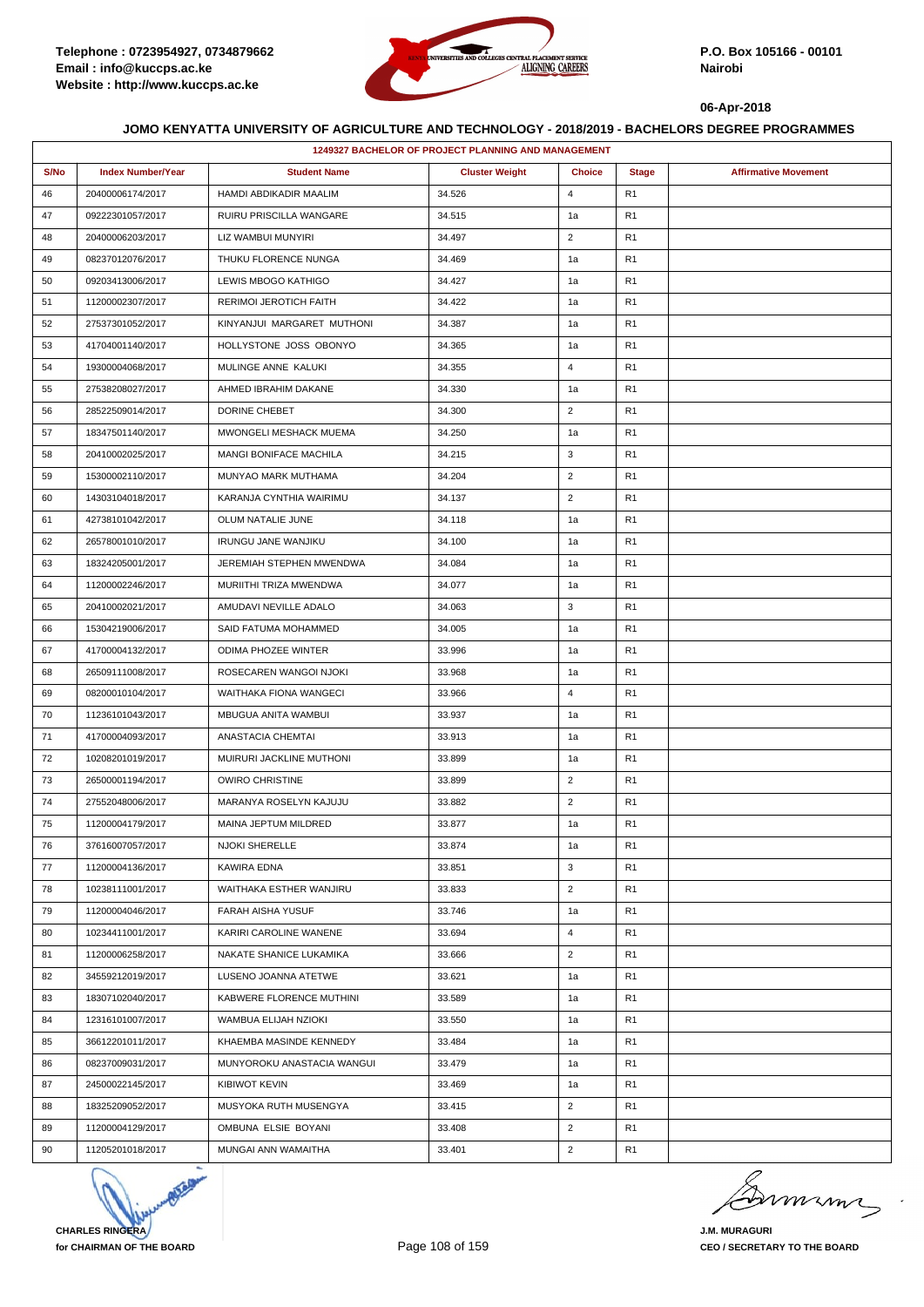

|      | 1249327 BACHELOR OF PROJECT PLANNING AND MANAGEMENT |                               |                       |                |                |                             |  |  |
|------|-----------------------------------------------------|-------------------------------|-----------------------|----------------|----------------|-----------------------------|--|--|
| S/No | <b>Index Number/Year</b>                            | <b>Student Name</b>           | <b>Cluster Weight</b> | <b>Choice</b>  | <b>Stage</b>   | <b>Affirmative Movement</b> |  |  |
| 91   | 09200011086/2017                                    | <b>MARTHA KARUNGARI</b>       | 33.395                | 1a             | R <sub>1</sub> |                             |  |  |
| 92   | 07216101021/2017                                    | MUNGAI DENNIS MUIGAI          | 33.392                | $\overline{2}$ | R <sub>1</sub> |                             |  |  |
| 93   | 19326201069/2017                                    | MUGUNA MUTWIRI MUNGANIA       | 33.370                | 3              | R1             |                             |  |  |
| 94   | 23500014256/2017                                    | ODHIAMBO OKOTH STEPHEN        | 33.305                | $\overline{4}$ | R <sub>1</sub> |                             |  |  |
| 95   | 26500001197/2017                                    | ANYOSO VERONICA               | 33.267                | $\overline{2}$ | R <sub>1</sub> |                             |  |  |
| 96   | 11212101194/2017                                    | CHEGE WARREN J MWANGI         | 33.258                | 1a             | R1             |                             |  |  |
| 97   | 11205205015/2017                                    | NYAMBURA MARYANN MUKIEBE      | 33.198                | $\overline{4}$ | R1             |                             |  |  |
| 98   | 41700004174/2017                                    | CHEPKOECH MERCY               | 33.188                | 1a             | R <sub>1</sub> |                             |  |  |
| 99   | 14341206003/2017                                    | NJIRU SILVESTER MACHARIA      | 33.185                | 1a             | R1             |                             |  |  |
| 100  | 14303101057/2017                                    | MWANGI JOHN NGUGI             | 33.184                | 1b             | R1             |                             |  |  |
| 101  | 18323102022/2017                                    | KITUKU VICTOR MUOKI           | 33.162                | $\overline{4}$ | R <sub>1</sub> |                             |  |  |
| 102  | 39734401120/2017                                    | OKUKU MERCELINE ATIENO        | 33.132                | $\overline{2}$ | R1             |                             |  |  |
| 103  | 20406011075/2017                                    | NYAMARI DORIS MONYENYE        | 33.056                | 1a             | R1             |                             |  |  |
| 104  | 08237015003/2017                                    | THUKU ALVIN KABUU             | 33.004                | $\overline{2}$ | R <sub>1</sub> |                             |  |  |
| 105  | 10200013098/2017                                    | WACHENJE NICOLE MANGA         | 33.003                | $\overline{2}$ | R1             |                             |  |  |
| 106  | 20400004161/2017                                    | MUSEMBI DERRICK KIVONDO       | 32.884                | $\overline{2}$ | R1             |                             |  |  |
| 107  | 20404003123/2017                                    | MBURU JEREMY GATANIU          | 32.847                | 4              | R <sub>1</sub> |                             |  |  |
| 108  | 19308503021/2017                                    | NDEGWA WAMBUI JOAN            | 32.819                | $\overline{2}$ | R1             |                             |  |  |
| 109  | 19308301074/2017                                    | MUGAMBI KOOME KENNEDY         | 32.815                | $\overline{4}$ | R1             |                             |  |  |
| 110  | 11200001319/2017                                    | RURIRA VICTOR KAMANJA         | 32.802                | $\overline{2}$ | R1             |                             |  |  |
| 111  | 08237012115/2017                                    | MOSU CYNTHIA MWENDE           | 32.797                | 1a             | R1             |                             |  |  |
| 112  | 14300006085/2017                                    | <b>IRUNGU KELVIN MUREITHI</b> | 32.782                | 3              | R <sub>1</sub> |                             |  |  |
| 113  | 20400003199/2017                                    | MUCHIRI RACHEL WANJA          | 32.760                | 3              | R <sub>1</sub> |                             |  |  |
| 114  | 09203402046/2017                                    | MUCHAI JACKLINE MUKAMI        | 32.698                | 1a             | R1             |                             |  |  |
| 115  | 11207101126/2017                                    | MWAURA LEONARD KIMANI         | 32.688                | 1c             | R1             |                             |  |  |
| 116  | 20405004093/2017                                    | PKEMOI CYNTHIA CHEROTICH      | 32.687                | 4              | R1             |                             |  |  |
| 117  | 08237004076/2017                                    | MUCHEMI L MBUTHIA             | 32.676                | 4              | R1             |                             |  |  |
| 118  | 20406011016/2017                                    | WENANI NICOLE BUYAYI          | 32.642                | $\overline{2}$ | R1             |                             |  |  |
| 119  | 15304219003/2017                                    | MAKA ADAN ISATU               | 32.611                | 1a             | R <sub>1</sub> |                             |  |  |
| 120  | 37600001099/2017                                    | <b>MANUEL OCHIENG</b>         | 32.607                | 1a             | R1             |                             |  |  |
| 121  | 13357101010/2017                                    | MANGA JACKSON MBEVO           | 32.607                | 1a             | R1             |                             |  |  |
| 122  | 20405004120/2017                                    | GITAHI JAYNE WAIRIMU          | 32.582                | $\overline{2}$ | R <sub>1</sub> |                             |  |  |
| 123  | 26500001166/2017                                    | <b>MBULA EUNICE KAKELE</b>    | 32.571                | 3              | R1             |                             |  |  |
| 124  | 20401007084/2017                                    | NJOROGE S WAITHIRA            | 32.538                | $\overline{2}$ | R <sub>1</sub> |                             |  |  |
| 125  | 27500009085/2017                                    | ANNE ATIENO                   | 32.527                | 1a             | R1             |                             |  |  |
| 126  | 44736203001/2017                                    | ABADE CHRISTOPHER ONYANGO     | 32.520                | 1a             | R1             |                             |  |  |
| 127  | 10229205002/2017                                    | NDUNG'U MARY NJERI            | 32.512                | 1a             | R <sub>1</sub> |                             |  |  |
| 128  | 14341101030/2017                                    | KITHUMBU CHRISTINE WAWIRA     | 32.504                | $\overline{2}$ | R <sub>1</sub> |                             |  |  |
| 129  | 20400002295/2017                                    | WAMBUGU VICTOR MAINA          | 32.503                | 1b             | R1             |                             |  |  |
| 130  | 27511112035/2017                                    | NAJMA MOHAMED ALI             | 32.466                | 1a             | R <sub>1</sub> |                             |  |  |
| 131  | 10234401019/2017                                    | MWANGI EVALYNE WANGARI        | 32.454                | 1a             | R1             |                             |  |  |
| 132  | 08237012103/2017                                    | WAMUHU LEAH WANJIRU           | 32.448                | 3              | R1             |                             |  |  |
| 133  | 28512101076/2017                                    | ELVIS ODUOR                   | 32.409                | $\overline{2}$ | R1             |                             |  |  |
| 134  | 42705102016/2017                                    | <b>OMONDI A GRACE</b>         | 32.393                | 4              | R <sub>1</sub> |                             |  |  |
| 135  | 10228301025/2017                                    | KARIUKI MARGARET MUGURE       | 32.390                | 1a             | R1             |                             |  |  |



Dermann

**J.M. MURAGURI CEO / SECRETARY TO THE BOARD**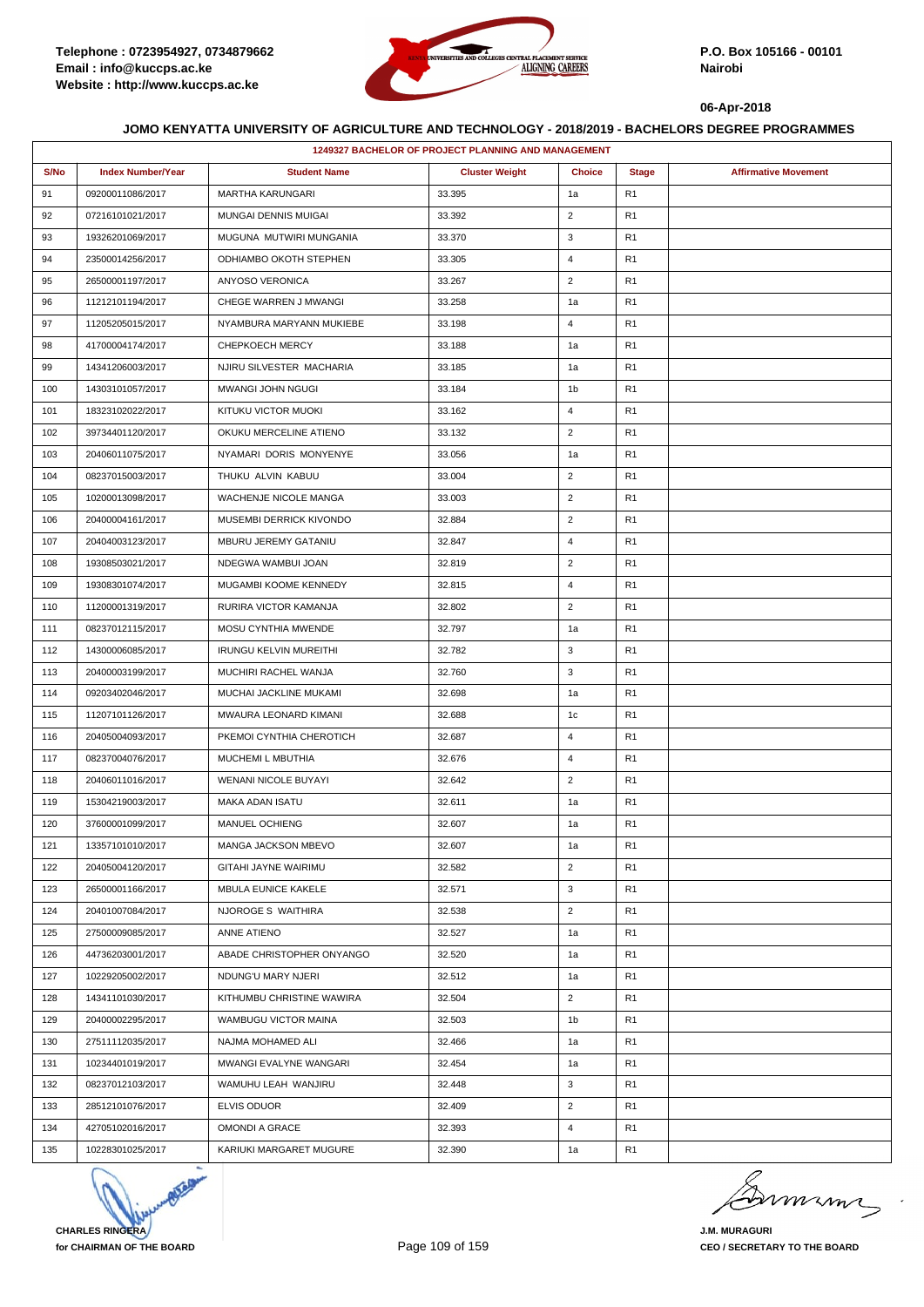

|      | <b>1249327 BACHELOR OF PROJECT PLANNING AND MANAGEMENT</b> |                                                                                      |                       |                |                |                                               |  |  |  |
|------|------------------------------------------------------------|--------------------------------------------------------------------------------------|-----------------------|----------------|----------------|-----------------------------------------------|--|--|--|
| S/No | <b>Index Number/Year</b>                                   | <b>Student Name</b>                                                                  | <b>Cluster Weight</b> | <b>Choice</b>  | <b>Stage</b>   | <b>Affirmative Movement</b>                   |  |  |  |
| 136  | 37617211048/2017                                           | NDEDA ANACLATE UMUDI                                                                 | 32.366                | $\overline{2}$ | R <sub>1</sub> |                                               |  |  |  |
| 137  | 41710301145/2017                                           | <b>MOKAYA VICTOR OSIEMO</b>                                                          | 32.354                | 1a             | R1             |                                               |  |  |  |
| 138  | 11241015004/2017                                           | NJERI BARBRA WANGARI                                                                 | 32.334                | 1a             | R <sub>1</sub> |                                               |  |  |  |
| 139  | 11200002275/2017                                           | MENGE JOY SANDIMU                                                                    | 32.303                | $\overline{2}$ | R1             |                                               |  |  |  |
| 140  | 11206105067/2017                                           | <b>WAWERU PATRICK MUNYU</b>                                                          | 32.278                | $\overline{2}$ | R <sub>1</sub> |                                               |  |  |  |
| 141  | 26534103015/2017                                           | MARUBE ALICE KEMUNTO                                                                 | 32.271                | $\overline{2}$ | R <sub>1</sub> |                                               |  |  |  |
| 142  | 27538204033/2017                                           | KARANJA SHARON WANGUI                                                                | 32.260                | $\overline{4}$ | R <sub>1</sub> |                                               |  |  |  |
| 143  | 11241001041/2017                                           | NGARU HANNAH WAITHERA                                                                | 32.064                | 1a             | R <sub>1</sub> |                                               |  |  |  |
| 144  | 14300011033/2017                                           | KARUGA HOTENSIA WANJIKU                                                              | 32.005                | 3              | R1             |                                               |  |  |  |
| 145  | 10200008202/2017                                           | NDUNGU ALVIN MACHARIA                                                                | 31.966                | $\overline{2}$ | R <sub>1</sub> |                                               |  |  |  |
| 146  | 11200006271/2017                                           | KARIUKI VIOLET NJOKI                                                                 | 31.960                | $\overline{2}$ | R1             |                                               |  |  |  |
| 147  | 10227301175/2017                                           | <b>WAHITO FRANCIS KIGO</b>                                                           | 31.954                | 1a             | R <sub>1</sub> |                                               |  |  |  |
| 148  | 20406015034/2017                                           | <b>TRACY WAITHERA</b>                                                                | 31.935                | $\overline{2}$ | R1             |                                               |  |  |  |
| 149  | 14300006084/2017                                           | <b>MAINA TIMOTHY NDUNGU</b>                                                          | 31.847                | 3              | R <sub>1</sub> |                                               |  |  |  |
| 150  | 01101101077/2017                                           | KABANDO LISTON MACHARIA                                                              | 30.539                | 3              | R <sub>1</sub> | ASAL Affirmative: Moved from 2 R2:1111310 K.U |  |  |  |
|      |                                                            | <b>APPROVED 1249327 BACHELOR OF PROJECT PLANNING AND MANAGEMENT 150 CANDIDATE(S)</b> |                       |                |                |                                               |  |  |  |



murma

**J.M. MURAGURI CEO / SECRETARY TO THE BOARD**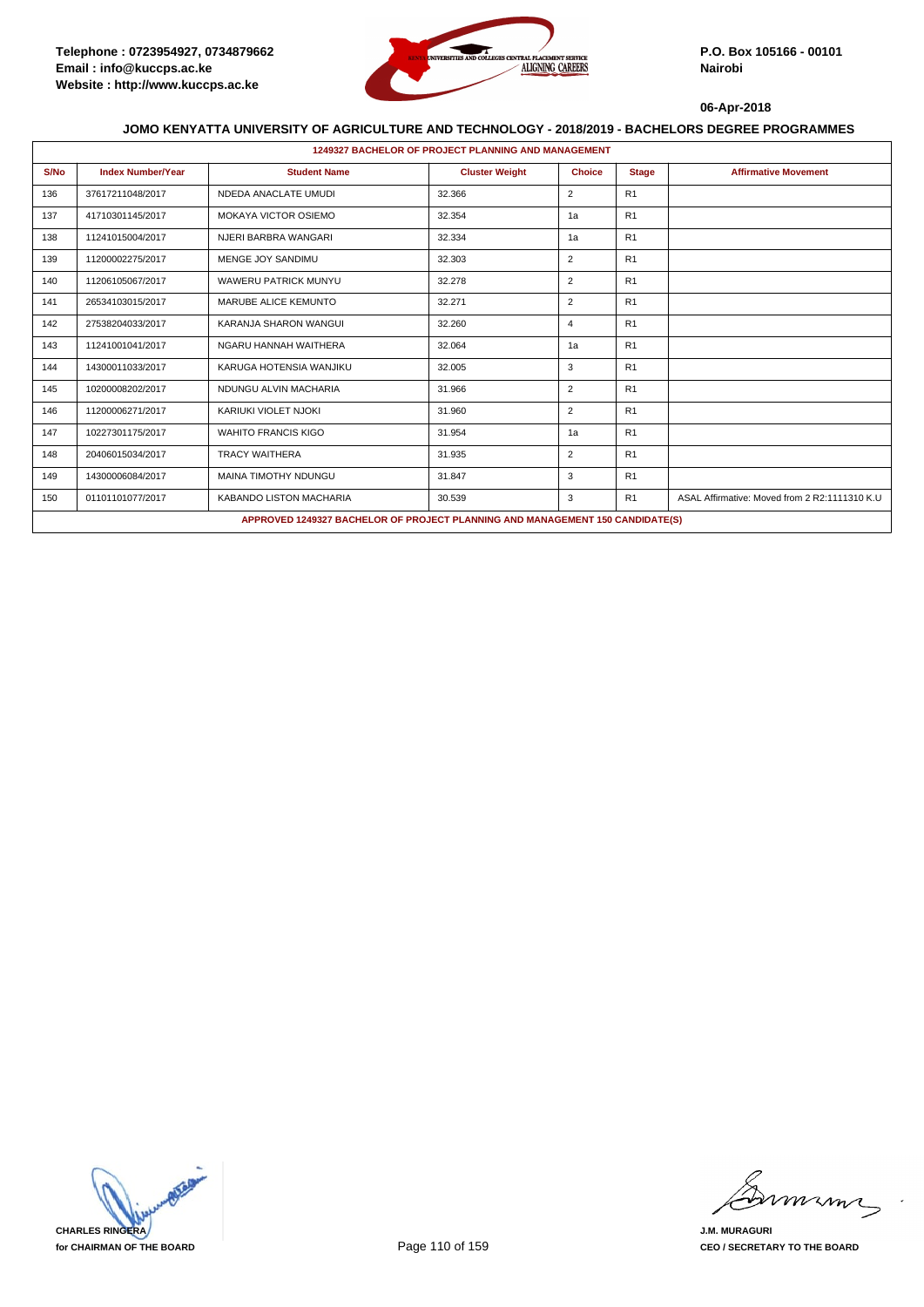

| 1249349 BACHELOR OF SCIENCE (MINING AND MINERAL PROCESSING ENGINEERING) |                          |                                                                                                  |                       |                |              |                                                |  |  |
|-------------------------------------------------------------------------|--------------------------|--------------------------------------------------------------------------------------------------|-----------------------|----------------|--------------|------------------------------------------------|--|--|
| S/No                                                                    | <b>Index Number/Year</b> | <b>Student Name</b>                                                                              | <b>Cluster Weight</b> | <b>Choice</b>  | <b>Stage</b> | <b>Affirmative Movement</b>                    |  |  |
| $\mathbf{1}$                                                            | 42700005098/2017         | SAMUEL GATHERU NJIHIA                                                                            | 41.399                | $\overline{4}$ | R1           |                                                |  |  |
| $\overline{2}$                                                          | 10200008046/2017         | <b>MAINA WILSON GICHOHI</b>                                                                      | 40.807                | 1a             | R1           |                                                |  |  |
| 3                                                                       | 15300002085/2017         | MWENDA COLLINS MUNENE                                                                            | 40.673                | $\overline{2}$ | R1           |                                                |  |  |
| $\overline{4}$                                                          | 10200013041/2017         | MWAURA DAISY WANJIKU                                                                             | 40.560                | 1a             | R1           |                                                |  |  |
| 5                                                                       | 03100001001/2017         | <b>BOA RAHMA ALI</b>                                                                             | 40.450                | 2              | R1           |                                                |  |  |
| 6                                                                       | 33532103001/2017         | <b>LONGIT KEITH KIPKORIR</b>                                                                     | 39.968                | 1a             | R1           |                                                |  |  |
| $\overline{7}$                                                          | 33532103003/2017         | SULEIMAN DAVID KIPRONO KOSKEI                                                                    | 39.723                | 2              | R1           |                                                |  |  |
| 8                                                                       | 36600004087/2017         | PAUL OLIECH NGOJE                                                                                | 39.613                | $\overline{4}$ | R1           |                                                |  |  |
| 9                                                                       | 08217202016/2017         | <b>MWANGI LIVINGSTONE MUIGAI</b>                                                                 | 39.579                | 3              | R1           |                                                |  |  |
| 10                                                                      | 23574107006/2017         | KAMAU SIMON MUTHUI                                                                               | 39.568                | $\overline{4}$ | R1           |                                                |  |  |
| 11                                                                      | 20400002118/2017         | <b>BENJAMIN SISO RUGAR</b>                                                                       | 39.469                | 2              | R1           |                                                |  |  |
| 12                                                                      | 41730116001/2017         | OMULO OSCAR ONYANGO                                                                              | 39.166                | 1a             | R1           |                                                |  |  |
| 13                                                                      | 28512112023/2017         | CHEPNGENO SHARON                                                                                 | 39.147                | 3              | R1           |                                                |  |  |
| 14                                                                      | 42726107073/2017         | <b>OCHIENG' BRIAN OMONDI</b>                                                                     | 39.128                | 1a             | R1           |                                                |  |  |
| 15                                                                      | 19300010024/2017         | MURIUKI JOHN MBURUGU                                                                             | 39.098                | $\overline{2}$ | R1           |                                                |  |  |
| 16                                                                      | 38604106001/2017         | <b>WESONGA W ZEBEDEE</b>                                                                         | 38.865                | 4              | R1           |                                                |  |  |
| 17                                                                      | 04107104001/2017         | ABDALLAH HALIMA OMAR                                                                             | 38.845                | $\overline{4}$ | R1           |                                                |  |  |
| 18                                                                      | 23503116002/2017         | SIMIYU PHILIP WAFULA                                                                             | 38.801                | 3              | R1           |                                                |  |  |
| 19                                                                      | 28522505123/2017         | <b>KEVIN KIBET</b>                                                                               | 38.663                | $\overline{4}$ | R1           |                                                |  |  |
| 20                                                                      | 38619102041/2017         | BENJAMIN FELIX OCHAMI                                                                            | 38.334                | 3              | R1           |                                                |  |  |
| 21                                                                      | 01100003014/2017         | MASANJU K EPHRAIM                                                                                | 38.065                | 1 <sub>b</sub> | R1           | ASAL Affirmative: Moved from 1c R1:1111137 K.U |  |  |
|                                                                         |                          | APPROVED 1249349 BACHELOR OF SCIENCE (MINING AND MINERAL PROCESSING ENGINEERING) 21 CANDIDATE(S) |                       |                |              |                                                |  |  |



mmmn

**J.M. MURAGURI CEO / SECRETARY TO THE BOARD**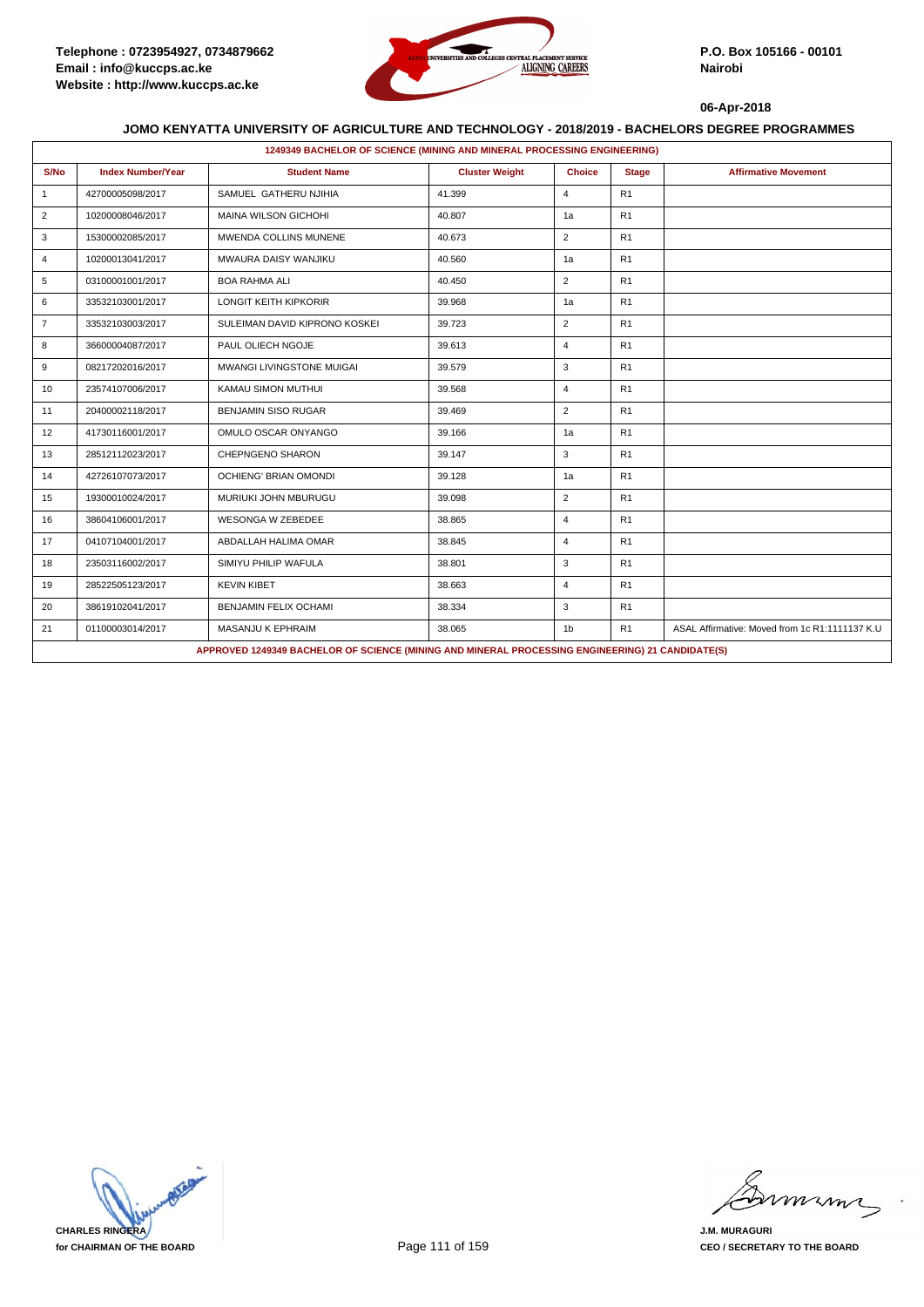

|                | 1249350 BACHELOR OF SCIENCE (ELECTRONIC AND COMPUTER ENGINEERING) |                                                                                            |                       |                |                |                             |  |  |
|----------------|-------------------------------------------------------------------|--------------------------------------------------------------------------------------------|-----------------------|----------------|----------------|-----------------------------|--|--|
| S/No           | <b>Index Number/Year</b>                                          | <b>Student Name</b>                                                                        | <b>Cluster Weight</b> | <b>Choice</b>  | <b>Stage</b>   | <b>Affirmative Movement</b> |  |  |
| $\mathbf{1}$   | 20400004003/2017                                                  | NYAKUNDI EMMANUEL OBARA                                                                    | 45.136                | 1a             | R <sub>1</sub> |                             |  |  |
| $\overline{2}$ | 20400004006/2017                                                  | JACCOJWANG I OLAGO                                                                         | 44.952                | 1a             | R <sub>1</sub> |                             |  |  |
| 3              | 27500008008/2017                                                  | NDIRANGU DAVID MAINA M                                                                     | 44.451                | 1a             | R <sub>1</sub> |                             |  |  |
| $\overline{4}$ | 42700005061/2017                                                  | SANDE LUGONZE EDDY                                                                         | 44.254                | 1a             | R <sub>1</sub> |                             |  |  |
| 5              | 38604101003/2017                                                  | <b>MUYONGA DANIEL</b>                                                                      | 43.810                | 1a             | R <sub>1</sub> |                             |  |  |
| 6              | 11206105001/2017                                                  | MURAGE FEDELIS MURIMI                                                                      | 43.601                | 1a             | R <sub>1</sub> |                             |  |  |
| $\overline{7}$ | 34559502001/2017                                                  | KOECH J SHIRLEY                                                                            | 43.536                | 1a             | R <sub>1</sub> |                             |  |  |
| 8              | 07201125001/2017                                                  | OMARE NYAGAKA TONY                                                                         | 43.324                | $\overline{4}$ | R <sub>1</sub> |                             |  |  |
| 9              | 15300002011/2017                                                  | EDWIN MWITI MAINGI                                                                         | 43.021                | 1a             | R <sub>1</sub> |                             |  |  |
| 10             | 20400002073/2017                                                  | CHARLES EDWIN OTIENO                                                                       | 42.866                | $\overline{2}$ | R <sub>1</sub> |                             |  |  |
| 11             | 39741005018/2017                                                  | <b>OUMA BENARD</b>                                                                         | 42.737                | 1a             | R <sub>1</sub> |                             |  |  |
| 12             | 27537301022/2017                                                  | KARIITHI ANNE WANJIKU                                                                      | 42.672                | $\overline{4}$ | R <sub>1</sub> |                             |  |  |
| 13             | 34500010017/2017                                                  | MATANO KENNEDY KAMBI                                                                       | 42.638                | 3              | R <sub>1</sub> |                             |  |  |
| 14             | 42738103003/2017                                                  | RAIRO AUGUSTINE ODUOR                                                                      | 42.584                | $\overline{2}$ | R <sub>1</sub> |                             |  |  |
| 15             | 08200007033/2017                                                  | MAINA KENNEDY KIRAGU                                                                       | 42.554                | $\overline{2}$ | R <sub>1</sub> |                             |  |  |
| 16             | 36600004102/2017                                                  | <b>BURALE BOWEN SITATI</b>                                                                 | 42.549                | 1a             | R <sub>1</sub> |                             |  |  |
| 17             | 11200005068/2017                                                  | CHEPCHIRCHIR PATIENCE                                                                      | 42.527                | $\overline{2}$ | R <sub>1</sub> |                             |  |  |
| 18             | 26509140004/2017                                                  | NAIBEI RUTH CHEPKEMOI                                                                      | 42.509                | 3              | R <sub>1</sub> |                             |  |  |
| 19             | 11200002178/2017                                                  | MUYA RHODA NJERI                                                                           | 42.477                | $\overline{2}$ | R <sub>1</sub> |                             |  |  |
| 20             | 11200003043/2017                                                  | <b>MOCHAMA TONY MORITI</b>                                                                 | 42.388                | 1 <sub>c</sub> | R <sub>1</sub> |                             |  |  |
| 21             | 37600001017/2017                                                  | IGADWA ANNAN INZIRA                                                                        | 42.230                | $\overline{2}$ | R <sub>1</sub> |                             |  |  |
| 22             | 43700008014/2017                                                  | KALUME JOSHUA KAZUNGU                                                                      | 42.200                | $\overline{2}$ | R <sub>1</sub> |                             |  |  |
| 23             | 11200003040/2017                                                  | AYWA BUSH CLYFORD                                                                          | 42.094                | 3              | R <sub>1</sub> |                             |  |  |
| 24             | 24505104017/2017                                                  | AHONA VICTOR KIBIRA                                                                        | 42.076                | 1a             | R <sub>1</sub> |                             |  |  |
| 25             | 11200002187/2017                                                  | SAFA OSMAN KORANE                                                                          | 42.019                | 1a             | R <sub>1</sub> |                             |  |  |
| 26             | 25563303001/2017                                                  | MOGIRE NYAKERARIO GRACE                                                                    | 42.003                | $\overline{2}$ | R <sub>1</sub> |                             |  |  |
| 27             | 29500006099/2017                                                  | MOINO KIPLAGAT KEVIN                                                                       | 41.885                | 1a             | R <sub>1</sub> |                             |  |  |
| 28             | 11200001175/2017                                                  | <b>BONGO M JEMBE</b>                                                                       | 41.831                | $\overline{2}$ | R <sub>1</sub> |                             |  |  |
| 29             | 36602102013/2017                                                  | ANDREH BRIAN ANDERE                                                                        | 41.769                | 1a             | R <sub>1</sub> |                             |  |  |
| 30             | 08202001015/2017                                                  | RUCHA COLLINS MUTEMBEI                                                                     | 41.751                | 1a             | R <sub>1</sub> |                             |  |  |
| 31             | 10228403074/2017                                                  | NJAMURA STEPHEN KUMEIYA                                                                    | 41.720                | 1 <sub>b</sub> | R <sub>1</sub> |                             |  |  |
| 32             | 42700005149/2017                                                  | NGEIYWA ROY CHERUIYOT                                                                      | 41.719                | $\overline{2}$ | R <sub>1</sub> |                             |  |  |
| 33             | 11206105003/2017                                                  | KARIMI PATRICK KINYUA                                                                      | 41.642                | 1a             | R <sub>1</sub> |                             |  |  |
| 34             | 20400004025/2017                                                  | NJUGUNA STEPHEN KAMAU                                                                      | 41.605                | 1c             | R <sub>1</sub> |                             |  |  |
| 35             | 31557202015/2017                                                  | MUTUA ANTHONY MWANZIA                                                                      | 41.593                | 1a             | R <sub>1</sub> |                             |  |  |
|                |                                                                   | APPROVED 1249350 BACHELOR OF SCIENCE (ELECTRONIC AND COMPUTER ENGINEERING) 35 CANDIDATE(S) |                       |                |                |                             |  |  |

**CHARLES RINGERA for CHAIRMAN OF THE BOARD**

miming

**J.M. MURAGURI CEO / SECRETARY TO THE BOARD**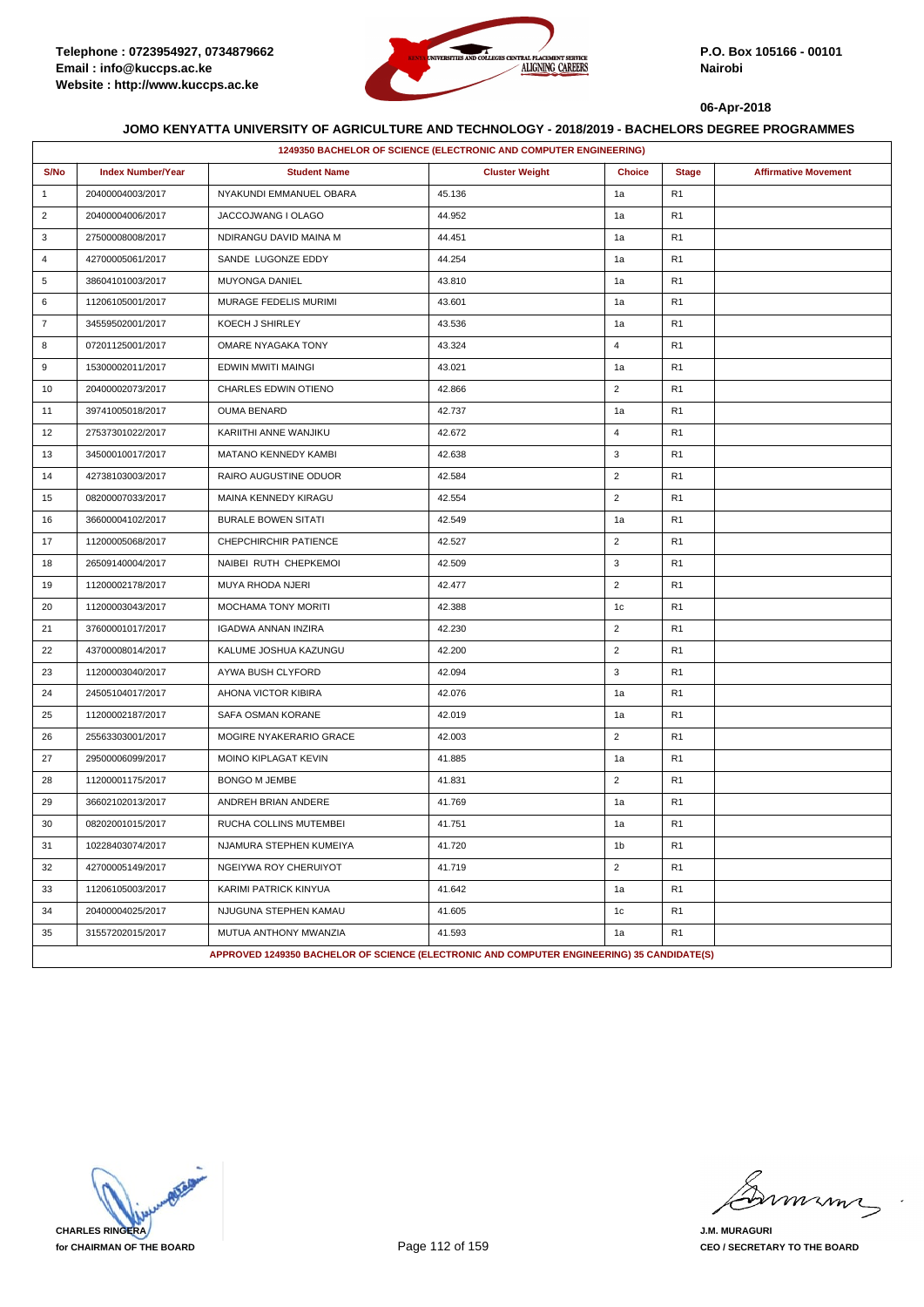

|                                                                                           | 1249351 BACHELOR OF SCIENCE (LAND RESOURCE PLANNING & MANAGEMENT) |                       |                       |               |                |                             |  |  |  |
|-------------------------------------------------------------------------------------------|-------------------------------------------------------------------|-----------------------|-----------------------|---------------|----------------|-----------------------------|--|--|--|
| S/No                                                                                      | <b>Index Number/Year</b>                                          | <b>Student Name</b>   | <b>Cluster Weight</b> | <b>Choice</b> | <b>Stage</b>   | <b>Affirmative Movement</b> |  |  |  |
|                                                                                           | 20400002157/2017                                                  | MBAGAYA WARREN AMIANI | 36.686                |               | R <sub>2</sub> |                             |  |  |  |
|                                                                                           | 07216101009/2017                                                  | NG'ANG'A JAMES NJOGU  | 35.780                |               | R <sub>2</sub> |                             |  |  |  |
|                                                                                           | 07200009134/2017                                                  | KIURA MARY WANJIKU    | 29.614                | 1а            | R1             |                             |  |  |  |
|                                                                                           | 24505401115/2017                                                  | PKIACH EDWIN          | 29.092                | 1a            | <b>R1</b>      |                             |  |  |  |
| APPROVED 1249351 BACHELOR OF SCIENCE (LAND RESOURCE PLANNING & MANAGEMENT) 4 CANDIDATE(S) |                                                                   |                       |                       |               |                |                             |  |  |  |



murma

**J.M. MURAGURI CEO / SECRETARY TO THE BOARD**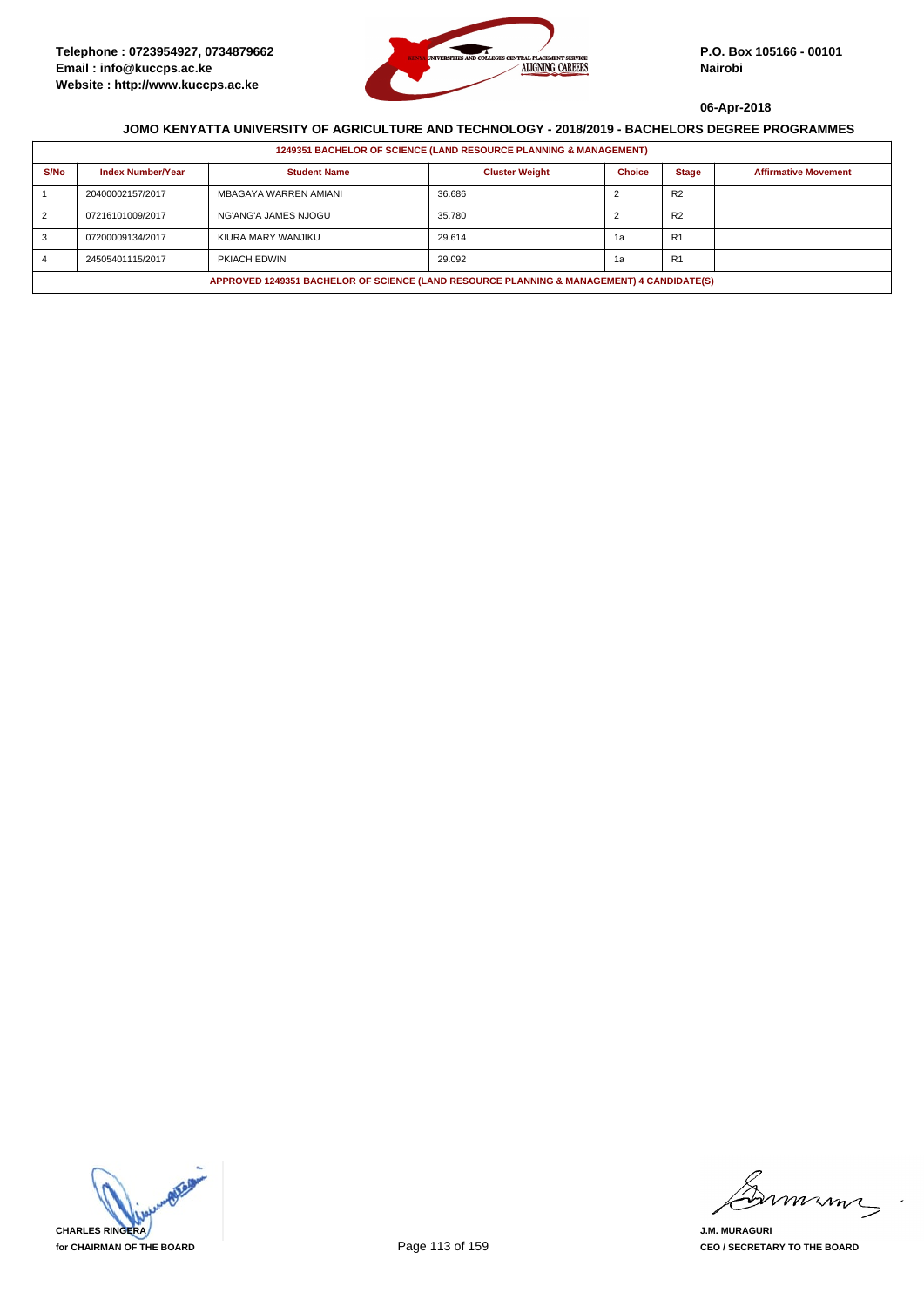

| 1249352 BACHELOR OF SCIENCE (FINANCIAL ENGINEERING) |                          |                               |                       |                |                |                             |  |
|-----------------------------------------------------|--------------------------|-------------------------------|-----------------------|----------------|----------------|-----------------------------|--|
| S/No                                                | <b>Index Number/Year</b> | <b>Student Name</b>           | <b>Cluster Weight</b> | <b>Choice</b>  | <b>Stage</b>   | <b>Affirmative Movement</b> |  |
| $\mathbf{1}$                                        | 20400006019/2017         | NADABHA NADINE ANGELA         | 45.385                | 1a             | R <sub>1</sub> |                             |  |
| $\overline{2}$                                      | 20400002011/2017         | MUTEGI BRIAN KIMATHI          | 45.150                | 1a             | R <sub>1</sub> |                             |  |
| 3                                                   | 38619102007/2017         | <b>IMBOTE JAPHETH</b>         | 43.743                | 3              | R <sub>1</sub> |                             |  |
| 4                                                   | 31500011004/2017         | RAHMA MOHAMED ISSACK          | 43.311                | 1a             | R <sub>1</sub> |                             |  |
| 5                                                   | 08200010005/2017         | KEZIAH MUKAMI KATHURI         | 43.241                | 1a             | R <sub>1</sub> |                             |  |
| 6                                                   | 42700005024/2017         | LUZINGA ALVIN ONZERE          | 43.217                | 1a             | R <sub>1</sub> |                             |  |
| $\overline{7}$                                      | 15362103045/2017         | KIRIMI MUNENE ERIC            | 43.204                | $\overline{2}$ | R <sub>1</sub> |                             |  |
| 8                                                   | 31500011011/2017         | KARIUKI PURITY NJOKI          | 42.678                | $\overline{2}$ | R <sub>1</sub> |                             |  |
| 9                                                   | 39700001030/2017         | <b>THOMAS MAHANI</b>          | 42.616                | $\overline{4}$ | R <sub>1</sub> |                             |  |
| 10                                                  | 08237001001/2017         | SAMUEL NJERU IRUNGU           | 42.471                | 1a             | R <sub>1</sub> |                             |  |
| 11                                                  | 19300010002/2017         | WAWERU S MUCHUNU              | 42.201                | 3              | R <sub>1</sub> |                             |  |
| 12                                                  | 11200001232/2017         | TANGUS NELSON KIMUTAI         | 42.164                | $\overline{2}$ | R <sub>1</sub> |                             |  |
| 13                                                  | 11200002101/2017         | <b>WINNIE ISILO</b>           | 42.115                | 1a             | R <sub>1</sub> |                             |  |
| 14                                                  | 14303104001/2017         | WAGITHI JESSICAH NGUGI        | 42.010                | 1a             | R <sub>1</sub> |                             |  |
| 15                                                  | 42738101008/2017         | ZEKIRA HAMISI MIDAMBA         | 41.843                | $\overline{2}$ | R <sub>1</sub> |                             |  |
| 16                                                  | 11200006007/2017         | ZIGHE SANDRA                  | 41.800                | $\overline{2}$ | R <sub>1</sub> |                             |  |
| 17                                                  | 11200002092/2017         | KIRANGA LYNETT NDUTA          | 41.769                | 1a             | R <sub>1</sub> |                             |  |
| 18                                                  | 11200001182/2017         | <b>ISABOKE COLLINS MKUA</b>   | 41.699                | $\overline{2}$ | R <sub>1</sub> |                             |  |
| 19                                                  | 42700005011/2017         | SIMBIRO JOSEPH MWIRO          | 41.688                | $\overline{2}$ | R <sub>1</sub> |                             |  |
| 20                                                  | 27500008017/2017         | KANGETHE NEVILLE MUNJOGU      | 41.588                | 1a             | R <sub>1</sub> |                             |  |
| 21                                                  | 28512112022/2017         | LANGAT CHEROTICH FAITH        | 41.551                | $\overline{2}$ | R <sub>1</sub> |                             |  |
| 22                                                  | 20400006026/2017         | MUTINDA SHENTEL SELES         | 41.444                | $\overline{2}$ | R <sub>1</sub> |                             |  |
| 23                                                  | 08200007138/2017         | MWANGI JESSE TYRELL           | 41.358                | 1a             | R <sub>1</sub> |                             |  |
| 24                                                  | 20410001026/2017         | <b>ISAGI MAUREEN NYAMBURA</b> | 41.316                | 1a             | R <sub>1</sub> |                             |  |
| 25                                                  | 28500005019/2017         | OPONDO MARY AUMA              | 41.299                | 1a             | R <sub>1</sub> |                             |  |
| 26                                                  | 09222201003/2017         | MWANGI VINCENT MBURU          | 41.266                | $\overline{2}$ | R <sub>1</sub> |                             |  |
| 27                                                  | 10208311026/2017         | OPEMBE COLLINS MANYA          | 41.253                | 3              | R <sub>1</sub> |                             |  |
| 28                                                  | 20400006024/2017         | NDABI ESTHER WANJIKU          | 41.120                | 1a             | R <sub>1</sub> |                             |  |
| 29                                                  | 08237004001/2017         | <b>WARUI DAVID MACHARIA</b>   | 41.120                | 3              | R <sub>1</sub> |                             |  |
| 30                                                  | 20400003041/2017         | NJERU STELLA MERCY MWENDE     | 41.101                | 1a             | R <sub>1</sub> |                             |  |
| 31                                                  | 08237004015/2017         | JOSPHAT IHURE MUTHUI          | 41.091                | $\overline{4}$ | R <sub>1</sub> |                             |  |
| 32                                                  | 20400002091/2017         | OBUYA B BAILEY ODHIAMBO       | 41.059                | 1a             | R <sub>1</sub> |                             |  |
| 33                                                  | 20410002004/2017         | MUSUNGU TREVOR MAXWELL        | 41.045                | 1a             | R <sub>1</sub> |                             |  |
| 34                                                  | 26500001075/2017         | NDIRANGU KAREN DIANA WAMBUI   | 41.024                | $\overline{4}$ | R <sub>1</sub> |                             |  |
| 35                                                  | 42721202047/2017         | OLUOCH GEOFFRY WERE           | 40.966                | 1a             | R <sub>1</sub> |                             |  |
| 36                                                  | 42738101007/2017         | LUCY ATIENO OUMA              | 40.927                | 1a             | R <sub>1</sub> |                             |  |
| 37                                                  | 03121101035/2017         | ABAS MOHAMED ZAMZAM           | 40.921                | 1a             | R <sub>1</sub> |                             |  |
| 38                                                  | 38619102012/2017         | BRIAN ZABLON ANJILI           | 40.844                | $\overline{4}$ | R <sub>1</sub> |                             |  |
| 39                                                  | 27536202012/2017         | CHEGE PURITY WANJIRU          | 40.786                | 3              | R <sub>1</sub> |                             |  |
| 40                                                  | 20400004086/2017         | WACHERA MARTIN WACHIRA        | 40.763                | 3              | R <sub>1</sub> |                             |  |
| 41                                                  | 11241012003/2017         | MUNGAI GEORGE NJUGI           | 40.738                | $\overline{2}$ | R <sub>1</sub> |                             |  |
| 42                                                  | 27538107006/2017         | MOMANYI KWAMBOKA EZINAH       | 40.731                | $\overline{2}$ | R <sub>1</sub> |                             |  |
| 43                                                  | 13300005011/2017         | MUTISYA MWENDE GRACE          | 40.703                | 1b             | R <sub>1</sub> |                             |  |
| 44                                                  | 11200001114/2017         | MURIUKI JIMMI KARUIRU         | 40.668                | 4              | R <sub>1</sub> |                             |  |
| 45                                                  | 11207101005/2017         | LIBAN SALAH ABDI              | 40.653                | $\overline{4}$ | R <sub>1</sub> |                             |  |



minn

**J.M. MURAGURI CEO / SECRETARY TO THE BOARD**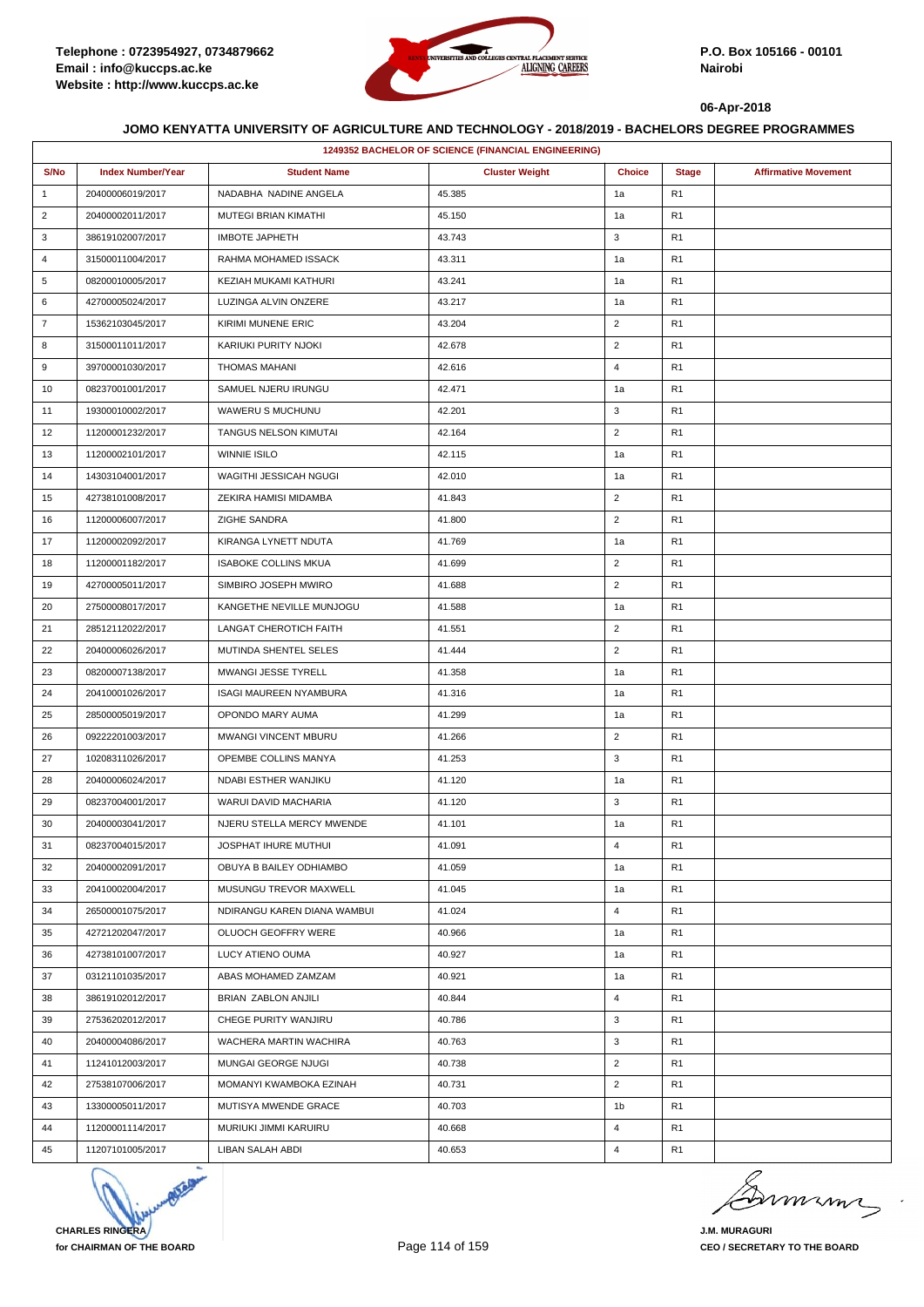

|      | 1249352 BACHELOR OF SCIENCE (FINANCIAL ENGINEERING) |                               |                       |                |                |                             |  |  |
|------|-----------------------------------------------------|-------------------------------|-----------------------|----------------|----------------|-----------------------------|--|--|
| S/No | <b>Index Number/Year</b>                            | <b>Student Name</b>           | <b>Cluster Weight</b> | <b>Choice</b>  | <b>Stage</b>   | <b>Affirmative Movement</b> |  |  |
| 46   | 20400001073/2017                                    | MUTUA JULIUS MUMO             | 40.621                | $\overline{2}$ | R <sub>1</sub> |                             |  |  |
| 47   | 20410001015/2017                                    | INGOLO GETRUDE KHAYO          | 40.595                | 1a             | R <sub>1</sub> |                             |  |  |
| 48   | 38619102026/2017                                    | <b>CLINTON OTIENDE</b>        | 40.557                | 3              | R <sub>1</sub> |                             |  |  |
| 49   | 26500001077/2017                                    | MAINA SILVIA WAHU             | 40.552                | 1a             | R <sub>1</sub> |                             |  |  |
| 50   | 11200001070/2017                                    | KURIA SAMUEL MWANGI           | 40.529                | 1a             | R <sub>1</sub> |                             |  |  |
| 51   | 11200003120/2017                                    | NDINDA PETER MALUKI           | 40.448                | 1a             | R <sub>1</sub> |                             |  |  |
| 52   | 20405004029/2017                                    | KYALO LINDSAY MWIKALI         | 40.413                | $\overline{2}$ | R <sub>1</sub> |                             |  |  |
| 53   | 20400002162/2017                                    | WALUBENGO WERUNGA DANIEL      | 40.385                | 1a             | R <sub>1</sub> |                             |  |  |
| 54   | 11200002049/2017                                    | MORURI NYANGARISA FAITH       | 40.306                | $\overline{2}$ | R <sub>1</sub> |                             |  |  |
| 55   | 08200007053/2017                                    | NJERU LEWIS NYAGA             | 40.260                | 3              | R <sub>1</sub> |                             |  |  |
| 56   | 13300005005/2017                                    | <b>GRACE KALEKYE KIMANZI</b>  | 40.194                | $\overline{2}$ | R <sub>1</sub> |                             |  |  |
| 57   | 20400003124/2017                                    | ROTICH BARBRA CHEBET          | 40.172                | 3              | R <sub>1</sub> |                             |  |  |
| 58   | 11200006026/2017                                    | MOCHAMA MBERA TERRY           | 40.157                | 1a             | R <sub>1</sub> |                             |  |  |
| 59   | 40700002116/2017                                    | KITILA SOLONKA                | 40.095                | $\overline{2}$ | R <sub>1</sub> |                             |  |  |
| 60   | 20400006088/2017                                    | MANYALI BEVERLY NASAMBU       | 40.071                | 1a             | R <sub>1</sub> |                             |  |  |
| 61   | 41700004052/2017                                    | ZIRO ESTHER CHIRU             | 40.060                | 1a             | R <sub>1</sub> |                             |  |  |
| 62   | 20405004006/2017                                    | MUNGAI BRIDGET WANJA          | 40.056                | 1a             | R <sub>1</sub> |                             |  |  |
| 63   | 19300010064/2017                                    | MAIMBU DANIEL THEURI          | 39.908                | 3              | R <sub>1</sub> |                             |  |  |
| 64   | 11236101015/2017                                    | WANJIRU DORIS WANJIKU         | 39.903                | 1a             | R <sub>1</sub> |                             |  |  |
| 65   | 08237012034/2017                                    | WACHIRA SYLVIAH DEBRA WANGUI  | 39.849                | 3              | R <sub>1</sub> |                             |  |  |
| 66   | 20400003134/2017                                    | KIPTOO FAITH JEPKEMOI         | 39.812                | 3              | R <sub>1</sub> |                             |  |  |
| 67   | 31500011009/2017                                    | MUTHUE MBITHE LAVINIA         | 39.785                | 1a             | R <sub>1</sub> |                             |  |  |
| 68   | 39700001076/2017                                    | NAHASHON CHERUIYOT            | 39.760                | $\overline{2}$ | R <sub>1</sub> |                             |  |  |
| 69   | 39700001029/2017                                    | NDONI CYRUS MUMO              | 39.722                | $\overline{4}$ | R <sub>1</sub> |                             |  |  |
| 70   | 20400006042/2017                                    | CHIGWADO MARIA NAZI           | 39.634                | 3              | R <sub>1</sub> |                             |  |  |
| 71   | 34518102100/2017                                    | MICHELLE MIGIDE IJIMBA        | 39.540                | 1a             | R <sub>1</sub> |                             |  |  |
| 72   | 20400009023/2017                                    | CHEPCHIRCHIR BRENDA           | 39.515                | 1 <sub>b</sub> | R <sub>1</sub> |                             |  |  |
| 73   | 26500001069/2017                                    | WANGUI MICHELLE MUTHONI       | 39.505                | $\overline{4}$ | R <sub>1</sub> |                             |  |  |
| 74   | 20400004090/2017                                    | SAGALLA O PETER               | 39.480                | $\overline{2}$ | R <sub>1</sub> |                             |  |  |
| 75   | 08237001051/2017                                    | NDIRANGU GEORGE NG'ANG'A      | 39.480                | $\overline{2}$ | R <sub>1</sub> |                             |  |  |
| 76   | 08200007085/2017                                    | MUGO ELVIS NJOROGE            | 39.475                | $\overline{2}$ | R <sub>1</sub> |                             |  |  |
| 77   | 43700012002/2017                                    | OMWOYO RUTH MORAA             | 39.434                | 1 <sub>b</sub> | R <sub>1</sub> |                             |  |  |
| 78   | 26500001049/2017                                    | ACHIENG ANGEL MERCY           | 39.432                | 3              | R <sub>1</sub> |                             |  |  |
| 79   | 12300001067/2017                                    | MUTUA CALEB KIVINDYO          | 39.324                | $\overline{2}$ | R <sub>1</sub> |                             |  |  |
| 80   | 41700004039/2017                                    | KIPSANG FRIDAH JEROTICH       | 39.316                | 1c             | R <sub>1</sub> |                             |  |  |
| 81   | 20405004039/2017                                    | <b>BURUDI FAITH NABWIRE</b>   | 39.174                | 3              | R <sub>1</sub> |                             |  |  |
| 82   | 26500001104/2017                                    | <b>BITTOK JEPKOSGEI KAREN</b> | 39.172                | 3              | R <sub>1</sub> |                             |  |  |
| 83   | 24505102004/2017                                    | KIMINGICHI RUTH MWEMA         | 39.142                | $\overline{2}$ | R <sub>1</sub> |                             |  |  |
| 84   | 19300010030/2017                                    | MUNYAO EMMANUEL MUSYOKA       | 39.102                | 1a             | R <sub>1</sub> |                             |  |  |
| 85   | 26500001143/2017                                    | NJUGUNA TONIA VIOLET WAWIRA   | 39.099                | 3              | R <sub>1</sub> |                             |  |  |
| 86   | 10208311024/2017                                    | KINYUA JOSEPH DANIEL MACHARIA | 39.070                | 1a             | R <sub>1</sub> |                             |  |  |
| 87   | 26500001056/2017                                    | SEMBELO NANCY CHERUTO         | 39.064                | 3              | R <sub>1</sub> |                             |  |  |
| 88   | 34518102159/2017                                    | KIRWA FAITH CHEBET            | 39.045                | 1a             | R <sub>1</sub> |                             |  |  |
| 89   | 11200003132/2017                                    | ONYANGO TEDDY KEAH            | 39.036                | $\overline{2}$ | R <sub>1</sub> |                             |  |  |
| 90   | 12301702004/2017                                    | MBATHA SOPHIE NZISA           | 39.029                | $\overline{4}$ | R <sub>1</sub> |                             |  |  |



murma

**J.M. MURAGURI CEO / SECRETARY TO THE BOARD**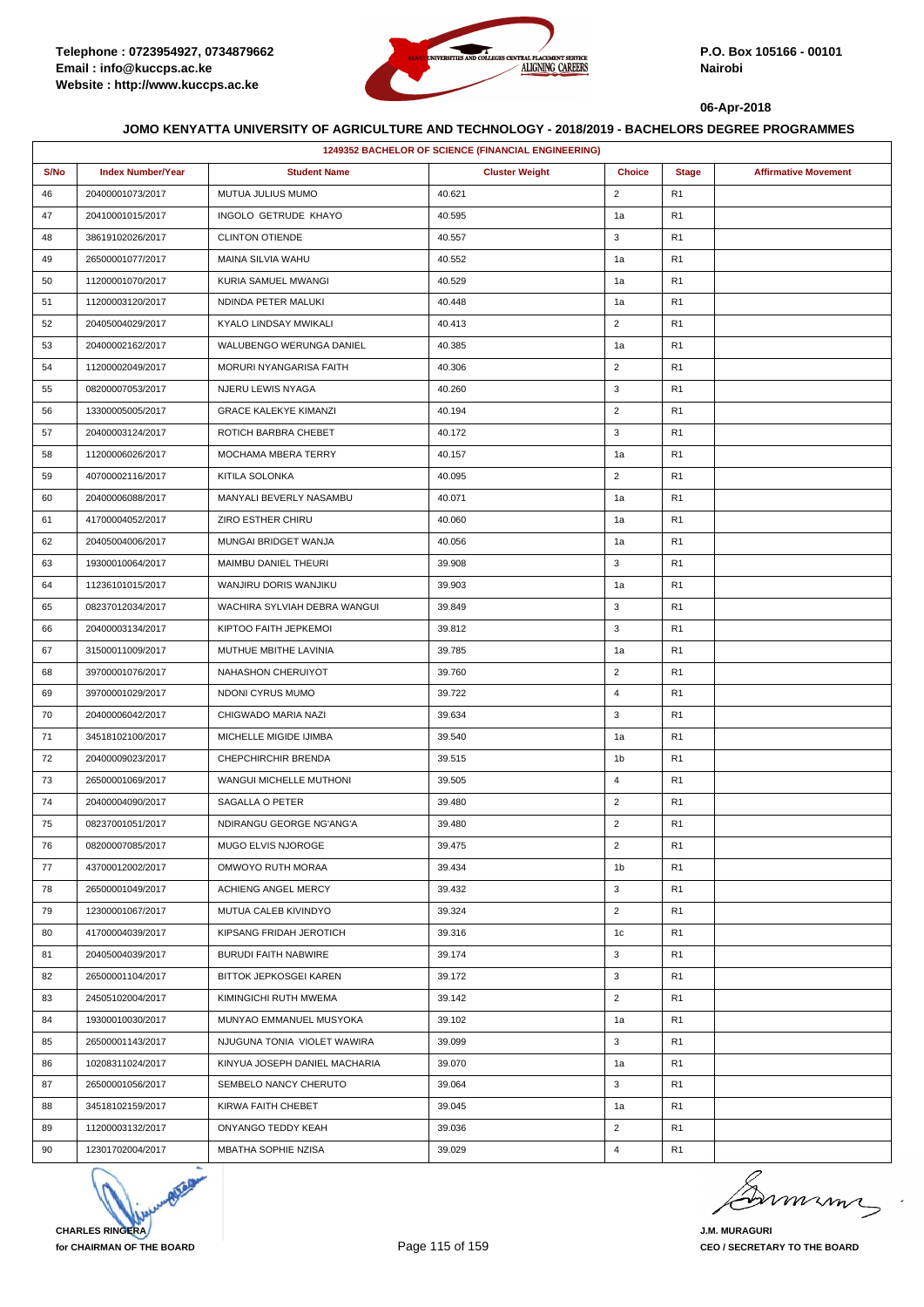

|      | <b>1249352 BACHELOR OF SCIENCE (FINANCIAL ENGINEERING)</b> |                             |                                                                               |                |                |                             |  |  |  |
|------|------------------------------------------------------------|-----------------------------|-------------------------------------------------------------------------------|----------------|----------------|-----------------------------|--|--|--|
| S/No | <b>Index Number/Year</b>                                   | <b>Student Name</b>         | <b>Cluster Weight</b>                                                         | <b>Choice</b>  | <b>Stage</b>   | <b>Affirmative Movement</b> |  |  |  |
| 91   | 38619102024/2017                                           | <b>IMBIRUKA CLEMENT</b>     | 39.014                                                                        | 1a             | R <sub>1</sub> |                             |  |  |  |
| 92   | 11200006028/2017                                           | MENZA KADZO LYDYA           | 39.013                                                                        | $\overline{2}$ | R <sub>1</sub> |                             |  |  |  |
| 93   | 14300011016/2017                                           | GICHURU MARY WANJA          | 38.995                                                                        | $\overline{2}$ | R <sub>1</sub> |                             |  |  |  |
| 94   | 40700002064/2017                                           | OMETE STEPHEN MOGENDI       | 38.990                                                                        | 3              | R <sub>1</sub> |                             |  |  |  |
| 95   | 20407001089/2017                                           | MOSE ESTHER GURAVI          | 38.989                                                                        | $\overline{2}$ | R <sub>1</sub> |                             |  |  |  |
| 96   | 10200013025/2017                                           | MAREKIA MICHELLE WANJA      | 38.977                                                                        | $\overline{2}$ | R1             |                             |  |  |  |
| 97   | 27536202034/2017                                           | OSANDO DEBORAH NEHEMA       | 38.886                                                                        | $\overline{2}$ | R1             |                             |  |  |  |
| 98   | 15300012026/2017                                           | <b>WESONGA ALICE ATIENO</b> | 38.836                                                                        | 2              | R1             |                             |  |  |  |
| 99   | 26500001073/2017                                           | <b>ONDARI MERCY BRENDA</b>  | 38.764                                                                        | 3              | R1             |                             |  |  |  |
| 100  | 08200010004/2017                                           | KARUMBA JOAN WAIRIMU        | 38.727                                                                        | $\overline{2}$ | R1             |                             |  |  |  |
|      |                                                            |                             | APPROVED 1249352 BACHELOR OF SCIENCE (FINANCIAL ENGINEERING) 100 CANDIDATE(S) |                |                |                             |  |  |  |



mmmn

**J.M. MURAGURI CEO / SECRETARY TO THE BOARD**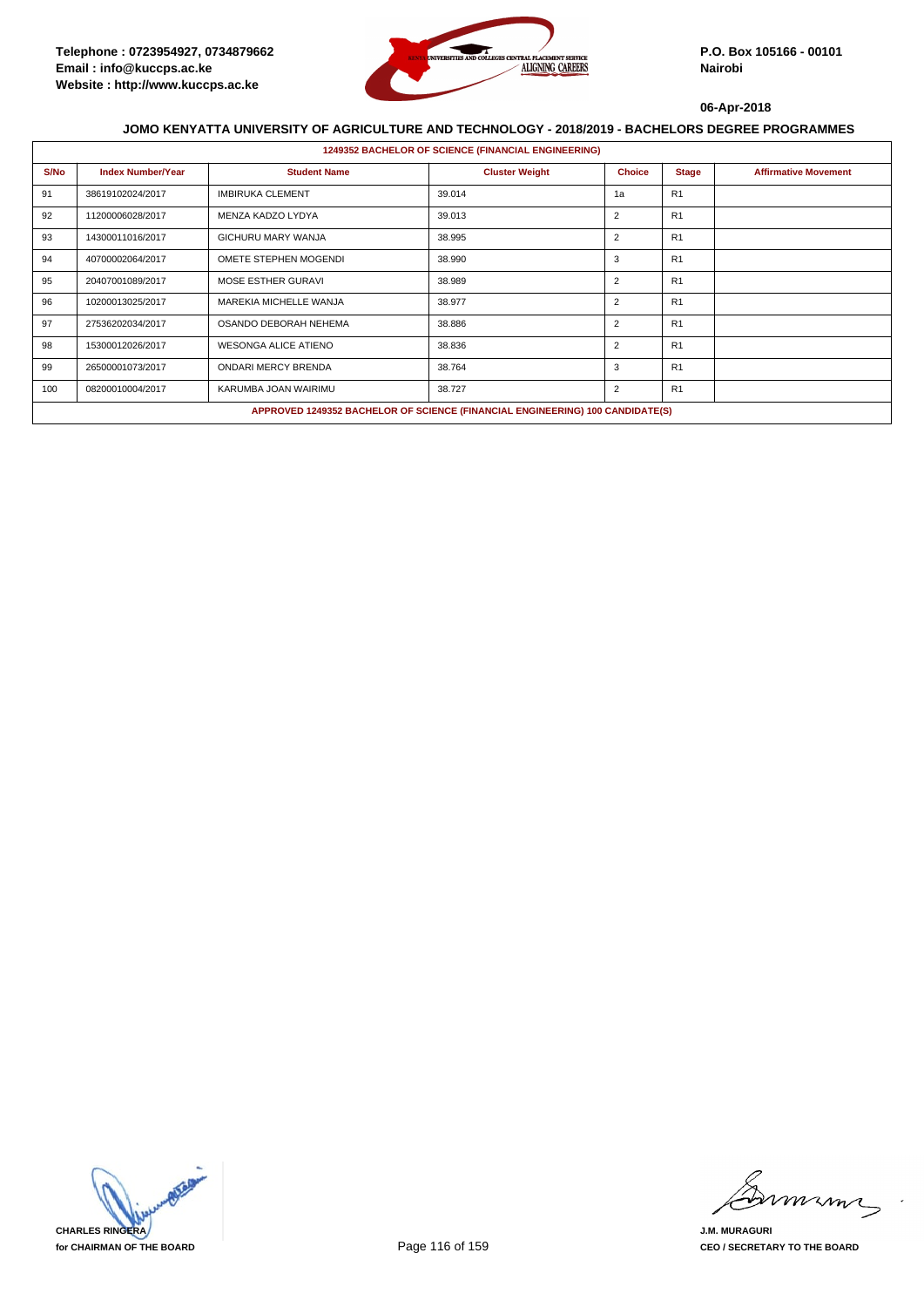

|                | <b>1249353 BACHELOR OF LANDSCAPE ARCHITECTURE</b> |                           |                       |                |                |                             |  |  |
|----------------|---------------------------------------------------|---------------------------|-----------------------|----------------|----------------|-----------------------------|--|--|
| S/No           | <b>Index Number/Year</b>                          | <b>Student Name</b>       | <b>Cluster Weight</b> | <b>Choice</b>  | <b>Stage</b>   | <b>Affirmative Movement</b> |  |  |
| $\mathbf{1}$   | 11200004019/2017                                  | CHEPCHIRCHIR DIANA        | 42.864                | 1a             | R <sub>1</sub> |                             |  |  |
| $\overline{2}$ | 24500022012/2017                                  | MWANGI NJOROGE DANSON     | 42.222                | $\overline{4}$ | R <sub>1</sub> |                             |  |  |
| 3              | 38619102001/2017                                  | ATUTI NYANGENA JOB        | 41.557                | 1a             | R <sub>1</sub> |                             |  |  |
| 4              | 09200012020/2017                                  | WANGUI SOSPETER CHEGE     | 41.546                | 4              | R <sub>1</sub> |                             |  |  |
| 5              | 27538102020/2017                                  | <b>MARIGI ANN MUTHONI</b> | 41.454                | 1a             | R <sub>1</sub> |                             |  |  |
| 6              | 26500001045/2017                                  | CHEBET DIANA              | 41.436                | 3              | R <sub>1</sub> |                             |  |  |
| $\overline{7}$ | 37600001037/2017                                  | WANJALA HEZRON SIMIYU     | 41.378                | 1a             | R <sub>1</sub> |                             |  |  |
| 8              | 37617211001/2017                                  | YONAH ARIONG PAPAI        | 41.267                | 3              | R <sub>1</sub> |                             |  |  |
| 9              | 20400009018/2017                                  | <b>FRANCIS MARCY MUMO</b> | 41.230                | $\overline{2}$ | R <sub>1</sub> |                             |  |  |
| 10             | 15300002017/2017                                  | MUCHOKA KELVIN MURIMI     | 41.149                | $\overline{2}$ | R <sub>1</sub> |                             |  |  |
| 11             | 20400006064/2017                                  | <b>JACINTA MARGARET</b>   | 41.010                | $\overline{2}$ | R <sub>1</sub> |                             |  |  |
| 12             | 44700006187/2017                                  | OBWOGI JOSEJUNIOR MOTURI  | 40.868                | $\overline{4}$ | R <sub>1</sub> |                             |  |  |
| 13             | 27538102015/2017                                  | OMOI ANDRIANS OBONGO      | 40.812                | $\overline{2}$ | R <sub>1</sub> |                             |  |  |
| 14             | 37600001104/2017                                  | MOTURI NYAMBOKI ZADOCK    | 40.773                | 1a             | R <sub>1</sub> |                             |  |  |
| 15             | 08237015001/2017                                  | WANJIRU JOHN MUGI         | 40.739                | 1a             | R <sub>1</sub> |                             |  |  |
| 16             | 36602102016/2017                                  | SIKOLIA FELIX IMANI       | 40.696                | $\overline{2}$ | R <sub>1</sub> |                             |  |  |
| 17             | 20400003082/2017                                  | MIRITI MAKENA MICHELLE    | 40.576                | $\overline{2}$ | R <sub>1</sub> |                             |  |  |
| 18             | 38600003030/2017                                  | MELLIE CHESANG JOAN       | 40.513                | 3              | R <sub>1</sub> |                             |  |  |
| 19             | 28522505068/2017                                  | KIMAIYO KIBET EMMANUEL    | 40.435                | 1a             | R <sub>1</sub> |                             |  |  |
| 20             | 27500009012/2017                                  | LORNA CHEROTICH           | 40.338                | 1a             | R <sub>1</sub> |                             |  |  |
| 21             | 11200005073/2017                                  | SUDI PATIENCE MUBOKA      | 40.136                | 3              | R <sub>1</sub> |                             |  |  |
| 22             | 11200002205/2017                                  | KIMATHI FRIDAH NKATHA     | 40.088                | 4              | R <sub>1</sub> |                             |  |  |
| 23             | 20400003132/2017                                  | AMASA LAURA LUMASEI       | 40.048                | 1a             | R <sub>1</sub> |                             |  |  |
| 24             | 29500006061/2017                                  | KIPRUTO COLLINS           | 40.046                | 3              | R <sub>1</sub> |                             |  |  |
| 25             | 20400003091/2017                                  | CHEMUTAI BETHLY           | 39.817                | 3              | R <sub>1</sub> |                             |  |  |
| 26             | 27538208010/2017                                  | ONTWEKA CLINTON           | 39.773                | $\overline{4}$ | R1             |                             |  |  |
| 27             | 20405004016/2017                                  | OTIENO ASHLEIGH CATELINE  | 39.730                | $\overline{2}$ | R <sub>1</sub> |                             |  |  |
| 28             | 11200005074/2017                                  | DOROTHY AKOTH ONYANGO     | 39.594                | $\overline{4}$ | R <sub>1</sub> |                             |  |  |
| 29             | 37617210016/2017                                  | <b>WACHIYE L MUTORO</b>   | 39.570                | 1a             | R <sub>1</sub> |                             |  |  |
| 30             | 29500006185/2017                                  | <b>GALANA J KIRUNGU</b>   | 39.565                | $\overline{2}$ | R <sub>1</sub> |                             |  |  |
| 31             | 28522505043/2017                                  | ULRICH KIPROTICH          | 39.525                | 4              | R <sub>1</sub> |                             |  |  |
| 32             | 20400006114/2017                                  | <b>KEBUT BETTY JEROP</b>  | 39.489                | $\overline{2}$ | R <sub>1</sub> |                             |  |  |
| 33             | 36600004159/2017                                  | AWANDO CAESAR             | 39.405                | 4              | R <sub>1</sub> |                             |  |  |
| 34             | 13332202001/2017                                  | KANGALYA COSMAS NZAU      | 39.375                | 1a             | R <sub>1</sub> |                             |  |  |
| 35             | 20400008090/2017                                  | NGONZI SAMSON MUTINDA     | 39.352                | 3              | R1             |                             |  |  |
| 36             | 27500009026/2017                                  | MEISI SINTEI STELAH       | 39.332                | $\overline{2}$ | R <sub>1</sub> |                             |  |  |
| 37             | 11200006044/2017                                  | LETING BILLIE CHELIMO     | 39.164                | $\overline{4}$ | R <sub>1</sub> |                             |  |  |
| 38             | 27552001046/2017                                  | RUTO KIPCHUMBA GIDEON     | 39.105                | $\overline{2}$ | R <sub>1</sub> |                             |  |  |
| 39             | 27500008086/2017                                  | SADIK HUSSEIN AHMED       | 39.091                | $\overline{2}$ | R <sub>1</sub> |                             |  |  |
| 40             | 07200009178/2017                                  | CHEROTICH JEDIDAH         | 39.036                | 1a             | R <sub>1</sub> |                             |  |  |
| 41             | 28522520038/2017                                  | CYNTHIA CHEPKOECH         | 38.986                | $\overline{2}$ | R <sub>1</sub> |                             |  |  |
| 42             | 27500002033/2017                                  | KATHURIMA DERICK          | 38.975                | 1 <sub>b</sub> | R <sub>1</sub> |                             |  |  |
| 43             | 29500006248/2017                                  | MASIAGA DERRICK CHACHA    | 38.888                | 3              | R <sub>1</sub> |                             |  |  |
| 44             | 23574101009/2017                                  | <b>LOTOM EKAI MARTINE</b> | 38.815                | $\overline{2}$ | R <sub>1</sub> |                             |  |  |
| 45             | 15300012018/2017                                  | NJIRU CYNTHIA MURUGI      | 38.764                | 1a             | R <sub>1</sub> |                             |  |  |



murma

**J.M. MURAGURI CEO / SECRETARY TO THE BOARD**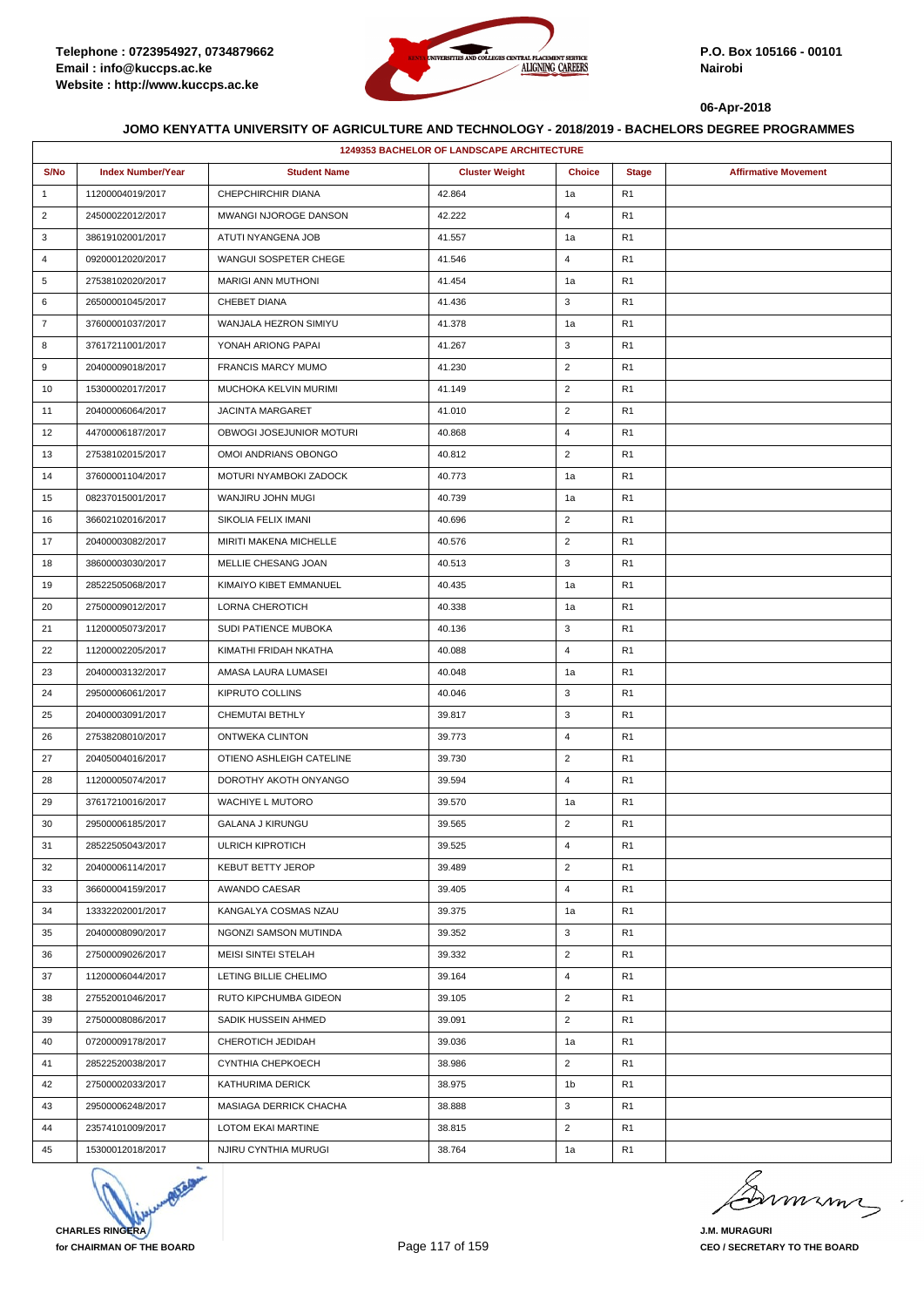

| <b>1249353 BACHELOR OF LANDSCAPE ARCHITECTURE</b>                   |                          |                      |                       |               |                |                                               |  |  |
|---------------------------------------------------------------------|--------------------------|----------------------|-----------------------|---------------|----------------|-----------------------------------------------|--|--|
| S/No                                                                | <b>Index Number/Year</b> | <b>Student Name</b>  | <b>Cluster Weight</b> | <b>Choice</b> | <b>Stage</b>   | <b>Affirmative Movement</b>                   |  |  |
| 46                                                                  | 24500022086/2017         | MERISYA BRIAN ROTICH | 37.733                |               | R <sub>1</sub> | ASAL Affirmative: Moved from 4 R1:1112300 TUK |  |  |
| APPROVED 1249353 BACHELOR OF LANDSCAPE ARCHITECTURE 46 CANDIDATE(S) |                          |                      |                       |               |                |                                               |  |  |



murme

**J.M. MURAGURI CEO / SECRETARY TO THE BOARD**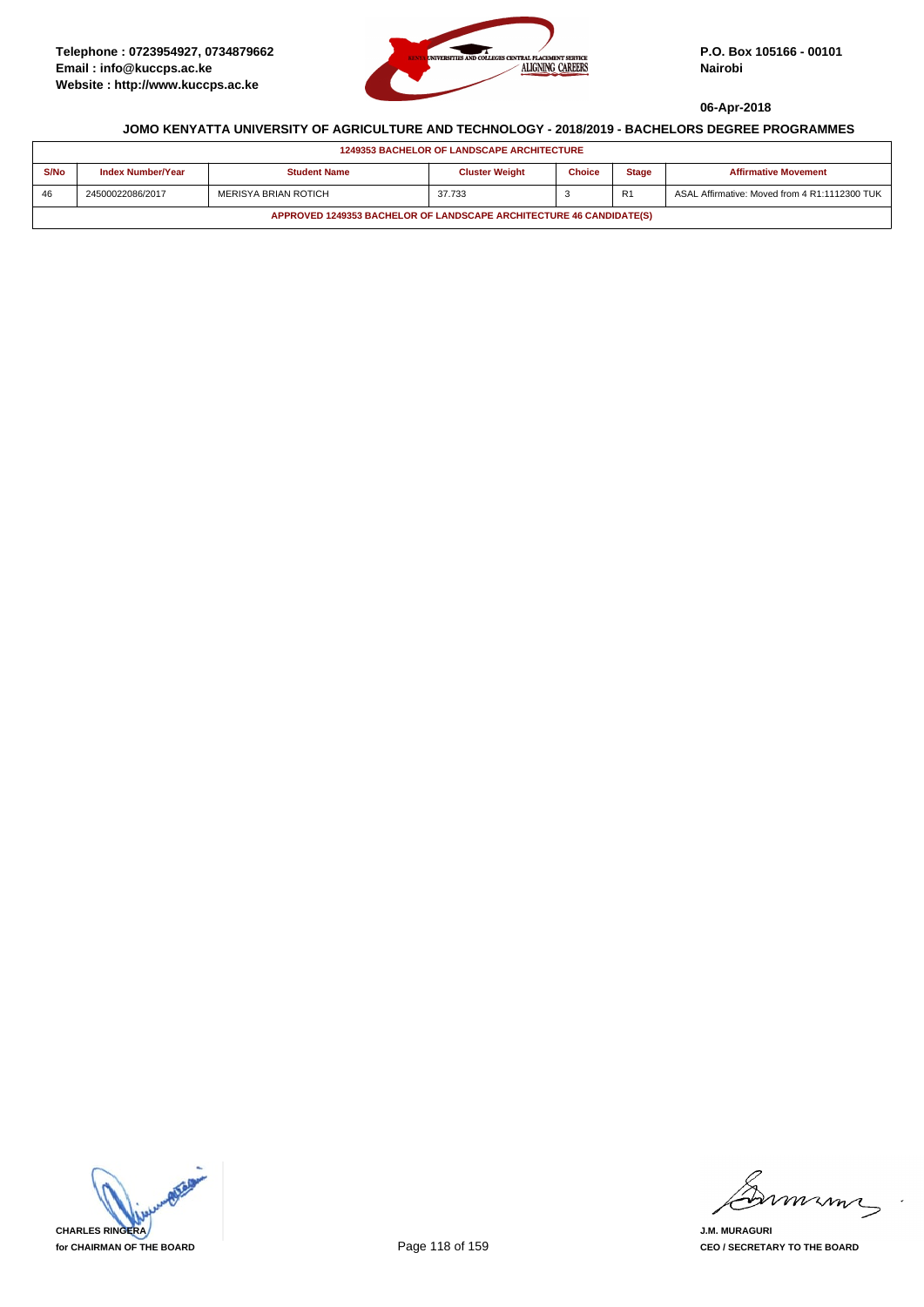

| 1249354 BACHELOR OF SCIENCE (ENVIRONMENTAL HORTICULTURE & LANDSCAPING TECHNOLOGY)                         |                   |                      |                       |               |                |                             |  |  |
|-----------------------------------------------------------------------------------------------------------|-------------------|----------------------|-----------------------|---------------|----------------|-----------------------------|--|--|
| S/No                                                                                                      | Index Number/Year | <b>Student Name</b>  | <b>Cluster Weight</b> | <b>Choice</b> | <b>Stage</b>   | <b>Affirmative Movement</b> |  |  |
|                                                                                                           | 14355201004/2017  | NYAGA EDWIN MURIITHI | 39.407                |               | R <sub>2</sub> |                             |  |  |
| APPROVED 1249354 BACHELOR OF SCIENCE (ENVIRONMENTAL HORTICULTURE & LANDSCAPING TECHNOLOGY) 1 CANDIDATE(S) |                   |                      |                       |               |                |                             |  |  |



mmmm

**J.M. MURAGURI CEO / SECRETARY TO THE BOARD**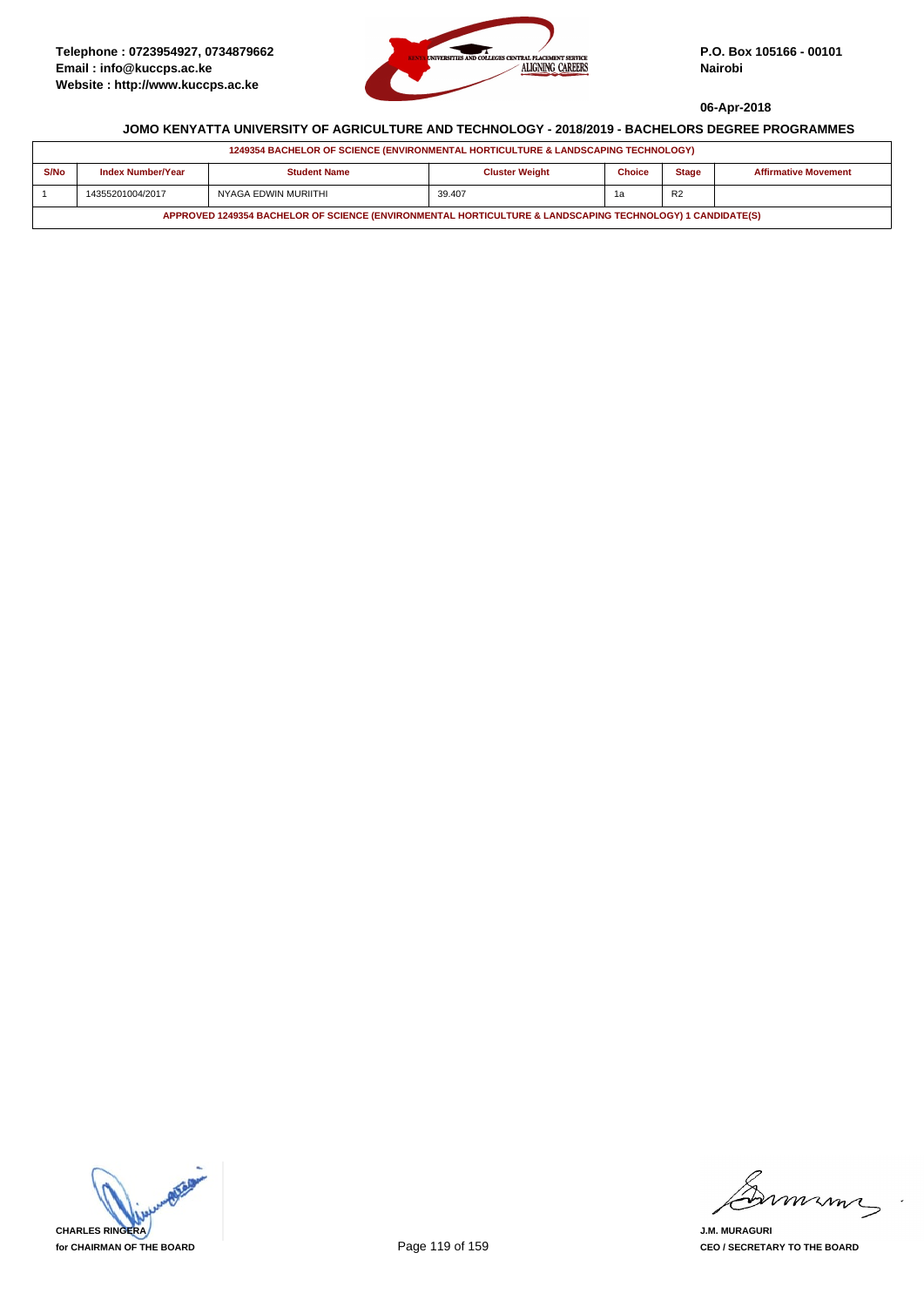

|                | 1249377 BACHELOR OF SCIENCE (GEOPHYSICS) |                            |                                                                   |                |                |                             |  |  |  |
|----------------|------------------------------------------|----------------------------|-------------------------------------------------------------------|----------------|----------------|-----------------------------|--|--|--|
| S/No           | <b>Index Number/Year</b>                 | <b>Student Name</b>        | <b>Cluster Weight</b>                                             | <b>Choice</b>  | <b>Stage</b>   | <b>Affirmative Movement</b> |  |  |  |
| $\mathbf{1}$   | 20400008019/2017                         | MAINA MARTIN BENSON MURAGE | 40.953                                                            | $\overline{4}$ | R <sub>1</sub> |                             |  |  |  |
| $\overline{2}$ | 42721202055/2017                         | OPIYO JOHN OMONDI          | 38.542                                                            | $\overline{4}$ | R <sub>1</sub> |                             |  |  |  |
| 3              | 20410001045/2017                         | PELLO SANDRA SIMALOI       | 37.603                                                            | $\overline{4}$ | R <sub>1</sub> |                             |  |  |  |
| $\overline{4}$ | 28522501129/2017                         | KIPROTICH BRAMWEL          | 37.052                                                            | $\overline{4}$ | R1             |                             |  |  |  |
| 5              | 20405004074/2017                         | MUSYOKA CLARICE KAVELE     | 36.487                                                            | $\overline{4}$ | R <sub>1</sub> |                             |  |  |  |
| 6              | 20400006149/2017                         | MWAURA MARY WANGARI        | 36.440                                                            | 1 <sub>b</sub> | R <sub>1</sub> |                             |  |  |  |
| $\overline{7}$ | 44707119005/2017                         | OTIENO JEFF ENOS           | 35.565                                                            | 1 <sub>c</sub> | R <sub>1</sub> |                             |  |  |  |
| 8              | 11235218001/2017                         | ADHIAMBO COLLINS OCHIENG   | 35.280                                                            | $\overline{2}$ | R <sub>1</sub> |                             |  |  |  |
| 9              | 08217202042/2017                         | KAHIHU BRIAN WANGOMBE      | 35.132                                                            | 3              | R <sub>1</sub> |                             |  |  |  |
| 10             | 20400008071/2017                         | NJERU EMANUEL MURIMI       | 34.701                                                            | $\overline{2}$ | R <sub>1</sub> |                             |  |  |  |
| 11             | 28522412005/2017                         | <b>KIPYEGON NEWTON</b>     | 34.673                                                            | 1a             | R1             |                             |  |  |  |
| 12             | 37631518001/2017                         | <b>ESTHER AYAKO</b>        | 34.670                                                            | 3              | R <sub>1</sub> |                             |  |  |  |
| 13             | 20406002040/2017                         | MUKUNDA MERCY WANYAMA      | 34.550                                                            | $\overline{2}$ | R <sub>1</sub> |                             |  |  |  |
| 14             | 23528210001/2017                         | NYONGESA KEVIN KASEMBELI   | 34.526                                                            | 1a             | R1             |                             |  |  |  |
| 15             | 41704001083/2017                         | OPIYO RONALD OCHIENG       | 34.484                                                            | $\overline{2}$ | R <sub>1</sub> |                             |  |  |  |
| 16             | 30544107013/2017                         | GITUCHA GRACE WAITHIRA     | 33.969                                                            | $\overline{4}$ | R <sub>1</sub> |                             |  |  |  |
| 17             | 30556102109/2017                         | GICHERU CALEB NGATHA       | 33.963                                                            | $\overline{4}$ | R <sub>1</sub> |                             |  |  |  |
| 18             | 28522505197/2017                         | <b>KIPRONO GIDEON</b>      | 33.881                                                            | 1a             | R <sub>1</sub> |                             |  |  |  |
| 19             | 32500016004/2017                         | <b>BILL KIMUTAI</b>        | 33.744                                                            | 1 <sub>b</sub> | R <sub>1</sub> |                             |  |  |  |
| 20             | 34559502092/2017                         | <b>KORIR C LINDA</b>       | 33.738                                                            | 1a             | R <sub>1</sub> |                             |  |  |  |
| 21             | 23500014273/2017                         | GICHUHI DANIEL KAMAU       | 33.348                                                            | 3              | R <sub>1</sub> |                             |  |  |  |
| 22             | 11200004061/2017                         | OGARI PURITY WANJIRU       | 33.302                                                            | 3              | R <sub>1</sub> |                             |  |  |  |
| 23             | 41742103003/2017                         | DANIEL OTIENO              | 33.103                                                            | $\overline{4}$ | R <sub>1</sub> |                             |  |  |  |
| 24             | 27538105010/2017                         | WABWOBA RUTH NASIPWONDI    | 33.102                                                            | $\overline{2}$ | R <sub>1</sub> |                             |  |  |  |
| 25             | 18347418014/2017                         | MUSYIMI WILLY LLOYDD       | 33.102                                                            | 1 <sub>b</sub> | R1             |                             |  |  |  |
| 26             | 08200007141/2017                         | MWANGI ANTONY HIUHU        | 32.986                                                            | 3              | R <sub>1</sub> |                             |  |  |  |
| 27             | 09222204018/2017                         | KARANGI RACHAEL NYAWIRA    | 32.913                                                            | $\overline{4}$ | R <sub>1</sub> |                             |  |  |  |
| 28             | 39713006018/2017                         | JUMA JACK DANQUA           | 32.912                                                            | $\overline{2}$ | R1             |                             |  |  |  |
| 29             | 09200011094/2017                         | MAINA CATHRINE NYAWIRA     | 32.891                                                            | $\overline{2}$ | R <sub>1</sub> |                             |  |  |  |
| 30             | 20401004002/2017                         | ODERO EMERYNE ACHIENG      | 32.847                                                            | $\overline{2}$ | R <sub>1</sub> |                             |  |  |  |
|                |                                          |                            | APPROVED 1249377 BACHELOR OF SCIENCE (GEOPHYSICS) 30 CANDIDATE(S) |                |                |                             |  |  |  |

**CHARLES RINGERA for CHAIRMAN OF THE BOARD**

miming

**J.M. MURAGURI CEO / SECRETARY TO THE BOARD**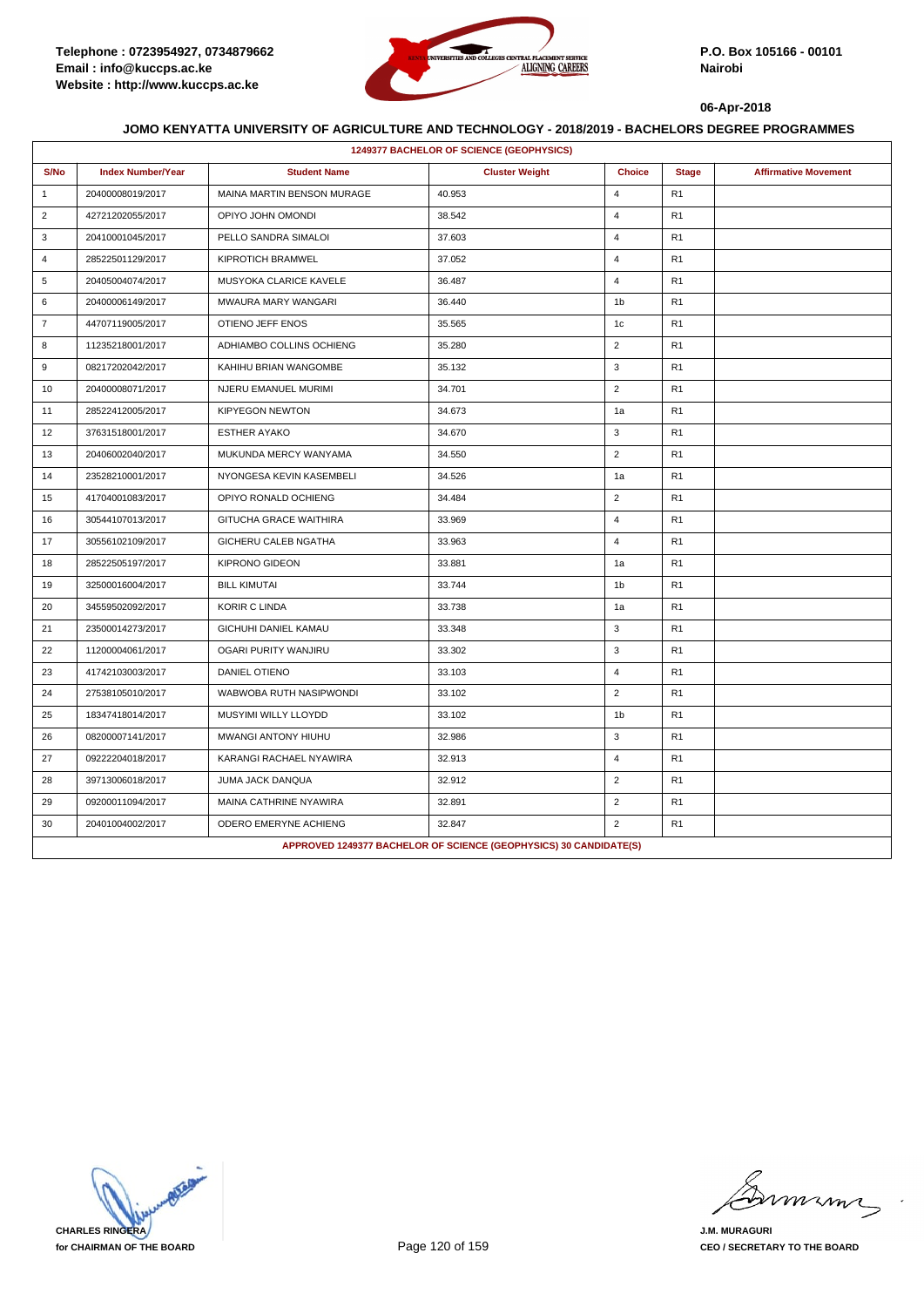

|      | <b>1249405 BACHELOR OF SCIENCE IN HUMAN NUTRITION AND DIETETICS</b> |                                                                                      |                       |                |                |                             |  |  |  |
|------|---------------------------------------------------------------------|--------------------------------------------------------------------------------------|-----------------------|----------------|----------------|-----------------------------|--|--|--|
| S/No | <b>Index Number/Year</b>                                            | <b>Student Name</b>                                                                  | <b>Cluster Weight</b> | <b>Choice</b>  | <b>Stage</b>   | <b>Affirmative Movement</b> |  |  |  |
|      | 39733307001/2017                                                    | OUKO ALLAN ALALA                                                                     | 41.120                | 1a             | R <sub>2</sub> |                             |  |  |  |
| 2    | 26500001085/2017                                                    | LANGAT STEPHANIE DOROTHY C                                                           | 38.422                | 1a             | R <sub>2</sub> |                             |  |  |  |
| 3    | 27500007017/2017                                                    | <b>OCHIENG GRACE AKINYI</b>                                                          | 35.432                | 1a             | R <sub>2</sub> |                             |  |  |  |
|      | 10208307078/2017                                                    | <b>IRUNGU ELIUS MAINA</b>                                                            | 34.804                | $\overline{2}$ | R1             |                             |  |  |  |
| 5    | 34518102259/2017                                                    | <b>CHEPKOSGEY SHARON</b>                                                             | 34.069                | 1a             | R <sub>2</sub> |                             |  |  |  |
| 6    | 44739104048/2017                                                    | CITY ANYANGO NANDWA                                                                  | 32.011                | 1a             | R1             |                             |  |  |  |
|      | 43706117113/2017                                                    | ARAKA KEMUNTO NANCY                                                                  | 31.397                | 1a             | R <sub>1</sub> |                             |  |  |  |
| 8    | 11211326001/2017                                                    | <b>GITAU GEORGE MUNYAKA</b>                                                          | 27.750                | 1a             | R1             |                             |  |  |  |
|      |                                                                     | APPROVED 1249405 BACHELOR OF SCIENCE IN HUMAN NUTRITION AND DIETETICS 8 CANDIDATE(S) |                       |                |                |                             |  |  |  |



minn

**J.M. MURAGURI CEO / SECRETARY TO THE BOARD**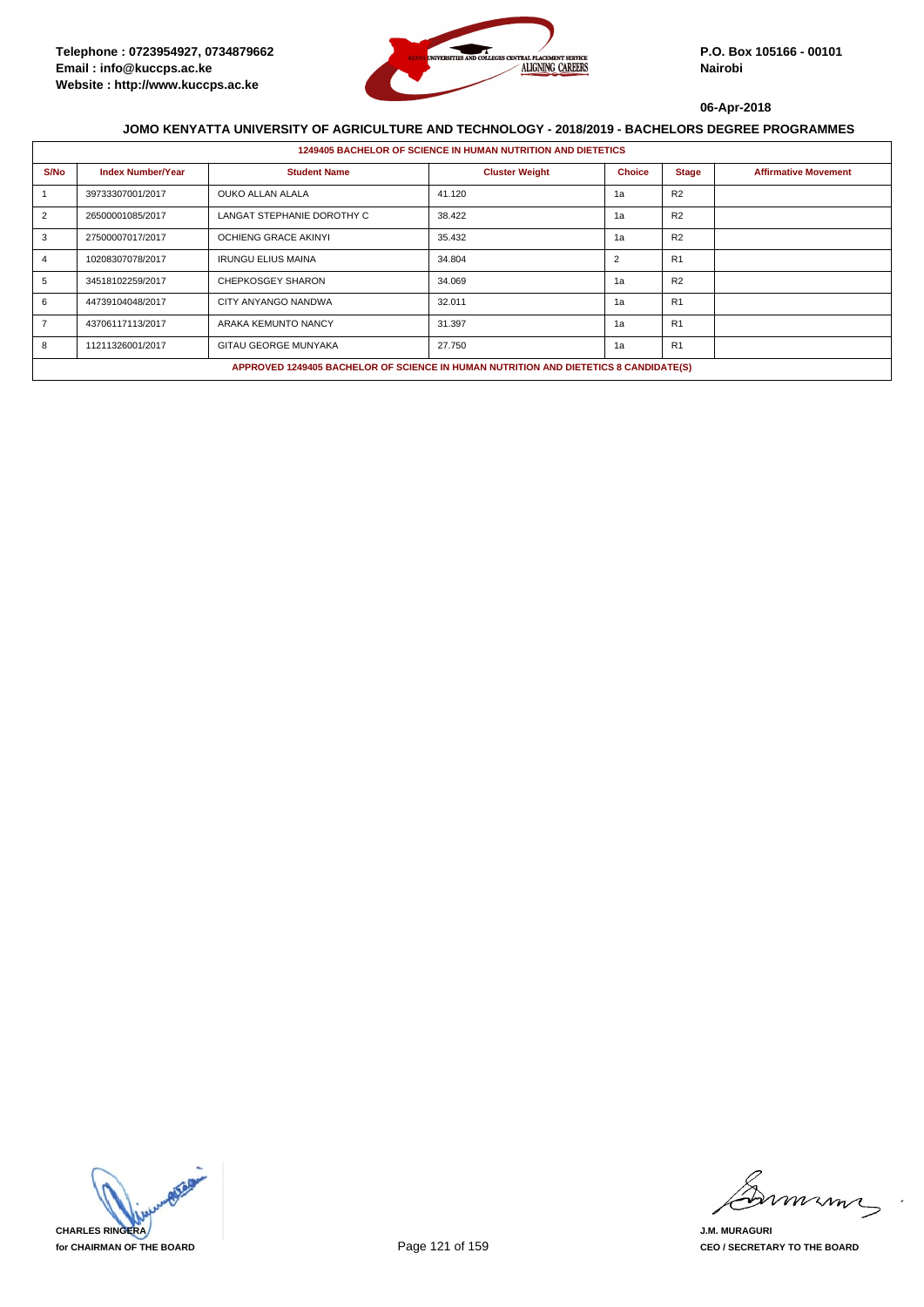

|                                                                                         | 1249423 BACHELOR OF SCIENCE IN COMMUNITY HEALTH AND DEVELOPMENT |                           |                       |               |                |                             |  |  |  |
|-----------------------------------------------------------------------------------------|-----------------------------------------------------------------|---------------------------|-----------------------|---------------|----------------|-----------------------------|--|--|--|
| S/No                                                                                    | <b>Index Number/Year</b>                                        | <b>Student Name</b>       | <b>Cluster Weight</b> | <b>Choice</b> | <b>Stage</b>   | <b>Affirmative Movement</b> |  |  |  |
|                                                                                         | 11200006122/2017                                                | ATATI CLARE NYABONYI      | 36.823                | 1а            | R <sub>2</sub> |                             |  |  |  |
|                                                                                         | 41742105064/2017                                                | NYARIANG LUCAS OKUMU      | 35.385                | 1а            | R1             |                             |  |  |  |
|                                                                                         | 23528124002/2017                                                | VALENTINE AFANDI MAIKUVA  | 34.699                | 1a            | R <sub>1</sub> |                             |  |  |  |
|                                                                                         | 12345504004/2017                                                | BERNARD ESTHER MUTHEU     | 33.024                | 1а            | R <sub>1</sub> |                             |  |  |  |
|                                                                                         | 29500025015/2017                                                | <b>JUMA CHEPTOO AISHA</b> | 32.188                | 1а            | R <sub>2</sub> |                             |  |  |  |
| APPROVED 1249423 BACHELOR OF SCIENCE IN COMMUNITY HEALTH AND DEVELOPMENT 5 CANDIDATE(S) |                                                                 |                           |                       |               |                |                             |  |  |  |



mmmn

**J.M. MURAGURI CEO / SECRETARY TO THE BOARD**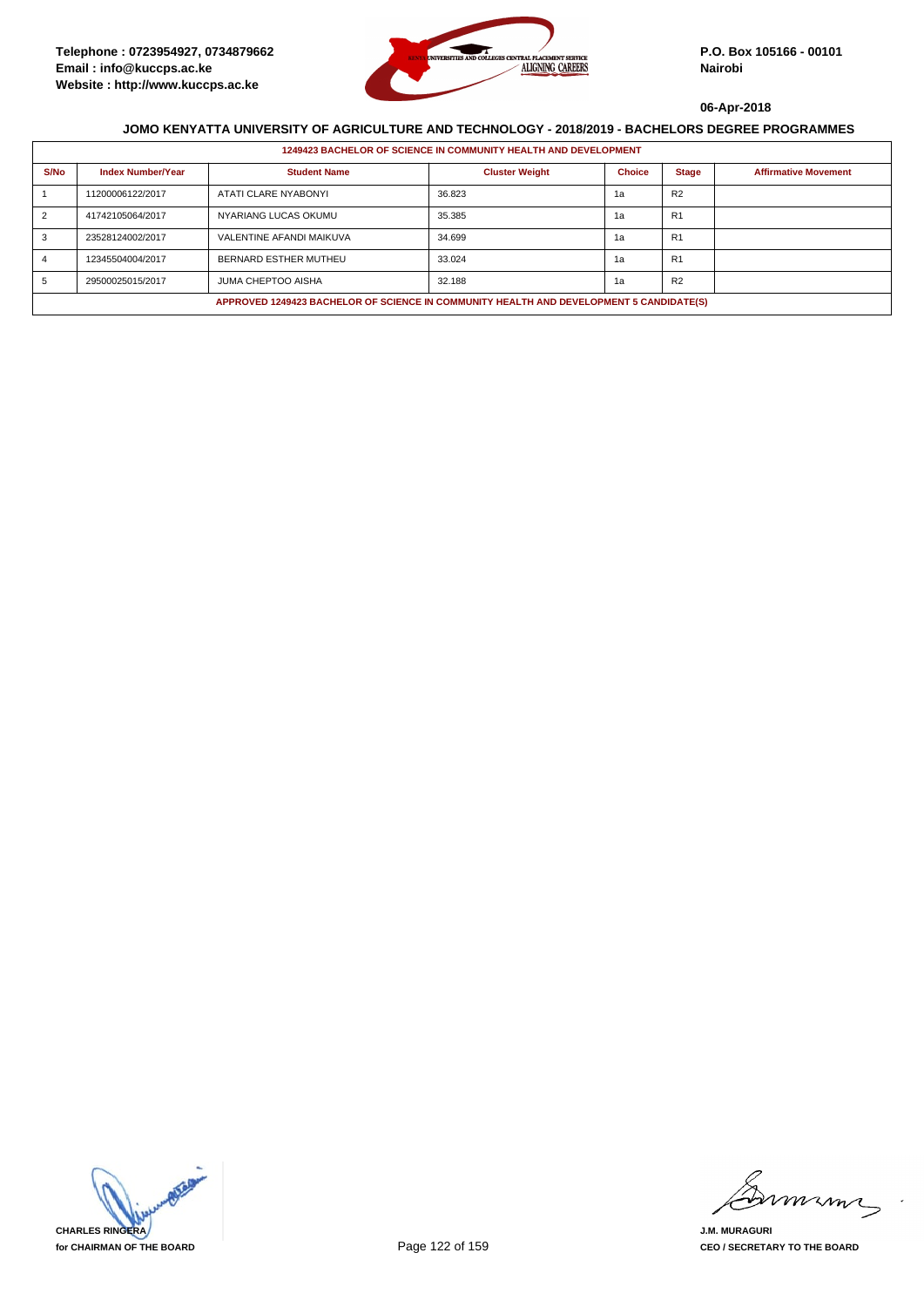

|                | 1249437 BACHELOR OF SCIENCE (BIOCHEMISTRY AND MOLECULAR BIOLOGY) |                                                                                           |                       |                |                |                             |  |  |  |
|----------------|------------------------------------------------------------------|-------------------------------------------------------------------------------------------|-----------------------|----------------|----------------|-----------------------------|--|--|--|
| S/No           | <b>Index Number/Year</b>                                         | <b>Student Name</b>                                                                       | <b>Cluster Weight</b> | <b>Choice</b>  | <b>Stage</b>   | <b>Affirmative Movement</b> |  |  |  |
| $\mathbf{1}$   | 11200004004/2017                                                 | KABIA FAITH NYAMBURA                                                                      | 42.514                | $\overline{4}$ | R <sub>1</sub> |                             |  |  |  |
| $\overline{2}$ | 20400006037/2017                                                 | MUTHEE LYDIA WAMUYU                                                                       | 41.484                | 1a             | R2             |                             |  |  |  |
| 3              | 39700001019/2017                                                 | ONYANGO OBWAR PHILIP EMMANUEL                                                             | 40.326                | 1 <sub>b</sub> | R2             |                             |  |  |  |
| $\overline{4}$ | 08200007098/2017                                                 | <b>MAINA BRIAN NJAGI</b>                                                                  | 40.265                | 3              | R1             |                             |  |  |  |
| 5              | 03121102009/2017                                                 | <b>MWANGI VICTOR KAHARE</b>                                                               | 40.202                | 1a             | R2             |                             |  |  |  |
| 6              | 07200009060/2017                                                 | NJUE MEDLINE NJOKI                                                                        | 39.559                | $\overline{2}$ | R2             |                             |  |  |  |
| $\overline{7}$ | 41731303004/2017                                                 | <b>TOM MAKAMBI</b>                                                                        | 39.066                | 1a             | R <sub>2</sub> |                             |  |  |  |
| 8              | 44717114005/2017                                                 | OPIYO BEN                                                                                 | 38.800                | $\overline{2}$ | R2             |                             |  |  |  |
| 9              | 26500001164/2017                                                 | MBUGUA LUCY WANGARI                                                                       | 38.794                | 1a             | R2             |                             |  |  |  |
| 10             | 44736101104/2017                                                 | ALOO MARK BENJAMIN W                                                                      | 38.653                | 1a             | R2             |                             |  |  |  |
| 11             | 42738101003/2017                                                 | <b>MARION AKOTH WERE</b>                                                                  | 38.177                | 1a             | R2             |                             |  |  |  |
| 12             | 11200003102/2017                                                 | MILIMO NYONGESA OSCAR                                                                     | 38.051                | $\overline{2}$ | R2             |                             |  |  |  |
| 13             | 11200005098/2017                                                 | KAMAU MUKUHI ELIZABETH                                                                    | 37.355                | $\overline{2}$ | R1             |                             |  |  |  |
| 14             | 41730205004/2017                                                 | <b>STEVE OKUTA</b>                                                                        | 37.078                | $\overline{2}$ | R <sub>2</sub> |                             |  |  |  |
| 15             | 20400008190/2017                                                 | ABIRA PIUS MWENDA                                                                         | 35.658                | 1c             | R <sub>2</sub> |                             |  |  |  |
| 16             | 42726107036/2017                                                 | RICHARD OMONDI OWINO                                                                      | 35.179                | $\overline{2}$ | R2             |                             |  |  |  |
| 17             | 20401101017/2017                                                 | MWANGI SUSAN WANJIKU                                                                      | 33.570                | 1a             | R <sub>1</sub> |                             |  |  |  |
| 18             | 26500001196/2017                                                 | WAMBUI FRIDAH WANGARI                                                                     | 33.199                | $\overline{2}$ | R <sub>1</sub> |                             |  |  |  |
| 19             | 34500017008/2017                                                 | KORIR MERCY JEROTICH                                                                      | 32.040                | 3              | R <sub>2</sub> |                             |  |  |  |
| 20             | 20404013035/2017                                                 | <b>MOHAMED SARAH</b>                                                                      | 30.789                | 1a             | R <sub>2</sub> |                             |  |  |  |
| 21             | 13332104007/2017                                                 | KIMANI BRIAN MATIKO                                                                       | 29.041                | $\overline{4}$ | R <sub>1</sub> |                             |  |  |  |
| 22             | 41743210002/2017                                                 | OCHIENG ERICK OUMA                                                                        | 28.340                | $\overline{2}$ | R <sub>1</sub> |                             |  |  |  |
|                |                                                                  | APPROVED 1249437 BACHELOR OF SCIENCE (BIOCHEMISTRY AND MOLECULAR BIOLOGY) 22 CANDIDATE(S) |                       |                |                |                             |  |  |  |

**CHARLES RINGERA for CHAIRMAN OF THE BOARD**

mmmn

**J.M. MURAGURI CEO / SECRETARY TO THE BOARD**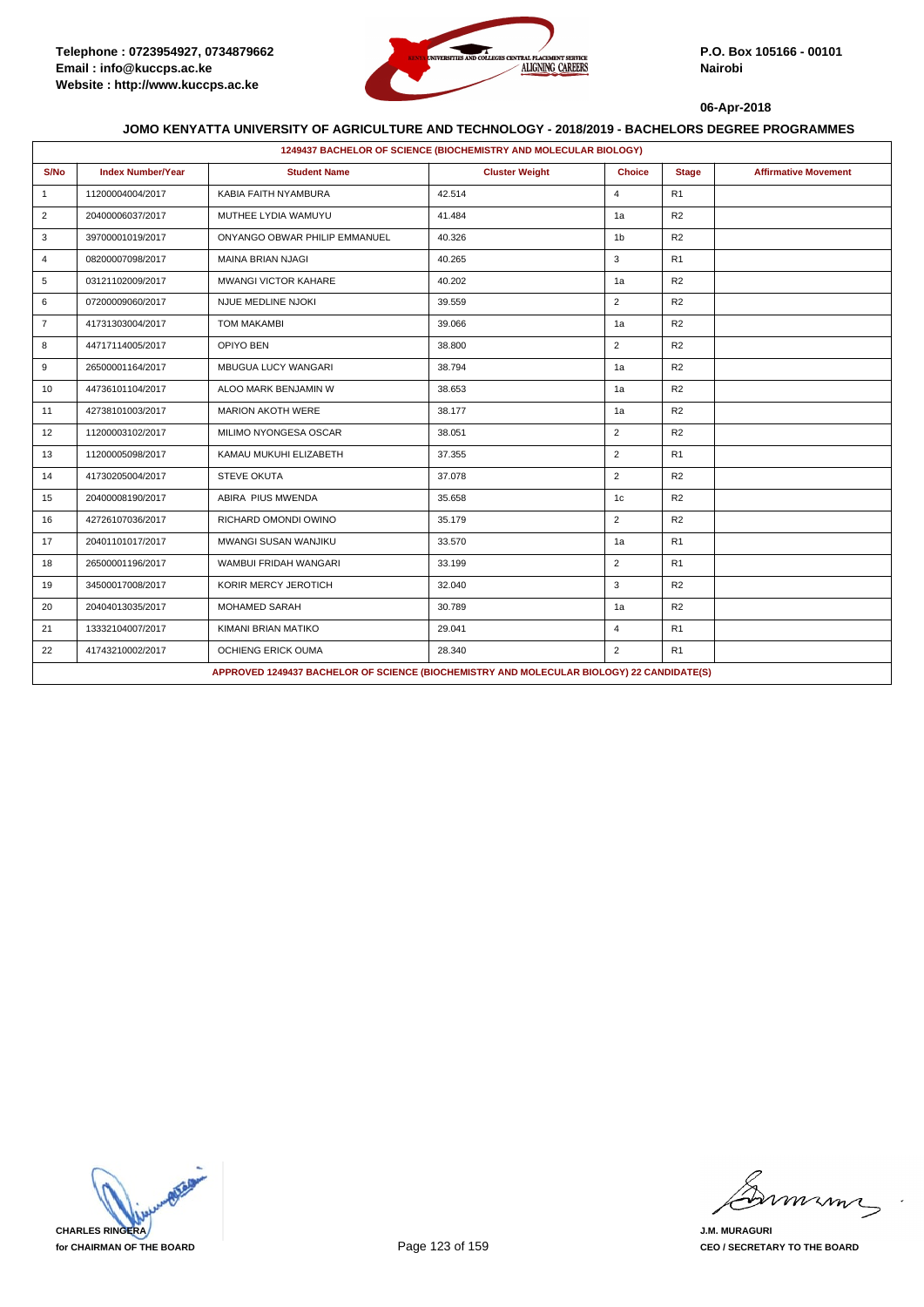

|                | 1249452 BACHELOR OF SCIENCE (CORPORATE COMMUNICATION AND MANAGEMENT) |                             |                       |                |                |                             |  |  |
|----------------|----------------------------------------------------------------------|-----------------------------|-----------------------|----------------|----------------|-----------------------------|--|--|
| S/No           | <b>Index Number/Year</b>                                             | <b>Student Name</b>         | <b>Cluster Weight</b> | <b>Choice</b>  | <b>Stage</b>   | <b>Affirmative Movement</b> |  |  |
| $\mathbf{1}$   | 08200007035/2017                                                     | RUTTO ALEX KIPTARUS         | 40.336                | 1a             | R2             |                             |  |  |
| $\overline{2}$ | 11200002099/2017                                                     | ODHIAMBO S AWUOR            | 38.166                | 1a             | R2             |                             |  |  |
| 3              | 14300006020/2017                                                     | WANGUI MARKSTEVE NYURURU    | 37.687                | 1a             | R <sub>2</sub> |                             |  |  |
| 4              | 25500023020/2017                                                     | <b>KIBET ENOCK</b>          | 37.600                | 1a             | R <sub>2</sub> |                             |  |  |
| 5              | 27552001141/2017                                                     | LUMUMBA TAMARA KERUBO       | 36.512                | $\overline{2}$ | R1             |                             |  |  |
| 6              | 28522509025/2017                                                     | STEPHANIE CHEROTICH RUTO    | 36.388                | $\overline{2}$ | R2             |                             |  |  |
| $\overline{7}$ | 42700005332/2017                                                     | SOLOVEYA WELLINGTON         | 35.940                | 1a             | R <sub>2</sub> |                             |  |  |
| 8              | 36600004133/2017                                                     | WANJIRU NDUNGU LEESAM       | 35.271                | 1a             | R <sub>2</sub> |                             |  |  |
| 9              | 27538204036/2017                                                     | NYATOME DIANAH OCHARI       | 35.175                | 1a             | R <sub>2</sub> |                             |  |  |
| 10             | 27536139287/2017                                                     | NYAMBEGA BRIAN NDUBI        | 35.175                | 1a             | R <sub>2</sub> |                             |  |  |
| 11             | 15300002144/2017                                                     | MUTUMA KELVIN               | 35.041                | 1 <sub>b</sub> | R <sub>2</sub> |                             |  |  |
| 12             | 20400006194/2017                                                     | JEPKOECH SHANNCE            | 34.472                | $\overline{2}$ | R1             |                             |  |  |
| 13             | 27500008073/2017                                                     | <b>BOSCO ALEX LUFUTA</b>    | 34.292                | 3              | R1             |                             |  |  |
| 14             | 44707105023/2017                                                     | WANGENGI ANNASTANCIA MOGORE | 34.220                | $\overline{2}$ | R1             |                             |  |  |
| 15             | 19308301123/2017                                                     | KAMAU JOHN KAMWENJI         | 32.983                | $\overline{2}$ | R1             |                             |  |  |
| 16             | 44700006195/2017                                                     | ABURI DELVIS MIREGWA        | 32.908                | $\overline{2}$ | R1             |                             |  |  |
| 17             | 15300002098/2017                                                     | NYABENGE NICHOLAS ACHING    | 32.157                | 1a             | R1             |                             |  |  |
| 18             | 23500014464/2017                                                     | MUKOYA EMIN NAMAI           | 32.064                | 1a             | R <sub>1</sub> |                             |  |  |
| 19             | 07200009256/2017                                                     | MATUVA IRENE ZAWADI         | 31.928                | $\overline{2}$ | R <sub>1</sub> |                             |  |  |
| 20             | 23500014236/2017                                                     | NAGWEYA N ABEDNEGO          | 31.888                | 1a             | R1             |                             |  |  |
| 21             | 33517202121/2017                                                     | MILLICENT MORAA MORANGA     | 31.812                | 1a             | R1             |                             |  |  |
| 22             | 11241016071/2017                                                     | MWANIKI ANN WANGUI          | 31.758                | 1b             | R <sub>1</sub> |                             |  |  |
| 23             | 11230202021/2017                                                     | GICHUHI MARGARET WAMBUI     | 31.246                | 1 <sub>b</sub> | R1             |                             |  |  |
| 24             | 08202003060/2017                                                     | NJOROGE STEPHEN K KAIRU     | 31.150                | 1a             | R1             |                             |  |  |
| 25             | 18347501135/2017                                                     | MUTUA ISAAC MWALALI         | 31.140                | $\overline{4}$ | R1             |                             |  |  |
| 26             | 09203405117/2017                                                     | MWATHI CONSTATIA MUGURE     | 30.919                | $\overline{2}$ | R1             |                             |  |  |
| 27             | 20400001158/2017                                                     | THEURI EMMANUEL RUHENI      | 30.477                | 1a             | R1             |                             |  |  |
| 28             | 40700002152/2017                                                     | KIMOI OSANO BRUCE           | 30.428                | 1a             | R1             |                             |  |  |
| 29             | 44736101148/2017                                                     | WAGALA JARED WILLIAM        | 30.236                | 1a             | R1             |                             |  |  |
| 30             | 42738101195/2017                                                     | NATWOLI ANYANGO PHOEBE      | 30.160                | 1a             | R <sub>1</sub> |                             |  |  |
| 31             | 20406008035/2017                                                     | SHIHUNDU VALERIE NAMUSIA    | 29.973                | 3              | R <sub>1</sub> |                             |  |  |
| 32             | 18347418013/2017                                                     | JOSEMARIA WAMBUA MUKIRI     | 29.889                | 1a             | R <sub>1</sub> |                             |  |  |
| 33             | 28522520075/2017                                                     | DONNA CHEPNGETICH           | 29.806                | 4              | R <sub>1</sub> |                             |  |  |
| 34             | 40700002319/2017                                                     | KAMANDA MARK CHANUA         | 29.646                | $\overline{2}$ | R1             |                             |  |  |
| 35             | 42712102092/2017                                                     | MBOYA DIANA AMONDI          | 29.595                | 1c             | R1             |                             |  |  |
| 36             | 31557230015/2017                                                     | KOECH SHARON CHEPKOECH      | 29.571                | 4              | R1             |                             |  |  |
| 37             | 27536139292/2017                                                     | WAWERU BRIAN MUGO           | 29.480                | $\overline{2}$ | R1             |                             |  |  |
| 38             | 41742105228/2017                                                     | PIRE ELTON JOLLY            | 29.398                | 1b             | R1             |                             |  |  |
| 39             | 27538102111/2017                                                     | NJERI NANCY GATHIGIA        | 29.371                | 1a             | R <sub>1</sub> |                             |  |  |
| 40             | 13331205016/2017                                                     | NJOROGE FLORENCE MUTHONI    | 29.273                | 1a             | R <sub>1</sub> |                             |  |  |
| 41             | 09203402109/2017                                                     | MURIITHI MICHELLE NYAGUTHII | 29.238                | $\overline{2}$ | R <sub>1</sub> |                             |  |  |
| 42             | 12316104024/2017                                                     | NDINDA NICOLE LINDA         | 29.220                | 4              | R1             |                             |  |  |
| 43             | 36600004224/2017                                                     | WANDABWA MAFUNGA SYDNEY     | 29.216                | $\overline{2}$ | R1             |                             |  |  |
| 44             | 40727132104/2017                                                     | OBARA MIRUKA OBED           | 29.135                | 1a             | R1             |                             |  |  |
| 45             | 26509169005/2017                                                     | KIPSEETE MOSES              | 28.995                | 1a             | R <sub>1</sub> |                             |  |  |



murma

**J.M. MURAGURI CEO / SECRETARY TO THE BOARD**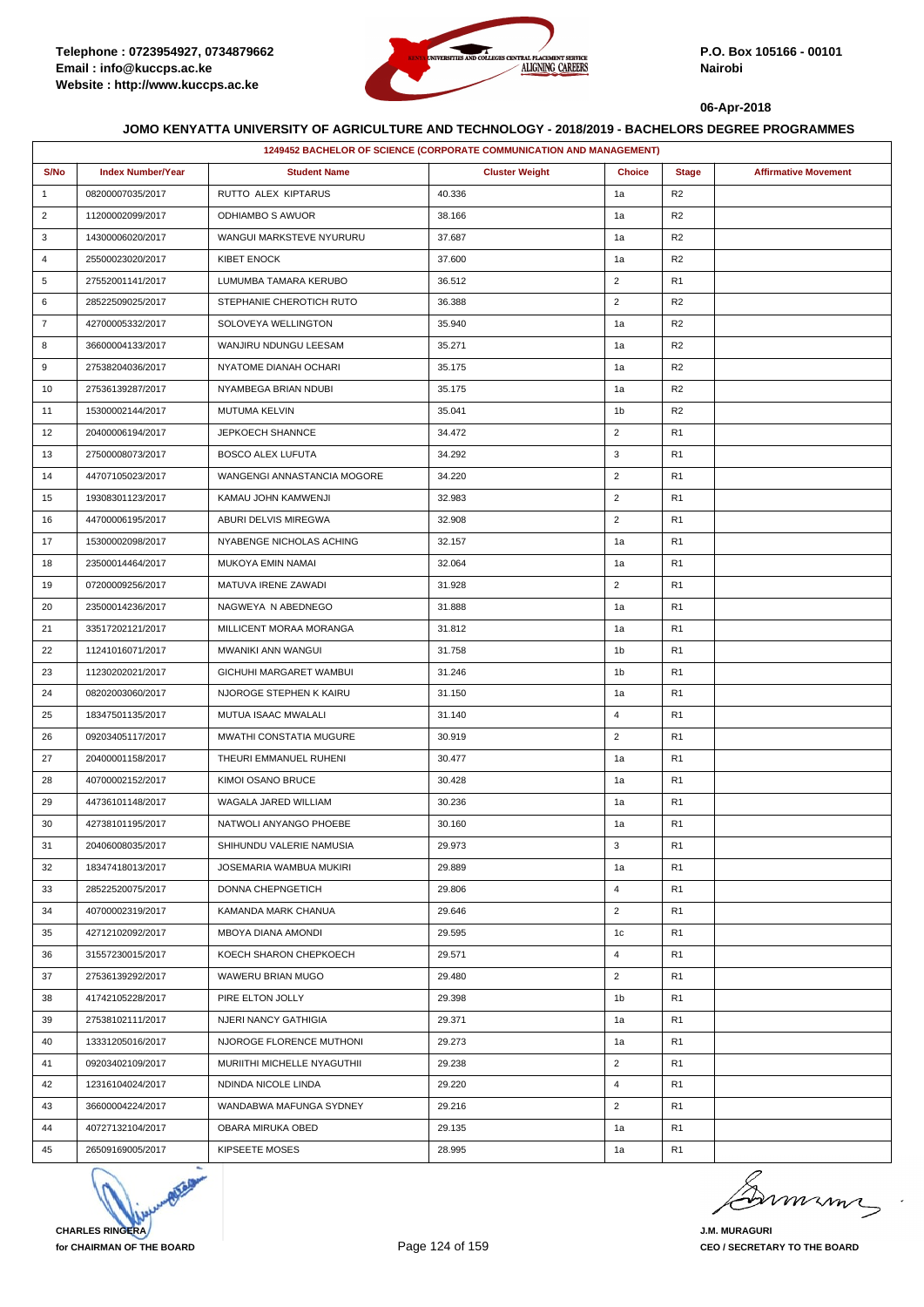

|      | 1249452 BACHELOR OF SCIENCE (CORPORATE COMMUNICATION AND MANAGEMENT) |                                                                                               |                       |                |                |                             |  |  |
|------|----------------------------------------------------------------------|-----------------------------------------------------------------------------------------------|-----------------------|----------------|----------------|-----------------------------|--|--|
| S/No | <b>Index Number/Year</b>                                             | <b>Student Name</b>                                                                           | <b>Cluster Weight</b> | <b>Choice</b>  | <b>Stage</b>   | <b>Affirmative Movement</b> |  |  |
| 46   | 38600003159/2017                                                     | <b>MORARA WHITNEY BOSIBORI</b>                                                                | 28.863                | $\overline{2}$ | R <sub>1</sub> |                             |  |  |
| 47   | 27564102032/2017                                                     | MURIITHI B ESTHER NYAMBURA                                                                    | 28.620                | 1a             | R <sub>1</sub> |                             |  |  |
| 48   | 39700001224/2017                                                     | NAIBEI KIBET DAN                                                                              | 28.612                | 3              | R <sub>1</sub> |                             |  |  |
| 49   | 20405004129/2017                                                     | KAMINA SHANIZZE WAITHERA                                                                      | 28.494                | 1a             | R <sub>1</sub> |                             |  |  |
| 50   | 27552001284/2017                                                     | TUIYOT TONI CHEBET                                                                            | 28.460                | 1a             | R <sub>1</sub> |                             |  |  |
| 51   | 27500008167/2017                                                     | MUMO COLLINS MWENDWA                                                                          | 28.396                | 1a             | R <sub>1</sub> |                             |  |  |
| 52   | 27537301105/2017                                                     | ATUTI ANNE BOGOMBA                                                                            | 28.262                | $\overline{2}$ | R <sub>1</sub> |                             |  |  |
| 53   | 20410002062/2017                                                     | <b>MOKAYA VICTOR</b>                                                                          | 28.200                | $\overline{2}$ | R <sub>1</sub> |                             |  |  |
| 54   | 25563301026/2017                                                     | KIPRONO ENOCK BETT                                                                            | 28.164                | $\overline{2}$ | R <sub>1</sub> |                             |  |  |
| 55   | 20400003275/2017                                                     | CHEPCHIRCHIR JOSLEEN                                                                          | 28.136                | 1a             | R <sub>1</sub> |                             |  |  |
| 56   | 03106102010/2017                                                     | MADUNDU MATHEW MABOSHO                                                                        | 28.130                | 1c             | R <sub>1</sub> |                             |  |  |
| 57   | 27500008200/2017                                                     | LENGETE FESTUS KAMINDO                                                                        | 28.063                | 1a             | R <sub>1</sub> |                             |  |  |
| 58   | 38622202053/2017                                                     | PAUL KARISA NYAMAWI                                                                           | 28.023                | 1c             | R <sub>1</sub> |                             |  |  |
| 59   | 20400001224/2017                                                     | MUTUKU J CHRISTOPHER MUSYOKI                                                                  | 27.836                | $\overline{2}$ | R <sub>1</sub> |                             |  |  |
| 60   | 18323102045/2017                                                     | NGEMU RAPHAEL KIVUNGI                                                                         | 27.812                | $\overline{2}$ | R <sub>1</sub> |                             |  |  |
| 61   | 35600007169/2017                                                     | ODUOR HENRY MANGA                                                                             | 27.765                | 3              | R <sub>1</sub> |                             |  |  |
| 62   | 08200007211/2017                                                     | KIMEU ISAAC MUSILA                                                                            | 27.462                | $\overline{2}$ | R <sub>1</sub> |                             |  |  |
| 63   | 11200001356/2017                                                     | MUNGAI IAN KURIA                                                                              | 27.398                | $\overline{2}$ | R <sub>1</sub> |                             |  |  |
| 64   | 42712102179/2017                                                     | MISEDA ANN ACHIENG                                                                            | 27.372                | 1a             | R <sub>1</sub> |                             |  |  |
| 65   | 12345503082/2017                                                     | MAINGI ALICE NTHAMBA                                                                          | 27.348                | 1a             | R <sub>1</sub> |                             |  |  |
| 66   | 10227301280/2017                                                     | ABDIJABAR RASHID LUUK                                                                         | 27.281                | 1b             | R <sub>1</sub> |                             |  |  |
| 67   | 42700007176/2017                                                     | OLIVER ADHIAMBO OTIENO                                                                        | 26.614                | 1b             | R <sub>1</sub> |                             |  |  |
| 68   | 08202001093/2017                                                     | KARUIYI LAWRENCE NJUGUNA                                                                      | 26.609                | $\overline{2}$ | R <sub>1</sub> |                             |  |  |
| 69   | 20406019017/2017                                                     | ONYANGO LAVENDER ATIENO                                                                       | 26.595                | $\overline{2}$ | R <sub>1</sub> |                             |  |  |
| 70   | 34500010160/2017                                                     | LOLUK KIROTICH IAN                                                                            | 26.507                | 3              | R <sub>1</sub> |                             |  |  |
| 71   | 38619103025/2017                                                     | SANTOS LINDA SHEILA                                                                           | 26.470                | $\overline{2}$ | R <sub>1</sub> |                             |  |  |
| 72   | 20401007077/2017                                                     | WANJIRU LUCIDA NYAWIRA                                                                        | 26.372                | 1a             | R <sub>1</sub> |                             |  |  |
| 73   | 19326201111/2017                                                     | WANGUI ZYON KINYANJUI                                                                         | 26.314                | $\overline{2}$ | R <sub>1</sub> |                             |  |  |
| 74   | 42726101046/2017                                                     | OKWACH GEOFFREY ODUOR                                                                         | 26.235                | $\overline{2}$ | R <sub>1</sub> |                             |  |  |
| 75   | 30556102009/2017                                                     | GICHURE WAIGANJO KENNETH                                                                      | 26.165                | 3              | R <sub>1</sub> |                             |  |  |
| 76   | 20401005045/2017                                                     | OTIENO SELLASSIE                                                                              | 26.132                | $\mathbf 2$    | R <sub>1</sub> |                             |  |  |
| 77   | 20408027015/2017                                                     | MWARINGA SYLVESTER NDUNE                                                                      | 25.923                | 1a             | R <sub>1</sub> |                             |  |  |
| 78   | 11200001302/2017                                                     | OKECH REINHARD BONKEY                                                                         | 25.913                | 3              | R <sub>1</sub> |                             |  |  |
| 79   | 30556317016/2017                                                     | WANYONYI ELIKA SITAWA                                                                         | 25.839                | 1a             | R <sub>1</sub> |                             |  |  |
| 80   | 08219101065/2017                                                     | MBOGO RUTH WANJIKU                                                                            | 25.707                | 1a             | R <sub>1</sub> |                             |  |  |
|      |                                                                      | APPROVED 1249452 BACHELOR OF SCIENCE (CORPORATE COMMUNICATION AND MANAGEMENT) 80 CANDIDATE(S) |                       |                |                |                             |  |  |

**CHARLES RINGERA for CHAIRMAN OF THE BOARD**

mmmn

**J.M. MURAGURI CEO / SECRETARY TO THE BOARD**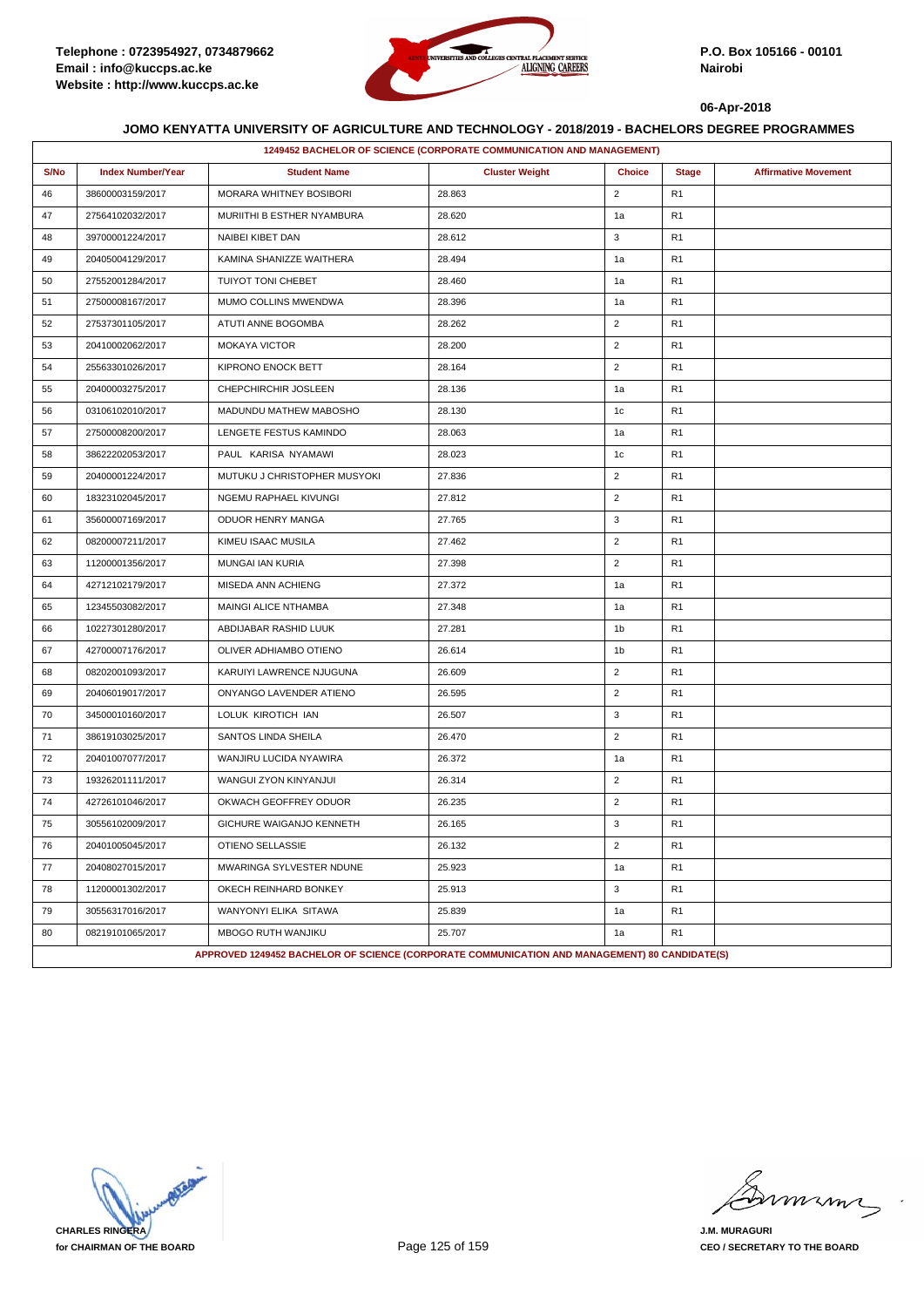

|                | 1249465 BACHELOR OF SCIENCE (PHYSIOTHERAPY) |                                                                      |                       |                |                |                                                  |  |  |  |
|----------------|---------------------------------------------|----------------------------------------------------------------------|-----------------------|----------------|----------------|--------------------------------------------------|--|--|--|
| S/No           | <b>Index Number/Year</b>                    | <b>Student Name</b>                                                  | <b>Cluster Weight</b> | <b>Choice</b>  | <b>Stage</b>   | <b>Affirmative Movement</b>                      |  |  |  |
| $\mathbf{1}$   | 27564102001/2017                            | WAIYEGO GRACE NYAMBURA                                               | 41.602                | 1a             | R <sub>1</sub> |                                                  |  |  |  |
| 2              | 14341201001/2017                            | <b>MWANIKI IAN KIRINGA</b>                                           | 41.027                | 1a             | R2             |                                                  |  |  |  |
| 3              | 37617407002/2017                            | AMWAYI GODFREY                                                       | 39.542                | 1a             | R2             |                                                  |  |  |  |
| $\overline{4}$ | 11200005069/2017                            | KAHARE EDDAH WACUKA                                                  | 38.781                | 1a             | R <sub>1</sub> |                                                  |  |  |  |
| 5              | 36613201001/2017                            | WASWA BRENDA NEKESA                                                  | 38.519                | 1c             | R <sub>1</sub> |                                                  |  |  |  |
| 6              | 27500009015/2017                            | ODERO STACEY AKINYI                                                  | 37.894                | $\overline{2}$ | R <sub>2</sub> |                                                  |  |  |  |
| $\overline{7}$ | 11200004007/2017                            | GITHIRI ABIGAIL WANJIKU                                              | 37.781                | 1a             | R <sub>2</sub> |                                                  |  |  |  |
| 8              | 36621110040/2017                            | MUKOYA BASHIR WAMBASI                                                | 37.647                | 1a             | R <sub>2</sub> |                                                  |  |  |  |
| 9              | 20400001008/2017                            | CHESIRE EUGINE KIPTOO                                                | 37.234                | 1a             | R <sub>2</sub> |                                                  |  |  |  |
| 10             | 41742105084/2017                            | <b>MASAGEGE ISAAC</b>                                                | 37.181                | 1a             | R <sub>2</sub> |                                                  |  |  |  |
| 11             | 38600003043/2017                            | JUMA M WENDY                                                         | 36.622                | 1a             | R <sub>1</sub> |                                                  |  |  |  |
| 12             | 11200006065/2017                            | <b>BRIDGIT WANGUI</b>                                                | 36.583                | 2              | R <sub>1</sub> |                                                  |  |  |  |
| 13             | 20405004079/2017                            | ODIWUOR DAPHNE GRACE                                                 | 36.091                | 4              | R <sub>1</sub> |                                                  |  |  |  |
| 14             | 20405004098/2017                            | KAGAI SANDRA F AJEMA                                                 | 35.913                | $\overline{2}$ | R <sub>1</sub> |                                                  |  |  |  |
| 15             | 27500009041/2017                            | CHEROTICH MEDRINE                                                    | 35.872                | 3              | R1             |                                                  |  |  |  |
| 16             | 42712301173/2017                            | OGALLOH EDWIN OCHIENG                                                | 35.608                | 1c             | R <sub>1</sub> |                                                  |  |  |  |
| 17             | 11200002343/2017                            | <b>GITUMA NELLY GAKII</b>                                            | 35.557                | 1a             | R <sub>1</sub> |                                                  |  |  |  |
| 18             | 34518102164/2017                            | <b>CHEPKORIR MERCY</b>                                               | 35.503                | $\overline{2}$ | R <sub>1</sub> |                                                  |  |  |  |
| 19             | 09222301015/2017                            | CHOMBA JOYCELYNE NYAKIO                                              | 35.405                | $\overline{4}$ | R <sub>1</sub> |                                                  |  |  |  |
| 20             | 04107110013/2017                            | FAKIH HASINA ABDULRAHMAN                                             | 35.256                | $\sqrt{2}$     | R <sub>1</sub> |                                                  |  |  |  |
| 21             | 23500003104/2017                            | MONGARE MIRIAM KEMUNTO                                               | 35.252                | 3              | R <sub>1</sub> |                                                  |  |  |  |
| 22             | 19308304009/2017                            | <b>KARENDI JACKLINE</b>                                              | 35.030                | 3              | R <sub>1</sub> |                                                  |  |  |  |
| 23             | 11200001160/2017                            | OMAE OTUNDO MATHEW                                                   | 34.590                | $\overline{2}$ | R <sub>1</sub> |                                                  |  |  |  |
| 24             | 07200009131/2017                            | <b>GICHIA MWIHAKI JANE</b>                                           | 33.820                | 1a             | R <sub>1</sub> |                                                  |  |  |  |
| 25             | 28522504014/2017                            | <b>COSMAS CHERUIYOT</b>                                              | 33.449                | $\overline{2}$ | R <sub>2</sub> | GENDER Affirmative: Moved from 3 R2:1244132 KARU |  |  |  |
| 26             | 10228101014/2017                            | WAKANYI JAMES GITHINJI                                               | 32.874                | 1a             | R1             |                                                  |  |  |  |
| 27             | 27500007068/2017                            | WAWERU LILIAN MUMBI                                                  | 32.291                | 1a             | R <sub>1</sub> |                                                  |  |  |  |
| 28             | 37607201010/2017                            | <b>OLEZA ELLAH</b>                                                   | 31.353                | $\overline{2}$ | R <sub>1</sub> |                                                  |  |  |  |
| 29             | 31500011055/2017                            | WAWERU MERCY WAIRIMU                                                 | 31.118                | 1a             | R <sub>1</sub> |                                                  |  |  |  |
| 30             | 04107110015/2017                            | ATHMAN RAZIA S KHAMISI                                               | 29.584                | $\overline{2}$ | R <sub>1</sub> |                                                  |  |  |  |
| 31             | 11205209005/2017                            | MBIYU MELANIE NJOKI                                                  | 28.892                | 3              | R1             |                                                  |  |  |  |
|                |                                             | APPROVED 1249465 BACHELOR OF SCIENCE (PHYSIOTHERAPY) 31 CANDIDATE(S) |                       |                |                |                                                  |  |  |  |

**CHARLES RINGERA for CHAIRMAN OF THE BOARD**

minn

**J.M. MURAGURI CEO / SECRETARY TO THE BOARD**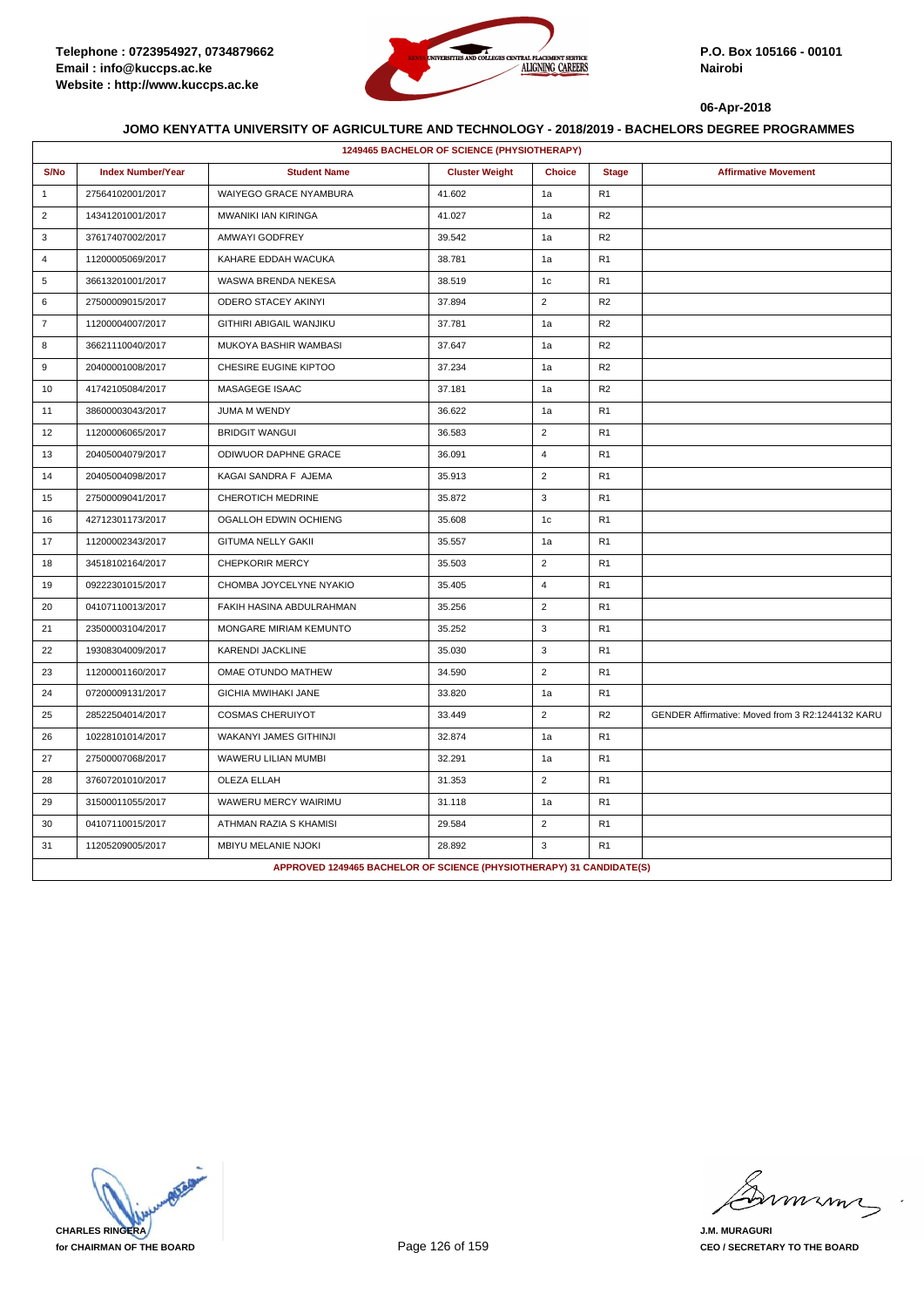

| <b>1249477 BACHELOR OF SCIENCE (APPLIED BIOLOGY)</b>                  |                          |                        |                       |               |                |                             |  |  |
|-----------------------------------------------------------------------|--------------------------|------------------------|-----------------------|---------------|----------------|-----------------------------|--|--|
| S/No                                                                  | <b>Index Number/Year</b> | <b>Student Name</b>    | <b>Cluster Weight</b> | <b>Choice</b> | <b>Stage</b>   | <b>Affirmative Movement</b> |  |  |
|                                                                       | 36600004105/2017         | MOCHABO SAMWEL ONWONGA | 35.414                |               | R <sub>2</sub> |                             |  |  |
| 2                                                                     | 10238101101/2017         | MBUGUA LYDIA NGOIRI    | 27.023                | 1а            | R <sub>1</sub> |                             |  |  |
| APPROVED 1249477 BACHELOR OF SCIENCE (APPLIED BIOLOGY) 2 CANDIDATE(S) |                          |                        |                       |               |                |                             |  |  |



mmmn

**J.M. MURAGURI CEO / SECRETARY TO THE BOARD**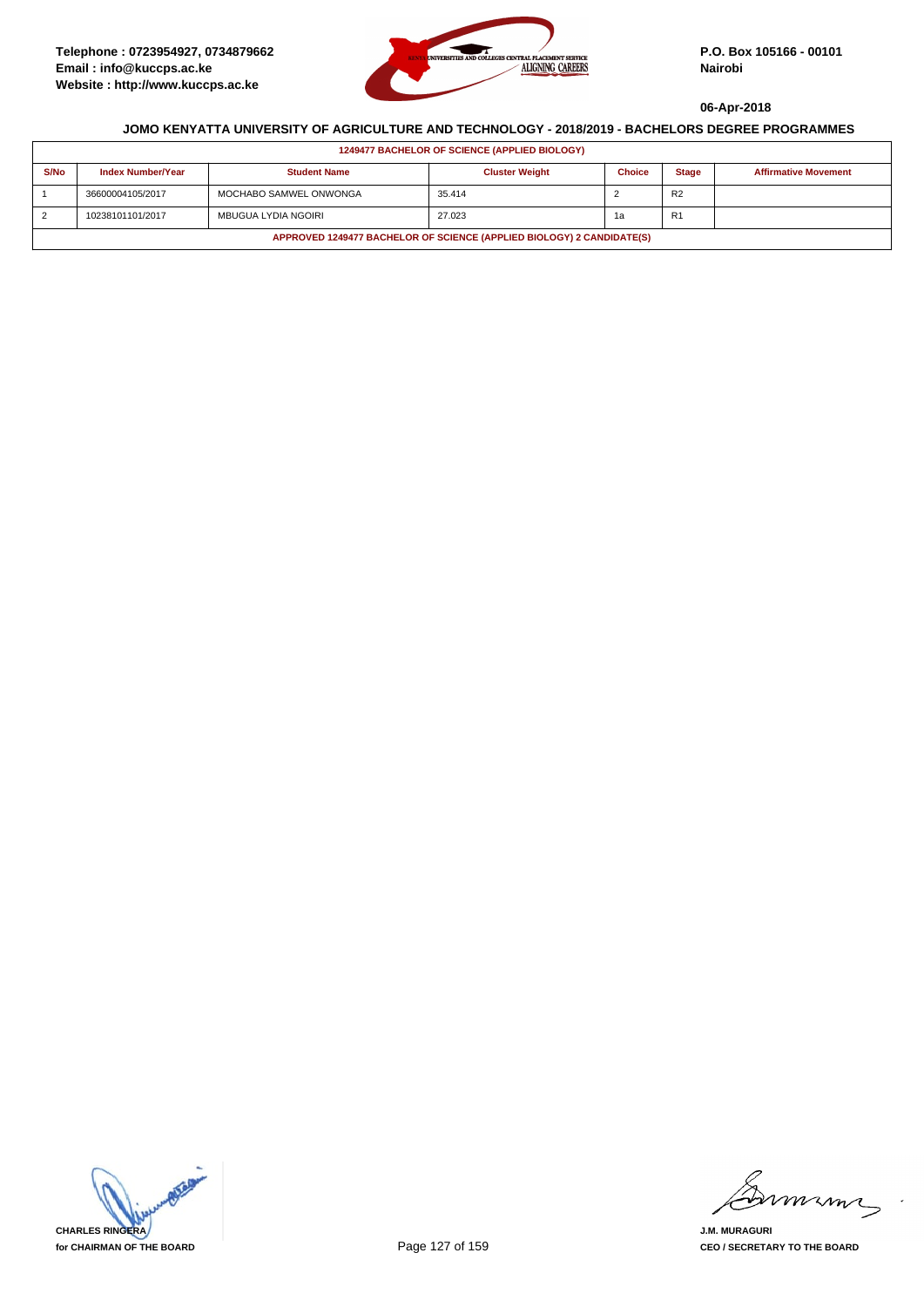

|                | <b>1249493 BACHELOR OF SCIENCE (STRATEGIC MANAGEMENT)</b> |                              |                       |                |                |                             |  |  |
|----------------|-----------------------------------------------------------|------------------------------|-----------------------|----------------|----------------|-----------------------------|--|--|
| S/No           | <b>Index Number/Year</b>                                  | <b>Student Name</b>          | <b>Cluster Weight</b> | <b>Choice</b>  | <b>Stage</b>   | <b>Affirmative Movement</b> |  |  |
| $\mathbf{1}$   | 20405004036/2017                                          | MUSYOKA SUSAN MUTHOKI        | 41.137                | 1a             | R <sub>2</sub> |                             |  |  |
| $\overline{2}$ | 24505104054/2017                                          | <b>IVAN ANYONA MISIANI</b>   | 40.400                | 1a             | R <sub>2</sub> |                             |  |  |
| 3              | 39700001116/2017                                          | <b>MUSAU S MUSYOKI</b>       | 39.624                | 1a             | R <sub>2</sub> |                             |  |  |
| 4              | 36621110026/2017                                          | ILLA KEVIN ODHIAMBO          | 39.573                | 1a             | R <sub>2</sub> |                             |  |  |
| 5              | 20410002015/2017                                          | AYUNGA DOUGLAS MAINA         | 38.977                | 1a             | R <sub>2</sub> |                             |  |  |
| 6              | 39700001109/2017                                          | MENYE SIMON MUSYOKA          | 38.213                | 1a             | R <sub>2</sub> |                             |  |  |
| $\overline{7}$ | 25500019020/2017                                          | CHELANGAT MARION             | 37.948                | 1a             | R <sub>2</sub> |                             |  |  |
| 8              | 10227301071/2017                                          | NJOROGE JAMES NGIRIGACHA     | 37.926                | 1a             | R <sub>2</sub> |                             |  |  |
| 9              | 09203405013/2017                                          | NDOGO PENINAH PURITY MUTHONI | 37.752                | 1a             | R <sub>2</sub> |                             |  |  |
| 10             | 11200001267/2017                                          | TAABU KINGSLEY               | 37.729                | 1b             | R <sub>2</sub> |                             |  |  |
| 11             | 07200014123/2017                                          | NGUGI KENNETH MWARANGU       | 37.593                | 1a             | R <sub>2</sub> |                             |  |  |
| 12             | 27538204010/2017                                          | KINYUA GRACE WAGATWE         | 37.470                | 1a             | R <sub>2</sub> |                             |  |  |
| 13             | 13302102054/2017                                          | MWONGERA WILLIAM KASURA      | 37.342                | 1a             | R <sub>2</sub> |                             |  |  |
| 14             | 20400001099/2017                                          | OTIENO BILL CLINTON          | 37.336                | 1a             | R <sub>2</sub> |                             |  |  |
| 15             | 10200013017/2017                                          | MWANGI JANE WANGECHI         | 37.185                | 1a             | R <sub>2</sub> |                             |  |  |
| 16             | 08219101006/2017                                          | NJOGU MARY AGNES MUTHONI     | 37.057                | 1a             | R <sub>2</sub> |                             |  |  |
| 17             | 44736101247/2017                                          | OCHIENG STANLEY MESHACK      | 36.888                | 1a             | R <sub>2</sub> |                             |  |  |
| 18             | 20400004126/2017                                          | MIRIMU OLIVER NICO           | 36.790                | 1a             | R <sub>2</sub> |                             |  |  |
| 19             | 07200014080/2017                                          | NGALA YONGO JUSTINE          | 36.757                | 1a             | R <sub>2</sub> |                             |  |  |
| 20             | 40700003002/2017                                          | MOTARI JACKLINE KWAMBOKA     | 36.660                | 1b             | R <sub>2</sub> |                             |  |  |
| 21             | 20400003236/2017                                          | ADHIAMBO FOSSIE              | 36.614                | 1a             | R <sub>2</sub> |                             |  |  |
| 22             | 19313201010/2017                                          | NASIBO MOHAMUD ELEMA         | 36.422                | 1a             | R <sub>2</sub> |                             |  |  |
| 23             | 20400004167/2017                                          | <b>IRUNGU MURAYA MAINA</b>   | 35.994                | 3              | R <sub>2</sub> |                             |  |  |
| 24             | 07214104005/2017                                          | NJUGUNA BRIAN NGUGI          | 35.803                | 1a             | R <sub>2</sub> |                             |  |  |
| 25             | 08210201011/2017                                          | NDIRITU CATHERINE W          | 35.640                | 1c             | R <sub>2</sub> |                             |  |  |
| 26             | 20400006205/2017                                          | VUSHA SYLVIA LIKANYA         | 35.608                | 1a             | R <sub>2</sub> |                             |  |  |
| 27             | 09224201016/2017                                          | MAINA MARTHA WAMBUI          | 34.347                | 1a             | R <sub>1</sub> |                             |  |  |
| 28             | 20400003172/2017                                          | MABINDA MICHELLE AYAKO       | 34.078                | 1a             | R <sub>2</sub> |                             |  |  |
| 29             | 24500022046/2017                                          | <b>HERMAN GATIMU</b>         | 34.058                | 1a             | R <sub>2</sub> |                             |  |  |
| 30             | 11205209006/2017                                          | KABURI MARTHA WANJIRU        | 33.988                | 1b             | R <sub>2</sub> |                             |  |  |
| 31             | 26500001192/2017                                          | ONYANGO JANE ALICE           | 33.985                | 1a             | R <sub>2</sub> |                             |  |  |
| 32             | 41743205020/2017                                          | OTIENO GEORGE OMONDI         | 33.966                | 1a             | R <sub>2</sub> |                             |  |  |
| 33             | 41700004142/2017                                          | ATIENO CLAIRE ODHIAMBO       | 33.713                | 1a             | R <sub>1</sub> |                             |  |  |
| 34             | 36600002073/2017                                          | JEFWA LILIAN SANTA           | 33.628                | 1a             | R <sub>2</sub> |                             |  |  |
| 35             | 39700001153/2017                                          | ODHIAMBO STEPHEN OCHIENG     | 33.557                | 1a             | R <sub>2</sub> |                             |  |  |
| 36             | 14355201039/2017                                          | KAINGA EVANS MURIMI          | 33.543                | 1a             | R <sub>2</sub> |                             |  |  |
| 37             | 29500006272/2017                                          | CHEPTUMO C. CONNEL           | 33.484                | 1a             | R <sub>1</sub> |                             |  |  |
| 38             | 23529135005/2017                                          | JESSE DAVID PLAL CHEMOREY    | 33.458                | 1a             | R <sub>2</sub> |                             |  |  |
| 39             | 26500001248/2017                                          | MOKUA VICTORIA KEMUNTO       | 33.409                | 1a             | R <sub>2</sub> |                             |  |  |
| 40             | 27538105040/2017                                          | MACHARIA R MERCY MUTHONI     | 33.374                | $\overline{2}$ | R <sub>1</sub> |                             |  |  |
| 41             | 23500003059/2017                                          | KIPNGETUNY JEPNGETICH MERCY  | 33.243                | 1a             | R <sub>2</sub> |                             |  |  |
| 42             | 11230202009/2017                                          | WAWERU LISPAH WANJIKU        | 33.166                | 1a             | R <sub>1</sub> |                             |  |  |
| 43             | 38600003222/2017                                          | KIHIMA JILL MUHONJA          | 33.039                | 1b             | R <sub>2</sub> |                             |  |  |
| 44             | 09203405016/2017                                          | WAWIRA JANICE MUTHONI        | 33.008                | $\overline{2}$ | R <sub>2</sub> |                             |  |  |
| 45             | 20406011019/2017                                          | NZUKI CHARITY MUSEO          | 32.953                | 1a             | R <sub>2</sub> |                             |  |  |



murma

**J.M. MURAGURI CEO / SECRETARY TO THE BOARD**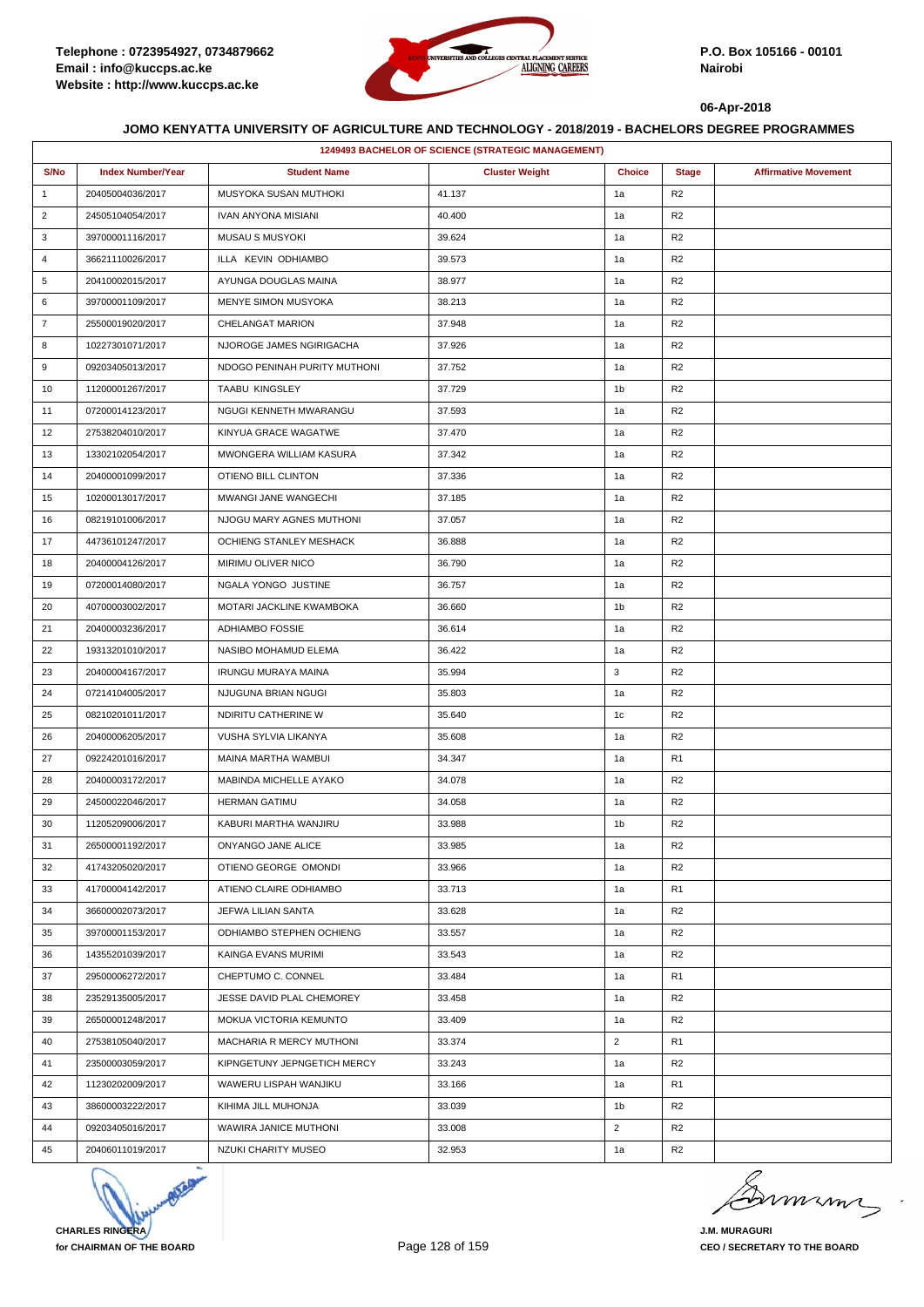

|      | 1249493 BACHELOR OF SCIENCE (STRATEGIC MANAGEMENT) |                            |                       |                |                |                             |  |  |
|------|----------------------------------------------------|----------------------------|-----------------------|----------------|----------------|-----------------------------|--|--|
| S/No | <b>Index Number/Year</b>                           | <b>Student Name</b>        | <b>Cluster Weight</b> | <b>Choice</b>  | <b>Stage</b>   | <b>Affirmative Movement</b> |  |  |
| 46   | 20401007058/2017                                   | MUKIRI L KIGEA             | 32.897                | 1a             | R <sub>2</sub> |                             |  |  |
| 47   | 26500001277/2017                                   | MERCY MUTHEU MULWA         | 32.864                | $\overline{2}$ | R <sub>1</sub> |                             |  |  |
| 48   | 20406011064/2017                                   | NORMAN CRYSTAL GRACE       | 32.864                | $\overline{2}$ | R <sub>2</sub> |                             |  |  |
| 49   | 08200007103/2017                                   | KAMUTO EUSTACE WARUTERE    | 32.796                | 3              | R <sub>1</sub> |                             |  |  |
| 50   | 28500005202/2017                                   | CHEPWOGEN JAEL JEANNE      | 32.624                | 1a             | R <sub>2</sub> |                             |  |  |
| 51   | 11200005204/2017                                   | MUMBI SANDRA WACERA        | 32.495                | 1a             | R <sub>2</sub> |                             |  |  |
| 52   | 11200005173/2017                                   | EMORA SHAMIMU              | 32.464                | 1a             | R <sub>2</sub> |                             |  |  |
| 53   | 44736101051/2017                                   | <b>CHARLES JEREMY</b>      | 32.398                | 1a             | R <sub>1</sub> |                             |  |  |
| 54   | 20400004157/2017                                   | WANJIRU GEORGE GITAU       | 32.309                | 3              | R <sub>2</sub> |                             |  |  |
| 55   | 28512112093/2017                                   | MOREBU FLOCIAH BINA        | 32.262                | 1a             | R <sub>2</sub> |                             |  |  |
| 56   | 27500007132/2017                                   | ORWA ASHLEY ARWA           | 32.214                | $\overline{2}$ | R <sub>2</sub> |                             |  |  |
| 57   | 20400001155/2017                                   | CHANZU JOSEPH              | 32.150                | 1a             | R <sub>2</sub> |                             |  |  |
| 58   | 14303101028/2017                                   | <b>ISMAIL IBRAHIM</b>      | 31.996                | 1b             | R <sub>2</sub> |                             |  |  |
| 59   | 10227301167/2017                                   | MUKIRIA ELVIS WARUTUMO     | 31.849                | 3              | R <sub>2</sub> |                             |  |  |
| 60   | 27537301034/2017                                   | NGATIA WANJIKU NANCY       | 31.612                | $\overline{2}$ | R <sub>1</sub> |                             |  |  |
| 61   | 10238103021/2017                                   | MARUNDA MARTIN KAIME       | 31.520                | 1b             | R <sub>2</sub> |                             |  |  |
| 62   | 43715112025/2017                                   | LUIS OGETO MAKONJIO        | 31.504                | 1a             | R <sub>2</sub> |                             |  |  |
| 63   | 10228101240/2017                                   | MACHARIA SPURGEON GACHANJA | 31.349                | 1c             | R <sub>2</sub> |                             |  |  |
| 64   | 14355201031/2017                                   | KIRUJA M TOM               | 31.341                | 3              | R <sub>2</sub> |                             |  |  |
| 65   | 37608003035/2017                                   | <b>OMUSEBE MICHAEL</b>     | 31.328                | 1c             | R <sub>2</sub> |                             |  |  |
| 66   | 20408006056/2017                                   | KANJEJO ALICE AWITI        | 31.224                | $\overline{2}$ | R <sub>2</sub> |                             |  |  |
| 67   | 44700006146/2017                                   | WAMBUA EDWIN NDAMBUKI      | 31.165                | 1b             | R <sub>2</sub> |                             |  |  |
| 68   | 18347418016/2017                                   | JUMA WINSTON LOKULE        | 31.139                | 1a             | R <sub>2</sub> |                             |  |  |
| 69   | 10200013072/2017                                   | MWANGI AGNES WAMBUI        | 31.056                | 1c             | R <sub>2</sub> |                             |  |  |
| 70   | 36613201035/2017                                   | MUGA AKINYI ESTHER         | 30.854                | 1a             | R <sub>2</sub> |                             |  |  |
| 71   | 15319101083/2017                                   | MAGUA PAUL MWAURA          | 30.841                | 4              | R <sub>1</sub> |                             |  |  |
| 72   | 11200001348/2017                                   | LAGAT TREVOR RODGERS       | 30.828                | 1a             | R <sub>2</sub> |                             |  |  |
| 73   | 07200009104/2017                                   | GITAU RACHEL WAIRIMU       | 30.818                | 1b             | R <sub>2</sub> |                             |  |  |
| 74   | 25533103078/2017                                   | <b>KEVIN OKERI MARONGA</b> | 30.749                | 1a             | R <sub>1</sub> |                             |  |  |
| 75   | 23500003181/2017                                   | JUMA NASIMIYU FAITH        | 30.729                | 1a             | R <sub>2</sub> |                             |  |  |
| 76   | 44736101232/2017                                   | <b>KIPTOO NIMROD</b>       | 30.710                | 1b             | R <sub>2</sub> |                             |  |  |
| 77   | 15300012076/2017                                   | AMEK RAISA CAROL AWINO     | 30.694                | $\overline{2}$ | R <sub>2</sub> |                             |  |  |
| 78   | 14303101086/2017                                   | WAMBUA TONNY MWENDO        | 30.674                | 1c             | R <sub>2</sub> |                             |  |  |
| 79   | 10208311111/2017                                   | KYALO BRABIN PAPA          | 30.658                | 1a             | R <sub>1</sub> |                             |  |  |
| 80   | 39733212032/2017                                   | AKUMU VITALIS AKONGO       | 30.629                | 3              | R <sub>1</sub> |                             |  |  |
| 81   | 20401007097/2017                                   | MWOYA PRIMROSE WAIRIMU     | 30.528                | 1a             | R <sub>1</sub> |                             |  |  |
| 82   | 15361115025/2017                                   | KOBIA FELISTER GATWIRI     | 30.433                | 1a             | R <sub>2</sub> |                             |  |  |
| 83   | 29500006222/2017                                   | KIPCHIRCHIR FELIX MUTAI    | 30.413                | 3              | R <sub>1</sub> |                             |  |  |
| 84   | 14303101175/2017                                   | MOLE BRIAN SALEKA          | 30.383                | 1a             | R <sub>2</sub> |                             |  |  |
| 85   | 30556301152/2017                                   | GATUA ONESMUS MWANGI       | 30.377                | 1c             | R <sub>2</sub> |                             |  |  |
| 86   | 44736101134/2017                                   | JUNGA CHARLES ODHIAMBO     | 30.359                | 3              | R <sub>1</sub> |                             |  |  |
| 87   | 27511101059/2017                                   | <b>MBUGUA DAVID</b>        | 30.263                | 3              | R <sub>1</sub> |                             |  |  |
| 88   | 29500006246/2017                                   | KIMECHWA EPHRAIM CHESEREK  | 30.246                | 1a             | R <sub>1</sub> |                             |  |  |
| 89   | 37600005324/2017                                   | ODUOR VIVIAN AUMA          | 30.208                | 1a             | R <sub>1</sub> |                             |  |  |
| 90   | 27500009155/2017                                   | WANYOIKE MINNIE WANGECHI   | 30.205                | 1a             | R <sub>2</sub> |                             |  |  |



murma

**J.M. MURAGURI CEO / SECRETARY TO THE BOARD**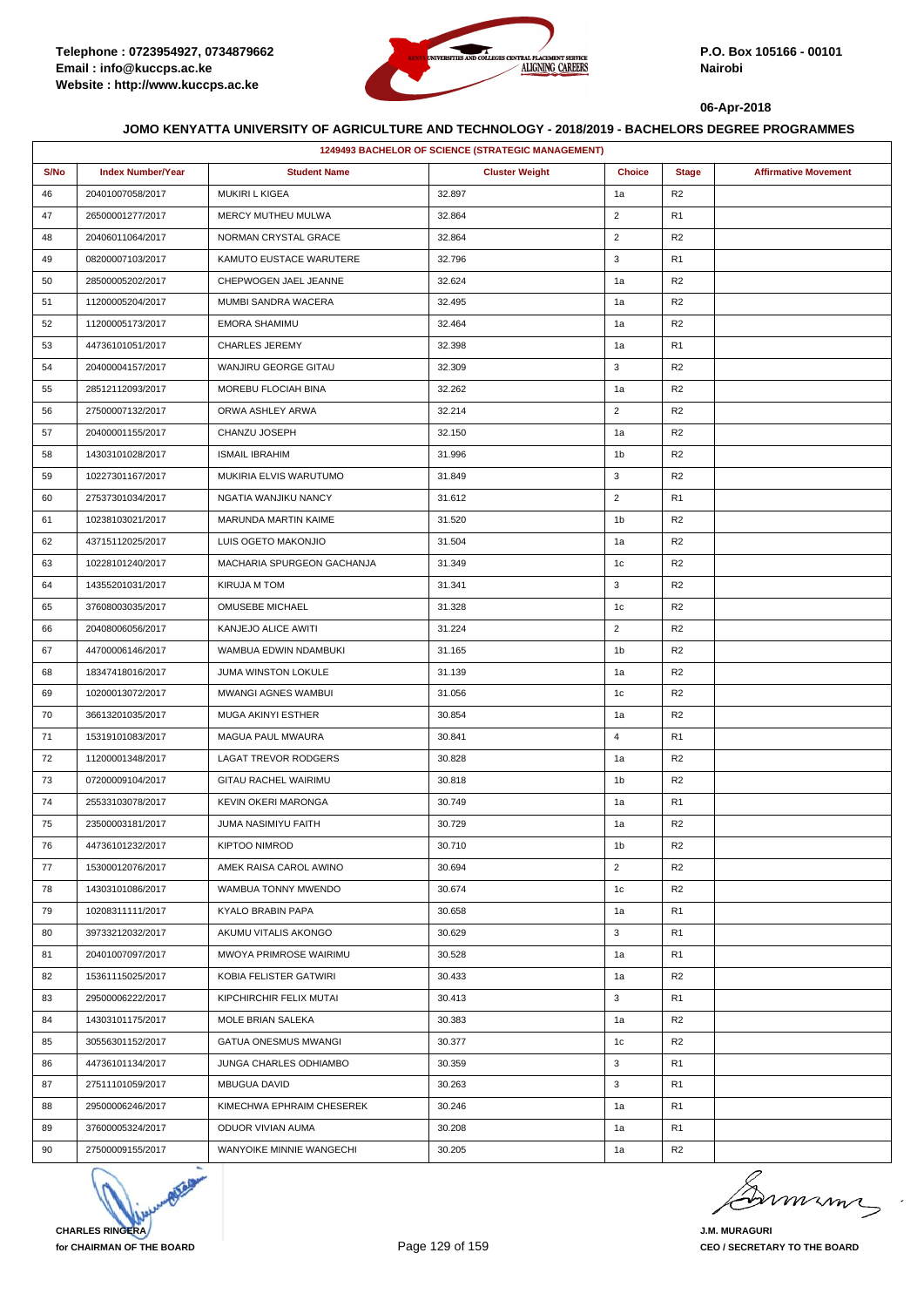

|      | <b>1249493 BACHELOR OF SCIENCE (STRATEGIC MANAGEMENT)</b> |                              |                       |                |                |                             |  |  |
|------|-----------------------------------------------------------|------------------------------|-----------------------|----------------|----------------|-----------------------------|--|--|
| S/No | <b>Index Number/Year</b>                                  | <b>Student Name</b>          | <b>Cluster Weight</b> | <b>Choice</b>  | <b>Stage</b>   | <b>Affirmative Movement</b> |  |  |
| 91   | 09203427003/2017                                          | NDICHU BENARD KIARIE         | 30.174                | 1a             | R <sub>2</sub> |                             |  |  |
| 92   | 28522501166/2017                                          | KIRAISON DENNIS MEMUSI       | 29.921                | $\overline{2}$ | R <sub>1</sub> |                             |  |  |
| 93   | 08202001086/2017                                          | NYAGUTHII GABRIEL NDIRANGU   | 29.904                | 3              | R <sub>1</sub> |                             |  |  |
| 94   | 41700004111/2017                                          | ATIENO ANNE ASHLEY           | 29.648                | 1a             | R <sub>1</sub> |                             |  |  |
| 95   | 10238101041/2017                                          | NJIHIA KRISTINE WANJIKU      | 29.596                | $\overline{2}$ | R <sub>1</sub> |                             |  |  |
| 96   | 30514106016/2017                                          | MURUNGA YVONE NANGILA        | 29.575                | 1a             | R <sub>1</sub> |                             |  |  |
| 97   | 11205201040/2017                                          | KIBATHI HILDA WANJIKU        | 29.473                | 1 <sub>c</sub> | R <sub>1</sub> |                             |  |  |
| 98   | 34559212039/2017                                          | KIPKEMBOI JEPKURUI SHARON    | 29.421                | $\overline{4}$ | R <sub>1</sub> |                             |  |  |
| 99   | 32500016012/2017                                          | OTIENO BRYAN OCHIENG         | 29.414                | 1a             | R <sub>1</sub> |                             |  |  |
| 100  | 27536202108/2017                                          | MBURU IMMACULATE NJOKI       | 29.296                | 3              | R <sub>1</sub> |                             |  |  |
| 101  | 11200006216/2017                                          | NDUNDA MERCY SYONZI          | 29.275                | 1a             | R <sub>1</sub> |                             |  |  |
| 102  | 39734401079/2017                                          | RIAKO FRANCISCA AOKO         | 29.269                | 3              | R1             |                             |  |  |
| 103  | 38604109087/2017                                          | OMANI LOUISA KEMUNTO         | 29.265                | 3              | R <sub>1</sub> |                             |  |  |
| 104  | 39741005170/2017                                          | <b>CHADWIG WALTER</b>        | 28.933                | $\overline{4}$ | R <sub>1</sub> |                             |  |  |
| 105  | 10226227009/2017                                          | WAMINJA JUNE R NUNGARI       | 28.930                | 1a             | R <sub>1</sub> |                             |  |  |
| 106  | 10238101115/2017                                          | SAMUEL EDITH NJERI           | 28.814                | 3              | R <sub>1</sub> |                             |  |  |
| 107  | 33517102137/2017                                          | KETA BEN ADALA               | 28.659                | $\overline{2}$ | R <sub>1</sub> |                             |  |  |
| 108  | 41743205038/2017                                          | MBOYA ANTHONY ONYURO         | 28.530                | $\overline{2}$ | R1             |                             |  |  |
| 109  | 09222201015/2017                                          | MUNGAI SAMUEL THIONGO        | 28.389                | $\overline{4}$ | R <sub>1</sub> |                             |  |  |
| 110  | 21500012052/2017                                          | <b>EKENO DAVID</b>           | 28.233                | $\overline{2}$ | R <sub>1</sub> |                             |  |  |
| 111  | 15304102046/2017                                          | MWANGI MILLEN NDUTA          | 28.193                | $\overline{2}$ | R <sub>1</sub> |                             |  |  |
| 112  | 11200004204/2017                                          | MOKUA SYDNER KEMUNTO         | 28.187                | 1a             | R <sub>1</sub> |                             |  |  |
| 113  | 12301703057/2017                                          | KISILU HEZRA MUMINA          | 28.155                | $\overline{2}$ | R <sub>1</sub> |                             |  |  |
| 114  | 41724102088/2017                                          | ONYANGO MILKA AKOTH          | 28.031                | 1a             | R <sub>1</sub> |                             |  |  |
| 115  | 44707106065/2017                                          | LAURA MILLICENT ATIENO       | 27.821                | 1a             | R <sub>1</sub> |                             |  |  |
| 116  | 28571203006/2017                                          | CHEBET LOIZA                 | 27.792                | 1a             | R <sub>1</sub> |                             |  |  |
| 117  | 37608003049/2017                                          | ANGOLI WYCLIFFE LUBALE       | 27.772                | 1a             | R <sub>1</sub> |                             |  |  |
| 118  | 14355202086/2017                                          | <b>BUNDI DORCAS NYAKIO</b>   | 27.752                | $\overline{2}$ | R <sub>1</sub> |                             |  |  |
| 119  | 18325209128/2017                                          | SAMMY BEFFALINE NDILA        | 27.606                | 1a             | R <sub>1</sub> |                             |  |  |
| 120  | 20401007146/2017                                          | ODHIAMBO ELIZABETH AKOTH     | 27.394                | 1a             | R <sub>1</sub> |                             |  |  |
| 121  | 27536129015/2017                                          | <b>MUCHIRI PATRICK KURIA</b> | 27.378                | 1b             | R <sub>1</sub> |                             |  |  |
| 122  | 08202010015/2017                                          | MAINA LUCY WANGUI            | 27.249                | 1c             | R <sub>1</sub> |                             |  |  |
| 123  | 20406015056/2017                                          | NGENDO NJOGO                 | 27.195                | $\overline{4}$ | R <sub>1</sub> |                             |  |  |
| 124  | 11200003280/2017                                          | MUNGAI ANDREW NDUNG'U        | 27.185                | $\overline{2}$ | R <sub>1</sub> |                             |  |  |
| 125  | 08218201019/2017                                          | KARIUKI VICTOR KIMOTHO       | 27.161                | 1a             | R <sub>1</sub> |                             |  |  |
| 126  | 08200010165/2017                                          | LUMUMBA GRACE MWIKALI        | 27.152                | $\overline{2}$ | R <sub>1</sub> |                             |  |  |
| 127  | 11207102062/2017                                          | NYANGAU WILLIAM RATEMO       | 27.133                | 1a             | R <sub>1</sub> |                             |  |  |
| 128  | 39733213362/2017                                          | OWIRA REGINA RADKTE          | 27.116                | 1a             | R <sub>1</sub> |                             |  |  |
| 129  | 18347418029/2017                                          | ZAKAYO JESSY NDAVI           | 27.031                | $\overline{2}$ | R <sub>1</sub> |                             |  |  |
| 130  | 09203413009/2017                                          | MUNENE RISPER NYAWIRA        | 27.024                | 1a             | R <sub>1</sub> |                             |  |  |
| 131  | 15300012162/2017                                          | NDEGE PHYLLIS WAGATU         | 26.647                | 1a             | R <sub>1</sub> |                             |  |  |
| 132  | 26509138002/2017                                          | MASIGA JESSE LENNY           | 26.607                | 3              | R <sub>1</sub> |                             |  |  |
| 133  | 11232102153/2017                                          | MUGEKENYI IAN KARIUKI        | 26.604                | 3              | R <sub>1</sub> |                             |  |  |
| 134  | 34559502102/2017                                          | <b>KIPTANUI FAITH</b>        | 26.471                | 3              | R <sub>1</sub> |                             |  |  |
| 135  | 11205101075/2017                                          | GACHOKA DANIEL MUNIU         | 26.364                | $\overline{4}$ | R <sub>1</sub> |                             |  |  |



murma

**J.M. MURAGURI CEO / SECRETARY TO THE BOARD**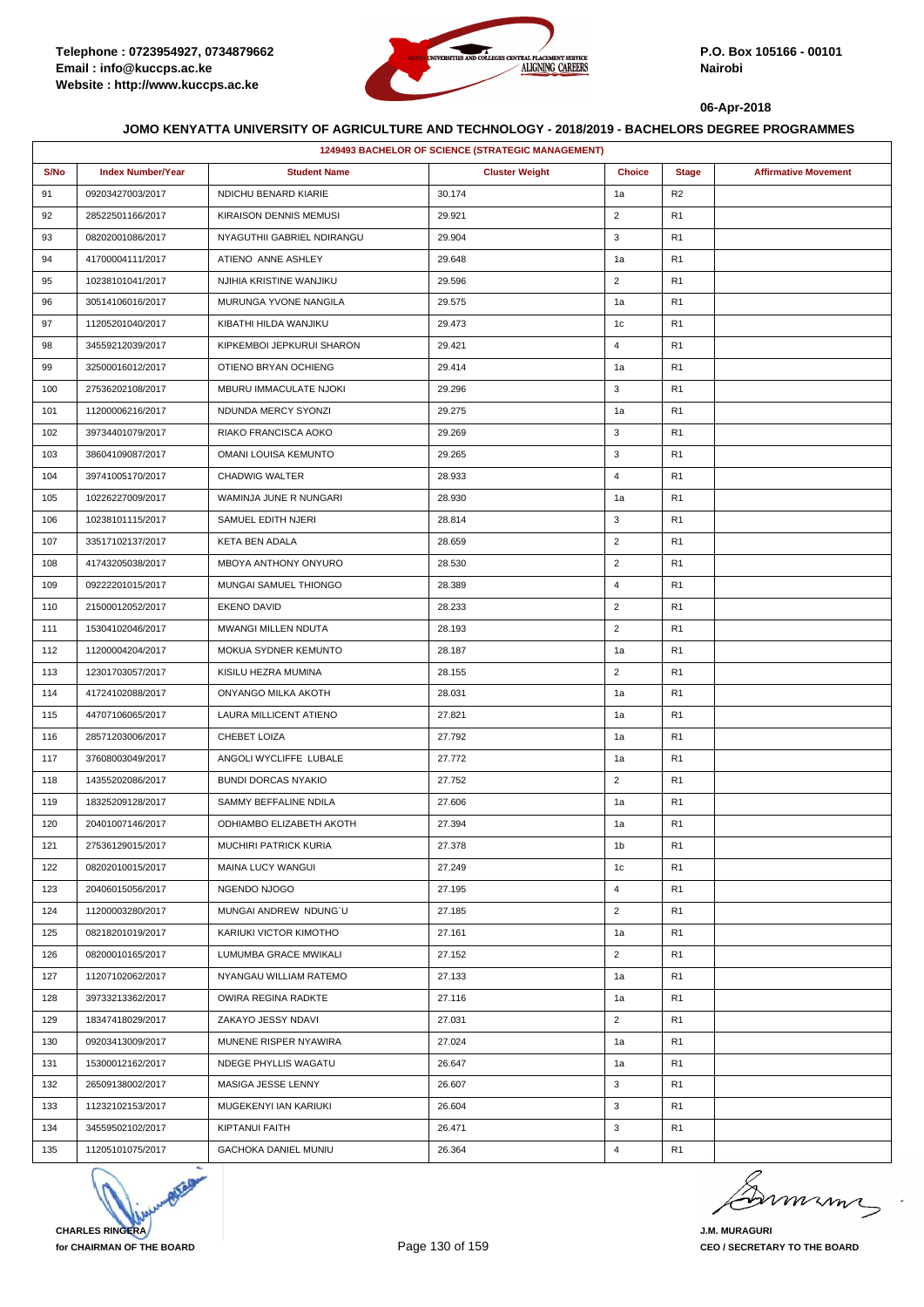

|      | <b>1249493 BACHELOR OF SCIENCE (STRATEGIC MANAGEMENT)</b> |                                |                                                                              |                |              |                             |  |  |  |
|------|-----------------------------------------------------------|--------------------------------|------------------------------------------------------------------------------|----------------|--------------|-----------------------------|--|--|--|
| S/No | <b>Index Number/Year</b>                                  | <b>Student Name</b>            | <b>Cluster Weight</b>                                                        | <b>Choice</b>  | <b>Stage</b> | <b>Affirmative Movement</b> |  |  |  |
| 136  | 11232201038/2017                                          | <b>MBATIA JAMES NGOMI</b>      | 26.263                                                                       | $\overline{4}$ | R1           |                             |  |  |  |
| 137  | 15300012109/2017                                          | <b>MALEMBA SHARON MUKIRI</b>   | 26.225                                                                       | $\overline{2}$ | R1           |                             |  |  |  |
| 138  | 10228102001/2017                                          | KARIUKI EUNICE MWARI           | 26.187                                                                       | 3              | R1           |                             |  |  |  |
| 139  | 11212102032/2017                                          | MAINA EDWARD NJUGUNA           | 26.133                                                                       | 1 <sub>b</sub> | R1           |                             |  |  |  |
| 140  | 19326101065/2017                                          | KATHURIMA SHARON MWENDWA       | 26.025                                                                       | 3              | R1           |                             |  |  |  |
| 141  | 11205201041/2017                                          | KOIGI ROSEMARY WANGECI         | 25.903                                                                       | 1a             | R1           |                             |  |  |  |
| 142  | 27500008201/2017                                          | OCHANDA EMMANUEL MOSIGISI      | 25.879                                                                       | 1c             | R1           |                             |  |  |  |
| 143  | 20404003079/2017                                          | MULWA JOSEPH MUTISYA           | 25.860                                                                       | $\overline{4}$ | R1           |                             |  |  |  |
| 144  | 44744102007/2017                                          | ADHIAMBO CATHERINE SANDRA      | 25.777                                                                       | $\overline{2}$ | R1           |                             |  |  |  |
| 145  | 23574101097/2017                                          | <b>ELVIS KURIA</b>             | 25.741                                                                       | $\overline{4}$ | R1           |                             |  |  |  |
| 146  | 25533103091/2017                                          | KIPKOECH HOSEAH                | 25.642                                                                       | 1a             | R1           |                             |  |  |  |
| 147  | 14355101018/2017                                          | <b>MURIITHI ERICK MURIUKI</b>  | 25.578                                                                       | $\overline{2}$ | R1           |                             |  |  |  |
| 148  | 26509140109/2017                                          | <b>GILIAN JEPKORIR</b>         | 25.306                                                                       | 1a             | R1           |                             |  |  |  |
| 149  | 27500007115/2017                                          | <b>MELI VALENTINE JEPKORIR</b> | 25.165                                                                       | 1a             | R1           |                             |  |  |  |
|      |                                                           |                                | APPROVED 1249493 BACHELOR OF SCIENCE (STRATEGIC MANAGEMENT) 149 CANDIDATE(S) |                |              |                             |  |  |  |



mmmn

**J.M. MURAGURI CEO / SECRETARY TO THE BOARD**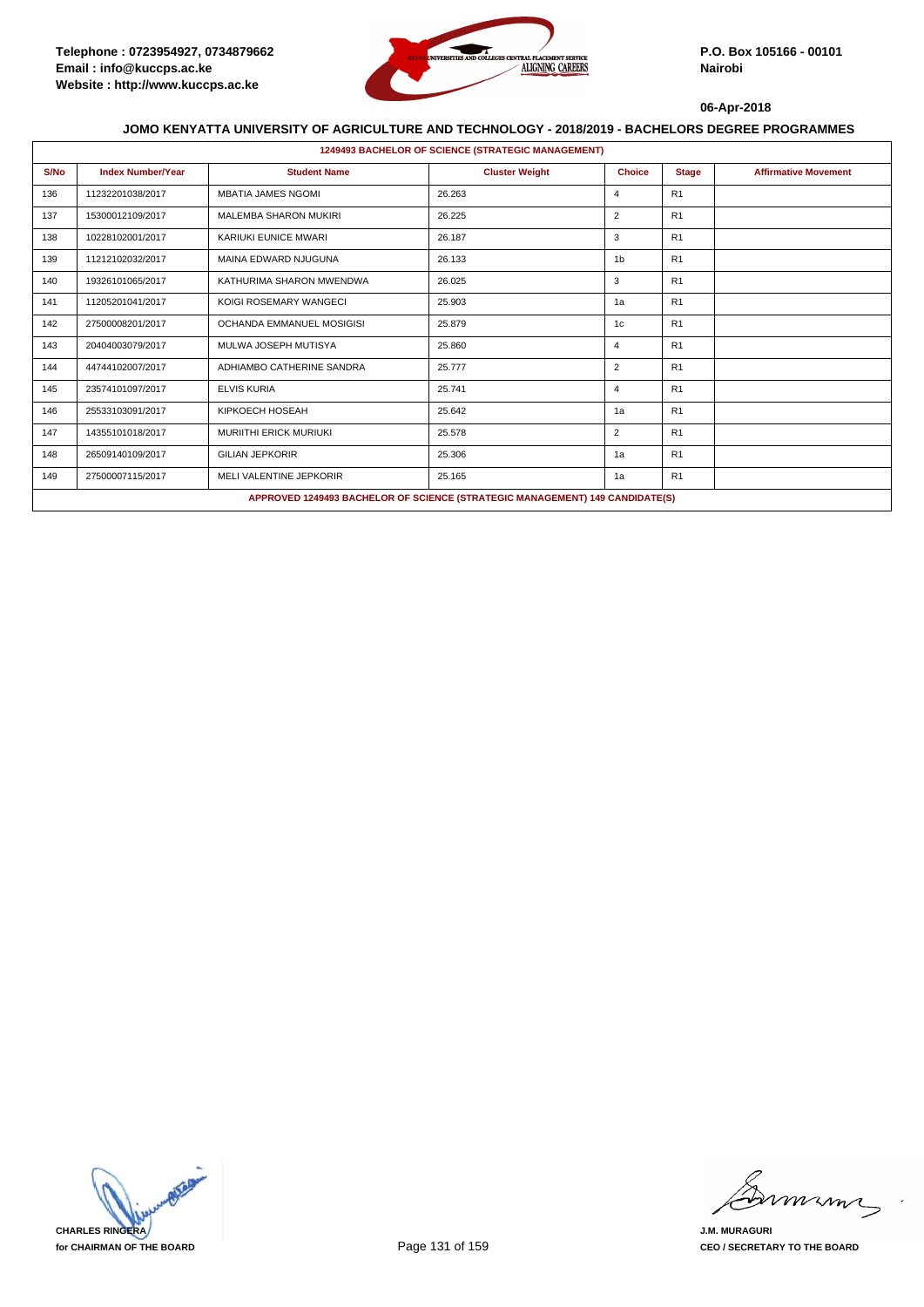

|                | 1249512 BACHELOR OF SCIENCE (RENEWABLE ENERGY AND ENVIRONMENTAL PHYSICS) |                                                                                                   |                       |                |                |                             |  |  |
|----------------|--------------------------------------------------------------------------|---------------------------------------------------------------------------------------------------|-----------------------|----------------|----------------|-----------------------------|--|--|
| S/No           | <b>Index Number/Year</b>                                                 | <b>Student Name</b>                                                                               | <b>Cluster Weight</b> | <b>Choice</b>  | <b>Stage</b>   | <b>Affirmative Movement</b> |  |  |
| $\mathbf{1}$   | 11200006022/2017                                                         | MURIIRA BRENDA NKATHA                                                                             | 43.062                | 1a             | R <sub>1</sub> |                             |  |  |
| $\overline{2}$ | 11200002132/2017                                                         | MWANGI STACY WAMUCHII                                                                             | 40.387                | 1a             | R <sub>1</sub> |                             |  |  |
| 3              | 36600002068/2017                                                         | MASINGU ASHLYNN IRAKO                                                                             | 37.948                | 1a             | R <sub>1</sub> |                             |  |  |
| $\overline{4}$ | 38618109001/2017                                                         | TUTI DANIS ODONGO                                                                                 | 37.904                | $\overline{2}$ | R <sub>1</sub> |                             |  |  |
| 5              | 12301771003/2017                                                         | SHEIKHALI KHALID ABDIRASHID                                                                       | 37.644                | 1a             | R <sub>1</sub> |                             |  |  |
| 6              | 15300002068/2017                                                         | MATHIU LEWIS MUTWIRI                                                                              | 36.771                | 1 <sub>b</sub> | R <sub>1</sub> |                             |  |  |
| $\overline{7}$ | 44739115005/2017                                                         | SAO FIDEL CASTRO                                                                                  | 35.500                | 1a             | R <sub>1</sub> |                             |  |  |
| 8              | 41743102001/2017                                                         | ABONYO MENDELIVE                                                                                  | 35.451                | 1a             | R <sub>1</sub> |                             |  |  |
| 9              | 27536144001/2017                                                         | KINYUA CLEMENT MUGO                                                                               | 35.267                | $\overline{2}$ | R <sub>1</sub> |                             |  |  |
| 10             | 31515101019/2017                                                         | MUNGAI JOSEPH NGANGA                                                                              | 35.069                | 3              | R1             |                             |  |  |
| 11             | 11200006195/2017                                                         | WANJIRU BLANCA WAMUYU                                                                             | 35.055                | 1a             | R <sub>1</sub> |                             |  |  |
| 12             | 11200003184/2017                                                         | MWAURA MELVIN WARUI                                                                               | 34.016                | 3              | R <sub>1</sub> |                             |  |  |
| 13             | 38619201016/2017                                                         | OMINA STEPHANIE ANNE                                                                              | 33.848                | 1a             | R <sub>1</sub> |                             |  |  |
| 14             | 09200011080/2017                                                         | <b>GICHOBI WENDY MUMBI</b>                                                                        | 33.843                | $\overline{2}$ | R <sub>1</sub> |                             |  |  |
| 15             | 15304103034/2017                                                         | NYAKUNDI MANGERA IAN                                                                              | 33.817                | 1c             | R <sub>1</sub> |                             |  |  |
| 16             | 11231207004/2017                                                         | NJENGA SIMON KAGOCHI                                                                              | 33.804                | $\overline{2}$ | R <sub>1</sub> |                             |  |  |
| 17             | 10208311216/2017                                                         | MUNGAI TREVOR MBURU                                                                               | 33.364                | $\overline{2}$ | R <sub>1</sub> |                             |  |  |
| 18             | 20407007006/2017                                                         | MUKIRI DENNIS NJAU                                                                                | 33.361                | 1a             | R <sub>1</sub> |                             |  |  |
| 19             | 20400008309/2017                                                         | KIPKORIR LIQWOP IAN                                                                               | 33.358                | 1a             | R <sub>1</sub> |                             |  |  |
| 20             | 15300002153/2017                                                         | KARIRU FRANCIS GATHIRA                                                                            | 33.280                | $\overline{4}$ | R <sub>1</sub> |                             |  |  |
| 21             | 39700009096/2017                                                         | WAMAKAL RITA LAI                                                                                  | 33.248                | 1a             | R <sub>1</sub> |                             |  |  |
| 22             | 15300002149/2017                                                         | KAINGA THURANIRA RODGERS                                                                          | 33.230                | $\overline{2}$ | R <sub>1</sub> |                             |  |  |
| 23             | 15300002160/2017                                                         | KINYUA SAMUEL BUNDI                                                                               | 33.158                | 3              | R <sub>1</sub> |                             |  |  |
| 24             | 36600002111/2017                                                         | MOGIRE DONAH KERUBO                                                                               | 32.976                | $\overline{2}$ | R <sub>1</sub> |                             |  |  |
| 25             | 09222301023/2017                                                         | GITHINJI WINNIE WAMBUI                                                                            | 32.947                | 3              | R <sub>1</sub> |                             |  |  |
| 26             | 11241001031/2017                                                         | GITAU SALOME WANGUI                                                                               | 32.792                | 3              | R <sub>1</sub> |                             |  |  |
| 27             | 07200009110/2017                                                         | <b>IRUNGU TABBY MUTHONI</b>                                                                       | 32.590                | 3              | R <sub>1</sub> |                             |  |  |
| 28             | 10226213002/2017                                                         | NGANGA PETER NDUNGU                                                                               | 32.537                | 1a             | R <sub>1</sub> |                             |  |  |
| 29             | 40700002184/2017                                                         | CALVINS OCHIENG OTIENO                                                                            | 32.450                | 3              | R <sub>1</sub> |                             |  |  |
| 30             | 33517102093/2017                                                         | LILAU MARK SAMBEWUAN                                                                              | 32.422                | $\overline{4}$ | R <sub>1</sub> |                             |  |  |
|                |                                                                          | APPROVED 1249512 BACHELOR OF SCIENCE (RENEWABLE ENERGY AND ENVIRONMENTAL PHYSICS) 30 CANDIDATE(S) |                       |                |                |                             |  |  |

**CHARLES RINGERA for CHAIRMAN OF THE BOARD**

miming

**J.M. MURAGURI CEO / SECRETARY TO THE BOARD**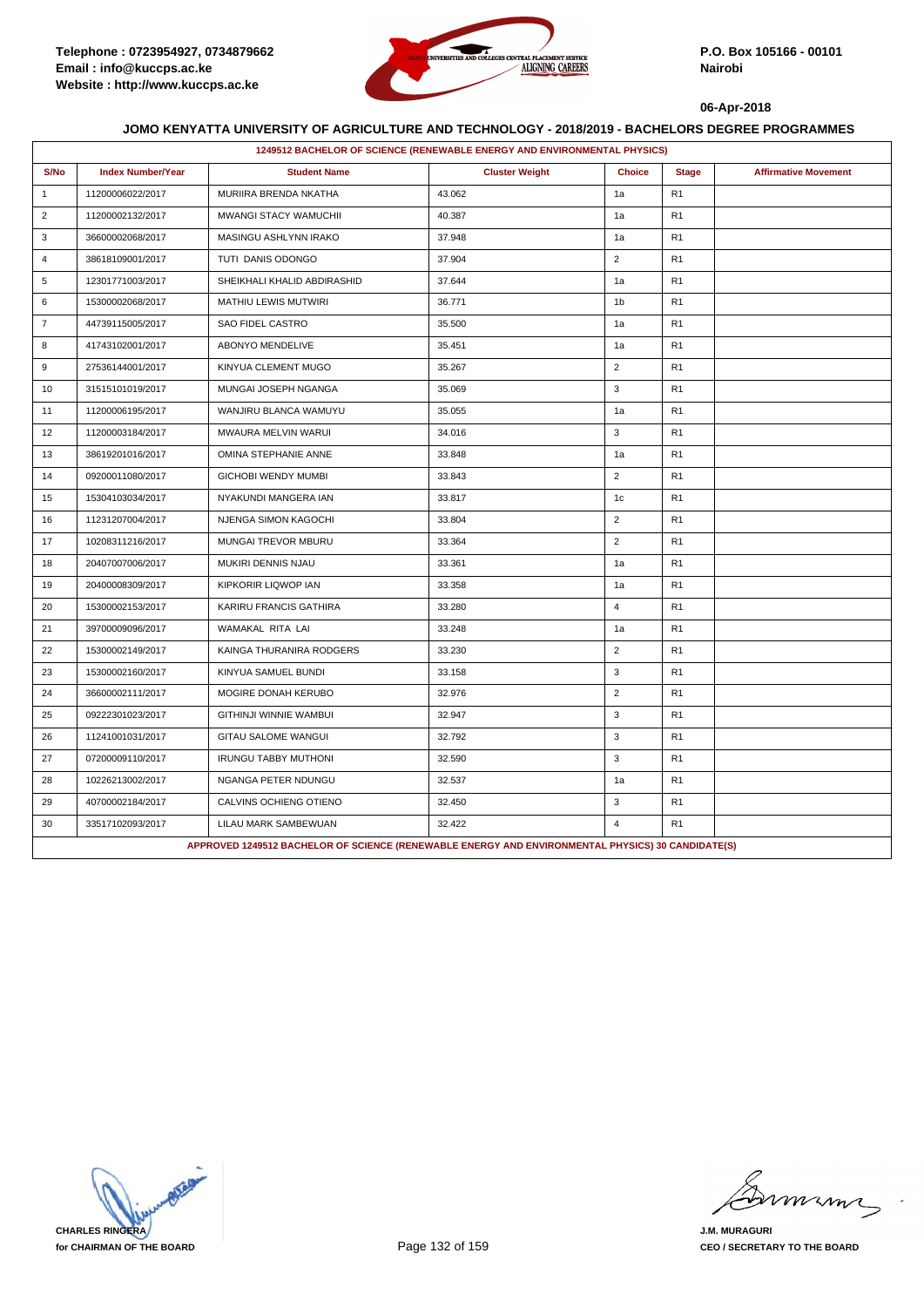

|      | 1249514 BACHELOR OF SCIENCE IN ENERGY AND ENVIRONMENTAL TECHNOLOGY                         |                          |                       |               |                |                             |  |  |  |
|------|--------------------------------------------------------------------------------------------|--------------------------|-----------------------|---------------|----------------|-----------------------------|--|--|--|
| S/No | <b>Index Number/Year</b>                                                                   | <b>Student Name</b>      | <b>Cluster Weight</b> | <b>Choice</b> | <b>Stage</b>   | <b>Affirmative Movement</b> |  |  |  |
|      | 11200003106/2017                                                                           | WANYONYI DAVE AMANI      | 39.202                | 1a            | R <sub>2</sub> |                             |  |  |  |
|      | 30556320003/2017                                                                           | NDUNG'U WAMBUI           | 39.010                |               | R <sub>2</sub> |                             |  |  |  |
|      | 20405004081/2017                                                                           | MUNGAI PRUDENCE NYAMBURA | 34.817                | 1a            | R <sub>2</sub> |                             |  |  |  |
|      | 20400004207/2017                                                                           | MAUKA XAVIER WANJALA     | 33.118                |               | R <sub>2</sub> |                             |  |  |  |
|      | 11205204059/2017                                                                           | MWASIKIRA CALEB MWANGUO  | 32.829                | 1a            | R <sub>2</sub> |                             |  |  |  |
|      | APPROVED 1249514 BACHELOR OF SCIENCE IN ENERGY AND ENVIRONMENTAL TECHNOLOGY 5 CANDIDATE(S) |                          |                       |               |                |                             |  |  |  |



mmmn

**J.M. MURAGURI CEO / SECRETARY TO THE BOARD**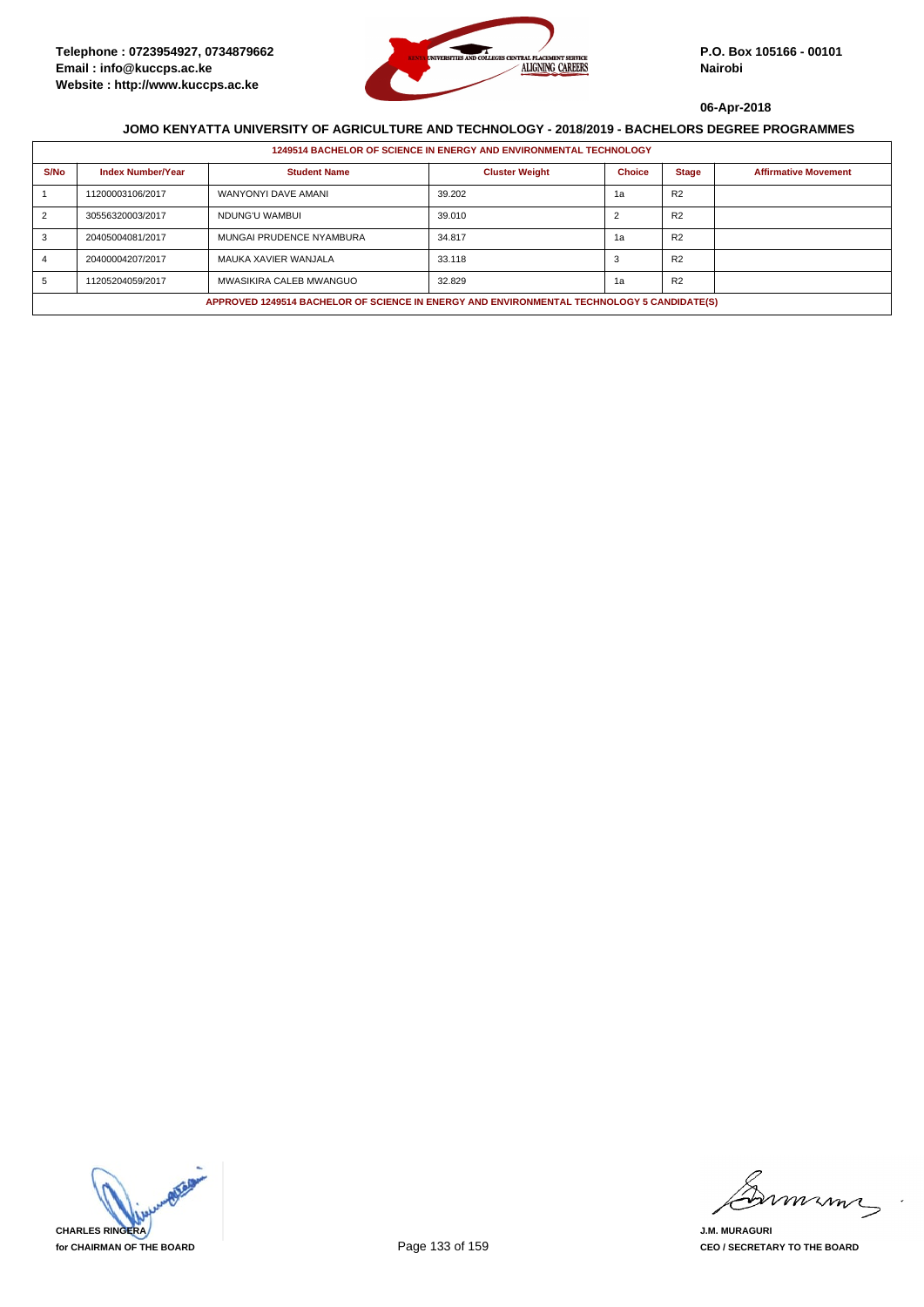

|                | 1249533 BACHELOR OF SCIENCE (OPERATIONS RESEARCH) |                               |                       |                |                |                                                      |  |
|----------------|---------------------------------------------------|-------------------------------|-----------------------|----------------|----------------|------------------------------------------------------|--|
| S/No           | <b>Index Number/Year</b>                          | <b>Student Name</b>           | <b>Cluster Weight</b> | <b>Choice</b>  | <b>Stage</b>   | <b>Affirmative Movement</b>                          |  |
| $\mathbf{1}$   | 08202003009/2017                                  | MURIUNGI LEE MUNENE           | 41.902                | 1a             | R <sub>2</sub> |                                                      |  |
| $\overline{2}$ | 33517102006/2017                                  | KIPRUTO K BENARD              | 41.807                | 1a             | R2             |                                                      |  |
| 3              | 11232102003/2017                                  | NYAMBURA ROBERT NJUGUNA       | 41.554                | 1a             | R <sub>2</sub> |                                                      |  |
| 4              | 20408006010/2017                                  | MUCHIRI NYAMUIRU WAIRIMU      | 36.766                | 3              | R <sub>1</sub> |                                                      |  |
| 5              | 07214113005/2017                                  | OSEKO GLORIA NYANCHAMA        | 36.205                | $\overline{4}$ | R <sub>1</sub> |                                                      |  |
| 6              | 13332202003/2017                                  | NZYOKI REUBEN MUSAVA          | 36.143                | 1a             | R1             |                                                      |  |
| $\overline{7}$ | 01114102006/2017                                  | MWACHIA MAGHEMA EDITH         | 33.660                | $\overline{4}$ | R2             | ASAL Affirmative: Moved from Unsuccessful Applicants |  |
| 8              | 26500001149/2017                                  | SIMIYU. SYLIVIER. NABUTUTU    | 33.412                | 1a             | R <sub>1</sub> |                                                      |  |
| 9              | 18300016043/2017                                  | MUEMA VANESSA MWENDE          | 33.337                | $\overline{2}$ | R <sub>1</sub> |                                                      |  |
| 10             | 31567207044/2017                                  | KAMAU CHELSEA NJERI           | 32.862                | 1a             | R <sub>1</sub> |                                                      |  |
| 11             | 18300016075/2017                                  | MUSYIMI VERONICA MWONGELI     | 32.722                | 1c             | R <sub>1</sub> |                                                      |  |
| 12             | 11200004121/2017                                  | <b>MUTHONI CHRISTINE</b>      | 32.668                | $\overline{2}$ | R1             |                                                      |  |
| 13             | 11236101026/2017                                  | <b>ODIPO PINKIE AKINYI</b>    | 32.594                | 1 <sub>c</sub> | R <sub>1</sub> |                                                      |  |
| 14             | 27538208129/2017                                  | WATHUO MICHAEL KARANJA        | 32.289                | 1a             | R <sub>1</sub> |                                                      |  |
| 15             | 27500007117/2017                                  | CYNTHIA MORAA                 | 31.617                | 1a             | R <sub>1</sub> |                                                      |  |
| 16             | 13353301003/2017                                  | MWONI PURITY WAISU            | 31.540                | 1b             | R <sub>1</sub> |                                                      |  |
| 17             | 40700003117/2017                                  | <b>MORURI STACY BONARERI</b>  | 31.459                | 1a             | R <sub>1</sub> |                                                      |  |
| 18             | 26509140012/2017                                  | KIPLAGAT JEMUTAI DEBORAH      | 31.351                | 1a             | R <sub>1</sub> |                                                      |  |
| 19             | 40700002121/2017                                  | NYAKUNDI ONYISI DANIEL        | 31.333                | 1a             | R <sub>1</sub> |                                                      |  |
| 20             | 29540204031/2017                                  | <b>JEPLETING NORAH</b>        | 31.131                | $\overline{4}$ | R <sub>1</sub> |                                                      |  |
| 21             | 15327104008/2017                                  | KATHAMBI JUSTER               | 30.984                | $\overline{4}$ | R <sub>1</sub> |                                                      |  |
| 22             | 08237012092/2017                                  | <b>IRUNGU SHALOM NYAMBURA</b> | 30.829                | 3              | R <sub>1</sub> |                                                      |  |
| 23             | 31500011042/2017                                  | KENYURI DELVIN ORINA          | 30.595                | 3              | R <sub>1</sub> |                                                      |  |
| 24             | 42725107048/2017                                  | ANYANGO LUCY OLOO             | 30.436                | 1 <sub>b</sub> | R1             |                                                      |  |
| 25             | 39737022048/2017                                  | OSELU THOMAS ODHIAMBO         | 30.390                | $\overline{2}$ | R <sub>1</sub> |                                                      |  |
| 26             | 39741005135/2017                                  | OKEYO BRIAN OTIENO            | 30.354                | 1a             | R <sub>1</sub> |                                                      |  |
| 27             | 09203405066/2017                                  | MBUGUA MONICAH WANJIKU        | 30.239                | $\overline{2}$ | R <sub>1</sub> |                                                      |  |
| 28             | 11232101017/2017                                  | SIFUNA MARGARET WANJIRU       | 30.154                | 3              | R <sub>1</sub> |                                                      |  |
| 29             | 41700004219/2017                                  | ACHIENG KELLY ANJELAH         | 30.105                | 1a             | R <sub>1</sub> |                                                      |  |
| 30             | 20401101034/2017                                  | OBOTE JOY MIRIAM              | 29.998                | 3              | R <sub>1</sub> |                                                      |  |
| 31             | 36621101075/2017                                  | <b>WAFULA ZABULON</b>         | 29.953                | 1a             | R1             |                                                      |  |
| 32             | 43706117123/2017                                  | MOGAKA MOSOTI BILL            | 29.897                | 1a             | R <sub>1</sub> |                                                      |  |
| 33             | 25533103201/2017                                  | DUNCAN CHERUIYOT              | 29.865                | 1a             | R1             |                                                      |  |
| 34             | 24500004074/2017                                  | CHEBET SHEILAH KIPKUTON       | 29.855                | 1a             | R1             |                                                      |  |
| 35             | 26509111012/2017                                  | CHERUIYOT SHARON JEROP        | 29.711                | $\overline{4}$ | R <sub>1</sub> |                                                      |  |
| 36             | 38604120042/2017                                  | LEWIS LABAN OMWAKA            | 29.695                | 3              | R1             |                                                      |  |
| 37             | 42700007132/2017                                  | MOKUA MERCY FLAVIA MORAA      | 29.584                | $\overline{2}$ | R <sub>1</sub> |                                                      |  |
| 38             | 37617211061/2017                                  | ALACHA MARK ERNEST            | 29.508                | 1a             | R <sub>1</sub> |                                                      |  |
| 39             | 27569201024/2017                                  | CHEPTOO JUBILEE MARIA GORETTI | 29.322                | $\overline{4}$ | R1             |                                                      |  |
| 40             | 29500006214/2017                                  | KANGETHE TONNY MUNDIA         | 29.215                | 1a             | R <sub>1</sub> |                                                      |  |
| 41             | 14300006026/2017                                  | KINYUA C VALENTINO MUGAMBI    | 28.987                | 3              | R <sub>1</sub> |                                                      |  |
| 42             | 11230202013/2017                                  | WANJA GRACE WAMBUI            | 28.889                | $\overline{2}$ | R1             |                                                      |  |
| 43             | 11231102030/2017                                  | NGUGI MARTHA NDUTA            | 28.885                | $\overline{2}$ | R <sub>1</sub> |                                                      |  |
| 44             | 31500026062/2017                                  | NDIRANGU JOHN                 | 28.820                | 1a             | R <sub>1</sub> |                                                      |  |
| 45             | 42726107175/2017                                  | <b>OMONDI ERICK AYIRO</b>     | 28.780                | 1a             | R1             |                                                      |  |



mumi

**J.M. MURAGURI CEO / SECRETARY TO THE BOARD**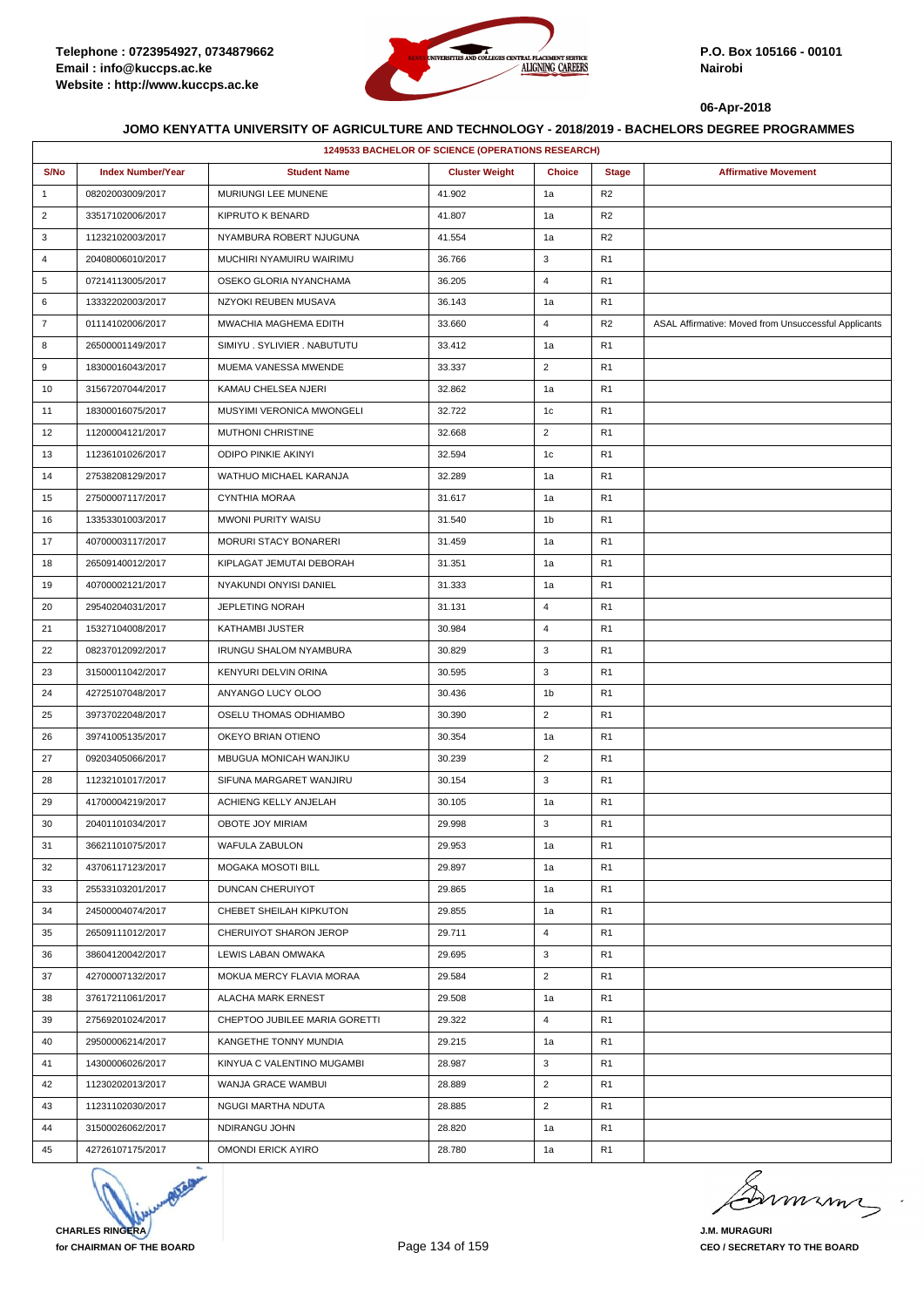

|      | 1249533 BACHELOR OF SCIENCE (OPERATIONS RESEARCH) |                              |                       |                |                |                             |  |  |
|------|---------------------------------------------------|------------------------------|-----------------------|----------------|----------------|-----------------------------|--|--|
| S/No | <b>Index Number/Year</b>                          | <b>Student Name</b>          | <b>Cluster Weight</b> | <b>Choice</b>  | <b>Stage</b>   | <b>Affirmative Movement</b> |  |  |
| 46   | 27537501046/2017                                  | NYAMBURA NDUNG'U BENARD      | 28.766                | 1a             | R <sub>1</sub> |                             |  |  |
| 47   | 10227301265/2017                                  | GICHERU HOSEA CIUTI          | 28.719                | 3              | R <sub>1</sub> |                             |  |  |
| 48   | 41710301207/2017                                  | OTIENO DERRICK MUNGA         | 28.628                | $\overline{2}$ | R <sub>1</sub> |                             |  |  |
| 49   | 27552048051/2017                                  | SIMIYU ASHLEY NASIMIYU       | 28.558                | $\overline{2}$ | R <sub>1</sub> |                             |  |  |
| 50   | 33532103146/2017                                  | FAITH CHEPKEMOI ANGOR        | 28.522                | 1c             | R <sub>1</sub> |                             |  |  |
| 51   | 10208307015/2017                                  | KAMAU CLINTON WANYOIKE       | 28.494                | $\overline{2}$ | R <sub>1</sub> |                             |  |  |
| 52   | 20404020006/2017                                  | KEFA MOMANYI NYARABI         | 28.410                | 1a             | R <sub>1</sub> |                             |  |  |
| 53   | 30556101083/2017                                  | MUCHEMI VIVIAN WANGUI        | 28.275                | 1a             | R <sub>1</sub> |                             |  |  |
| 54   | 37614501001/2017                                  | MUSAVINI G FEVIAN            | 28.148                | 1c             | R <sub>1</sub> |                             |  |  |
| 55   | 19313201023/2017                                  | MICHELLE WAMUYU GITITO       | 28.134                | $\overline{2}$ | R <sub>1</sub> |                             |  |  |
| 56   | 45800001039/2017                                  | MOHAMUD SHEIKH ALI           | 27.990                | $\overline{4}$ | R <sub>1</sub> |                             |  |  |
| 57   | 40700003064/2017                                  | MOIRE KEMUNTO MATILDAH       | 27.842                | 1 <sub>b</sub> | R <sub>1</sub> |                             |  |  |
| 58   | 27536151133/2017                                  | KINYAJUI MERCY WAITHERA      | 27.688                | $\overline{2}$ | R <sub>1</sub> |                             |  |  |
| 59   | 26509107016/2017                                  | <b>WARINGA DAISY</b>         | 27.642                | 1b             | R <sub>1</sub> |                             |  |  |
| 60   | 26578001013/2017                                  | <b>JEPKORIR VIBIAN</b>       | 27.604                | 3              | R <sub>1</sub> |                             |  |  |
| 61   | 27500007216/2017                                  | MWAKIO PRUDENCE NYAMBURA     | 27.569                | 4              | R <sub>1</sub> |                             |  |  |
| 62   | 07216101032/2017                                  | KIBETT JIMMY KIMUTAI         | 27.560                | 1b             | R <sub>1</sub> |                             |  |  |
| 63   | 11241015023/2017                                  | NJERU GRACE WANGARI          | 27.534                | 1a             | R <sub>1</sub> |                             |  |  |
| 64   | 20410018284/2017                                  | ONGANGI ANTONY MASESE        | 27.505                | $\overline{2}$ | R <sub>1</sub> |                             |  |  |
| 65   | 20407002011/2017                                  | KIGURU JAMES NGANGA          | 27.504                | $\overline{2}$ | R <sub>1</sub> |                             |  |  |
| 66   | 14303101121/2017                                  | NGURE DESMOND KIAMA          | 27.487                | $\overline{2}$ | R <sub>1</sub> |                             |  |  |
| 67   | 24500022202/2017                                  | DANCAN KIPNGETICH KOECH      | 27.469                | $\overline{2}$ | R <sub>1</sub> |                             |  |  |
| 68   | 27500007179/2017                                  | OLUNGA VELMA MARGARET        | 27.454                | 3              | R <sub>1</sub> |                             |  |  |
| 69   | 08210205090/2017                                  | KELVIN MAINA MURIITHI        | 27.415                | 1c             | R <sub>1</sub> |                             |  |  |
| 70   | 09203405096/2017                                  | WANYIRI CURPEIS MWIHAKI      | 27.324                | 3              | R <sub>1</sub> |                             |  |  |
| 71   | 15362102142/2017                                  | MUGWATTA HILLARY LELIA       | 27.255                | 4              | R <sub>1</sub> |                             |  |  |
| 72   | 36602119179/2017                                  | WAMALWA W DENIS              | 27.190                | $\overline{4}$ | R <sub>1</sub> |                             |  |  |
| 73   | 28500005188/2017                                  | CHERUIYOT JEMUTAI CHARITY    | 27.137                | $\overline{2}$ | R <sub>1</sub> |                             |  |  |
| 74   | 12330135007/2017                                  | NGAANGA KALONDU              | 27.086                | $\overline{2}$ | R <sub>1</sub> |                             |  |  |
| 75   | 14303104100/2017                                  | LINET NCHABIRA               | 27.047                | 3              | R <sub>1</sub> |                             |  |  |
| 76   | 27565108075/2017                                  | DERRICK KIPSEREM KIPKURUI    | 26.844                | 3              | R <sub>1</sub> |                             |  |  |
| 77   | 27500008235/2017                                  | KIPKORIR KIPNGETICH EVANS    | 26.800                | 4              | R <sub>1</sub> |                             |  |  |
| 78   | 40735205022/2017                                  | NYAGWAYA KEI ELIUD           | 26.578                | 4              | R <sub>1</sub> |                             |  |  |
| 79   | 27500002223/2017                                  | KIPKEMOI CLINTON KIPCHIRCHIR | 26.570                | $\overline{2}$ | R1             |                             |  |  |
| 80   | 14303101101/2017                                  | TELVIN MUGAMBI KARIUKI       | 26.357                | 4              | R <sub>1</sub> |                             |  |  |
| 81   | 38618201036/2017                                  | ONAMI JOSEPH ASEMBO          | 26.304                | 3              | R <sub>1</sub> |                             |  |  |
| 82   | 40716101133/2017                                  | AUGUSTUS ONTWEKA MORARA      | 26.284                | 1b             | R <sub>1</sub> |                             |  |  |
| 83   | 18336103009/2017                                  | NGALYUKA GIDEON KIMINA       | 26.253                | 3              | R <sub>1</sub> |                             |  |  |
| 84   | 42705106016/2017                                  | OMOLO JOYCE AKINYI           | 26.152                | 1b             | R <sub>1</sub> |                             |  |  |
| 85   | 32546222004/2017                                  | LETEIPA NAMUNYAK ABIGAEL     | 26.104                | 3              | R <sub>1</sub> |                             |  |  |
| 86   | 31500026093/2017                                  | FREDRICK MUIGAI MUCHOYA      | 25.801                | 4              | R <sub>1</sub> |                             |  |  |
| 87   | 39733304010/2017                                  | <b>OCHIENG DENIS</b>         | 25.781                | 3              | R <sub>1</sub> |                             |  |  |
| 88   | 30544107050/2017                                  | MWANGI CAROLINE WANJUGU      | 25.754                | 1a             | R <sub>1</sub> |                             |  |  |
| 89   | 11212101024/2017                                  | MUIRURI FREDRICK NYAGA       | 25.497                | 1a             | R <sub>1</sub> |                             |  |  |
| 90   | 28522535011/2017                                  | CHEPNGENO MAURINE            | 25.488                | 1a             | R <sub>1</sub> |                             |  |  |



murma

**J.M. MURAGURI CEO / SECRETARY TO THE BOARD**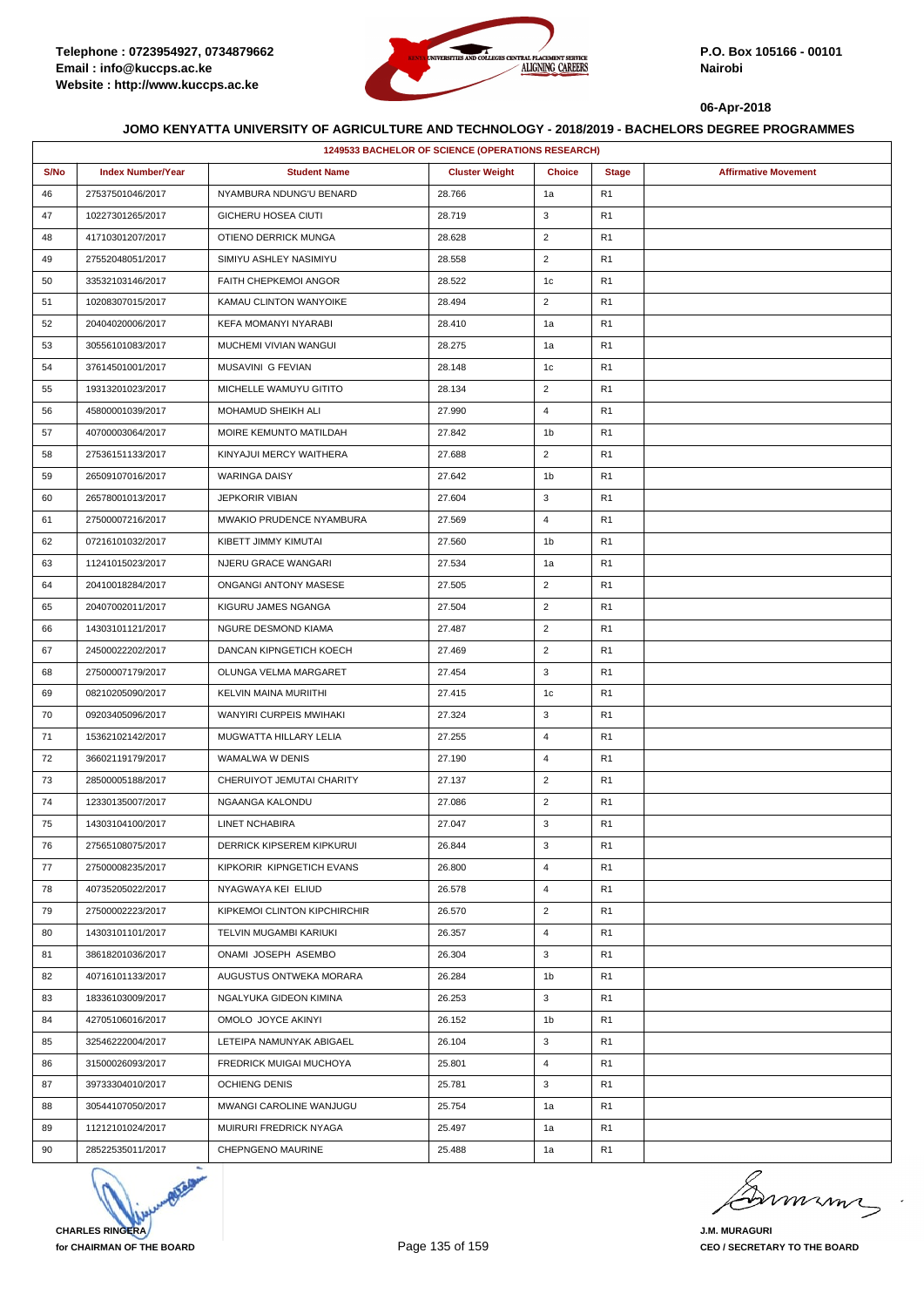

|      | <b>1249533 BACHELOR OF SCIENCE (OPERATIONS RESEARCH)</b> |                                                                            |                       |                |                |                             |  |  |  |
|------|----------------------------------------------------------|----------------------------------------------------------------------------|-----------------------|----------------|----------------|-----------------------------|--|--|--|
| S/No | <b>Index Number/Year</b>                                 | <b>Student Name</b>                                                        | <b>Cluster Weight</b> | <b>Choice</b>  | <b>Stage</b>   | <b>Affirmative Movement</b> |  |  |  |
| 91   | 42726101180/2017                                         | ONYWERO ERIC OTUKA                                                         | 25.439                | $\overline{2}$ | R <sub>1</sub> |                             |  |  |  |
| 92   | 26534117005/2017                                         | <b>BOR CHELIMO DAISY</b>                                                   | 25.368                | $\overline{2}$ | R <sub>1</sub> |                             |  |  |  |
| 93   | 40732209022/2017                                         | <b>AUTA BRIAN KIROCHI</b>                                                  | 25.274                | 1a             | R <sub>1</sub> |                             |  |  |  |
| 94   | 41742103053/2017                                         | <b>TONNY FIDDELOKELLO</b>                                                  | 25.227                | 1c             | R <sub>1</sub> |                             |  |  |  |
| 95   | 14303101087/2017                                         | <b>OMONDI BENSON</b>                                                       | 25.035                | $\overline{2}$ | R <sub>1</sub> |                             |  |  |  |
| 96   | 42712202097/2017                                         | <b>OMONDI MARION ATIENO</b>                                                | 24.979                | 3              | R <sub>1</sub> |                             |  |  |  |
| 97   | 33517101017/2017                                         | <b>BIWOTT L ANTHONY</b>                                                    | 24.897                | $\overline{4}$ | R <sub>1</sub> |                             |  |  |  |
| 98   | 19326104010/2017                                         | MUKANZI BELINDA KHAYANJE                                                   | 24.669                | 1c             | R <sub>1</sub> |                             |  |  |  |
| 99   | 14303101215/2017                                         | NYAGA ANTONY MBOGO                                                         | 23.847                | $\overline{2}$ | R <sub>1</sub> |                             |  |  |  |
|      |                                                          | APPROVED 1249533 BACHELOR OF SCIENCE (OPERATIONS RESEARCH) 99 CANDIDATE(S) |                       |                |                |                             |  |  |  |



mmmm

**J.M. MURAGURI CEO / SECRETARY TO THE BOARD**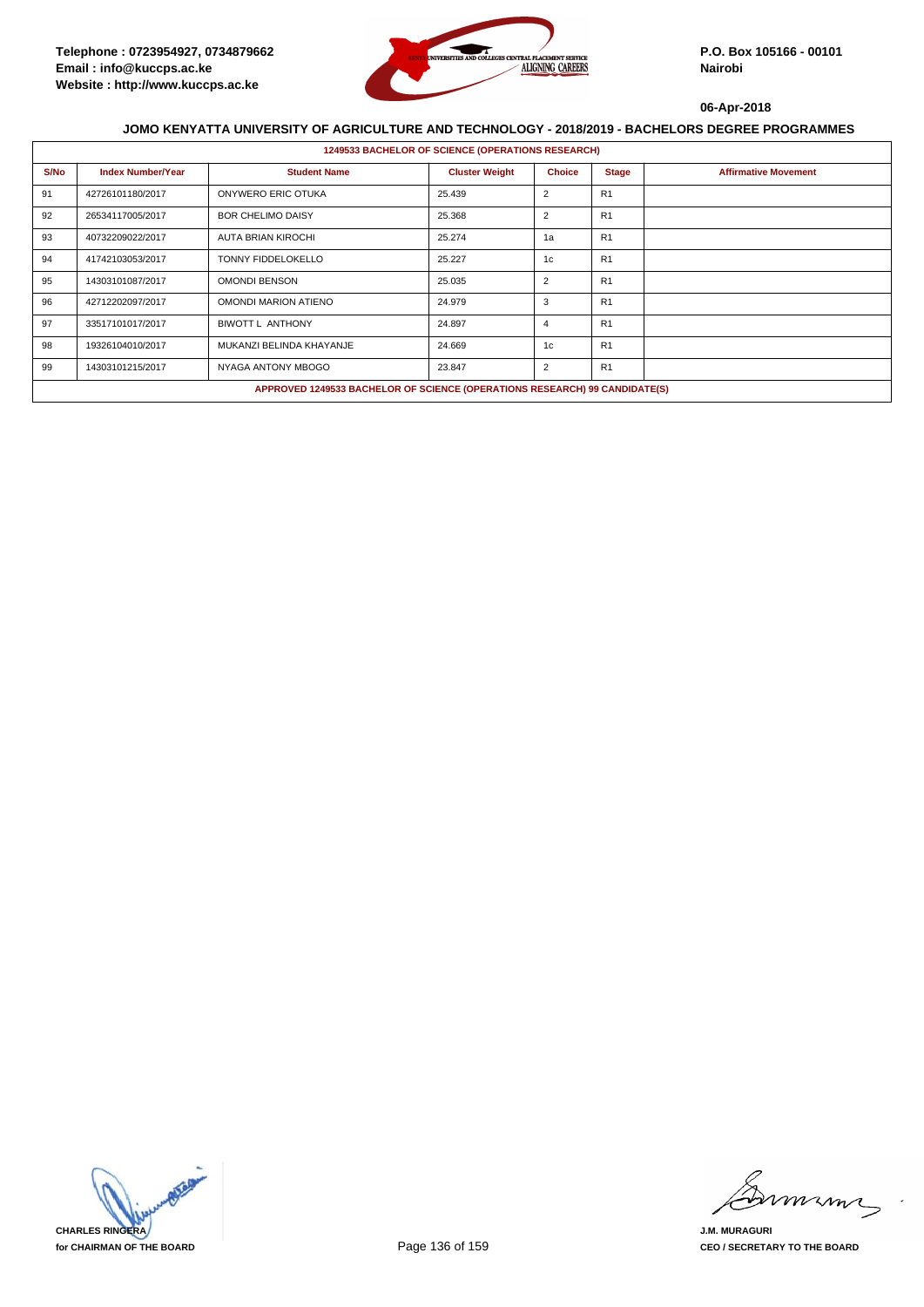

| 1249536 BACHELOR OF SCIENCE (BUSINESS COMPUTING) |                          |                               |                       |                |                |                             |  |
|--------------------------------------------------|--------------------------|-------------------------------|-----------------------|----------------|----------------|-----------------------------|--|
| S/No                                             | <b>Index Number/Year</b> | <b>Student Name</b>           | <b>Cluster Weight</b> | <b>Choice</b>  | <b>Stage</b>   | <b>Affirmative Movement</b> |  |
| $\mathbf{1}$                                     | 20400002112/2017         | ONDIEKI BRIAN ONWONG'A        | 36.097                | $\overline{2}$ | R <sub>1</sub> |                             |  |
| $\overline{2}$                                   | 41710301031/2017         | MACLEANS DAN ABOK             | 36.005                | 1a             | R <sub>1</sub> |                             |  |
| 3                                                | 30556320039/2017         | MWANGI DARLENE NYAMBURA       | 35.134                | 1a             | R <sub>1</sub> |                             |  |
| 4                                                | 12343302008/2017         | KITHII RITA WAVINYA           | 34.841                | $\overline{2}$ | R <sub>1</sub> |                             |  |
| 5                                                | 11200003252/2017         | KAMAU BYRON MBUGUA            | 34.382                | $\overline{2}$ | R <sub>1</sub> |                             |  |
| 6                                                | 20406011062/2017         | WABWIRE JOY NABALAYO          | 33.716                | $\overline{2}$ | R <sub>1</sub> |                             |  |
| $\overline{7}$                                   | 12301771073/2017         | YUSUF ANWAR                   | 33.607                | $\overline{2}$ | R <sub>1</sub> |                             |  |
| 8                                                | 27552016016/2017         | NGARAMA FRANCIS N NJUGUNA     | 33.383                | $\overline{2}$ | R <sub>1</sub> |                             |  |
| 9                                                | 37600001048/2017         | OGAKE EDWIN MUGAKA            | 33.171                | 1b             | R1             |                             |  |
| 10                                               | 11200004108/2017         | KEFA GESARE ABIGAEL           | 33.169                | 3              | R <sub>1</sub> |                             |  |
| 11                                               | 35600007008/2017         | OKECH CHRISTOPHER OBONYO      | 33.161                | 1a             | R <sub>1</sub> |                             |  |
| 12                                               | 33517201089/2017         | AZARIA REIGNHARD              | 33.135                | $\overline{2}$ | R <sub>1</sub> |                             |  |
| 13                                               | 10227301157/2017         | ATUTI FRANCIS OMARIBA         | 33.041                | $\overline{2}$ | R <sub>1</sub> |                             |  |
| 14                                               | 39700001161/2017         | AWUOR OTIENO ISAAC            | 33.033                | 3              | R <sub>1</sub> |                             |  |
| 15                                               | 27538208112/2017         | SITIENEI STEPHEN KIPKORIR     | 32.959                | $\overline{2}$ | R1             |                             |  |
| 16                                               | 12330108069/2017         | WAMBUA MICHAEL MAKAU          | 32.345                | 1a             | R <sub>1</sub> |                             |  |
| 17                                               | 07216110034/2017         | WAWERU TITUS WAMAI            | 32.306                | 1a             | R <sub>1</sub> |                             |  |
| 18                                               | 10238103127/2017         | <b>NGUNYI VICTOR WAINAINA</b> | 32.278                | 1a             | R1             |                             |  |
| 19                                               | 20406011045/2017         | MWANGI MARGARET WABAI         | 32.253                | $\overline{2}$ | R <sub>1</sub> |                             |  |
| 20                                               | 10227301187/2017         | MORARA VICTOR JUNIOR          | 32.231                | 1a             | R <sub>1</sub> |                             |  |
| 21                                               | 09203401018/2017         | MUTUKU BRIAN MUSEMBI          | 32.215                | 3              | R <sub>1</sub> |                             |  |
| 22                                               | 27552001183/2017         | NTUTU JORDAN SANTAYIA         | 32.207                | 4              | R <sub>1</sub> |                             |  |
| 23                                               | 27538208053/2017         | ENDIRE INNOCENT KAISHA        | 32.076                | $\overline{2}$ | R <sub>1</sub> |                             |  |
| 24                                               | 08200010078/2017         | KAMAU GORRETI MUTHONI         | 32.043                | $\overline{4}$ | R1             |                             |  |
| 25                                               | 40700002216/2017         | OIRA NATHAN OKIRIGITI         | 31.967                | $\overline{4}$ | R <sub>1</sub> |                             |  |
| 26                                               | 28500005118/2017         | KIMURGOR JUDITH               | 31.905                | $\overline{4}$ | R <sub>1</sub> |                             |  |
| 27                                               | 20400001231/2017         | WAIGANJO KIZITO KINYANJUI     | 31.865                | $\overline{2}$ | R <sub>1</sub> |                             |  |
| 28                                               | 41742105168/2017         | <b>FREDRICK ODHIAMBO</b>      | 31.821                | 1a             | R <sub>1</sub> |                             |  |
| 29                                               | 08202001200/2017         | NDUNG'U MICHAEL MUNENE        | 31.728                | 1a             | R <sub>1</sub> |                             |  |
| 30                                               | 10228306001/2017         | <b>MWANGI PAUL GICHURE</b>    | 31.632                | 1a             | R <sub>1</sub> |                             |  |
| 31                                               | 10228401212/2017         | NJEMA PRUDENCE STATO WANJIRU  | 31.596                | 1a             | R <sub>1</sub> |                             |  |
| 32                                               | 28500006217/2017         | ROTICH FELIX KIPKIRUI         | 31.432                | 1a             | R <sub>1</sub> |                             |  |
| 33                                               | 42721202131/2017         | RICHARD FELIX ODHIAMBO        | 31.289                | $\overline{4}$ | R1             |                             |  |
| 34                                               | 11236101108/2017         | MUTUNDU RACHEL WAITHIRA       | 31.227                | 1a             | R <sub>1</sub> |                             |  |
| 35                                               | 10227301174/2017         | MATHENGE RICHMOND MWENDIA     | 30.892                | $\overline{2}$ | R <sub>1</sub> |                             |  |
| 36                                               | 38622102014/2017         | <b>VIRUMI PRANICE</b>         | 30.796                | 1a             | R1             |                             |  |
| 37                                               | 42726107150/2017         | OCHIENG LEE OCHIENG           | 30.742                | 1a             | R <sub>1</sub> |                             |  |
| 38                                               | 18347416005/2017         | TONY MUTHAMA                  | 30.694                | 1a             | R <sub>1</sub> |                             |  |
| 39                                               | 18325124005/2017         | KYALO FRANCIS KASYOKI         | 30.679                | $\overline{4}$ | R1             |                             |  |
| 40                                               | 18300016049/2017         | GICHEHA ANN WANJIRU           | 30.648                | $\overline{2}$ | R1             |                             |  |
| 41                                               | 27538208048/2017         | OGWORA WESLEY ONSONGO         | 30.640                | 1 <sub>b</sub> | R <sub>1</sub> |                             |  |
| 42                                               | 20403003006/2017         | WAMBUI JACKTONE ABONGO        | 30.593                | 1a             | R <sub>1</sub> |                             |  |
| 43                                               | 13317102008/2017         | MUEMA AMOS MAKAU              | 30.534                | 1a             | R <sub>1</sub> |                             |  |
| 44                                               | 23574109036/2017         | WAFULA WOSULA ABEL            | 30.483                | 1c             | R <sub>1</sub> |                             |  |
| 45                                               | 20400006228/2017         | KIARIE PURITY WAMBUI          | 30.433                | 3              | R <sub>1</sub> |                             |  |



minn

**J.M. MURAGURI CEO / SECRETARY TO THE BOARD**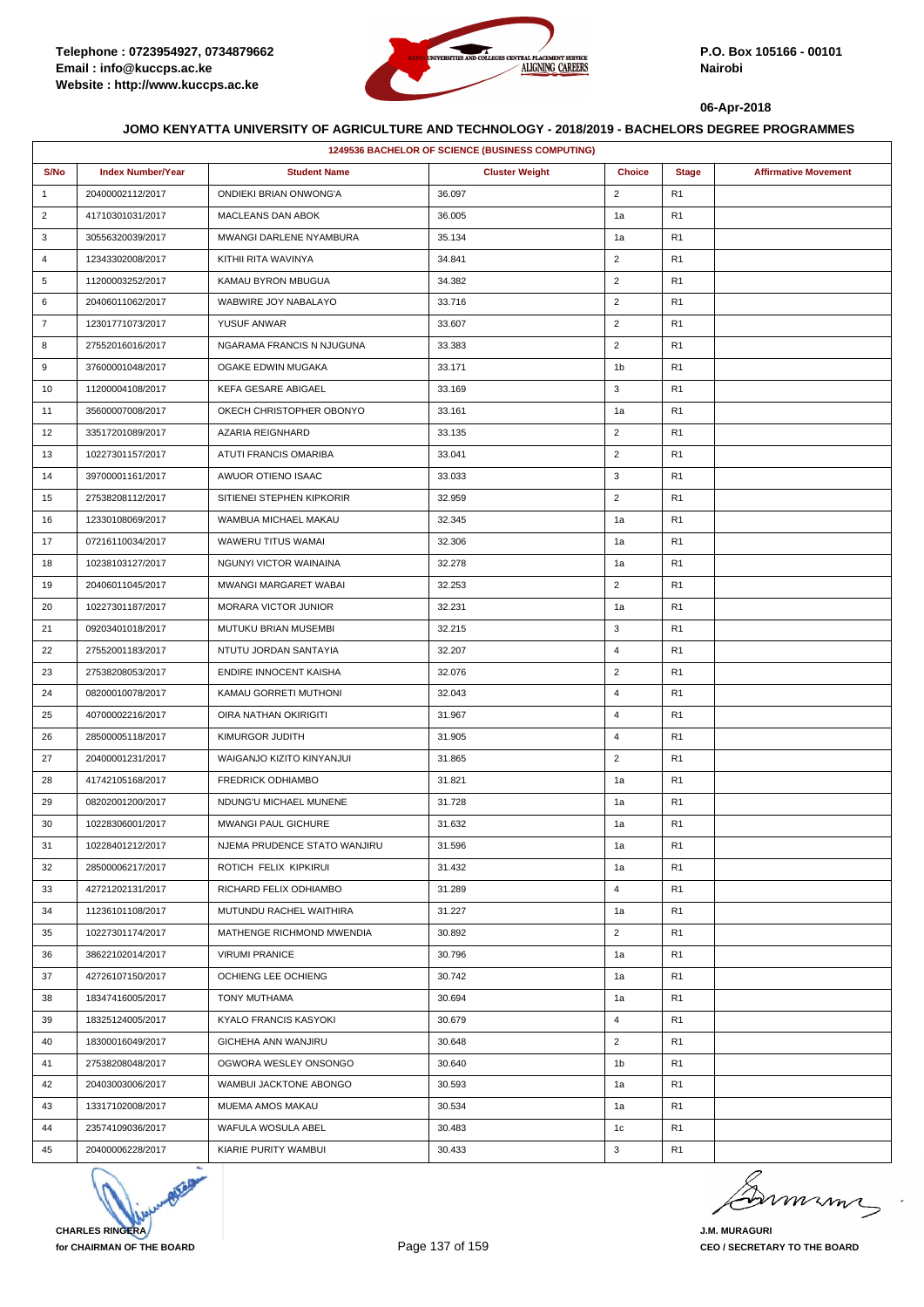

|      | <b>1249536 BACHELOR OF SCIENCE (BUSINESS COMPUTING)</b>                   |                           |                       |               |                |                             |  |  |
|------|---------------------------------------------------------------------------|---------------------------|-----------------------|---------------|----------------|-----------------------------|--|--|
| S/No | <b>Index Number/Year</b>                                                  | <b>Student Name</b>       | <b>Cluster Weight</b> | <b>Choice</b> | <b>Stage</b>   | <b>Affirmative Movement</b> |  |  |
| 46   | 29513101174/2017                                                          | OGEYA LISA ADHIAMBO       | 30.432                |               | R <sub>1</sub> |                             |  |  |
| 47   | 19308307095/2017                                                          | <b>MAKUPE YAWA VICTOR</b> | 30.400                | 1a            | R <sub>1</sub> |                             |  |  |
| 48   | 09203403036/2017                                                          | EUNICE DENIS MUNENE       | 30.360                |               | R <sub>1</sub> |                             |  |  |
| 49   | 03121101148/2017                                                          | <b>TWALIB NURREIN</b>     | 30.210                |               | R <sub>1</sub> |                             |  |  |
| 50   | 11207102066/2017                                                          | NJUGUNA SOLOMON WANJENGA  | 30.082                | 1a            | R <sub>1</sub> |                             |  |  |
|      | APPROVED 1249536 BACHELOR OF SCIENCE (BUSINESS COMPUTING) 50 CANDIDATE(S) |                           |                       |               |                |                             |  |  |



mmmn

**J.M. MURAGURI CEO / SECRETARY TO THE BOARD**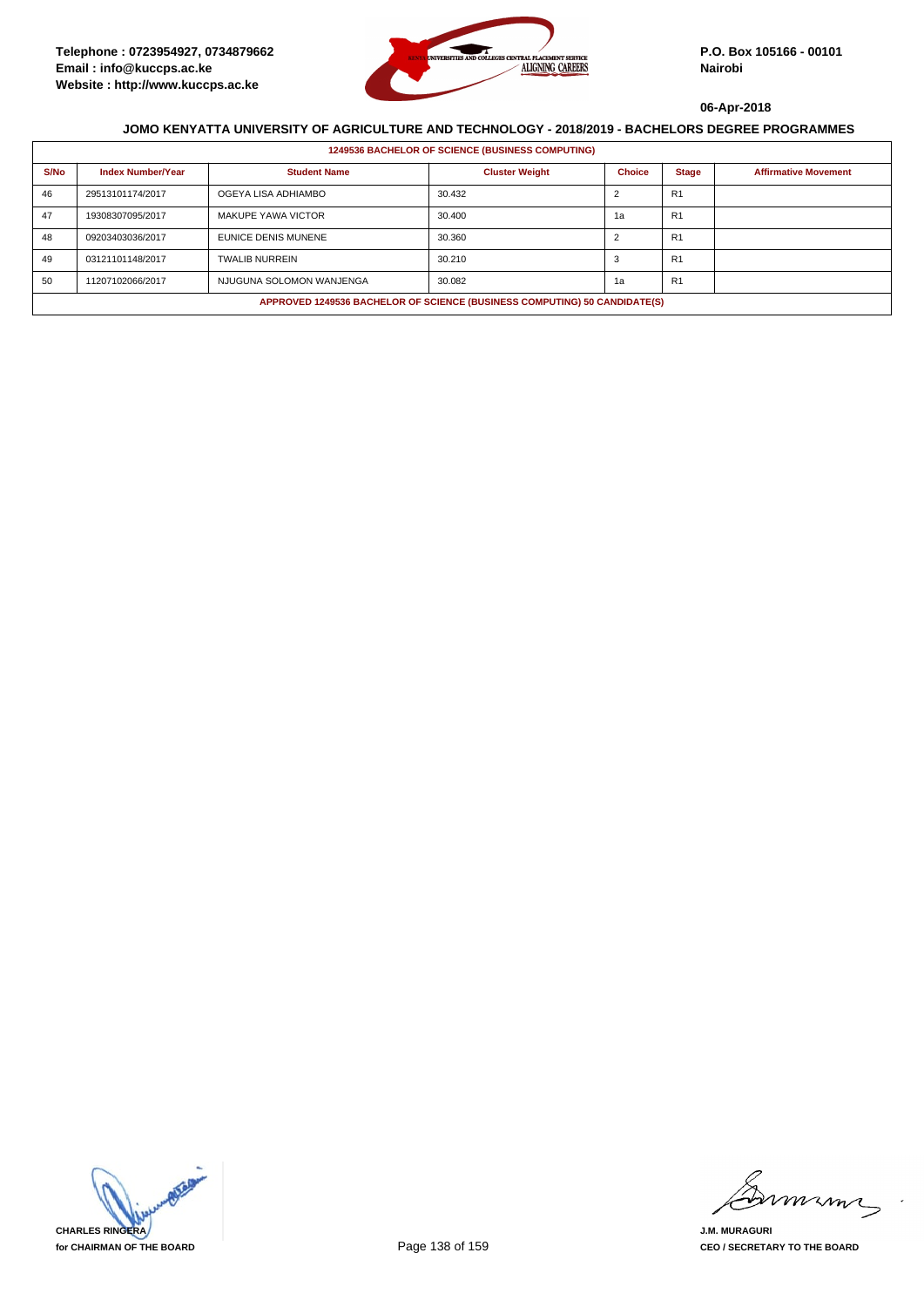

|                | <b>1249540 BACHELOR IN BANKING AND FINANCE</b> |                             |                       |                |                |                             |  |  |
|----------------|------------------------------------------------|-----------------------------|-----------------------|----------------|----------------|-----------------------------|--|--|
| S/No           | <b>Index Number/Year</b>                       | <b>Student Name</b>         | <b>Cluster Weight</b> | <b>Choice</b>  | <b>Stage</b>   | <b>Affirmative Movement</b> |  |  |
| $\mathbf{1}$   | 09203401026/2017                               | <b>MAINA KEVIN NDEMI</b>    | 40.351                | 1a             | R1             |                             |  |  |
| $\overline{2}$ | 07209102009/2017                               | MUIRURI CAROLINE WANJIRU    | 39.706                | 1a             | R <sub>1</sub> |                             |  |  |
| 3              | 20404006056/2017                               | KIMAIGA FELIX               | 39.483                | $\overline{4}$ | R <sub>1</sub> |                             |  |  |
| 4              | 40700002175/2017                               | SIAMBE MAGARE BONFACE       | 38.139                | $\overline{2}$ | R <sub>1</sub> |                             |  |  |
| 5              | 36600002036/2017                               | KAMBA CENTRINE CHEROP       | 38.094                | $\overline{2}$ | R <sub>1</sub> |                             |  |  |
| 6              | 15319306002/2017                               | KATHUMBI MUTIE              | 37.653                | 3              | R <sub>1</sub> |                             |  |  |
| $\overline{7}$ | 24500022034/2017                               | KIMELI KIPKURUI SHADRACK    | 37.345                | 3              | R <sub>1</sub> |                             |  |  |
| 8              | 14355202018/2017                               | WACHIRA ANNFRIDA NGATHA     | 37.195                | 1a             | R <sub>1</sub> |                             |  |  |
| 9              | 20400006156/2017                               | MUIRA IVYCLARE NYAMBURA     | 37.012                | 1b             | R <sub>1</sub> |                             |  |  |
| 10             | 18346101015/2017                               | <b>MATHEKA KEVIN</b>        | 36.867                | 1a             | R <sub>1</sub> |                             |  |  |
| 11             | 41700004072/2017                               | ONYANGO VIVIAN AKINYI       | 36.858                | 1 <sub>b</sub> | R <sub>1</sub> |                             |  |  |
| 12             | 15300012028/2017                               | QURESHO KANU GALGALO        | 36.687                | 1 <sub>c</sub> | R <sub>1</sub> |                             |  |  |
| 13             | 42700005278/2017                               | OMONDI PHILEX OYOO          | 36.638                | 1b             | R1             |                             |  |  |
| 14             | 03121102018/2017                               | MUTUA MULANDI MOSES         | 36.602                | 1a             | R <sub>1</sub> |                             |  |  |
| 15             | 27500002102/2017                               | <b>COLLINS KIPNGENO</b>     | 36.596                | 3              | R <sub>1</sub> |                             |  |  |
| 16             | 10234207002/2017                               | MUNG'ATHIA DAPHNE KANJA     | 36.534                | 1b             | R <sub>1</sub> |                             |  |  |
| 17             | 09200011053/2017                               | WANJIRU OLIVE ESTHER WAMBUI | 36.504                | 3              | R <sub>1</sub> |                             |  |  |
| 18             | 24500004051/2017                               | NAFULA SARAH MULIRO         | 36.376                | 1a             | R <sub>1</sub> |                             |  |  |
| 19             | 29541106001/2017                               | KIMARU ELIUD                | 36.373                | 1a             | R <sub>1</sub> |                             |  |  |
| 20             | 18347501006/2017                               | KIKASH LOMUNYAK DAVID       | 36.155                | 1 <sub>b</sub> | R <sub>1</sub> |                             |  |  |
| 21             | 15304102069/2017                               | KIMATHI MILLICENT NKATHA    | 36.153                | 3              | R <sub>1</sub> |                             |  |  |
| 22             | 07216101015/2017                               | MACHARIA SAMMY WAWERU       | 36.046                | 3              | R1             |                             |  |  |
| 23             | 12301771023/2017                               | RASHID ANAS ABDIFATAH       | 35.825                | 1a             | R <sub>1</sub> |                             |  |  |
| 24             | 20406011068/2017                               | <b>MUOKI NICOLE MUTHIO</b>  | 35.742                | $\overline{4}$ | R <sub>1</sub> |                             |  |  |
| 25             | 08237012039/2017                               | NDOGE JULIA LISPER MUTHONI  | 35.715                | 1b             | R <sub>1</sub> |                             |  |  |
| 26             | 39701007005/2017                               | COLLINS ODHIAMBO OGODO      | 35.655                | 1a             | R <sub>1</sub> |                             |  |  |
| 27             | 20400006224/2017                               | WANYONYI JOSEPHINE NEKESA   | 35.463                | $\overline{2}$ | R <sub>1</sub> |                             |  |  |
| 28             | 08237012045/2017                               | KABOO MILLICENT WANGUI      | 35.326                | $\overline{2}$ | R <sub>1</sub> |                             |  |  |
| 29             | 41743205005/2017                               | OMONDI FELIX AKOKO          | 35.312                | 1a             | R <sub>1</sub> |                             |  |  |
| 30             | 39700009088/2017                               | BINYANYA VALENTINE          | 35.224                | 3              | R <sub>1</sub> |                             |  |  |
| 31             | 40735206022/2017                               | MAYORE STANLEY KEBIBA       | 35.205                | $\overline{2}$ | R <sub>1</sub> |                             |  |  |
| 32             | 08237012033/2017                               | KASEMBELI HILDAH KATOLA     | 35.183                | 1 <sub>b</sub> | R <sub>1</sub> |                             |  |  |
| 33             | 32519206018/2017                               | LEMISO R ORONGO             | 35.163                | 1a             | R <sub>1</sub> |                             |  |  |
| 34             | 11200001285/2017                               | SULEIMAN OMAR DAGANE        | 35.138                | 1b             | R1             |                             |  |  |
| 35             | 10204102009/2017                               | KINYUA REGINAH MUTHONI      | 35.122                | 1a             | R <sub>1</sub> |                             |  |  |
| 36             | 15300002102/2017                               | MUTHEE PHINEAS KOOME        | 35.115                | 3              | R <sub>1</sub> |                             |  |  |
| 37             | 19300004006/2017                               | MUNGUTI CAROLINE MUENI      | 35.109                | 1a             | R <sub>1</sub> |                             |  |  |
| 38             | 19308506005/2017                               | KAMAU ANNAH MUTHONI         | 35.097                | 1a             | R <sub>1</sub> |                             |  |  |
| 39             | 42700005243/2017                               | AARON KIPKIRUI RUTOH        | 35.096                | 3              | R <sub>1</sub> |                             |  |  |
| 40             | 37617201012/2017                               | ASHLYN IMBALA               | 35.095                | $\overline{2}$ | R1             |                             |  |  |
| 41             | 11241016019/2017                               | AMBROSE MWANGI MAINA        | 34.920                | $\overline{2}$ | R <sub>1</sub> |                             |  |  |
| 42             | 11200001139/2017                               | <b>MUMO SIMON KIMALI</b>    | 34.895                | $\overline{4}$ | R <sub>1</sub> |                             |  |  |
| 43             | 37631502001/2017                               | NEKESA ANNE                 | 34.857                | 1c             | R <sub>1</sub> |                             |  |  |
| 44             | 25508123039/2017                               | LUCIE ANNE CHERONO          | 34.846                | 3              | R <sub>1</sub> |                             |  |  |
| 45             | 25508103009/2017                               | CHELANGAT MARION            | 34.706                | 1a             | R <sub>1</sub> |                             |  |  |



minn

**J.M. MURAGURI CEO / SECRETARY TO THE BOARD**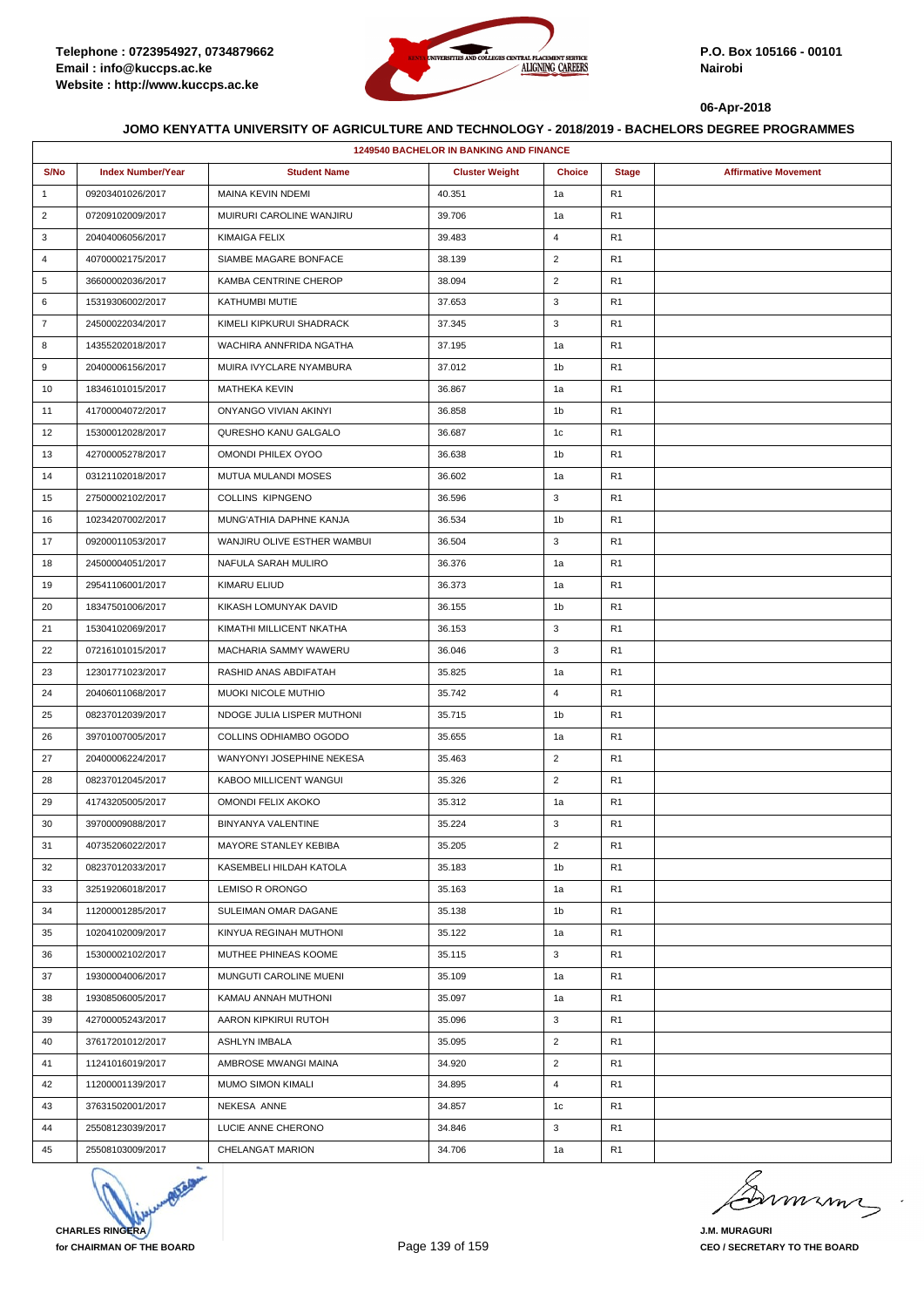

|      | 1249540 BACHELOR IN BANKING AND FINANCE |                                                                  |                       |                |                |                                                 |  |  |
|------|-----------------------------------------|------------------------------------------------------------------|-----------------------|----------------|----------------|-------------------------------------------------|--|--|
| S/No | <b>Index Number/Year</b>                | <b>Student Name</b>                                              | <b>Cluster Weight</b> | <b>Choice</b>  | <b>Stage</b>   | <b>Affirmative Movement</b>                     |  |  |
| 46   | 27511112025/2017                        | MURAGE SUSAN WANGITHI                                            | 34.622                | 3              | R <sub>1</sub> |                                                 |  |  |
| 47   | 25551207031/2017                        | JEPKIRUI BRENDA                                                  | 34.512                | $\overline{4}$ | R <sub>1</sub> |                                                 |  |  |
| 48   | 20405004111/2017                        | LOLCHOKI LINDSAY SOILA                                           | 34.440                | $\overline{2}$ | R <sub>1</sub> |                                                 |  |  |
| 49   | 26500001215/2017                        | MASITSA JULIAN SHIMENGA                                          | 34.412                | $\overline{2}$ | R <sub>1</sub> |                                                 |  |  |
| 50   | 11236101091/2017                        | WAWERU JEMIMAH WATIRI                                            | 34.370                | 1 <sub>b</sub> | R <sub>1</sub> |                                                 |  |  |
| 51   | 44736101133/2017                        | OKENDO JACOB OWINO                                               | 34.330                | $\overline{4}$ | R <sub>1</sub> |                                                 |  |  |
| 52   | 11207101091/2017                        | PETER THIONGO MUGURE                                             | 34.280                | 1 <sub>b</sub> | R <sub>1</sub> |                                                 |  |  |
| 53   | 08200010196/2017                        | KITHINJI JULIE NAITORE                                           | 34.200                | 1a             | R <sub>1</sub> |                                                 |  |  |
| 54   | 23574101012/2017                        | ANYANZWA AMBUNDO TIMOTHY                                         | 34.168                | 1 <sub>c</sub> | R <sub>1</sub> |                                                 |  |  |
| 55   | 33547201006/2017                        | KAMAMA CHIRCHIR SYLAS                                            | 34.093                | 1a             | R <sub>1</sub> |                                                 |  |  |
| 56   | 13300005090/2017                        | KITILI GRACE MUENI                                               | 34.087                | 1a             | R <sub>1</sub> |                                                 |  |  |
| 57   | 11236101008/2017                        | MUREITHI MARY C MUKIRI                                           | 34.073                | 1a             | R <sub>1</sub> |                                                 |  |  |
| 58   | 11241001010/2017                        | AKARANGA SHARON IMALI                                            | 33.998                | 1a             | R <sub>1</sub> |                                                 |  |  |
| 59   | 10226227029/2017                        | KIMANI MARGARET NJOKI                                            | 33.874                | 1a             | R <sub>1</sub> |                                                 |  |  |
| 60   | 41724002131/2017                        | ONYANGO RICHARD OCHIENG                                          | 33.871                | 1 <sub>b</sub> | R <sub>1</sub> |                                                 |  |  |
| 61   | 18347501037/2017                        | NDUNDA GIDEON MUMO                                               | 33.796                | $\mathbf{3}$   | R <sub>1</sub> |                                                 |  |  |
| 62   | 37600005056/2017                        | <b>BUKASU CHRISTABLE</b>                                         | 33.657                | $\overline{2}$ | R <sub>1</sub> |                                                 |  |  |
| 63   | 39700009055/2017                        | SHITOKO MERVIN                                                   | 33.620                | 1 <sub>b</sub> | R <sub>1</sub> |                                                 |  |  |
| 64   | 10234401075/2017                        | GATHOGO PENINA WANJIKU                                           | 33.558                | 1b             | R <sub>1</sub> |                                                 |  |  |
| 65   | 12329102002/2017                        | KAINGU JOSEPH AMANI                                              | 33.519                | 1a             | R <sub>1</sub> |                                                 |  |  |
| 66   | 27538206011/2017                        | CHRISTABEL MOKEIRA BIRAORI                                       | 33.513                | 1a             | R <sub>1</sub> |                                                 |  |  |
| 67   | 30556305017/2017                        | MBUGUA BENJAMIN KIMANI                                           | 33.442                | $\overline{4}$ | R <sub>1</sub> |                                                 |  |  |
| 68   | 35609103003/2017                        | <b>TAABU S OJIAMBO</b>                                           | 33.427                | 1 <sub>b</sub> | R <sub>1</sub> |                                                 |  |  |
| 69   | 06100012006/2017                        | ALI ABDALA                                                       | 33.419                | 1a             | R <sub>1</sub> |                                                 |  |  |
| 70   | 04107104007/2017                        | MILTON PONDA HINZANO                                             | 33.384                | 1a             | R <sub>1</sub> |                                                 |  |  |
| 71   | 09224201028/2017                        | MWANGI SARAHWIN WANJIKU                                          | 33.250                | 1a             | R <sub>1</sub> |                                                 |  |  |
| 72   | 18307102018/2017                        | MUTUNGA FAITH MUKULU                                             | 33.196                | 1 <sub>b</sub> | R <sub>1</sub> |                                                 |  |  |
| 73   | 11211301002/2017                        | <b>GITHAE KELVIN</b>                                             | 33.065                | 1a             | R <sub>1</sub> |                                                 |  |  |
| 74   | 41731003009/2017                        | OKELLO BRIAN OCHIENG                                             | 33.038                | 1a             | R <sub>1</sub> |                                                 |  |  |
| 75   | 41700004106/2017                        | <b>ANYANGO PYVIE</b>                                             | 33.019                | 3              | R <sub>1</sub> |                                                 |  |  |
| 76   | 12301702030/2017                        | ALI JOHAIRAH MOHAMMED                                            | 32.969                | 1a             | R <sub>1</sub> |                                                 |  |  |
| 77   | 43700008121/2017                        | NYANGWARA NYAMBEGA ALFAYO                                        | 32.903                | $\overline{4}$ | R <sub>1</sub> |                                                 |  |  |
| 78   | 04107104073/2017                        | KATANA ALI LUGWE                                                 | 32.039                | 1 <sub>b</sub> | R <sub>1</sub> | ASAL Affirmative: Moved from 1c R1:1061540 KABU |  |  |
| 79   | 21500021024/2017                        | DAMARIS AKAAL LOKIRU                                             | 30.904                | 1 <sub>b</sub> | R <sub>1</sub> | ASAL Affirmative: Moved from 1c R1:1165133 MMU  |  |  |
|      |                                         | APPROVED 1249540 BACHELOR IN BANKING AND FINANCE 79 CANDIDATE(S) |                       |                |                |                                                 |  |  |

**CHARLES RINGERA for CHAIRMAN OF THE BOARD**

murma

**J.M. MURAGURI CEO / SECRETARY TO THE BOARD**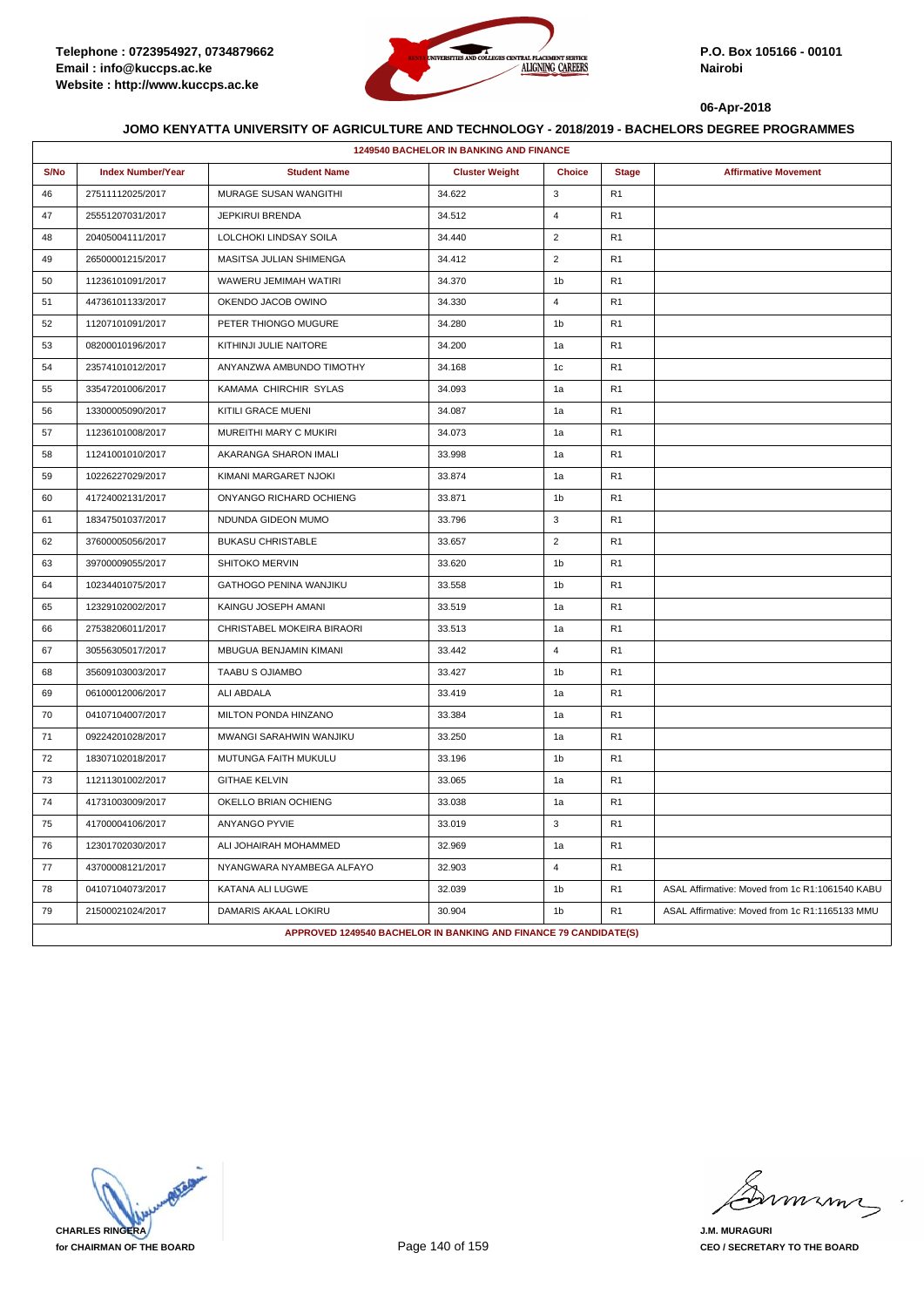

|                | 1249543 BACHELOR OF SCIENCE (HEALTH RECORDS AND INFORMATICS) |                             |                       |                |                |                             |  |  |
|----------------|--------------------------------------------------------------|-----------------------------|-----------------------|----------------|----------------|-----------------------------|--|--|
| S/No           | <b>Index Number/Year</b>                                     | <b>Student Name</b>         | <b>Cluster Weight</b> | <b>Choice</b>  | <b>Stage</b>   | <b>Affirmative Movement</b> |  |  |
| $\mathbf{1}$   | 34518102199/2017                                             | MUTUKU MUTHEU PREXIDES      | 39.035                | 1a             | R1             |                             |  |  |
| $\overline{2}$ | 11200006094/2017                                             | NAMATSI JOYCE JACKLINE      | 36.457                | $\overline{2}$ | R1             |                             |  |  |
| 3              | 41710310001/2017                                             | MAROKO PHILIP ANGWENYI      | 35.742                | $\overline{2}$ | R1             |                             |  |  |
| 4              | 44729101056/2017                                             | AWUOR REHEMA MAKOLA         | 35.603                | 1a             | R1             |                             |  |  |
| 5              | 36628105001/2017                                             | OKUMU WANGILA MAXIWEL       | 35.590                | 1a             | R <sub>1</sub> |                             |  |  |
| 6              | 13302103020/2017                                             | MURIITHI WINCATE KIO        | 35.223                | 1a             | R1             |                             |  |  |
| $\overline{7}$ | 39733216028/2017                                             | OKELLO EDAPHINE ATIENO      | 34.180                | 1a             | R1             |                             |  |  |
| 8              | 11200006229/2017                                             | NTABO SHEILLAH KWAMBOKA     | 33.865                | 1a             | R1             |                             |  |  |
| 9              | 44736101118/2017                                             | MAKOKITE ROBINS ODUOR       | 33.753                | $\overline{2}$ | R1             |                             |  |  |
| 10             | 40732120058/2017                                             | ARAKA OSEBE LEONIDAH        | 33.319                | 1a             | R1             |                             |  |  |
| 11             | 09239106082/2017                                             | MAINA JOSEPH KABURI         | 33.221                | $\overline{2}$ | R <sub>1</sub> |                             |  |  |
| 12             | 27536202063/2017                                             | ACHIENG VERONICA            | 33.137                | 1a             | R1             |                             |  |  |
| 13             | 19300010048/2017                                             | <b>MUTWIRI ROBBIN</b>       | 33.049                | 1a             | R1             |                             |  |  |
| 14             | 18300016142/2017                                             | WAITA MERCY MWENDE          | 33.026                | $\overline{2}$ | R1             |                             |  |  |
| 15             | 20406011088/2017                                             | NZIOKA JULLIET NDOTI        | 32.948                | $\overline{2}$ | R1             |                             |  |  |
| 16             | 42738101135/2017                                             | OMINA WHITNEY               | 32.913                | 1a             | R1             |                             |  |  |
| 17             | 26509140070/2017                                             | WEKESA LUMONYA MAURINE      | 32.888                | 1a             | R <sub>1</sub> |                             |  |  |
| 18             | 08200010216/2017                                             | ORINA NIGELLA KEMUNTO       | 32.862                | 1a             | R1             |                             |  |  |
| 19             | 42700007065/2017                                             | OTIENO SHERRYL ACHIENG      | 32.843                | 3              | R1             |                             |  |  |
| 20             | 07216120044/2017                                             | MAINA GLADYS WAIRIMU        | 32.748                | 1a             | R1             |                             |  |  |
| 21             | 43700008138/2017                                             | NDEMO BOSIRE JONATHAN       | 32.335                | 1b             | R1             |                             |  |  |
| 22             | 35606203003/2017                                             | <b>NASIKE ROSE</b>          | 32.246                | 1a             | R1             |                             |  |  |
| 23             | 40732120038/2017                                             | MORANGA MOSIORI BONIFACE    | 32.226                | 1a             | R <sub>1</sub> |                             |  |  |
| 24             | 40732120053/2017                                             | MAINA HERBERT MWENCHA       | 32.188                | $\overline{2}$ | R1             |                             |  |  |
| 25             | 37607201053/2017                                             | MAIKUVA C SELINAH           | 32.135                | 1a             | R1             |                             |  |  |
| 26             | 27500007102/2017                                             | NJAU MICHELLE NYOKABI       | 32.060                | 1a             | R <sub>1</sub> |                             |  |  |
| 27             | 26509120007/2017                                             | JERUTO SHANDRAH             | 32.019                | 1a             | R1             |                             |  |  |
| 28             | 02100005044/2017                                             | <b>GANZO ALI JUNDANI</b>    | 32.019                | 1a             | R1             |                             |  |  |
| 29             | 42700007139/2017                                             | ODUOR FIONA MARY ACHIENG    | 31.903                | 1a             | R <sub>1</sub> |                             |  |  |
| 30             | 18346102090/2017                                             | MUEMA FAITH NDANU           | 31.751                | 1a             | R1             |                             |  |  |
| 31             | 27538204053/2017                                             | KIPTOO NOELINE JELAGAT      | 31.684                | 1a             | R <sub>1</sub> |                             |  |  |
| 32             | 14300011027/2017                                             | NJAUMBE IMMACULATE MURUGI   | 31.678                | 1a             | R <sub>1</sub> |                             |  |  |
| 33             | 11200003190/2017                                             | GITARI KENNEDY KINYUA       | 31.656                | $\overline{2}$ | R1             |                             |  |  |
| 34             | 20403022011/2017                                             | RAGE UMULKHEIR ABDULLAHI    | 31.617                | 1 <sub>b</sub> | R1             |                             |  |  |
| 35             | 39737022041/2017                                             | OMONDI CLINTON              | 31.601                | 1a             | R <sub>1</sub> |                             |  |  |
| 36             | 37600005024/2017                                             | NYAGAKA RUTH NYANGARA       | 31.599                | 1a             | R1             |                             |  |  |
| 37             | 44717101124/2017                                             | OUMA CALVINCE CHARLES       | 31.593                | 1a             | R1             |                             |  |  |
| 38             | 27564101121/2017                                             | MWANIKI SHEM KAMANO         | 31.541                | 1a             | R <sub>1</sub> |                             |  |  |
| 39             | 25533103060/2017                                             | SYLVESTER KIPLANGAT NGENO   | 31.538                | $\overline{2}$ | R1             |                             |  |  |
| 40             | 08210102002/2017                                             | <b>IBRAE JARE</b>           | 31.465                | 1a             | R1             |                             |  |  |
| 41             | 39734402018/2017                                             | <b>OWITI VIVIAN PERES</b>   | 31.432                | 1a             | R <sub>1</sub> |                             |  |  |
| 42             | 40732120045/2017                                             | ONDUSO ONANGO DICKSON       | 31.426                | $\overline{2}$ | R1             |                             |  |  |
| 43             | 44739104084/2017                                             | OTIENO FIONA MAMMU          | 31.394                | 1a             | R1             |                             |  |  |
| 44             | 33517201031/2017                                             | KANGOGO ROY KEMBOI          | 31.274                | 1a             | R1             |                             |  |  |
| 45             | 24500004272/2017                                             | <b>CHEMNING FAITH TOKES</b> | 31.272                | 1a             | R1             |                             |  |  |



murme

**J.M. MURAGURI CEO / SECRETARY TO THE BOARD**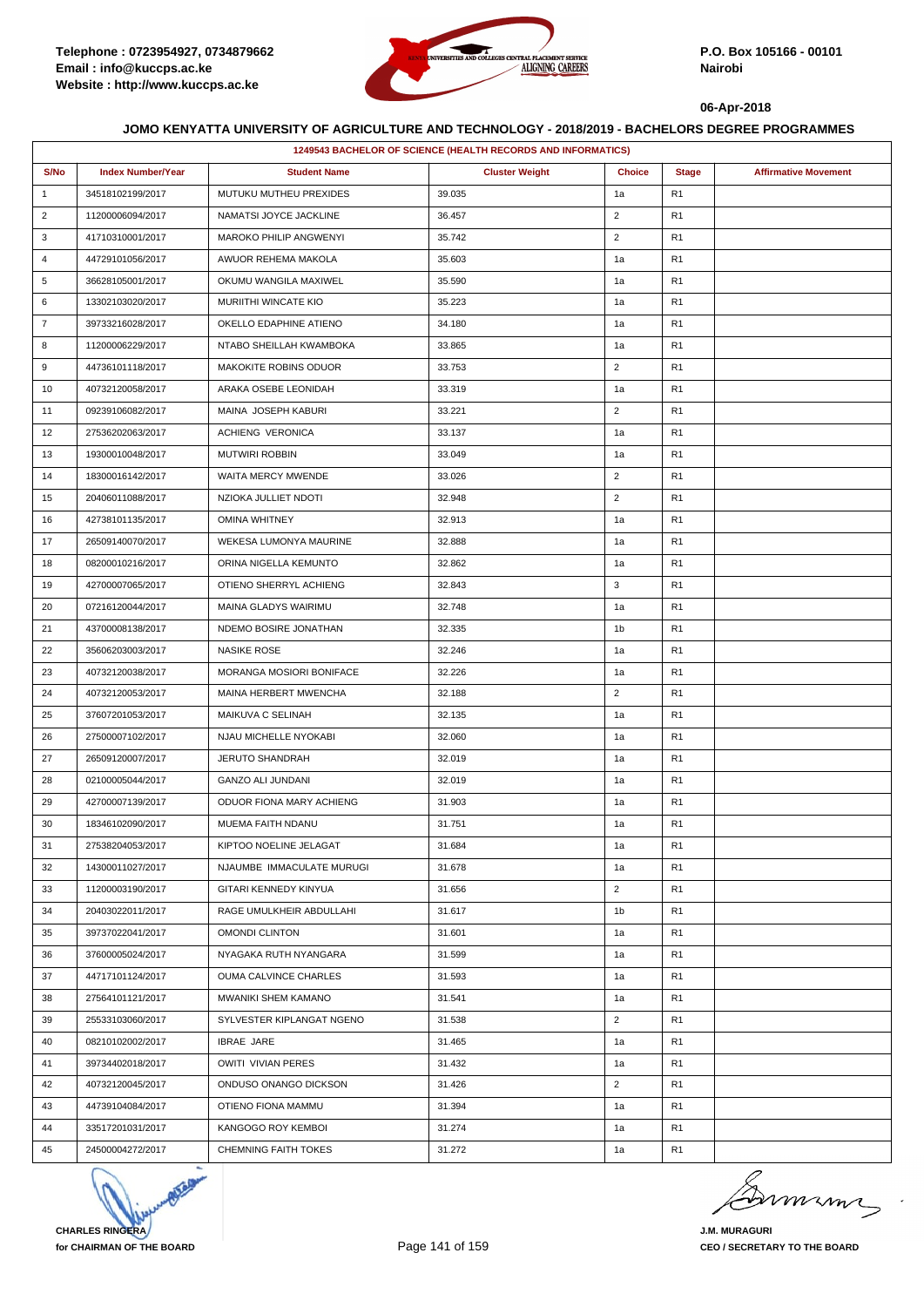

|      | <b>1249543 BACHELOR OF SCIENCE (HEALTH RECORDS AND INFORMATICS)</b>                   |                         |                       |               |                |                             |  |  |  |
|------|---------------------------------------------------------------------------------------|-------------------------|-----------------------|---------------|----------------|-----------------------------|--|--|--|
| S/No | <b>Index Number/Year</b>                                                              | <b>Student Name</b>     | <b>Cluster Weight</b> | <b>Choice</b> | <b>Stage</b>   | <b>Affirmative Movement</b> |  |  |  |
| 46   | 35600008055/2017                                                                      | WAFULA NABWILE SELLAH   | 31.271                | 1a            | R <sub>1</sub> |                             |  |  |  |
| 47   | 40735101072/2017                                                                      | THADEUS MOGENDI NYABUTO | 31.212                | 1а            | R <sub>1</sub> |                             |  |  |  |
| 48   | 07209102046/2017                                                                      | KINYUA WAMBUI NAOMI     | 31.211                | 1a            | R <sub>1</sub> |                             |  |  |  |
| 49   | 31573204001/2017                                                                      | WAMALWA FRIDAH ALIVITSA | 31.075                | 1a            | R <sub>1</sub> |                             |  |  |  |
| 50   | 14355101030/2017                                                                      | KAMAU ISAAC NGANGA      | 31.055                | 1b            | R <sub>1</sub> |                             |  |  |  |
|      | APPROVED 1249543 BACHELOR OF SCIENCE (HEALTH RECORDS AND INFORMATICS) 50 CANDIDATE(S) |                         |                       |               |                |                             |  |  |  |



mmmn

**J.M. MURAGURI CEO / SECRETARY TO THE BOARD**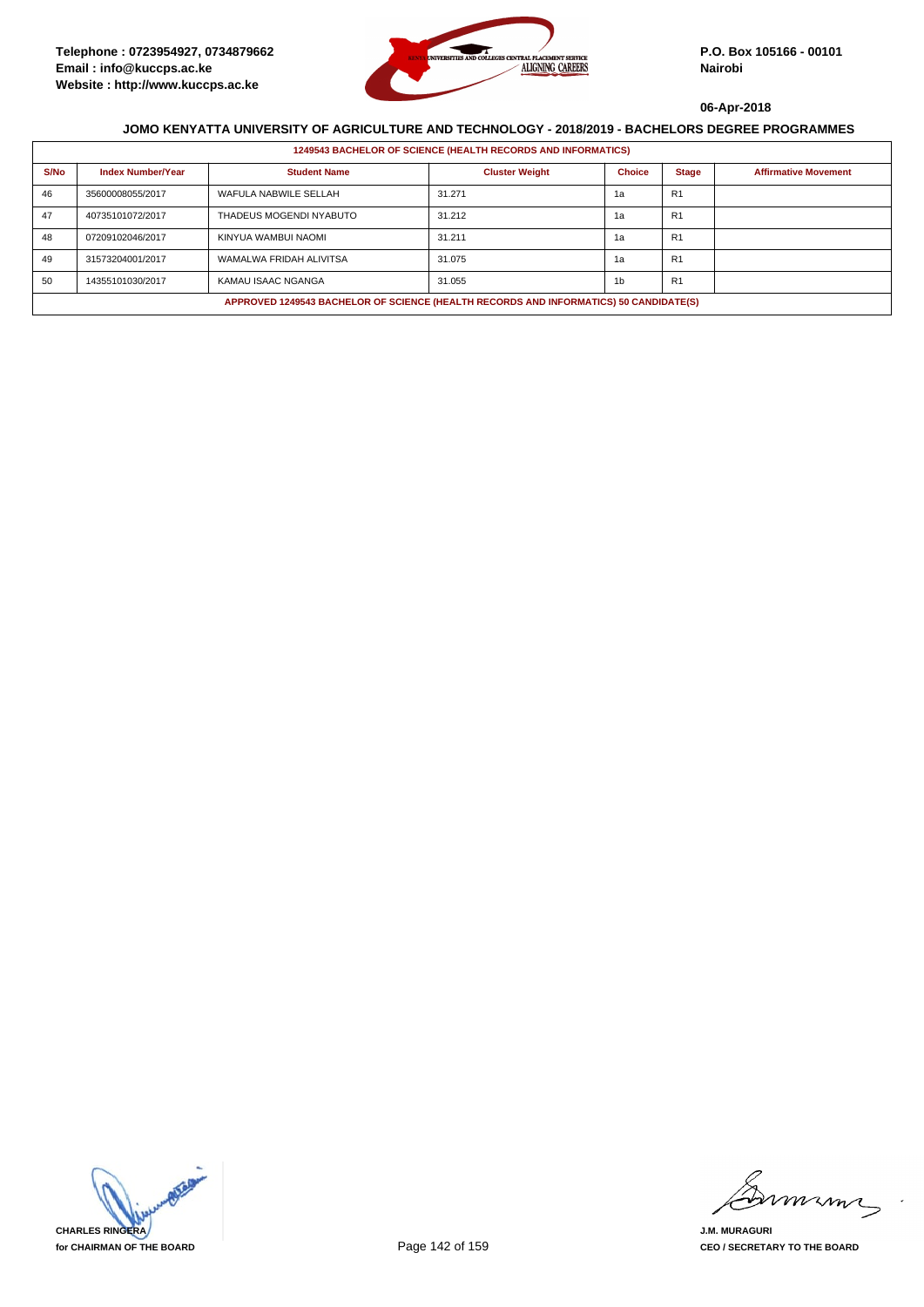

|                | 1249560 BACHELOR OF SCIENCE CLINICAL MEDICINE |                                                                        |                       |                |                |                                                 |  |  |
|----------------|-----------------------------------------------|------------------------------------------------------------------------|-----------------------|----------------|----------------|-------------------------------------------------|--|--|
| S/No           | <b>Index Number/Year</b>                      | <b>Student Name</b>                                                    | <b>Cluster Weight</b> | <b>Choice</b>  | <b>Stage</b>   | <b>Affirmative Movement</b>                     |  |  |
| $\mathbf{1}$   | 36602102004/2017                              | <b>WABWIRE KITEKI GIBSON</b>                                           | 42.635                | 1a             | R1             |                                                 |  |  |
| $\overline{2}$ | 03106115008/2017                              | HADOKOTU FAUNZIA ALI                                                   | 42.611                | 1a             | R <sub>1</sub> |                                                 |  |  |
| 3              | 44717101002/2017                              | WASONGA SYLVESTER                                                      | 42.366                | 1a             | R <sub>1</sub> |                                                 |  |  |
| 4              | 43700008002/2017                              | MICHIRA NCHOGA GIDEON                                                  | 42.214                | 1a             | R1             |                                                 |  |  |
| 5              | 37631504001/2017                              | <b>OMERIO LAMECK NYAUNI</b>                                            | 41.986                | 1a             | R1             |                                                 |  |  |
| 6              | 40700002030/2017                              | <b>KERANDI TIMOTHY</b>                                                 | 41.797                | 1a             | R <sub>1</sub> |                                                 |  |  |
| $\overline{7}$ | 27538102002/2017                              | MUTAI KENNEDY KIPLANGAT                                                | 41.765                | 1a             | R1             |                                                 |  |  |
| 8              | 40735101001/2017                              | PIUS BARONGO OMBUNA                                                    | 41.737                | 1a             | R1             |                                                 |  |  |
| 9              | 34518102006/2017                              | BULUNY JERONO VALENTINE                                                | 41.578                | 1a             | R <sub>1</sub> |                                                 |  |  |
| 10             | 33500018002/2017                              | WANJIKU EDWIN KURIA                                                    | 41.471                | 1a             | R1             |                                                 |  |  |
| 11             | 23500003024/2017                              | ALUBISIA BLESSED BUKASU                                                | 41.376                | 1a             | R <sub>1</sub> |                                                 |  |  |
| 12             | 37600005002/2017                              | ONYARI KERUBO PAULINE                                                  | 41.304                | $\overline{2}$ | R <sub>1</sub> |                                                 |  |  |
| 13             | 44729116004/2017                              | <b>OCHIENG DENISH</b>                                                  | 41.236                | 1a             | R1             |                                                 |  |  |
| 14             | 11200002042/2017                              | CHELANGAT SHARON                                                       | 41.061                | $\overline{2}$ | R1             |                                                 |  |  |
| 15             | 13300005001/2017                              | NGOMBO IRENE MUTETHYA                                                  | 40.983                | 1a             | R <sub>1</sub> |                                                 |  |  |
| 16             | 28522501279/2017                              | <b>GIDEON KIPKIRUI MUTAI</b>                                           | 40.890                | 1a             | R1             |                                                 |  |  |
| 17             | 11200002184/2017                              | KIBOSS ZAWADI JEBET                                                    | 40.877                | 1a             | R <sub>1</sub> |                                                 |  |  |
| 18             | 44717101001/2017                              | OMOLLO ALFRED PATRICK                                                  | 40.858                | 1a             | R <sub>1</sub> |                                                 |  |  |
| 19             | 15300012031/2017                              | <b>NGUGI NANCY</b>                                                     | 40.768                | 1a             | R <sub>1</sub> |                                                 |  |  |
| 20             | 20400006060/2017                              | MUKABA LINET KAWIRA                                                    | 40.655                | $\overline{2}$ | R <sub>1</sub> |                                                 |  |  |
| 21             | 12315504006/2017                              | MAKENZI JULIUS MUMO                                                    | 40.614                | $\overline{2}$ | R <sub>1</sub> |                                                 |  |  |
| 22             | 20400003012/2017                              | OGEGA BRIGITTE NYABOKE                                                 | 40.606                | $\overline{2}$ | R <sub>1</sub> |                                                 |  |  |
| 23             | 11205201001/2017                              | SARAH MUKAMI NGURE                                                     | 40.476                | 1a             | R <sub>1</sub> |                                                 |  |  |
| 24             | 08237005019/2017                              | MWANGI JOHN GACHEMI                                                    | 40.401                | 1a             | R <sub>1</sub> |                                                 |  |  |
| 25             | 39733213001/2017                              | <b>JULIET M SISSO</b>                                                  | 40.398                | 1a             | R <sub>1</sub> |                                                 |  |  |
| 26             | 11200002181/2017                              | SANDRA CHEPKEMOI                                                       | 40.366                | $\overline{2}$ | R <sub>1</sub> |                                                 |  |  |
| 27             | 23500014040/2017                              | PETER KITIABI MUKANDA                                                  | 40.314                | 1a             | R <sub>1</sub> |                                                 |  |  |
| 28             | 20400003061/2017                              | CHEPLETING VIOLET                                                      | 40.283                | 1a             | R <sub>1</sub> |                                                 |  |  |
| 29             | 19326208004/2017                              | <b>MWENDA CALEB</b>                                                    | 40.247                | $\overline{2}$ | R <sub>1</sub> |                                                 |  |  |
| 30             | 26509186009/2017                              | YATOR KIPTARUS BRIAN                                                   | 40.156                | 1a             | R <sub>1</sub> |                                                 |  |  |
| 31             | 03121206001/2017                              | WAKARIA JOSEPH KARARE                                                  | 40.146                | $\overline{2}$ | R <sub>1</sub> |                                                 |  |  |
| 32             | 20400003062/2017                              | MWANGI NAOMI NYAMBURA                                                  | 40.098                | $\overline{2}$ | R1             |                                                 |  |  |
| 33             | 41700004009/2017                              | <b>ELSIE RENISH</b>                                                    | 40.096                | 1a             | R <sub>1</sub> |                                                 |  |  |
| 34             | 28500005091/2017                              | MARION CHEROTICH BARUSEI                                               | 40.074                | $\overline{2}$ | R1             |                                                 |  |  |
| 35             | 03121101011/2017                              | ABDHALLA SALMA HAMZA                                                   | 40.009                | 1a             | R <sub>1</sub> |                                                 |  |  |
| 36             | 29500006043/2017                              | <b>KIPYEGON BENARD</b>                                                 | 39.927                | 1a             | R <sub>1</sub> |                                                 |  |  |
| 37             | 36612108001/2017                              | KIMINGICHI WILBER WEKESA                                               | 39.878                | 1a             | R <sub>1</sub> |                                                 |  |  |
| 38             | 28500005022/2017                              | DORCAS CHERONO                                                         | 39.864                | 1a             | R <sub>1</sub> |                                                 |  |  |
| 39             | 11200005070/2017                              | CHESIR FIDDIES JEMWETICH                                               | 39.772                | $\overline{2}$ | R <sub>1</sub> |                                                 |  |  |
| 40             | 20400006051/2017                              | NGAI JACKLINE MBITHE                                                   | 39.693                | $\overline{2}$ | R1             |                                                 |  |  |
| 41             | 45800001003/2017                              | MAHAT ADAN ABDI                                                        | 39.231                | 1a             | R <sub>1</sub> | ASAL Affirmative: Moved from 1b R1:1240560 MUST |  |  |
| 42             | 47800005001/2017                              | MOHAMUD IBRAHIM AHMED                                                  | 38.868                | 1c             | R <sub>1</sub> | ASAL Affirmative: Moved from 2 R1:1079560 KYU   |  |  |
| 43             | 45801103003/2017                              | ABDIMAJID MOHAMED ALI                                                  | 37.917                | 1a             | R <sub>1</sub> | ASAL Affirmative: Moved from 1c R1:1077560 KeMU |  |  |
|                |                                               | APPROVED 1249560 BACHELOR OF SCIENCE CLINICAL MEDICINE 43 CANDIDATE(S) |                       |                |                |                                                 |  |  |

**CHARLES RINGERA for CHAIRMAN OF THE BOARD**

musm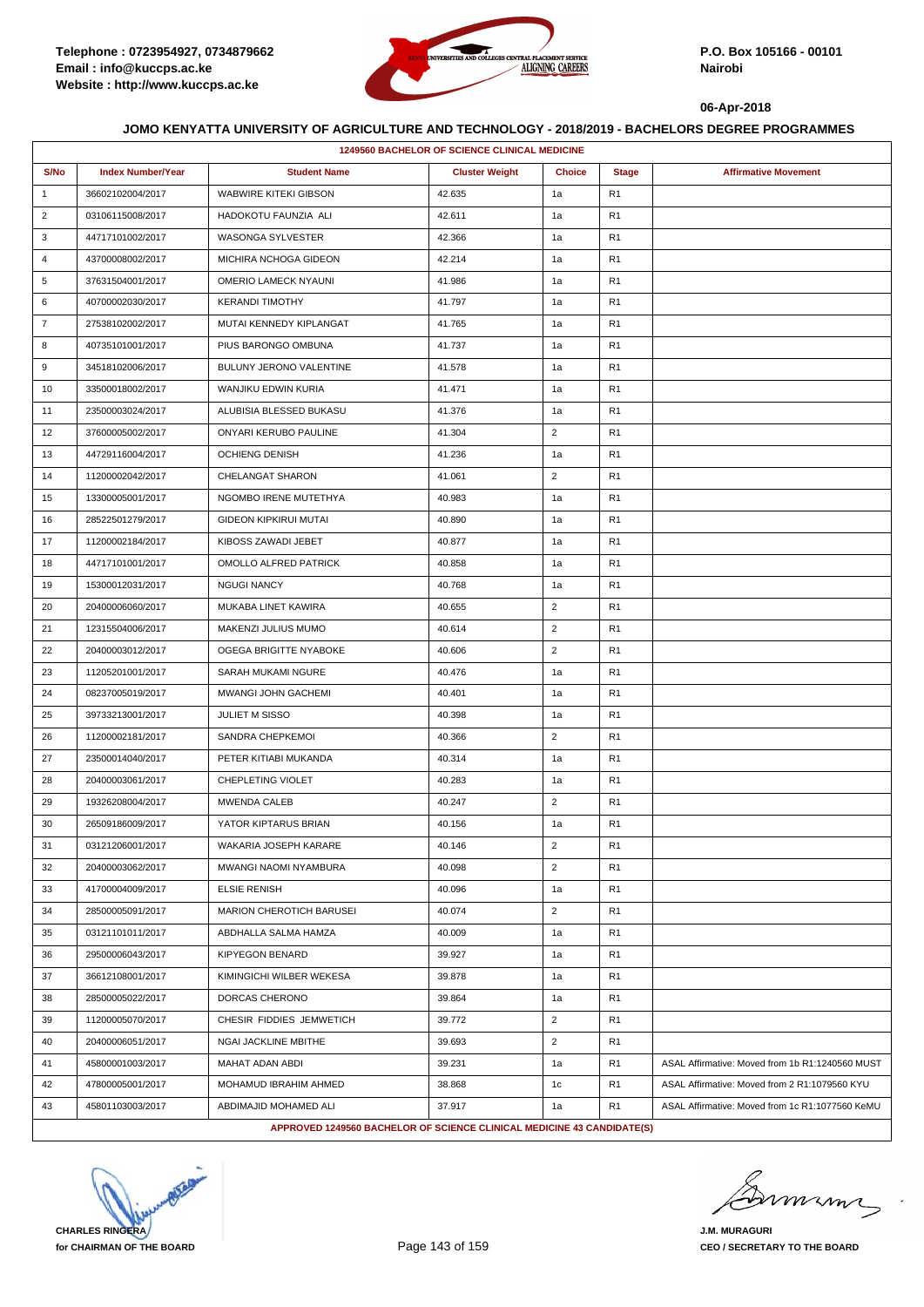

|                | <b>1249562 BACHELOR OF RADIOGRAPHY</b> |                              |                                                          |                |                |                             |  |  |
|----------------|----------------------------------------|------------------------------|----------------------------------------------------------|----------------|----------------|-----------------------------|--|--|
| S/No           | <b>Index Number/Year</b>               | <b>Student Name</b>          | <b>Cluster Weight</b>                                    | <b>Choice</b>  | <b>Stage</b>   | <b>Affirmative Movement</b> |  |  |
| $\mathbf{1}$   | 20400001020/2017                       | NYAMACHE MOGONCHO BRIAN      | 41.679                                                   | 1a             | R <sub>1</sub> |                             |  |  |
| $\overline{2}$ | 20400006004/2017                       | KITHIKII NAOMI MWENDE        | 41.641                                                   | 3              | R <sub>1</sub> |                             |  |  |
| 3              | 11200006034/2017                       | ADHIAMBO REPHA JEAN          | 41.197                                                   | 1a             | R <sub>1</sub> |                             |  |  |
| 4              | 07200009022/2017                       | MWANGI VICTORIA WAITHERA     | 41.178                                                   | 3              | R <sub>1</sub> |                             |  |  |
| 5              | 07200009014/2017                       | CHARAGU MARY NJAMBI          | 41.064                                                   | $\overline{4}$ | R <sub>1</sub> |                             |  |  |
| 6              | 07200009011/2017                       | MWAURA CLEOPATRA WANGECI     | 41.059                                                   | 1 <sub>b</sub> | R <sub>1</sub> |                             |  |  |
| $\overline{7}$ | 40700002010/2017                       | SIOCHA MAUMBA BRIAN          | 41.020                                                   | $\overline{4}$ | R <sub>1</sub> |                             |  |  |
| 8              | 27500009010/2017                       | <b>MWANGI SALLY WANGECI</b>  | 41.018                                                   | $\overline{4}$ | R <sub>1</sub> |                             |  |  |
| 9              | 11200005145/2017                       | CHIVAI EMILY NECHESA         | 40.987                                                   | $\overline{4}$ | R <sub>1</sub> |                             |  |  |
| 10             | 38619102028/2017                       | MOGOI JOEL MOGIRE            | 40.846                                                   | 3              | R <sub>1</sub> |                             |  |  |
| 11             | 10200013001/2017                       | MWAURA PERPETUAL WANJIKU     | 40.826                                                   | $\overline{2}$ | R <sub>1</sub> |                             |  |  |
| 12             | 38600003009/2017                       | OKOTH AKINYI MARLINE         | 40.817                                                   | 3              | R <sub>1</sub> |                             |  |  |
| 13             | 42726101009/2017                       | ONYANGO SHADRACK ODHIAMBO    | 40.788                                                   | 3              | R <sub>1</sub> |                             |  |  |
| 14             | 07214117007/2017                       | WANJIRU STEPHEN KIHURA       | 40.787                                                   | 3              | R <sub>1</sub> |                             |  |  |
| 15             | 11200001122/2017                       | SIMIYU EMMANUEL JACKSON      | 40.738                                                   | $\overline{2}$ | R <sub>1</sub> |                             |  |  |
| 16             | 31545303001/2017                       | LENKU SIMON NKOTENE          | 40.649                                                   | 1a             | R <sub>1</sub> |                             |  |  |
| 17             | 35609104006/2017                       | SINDANI GRIFFIN MANDELLAH    | 40.547                                                   | 1a             | R <sub>1</sub> |                             |  |  |
| 18             | 20400008013/2017                       | <b>ENOCK KIPLANGAT KETER</b> | 40.428                                                   | 3              | R <sub>1</sub> |                             |  |  |
| 19             | 38619102039/2017                       | LLEGE QUINTINE               | 40.173                                                   | 1a             | R <sub>1</sub> |                             |  |  |
| 20             | 11200006043/2017                       | MUNUKU ROSEMARY WAMBUI       | 39.926                                                   | 1a             | R <sub>1</sub> |                             |  |  |
| 21             | 09200011009/2017                       | KIOKO RACHAEL MBITHE         | 39.772                                                   | $\overline{2}$ | R <sub>1</sub> |                             |  |  |
| 22             | 11200001196/2017                       | LUSWETI HEIN KUSIMBA         | 39.729                                                   | 3              | R <sub>1</sub> |                             |  |  |
| 23             | 28512112010/2017                       | SIELE CHERUTO AMY            | 39.715                                                   | 1a             | R <sub>1</sub> |                             |  |  |
| 24             | 20401007016/2017                       | LENCIA ANN CHEMASE           | 39.582                                                   | $\overline{2}$ | R <sub>1</sub> |                             |  |  |
| 25             | 39700009051/2017                       | OTIENO NICOLE TEHILLER       | 39.565                                                   | 1a             | R <sub>1</sub> |                             |  |  |
| 26             | 27500009029/2017                       | NYAMBATI TONI KERUBO         | 39.551                                                   | $\overline{4}$ | R <sub>1</sub> |                             |  |  |
| 27             | 36600002025/2017                       | ESABU ANGELLAH TAMINING      | 39.245                                                   | $\overline{2}$ | R <sub>1</sub> |                             |  |  |
| 28             | 26509186023/2017                       | KAMENCU NELLY NKIROTE        | 39.243                                                   | $\overline{2}$ | R <sub>1</sub> |                             |  |  |
| 29             | 20400001049/2017                       | MOSOTI WESLEY NYACHAE        | 39.186                                                   | 1a             | R <sub>1</sub> |                             |  |  |
| 30             | 11200003062/2017                       | <b>NGETICH K GIDEON</b>      | 39.146                                                   | $\overline{4}$ | R <sub>1</sub> |                             |  |  |
| 31             | 42721202035/2017                       | OTIENO STEPHEN ODILLA        | 39.119                                                   | 4              | R <sub>1</sub> |                             |  |  |
| 32             | 10238101003/2017                       | KIMANI NANCY WAITHERA        | 39.102                                                   | 3              | R <sub>1</sub> |                             |  |  |
| 33             | 44718201001/2017                       | PETER MWITA WAMBURA          | 39.070                                                   | 1a             | R <sub>1</sub> |                             |  |  |
| 34             | 11200006072/2017                       | RUTH IVY AMWAYI OMINA        | 38.843                                                   | $\overline{2}$ | R <sub>1</sub> |                             |  |  |
| 35             | 20400003139/2017                       | JO-ANNE CHEMUTAI CHUMBA      | 38.814                                                   | $\overline{2}$ | R <sub>1</sub> |                             |  |  |
|                |                                        |                              | APPROVED 1249562 BACHELOR OF RADIOGRAPHY 35 CANDIDATE(S) |                |                |                             |  |  |

**CHARLES RINGERA for CHAIRMAN OF THE BOARD**

miming

**J.M. MURAGURI CEO / SECRETARY TO THE BOARD**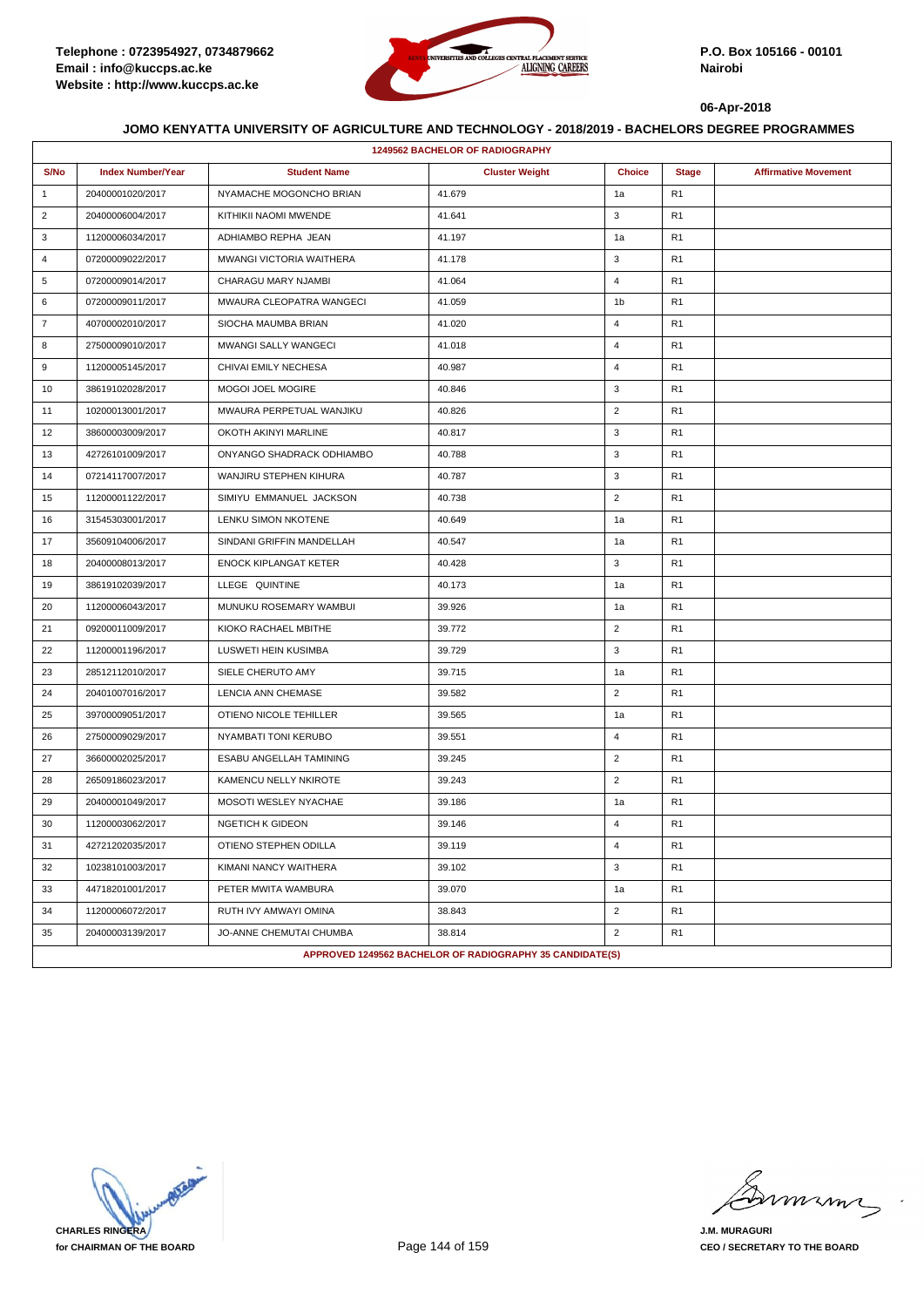

|                | 1249563 BACHELOR OF SCIENCE (APPLIED BIOENGINEERING) |                                |                                                                               |                |                |                             |  |  |
|----------------|------------------------------------------------------|--------------------------------|-------------------------------------------------------------------------------|----------------|----------------|-----------------------------|--|--|
| S/No           | <b>Index Number/Year</b>                             | <b>Student Name</b>            | <b>Cluster Weight</b>                                                         | <b>Choice</b>  | <b>Stage</b>   | <b>Affirmative Movement</b> |  |  |
| $\mathbf{1}$   | 07200009016/2017                                     | MAINA EUNICE WANJIRA           | 40.366                                                                        | $\overline{2}$ | R <sub>1</sub> |                             |  |  |
| $\overline{2}$ | 15300002063/2017                                     | <b>MBURIA KENOLY MURITHI</b>   | 35.880                                                                        | $\overline{4}$ | R <sub>1</sub> |                             |  |  |
| 3              | 25551129001/2017                                     | NGETICH KIPLANGAT EMMANUEL     | 34.651                                                                        | 1a             | R <sub>1</sub> |                             |  |  |
| 4              | 12301702027/2017                                     | MUTIANA NDUNGE GRACE           | 34.206                                                                        | 1a             | R <sub>1</sub> |                             |  |  |
| 5              | 40700003074/2017                                     | UHURU CAROLYNE KERUBO          | 33.847                                                                        | 1b             | R <sub>1</sub> |                             |  |  |
| 6              | 12343301019/2017                                     | <b>COLLINS W WANYONYI</b>      | 32.574                                                                        | 1a             | R <sub>1</sub> |                             |  |  |
| $\overline{7}$ | 42721202109/2017                                     | MATE DERRICK ASWANI            | 32.219                                                                        | 1a             | R <sub>1</sub> |                             |  |  |
| 8              | 15300002125/2017                                     | MEME ROGERSON MUTUMA           | 32.205                                                                        | $\overline{4}$ | R <sub>1</sub> |                             |  |  |
| 9              | 39700009079/2017                                     | ODHIAMBO FELICIA AWOUR         | 32.124                                                                        | $\overline{2}$ | R <sub>1</sub> |                             |  |  |
| 10             | 03106106027/2017                                     | <b>MERCY ARIRI GATUNE</b>      | 32.013                                                                        | 3              | R <sub>1</sub> |                             |  |  |
| 11             | 44736101200/2017                                     | OKORE DAVIDSTONE OCHIENG       | 31.981                                                                        | 3              | R <sub>1</sub> |                             |  |  |
| 12             | 27511112059/2017                                     | OKOTH JACOB ODHIAMBO           | 31.958                                                                        | $\overline{2}$ | R <sub>1</sub> |                             |  |  |
| 13             | 12330132011/2017                                     | MORAA CHRISPAS OBARE           | 31.836                                                                        | 1c             | R <sub>1</sub> |                             |  |  |
| 14             | 23500003109/2017                                     | FWAMBA NAFULA IMMACULATE       | 31.834                                                                        | 1c             | R <sub>1</sub> |                             |  |  |
| 15             | 26534116034/2017                                     | SIMIYU WALLACE WANJALA         | 31.639                                                                        | $\overline{4}$ | R <sub>1</sub> |                             |  |  |
| 16             | 10200013109/2017                                     | KARIUKI CYNTHIA WANJIKU        | 31.559                                                                        | 3              | R <sub>1</sub> |                             |  |  |
| 17             | 15319113001/2017                                     | KINOTI DENIS MURITHI           | 31.532                                                                        | 1a             | R <sub>1</sub> |                             |  |  |
| 18             | 27570201101/2017                                     | WAWERU FRANCIS MAINA           | 31.421                                                                        | 1a             | R <sub>1</sub> |                             |  |  |
| 19             | 20400006198/2017                                     | ANYANGO FAITH GRACE            | 31.218                                                                        | 3              | R <sub>1</sub> |                             |  |  |
| 20             | 28522505246/2017                                     | <b>BICHI ANDRIAN KIPLAGAT</b>  | 31.144                                                                        | 1c             | R <sub>1</sub> |                             |  |  |
| 21             | 28512112105/2017                                     | <b>LAURENE CHEBET</b>          | 31.113                                                                        | $\overline{2}$ | R <sub>1</sub> |                             |  |  |
| 22             | 18348101004/2017                                     | NDETO MOSES MUTETI             | 30.849                                                                        | 3              | R <sub>1</sub> |                             |  |  |
| 23             | 28512102007/2017                                     | <b>KIBET DISMAS</b>            | 30.766                                                                        | $\overline{4}$ | R <sub>1</sub> |                             |  |  |
| 24             | 27538201006/2017                                     | SIMIYU STEPHEN WAFULA          | 30.721                                                                        | 1a             | R <sub>1</sub> |                             |  |  |
| 25             | 20400009097/2017                                     | TUMPES MARGARET NAISIAE        | 30.557                                                                        | 1a             | R <sub>1</sub> |                             |  |  |
| 26             | 26534228014/2017                                     | OPERE GREGORY OMONDI           | 30.488                                                                        | 1c             | R <sub>1</sub> |                             |  |  |
| 27             | 25583111048/2017                                     | KIPNGENO TOWET BRIAN           | 30.052                                                                        | 3              | R <sub>1</sub> |                             |  |  |
| 28             | 11236114069/2017                                     | MWATHA KENNETH N               | 30.037                                                                        | $\overline{2}$ | R <sub>1</sub> |                             |  |  |
| 29             | 39734405064/2017                                     | AKELO CLIFFORD ODHIAMBO        | 30.034                                                                        | $\overline{2}$ | R <sub>1</sub> |                             |  |  |
| 30             | 30556301023/2017                                     | <b>IRUNGU WANGARI JOSPHINE</b> | 30.026                                                                        | 1a             | R <sub>1</sub> |                             |  |  |
| 31             | 25533204004/2017                                     | SIELE KIPLANGAT SHADRACK       | 29.757                                                                        | 1a             | R <sub>1</sub> |                             |  |  |
| 32             | 07200009139/2017                                     | NDEGWA JANE WANJIRU            | 29.670                                                                        | $\overline{4}$ | R <sub>1</sub> |                             |  |  |
| 33             | 27500007135/2017                                     | MWITIKI EMMA WENDY             | 29.583                                                                        | $\overline{4}$ | R <sub>1</sub> |                             |  |  |
| 34             | 39700001051/2017                                     | OUMA FRANCIS ONYANGO           | 29.524                                                                        | $\overline{4}$ | R <sub>1</sub> |                             |  |  |
| 35             | 05117102070/2017                                     | JAMES MWANGI NGANGA            | 29.435                                                                        | $\overline{4}$ | R <sub>1</sub> |                             |  |  |
| 36             | 07214110012/2017                                     | MAINGI STAN MWAI               | 29.317                                                                        | 3              | R <sub>1</sub> |                             |  |  |
| 37             | 20401005076/2017                                     | MUKOVWA NICHOLAS AGESA         | 29.312                                                                        | $\overline{4}$ | R <sub>1</sub> |                             |  |  |
| 38             | 14303208005/2017                                     | KARURAA IAN WAZIRI NJERU       | 29.246                                                                        | $\overline{2}$ | R <sub>1</sub> |                             |  |  |
| 39             | 40727127281/2017                                     | MAERA GEOFFREY MORABA          | 29.149                                                                        | $\overline{4}$ | R <sub>1</sub> |                             |  |  |
|                |                                                      |                                | APPROVED 1249563 BACHELOR OF SCIENCE (APPLIED BIOENGINEERING) 39 CANDIDATE(S) |                |                |                             |  |  |

**CHARLES RINGERA for CHAIRMAN OF THE BOARD**

mimi

**J.M. MURAGURI CEO / SECRETARY TO THE BOARD**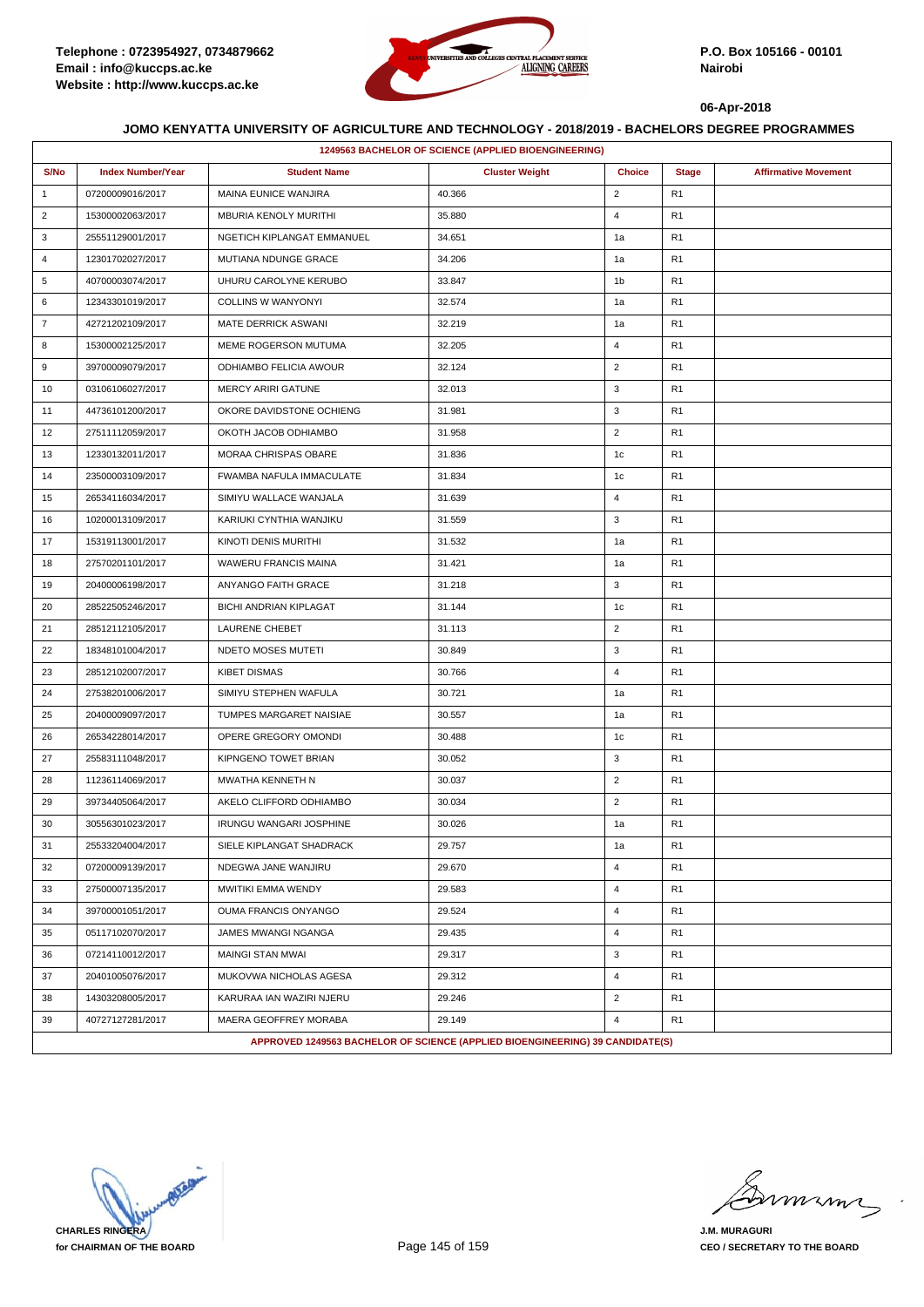

| <b>1249564 BACHELOR OF ARCHITECTURAL TECHNOLOGY</b> |                          |                              |                       |                |                |                             |  |
|-----------------------------------------------------|--------------------------|------------------------------|-----------------------|----------------|----------------|-----------------------------|--|
| S/No                                                | <b>Index Number/Year</b> | <b>Student Name</b>          | <b>Cluster Weight</b> | <b>Choice</b>  | <b>Stage</b>   | <b>Affirmative Movement</b> |  |
| $\mathbf{1}$                                        | 11200001181/2017         | KARIUKI NAHASON MWANGI       | 44.068                | 1a             | R <sub>1</sub> |                             |  |
| $\overline{2}$                                      | 11200002110/2017         | DIANA ATIENO                 | 43.949                | 1a             | R <sub>1</sub> |                             |  |
| 3                                                   | 38600003027/2017         | OGADA JEANNE SAVAY           | 43.877                | 1a             | R <sub>1</sub> |                             |  |
| $\overline{4}$                                      | 11200003056/2017         | <b>GIKONYO BRIAN GITAHI</b>  | 43.690                | 1a             | R <sub>1</sub> |                             |  |
| 5                                                   | 20404006003/2017         | CHRISTIAN GATHAGA WAWERU     | 43.552                | 1a             | R <sub>1</sub> |                             |  |
| 6                                                   | 27537301011/2017         | KIPROTICH CHEPKEMBOI JOY     | 43.439                | 1a             | R <sub>1</sub> |                             |  |
| $\overline{7}$                                      | 42700005021/2017         | ABEKA EMMANUEL ODUOR         | 43.176                | 3              | R <sub>1</sub> |                             |  |
| 8                                                   | 10227301002/2017         | CHEGE SAMUEL NG'ANG'A        | 42.923                | 1a             | R <sub>1</sub> |                             |  |
| 9                                                   | 41704001001/2017         | MOLLO TED                    | 42.915                | 1a             | R <sub>1</sub> |                             |  |
| 10                                                  | 20400004034/2017         | MBINGO TEDDY MBITHI          | 42.795                | 1a             | R <sub>1</sub> |                             |  |
| 11                                                  | 36600004027/2017         | MURIITHI IRURA DENNIS        | 42.655                | 1a             | R <sub>1</sub> |                             |  |
| 12                                                  | 11200001184/2017         | HINGA LEWIS JOHNSON NJENGA   | 42.627                | 1a             | R <sub>1</sub> |                             |  |
| 13                                                  | 11200001218/2017         | KIMUTAI GAYLORD              | 42.565                | 1c             | R <sub>1</sub> |                             |  |
| 14                                                  | 11200001117/2017         | HUMPHREY OMUKAGA             | 42.431                | $\overline{2}$ | R <sub>1</sub> |                             |  |
| 15                                                  | 20400008051/2017         | <b>IRUNGU K EDWIN MWANGI</b> | 42.246                | 1a             | R <sub>1</sub> |                             |  |
| 16                                                  | 20400004014/2017         | NDEGWA VICTOR MATIRO         | 42.219                | 1b             | R <sub>1</sub> |                             |  |
| 17                                                  | 27500002015/2017         | SIMON OMARI MWANGI           | 42.163                | 1a             | R <sub>1</sub> |                             |  |
| 18                                                  | 27552001223/2017         | KIRIMI KATHURIMA             | 42.138                | 1a             | R <sub>1</sub> |                             |  |
| 19                                                  | 20401011016/2017         | YUSSUF HASSAN ABDULLAHI      | 42.053                | 1 <sub>b</sub> | R <sub>1</sub> |                             |  |
| 20                                                  | 42726101029/2017         | MUGUZU WARREN LIHEMO         | 41.914                | 1a             | R <sub>1</sub> |                             |  |
| 21                                                  | 20410001019/2017         | <b>BIDALI JEDI KISIA</b>     | 41.898                | 1a             | R <sub>1</sub> |                             |  |
| 22                                                  | 33517102005/2017         | KARANJA PETER MWAURA         | 41.869                | 1a             | R <sub>1</sub> |                             |  |
| 23                                                  | 20410001037/2017         | OPON TERRY E WASHINGA        | 41.846                | 1b             | R <sub>1</sub> |                             |  |
| 24                                                  | 11200001136/2017         | NYANGARESI MARIITA HESBON    | 41.840                | $\overline{2}$ | R <sub>1</sub> |                             |  |
| 25                                                  | 36600004007/2017         | <b>IAN MUSAH</b>             | 41.821                | 1a             | R <sub>1</sub> |                             |  |
| 26                                                  | 42700005133/2017         | WEKESA BRYAN OMURWA          | 41.815                | 1c             | R <sub>1</sub> |                             |  |
| 27                                                  | 23500014142/2017         | WANJIA LEWIS WAMEYO          | 41.796                | 1 <sub>c</sub> | R <sub>1</sub> |                             |  |
| 28                                                  | 20400006070/2017         | MARIGA SANDRA WANJIKU        | 41.716                | 3              | R <sub>1</sub> |                             |  |
| 29                                                  | 28500005008/2017         | CHEPKOECH NAOMI              | 41.644                | 1a             | R <sub>1</sub> |                             |  |
| 30                                                  | 36600004021/2017         | <b>AWITI FRANCIS OTIENO</b>  | 41.621                | $\overline{2}$ | R <sub>1</sub> |                             |  |
| 31                                                  | 28512112037/2017         | <b>EGO RACHEL JEBET</b>      | 41.596                | 1a             | R <sub>1</sub> |                             |  |
| 32                                                  | 20404003028/2017         | KANENE JEFF KINYANJUI        | 41.530                | 1c             | R1             |                             |  |
| 33                                                  | 40700002066/2017         | EVANS LAKOLE RICHARD         | 41.517                | 1 <sub>b</sub> | R <sub>1</sub> |                             |  |
| 34                                                  | 40700002067/2017         | BONUKE OSORO THOMAS          | 41.506                | $\overline{2}$ | R <sub>1</sub> |                             |  |
| 35                                                  | 08200007042/2017         | NGANGA DAVID GATHEGU         | 41.462                | 1b             | R <sub>1</sub> |                             |  |
| 36                                                  | 28500005030/2017         | RONO EDITH JEPKORIR          | 41.459                | $\overline{2}$ | R <sub>1</sub> |                             |  |
| 37                                                  | 20400002056/2017         | KAMAU DENIS WAINAINA         | 41.403                | 1a             | R <sub>1</sub> |                             |  |
| 38                                                  | 11200002146/2017         | MUTHOKA VICTORIA MUMBE       | 41.345                | $\overline{2}$ | R <sub>1</sub> |                             |  |
| 39                                                  | 07200009047/2017         | WANJOHI SHARON NYAWIRA       | 41.318                | $\overline{4}$ | R <sub>1</sub> |                             |  |
| 40                                                  | 20410001017/2017         | MBALA SYNTHIA OWAKO          | 41.268                | 1a             | R <sub>1</sub> |                             |  |
| 41                                                  | 08202001017/2017         | GAITHO DANIEL KINYANJUI      | 41.242                | 1b             | R <sub>1</sub> |                             |  |
| 42                                                  | 10200008061/2017         | MUNGA JEROME MBUGUA          | 41.237                | $\overline{2}$ | R <sub>1</sub> |                             |  |
| 43                                                  | 11200003028/2017         | NYANG'AU NATHAN NYANKIEYA    | 41.110                | 3              | R <sub>1</sub> |                             |  |
| 44                                                  | 20400006021/2017         | NJOKI KAMAU                  | 41.073                | 1b             | R <sub>1</sub> |                             |  |
| 45                                                  | 15300002050/2017         | ABEL N MWENDA                | 40.989                | 3              | R <sub>1</sub> |                             |  |



murma

**J.M. MURAGURI CEO / SECRETARY TO THE BOARD**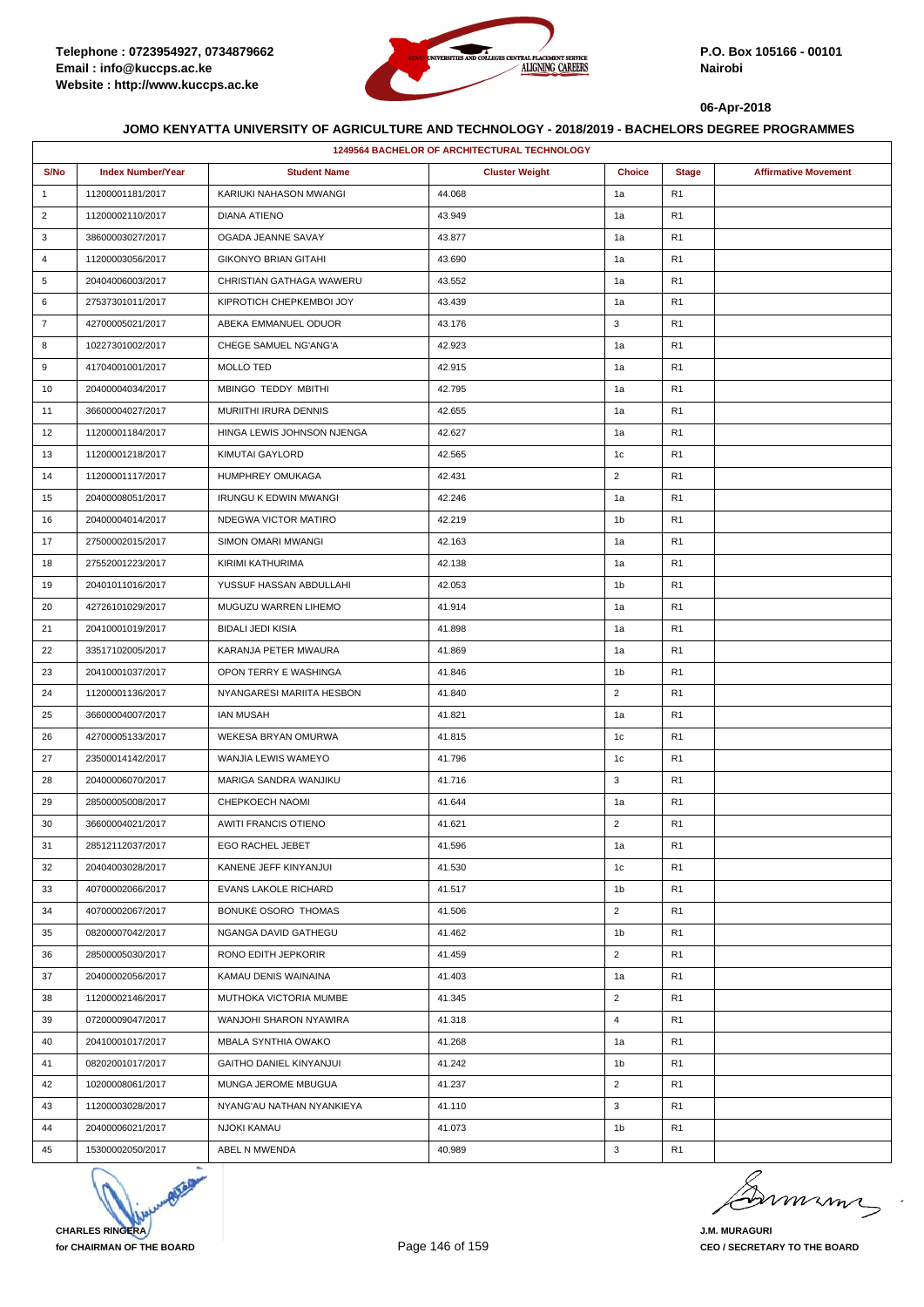

| <b>1249564 BACHELOR OF ARCHITECTURAL TECHNOLOGY</b>                   |                          |                     |                       |               |              |                             |  |  |
|-----------------------------------------------------------------------|--------------------------|---------------------|-----------------------|---------------|--------------|-----------------------------|--|--|
| S/No                                                                  | <b>Index Number/Year</b> | <b>Student Name</b> | <b>Cluster Weight</b> | <b>Choice</b> | <b>Stage</b> | <b>Affirmative Movement</b> |  |  |
| APPROVED 1249564 BACHELOR OF ARCHITECTURAL TECHNOLOGY 45 CANDIDATE(S) |                          |                     |                       |               |              |                             |  |  |



mmmn

**J.M. MURAGURI CEO / SECRETARY TO THE BOARD**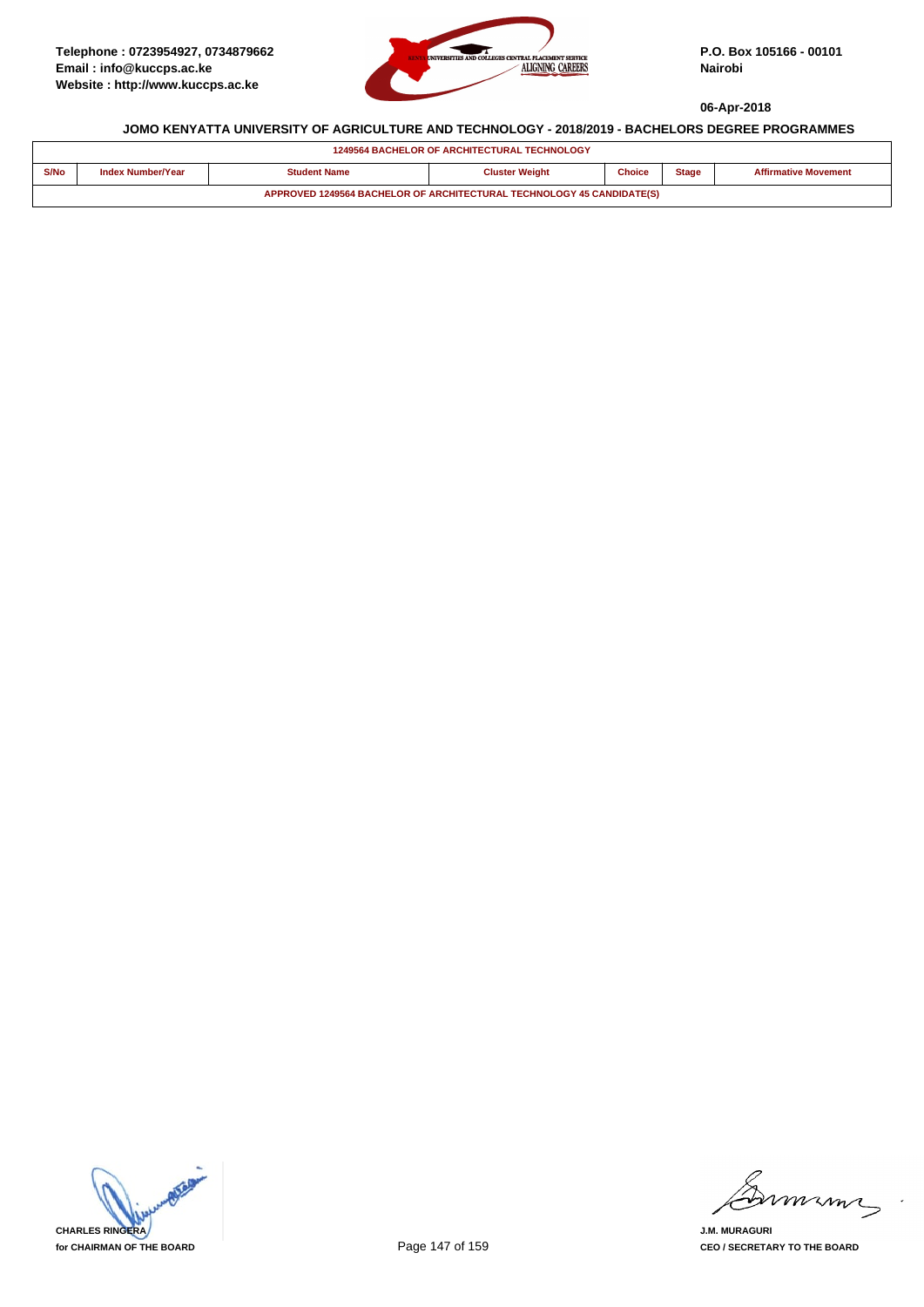

|                | 1249580 BACHELOR OF SCIENCE (MEDICAL BIOCHEMISTRY) |                              |                                                                             |                |                |                             |  |  |
|----------------|----------------------------------------------------|------------------------------|-----------------------------------------------------------------------------|----------------|----------------|-----------------------------|--|--|
| S/No           | <b>Index Number/Year</b>                           | <b>Student Name</b>          | <b>Cluster Weight</b>                                                       | <b>Choice</b>  | <b>Stage</b>   | <b>Affirmative Movement</b> |  |  |
| $\mathbf{1}$   | 39734405012/2017                                   | AKELO O KEVAN                | 41.449                                                                      | $\overline{2}$ | R <sub>1</sub> |                             |  |  |
| $\overline{2}$ | 20404013010/2017                                   | AHMED HAMDI IBRAHIM          | 41.058                                                                      | 3              | R <sub>1</sub> |                             |  |  |
| 3              | 20406002015/2017                                   | MANGI SAADA ABDULLAH         | 40.819                                                                      | $\overline{2}$ | R <sub>1</sub> |                             |  |  |
| $\overline{4}$ | 11200002058/2017                                   | MWANGI MAUREEN KABURA        | 39.658                                                                      | 1a             | R1             |                             |  |  |
| 5              | 20410001021/2017                                   | <b>MBARAK IBYAN FUAD</b>     | 39.103                                                                      | 1c             | R <sub>1</sub> |                             |  |  |
| 6              | 12343301008/2017                                   | MBURU FREDRICK NJOROGE       | 38.560                                                                      | $\overline{2}$ | R <sub>1</sub> |                             |  |  |
| $\overline{7}$ | 09203402019/2017                                   | WAKONYO MIRIAM WANGARI       | 37.523                                                                      | 1a             | R1             |                             |  |  |
| 8              | 41742105053/2017                                   | OMOLLO FIDEL CASTRO          | 36.843                                                                      | 3              | R <sub>1</sub> |                             |  |  |
| 9              | 28522501027/2017                                   | KIPRUTO ENOCK                | 36.799                                                                      | $\overline{2}$ | R <sub>1</sub> |                             |  |  |
| 10             | 42700005322/2017                                   | MADARA W ELVIS OLUCHIRI      | 36.714                                                                      | $\overline{2}$ | R1             |                             |  |  |
| 11             | 20400006105/2017                                   | KITUYI ROSE NAKHANU          | 36.585                                                                      | 3              | R <sub>1</sub> |                             |  |  |
| 12             | 20401003001/2017                                   | ONYANGO ERICAH KALWARE       | 36.477                                                                      | 3              | R <sub>1</sub> |                             |  |  |
| 13             | 44739104062/2017                                   | <b>ISANDA FAITH NYAGEI</b>   | 36.407                                                                      | 1a             | R1             |                             |  |  |
| 14             | 34518102174/2017                                   | KANGOGO JEPKOGEI DIANA       | 36.202                                                                      | 3              | R <sub>1</sub> |                             |  |  |
| 15             | 01114102001/2017                                   | <b>BALE L FURO</b>           | 36.006                                                                      | $\overline{2}$ | R <sub>1</sub> |                             |  |  |
| 16             | 08202003036/2017                                   | MWANGI ISAACK GICHIMU        | 35.954                                                                      | 1a             | R <sub>1</sub> |                             |  |  |
| 17             | 41710301040/2017                                   | <b>WISTA LAWRENCE OPAT</b>   | 35.410                                                                      | 1c             | R <sub>1</sub> |                             |  |  |
| 18             | 11200006069/2017                                   | CHEPTOO DOROTHY              | 35.292                                                                      | $\overline{2}$ | R <sub>1</sub> |                             |  |  |
| 19             | 14300011002/2017                                   | MUTUA PRISCILLAR MWIKALI     | 34.935                                                                      | 3              | R1             |                             |  |  |
| 20             | 20401101008/2017                                   | MALU JANICE MBETE            | 34.843                                                                      | 3              | R <sub>1</sub> |                             |  |  |
| 21             | 40719101004/2017                                   | ONDIEKI M JOHN               | 33.815                                                                      | 1 <sub>b</sub> | R <sub>1</sub> |                             |  |  |
| 22             | 10234103051/2017                                   | OKOBWA LINNET LYDIA          | 33.778                                                                      | 3              | R <sub>1</sub> |                             |  |  |
| 23             | 27511101038/2017                                   | MACHE MERCY MURONJI          | 33.750                                                                      | $\overline{2}$ | R <sub>1</sub> |                             |  |  |
| 24             | 28522520004/2017                                   | CYNTHIA NYAMBURA             | 33.697                                                                      | $\overline{2}$ | R <sub>1</sub> |                             |  |  |
| 25             | 27511101010/2017                                   | MACHE FAITH W                | 33.535                                                                      | $\overline{2}$ | R1             |                             |  |  |
| 26             | 13338204001/2017                                   | MUSEE JOHN NDITHYA           | 33.365                                                                      | $\overline{2}$ | R <sub>1</sub> |                             |  |  |
| 27             | 38600006037/2017                                   | WAMBUNDO KEITH COCKY         | 33.311                                                                      | $\overline{2}$ | R <sub>1</sub> |                             |  |  |
| 28             | 27536137015/2017                                   | MUMBI NANCY NJOKI            | 32.305                                                                      | $\overline{2}$ | R1             |                             |  |  |
| 29             | 44739102806/2017                                   | CHARRINGTONE O MAURICE       | 32.261                                                                      | 3              | R <sub>1</sub> |                             |  |  |
| 30             | 27538105026/2017                                   | <b>BOIYWO FAITH JEROTICH</b> | 32.144                                                                      | 3              | R <sub>1</sub> |                             |  |  |
| 31             | 38619103042/2017                                   | ODERO LAURYN MUGEHA          | 31.584                                                                      | 3              | R <sub>1</sub> |                             |  |  |
| 32             | 18324216055/2017                                   | NICHOLAS BEACH               | 31.470                                                                      | $\overline{2}$ | R <sub>1</sub> |                             |  |  |
| 33             | 10226212072/2017                                   | THUO WAMBUGU KELVIN          | 31.264                                                                      | 1a             | R1             |                             |  |  |
| 34             | 24505305003/2017                                   | AKU RUTH CHEYECH             | 30.264                                                                      | 1a             | R <sub>1</sub> |                             |  |  |
| 35             | 20401005012/2017                                   | ABAYA NYAKOE COLLINS         | 30.128                                                                      | 3              | R1             |                             |  |  |
| 36             | 40745119005/2017                                   | ONCHONG'A EDGAR NYAKUNDI     | 29.979                                                                      | $\overline{4}$ | R1             |                             |  |  |
| 37             | 04102118001/2017                                   | HABONA MANENO BAJEBI         | 29.267                                                                      | 1a             | R <sub>1</sub> |                             |  |  |
| 38             | 39737017043/2017                                   | JUMA PHANUEL OBIERO          | 28.458                                                                      | 3              | R <sub>1</sub> |                             |  |  |
| 39             | 37600005042/2017                                   | MICHELLE AKONGO              | 28.439                                                                      | 1a             | R <sub>1</sub> |                             |  |  |
| 40             | 37624002043/2017                                   | KUNYALA GEORGE KASCON        | 26.188                                                                      | 1a             | R <sub>1</sub> |                             |  |  |
|                |                                                    |                              | APPROVED 1249580 BACHELOR OF SCIENCE (MEDICAL BIOCHEMISTRY) 40 CANDIDATE(S) |                |                |                             |  |  |

**CHARLES RINGERA for CHAIRMAN OF THE BOARD**

murma

**J.M. MURAGURI CEO / SECRETARY TO THE BOARD**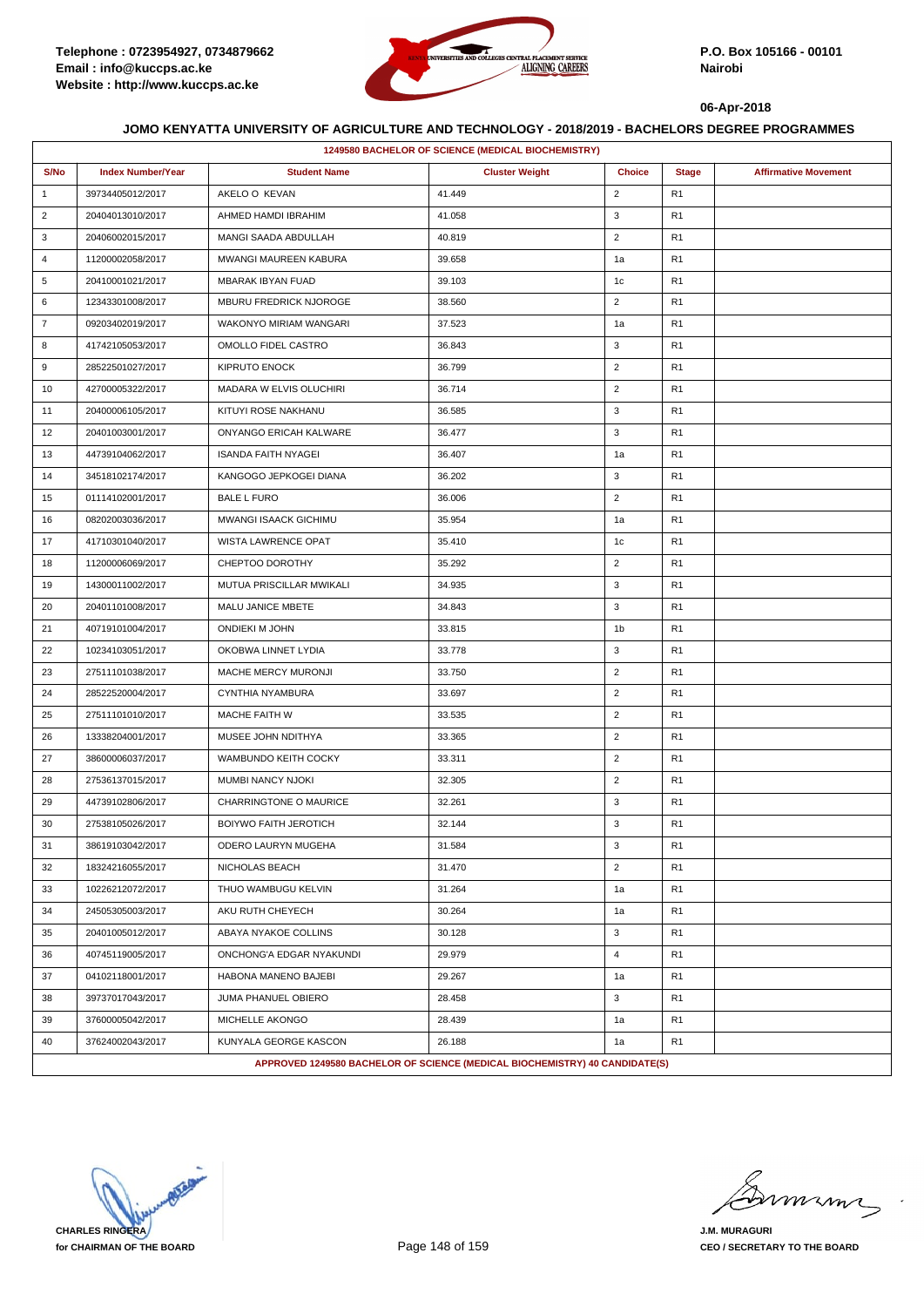

| 1249615 BACHELOR OF SCIENCE (AGRICULTURAL ECONOMICS AND RURAL DEVELOPMENT)                         |                          |                            |                       |               |                |                             |  |  |
|----------------------------------------------------------------------------------------------------|--------------------------|----------------------------|-----------------------|---------------|----------------|-----------------------------|--|--|
| S/No                                                                                               | <b>Index Number/Year</b> | <b>Student Name</b>        | <b>Cluster Weight</b> | <b>Choice</b> | <b>Stage</b>   | <b>Affirmative Movement</b> |  |  |
|                                                                                                    | 20400009011/2017         | KARIMI MAURINE WANJIKU     | 37.387                |               | R <sub>1</sub> |                             |  |  |
| $\overline{2}$                                                                                     | 11200005162/2017         | ARGWINGS ANYANGO JANESTACY | 34.589                | 1а            | R <sub>1</sub> |                             |  |  |
| APPROVED 1249615 BACHELOR OF SCIENCE (AGRICULTURAL ECONOMICS AND RURAL DEVELOPMENT) 2 CANDIDATE(S) |                          |                            |                       |               |                |                             |  |  |

**CHARLES RINGERA for CHAIRMAN OF THE BOARD**

mmmn

**J.M. MURAGURI CEO / SECRETARY TO THE BOARD**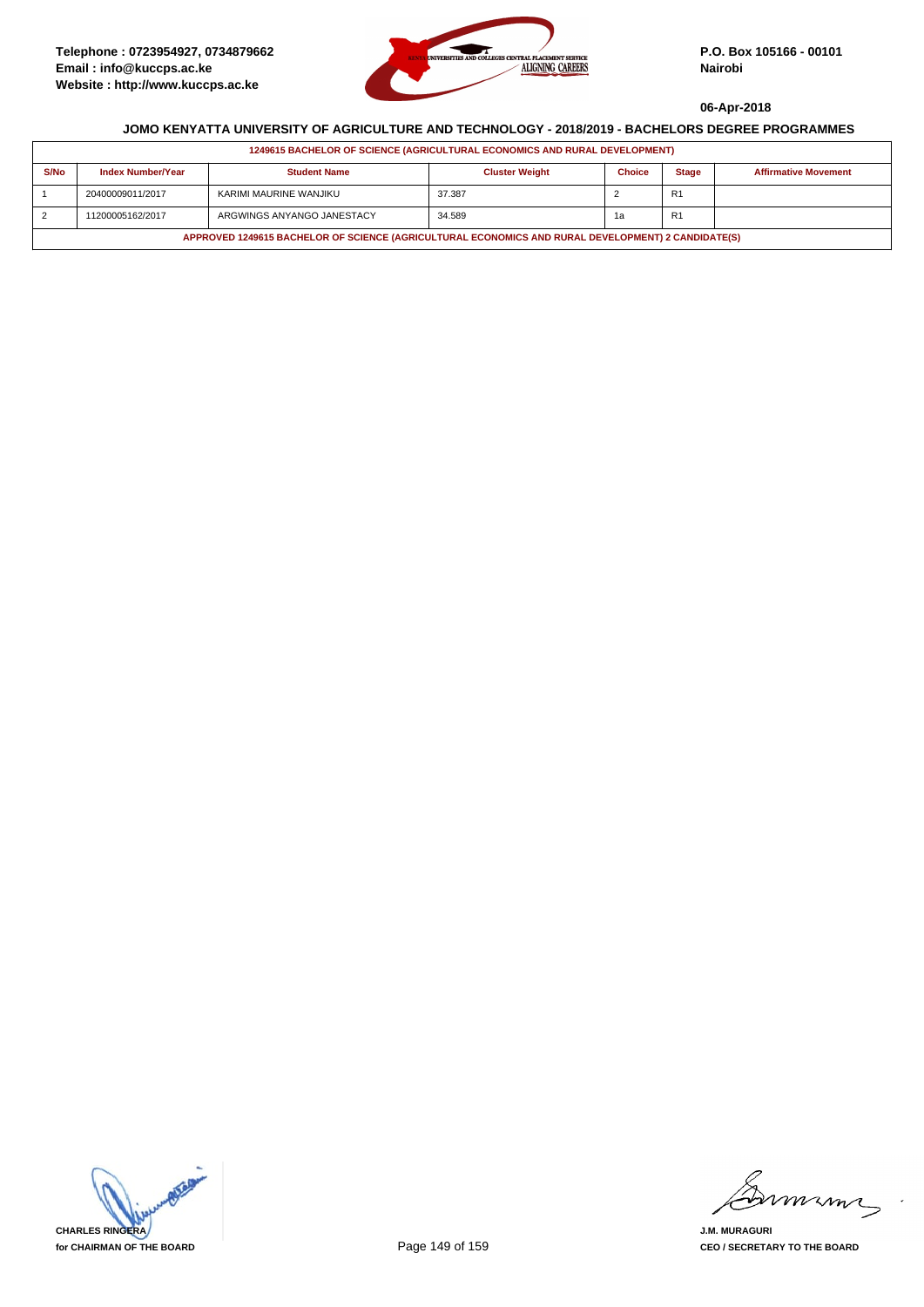

|                |                          | 1249619 BACHELOR OF SCIENCE (GEOMATIC ENGINEERING AND GEOSPATIAL INFORMATION SYSTEMS) |                       |                |                |                                                  |
|----------------|--------------------------|---------------------------------------------------------------------------------------|-----------------------|----------------|----------------|--------------------------------------------------|
| S/No           | <b>Index Number/Year</b> | <b>Student Name</b>                                                                   | <b>Cluster Weight</b> | <b>Choice</b>  | <b>Stage</b>   | <b>Affirmative Movement</b>                      |
| $\mathbf{1}$   | 08200007034/2017         | GIKURA STEPHEN KINAHE                                                                 | 44.440                | 1a             | R <sub>1</sub> |                                                  |
| 2              | 11200003019/2017         | KATHUKYA J MUNYENZE                                                                   | 42.447                | $\overline{2}$ | R <sub>1</sub> |                                                  |
| 3              | 38600003025/2017         | FUKWO IMMACULATE KHAOMA                                                               | 41.959                | $\overline{2}$ | R <sub>1</sub> |                                                  |
| 4              | 27500002014/2017         | JARENGA ROLAND                                                                        | 41.836                | $\overline{4}$ | R <sub>1</sub> |                                                  |
| 5              | 20401007014/2017         | NDEGWA PAULINE WAMBERE                                                                | 41.194                | 1a             | R <sub>1</sub> |                                                  |
| 6              | 28522505035/2017         | KIPCHIRCHIR KEVIN KIPROTICH                                                           | 40.791                | 1a             | R <sub>1</sub> |                                                  |
| $\overline{7}$ | 07200014004/2017         | MUMBURA MAURICE MWANGI                                                                | 40.740                | $\overline{2}$ | R <sub>1</sub> |                                                  |
| 8              | 20400006068/2017         | <b>AWUOR DAISY</b>                                                                    | 40.698                | 3              | R1             |                                                  |
| 9              | 34518102011/2017         | KANDIE CINDY JERUTO                                                                   | 40.688                | $\overline{4}$ | R <sub>1</sub> |                                                  |
| 10             | 26500001093/2017         | NYAGA KATHOMI ANNKELSY                                                                | 40.672                | 3              | R <sub>1</sub> |                                                  |
| 11             | 23574101006/2017         | WAFULA ALLAN WANJALA                                                                  | 40.433                | $\overline{2}$ | R <sub>1</sub> |                                                  |
| 12             | 38600003059/2017         | BAGWASI JULIET NYABOKE                                                                | 40.259                | 3              | R <sub>1</sub> |                                                  |
| 13             | 27552001139/2017         | KISANYA JESSY O                                                                       | 40.215                | $\overline{2}$ | R <sub>1</sub> |                                                  |
| 14             | 11200005085/2017         | <b>GITHIRI VERONICA NJERI</b>                                                         | 40.036                | $\overline{2}$ | R <sub>1</sub> |                                                  |
| 15             | 38633211001/2017         | AMBOKA ALFRED                                                                         | 39.917                | 1a             | R <sub>1</sub> |                                                  |
| 16             | 26500001061/2017         | LOVI CHARITY KEGEHA                                                                   | 39.911                | 3              | R <sub>1</sub> |                                                  |
| 17             | 27538204016/2017         | IVY RUTH WANJIKU                                                                      | 39.896                | $\overline{4}$ | R <sub>1</sub> |                                                  |
| 18             | 11200004039/2017         | MUIA DORCUS MBITHE                                                                    | 39.862                | 3              | R <sub>1</sub> |                                                  |
| 19             | 28522501038/2017         | <b>ISABOKE VICTOR MOTARI</b>                                                          | 39.724                | $\overline{4}$ | R <sub>1</sub> |                                                  |
| 20             | 25563102008/2017         | <b>SIGEI PATRICK KIPKORIR</b>                                                         | 39.682                | 1a             | R1             |                                                  |
| 21             | 34518102003/2017         | KIPLAGAT LEAH JEPKORIR                                                                | 39.672                | $\overline{2}$ | R <sub>1</sub> |                                                  |
| 22             | 42725210005/2017         | ODHIAMBO PETER ODHIAMBO                                                               | 39.527                | 1b             | R <sub>1</sub> |                                                  |
| 23             | 28500005040/2017         | LAINA JOAN JEMATUR                                                                    | 39.505                | $\overline{2}$ | R <sub>1</sub> |                                                  |
| 24             | 42700005270/2017         | OCHIENG HEMSTONE ODONGO                                                               | 39.412                | 1b             | R <sub>1</sub> |                                                  |
| 25             | 42726101042/2017         | OMONDI WESLEY ARINGO                                                                  | 39.339                | $\overline{4}$ | R <sub>1</sub> |                                                  |
| 26             | 43700008040/2017         | OMAMBIA NYAMWEYA BRIAN                                                                | 39.315                | $\overline{4}$ | R1             |                                                  |
| 27             | 29500006180/2017         | TUITOEK KANGOGO ERICK                                                                 | 38.988                | $\overline{2}$ | R <sub>1</sub> |                                                  |
| 28             | 11200002215/2017         | MURAGE JUDITH WANGUI                                                                  | 38.860                | 1a             | R <sub>1</sub> |                                                  |
| 29             | 28500006047/2017         | <b>MOSES KIPKIRUI SIELE</b>                                                           | 38.814                | $\overline{2}$ | R1             |                                                  |
| 30             | 37600001187/2017         | WANJALA JAFRED ADAGALA                                                                | 38.724                | 3              | R <sub>1</sub> |                                                  |
| 31             | 29500006124/2017         | KIPRONO KEVIN KIPKEMEI                                                                | 38.652                | 1 <sub>c</sub> | R1             |                                                  |
| 32             | 42721202053/2017         | MGADHI DAVID BECKHAM                                                                  | 38.602                | 3              | R <sub>1</sub> |                                                  |
| 33             | 29500006129/2017         | <b>BRIAN KIPKURUI</b>                                                                 | 38.569                | 1a             | R <sub>1</sub> |                                                  |
| 34             | 20400006150/2017         | MWANGI M EVELYNE NJERI                                                                | 38.502                | 1a             | R <sub>1</sub> |                                                  |
| 35             | 10208103001/2017         | WAITA FELIX MUTUA                                                                     | 38.276                | 3              | R1             |                                                  |
| 36             | 26500001079/2017         | JUMA NAFULA SARA                                                                      | 38.172                | $\overline{2}$ | R <sub>1</sub> |                                                  |
| 37             | 23500003076/2017         | PEPELA IVY BUSHURU                                                                    | 38.113                | 1a             | R <sub>1</sub> |                                                  |
| 38             | 35600007005/2017         | OWINO VALENTINE OPONDO                                                                | 38.111                | 1a             | R <sub>1</sub> |                                                  |
| 39             | 08217101014/2017         | WARUGURU D. OKANDA                                                                    | 38.020                | 1c             | R <sub>1</sub> |                                                  |
| 40             | 40745101021/2017         | NYABUTI WYCLIFF MASESE                                                                | 37.916                | 1b             | R <sub>1</sub> |                                                  |
| 41             | 42726101018/2017         | KIPRONO KIMUTAI CYRUS                                                                 | 37.911                | 1a             | R1             |                                                  |
| 42             | 42700007041/2017         | OMOLLO AKINYI ANNE                                                                    | 37.785                | $\overline{4}$ | R <sub>1</sub> |                                                  |
| 43             | 27500002056/2017         | KIBET MUTAI CHUMO                                                                     | 37.756                | 1a             | R <sub>1</sub> |                                                  |
| 44             | 11200006110/2017         | <b>GIKANDI NANCY KANANU</b>                                                           | 37.747                | 1 <sub>c</sub> | R <sub>1</sub> |                                                  |
| 45             | 01114102014/2017         | HELMUT MIRIAM MULLER                                                                  | 36.674                | $\overline{2}$ | R <sub>1</sub> | ASAL Affirmative: Moved from 1a R2:1249120 JKUAT |



Dimimi  $\overline{ }$ 

**J.M. MURAGURI CEO / SECRETARY TO THE BOARD**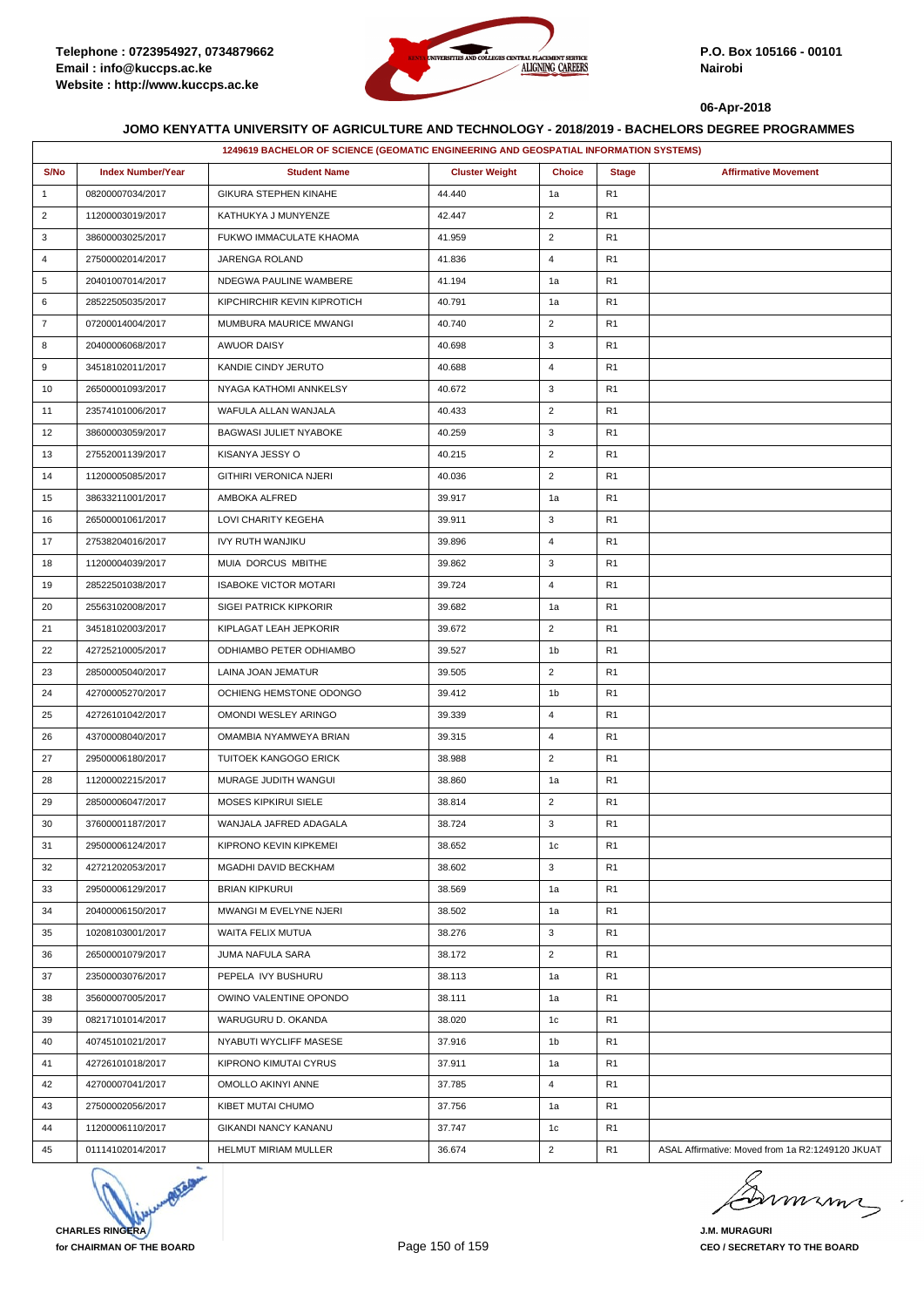

|                                                                                                                | 1249619 BACHELOR OF SCIENCE (GEOMATIC ENGINEERING AND GEOSPATIAL INFORMATION SYSTEMS)                                             |  |  |  |  |  |  |  |  |
|----------------------------------------------------------------------------------------------------------------|-----------------------------------------------------------------------------------------------------------------------------------|--|--|--|--|--|--|--|--|
| S/No                                                                                                           | <b>Cluster Weight</b><br><b>Choice</b><br>Index Number/Year<br><b>Student Name</b><br><b>Affirmative Movement</b><br><b>Stage</b> |  |  |  |  |  |  |  |  |
| APPROVED 1249619 BACHELOR OF SCIENCE (GEOMATIC ENGINEERING AND GEOSPATIAL INFORMATION SYSTEMS) 45 CANDIDATE(S) |                                                                                                                                   |  |  |  |  |  |  |  |  |



mmmn

**J.M. MURAGURI CEO / SECRETARY TO THE BOARD**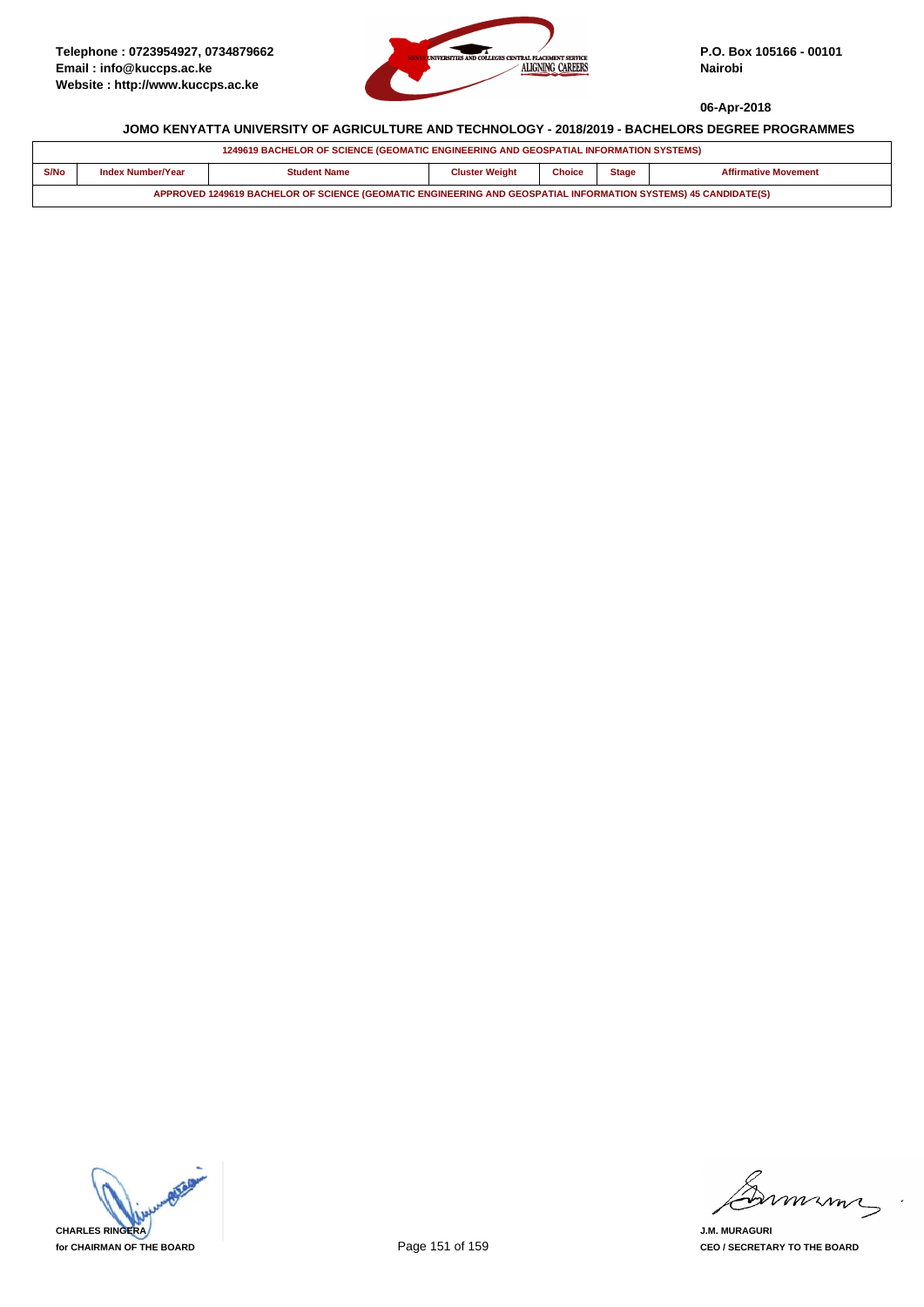

|                | <b>1249638 BACHELOR OF SCIENCE (BIOSTATISTICS)</b> |                           |                                                                      |                |                |                             |  |  |  |
|----------------|----------------------------------------------------|---------------------------|----------------------------------------------------------------------|----------------|----------------|-----------------------------|--|--|--|
| S/No           | <b>Index Number/Year</b>                           | <b>Student Name</b>       | <b>Cluster Weight</b>                                                | <b>Choice</b>  | <b>Stage</b>   | <b>Affirmative Movement</b> |  |  |  |
|                | 20400009010/2017                                   | IMBARI LINAH MUHONJA      | 39.203                                                               | $\overline{2}$ | R2             |                             |  |  |  |
| 2              | 42726107013/2017                                   | <b>OUMA FRANK ONYANGO</b> | 37.182                                                               | $\overline{2}$ | R <sub>2</sub> |                             |  |  |  |
| 3              | 25500019010/2017                                   | <b>JACINTA CHEPKEMOL</b>  | 36.384                                                               | 1a             | R <sub>1</sub> |                             |  |  |  |
|                | 38619103006/2017                                   | <b>MAKUNGU BELINDAH</b>   | 36.143                                                               | $\overline{2}$ | R1             |                             |  |  |  |
| 5              | 28500005183/2017                                   | <b>BRIGIT CHEPKOECH</b>   | 35.626                                                               | $\overline{2}$ | R1             |                             |  |  |  |
| 6              | 42721201046/2017                                   | ANYANGO CHRISTINE MOSES   | 33.898                                                               | 3              | R1             |                             |  |  |  |
| $\overline{7}$ | 20400002240/2017                                   | KARANJA GABRIEL WANYOIKE  | 33.817                                                               | $\overline{2}$ | R <sub>2</sub> |                             |  |  |  |
| 8              | 09222301033/2017                                   | NJOROGE SAWERIAH WANGUI   | 31.917                                                               | 1a             | R1             |                             |  |  |  |
| 9              | 37632306004/2017                                   | <b>WASWA BONFACE</b>      | 31.390                                                               | 3              | R1             |                             |  |  |  |
| 10             | 35623107061/2017                                   | AMUKHUMA DANIEL           | 28.377                                                               | $\overline{2}$ | R1             |                             |  |  |  |
|                |                                                    |                           | APPROVED 1249638 BACHELOR OF SCIENCE (BIOSTATISTICS) 10 CANDIDATE(S) |                |                |                             |  |  |  |



mmmn

**J.M. MURAGURI CEO / SECRETARY TO THE BOARD**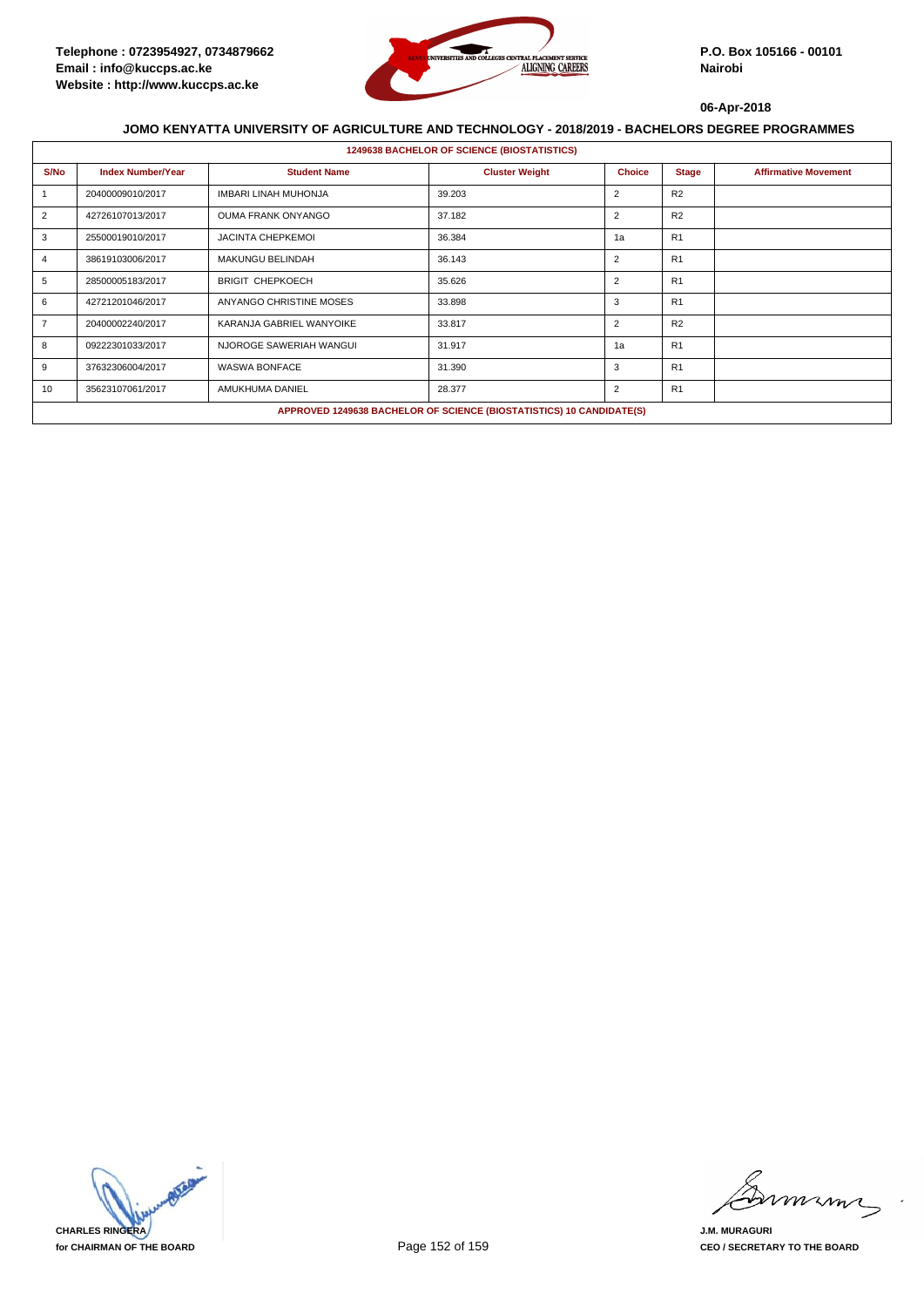

|                | 1249639 BACHELOR OF SCIENCE (FOOD SERVICE AND HOSPITALITY MANAGEMENT) |                               |                       |                |                |                             |  |  |
|----------------|-----------------------------------------------------------------------|-------------------------------|-----------------------|----------------|----------------|-----------------------------|--|--|
| S/No           | <b>Index Number/Year</b>                                              | <b>Student Name</b>           | <b>Cluster Weight</b> | <b>Choice</b>  | <b>Stage</b>   | <b>Affirmative Movement</b> |  |  |
| $\mathbf{1}$   | 20400003035/2017                                                      | <b>FRANCIS JOYCE MWONGELI</b> | 41.924                | 3              | R1             |                             |  |  |
| $\overline{2}$ | 10208311040/2017                                                      | SARUNI MUTHUI                 | 40.944                | 1 <sub>b</sub> | R1             |                             |  |  |
| 3              | 27500009089/2017                                                      | SPINKS MARGARET KEMUNTO       | 40.205                | 1a             | R2             |                             |  |  |
| 4              | 15300012027/2017                                                      | KINYUA FLOSTA NKATHA          | 36.688                | 1a             | R <sub>2</sub> |                             |  |  |
| 5              | 10208311098/2017                                                      | <b>GITONGA ERIC WERU</b>      | 36.206                | $\overline{4}$ | R1             |                             |  |  |
| 6              | 15319101116/2017                                                      | KIMATHI JUSTIN                | 35.283                | $\overline{2}$ | R1             |                             |  |  |
| $\overline{7}$ | 27500007125/2017                                                      | WAWERU DAMARIS NJAMBI         | 34.827                | $\overline{2}$ | R <sub>1</sub> |                             |  |  |
| 8              | 11200002236/2017                                                      | MAUREEN WAMAITHA              | 34.417                | 1a             | R1             |                             |  |  |
| 9              | 10200013064/2017                                                      | KIONGO TABITHA J. NYAMBURA    | 33.717                | 1a             | R <sub>2</sub> |                             |  |  |
| 10             | 28522509022/2017                                                      | CHEPNGETICH JUDY              | 33.063                | 1a             | R <sub>1</sub> |                             |  |  |
| 11             | 27500002122/2017                                                      | UGARO MICHAEL NAJOLI          | 32.536                | 1a             | R <sub>2</sub> |                             |  |  |
| 12             | 11241001074/2017                                                      | NJANE SHIRLEEN NDUTA          | 32.457                | 1a             | R <sub>1</sub> |                             |  |  |
| 13             | 20400006270/2017                                                      | KURIA HANNAH WANJIRU          | 32.387                | 1a             | R <sub>1</sub> |                             |  |  |
| 14             | 36613201012/2017                                                      | WANAMI NATALIE BROOKE         | 31.985                | 1a             | R2             |                             |  |  |
| 15             | 37634307021/2017                                                      | OMOKE OGAMA HUDSON            | 31.618                | 1a             | R2             |                             |  |  |
| 16             | 15319105078/2017                                                      | ALICE MURITHI KIMATHI         | 31.360                | 1a             | R <sub>1</sub> |                             |  |  |
| 17             | 12316104033/2017                                                      | MICHAEL FRIDAH MUENI          | 30.853                | $\overline{2}$ | R1             |                             |  |  |
| 18             | 07216120028/2017                                                      | NJOROGE KYLEEN NJERI          | 30.576                | 3              | R <sub>1</sub> |                             |  |  |
| 19             | 08202004108/2017                                                      | KEA LARISA NATHALIE           | 30.576                | 1c             | R <sub>1</sub> |                             |  |  |
| 20             | 39700009237/2017                                                      | MUSYOKI HILDAH NGINA          | 30.492                | $\overline{2}$ | R1             |                             |  |  |
| 21             | 27552001269/2017                                                      | KIPLAGAT MERCY JEBIWOT        | 30.490                | $\overline{2}$ | R <sub>1</sub> |                             |  |  |
| 22             | 37607201057/2017                                                      | KHASANDI MAY MEMETI           | 30.447                | 1a             | R <sub>1</sub> |                             |  |  |
| 23             | 31500011076/2017                                                      | GECHANGA BRENDAH BITUTU       | 30.446                | 3              | R1             |                             |  |  |
| 24             | 11241012081/2017                                                      | CHEGE BRYAN IGUKU             | 30.312                | 1b             | R <sub>1</sub> |                             |  |  |
| 25             | 10208201043/2017                                                      | KIMANI ROSE WAMBUI            | 30.311                | $\overline{2}$ | R <sub>1</sub> |                             |  |  |
| 26             | 20400003235/2017                                                      | MARIANA FRANCIS HAULE         | 30.308                | 1a             | R1             |                             |  |  |
| 27             | 20401101022/2017                                                      | NYANGENA BREMAH KERUBO        | 30.138                | 3              | R <sub>1</sub> |                             |  |  |
| 28             | 37603002003/2017                                                      | KISAKA ANN MARIE TANYA        | 30.128                | 1a             | R <sub>1</sub> |                             |  |  |
| 29             | 11207102110/2017                                                      | CHEGE JAMES NDUNGU            | 30.109                | 1a             | R <sub>2</sub> |                             |  |  |
| 30             | 18307201124/2017                                                      | KILONZO JOHN NGALI            | 30.042                | 1a             | R <sub>1</sub> |                             |  |  |
| 31             | 11236101057/2017                                                      | MWANGI HELLEN WAMBURA         | 29.889                | 1 <sub>b</sub> | R <sub>1</sub> |                             |  |  |
| 32             | 40735201062/2017                                                      | MACHANA BOCHERE FAITH         | 29.829                | 1a             | R1             |                             |  |  |
| 33             | 07215202031/2017                                                      | MUCHERU CHRISTINE WAMBUI      | 29.628                | 1a             | R1             |                             |  |  |
| 34             | 14333102029/2017                                                      | MURIITHI LUCY MICHERE         | 29.195                | $\overline{2}$ | R1             |                             |  |  |
| 35             | 20410001168/2017                                                      | ACHUNGO MARY                  | 29.149                | $\overline{2}$ | R1             |                             |  |  |
| 36             | 36602103075/2017                                                      | ANITA NAFULA WAFULA           | 28.843                | 3              | R <sub>1</sub> |                             |  |  |
| 37             | 11232102032/2017                                                      | KAMAU ERIC KARANJA            | 28.764                | $\overline{2}$ | R1             |                             |  |  |
| 38             | 34518402002/2017                                                      | KIPTOSOK JEPTUI MONICAH       | 28.425                | $\overline{2}$ | R1             |                             |  |  |
| 39             | 25508123054/2017                                                      | <b>BRENDA CHEPKEMOI</b>       | 27.167                | 1a             | R <sub>1</sub> |                             |  |  |
| 40             | 11200006253/2017                                                      | NENE JULIA THETU              | 27.074                | 1b             | R <sub>1</sub> |                             |  |  |
| 41             | 10228201006/2017                                                      | ERASTUS WAGURA MUEMA          | 26.992                | 3              | R <sub>1</sub> |                             |  |  |
| 42             | 12314103054/2017                                                      | MUTISYA F MBULA               | 26.888                | 4              | R <sub>1</sub> |                             |  |  |
| 43             | 27537401009/2017                                                      | NJOKI N SAMSON                | 26.325                | 3              | R1             |                             |  |  |
| 44             | 12314201016/2017                                                      | MUIA JACKSON WAMBUA           | 25.891                | $\overline{4}$ | R1             |                             |  |  |
| 45             | 08219101127/2017                                                      | MUGO L WANJIKU                | 25.873                | 3              | R <sub>1</sub> |                             |  |  |



murma

**J.M. MURAGURI CEO / SECRETARY TO THE BOARD**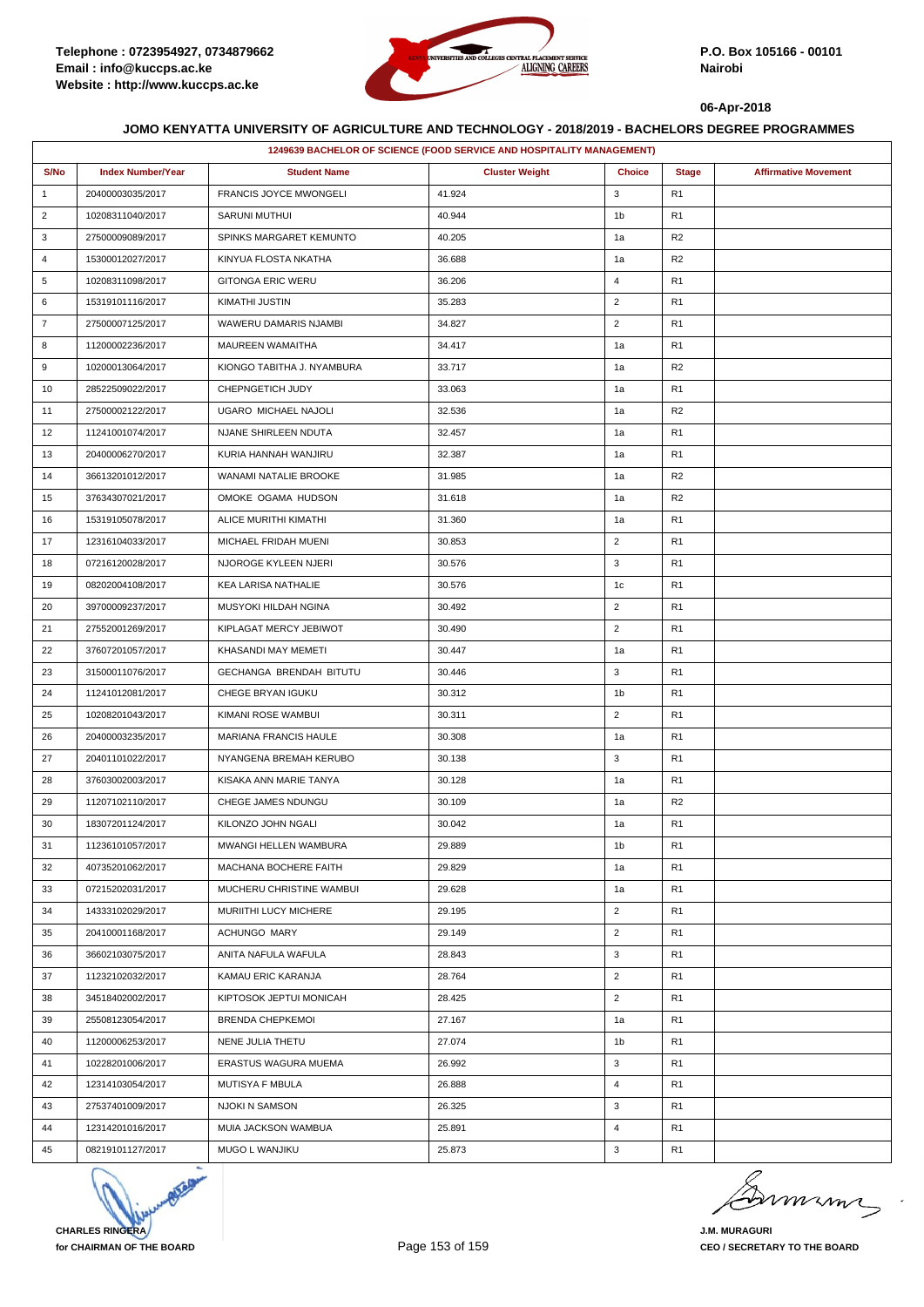

| 1249639 BACHELOR OF SCIENCE (FOOD SERVICE AND HOSPITALITY MANAGEMENT)                          |                   |                         |                       |               |                |                             |  |  |
|------------------------------------------------------------------------------------------------|-------------------|-------------------------|-----------------------|---------------|----------------|-----------------------------|--|--|
| S/No                                                                                           | Index Number/Year | <b>Student Name</b>     | <b>Cluster Weight</b> | <b>Choice</b> | <b>Stage</b>   | <b>Affirmative Movement</b> |  |  |
| 46                                                                                             | 11200004256/2017  | RUTTO JEPLETTING VIVIAN | 25.625                | 1a            | R <sub>1</sub> |                             |  |  |
| APPROVED 1249639 BACHELOR OF SCIENCE (FOOD SERVICE AND HOSPITALITY MANAGEMENT) 46 CANDIDATE(S) |                   |                         |                       |               |                |                             |  |  |



mmmn

**J.M. MURAGURI CEO / SECRETARY TO THE BOARD**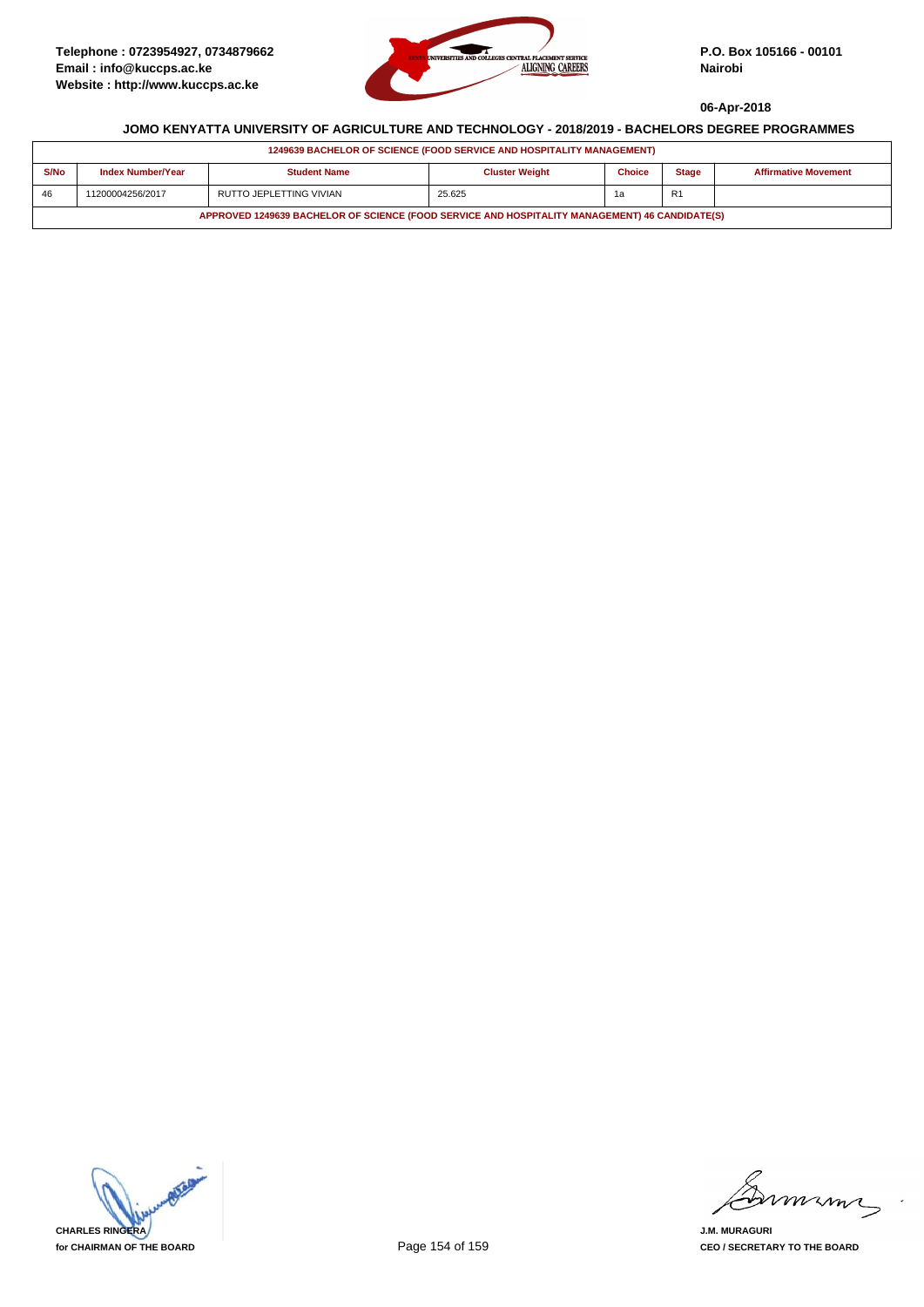

|                | 1249719 BACHELOR OF SCIENCE (GEOSPATIAL INFORMATION SCIENCE) |                              |                       |                |                |                             |  |  |
|----------------|--------------------------------------------------------------|------------------------------|-----------------------|----------------|----------------|-----------------------------|--|--|
| S/No           | <b>Index Number/Year</b>                                     | <b>Student Name</b>          | <b>Cluster Weight</b> | <b>Choice</b>  | <b>Stage</b>   | <b>Affirmative Movement</b> |  |  |
| $\mathbf{1}$   | 36600004094/2017                                             | ROTICH PATRICK KIBET         | 39.748                | 1a             | R <sub>1</sub> |                             |  |  |
| $\overline{2}$ | 33517101003/2017                                             | KIPRUTO HEZEKIAH KIPYATOR    | 39.365                | 3              | R <sub>1</sub> |                             |  |  |
| 3              | 34518102131/2017                                             | JEROTICH MERCY GOODNESS      | 39.279                | 1a             | R <sub>1</sub> |                             |  |  |
| $\overline{4}$ | 20401007042/2017                                             | EYINDA CHRISTINE LORRAINE    | 39.044                | $\overline{2}$ | R <sub>1</sub> |                             |  |  |
| 5              | 28512101026/2017                                             | KIMURGOR TITUS               | 38.965                | 3              | R <sub>1</sub> |                             |  |  |
| 6              | 29513101036/2017                                             | MAFUBE SELPHER ISUZA         | 38.662                | 1a             | R <sub>1</sub> |                             |  |  |
| $\overline{7}$ | 29500006209/2017                                             | OSUNDWA JEFF BENJAMIN        | 38.504                | $\overline{2}$ | R <sub>1</sub> |                             |  |  |
| 8              | 13354101030/2017                                             | NGEI JAMES NGUMBAU           | 38.492                | 3              | R <sub>1</sub> |                             |  |  |
| 9              | 20400003143/2017                                             | <b>OUMA RENNY PETRA</b>      | 38.299                | 1a             | R <sub>1</sub> |                             |  |  |
| 10             | 29513101041/2017                                             | LAGAT MOURINE JEPKOSGEI      | 37.668                | 1a             | R <sub>1</sub> |                             |  |  |
| 11             | 28522509009/2017                                             | CHEPKEMOI MERCY              | 37.315                | 1a             | R <sub>1</sub> |                             |  |  |
| 12             | 27538208044/2017                                             | KIMOTHO DAVID MUCHIRI        | 37.285                | 1a             | R <sub>1</sub> |                             |  |  |
| 13             | 08217101054/2017                                             | KIIRU NEWTON CHEGE           | 37.279                | 3              | R <sub>1</sub> |                             |  |  |
| 14             | 37600001040/2017                                             | WANJALA JUMA RODGERS         | 37.164                | $\overline{4}$ | R <sub>1</sub> |                             |  |  |
| 15             | 14303101043/2017                                             | MULI IAN NZUKI               | 37.031                | 3              | R <sub>1</sub> |                             |  |  |
| 16             | 36602102033/2017                                             | NEWTON SPENCER MBAKA         | 36.962                | $\overline{2}$ | R <sub>1</sub> |                             |  |  |
| 17             | 20400004133/2017                                             | EGESA DAVID EUGENE           | 36.757                | 1a             | R <sub>1</sub> |                             |  |  |
| 18             | 20405001239/2017                                             | MARIKIO KELVIN WAMAE         | 36.724                | 1a             | R <sub>1</sub> |                             |  |  |
| 19             | 20406011018/2017                                             | LORNA MAKENA                 | 36.518                | 1c             | R <sub>1</sub> |                             |  |  |
| 20             | 11200005210/2017                                             | LICHUNGU CHEBUNEKO FAITH     | 36.486                | 1a             | R <sub>1</sub> |                             |  |  |
| 21             | 20406002080/2017                                             | NYAKUNDI DEBORAH MORAA       | 36.354                | 1c             | R <sub>1</sub> |                             |  |  |
| 22             | 39700009101/2017                                             | MMBAGA LAVINIA               | 36.274                | 1a             | R <sub>1</sub> |                             |  |  |
| 23             | 20401007044/2017                                             | MWESWA LYNN NGOTA            | 36.241                | $\overline{4}$ | R <sub>1</sub> |                             |  |  |
| 24             | 36600002077/2017                                             | IDDI ZAINABU NYAMBURA        | 36.138                | $\overline{2}$ | R <sub>1</sub> |                             |  |  |
| 25             | 14303107003/2017                                             | NJERU KELVIN MUCHIRI         | 36.028                | $\overline{2}$ | R <sub>1</sub> |                             |  |  |
| 26             | 26534102006/2017                                             | CHIRCHIR K DIXON             | 35.902                | 3              | R <sub>1</sub> |                             |  |  |
| 27             | 14355201042/2017                                             | KARIUKI CHRISTIAN MURIITHI   | 35.836                | 1a             | R <sub>1</sub> |                             |  |  |
| 28             | 14333201059/2017                                             | KINYANJUI SHEILA WANJIKU     | 35.556                | 1a             | R <sub>1</sub> |                             |  |  |
| 29             | 26578002010/2017                                             | KIPKOSGEI AUGUSTINE TERRENCE | 34.893                | 1c             | R <sub>1</sub> |                             |  |  |
| 30             | 44736101290/2017                                             | <b>DENIS GIBITI BAGENI</b>   | 34.765                | 1c             | R <sub>1</sub> |                             |  |  |
| 31             | 35609105026/2017                                             | <b>DINDI EDNAH</b>           | 34.705                | 1a             | R <sub>1</sub> |                             |  |  |
| 32             | 18300016063/2017                                             | KASYOKA MERCY MINOO          | 34.219                | 3              | R <sub>1</sub> |                             |  |  |
| 33             | 38600006081/2017                                             | AMBENGE ALEX                 | 34.014                | 3              | R <sub>1</sub> |                             |  |  |
| 34             | 37617211081/2017                                             | PANYAKO NORMAN NYERERE       | 33.589                | 3              | R <sub>1</sub> |                             |  |  |
| 35             | 39700009125/2017                                             | DEBORA ADONGO OTIENO         | 33.563                | 3              | R <sub>1</sub> |                             |  |  |
| 36             | 07200009220/2017                                             | ILOKA GLORIA AMADI           | 33.475                | 1a             | R <sub>1</sub> |                             |  |  |
| 37             | 34518401017/2017                                             | TARUS KIPKOSGEI EDWIN        | 33.443                | $\overline{2}$ | R <sub>1</sub> |                             |  |  |
| 38             | 39733307018/2017                                             | <b>KENNEDY ONYANGO</b>       | 33.375                | 1a             | R <sub>1</sub> |                             |  |  |
| 39             | 18307102078/2017                                             | <b>MUYE NANCY NAZI</b>       | 33.225                | 1c             | R <sub>1</sub> |                             |  |  |
| 40             | 35609104029/2017                                             | OJUMBO MICHAEL BRAMWEL       | 33.203                | 1a             | R <sub>1</sub> |                             |  |  |
| 41             | 11200005179/2017                                             | MWANGI CHRISTINE NYAMBURA    | 33.167                | $\overline{4}$ | R <sub>1</sub> |                             |  |  |
| 42             | 12301771006/2017                                             | ABDIWELI MAHAD ALI           | 33.154                | 3              | R <sub>1</sub> |                             |  |  |
| 43             | 34520202005/2017                                             | KISANG THEOPHILUS KOSGEI     | 33.118                | 1b             | R <sub>1</sub> |                             |  |  |
| 44             | 08200007168/2017                                             | WACHIRA AURTHER MAGONDU      | 32.950                | 1b             | R <sub>1</sub> |                             |  |  |
| 45             | 08202007030/2017                                             | MBUGUA JACKSON KIMANI        | 32.761                | 1a             | R <sub>1</sub> |                             |  |  |



Dumimi

**J.M. MURAGURI CEO / SECRETARY TO THE BOARD**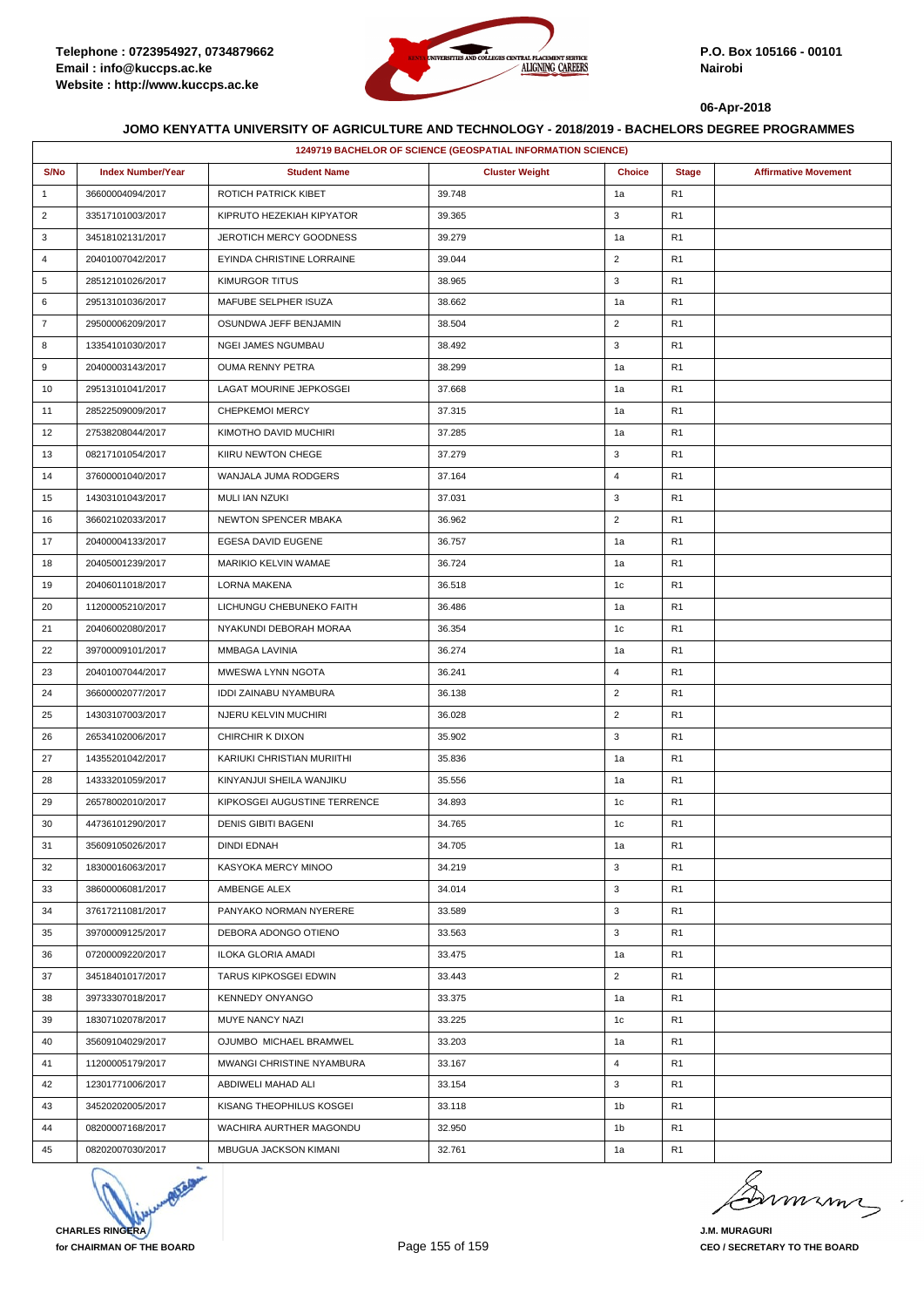

| <b>1249719 BACHELOR OF SCIENCE (GEOSPATIAL INFORMATION SCIENCE)</b>                   |                          |              |                       |               |              |                             |  |  |
|---------------------------------------------------------------------------------------|--------------------------|--------------|-----------------------|---------------|--------------|-----------------------------|--|--|
| S/No                                                                                  | <b>Index Number/Year</b> | Student Name | <b>Cluster Weight</b> | <b>Choice</b> | <b>Stage</b> | <b>Affirmative Movement</b> |  |  |
| APPROVED 1249719 BACHELOR OF SCIENCE (GEOSPATIAL INFORMATION SCIENCE) 45 CANDIDATE(S) |                          |              |                       |               |              |                             |  |  |

**CHARLES RINGERA for CHAIRMAN OF THE BOARD**

minn

**J.M. MURAGURI CEO / SECRETARY TO THE BOARD**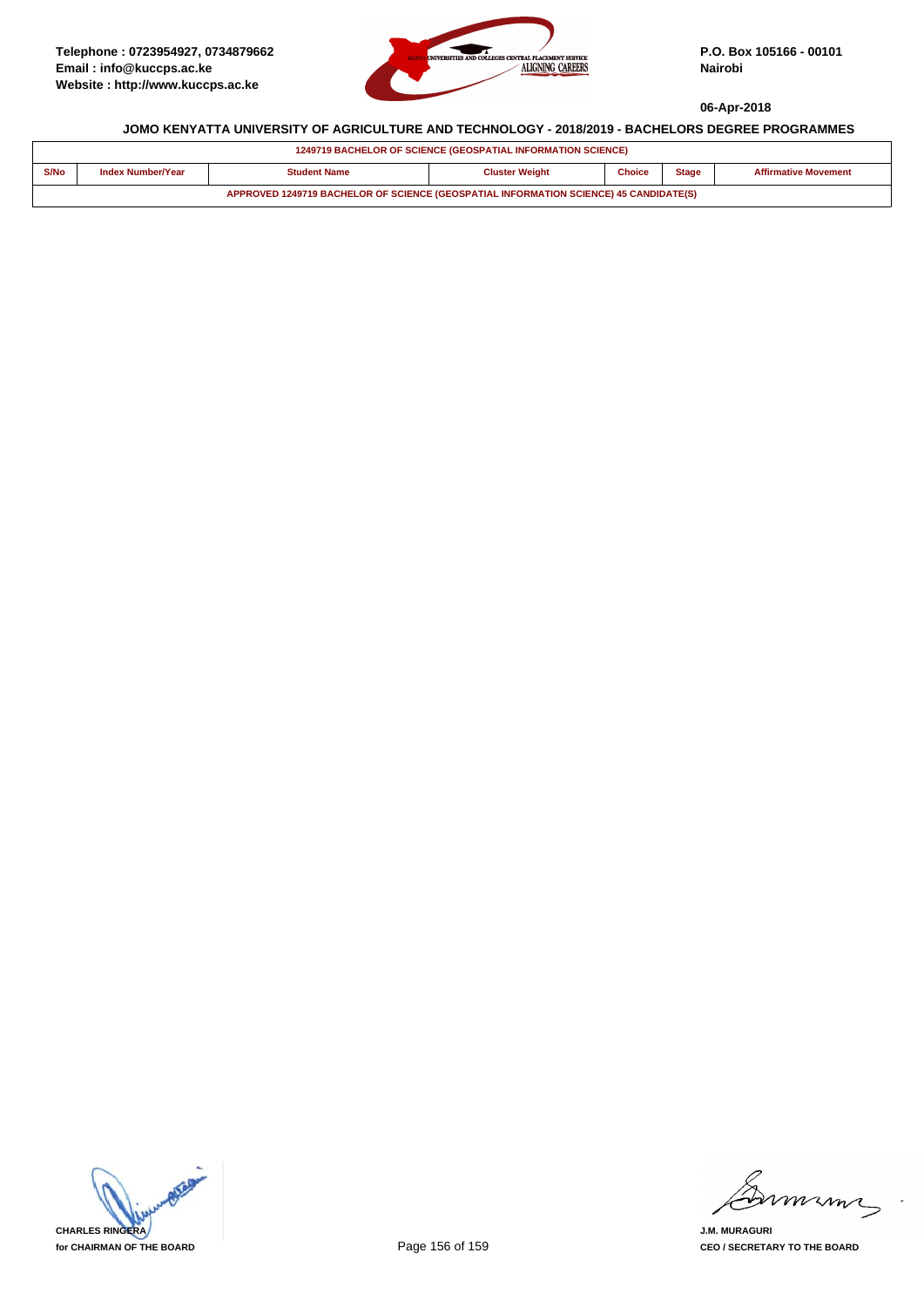

| <b>1249728 BACHELOR OF SCIENCE INDUSTRIAL BIOTECHNOLOGY</b>                  |                          |                        |                       |               |                |                             |
|------------------------------------------------------------------------------|--------------------------|------------------------|-----------------------|---------------|----------------|-----------------------------|
| S/No                                                                         | <b>Index Number/Year</b> | <b>Student Name</b>    | <b>Cluster Weight</b> | <b>Choice</b> | <b>Stage</b>   | <b>Affirmative Movement</b> |
|                                                                              | 07201125002/2017         | KIGEN KIPNGENO HEZBON  | 38.829                |               | R <sub>2</sub> |                             |
|                                                                              | 20401101007/2017         | MAITHYA RABECCA MUTHEU | 38.139                |               | R <sub>1</sub> |                             |
|                                                                              | 09200011010/2017         | MUMBI ESTHER GATHU     | 35.559                | 1a            | R <sub>1</sub> |                             |
| APPROVED 1249728 BACHELOR OF SCIENCE INDUSTRIAL BIOTECHNOLOGY 3 CANDIDATE(S) |                          |                        |                       |               |                |                             |



mmmn

**J.M. MURAGURI CEO / SECRETARY TO THE BOARD**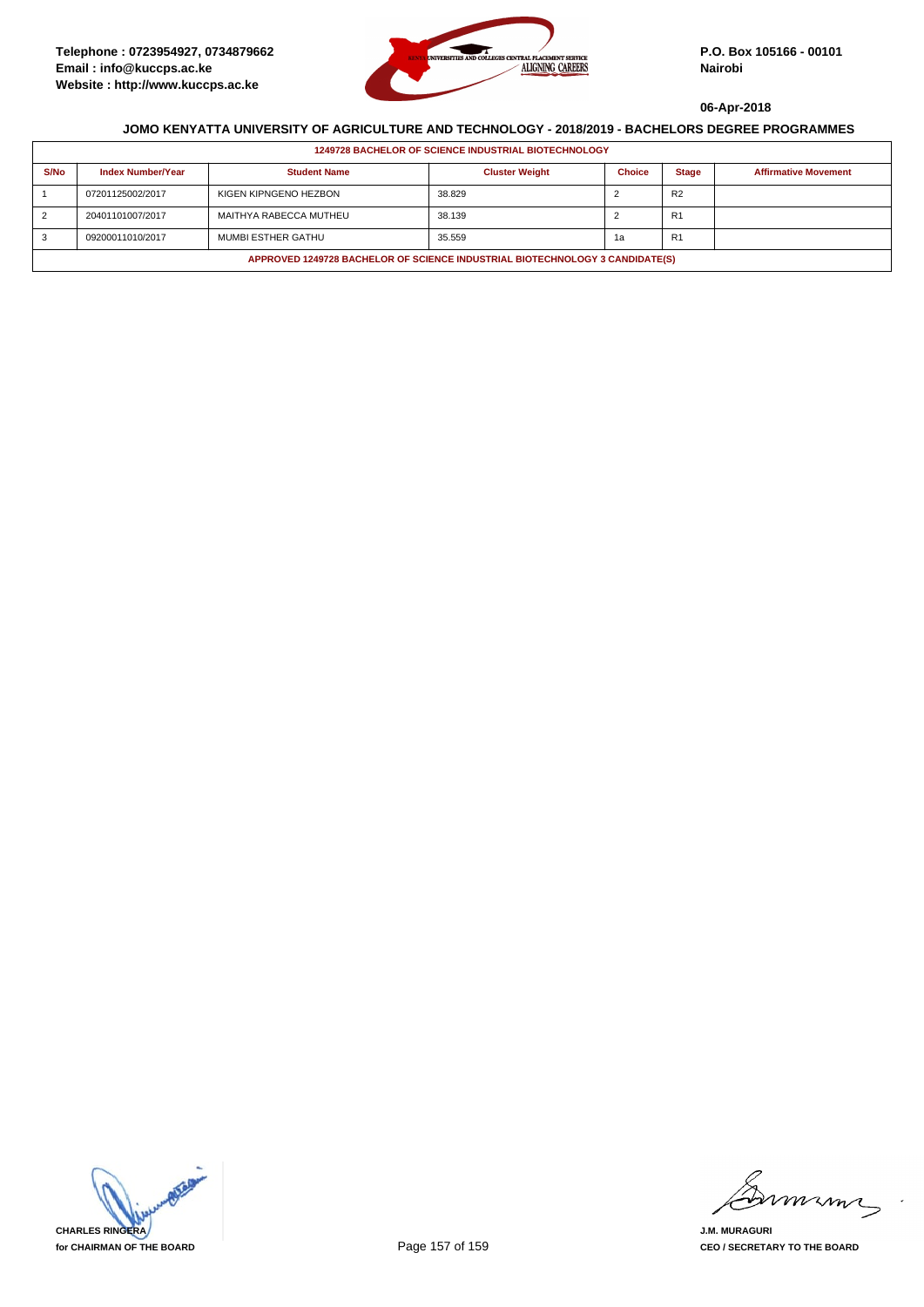

| <b>1249732 BACHELOR OF SCIENCE IN PUBLIC HEALTH</b>                   |                          |                                |                       |                |                |                             |  |
|-----------------------------------------------------------------------|--------------------------|--------------------------------|-----------------------|----------------|----------------|-----------------------------|--|
| S/No                                                                  | <b>Index Number/Year</b> | <b>Student Name</b>            | <b>Cluster Weight</b> | <b>Choice</b>  | <b>Stage</b>   | <b>Affirmative Movement</b> |  |
| $\mathbf{1}$                                                          | 20406004002/2017         | <b>KERI OLIVIA MURAA</b>       | 41.673                | $\overline{2}$ | R1             |                             |  |
| $\overline{2}$                                                        | 41704006004/2017         | OMONDI WYCLIFFE OTIENO         | 39.388                | 1a             | R1             |                             |  |
| 3                                                                     | 03106120027/2017         | RAZINA MOHAMMED SALIM BAKHRESA | 39.223                | $\overline{2}$ | R1             |                             |  |
| 4                                                                     | 24500004037/2017         | KOECH C MILICENT               | 39.114                | 1a             | R1             |                             |  |
| 5                                                                     | 14300011006/2017         | <b>GATERU PHOEBE NJAMBI</b>    | 38.823                | 3              | R1             |                             |  |
| 6                                                                     | 34518102046/2017         | RONOH MERCY JEBICHII           | 37.977                | 1a             | R1             |                             |  |
| $\overline{7}$                                                        | 18336101008/2017         | KIBET DAISY JEPKOECH           | 37.975                | $\overline{2}$ | R1             |                             |  |
| 8                                                                     | 39734405088/2017         | OYIER LOLA ADOYO               | 37.765                | $\overline{4}$ | R1             |                             |  |
| 9                                                                     | 34518102081/2017         | <b>JEPCHUMBA SHARON</b>        | 37.575                | $\overline{2}$ | R1             |                             |  |
| 10                                                                    | 11200006055/2017         | WARINDI ELIZABETH NJERI        | 37.562                | $\overline{2}$ | R1             |                             |  |
| 11                                                                    | 42721202091/2017         | OSANO O JEFFREY DAN            | 37.454                | 1a             | R1             |                             |  |
| 12                                                                    | 44729101045/2017         | OKOTH NYANDOJE IBRAHIM         | 36.718                | $\overline{2}$ | R1             |                             |  |
| 13                                                                    | 11200005062/2017         | KYALO LOISE UVINI              | 36.613                | 3              | R1             |                             |  |
| 14                                                                    | 34518102104/2017         | SEREM CHEPKEMOI PERPETUA       | 36.527                | 3              | R1             |                             |  |
| 15                                                                    | 36600002061/2017         | OPETU SYLVIA SAMANTHA          | 36.502                | $\overline{4}$ | R1             |                             |  |
| 16                                                                    | 44707108004/2017         | <b>VINCENT BARACK OGOLA</b>    | 36.469                | 1a             | R1             |                             |  |
| 17                                                                    | 37615001013/2017         | SITANDA M ALLAN                | 36.202                | 3              | R <sub>1</sub> |                             |  |
| 18                                                                    | 11236113001/2017         | WANJIKU MERCY WANGARI          | 36.153                | 3              | R1             |                             |  |
| 19                                                                    | 34518102130/2017         | CHEBET AUDREY                  | 35.846                | $\overline{4}$ | R1             |                             |  |
| 20                                                                    | 20400003130/2017         | APUNDA QUINTER AWINO           | 35.631                | 1c             | R1             |                             |  |
| APPROVED 1249732 BACHELOR OF SCIENCE IN PUBLIC HEALTH 20 CANDIDATE(S) |                          |                                |                       |                |                |                             |  |



mmmn

**J.M. MURAGURI CEO / SECRETARY TO THE BOARD**